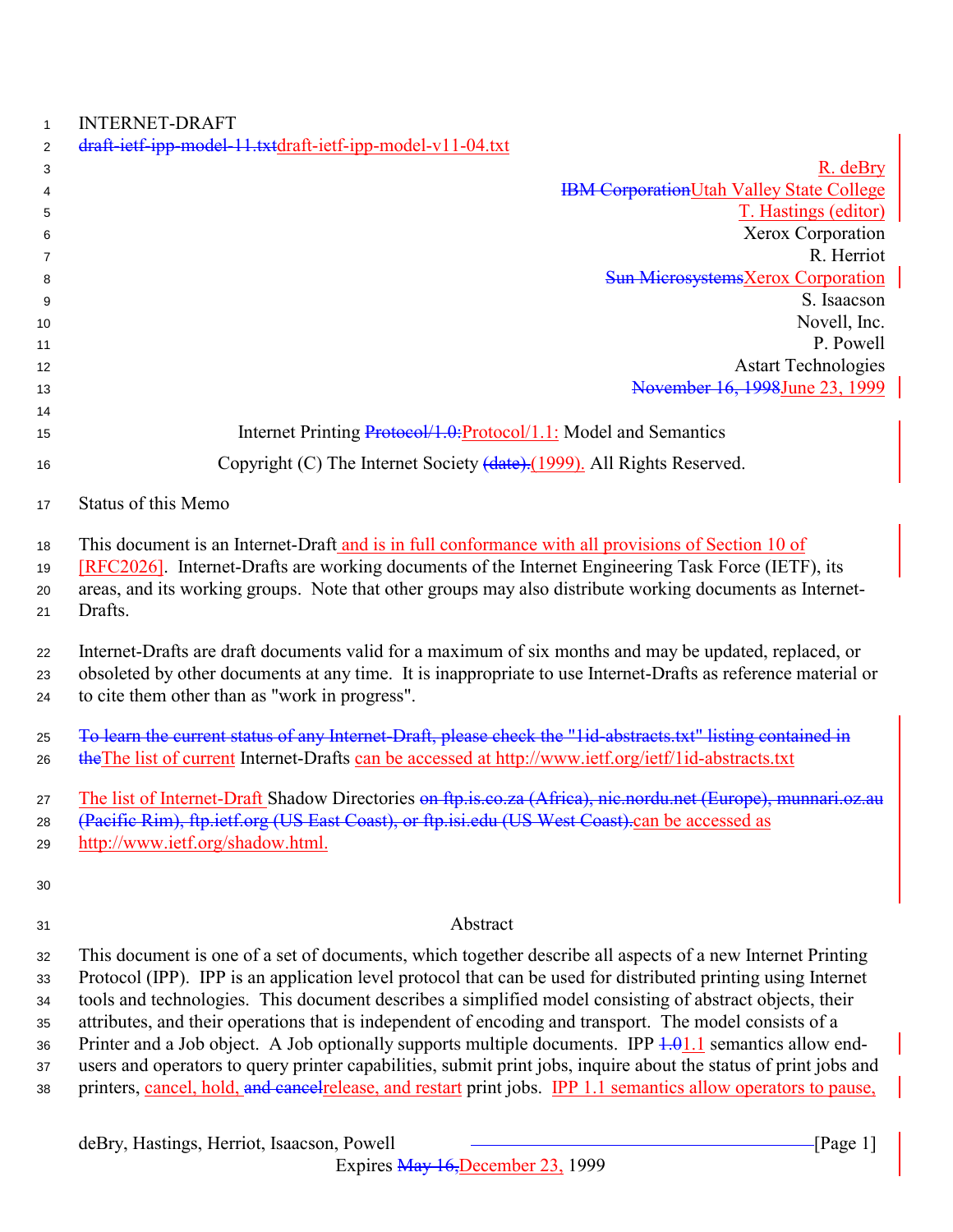- <sup>39</sup> resume, and purge (jobs from) Printer objects. This document also addresses security, internationalization,
- <sup>40</sup> and directory issues.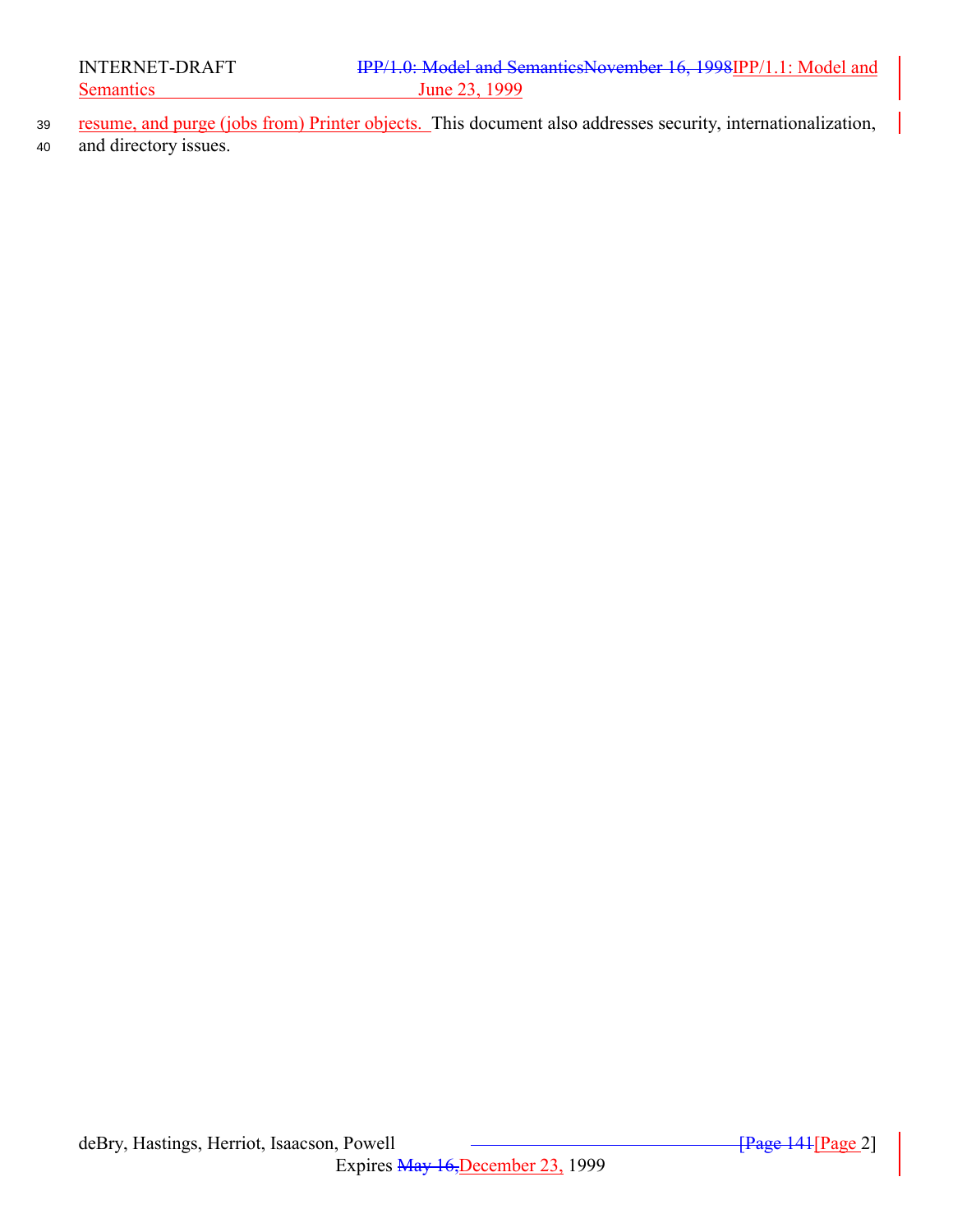The full set of IPP documents includes:

- 42 Design Goals for an Internet Printing Protocol **[IPP-REQ]**[RFC2567]
- 43 Rationale for the Structure and Model and Protocol for the Internet Printing Protocol  $\overline{HPP}$ -**RATIREC2568**
- Internet Printing Protocol/1.0:Protocol/1.1: Model and Semantics (this document)
- Internet Printing Protocol/1.0:Protocol/1.1: Encoding and Transport [IPP-PRO]
- Internet Printing Protocol/1.0:Protocol/1.1: Implementer's Guide [IPP-IIG]
- 48 Mapping between LPD and IPP Protocols **[IPP LPD]**[RFC2569]
- 

 The "Design Goals for an Internet Printing Protocol" document takes a broad look at distributed printing functionality, and it enumerates real-life scenarios that help to clarify the features that need to be included in a printing protocol for the Internet. It identifies requirements for three types of users: end users,

 operators, and administrators. It calls out a subset of end user requirements that are satisfied in IPP/1.0. 54 Operator and administrator requirements are out of scope for version 1.0. A few OPTIONAL operator

operations have been added to IPP/1.1.

The "Rationale for the Structure and Model and Protocol for the Internet Printing Protocol" document

 describes IPP from a high level view, defines a roadmap for the various documents that form the suite of IPP specification documents, and gives background and rationale for the IETF working group's major

decisions.

The "Internet Printing Protocol/1.0:Protocol/1.1: Encoding and Transport" document is a formal mapping

of the abstract operations and attributes defined in the model document onto HTTP/1.1 [RFC2616]. It

62 defines the encoding rules for a new Internet **MIME** media type called "application/ipp". This document

also defines the rules for transporting over HTTP a message body whose Content-Type is "application/ipp".

This document defines a new scheme named 'ipp' for identifying IPP printers and jobs.

The "Internet Printing Protocol/1.0:Protocol/1.1: Implementer's Guide" document gives insight and advice

- 66 to implementers of IPP clients and IPP objects. It is intended to help them understand  $\frac{IPP}{1.0}IPP/1.1$  and
- some of the considerations that may assist them in the design of their client and/or IPP object
- implementations. For example, a typical order of processing requests is given, including error checking.

Motivation for some of the specification decisions is also included.

 The "Mapping between LPD and IPP Protocols" document gives some advice to implementers of gateways between IPP and LPD (Line Printer Daemon) implementations.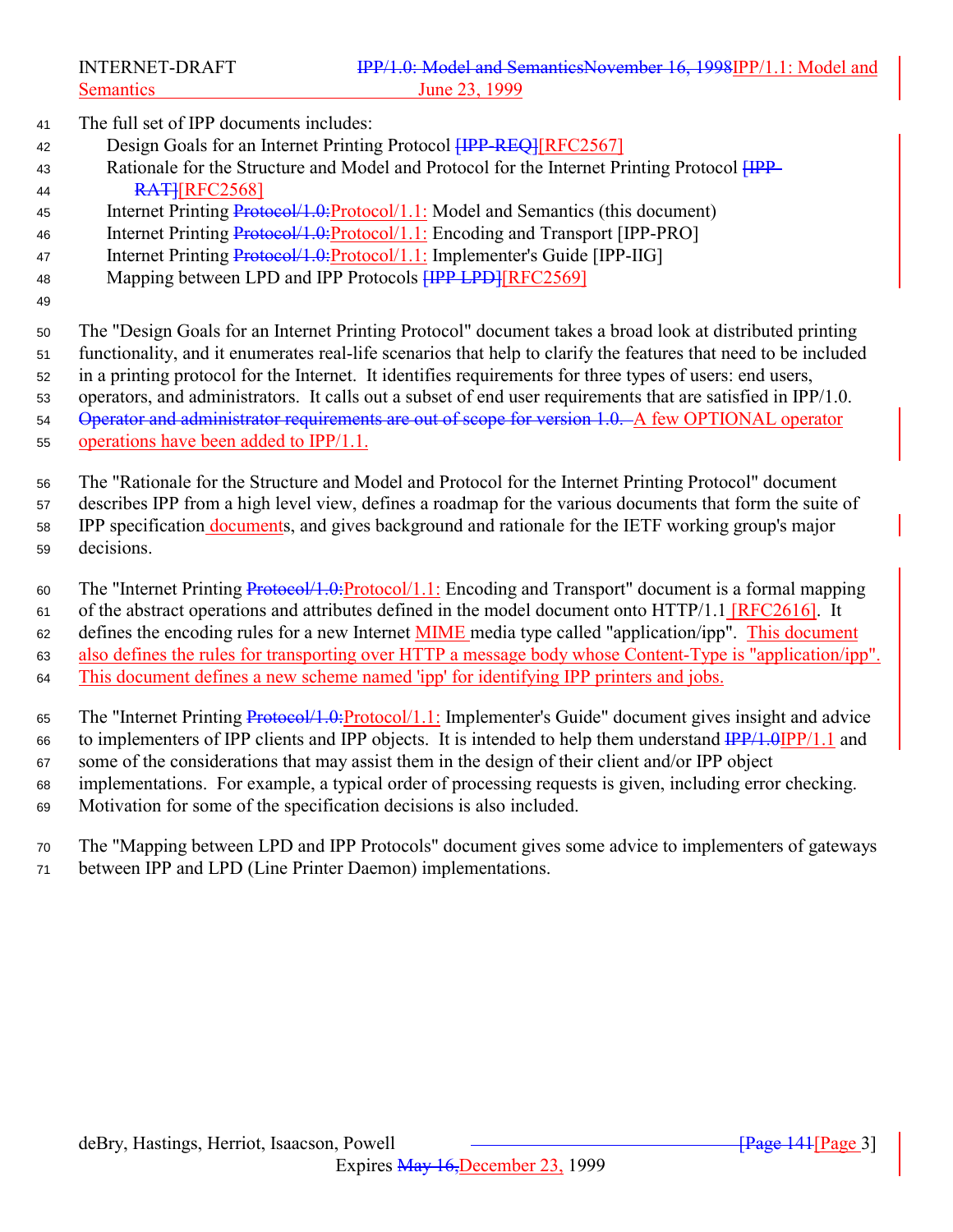#### $72\,$

# **Table of Contents**

| 73  |         |  |  |
|-----|---------|--|--|
| 74  | 1.1     |  |  |
|     |         |  |  |
| 75  |         |  |  |
| 76  | 2.1     |  |  |
| 77  | 2.2     |  |  |
| 78  | 2.3     |  |  |
| 79  | 2.4     |  |  |
| 80  |         |  |  |
| 81  | 3.1     |  |  |
| 82  | 3.1.1   |  |  |
| 83  | 3.1.2   |  |  |
| 84  | 3.1.3   |  |  |
| 85  | 3.1.4   |  |  |
| 86  | 3.1.4.1 |  |  |
| 87  | 3.1.4.2 |  |  |
| 88  | 3.1.5   |  |  |
| 89  | 3.1.6   |  |  |
| 90  | 3.1.6.1 |  |  |
| 91  | 3.1.6.2 |  |  |
| 92  | 3.1.6.3 |  |  |
| 93  | 3.1.6.4 |  |  |
| 94  | 3.1.7   |  |  |
| 95  | 3.1.8   |  |  |
| 96  | 3.1.9   |  |  |
| 97  | 3.2     |  |  |
| 98  | 3.2.1   |  |  |
| 99  | 3.2.1.1 |  |  |
| 100 | 3.2.1.2 |  |  |
| 101 | 3.2.2   |  |  |
| 102 | 3.2.3   |  |  |
| 103 | 3.2.4   |  |  |
| 104 | 3.2.5   |  |  |
| 105 | 3.2.5.1 |  |  |
| 106 | 3.2.5.2 |  |  |
| 107 | 3.2.6   |  |  |
| 108 | 3.2.6.1 |  |  |
| 109 | 3.2.6.2 |  |  |
| 110 | 3.2.7   |  |  |
| 111 | 3.2.7.1 |  |  |
| 112 | 3.2.7.2 |  |  |
| 113 | 3.2.8   |  |  |

 $\sqrt{Page 144}$ [Page 4]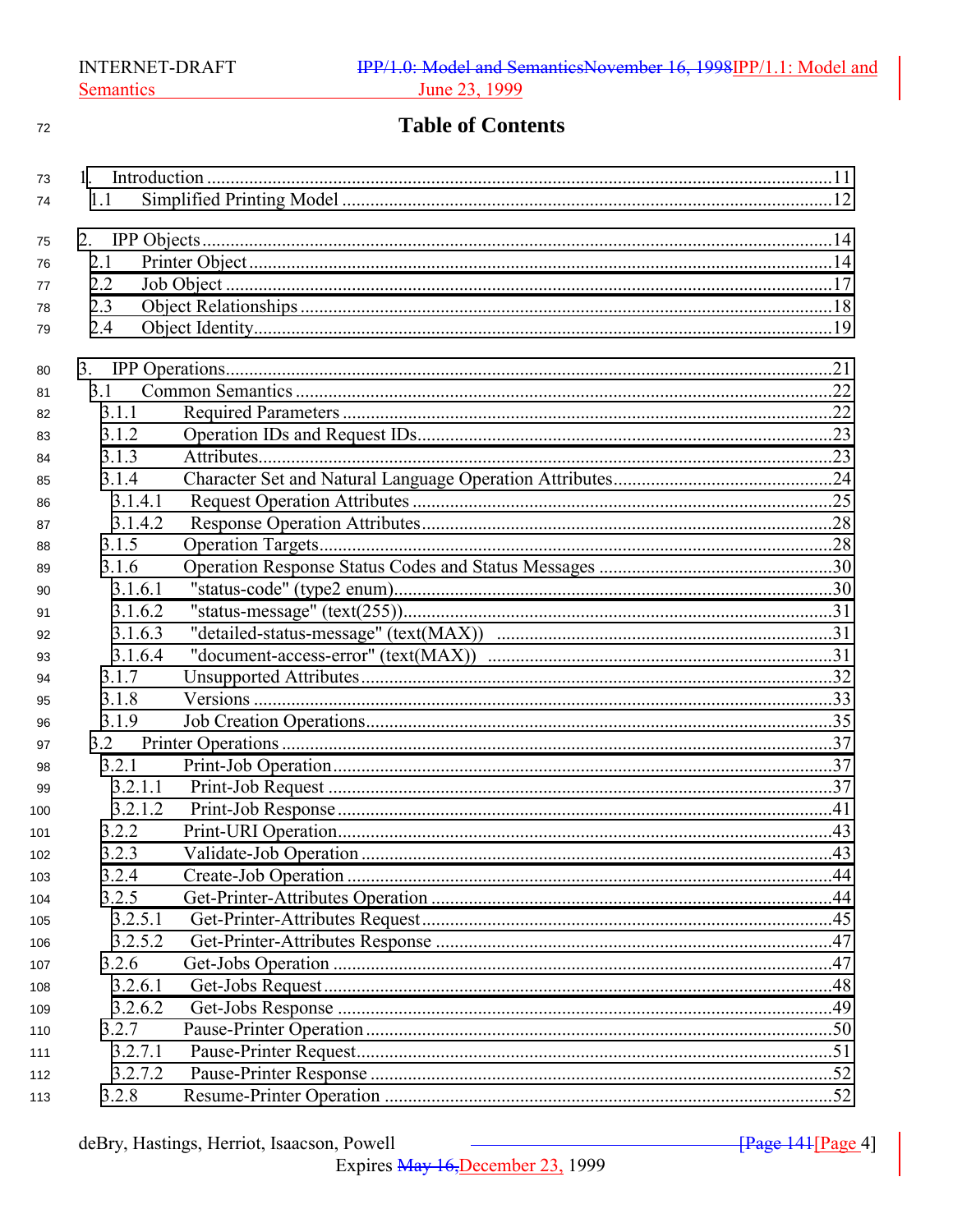**INTERNET-DRAFT Semantics** 

## IPP/1.0: Model and SemanticsNovember 16, 1998IPP/1.1: Model and June 23, 1999

| 114 | 3.2.9   |       |     |
|-----|---------|-------|-----|
| 115 | 3.3     |       |     |
| 116 | 3.3.1   |       |     |
| 117 | 3.3.1.1 |       |     |
| 118 | 3.3.1.2 |       |     |
| 119 | 3.3.2   |       |     |
| 120 | 3.3.3   |       |     |
| 121 | 3.3.3.1 |       |     |
| 122 | 3.3.3.2 |       |     |
| 123 | 3.3.4   |       |     |
| 124 | 3.3.4.1 |       |     |
| 125 | 3.3.4.2 |       |     |
| 126 | 3.3.5   |       |     |
| 127 | 3.3.5.1 |       |     |
| 128 | 3.3.5.2 |       |     |
| 129 | 3.3.6   |       |     |
| 130 | 3.3.7   |       |     |
| 131 | 3.3.7.1 |       |     |
| 132 | 3.3.7.2 |       |     |
|     |         |       |     |
| 133 | 4.      |       |     |
| 134 | 4.1     |       |     |
| 135 | 4.1.1   |       |     |
| 136 | 4.1.1.1 |       |     |
| 137 | 4.1.1.2 |       |     |
| 138 | 4.1.2   |       |     |
| 139 | 4.1.2.1 |       |     |
| 140 | 4.1.2.2 |       |     |
| 141 | 4.1.2.3 |       |     |
| 142 | 4.1.3   |       |     |
| 143 | 4.1.4   |       |     |
| 144 | 415     | 'uri' | .72 |
| 145 | 4.1.6   |       |     |
| 146 | 4.1.7   |       |     |
| 147 | 4.1.8   |       |     |
| 148 | 4.1.9   |       |     |
| 149 | 4.1.9.1 |       |     |
| 150 | 4.1.10  |       |     |
| 151 | 4.1.11  |       |     |
| 152 | 4.1.12  |       |     |
| 153 | 4.1.13  |       |     |
| 154 | 4.1.14  |       |     |
| 155 | 4.1.15  |       |     |
| 156 | 4.1.16  |       |     |
| 157 | 4.2     |       |     |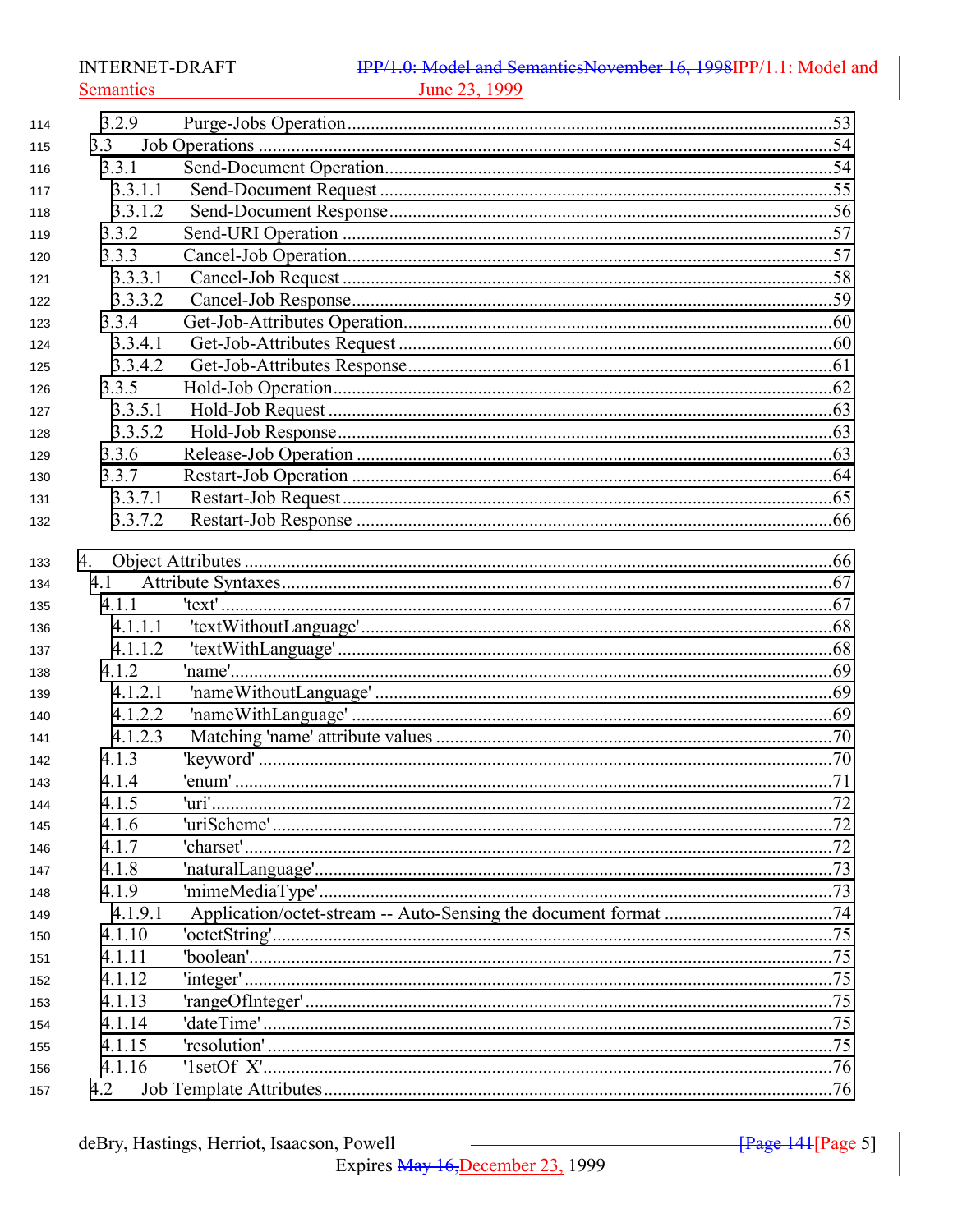**INTERNET-DRAFT Semantics** 

## IPP/1.0: Model and SemanticsNovember 16, 1998IPP/1.1: Model and June 23, 1999

| 158 | 4.2.1    |  |
|-----|----------|--|
| 159 | 4.2.2    |  |
| 160 | 4.2.3    |  |
| 161 | 4.2.4    |  |
| 162 | 4.2.5    |  |
| 163 | 4.2.6    |  |
| 164 | 4.2.7    |  |
| 165 | 4.2.8    |  |
| 166 | 4.2.9    |  |
| 167 | 4.2.10   |  |
| 168 | 4.2.11   |  |
| 169 | 4.2.12   |  |
| 170 | 4.2.13   |  |
| 171 | 4.3      |  |
| 172 | 4.3.1    |  |
| 173 | 4.3.2    |  |
| 174 | 4.3.3    |  |
| 175 | 4.3.4    |  |
| 176 | 4.3.5    |  |
| 177 | 4.3.6    |  |
| 178 | 4.3.7    |  |
| 179 | 4.3.7.1  |  |
| 180 | 4.3.7.2  |  |
| 181 | 4.3.8    |  |
| 182 | 4.3.9    |  |
| 183 | 4.3.10   |  |
| 184 | 4.3.11   |  |
| 185 | 4.3.12   |  |
| 186 | 4.3.13   |  |
| 187 | 4.3.14   |  |
| 188 | 4.3.14.1 |  |
| 189 | 4.3.14.2 |  |
| 190 | 4.3.14.3 |  |
| 191 | 4.3.14.4 |  |
| 192 | 4.3.14.5 |  |
| 193 | 4.3.14.6 |  |
| 194 | 4.3.14.7 |  |
| 195 | 4.3.15   |  |
| 196 | 4.3.16   |  |
| 197 | 4.3.17   |  |
| 198 | 4.3.17.1 |  |
| 199 | 4.3.17.2 |  |
| 200 | 4.3.17.3 |  |
| 201 | 4.3.18   |  |
| 202 | 4.3.18.1 |  |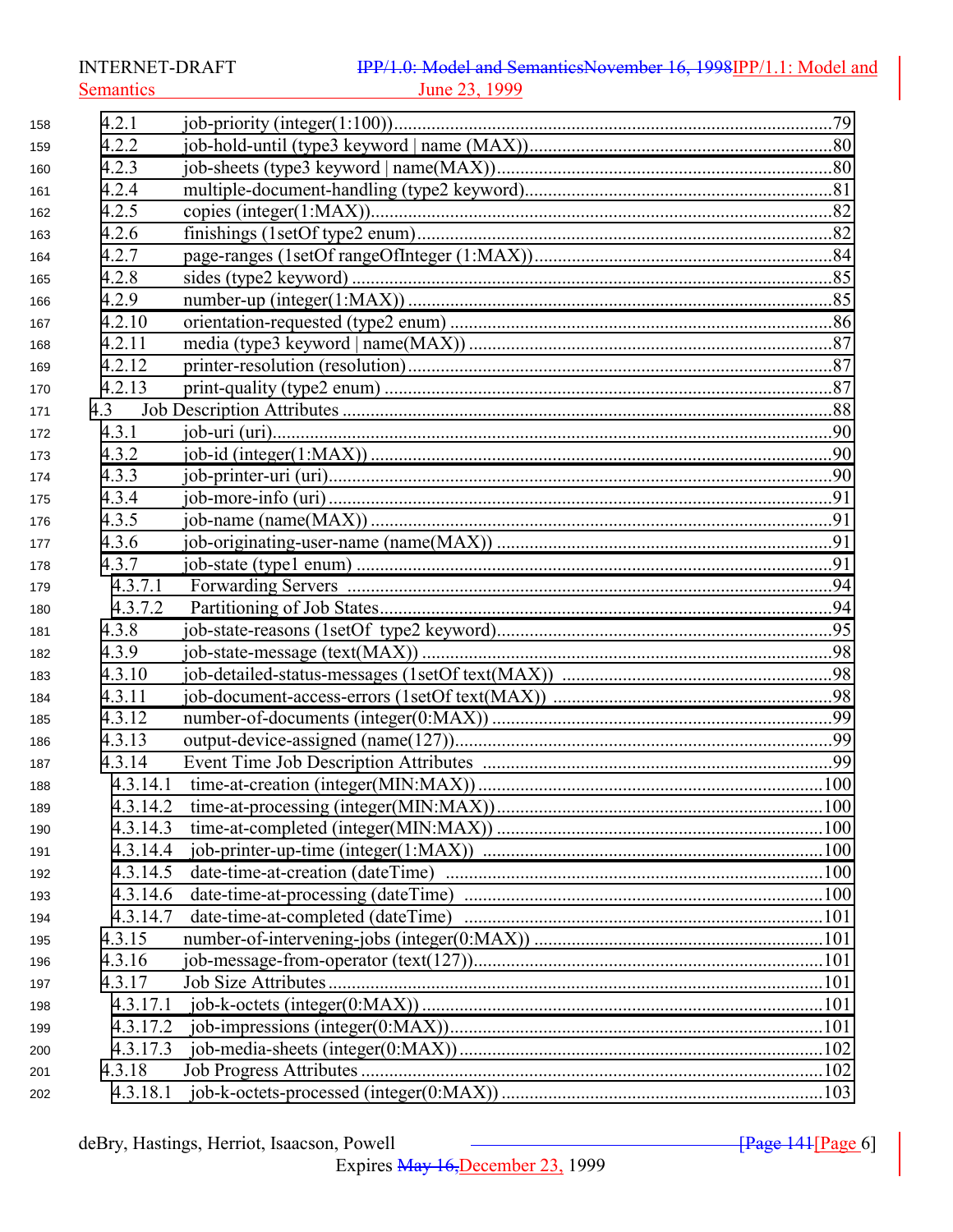Semantics 23, 1999

| 203 | 4.3.18.2 |                                                                  |  |
|-----|----------|------------------------------------------------------------------|--|
| 204 | 4.3.18.3 |                                                                  |  |
| 205 | 4.3.19   |                                                                  |  |
| 206 | 4.3.20   |                                                                  |  |
| 207 |          |                                                                  |  |
| 208 | 4.4.1    |                                                                  |  |
| 209 | 4.4.2    |                                                                  |  |
| 210 | 4.4.3    |                                                                  |  |
| 211 | 4.4.4    |                                                                  |  |
| 212 | 4.4.5    |                                                                  |  |
| 213 | 4.4.6    |                                                                  |  |
| 214 | 4.4.7    |                                                                  |  |
| 215 | 4.4.8    |                                                                  |  |
| 216 | 4.4.9    |                                                                  |  |
| 217 | 4.4.10   |                                                                  |  |
| 218 | 4.4.11   |                                                                  |  |
| 219 | 4.4.12   |                                                                  |  |
| 220 | 4.4.13   |                                                                  |  |
| 221 | 4.4.14   |                                                                  |  |
| 222 | 4.4.15   |                                                                  |  |
| 223 | 4.4.16   |                                                                  |  |
| 224 | 4.4.17   |                                                                  |  |
| 225 | 4.4.18   |                                                                  |  |
| 226 | 4.4.19   |                                                                  |  |
| 227 | 4.4.20   | generated-natural-language-supported (1setOf naturalLanguage)116 |  |
| 228 | 4.4.21   |                                                                  |  |
| 229 | 4.4.22   |                                                                  |  |
| 230 | 4.4.23   |                                                                  |  |
| 231 | 4.4.24   |                                                                  |  |
| 232 | 4.4.25   |                                                                  |  |
| 233 | 4.4.26   |                                                                  |  |
| 234 | 4.4.27   |                                                                  |  |
| 235 | 4.4.28   |                                                                  |  |
| 236 | 4.4.29   |                                                                  |  |
| 237 | 4.4.30   |                                                                  |  |
| 238 | 4.4.31   |                                                                  |  |
| 239 | 4.4.32   |                                                                  |  |
| 240 | 4.4.33   |                                                                  |  |
| 241 | 4.4.34   |                                                                  |  |
| 242 | 4.4.35   |                                                                  |  |
| 243 | 4.4.36   |                                                                  |  |
| 244 | 4.4.37   |                                                                  |  |
|     |          |                                                                  |  |
| 245 | 5.       |                                                                  |  |
| 246 | 5.1      |                                                                  |  |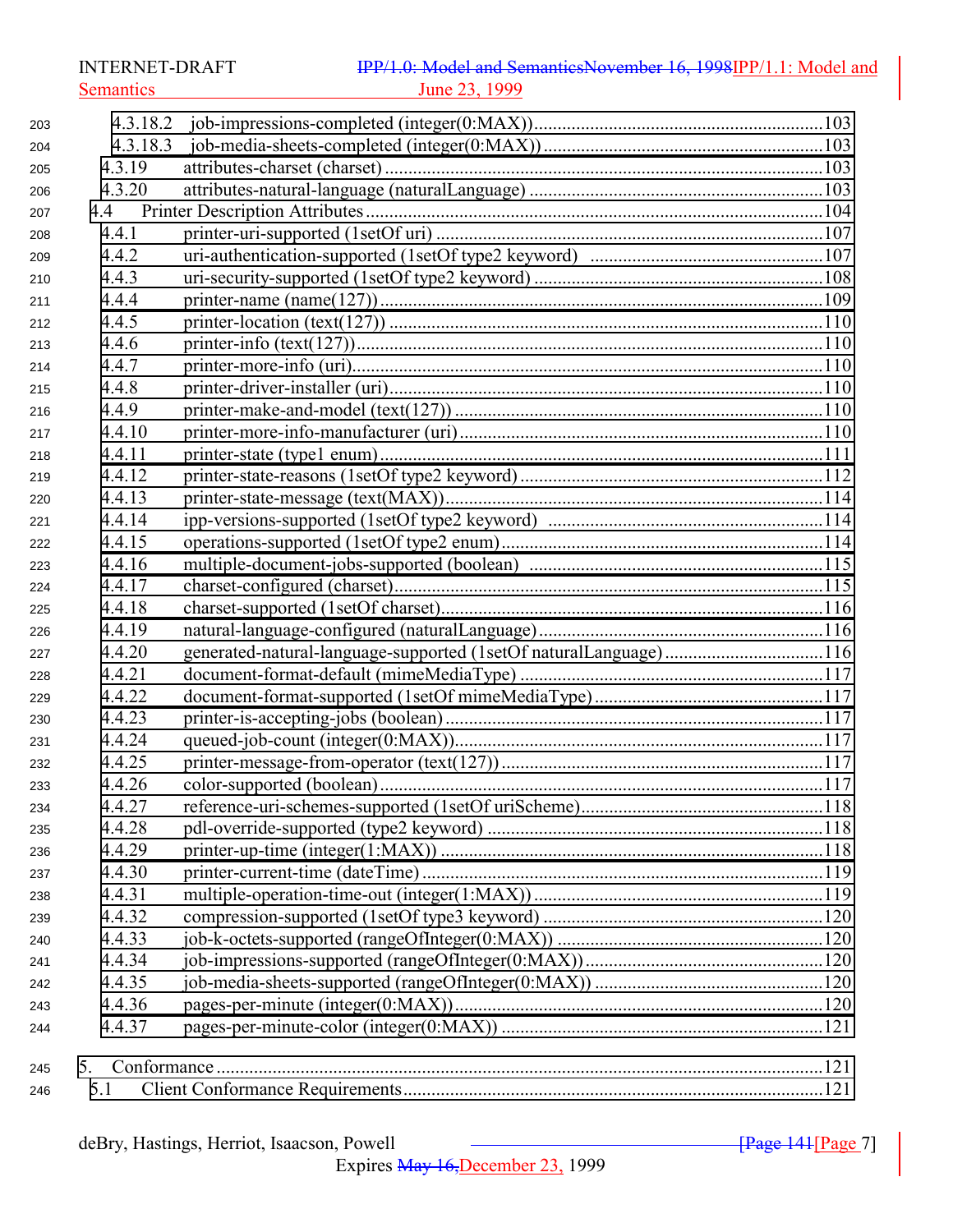**INTERNET-DRAFT Semantics** 

#### IPP/1.0: Model and SemanticsNovember 16, 1998IPP/1.1: Model and June 23, 1999

| 247 | 5.2   |       |  |
|-----|-------|-------|--|
| 248 | 5.2.1 |       |  |
| 249 | 5.2.2 |       |  |
| 250 | 5.2.3 |       |  |
| 251 | 5.2.4 |       |  |
| 252 | 5.2.5 |       |  |
| 253 | 5.2.6 |       |  |
| 254 | 5.2.7 |       |  |
| 255 | 5.3   |       |  |
| 256 | 6.    |       |  |
| 257 | 6.1   |       |  |
| 258 | 6.2   |       |  |
| 259 | 6.3   |       |  |
| 260 | 6.4   |       |  |
| 261 | 6.5   |       |  |
| 262 | 6.6   |       |  |
| 263 | 6.7   |       |  |
| 264 | 6.8   |       |  |
| 265 | 7.    |       |  |
| 266 | 8.    |       |  |
| 267 | 8.1   |       |  |
| 268 |       | 8.1.1 |  |
| 269 | 8.1.2 |       |  |
| 270 | 8.1.3 |       |  |
| 271 | 8.2   |       |  |
| 272 | 8.3   |       |  |
| 273 | 8.4   |       |  |
| 274 | 8.5   |       |  |
| 275 | 8.6   |       |  |
| 276 | 9.    |       |  |
| 277 |       |       |  |
| 278 |       |       |  |
| 279 | 11.1  |       |  |
| 280 | 11.2  |       |  |
| 281 | 11.3  |       |  |
| 282 | 11.4  |       |  |
| 283 | 11.5  |       |  |
| 284 | 11.6  |       |  |
| 285 | 11.7  |       |  |
| 286 | 11.8  |       |  |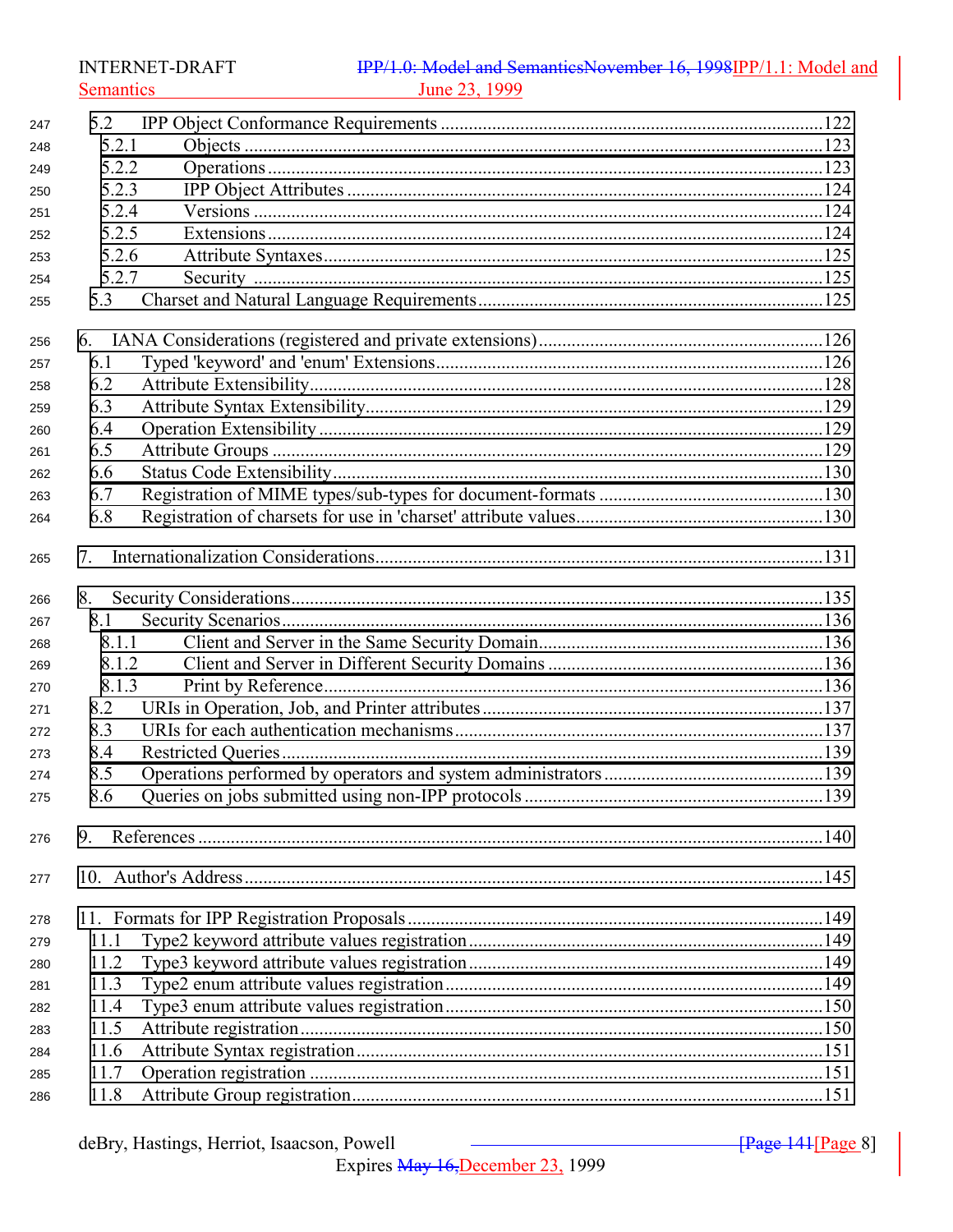**INTERNET-DRAFT** 

**Semantics** 

## IPP/1.0: Model and SemanticsNovember 16, 1998IPP/1.1: Model and June 23, 1999

| 287 | 11.9     |  |
|-----|----------|--|
| 288 |          |  |
| 289 |          |  |
| 290 | 12.1.1   |  |
| 291 |          |  |
| 292 | 12.2.1   |  |
| 293 | 12.2.2   |  |
| 294 | 12.2.2.1 |  |
| 295 | 12.2.2.2 |  |
| 296 | 12.2.2.3 |  |
| 297 | 12.2.2.4 |  |
| 298 | 12.2.3   |  |
| 299 | 12.2.4   |  |
| 300 | 12.2.5   |  |
| 301 |          |  |
| 302 | 13.1     |  |
| 303 | 13.1.1   |  |
| 304 | 13.1.2   |  |
| 305 | 13.1.2.1 |  |
| 306 | 13.1.2.2 |  |
| 307 | 13.1.2.3 |  |
| 308 | 13.1.3   |  |
| 309 | 13.1.4   |  |
| 310 | 13.1.4.1 |  |
| 311 | 13.1.4.2 |  |
| 312 | 13.1.4.3 |  |
| 313 | 13.1.4.4 |  |
| 314 | 13.1.4.5 |  |
| 315 | 13.1.4.6 |  |
| 316 | 13.1.4.7 |  |
| 317 | 13.1.4.8 |  |
| 318 |          |  |
| 319 |          |  |
| 320 |          |  |
| 321 |          |  |
| 322 |          |  |
| 323 |          |  |
| 324 |          |  |
| 325 |          |  |
| 326 |          |  |
| 327 |          |  |
| 328 |          |  |
| 329 |          |  |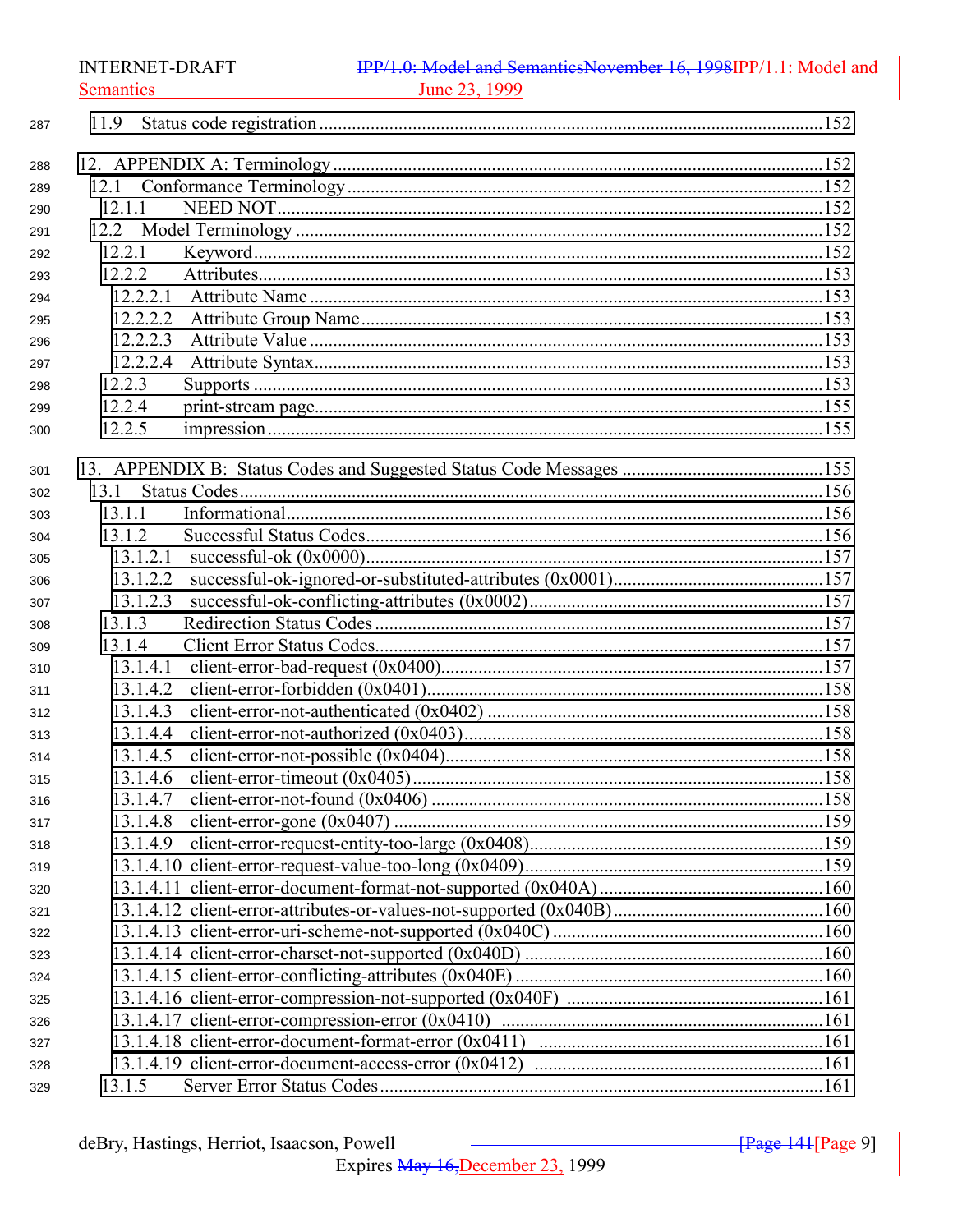INTERNET-DRAFT **IPP/1.0:** Model and SemanticsNovember 16, 1998IPP/1.1: Model and Semantics June 23, 1999 [13.1.5.1 server-error-internal-error \(0x0500\) ..............................................................................161](#page-160-0) [13.1.5.2 server-error-operation-not-supported \(0x0501\).............................................................162](#page-161-0) [13.1.5.3 server-error-service-unavailable \(0x0502\) ....................................................................162](#page-161-0) [13.1.5.4 server-error-version-not-supported \(0x0503\)................................................................162](#page-161-0) [13.1.5.5 server-error-device-error \(0x0504\)................................................................................162](#page-161-0) [13.1.5.6 server-error-temporary-error \(0x0505\)..........................................................................163](#page-162-0) [13.1.5.7 server-error-not-accepting-jobs \(0x0506\)......................................................................163](#page-162-0) [13.1.5.8 server-error-busy \(0x0507\)............................................................................................163](#page-162-0) [13.1.5.9 server-error-job-canceled \(0x0508\)...............................................................................163](#page-162-0) [13.1.5.10 server-error-multiple-document-jobs-not-supported \(0x0509\) ....................................163](#page-162-0) [13.2 Status Codes for IPP Operations..............................................................................................164](#page-163-0) [14. APPENDIX C: "media" keyword values ......................................................................................166](#page-165-0) [15. APPENDIX D: Processing IPP Attributes.....................................................................................170](#page-169-0) [15.1 Fidelity .....................................................................................................................................170](#page-169-0) [15.2 Page Description Language \(PDL\) Override ...........................................................................171](#page-170-0) [15.3 Using Job Template Attributes During Document Processing. ...............................................172](#page-171-0) [16. APPENDIX E: Generic Directory Schema....................................................................................174](#page-173-0) [17. APPENDIX F: Differences between the IPP/1.0 and IPP/1.1 "Model and Semantics" Documents176](#page-175-0) [18. Full Copyright Statement...............................................................................................................183](#page-182-0)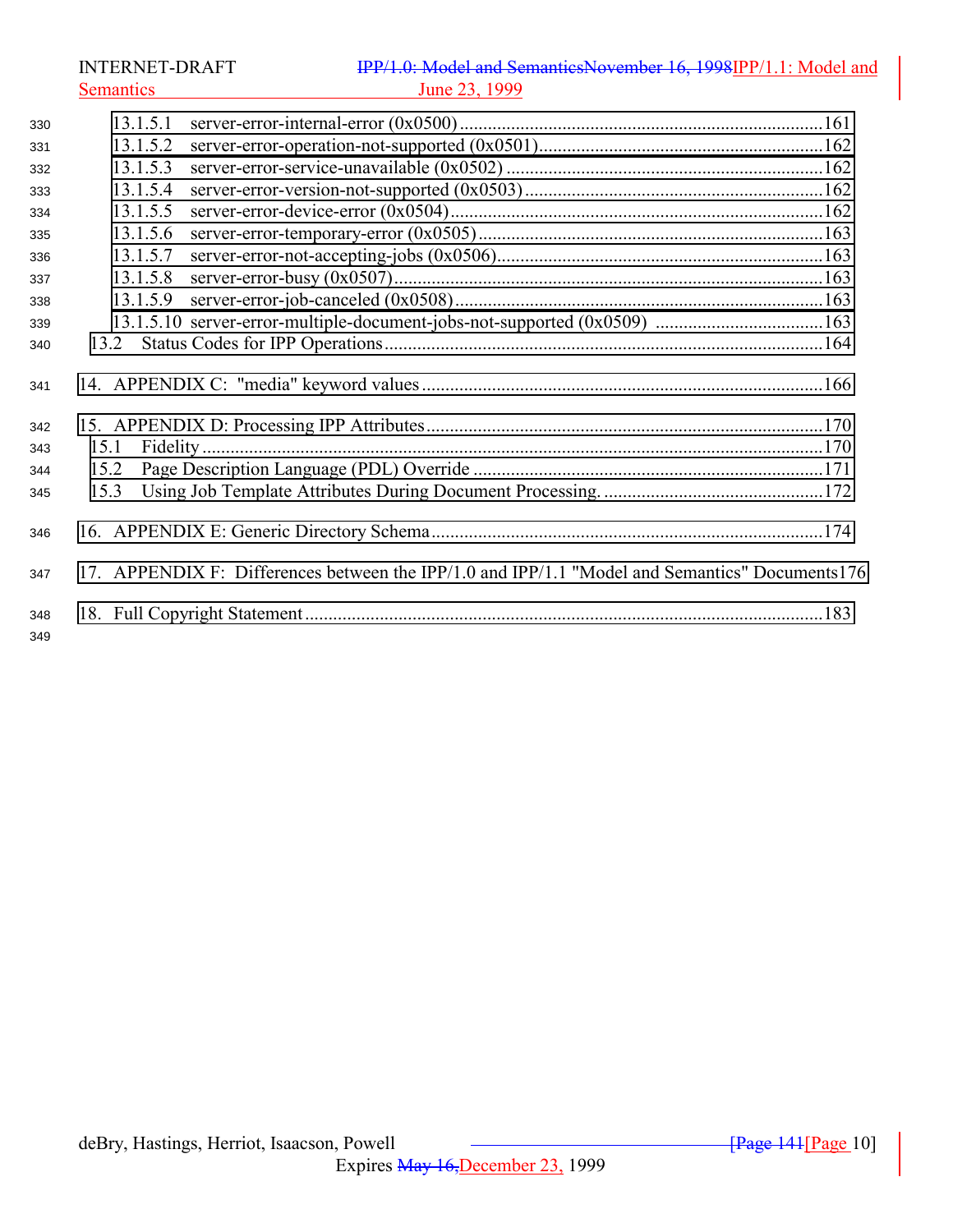<span id="page-10-0"></span>

1. Introduction

 The Internet Printing Protocol (IPP) is an application level protocol that can be used for distributed printing 352 using Internet tools and technologies. IPP version  $1.0 \text{ (IPP/1.0)}1.1 \text{ (IPP/1.1)}$  focuses only on end user functionality. This document is just one of a suite of documents that fully define IPP. The full set of IPP documents includes:

- 355 Design Goals for an Internet Printing Protocol **HPP-REQ1**[RFC2567]
- 356 Rationale for the Structure and Model and Protocol for the Internet Printing Protocol  $\overline{HPP}$ -**RATIFINE 2568**
- 358 Internet Printing Protocol/1.0: Protocol/1.1: Model and Semantics (this document)
- 359 Internet Printing Protocol/1.0: Protocol/1.1: Encoding and Transport [IPP-PRO]
- Internet Printing Protocol/1.0:Protocol/1.1: Implementer's Guide [IPP-IIG]
- 361 Mapping between LPD and IPP Protocols **[IPP-LPD]**[RFC2569]
- Anyone reading these documents for the first time is strongly encouraged to read the IPP documents in the above order.
- This document is laid out as follows:
- The rest of Section 1 is an introduction to the IPP simplified model for distributed printing.
- Section 2 introduces the object types covered in the model with their basic behaviors, attributes, and interactions.
- 369 Section 3 defines the operations included in  $\frac{IPP}{1.0}$ . IPP operations are synchronous, therefore, for each operation, there is a both request and a response.
- Section 4 defines the attributes (and their syntaxes) that are used in the model.
- Sections 5 6 summarizes the implementation conformance requirements for objects that support the protocol and IANA considerations, respectively.
- Sections  $7 1211$  cover the Internationalization and Security considerations as well as 375 References, Copyright Notice, Author contact information, and Formats for Registration Proposals.
- Sections 13 1512 14 are appendices that cover Terminology, Status Codes and Messages, and "media" keyword values.
- Note: This document uses terms such as "attributes", "keywords", and "support". These terms have special meaning and are defined in the model terminology section [12.2.](#page-151-0) Capitalized terms, such as MUST, MUST NOT, REQUIRED, SHOULD, SHOULD NOT, MAY, NEED NOT, and OPTIONAL, have special meaning relating to conformance. These terms are defined in section [12.1](#page-151-0) on conformance terminology, most of which is taken from RFC 2119 [RFC2119].
- 384 Section  $\frac{1615}{16}$  is an appendix that helps to clarify the effects of interactions between related attributes and their values.
- Section  $\frac{1716}{1716}$  is an appendix that enumerates the subset of Printer attributes that form a generic directory schema. These attributes are useful when registering a Printer so that a client can find the Printer not just by name, but by filtered searches as well.
- 389 Section 18 is an appendix that provides a Change History summarizing the clarification and changes that might affect an implementation since the June 30, 1998 draft.17 is an appendix summarizing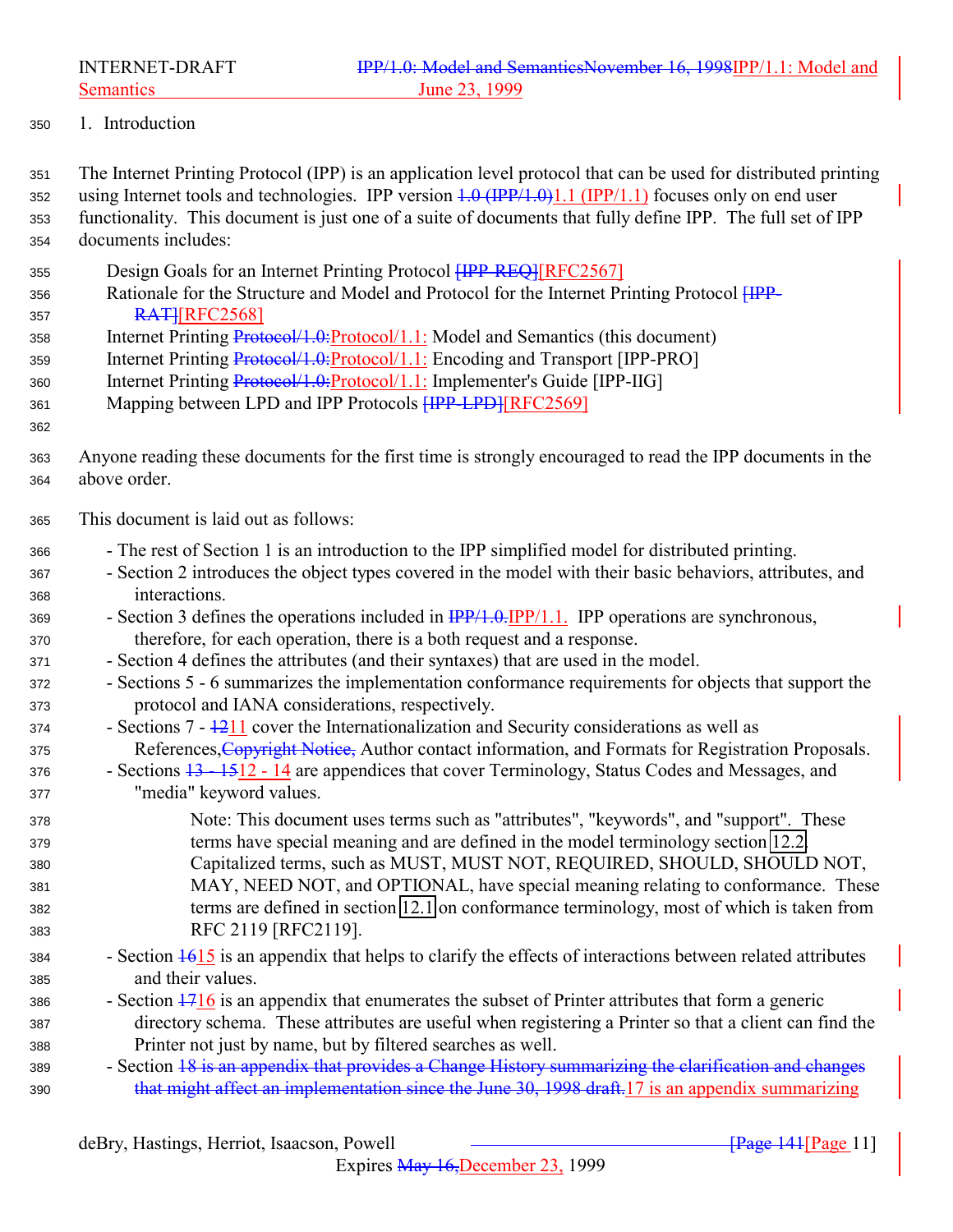<span id="page-11-0"></span>

- 391 the additions and changes from the IPP/1.0 "Model and Semantics" document [RFC2566] to make this IPP/1.1 document.
- Section 18 is the full copyright notice.
- 1.1 Simplified Printing Model

 In order to achieve its goal of realizing a workable printing protocol for the Internet, the Internet Printing Protocol (IPP) is based on a simplified printing model that abstracts the many components of real world printing solutions. The Internet is a distributed computing environment where requesters of print services (clients, applications, printer drivers, etc.) cooperate and interact with print service providers. This model and semantics document describes a simple, abstract model for IPP even though the underlying configurations may be complex "n-tier" client/server systems. An important simplifying step in the IPP model is to expose only the key objects and interfaces required for printing. The model described in this model document does not include features, interfaces, and relationships that are beyond the scope of the 403 first version of IPP (IPP/1.0). IPP/1.0(IPP/1.1). IPP/1.1 incorporates many of the relevant ideas and lessons learned from other specification and development efforts [HTPP] [ISO10175] [LDPA] [P1387.4] [PSIS] [RFC1179] [SWP]. IPP is heavily influenced by the printing model introduced in the Document Printing Application (DPA) [ISO10175] standard. Although DPA specifies both end user and 407 administrative features, IPP version 1.0 (IPP/1.0) focuses only on end user functionality.1.1 (IPP/1.1) focuses primarily on end user functionality with a few additional OPTIONAL operator operations.

- 409 The IPP/1.0IPP/1.1 model encapsulates the important components of distributed printing into two object types:
- Printer (Section [2.1\)](#page-13-0)

#### - Job (Section [2.2\)](#page-16-0)

Each object type has an associated set of operations (see section [3\)](#page-20-0) and attributes (see section [4\)](#page-65-0).

It is important, however, to understand that in real system implementations (which lie underneath the

416 abstracted  $\frac{\text{IPP}}{1.1}$  model), there are other components of a print service which are not explicitly

417 defined in the  $\frac{IPP}{1.0}IPP/1.1$  model. The following figure illustrates where  $\frac{IPP}{1.0}IPP/1.1$  fits with respect to these other components.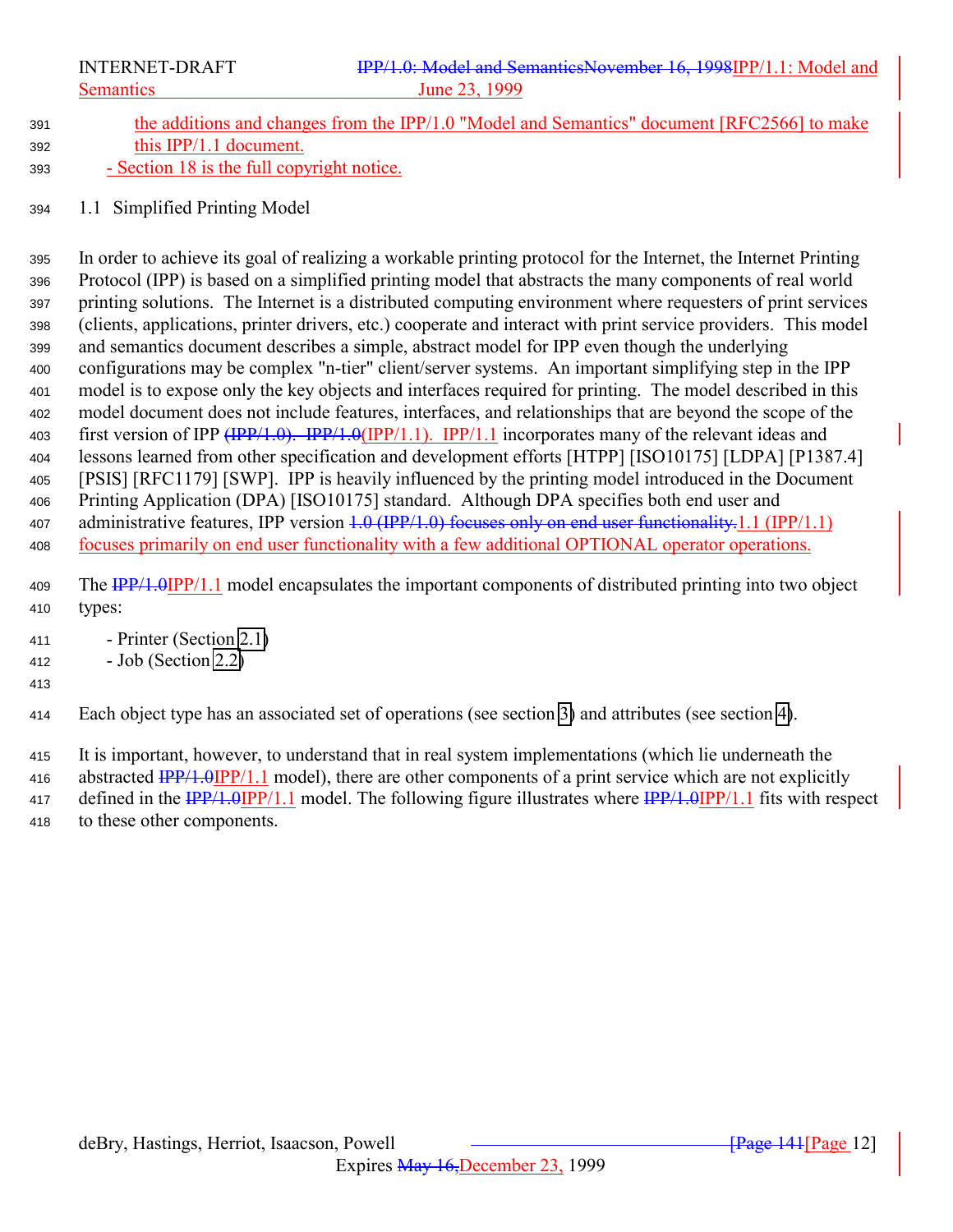

 An IPP Printer object encapsulates the functions normally associated with physical output devices along with the spooling, scheduling and multiple device management functions often associated with a print server. Printer objects are optionally registered as entries in a directory where end users find and select them based on some sort of filtered and context based searching mechanism (see section [16\)](#page-173-0). The directory is used to store relatively static information about the Printer, allowing end users to search for and find Printers that match their search criteria, for example: name, context, printer capabilities, etc. The more dynamic information, such as state, currently loaded and ready media, number of jobs at the Printer, errors, warnings, and so forth, is directly associated with the Printer object itself rather than with the entry in the directory which only represents the Printer object.

 IPP clients implement the IPP protocol on the client side and give end users (or programs running on behalf of end users) the ability to query Printer objects and submit and manage print jobs. An IPP server is just that part of the Printer object that implements the server-side protocol. The rest of the Printer object implements (or gateways into) the application semantics of the print service itself. The Printer objects may be embedded in an output device or may be implemented on a host on the network that communicates with an output device.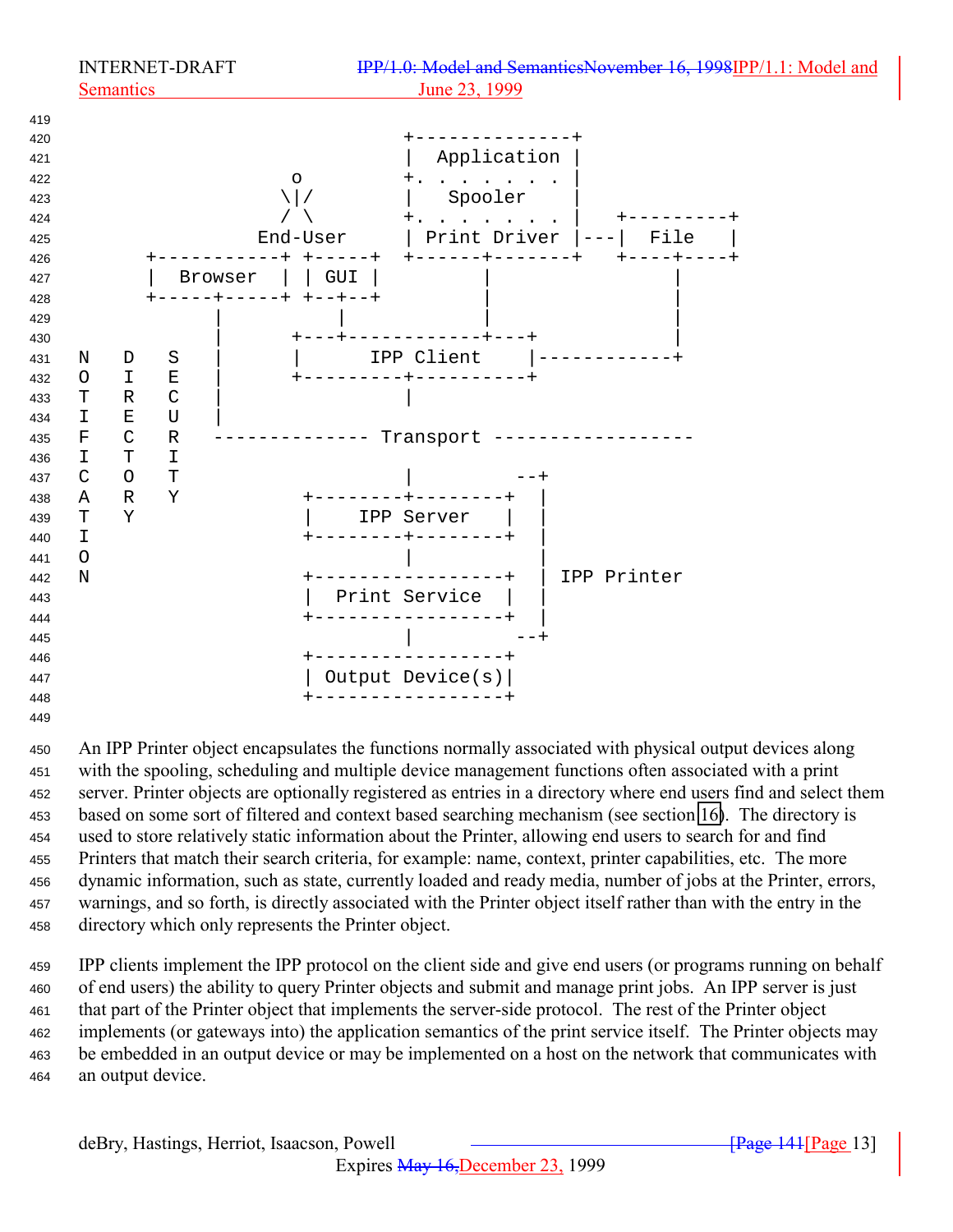<span id="page-13-0"></span>

# INTERNET-DRAFT **IPP/1.0: Model and SemanticsNovember 16, 1998IPP/1.1: Model and** Semantics June 23, 1999

 When a job is submitted to the Printer object and the Printer object validates the attributes in the submission request, the Printer object creates a new Job object. The end user then interacts with this new 467 Job object to query its status and monitor the progress of the job. End users may also cancel the print jobAn end user can also cancel their print jobs by using the Job object's Cancel-Job operation. An end-user can also hold, release, and restart their print jobs using the Job object's OPTIONAL Hold-Job, Release-Job, and Restart-Job operations, if implemented.

 A privileged operator or administrator of a Printer object can cancel, hold, release, and restart any user's job using the REQUIRED Cancel-Job and the OPTIONAL Hold-Job, Release-Job, and Restart-Job operations. In additional privileged operator or administrator of a Printer object can pause, resume, or purge (jobs from) a Printer object using the OPTIONAL Pause-Printer, Resume-Printer, and Purge-Jobs operations, if implemented.

476 The notification service is out of scope for  $\frac{IPP}{1.0}$ , this IPP/1.1 document, but using such a notification service, the end user is able to register for and receive Printer specific and Job specific events. An end user can query the status of Printer objects and can follow the progress of Job objects by polling using the Get-479 Printer-Attributes, Printer-Attributes, Get-Jobs, and Get-Job-Attributes operations.

2. IPP Objects

481 The IPP/1.0IPP/1.1 model introduces objects of type Printer and Job. Each type of object models relevant aspects of a real-world entity such as a real printer or real print job. Each object type is defined as a set of possible attributes that may be supported by instances of that object type. For each object (instance), the actual set of supported attributes and values describe a specific implementation. The object's attributes and values describe its state, capabilities, realizable features, job processing functions, and default behaviors and characteristics. For example, the Printer object type is defined as a set of attributes that each Printer object potentially supports. In the same manner, the Job object type is defined as a set of attributes that are potentially supported by each Job object.

Each attribute included in the set of attributes defining an object type is labeled as:

- "REQUIRED": each object MUST support the attribute.

491 - "RECOMMENDED": each object SHOULD support the attribute.

- "OPTIONAL": each object MAY support the attribute.
- 

494 There is no such similar labeling Some definitions of attribute values indicate that an object MUST or SHOULD support the value; otherwise, support of the value is OPTIONAL. However, if an implementation supports an attribute, it MUST support at least one of the possible values for that attribute.

2.1 Printer Object

498 The major component of the  $\frac{IPP/1.0IPP/1.1}{IPP}$  model is the Printer object. A Printer object implements the 499 server-side of the  $\frac{IPP}{1.0}$   $IPP/1.1$  protocol. Using the protocol, end users may query the attributes of the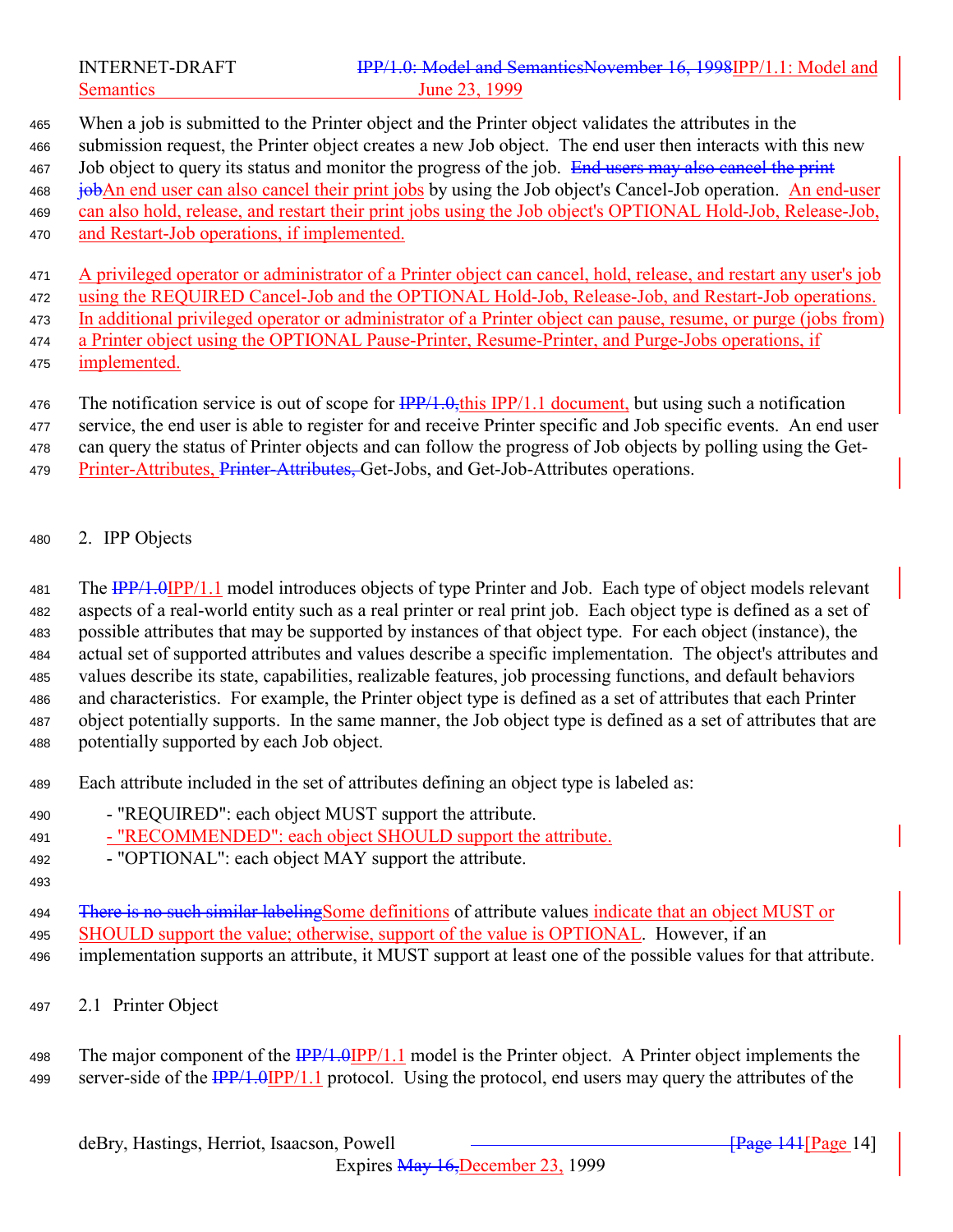- Printer object and submit print jobs to the Printer object. The actual implementation components behind
- the Printer abstraction may take on different forms and different configurations. However, the model
- abstraction allows the details of the configuration of real components to remain opaque to the end user.
- Section [3](#page-20-0) describes each of the Printer operations in detail.
- The capabilities and state of a Printer object are described by its attributes. Printer attributes are divided into two groups:
- "job-template" attributes: These attributes describe supported job processing capabilities and defaults for the Printer object. (See section [4.2\)](#page-75-0)
- "printer-description" attributes: These attributes describe the Printer object's identification, state, location, references to other sources of information about the Printer object, etc. (see section [4.4\)](#page-103-0)
- 
- Since a Printer object is an abstraction of a generic document output device and print service provider, a
- Printer object could be used to represent any real or virtual device with semantics consistent with the
- Printer object, such as a fax device, an imager, or even a CD writer.
- Some examples of configurations supporting a Printer object include:
- 1) An output device with no spooling capabilities
- 2) An output device with a built-in spooler
- 3) A print server supporting IPP with one or more associated output devices
- 3a) The associated output devices may or may not be capable of spooling jobs
- 3b) The associated output devices may or may not support IPP
- 
- 
- The following figures show some examples of how Printer objects can be realized on top of various distributed printing configurations. The embedded case below represents configurations 1 and 2. The hosted and fan-out figures below represent configurations 3a and 3b.
- In this document the term "client" refers to a software entity that sends IPP operation requests to an IPP Printer object and accepts IPP operation responses. A client MAY be:
- 1. contained within software controlled by an end user, e.g. activated by the "Print" menu item in an application or
- 2. the print server component that sends IPP requests to either an output device or another "downstream" print server.
- The term "IPP Printer" is a network entity that accepts IPP operation requests and returns IPP operation responses. As such, an IPP object MAY be:
- 1. an (embedded) device component that accepts IPP requests and controls the device or
- 2. a component of a print server that accepts IPP requests (where the print server controls one or more networked devices using IPP or other protocols).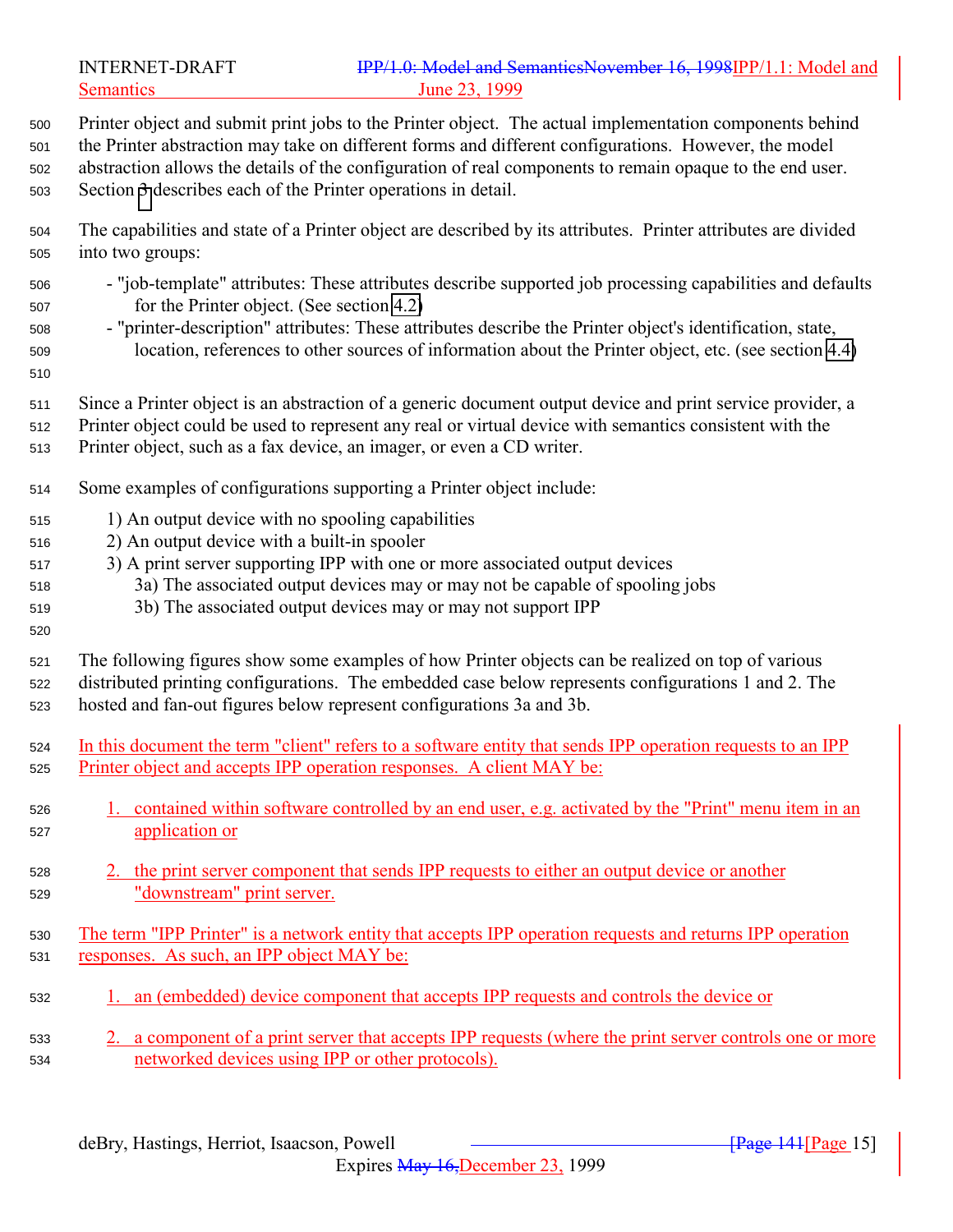535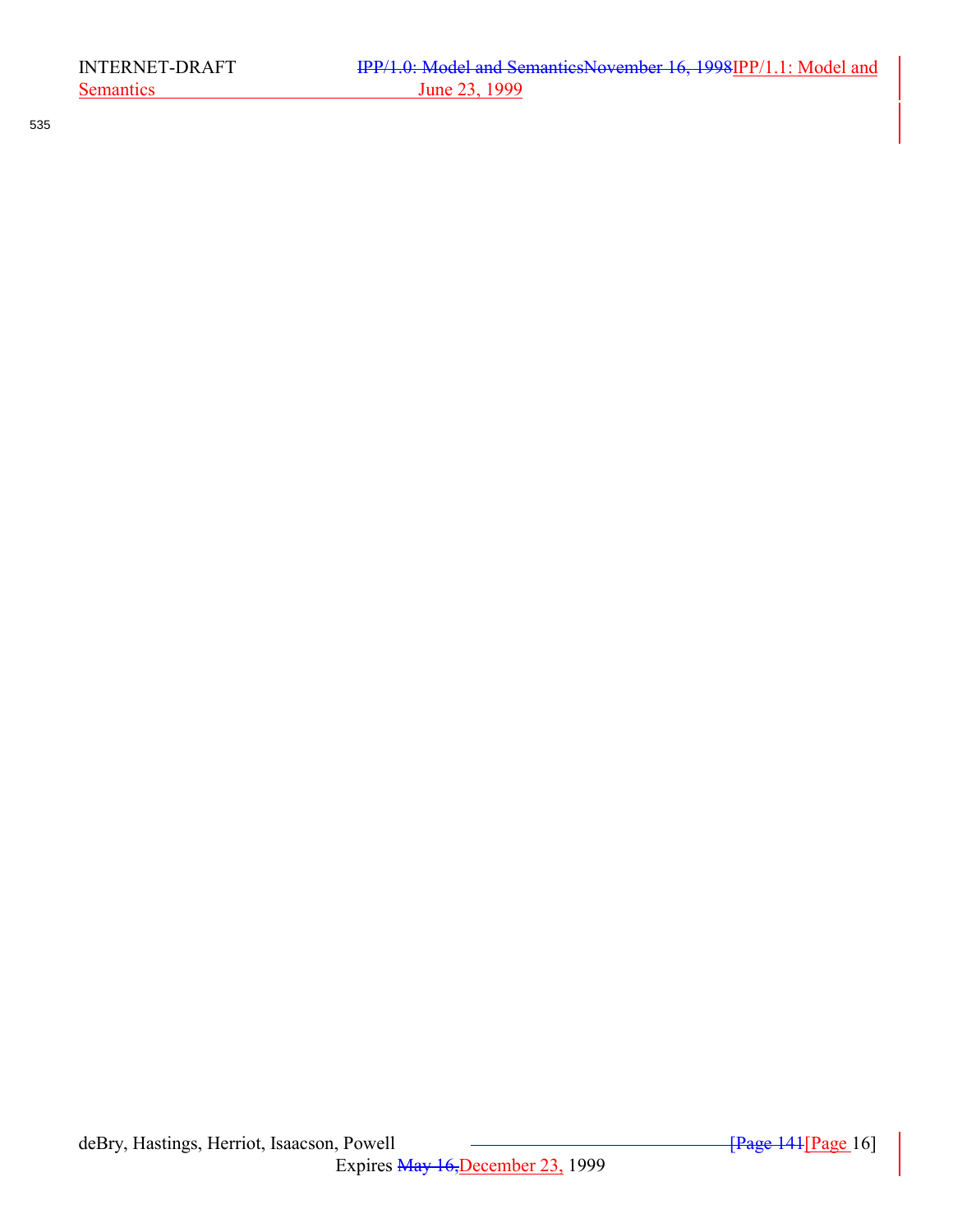<span id="page-16-0"></span>

 Legend: ##### indicates a Printer object which is either embedded in an output device or is hosted in a server. The Printer object might or might not be capable of queuing/spooling. any indicates any network protocol or direct connect, including IPP embedded printer: output device +---------------+ O +--------+ | ########### | /|\ | client |------------IPP------------># Printer # | / \ +--------+ | # Object # | | ########### | +---------------+ hosted printer: +---------------+ 559 〇 +--------- + ############### /|\ | client |--IPP--># Printer #-any->| output device | / \ +--------+ # Object # | | ########### +---------------+ +---------------+ 567 fan out: +-->| output device | any/  $\vert$  O +--------+ ########### / +---------------+ 571 / $|\rangle$  | client |-IPP-># Printer #--\* / \ +--------+ # Object # \ +---------------+  $\# \# \# \# \# \# \# \# \# \# \# \# \text{ any } \setminus$  +-->| output device |  $\vert$  +---------------+ 

2.2 Job Object

 A Job object is used to model a print job. A Job object contains documents. The information required to create a Job object is sent in a create request from the end user via an IPP Client to the Printer object. The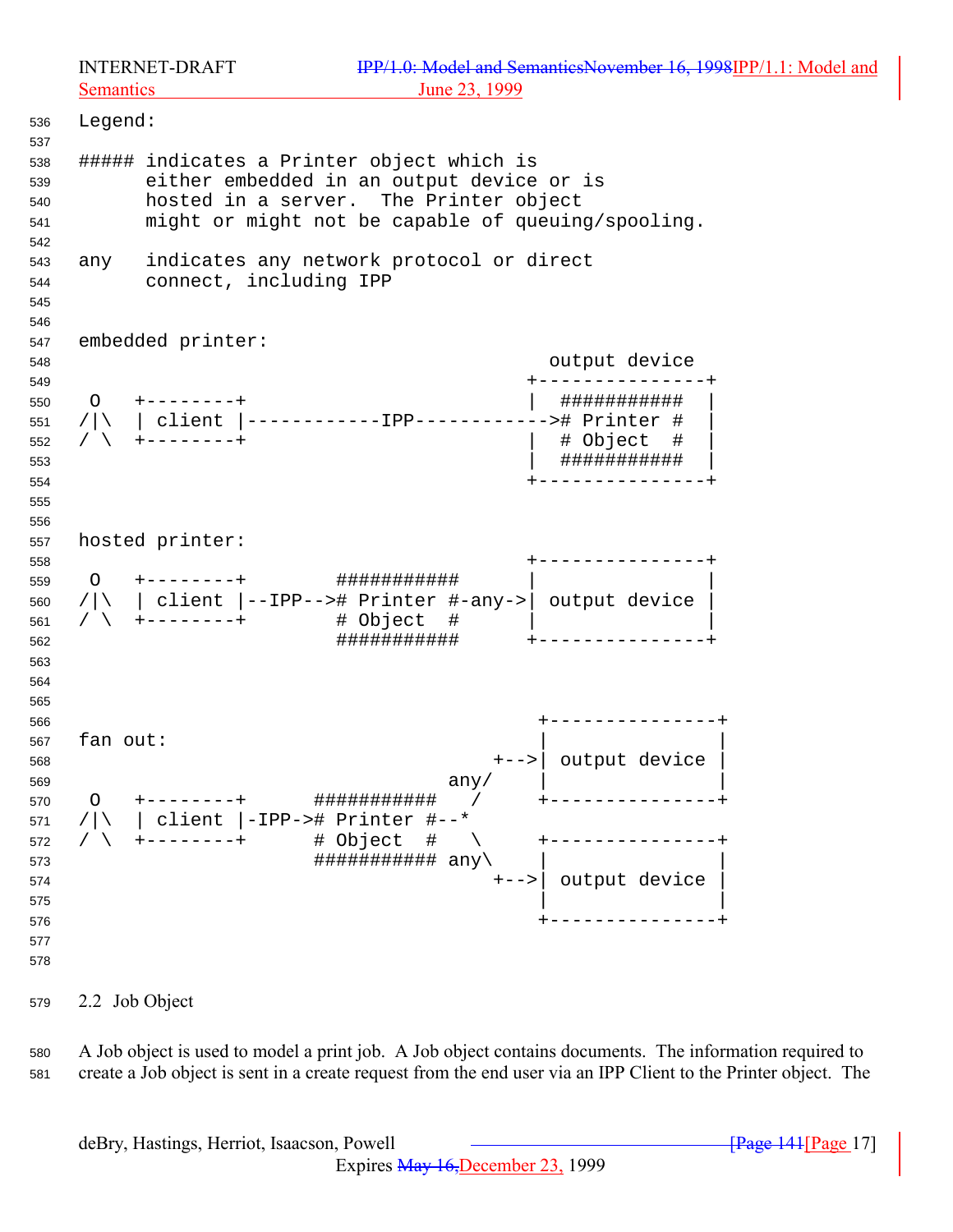<span id="page-17-0"></span>

| 582 Printer object validates the create request, and if the Printer object accepts the request, the Printer object |
|--------------------------------------------------------------------------------------------------------------------|
| sas creates the new Job object. Section 3 describes each of the Job operations in detail.                          |

 The characteristics and state of a Job object are described by its attributes. Job attributes are grouped into two groups as follows:

- "job-template" attributes: These attributes can be supplied by the client or end user and include job processing instructions which are intended to override any Printer object defaults and/or instructions embedded within the document data. (See section [4.2\)](#page-75-0)
- "job-description" attributes: These attributes describe the Job object's identification, state, size, etc. The client supplies some of these attributes, and the Printer object generates others. (See section [4.3\)](#page-87-0)

 An implementation MUST support at least one document per Job object. An implementation MAY support multiple documents per Job object. A document is either:

- a stream of document data in a format supported by the Printer object (typically a Page Description Language - PDL), or
- a reference to such a stream of document data

 In IPP/1.0,IPP/1.1, a document is not modeled as an IPP object, therefore it has no object identifier or associated attributes. All job processing instructions are modeled as Job object attributes. These attributes are called Job Template attributes and they apply equally to all documents within a Job object.

2.3 Object Relationships

 IPP objects have relationships that are maintained persistently along with the persistent storage of the object attributes.

 A Printer object can represent either one or more physical output devices or a logical device which "processes" jobs but never actually uses a physical output device to put marks on paper. Examples of logical devices include a Web page publisher or a gateway into an online document archive or repository. A Printer object contains zero or more Job objects.

 A Job object is contained by exactly one Printer object, however the identical document data associated with a Job object could be sent to either the same or a different Printer object. In this case, a second Job object would be created which would be almost identical to the first Job object, however it would have new (different) Job object identifiers (see section [2.4\)](#page-18-0).

 A Job object is either empty (before any documents have been added) or contains one or more documents. If the contained document is a stream of document data, that stream can be contained in only one document. However, there can be identical copies of the stream in other documents in the same or different Job objects. If the contained document is just a reference to a stream of document data, other documents (in the same or different Job object(s)) may contain the same reference.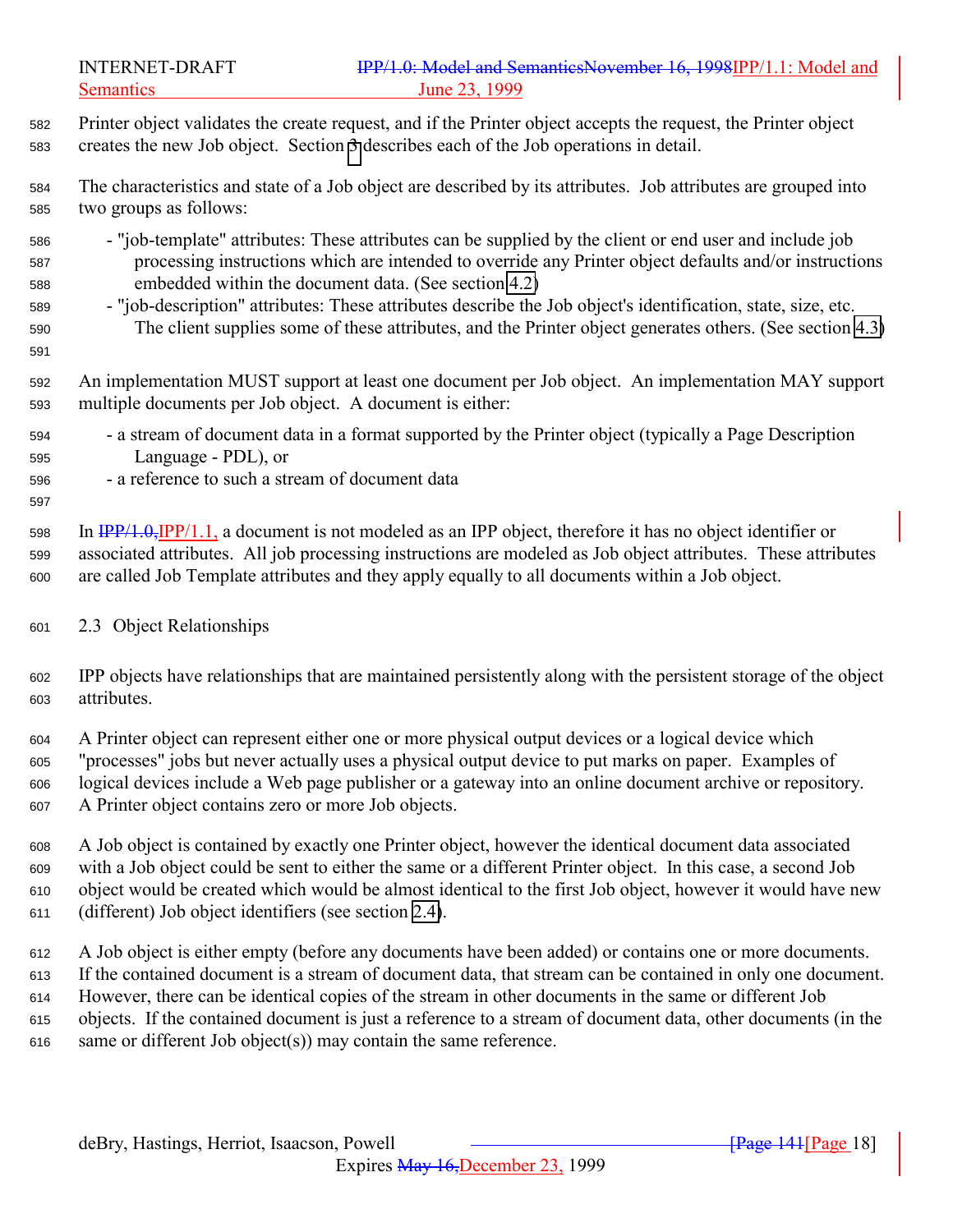<span id="page-18-0"></span>

# 2.4 Object Identity

 All Printer and Job objects are identified by a Uniform Resource Identifier (URI) [RFC2396] so that they can be persistently and unambiguously referenced. The notion of a URI is a useful concept, however, until the notion of URI is more stable (i.e., defined more completely and deployed more widely), it is expected that the URIs used for IPP objects will actually be URLs [RFC2396]. Since every URL is a specialized form of a URI, even though the more generic term URI is used throughout the rest of this document, its usage is intended to cover the more specific notion of URL as well.

 An administrator configures Printer objects to either support or not support authentication and/or message 625 privacy using SSL3 [SSL]Transport Layer Security (TLS) [RFC2246] (the mechanism for security 626 configuration is outside the scope of  $\frac{IPP}{1.0}$ . This IPP/1.1 document). In some situations, both types of connections (both authenticated and unauthenticated) can be established using a single communication channel that has some sort of negotiation mechanism. In other situations, multiple communication channels are used, one for each type of security configuration. Section [8](#page-134-0) provides a full description of all security considerations and configurations.

 If a Printer object supports more than one communication channel, some or all of those channels might support and/or require different security mechanisms. In such cases, an administrator could expose the simultaneous support for these multiple communication channels as multiple URIs for a single Printer object where each URI represents one of the communication channels to the Printer object. To support this flexibility, the IPP Printer object type defines a multi-valued identification attribute called the "printer-uri- supported" attribute. It MUST contain at least one URI. It MAY contain more than one URI. That is, every Printer object will have at least one URI that identifies at least one communication channel to the Printer object, but it may have more than one URI where each URI identifies a different communication 639 channel to the Printer object. The "printer-uri-supported" attribute has  $\frac{a}{i}$ two companion attributes, the "uri-640 security-supported" attribute and the "uri-attribute, that has authentication-supported". Both have the same cardinality as "printer-uri-supported". The purpose of the "uri-security-supported" attribute is to indicate 642 the security mechanisms (if any) used for each URI listed in "printer-uri-supported". The purpose of the "uri-authentication-supported" attribute is to indicate the authentication mechanisms (if any) used for each 644 URI listed in "printer-uri-supported". These two three attributes are fully described in sections [4.4.1](#page-106-0) and,  $4.4.2$ , and [4.4.3.](#page-107-0)

 When a job is submitted to the Printer object via a create request, the client supplies only a single Printer object URI. The client supplied Printer object URI MUST be one of the values in the "printer-uri-supported" Printer attribute.

649 Note: IPP/1.0IPP/1.1 does not specify how the client obtains the client supplied URI, but it is RECOMMENDED that a Printer object be registered as an entry in a directory service. End-users and programs can then interrogate the directory searching for Printers. Section [16](#page-173-0) defines a generic schema for Printer object entries in the directory service and describes how the entry acts as a bridge to the actual IPP Printer object. The entry in the directory that represents the IPP Printer object includes the possibly many URIs for that Printer object as values in one its attributes.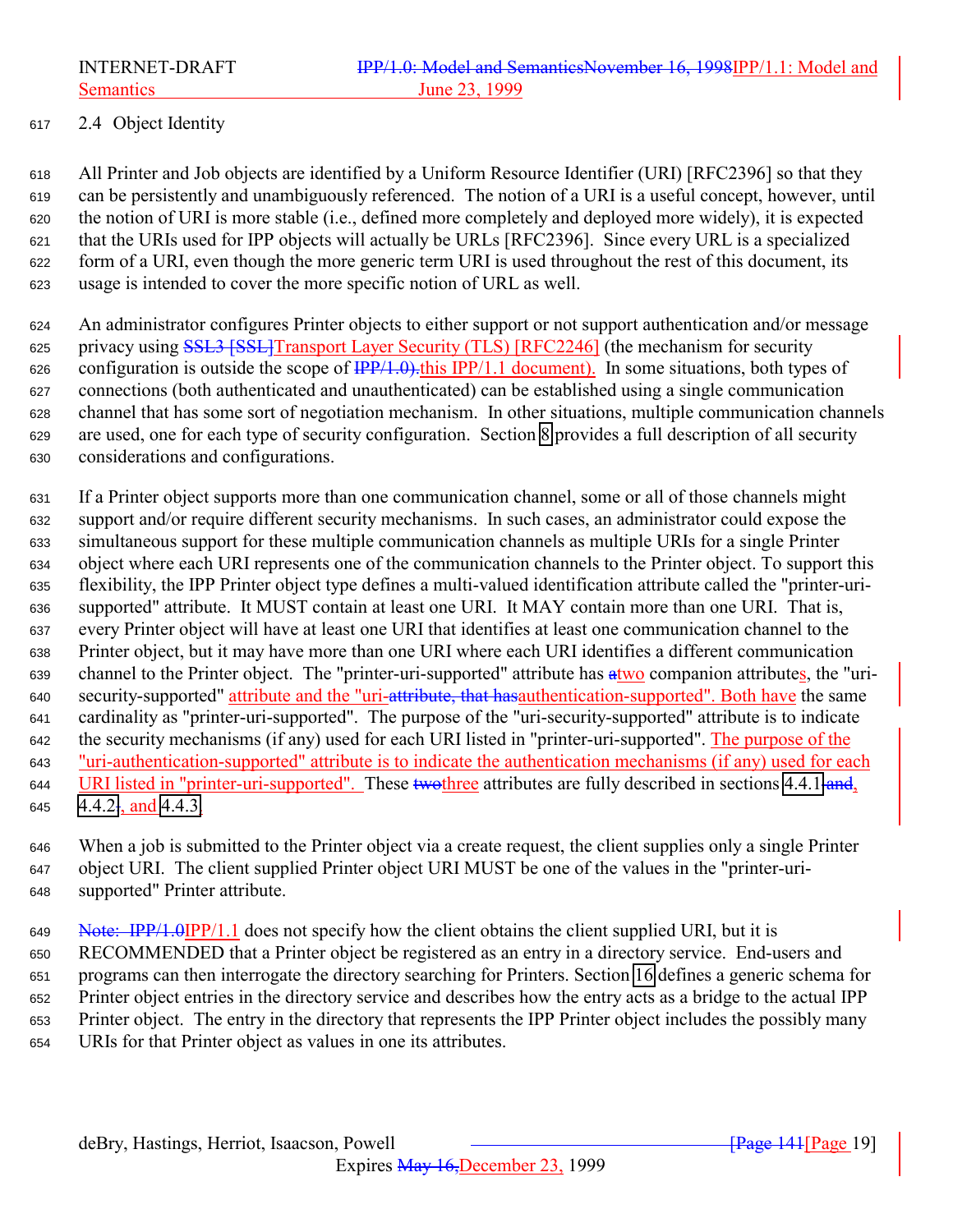## INTERNET-DRAFT IPP/1.0: Model and SemanticsNovember 16, 1998IPP/1.1: Model and Semantics June 23, 1999

 When a client submits a create request to the Printer object, the Printer object validates the request and creates a new Job object. The Printer object assigns the new Job object a URI which is stored in the "job- uri" Job attribute. This URI is then used by clients as the target for subsequent Job operations. The Printer object generates a Job URI based on its configured security policy and the URI used by the client in the create request.

 For example, consider a Printer object that supports both a communication channel secured by the use of SSL3 (using HTTP over SSL3 with an "https" schemed URI) and another open communication channel that is not secured with SSL3 (using a simple "http" schemed URI). If a client were to submit a job using the secure URI, the Printer object would assign the new Job object a secure URI as well. If a client were to submit a job using the open-channel URI, the Printer would assign the new Job object an open-channel URI.

 In addition, the Printer object also populates the Job object's "job-printer-uri" attribute. This is a reference back to the Printer object that created the Job object. If a client only has access to a Job object's "job-uri" identifier, the client can query the Job's "job-printer-uri" attribute in order to determine which Printer object created the Job object. If the Printer object supports more than one URI, the Printer object picks the one URI supplied by the client when creating the job to build the value for and to populate the Job's "job-printer-uri" attribute.

 Allowing Job objects to have URIs allows for flexibility and scalability. For example, in some implementations, the Printer object might create Jobs that are processed in the same local environment as the Printer object itself. In this case, the Job URI might just be a composition of the Printer's URI and some unique component for the Job object, such as the unique 32-bit positive integer mentioned later in this paragraph. In other implementations, the Printer object might be a central clearing-house for validating all Job object creation requests, but the Job object itself might be created in some environment that is remote from the Printer object. In this case, the Job object's URI may have no physical-location relationship at all to the Printer object's URI. Again, the fact that Job objects have URIs allows for flexibility and scalability, however, many existing printing systems have local models or interface constraints that force print jobs to be identified using only a 32-bit positive integer rather than an independent URI. This numeric Job ID is only unique within the context of the Printer object to which the create request was originally submitted. Therefore, in order to allow both types of client access to IPP Job objects (either by Job URI or by numeric Job ID), when the Printer object successfully processes a create request and creates a new Job object, the Printer object MUST generate both a Job URI and a Job ID. The Job ID (stored in the "job-id" attribute) only has meaning in the context of the Printer object to which the create request was originally submitted. This requirement to support both Job URIs and Job IDs allows all types of clients to access Printer objects and Job objects no matter the local constraints imposed on the client implementation.

 In addition to identifiers, Printer objects and Job objects have names ("printer-name" and "job-name"). An object name NEED NOT be unique across all instances of all objects. A Printer object's name is chosen and 691 set by an administrator through some mechanism outside the scope of  $\frac{IPP}{1.0.0}$ this IPP/1.1 document. A Job object's name is optionally chosen and supplied by the IPP client submitting the job. If the client does not supply a Job object name, the Printer object generates a name for the new Job object. In all cases, the name only has local meaning.

To summarize: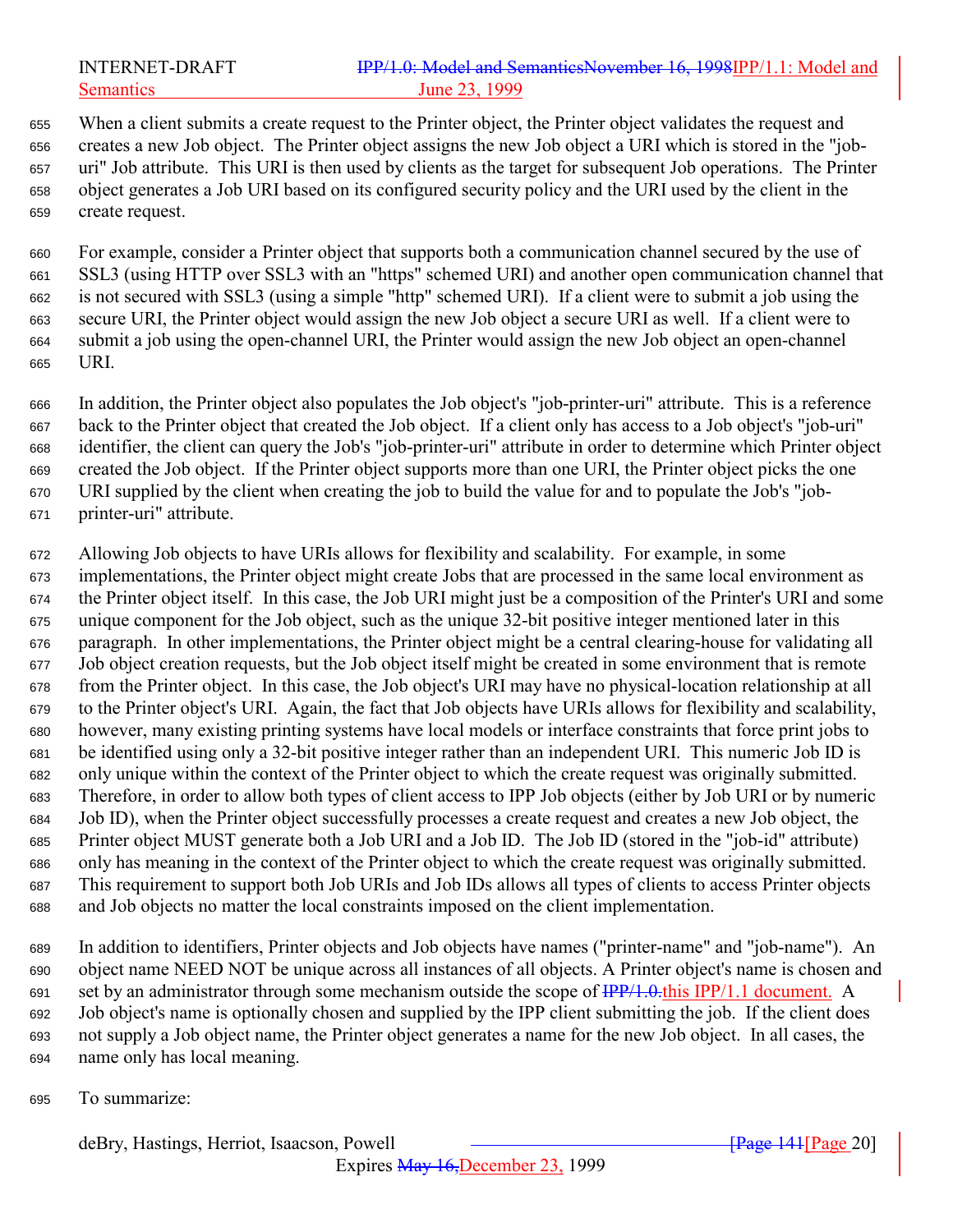<span id="page-20-0"></span>

- Each Printer object is identified with one or more URIs. The Printer's "printer-uri-supported" attribute contains the URI(s). - The Printer object's "uri-security-supported" attribute identifies the communication channel security
- protocols that may or may not have been configured for the various Printer object URIs (e.g., 700 'tls"<del>ssl<sup>3'</sup></del> or 'none').
- The Printer object's "uri-authentication-supported" attribute identifies the authentication mechanisms that may or may not have been configured for the various Printer object URIs (e.g., 'digest' or 'none').
- Each Job object is identified with a Job URI. The Job's "job-uri" attribute contains the URI.
- Each Job object is also identified with Job ID which is a 32-bit, positive integer. The Job's "job-id" attribute contains the Job ID. The Job ID is only unique within the context of the Printer object which created the Job object.
- Each Job object has a "job-printer-uri" attribute which contains the URI of the Printer object that was used to create the Job object. This attribute is used to determine the Printer object that created a Job object when given only the URI for the Job object. This linkage is necessary to determine the languages, charsets, and operations which are supported on that Job (the basis for such support comes from the creating Printer object).
- Each Printer object has a name (which is not necessarily unique). The administrator chooses and sets 714 this name through some mechanism outside the scope of  $\frac{IPP}{1.0}$  itself. this IPP/1.1 document. The Printer object's "printer-name" attribute contains the name.
- Each Job object has a name (which is not necessarily unique). The client optionally supplies this name in the create request. If the client does not supply this name, the Printer object generates a name for the Job object. The Job object's "job-name" attribute contains the name.

#### 3. IPP Operations

 IPP objects support operations. An operation consists of a request and a response. When a client communicates with an IPP object, the client issues an operation request to the URI for that object. Operation requests and responses have parameters that identify the operation. Operations also have attributes that affect the run-time characteristics of the operation (the intended target, localization information, etc.). These operation-specific attributes are called operation attributes (as compared to object attributes such as Printer object attributes or Job object attributes). Each request carries along with it any operation attributes, object attributes, and/or document data required to perform the operation. Each request requires a response from the object. Each response indicates success or failure of the operation with a status code as a response parameter. The response contains any operation attributes, object attributes, and/or status messages generated during the execution of the operation request.

 This section describes the semantics of the IPP operations, both requests and responses, in terms of the parameters, attributes, and other data associated with each operation.

- 732 The  $\frac{IPP}{1.0}$   $IPP/1.1$  Printer operations are:
- Print-Job (section [3.2.1\)](#page-36-0)
- Print-URI (section [3.2.2\)](#page-42-0)
- Validate-Job (section [3.2.3\)](#page-42-0)

#### deBry, Hastings, Herriot, Isaacson, Powell **Commence** and *Examplement Community Resent Page 21*]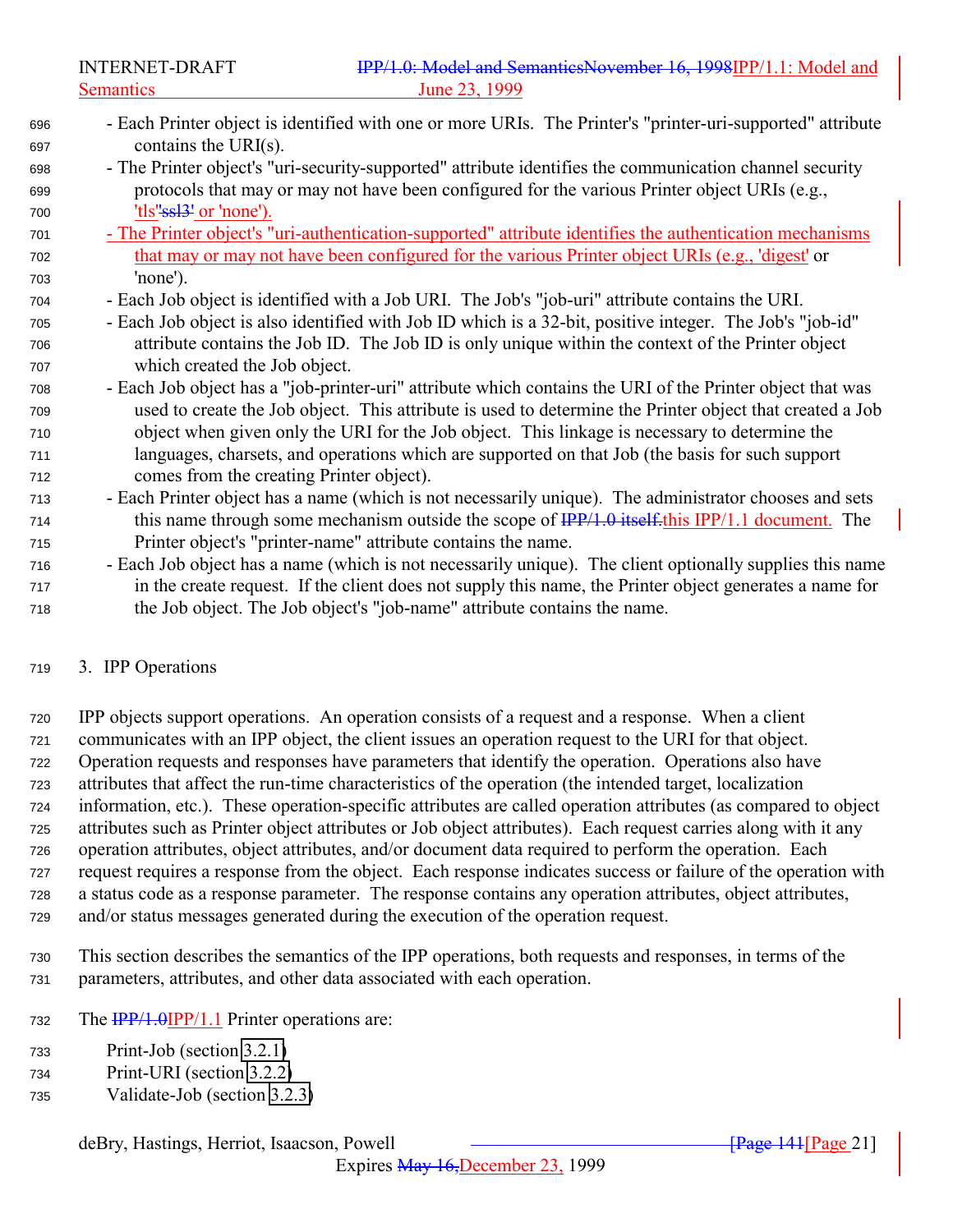<span id="page-21-0"></span>

- Create-Job (section [3.2.4\)](#page-43-0)
- Get-Printer-Attributes (section [3.2.5\)](#page-43-0)
- Get-Jobs (section [3.2.6\)](#page-46-0)
- Pause-Printer (section [3.3.5\)](#page-61-0)
- Resume-Printer (section [3.3.6\)](#page-62-0)
- Purge-Jobs (section [3.3.7\)](#page-63-0)
- The Job operations are:
- Send-Document (section [3.3.1\)](#page-53-0)
- Send-URI (section [3.3.2\)](#page-56-0)
- Cancel-Job (section [3.3.3\)](#page-56-0)
- Get-Job-Attributes (section [3.3.4\)](#page-59-0)
- Hold-Job (section [3.3.5\)](#page-61-0)
- Release-Job (section [3.3.6\)](#page-62-0)
- Restart-Job (section [3.3.7\)](#page-63-0)
- 

 The Send-Document and Send-URI Job operations are used to add a new document to an existing multi-document Job object created using the Create-Job operation.

3.1 Common Semantics

 All IPP operations require some common parameters and operation attributes. These common elements and their semantic characteristics are defined and described in more detail in the following sections.

- 3.1.1 Required Parameters
- Every operation request contains the following REQUIRED parameters:
- a "version-number",
- an "operation-id",
- a "request-id", and
- the attributes that are REQUIRED for that type of request.
- Every operation response contains the following REQUIRED parameters:
- a "version-number",
- a "status-code",
- the "request-id" that was supplied in the corresponding request, and
- the attributes that are REQUIRED for that type of response.
- 

- The encoding and transport"Encoding and Transport document [IPP-PRO] defines special rules for the encoding of these parameters. All other operation elements are represented using the more generic
- encoding rules for attributes and groups of attributes.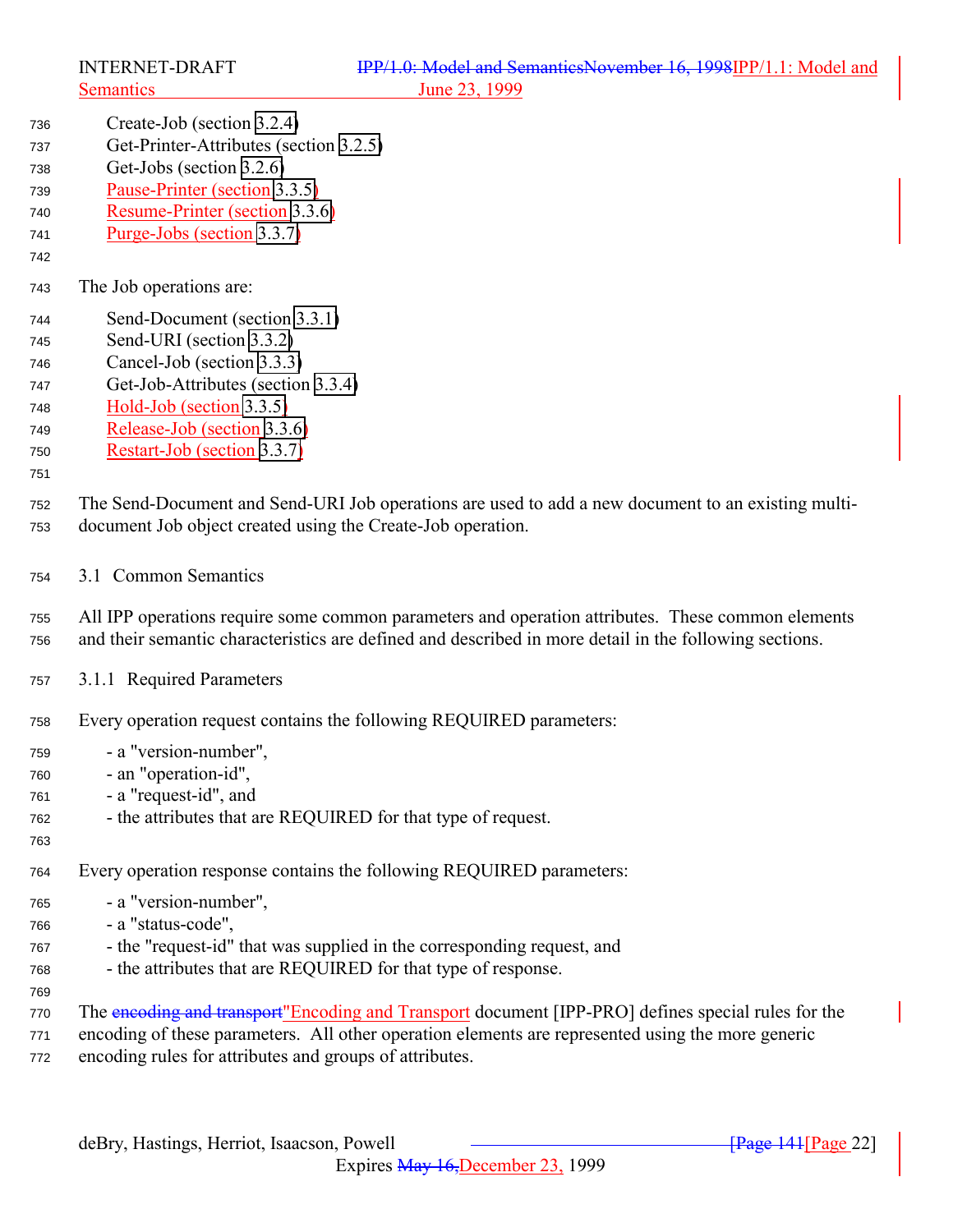#### <span id="page-22-0"></span>3.1.2 Operation IDs and Request IDs

 Each IPP operation request includes an identifying "operation-id" value. Valid values are defined in the "operations-supported" Printer attribute section (see section [4.4.15\)](#page-113-0). The client specifies which operation is being requested by supplying the correct "operation-id" value.

 In addition, every invocation of an operation is identified by a "request-id" value. For each request, the client chooses the "request-id" which MUST be an integer (possibly unique depending on client requirements) in the range from 1 to 2\*\*31 - 1 (inclusive). This "request-id" allows clients to manage multiple outstanding requests. The receiving IPP object copies all 32-bits of the client-supplied "request-id" attribute into the response so that the client can match the response with the correct outstanding request, even if the "request-id" is out of range. If the request is terminated before the complete "request-id" is received, the IPP object rejects the request and returns a response with a "request-id" of 0.

 Note: In some cases, the transport protocol underneath IPP might be a connection oriented protocol that would make it impossible for a client to receive responses in any order other than the order in which the corresponding requests were sent. In such cases, the "request-id" attribute would not be essential for correct protocol operation. However, in other mappings, the operation responses can come back in any order. In these cases, the "request-id" would be essential.

#### 3.1.3 Attributes

 Operation requests and responses are both composed of groups of attributes and/or document data. The attributes groups are:

- Operation Attributes: These attributes are passed in the operation and affect the IPP object's behavior while processing the operation request and may affect other attributes or groups of attributes. Some operation attributes describe the document data associated with the print job and are associated with new Job objects, however most operation attributes do not persist beyond the life of the operation. The description of each operation attribute includes conformance statements indicating which operation attributes are REQUIRED and which are OPTIONAL for an IPP object to support and which attributes a client MUST supply in a request and an IPP object MUST supply in a response.
- Job Template Attributes: These attributes affect the processing of a job. A client OPTIONALLY supplies Job Template Attributes in a create request, and the receiving object MUST be prepared to receive all supported attributes. The Job object can later be queried to find out what Job Template attributes were originally requested in the create request, and such attributes are returned in the response as Job Object Attributes. The Printer object can be queried about its Job Template attributes to find out what type of job processing capabilities are supported and/or what the default job processing behaviors are, though such attributes are returned in the response as Printer Object Attributes. The "ipp-attribute-fidelity" operation attribute affects processing of all client-supplied 807 Job Template attributes (see sections [3.2.1.2](#page-40-0) and [15](#page-169-0) for a full description of "ipp-attribute-fidelity" and its relationship to other attributes).
- Job Object Attributes: These attributes are returned in response to a query operation directed at a Job object.
- Printer Object Attributes: These attributes are returned in response to a query operation directed at a Printer object.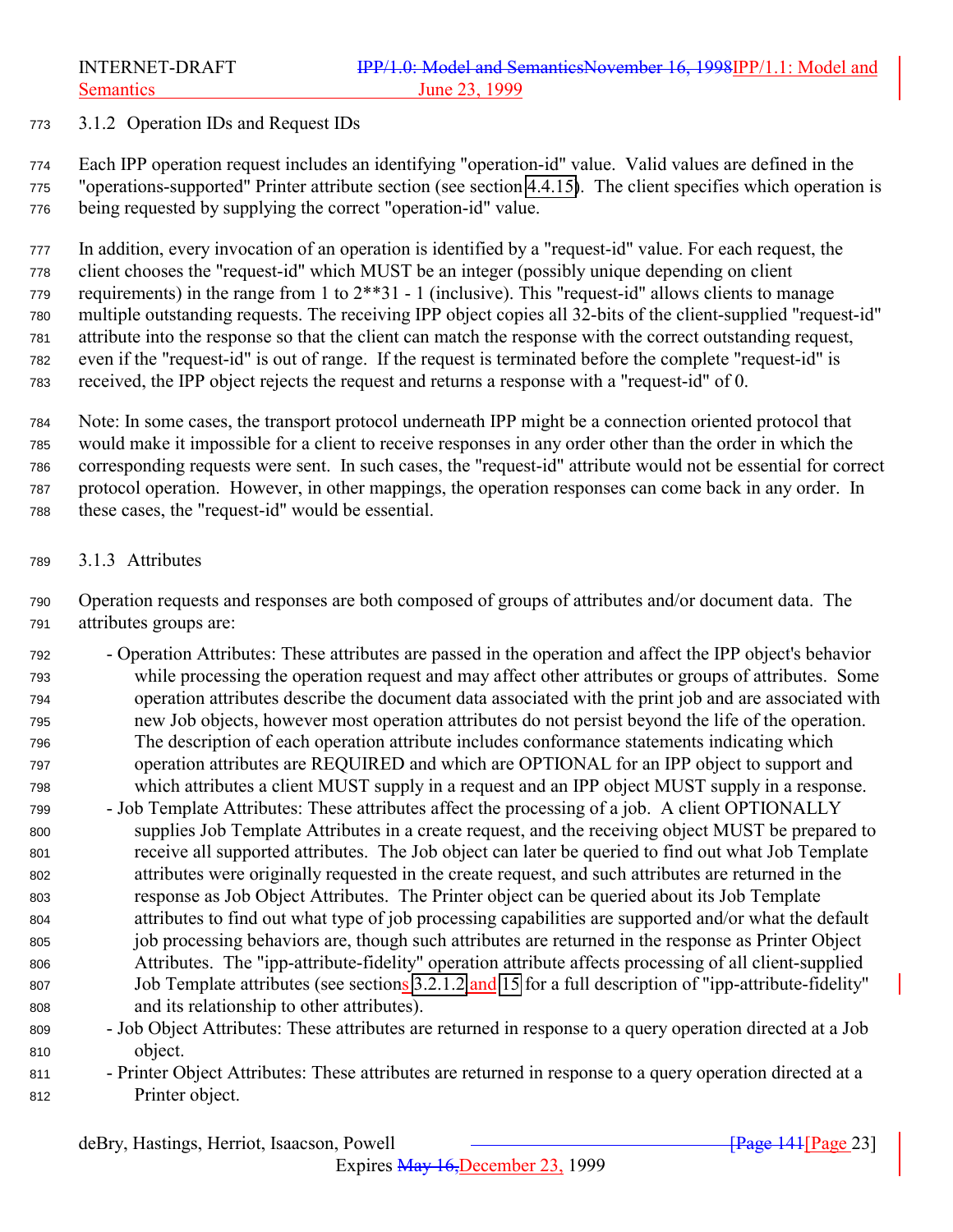# <span id="page-23-0"></span>INTERNET-DRAFT **IPP/1.0: Model and SemanticsNovember 16, 1998IPP/1.1: Model and** Semantics June 23, 1999

 - Unsupported Attributes: In a create request, the client supplies a set of Operation and Job Template attributes. If any of these attributes or their values is unsupported by the Printer object, the Printer object returns the set of unsupported attributes in the response. Sections [3.1.7,](#page-31-0) [3.2.1.2,](#page-40-0) and [15](#page-169-0) give a full description of how Job Template attributes supplied by the client in a create request are processed by the Printer object and how unsupported attributes are returned to the client. Because of extensibility, any IPP object might receive a request that contains new or unknown attributes or values for which it has no support. In such cases, the IPP object processes what it can and returns the unsupported attributes in the response. The Unsupported Attribute group is defined for all operation responses for returning unsupported attributes that the client supplied in the request.

 Later in this section, each operation is formally defined by identifying the allowed and expected groups of attributes for each request and response. The model identifies a specific order for each group in each request or response, but the attributes within each group may be in any order, unless specified otherwise.

826 Each attribute specification definition includes the attribute's name followed by the name of its attribute syntax(es) in parenthesizes. In addition, each 'integer' attribute is followed by the allowed range in parentheses, (m:n), for values of that attribute. Each 'text' or 'name' attribute is followed by the maximum size in octets in parentheses, (size), for values of that attribute. For more details on attribute syntax notation, see the descriptions of these attributes syntaxes in section [4.1.](#page-66-0)

 Note: Document data included in the operation is not strictly an attribute, but it is treated as a special attribute group for ordering purposes. The only operations that support supplying the document data within an operation request are Print-Job and Send-Document. There are no operation responses that include document data.

835 Note: Some operations are REQUIRED for IPP objects to support; the others are OPTIONAL (see section [0\)](#page-122-0). Therefore, before using an OPTIONAL operation, a client SHOULD first use the REQUIRED Get- Printer-Attributes operation to query the Printer's "operations-supported" attribute in order to determine which OPTIONAL Printer and Job operations are actually supported. The client SHOULD NOT use an OPTIONAL operation that is not supported. When an IPP object receives a request to perform an operation it does not support, it returns the 'server-error-operation-not-supported' status code (see section [13.1.5.2\)](#page-161-0). An IPP object is non-conformant if it does not support a REQUIRED operation.

# 3.1.4 Character Set and Natural Language Operation Attributes

 Some Job and Printer attributes have values that are text strings and names intended for human understanding rather than machine understanding (see the 'text' and 'name' attribute syntax descriptions in section [4.1\)](#page-66-0). The following sections describe two special Operation Attributes called "attributes-charset" and "attributes-natural-language". These attributes are always part of the Operation Attributes group. For most attribute groups, the order of the attributes within the group is not important. However, for these two attributes within the Operation Attributes group, the order is critical. The "attributes-charset" attribute MUST be the first attribute in the group and the "attributes-natural-language" attribute MUST be the second attribute in the group. In other words, these attributes MUST be supplied in every IPP request and response, they MUST come first in the group, and MUST come in the specified order. For job creation operations, the IPP Printer implementation saves these two attributes with the new Job object as Job

#### deBry, Hastings, Herriot, Isaacson, Powell **Commence 14th and Communist** Research and Transacter 241<sup>-141</sup> (Page 241<sup>-141</sup>)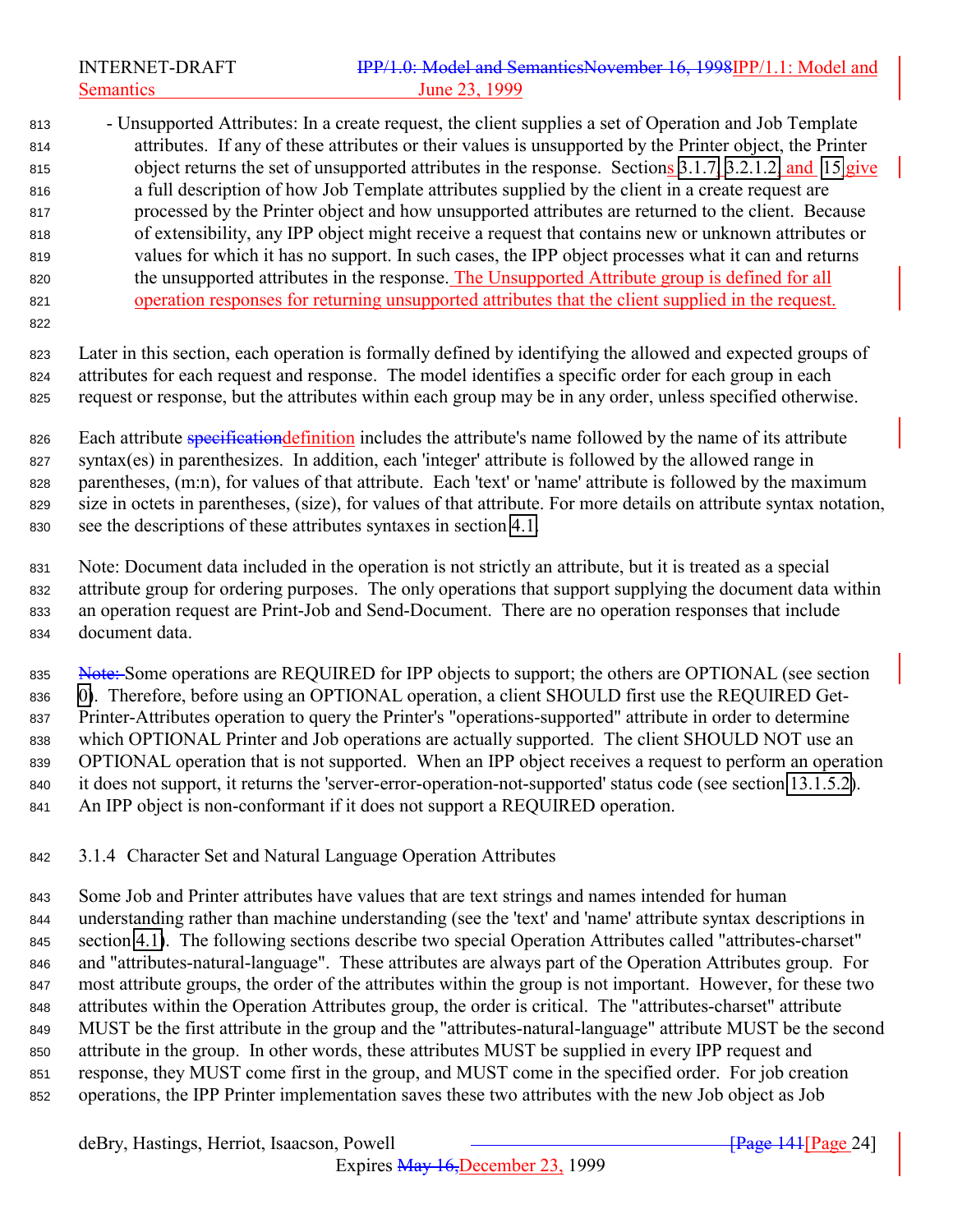<span id="page-24-0"></span>

 Description attributes. For the sake of brevity in this document, these operation attribute descriptions are not repeated with every operation request and response, but have a reference back to this section instead.

- 3.1.4.1 Request Operation Attributes
- The client MUST supply and the Printer object MUST support the following REQUIRED operation 857 attributes in every  $\frac{IPP}{1.0}$  (IPP/1.1 operation request:
- "attributes-charset" (charset):

 This operation attribute identifies the charset (coded character set and encoding method) used by any 'text' and 'name' attributes that the client is supplying in this request. It also identifies the charset that the Printer object MUST use (if supported) for all 'text' and 'name' attributes and status messages that the Printer object returns in the response to this request. See Sections [4.1.1](#page-66-0) and [4.1.2](#page-68-0) 863 for the *specification definition* of the 'text' and 'name' attribute syntaxes.

865 All clients and IPP objects MUST support the 'utf-8' charset  $\sqrt{\text{RFC2044}}$  [RFC2279] and MAY support additional charsets provided that they are registered with IANA [IANA-CS]. If the Printer object does not support the client supplied charset value, the Printer object MUST reject the request, set the "attributes-charset" to 'utf-8' in the response, and return the 'client-error-charset-not- supported' status code and any 'text' or 'name' attributes using the 'utf-8' charset. The Printer NEED 870 NOT return any attributes in the Unsupported Attributes Group (See sections [3.1.7](#page-31-0) and [3.2.1.2\)](#page-40-0). The Printer object MUST indicate the charset(s) supported as the values of the "charset-supported" 872 Printer attribute (see Section [4.4.18\)](#page-115-0), so that the client can query to determine which charset(s) are supported.

 Note to client implementers: Since IPP objects are only required to support the 'utf-8' charset, in order to maximize interoperability with multiple IPP object implementations, a client may want to supply 'utf-8' in the "attributes-charset" operation attribute, even though the client is only passing and able to present a simpler charset, such as US-ASCII or ISO-8859-1. Then the client will have to filter out (or charset convert) those characters that are returned in the response that it cannot present to its user. On the other hand, if both the client and the IPP objects also support a charset in common besides utf-8, the client may want to use that charset in order to avoid charset conversion or data loss.

 See the 'charset' attribute syntax description in Section [4.1.7](#page-71-0) for the syntax and semantic interpretation of the values of this attribute and for example values.

"attributes-natural-language" (naturalLanguage):

- This operation attribute identifies the natural language used by any 'text' and 'name' attributes that the client is supplying in this request. This attribute also identifies the natural language that the Printer object SHOULD use for all 'text' and 'name' attributes and status messages that the Printer object returns in the response to this request.
- There are no REQUIRED natural languages required for the Printer object to support. However, the Printer object's "generated-natural-language-supported" attribute identifies the natural languages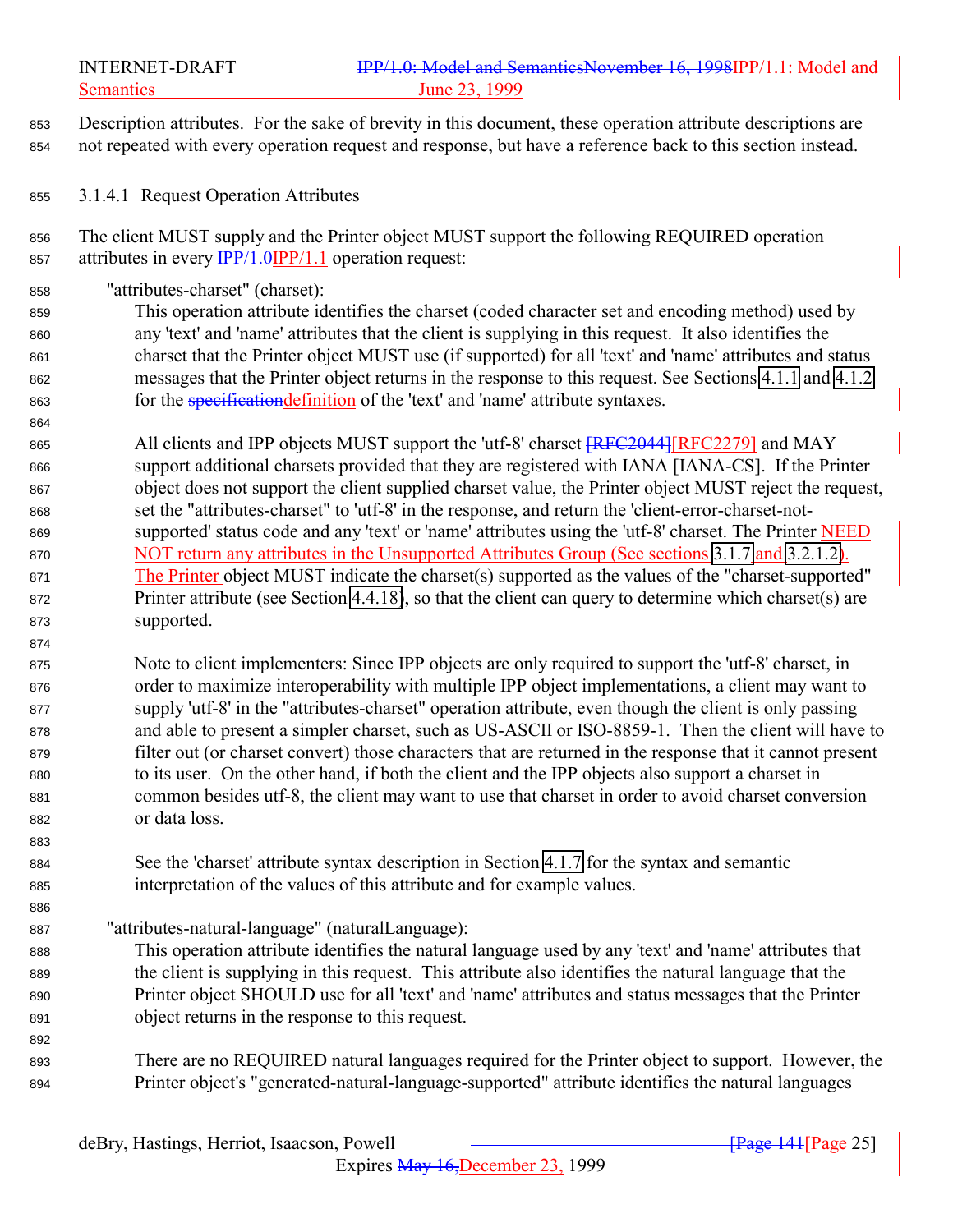supported by the Printer object and any contained Job objects for all text strings generated by the IPP object. A client MAY query this attribute to determine which natural language(s) are supported for generated messages.

 For any of the attributes for which the Printer object generates text, i.e., for the "job-state-message", "printer-state-message", and status messages (see Section [3.1.6\)](#page-29-0), the Printer object MUST be able to generate these text strings in any of its supported natural languages. If the client requests a natural language that is not supported, the Printer object MUST return these generated messages in the Printer's configured natural language as specified by the Printer's "natural-language-configured" attribute" (see Section [4.4.19\)](#page-115-0).

- For other 'text' and 'name' attributes supplied by the client, authentication system, operator, system administrator, or manufacturer (i.e., for "job-originating-user-name", "printer-name" (name), "printer-location" (text), "printer-info" (text), and "printer-make-and-model" (text)), the Printer object is only required to support the configured natural language of the Printer identified by the Printer object's "natural-language-configured" attribute, though support of additional natural languages for these attributes is permitted.
- For any 'text' or 'name' attribute in the request that is in a different natural language than the value supplied in the "attributes-natural-language" operation attribute, the client MUST use the Natural Language Override mechanism (see sections [4.1.1.2](#page-67-0) and [4.1.2.2\)](#page-68-0) for each such attribute value supplied. The client MAY use the Natural Language Override mechanism redundantly, i.e., use it even when the value is in the same natural language as the value supplied in the "attributes-natural-language" operation attribute of the request.
- The IPP object MUST accept any natural language and any Natural Language Override, whether the IPP object supports that natural language or not (and independent of the value of the "ipp-attribute- fidelity" Operation attribute). That is the IPP object accepts all client supplied values no matter what the values are in the Printer object's "generated-natural-language-supported" attribute. That attribute, "generated-natural-language-supported", only applies to generated messages, not client supplied messages. The IPP object MUST remember that natural language for all client-supplied attributes, and when returning those attributes in response to a query, the IPP object MUST indicate that natural language.

929 Each value whose attribute syntax type is  $\frac{4\pi x}{x}$  or  $\frac{4\pi}{x}$  or 'name' (see sections [4.1.1](#page-66-0) and [4.1.2\)](#page-68-0) has an Associated Natural-Language. This document does not specify how this association is stored in a Printer or Job object. When such a value is encoded in a request or response, the natural language is either implicit or explicit:

 •− In the implicit case, the value contains only the text/name value, and the language is 935 specified by the "attributes-natural-language" attributes-natural-language" operation attribute in the request or response (see sections [4.1.1.1](#page-67-0) textWithoutLanguage and [4.1.2.1](#page-68-0) nameWithoutLanguage).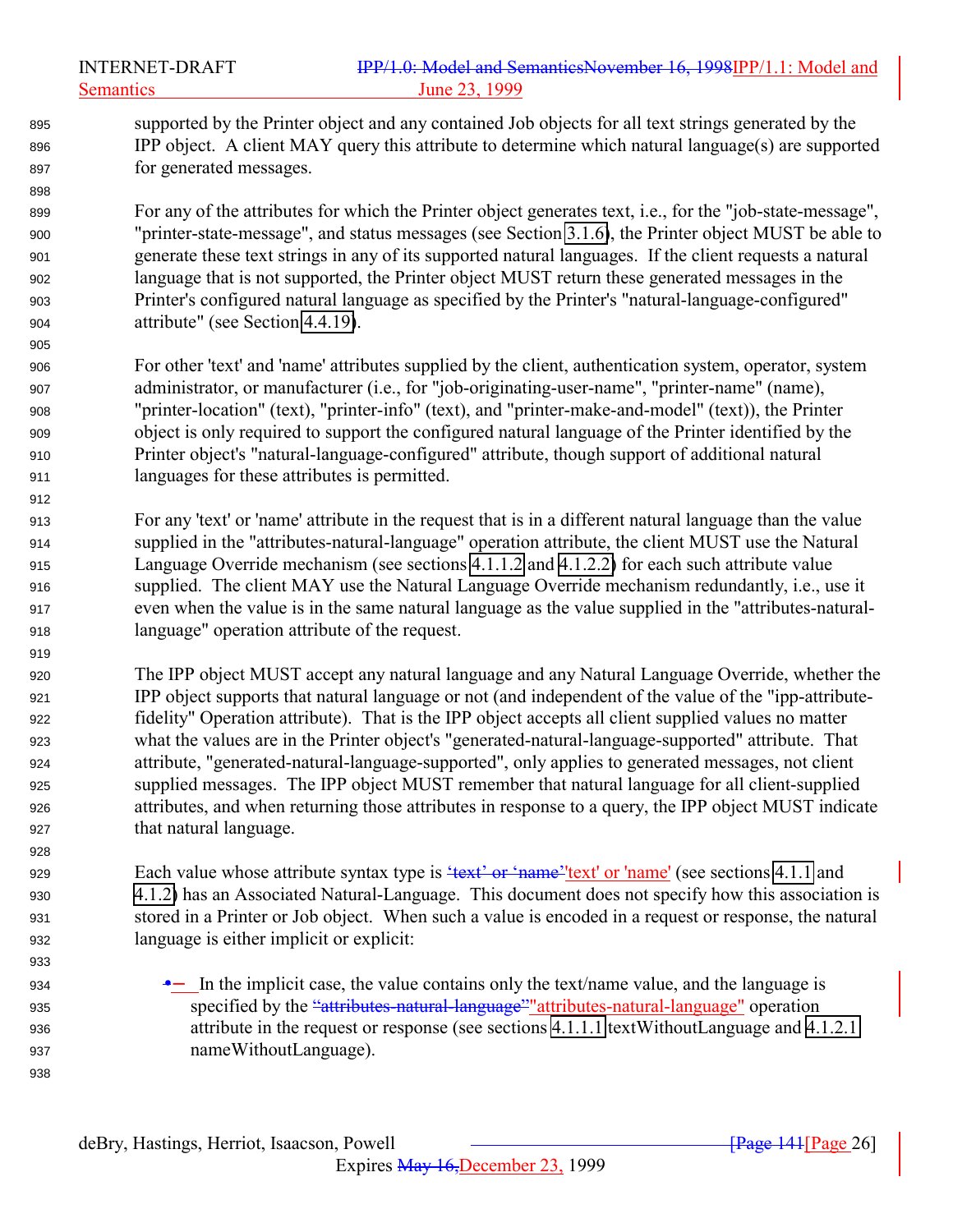|     | <b>INTERNET-DRAFT</b><br><b>Semantics</b> | IPP/1.0: Model and SemanticsNovember 16, 1998IPP/1.1: Model and<br>June 23, 1999                         |
|-----|-------------------------------------------|----------------------------------------------------------------------------------------------------------|
| 939 |                                           | - In the explicit case (also known as the Natural-Language Override case), the value contains            |
| 940 |                                           | both the language and the text/name value (see sections 4.1.1.2 textWithLanguage and                     |
| 941 |                                           | 4.1.2.2 nameWithLanguage).                                                                               |
| 942 |                                           |                                                                                                          |
| 943 |                                           | For example, the "job-name" attribute MAY be supplied by the client in a create request. The text        |
| 944 |                                           | value for this attribute will be in the natural language identified by the "attribute-natural-language"  |
| 945 |                                           | attribute, or if different, as identified by the Natural Language Override mechanism. If supplied, the   |
| 946 |                                           | IPP object will use the value of the "job-name" attribute to populate the Job object's "job-name"        |
| 947 |                                           | attribute. Whenever any client queries the Job object's "job-name" attribute, the IPP object returns     |
| 948 |                                           | the attribute as stored and uses the Natural Language Override mechanism to specify the natural          |
| 949 |                                           | language, if it is different from that reported in the "attributes-natural-language" operation attribute |
| 950 |                                           | of the response. The IPP object MAY use the Natural Language Override mechanism redundantly,             |
| 951 |                                           | i.e., use it even when the value is in the same natural language as the value supplied in the            |
| 952 |                                           | "attributes-natural-language" operation attribute of the response.                                       |
| 953 |                                           |                                                                                                          |
| 954 |                                           | An IPP object MUST NOT reject a request based on a supplied natural language in an "attributes-          |
| 955 |                                           | natural-language" Operation attribute or in any attribute that uses the Natural Language Override.       |
| 956 |                                           |                                                                                                          |
| 957 |                                           | See the 'naturalLanguage' attribute syntax description in section 4.1.8 for the syntax and semantic      |
| 958 |                                           | interpretation of the values of this attribute and for example values.                                   |

 Clients SHOULD NOT supply 'text' or 'name' attributes that use an illegal combination of natural language and charset. For example, suppose a Printer object supports charsets 'utf-8', 'iso-8859-1', and 'iso-8859-7'. Suppose also, that it supports natural languages 'en' (English), 'fr' (French), and 'el' (Greek). Although the Printer object supports the charset 'iso-8859-1' and natural language 'el', it probably does not support the combination of Greek text strings using the 'iso-8859-1' charset. The Printer object handles this apparent incompatibility differently depending on the context in which it occurs:

- In a create request: If the client supplies a text or name attribute (for example, the "job-name" operation attribute) that uses an apparently incompatible combination, it is a client choice that does not affect the Printer object or its correct operation. Therefore, the Printer object simply accepts the client supplied value, stores it with the Job object, and responds back with the same combination whenever the client (or any client) queries for that attribute.
- In a query-type operation, like Get-Printer-Attributes: If the client requests an apparently incompatible combination, the Printer object responds (as described in section [3.1.4.2\)](#page-27-0) using the Printer's configured natural language rather than the natural language requested by the client.
- 

 In either case, the Printer object does not reject the request because of the apparent incompatibility. The potential incompatible combination of charset and natural language can occur either at the global operation level or at the Natural Language Override attribute-by-attribute level. In addition, since the response always includes explicit charset and natural language information, there is never any question or ambiguity in how the client interprets the response.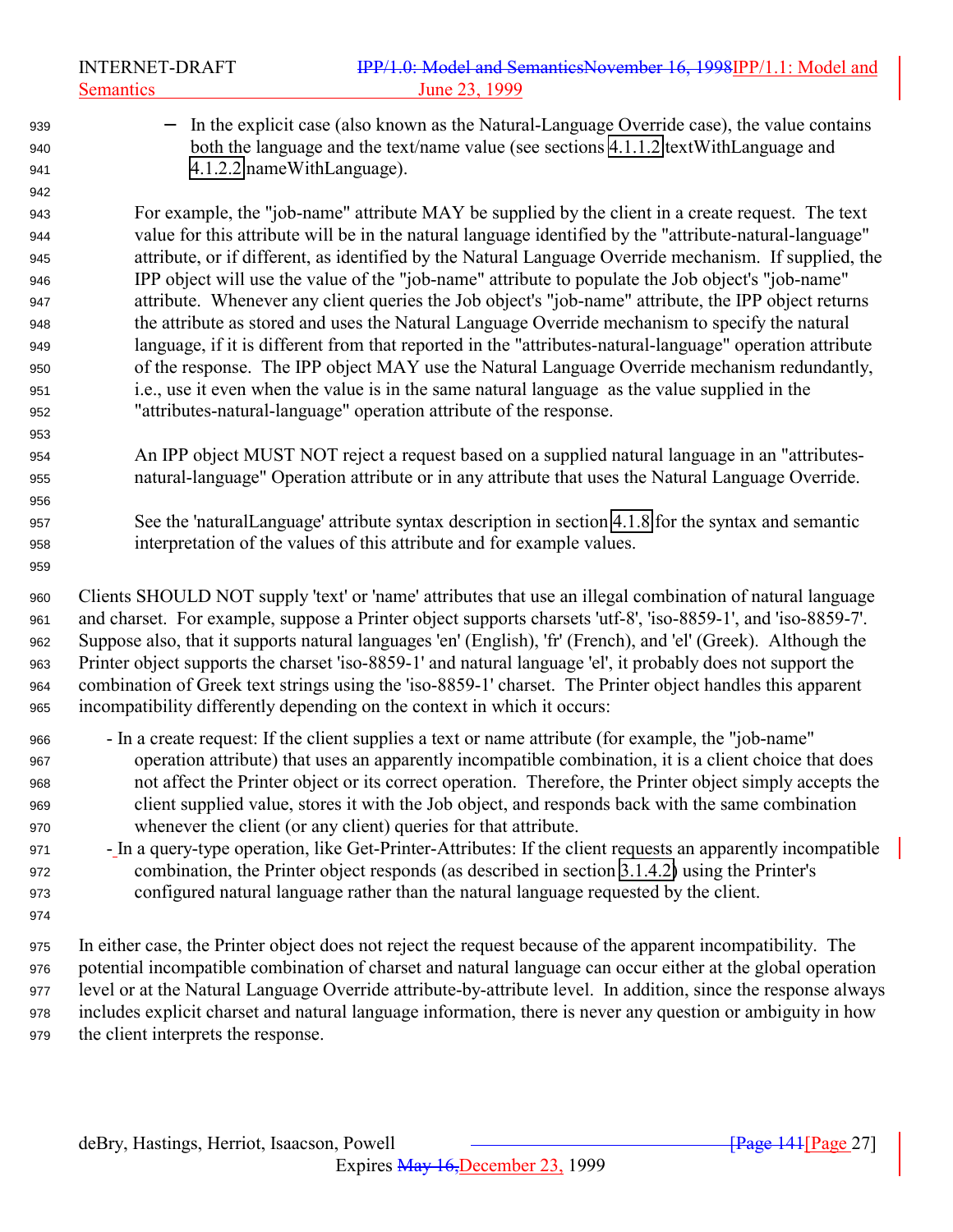<span id="page-27-0"></span>3.1.4.2 Response Operation Attributes

 The Printer object MUST supply and the client MUST support the following REQUIRED operation 982 attributes in every  $\frac{IPP}{1.0}$  (PP/1.1 operation response:

"attributes-charset" (charset):

 This operation attribute identifies the charset used by any 'text' and 'name' attributes that the Printer object is returning in this response. The value in this response MUST be the same value as the "attributes-charset" operation attribute supplied by the client in the request. If this is not possible (i.e., the charset requested is not supported), the request would have been rejected. See "attributes-charset" described in Section [3.1.4.1](#page-24-0) above.

 If the Printer object supports more than just the 'utf-8' charset, the Printer object MUST be able to code convert between each of the charsets supported on a highest fidelity possible basis in order to return the 'text' and 'name' attributes in the charset requested by the client. However, some information loss MAY occur during the charset conversion depending on the charsets involved. For example, the Printer object may convert from a UTF-8 'a' to a US-ASCII 'a' (with no loss of information), from an ISO Latin 1 CAPITAL LETTER A WITH ACUTE ACCENT to US-ASCII 'A' (losing the accent), or from a UTF-8 Japanese Kanji character to some ISO Latin 1 error character indication such as '?', decimal code equivalent, or to the absence of a character, depending on implementation.

- 1000 Note: Whether an implementation that supports more than one charset stores the data in the charset supplied by the client or code converts to one of the other supported charsets, depends on implementation. The strategy should try to minimize loss of information during code conversion. On each response, such an implementation converts from its internal charset to that requested.
- "attributes-natural-language" (naturalLanguage):

 This operation attribute identifies the natural language used by any 'text' and 'name' attributes that the IPP object is returning in this response. Unlike the "attributes-charset" operation attribute, the IPP object NEED NOT return the same value as that supplied by the client in the request. The IPP object MAY return the natural language of the Job object or the Printer's configured natural language as identified by the Printer object's "natural-language-configured" attribute, rather than the natural language supplied by the client. For any 'text' or 'name' attribute or status message in the response that is in a different natural language than the value returned in the "attributes-natural- language" operation attribute, the IPP object MUST use the Natural Language Override mechanism (see sections [4.1.1.2](#page-67-0) and [4.1.2.2\)](#page-68-0) on each attribute value returned. The IPP object MAY use the Natural Language Override mechanism redundantly, i.e., use it even when the value is in the same natural language as the value supplied in the "attributes-natural-language" operation attribute of the response.

3.1.5 Operation Targets

 All IPP operations are directed at IPP objects. For Printer operations, the operation is always directed at a Printer object using one of its URIs (i.e., one of the values in the Printer object's "printer-uri-supported" attribute). Even if the Printer object supports more than one URI, the client supplies only one URI as the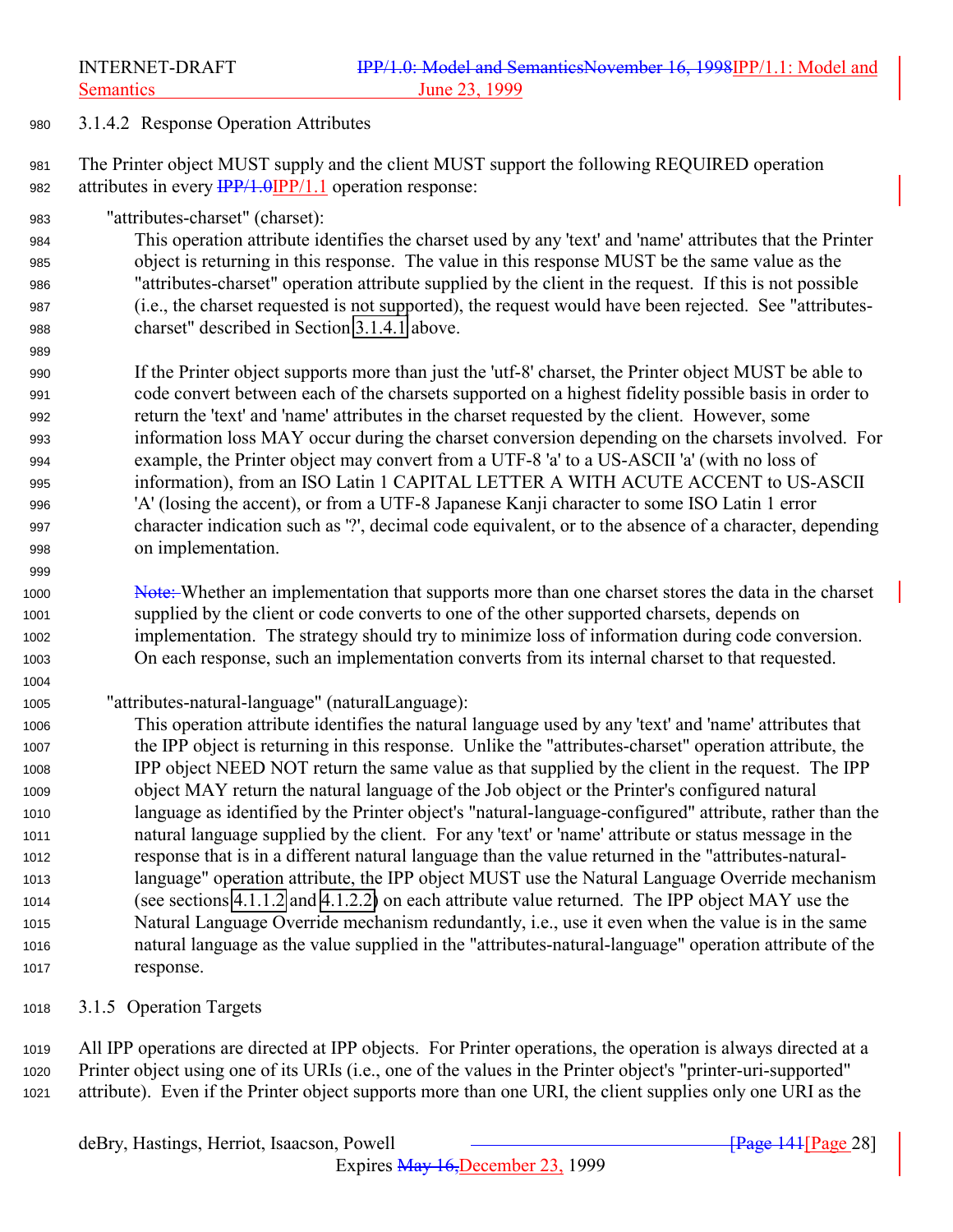target of the operation. The client identifies the target object by supplying the correct URI in the "printer-uri (uri)" operation attribute.

For Job operations, the operation is directed at either:

- The Job object itself using the Job object's URI. In this case, the client identifies the target object by supplying the correct URI in the "job-uri (uri)" operation attribute.
- The Printer object that created the Job object using both the Printer objects URI and the Job object's Job ID. Since the Printer object that created the Job object generated the Job ID, it MUST be able to correctly associate the client supplied Job ID with the correct Job object. The client supplies the Printer object's URI in the "printer-uri (uri)" operation attribute and the Job object's Job ID in the "job-id (integer(1:MAX))" operation attribute.
- 

 If the operation is directed at the Job object directly using the Job object's URI, the client MUST NOT include the redundant "job-id" operation attribute.

 The operation target attributes are REQUIRED operation attributes that MUST be included in every operation request. Like the charset and natural language attributes (see section [3.1.4\)](#page-23-0), the operation target attributes are specially ordered operation attributes. In all cases, the operation target attributes immediately follow the "attributes-charset" and "attributes-natural-language" attributes within the operation attribute group, however the specific ordering rules are:

- In the case where there is only one operation target attribute (i.e., either only the "printer-uri" attribute or only the "job-uri" attribute), that attribute MUST be the third attribute in the operation attributes group.
- In the case where Job operations use two operation target attributes (i.e., the "printer-uri" and "job-id" attributes), the "printer-uri" attribute MUST be the third attribute and the "job-id" attribute MUST be the fourth attribute.
- In all cases, the target URIs contained within the body of IPP operation requests and responses must be in absolute format rather than relative format (a relative URL identifies a resource with the scope of the HTTP server, but does not include scheme, host or port).

The following rules apply to the use of port numbers in URIs that identify IPP objects:

- 1. If the URI scheme allows the port number to be explicitly included in the URI string, and a port number is specified within the URI, then that port number MUST be used by the client to contact the IPP object.
- 2. If the URI scheme allows the port number to be explicitly included in the URI string, and a port number is not specified within the URI, then default port number implied by that URI scheme MUST be used by the client to contact the IPP object.
- 3. If the URI scheme does not allow an explicit port number to be specified within the URI, then the default port number implied by that URI MUST be used by the client to contact the IPP object.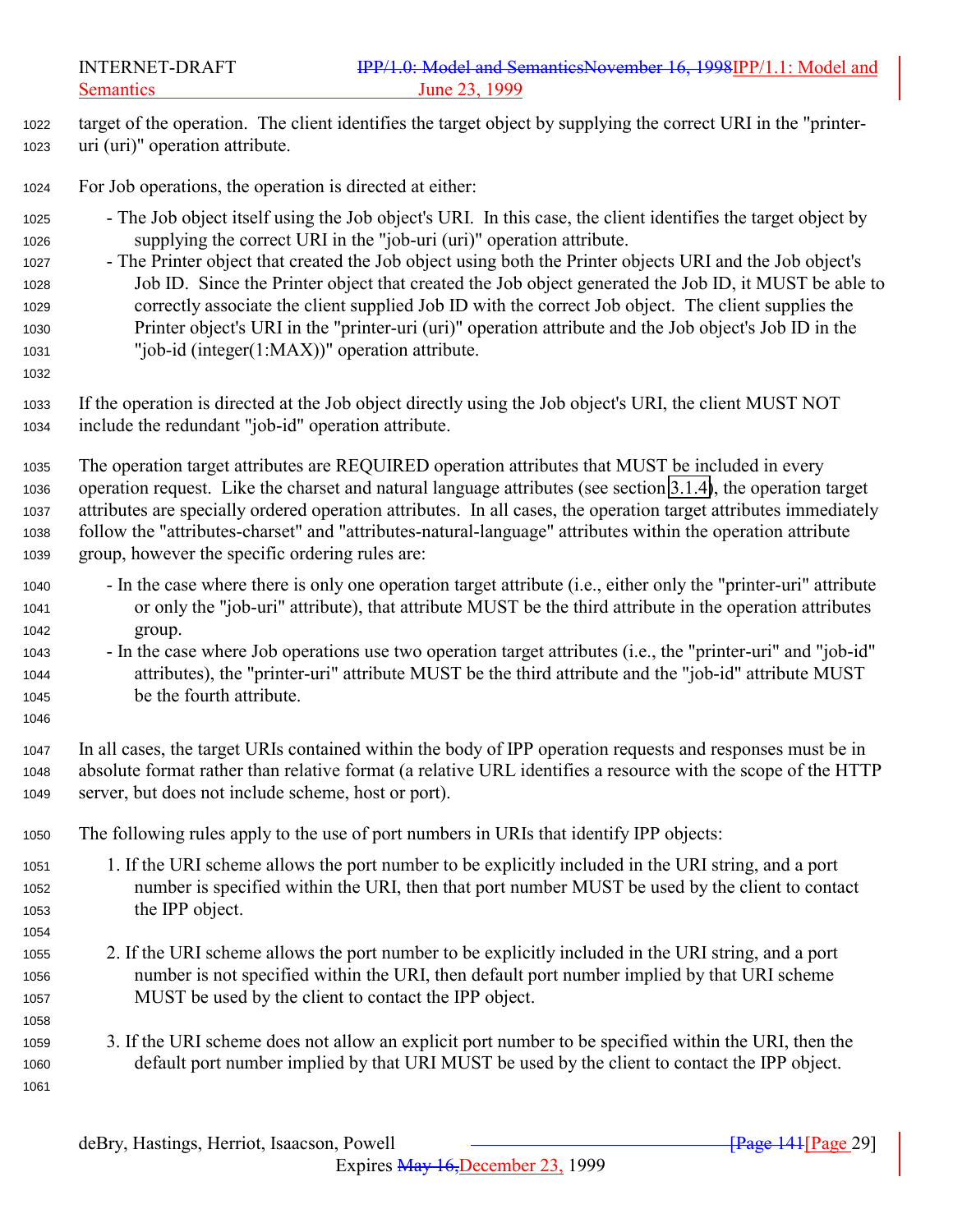<span id="page-29-0"></span>

<sup>1062</sup> Note: The IPP encoding and transport"Encoding and Transport document [IPP-PRO] shows a mapping of <sup>1063</sup> IPP onto HTTP/1.1 [RFC2616] and defines a new default port number for using IPP over HTTP/1.1.

<sup>1064</sup> 3.1.6 Operation Response Status Codes and Status Messages

<sup>1065</sup> Every operation response includes a REQUIRED "status-code" parameter and an OPTIONAL "status-<sup>1066</sup> message" operation attribute, and an OPTIONAL "detailed-status-message" operation attribute. The Print-<sup>1067</sup> URI and Send-URI response MAY include an OPTIONAL "document-access-error" operation attribute.

<sup>1068</sup> 3.1.6.1 "status-code" (type2 enum)

<sup>1069</sup> The REQUIRED "status-code" parameter provides information on the processing of a request. A "status-1070 message" attribute provides a short textual description of the status of the operation.

1071 The status code is intended for use by automata, and the status message is intended for the human end user.

1072 If a response does include a "status-message" attribute, an IPP client NEED NOT examine or display the

1073 message, however it SHOULD do so in someautomata. A client implementation specific manner of IPP

<sup>1074</sup> SHOULD convert status code values into any localized message that has semantic meaning to the end user.

 The "status-code" value is a numeric value that has semantic meaning. The "status-code" syntax is similar to a "type2 enum" (see section [4.1](#page-66-0) on ["Attribute Syntaxes"](#page-66-0)) except that values can range only from 0x0000 to 0x7FFF. Section [13](#page-154-0) describes the status codes, assigns the numeric values, and suggests a corresponding status message for each status code for use by the client when the user's natural language is English.

<sup>1079</sup> If the Printer performs an operation with no errors and it encounters no problems, it MUST return the status <sup>1080</sup> code 'successful-ok' in the response. See section [13.](#page-154-0)

<sup>1081</sup> If the client supplies unsupported values for the following parameters or Operation attributes, the Printer <sup>1082</sup> object MUST reject the operation, NEED NOT return the unsupported attribute value in the Unsupported <sup>1083</sup> Attributes group, and MUST return the indicated status code:

#### Parameter/Attribute Status code

version-number server-error-version-not-supported operation-id server-error-operation-not-supported attributes-charset client-error-charset-not-supported compression client-error-compression-not-supported<br>document-format client-error-document-format-not-suppo document-format<br>document-uri<br>document-uri<br>client-error-uri-scheme-not-supported, client-error-uri-scheme-not-supported, client-error-document-access-error

#### 1084

<sup>1085</sup> If the client supplies unsupported values for other attributes, or unsupported attributes, the Printer returns <sup>1086</sup> the status code defined in section [3.1.7](#page-31-0) on Unsupported Attributes.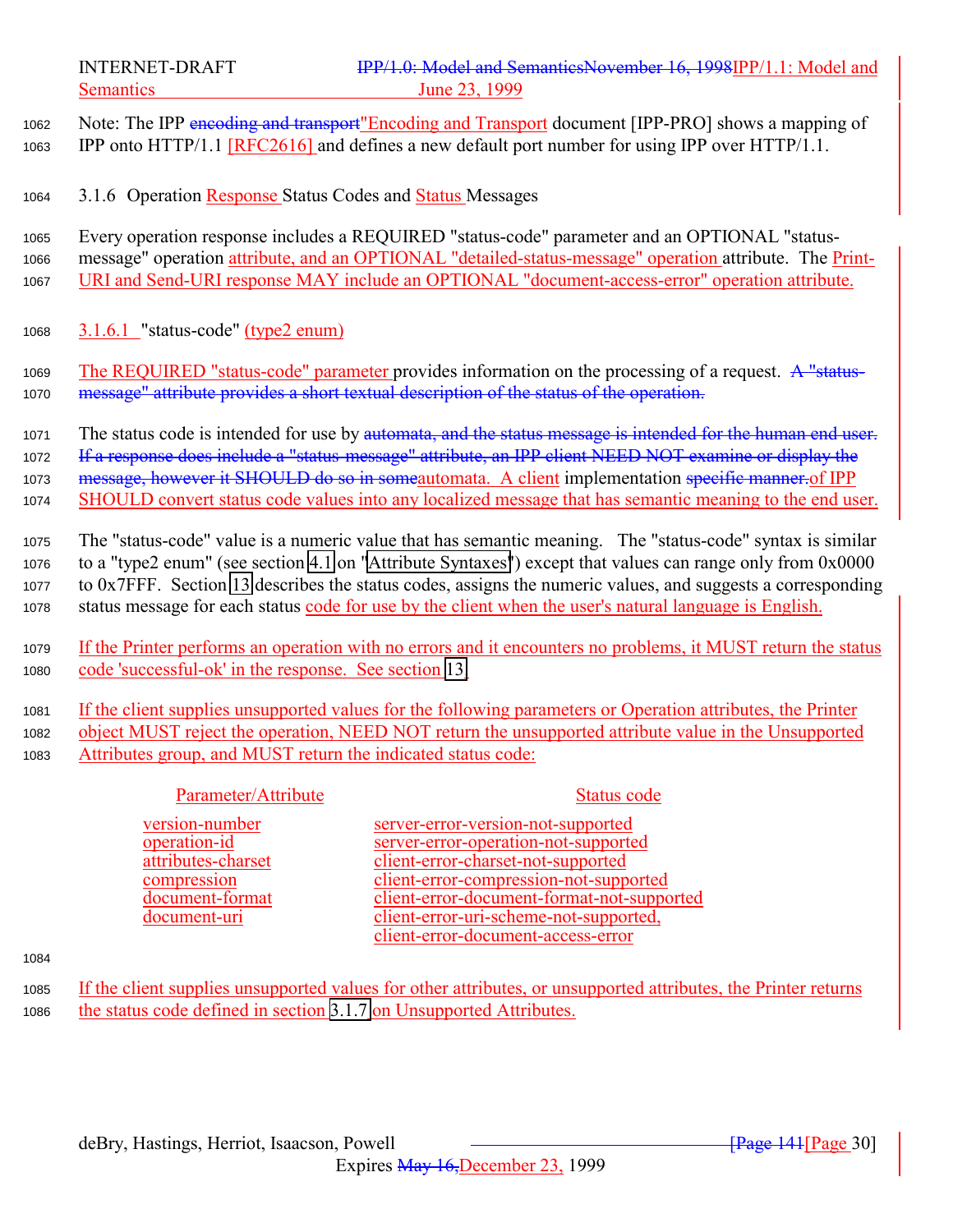<span id="page-30-0"></span>

# 3.1.6.2 "status-message" (text(255))

1088 e<del>ode.</del>The OPTIONAL "status-message" operation attribute provides a short textual description of the status of the operation. The "status-message" attribute's syntax is "text(255)", so the maximum length is 255 octets (see section [4.1.1\)](#page-66-0). The status message is intended for the human end user. If a response does 1091 include a "status-"text(255)". A clientmessage" attribute, an IPP client NEED NOT examine or display the messages, however it SHOULD do so in some implementation specific manner. The "status-message" is especially useful for a later version of a Printer object to return as supplemental information for the human 1094 user to accompany a status code that an earlier of IPP SHOULD convert status code values into any 1095 localized message that has semantic meaning to the end user version of a client might not understand.

 If the Printer object supports the "status-message" operation attribute, the Printer object MUST be able to generate this message in any of the natural languages identified by the Printer object's "generated-natural- language-supported" attribute (see the "attributes-natural-language" operation attribute specified in section [3.1.4.1\)](#page-24-0). Section [13](#page-154-0) suggests the text for the status message returned by the Printer for use with the English natural language.

 As described in section [3.1.4.1](#page-154-0) for any returned 'text' attribute, if there is a choice for generating this message, the Printer object uses the natural language indicated by the value of the "attributes-natural- language" in the client request if supported, otherwise the Printer object uses the value in the Printer object's own "natural-language-configured" attribute.

 If the Printer object supports the "status-message" operation attribute, it SHOULD use the REQUIRED 'utf- 8' charset to return a status message for the following error status codes (see section [13\)](#page-154-0): 'client-error-bad-1107 request', 'client-error-charset-not-supported', 'server-error-internal-error', 'server-'server-error-operation-not- supported', and 'server-error-version-not-supported'. In this case, it MUST set the value of the "attributes-charset" operation attribute to 'utf-8' in the error response.

- 3.1.6.3 "detailed-status-message" (text(MAX))
- The OPTIONAL "detailed-status-message" operation attribute provides additional more detailed technical
- and implementation-specific information about the operation. The "detailed-status-message" attribute's
- syntax is "text(MAX)", so the maximum length is 1023 octets (see section [4.1.1\)](#page-66-0). If the Printer objects
- supports the "detailed-status-message" operation attribute, neither the Printer nor the client localizes the
- message, since it is intended for use by the system administrator or other experienced technical persons.
- Clients MUST NOT attempt to parse the value of this attribute. See the "document-access-error" operation
- attribute (section 3.1.6.4) for additional errors that a program can process.
- 3.1.6.4 "document-access-error" (text(MAX))
- This OPTIONAL operation attribute provides additional information about any document access errors
- encountered by the Printer before it returned a response to the Print-URI (section [3.2.2\)](#page-42-0) or Send-URI (section [3.3.1\)](#page-53-0) operation. For errors in the protocol identified by the URI scheme in the "document-uri"

operation attribute, such as 'http:' or 'ftp:', the error code is returned in parentheses, followed by the URI.

1123 For example: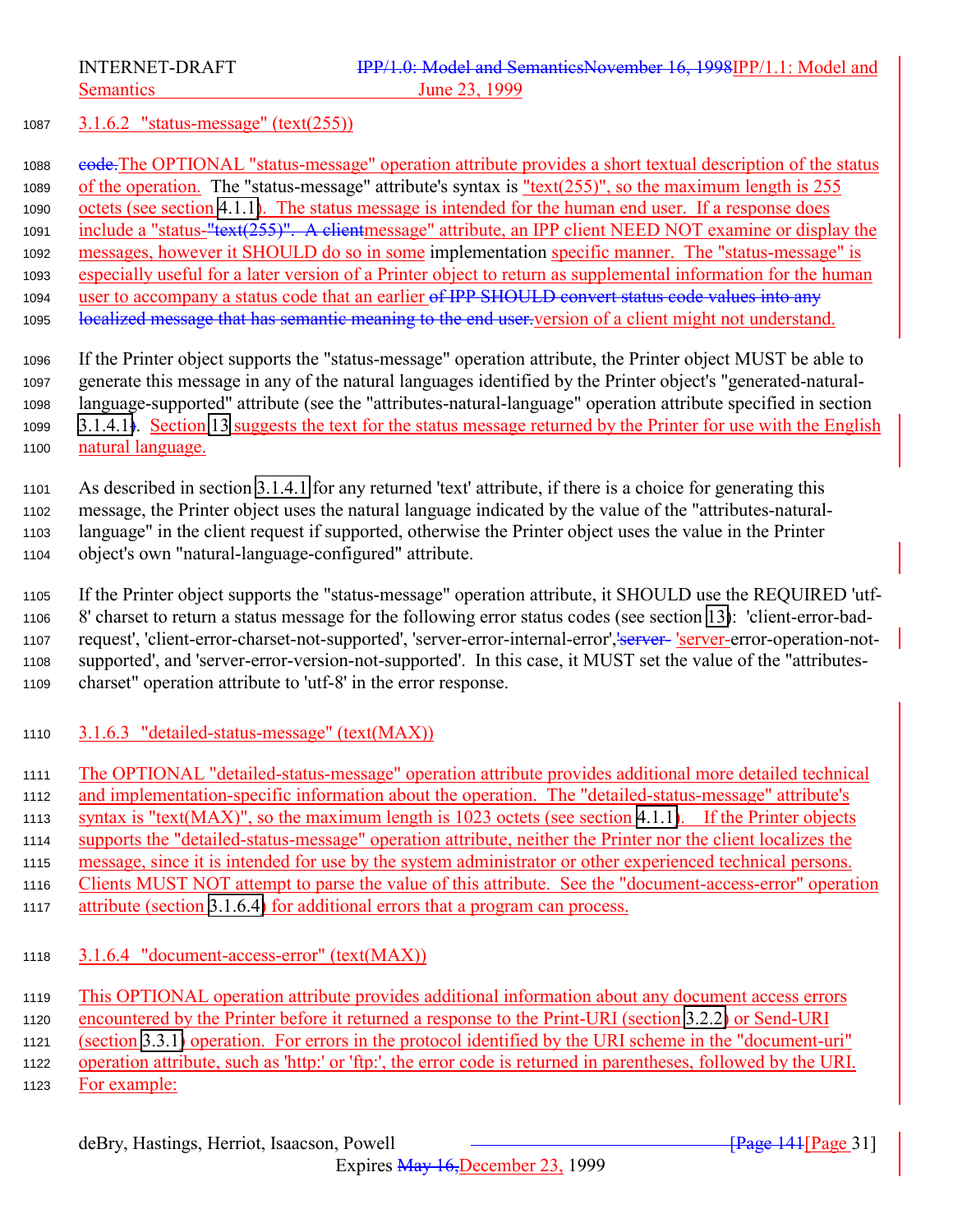<span id="page-31-0"></span>

- (404) http://ftp.pwg.org/pub/pwg/ipp/new\_MOD/ipp-model-v11-990510.pdf Most Internet protocols use decimal error codes (unlike IPP), so the ASCII error code representation is in
- decimal.
- 3.1.7 Unsupported Attributes
- The Unsupported Attributes group contains attributes that are not supported by the operation. This group is primarily for the job creation operations, but all operations can return this group.
- A Printer object MUST include an Unsupported Attributes group in a response if the status code is one of
- the following: 'successful-ok-ignored-or-substituted-attributes', 'successful-ok-conflicting-attributes', 'client-
- error-attributes-or-values-not-supported' or 'client-error-conflicting-attributes'.
- If the status code is one of the four specified in the preceding paragraph, the Unsupported Attributes group MUST contain all of those attributes and only those attributes that are:
- a. an Operation or Job Template attribute supplied in the request, and
- b. unsupported by the printer. See below for details on the three categories "unsupported" attributes.
- If the Printer object is not returning any Unsupported Attributes in the response, the Printer object
- SHOULD omit Group 2 rather than sending an empty group. However, a client MUST be able to accept an 1140 empty group.
- Unsupported attributes fall into three categories:
- 1. The Printer object does not support the supplied attribute (no matter what the attribute syntax or value).
- 2. The Printer object does support the attribute, but does not support some or all of the particular 1145 attribute syntaxes or values supplied by the client (i.e., the Printer object does not have those attribute syntaxes or values in its corresponding "xxx-supported" attribute).
- 3. The Printer object does support the attributes and values supplied, but the particular values are in conflict with one another, because they violate a constraint, such as not being able to staple transparencies.
- In the case of an unsupported attribute name, the Printer object returns the client-supplied attribute with a substituted value of 'unsupported'. This value's syntax type is "out-of-band" and its encoding is defined by special rules for "out-of-band" values in the "Encoding and Transport" document [IPP-PRO]. Its value indicates no support for the attribute itself (see the beginning of section [4.1\)](#page-66-0).
- In the case of a supported attribute with one or more unsupported attribute syntaxes or values, the Printer object simply returns the client-supplied attribute with the unsupported attribute syntaxes or values as supplied by the client. This indicates support for the attribute, but no support for that particular attribute syntax or value. If the client supplies a multi-valued attribute with more than one value and the Printer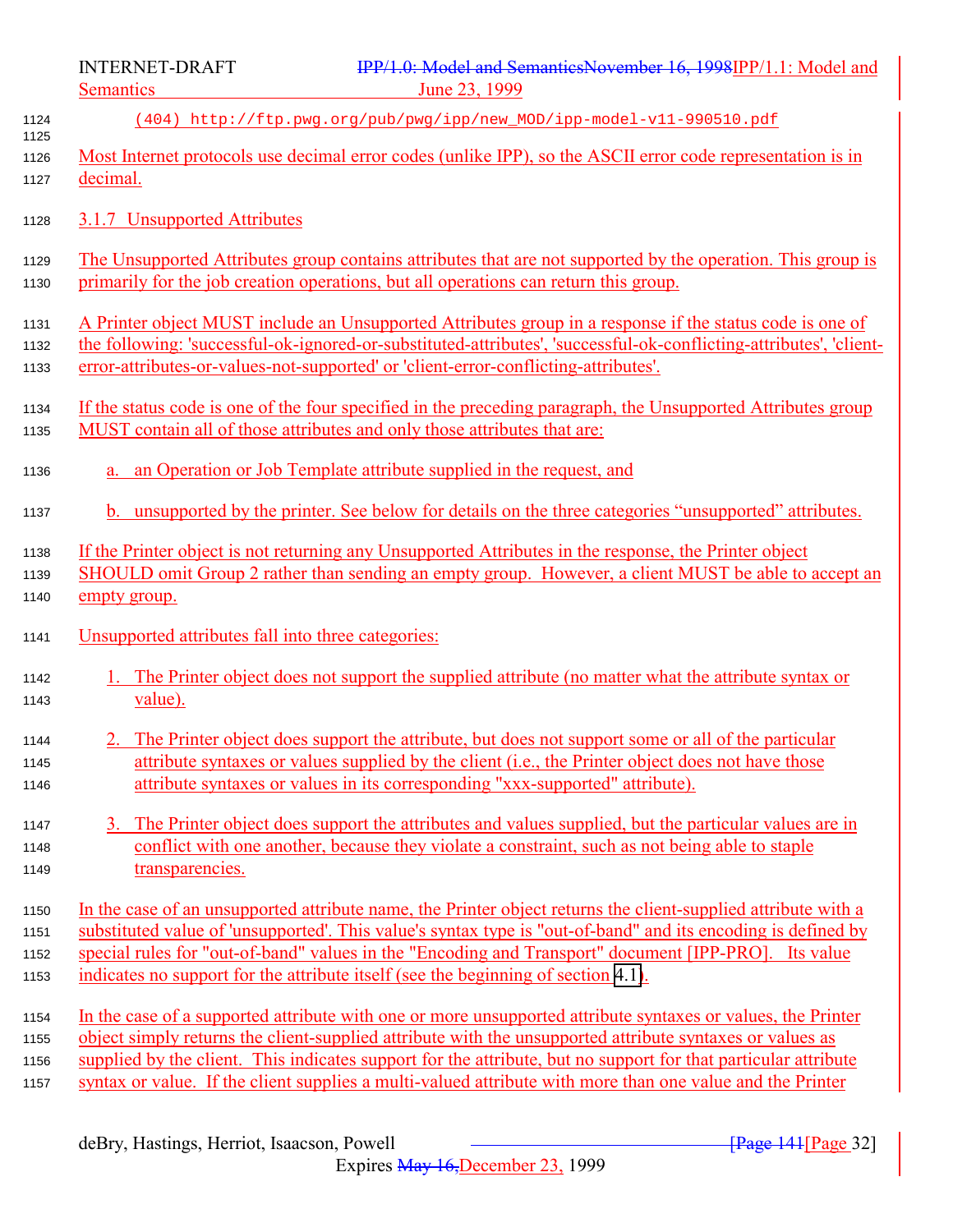<span id="page-32-0"></span>

 object supports the attribute but only supports a subset of the client-supplied attribute syntaxes or values, the Printer object MUST return only those attribute syntaxes or values that are unsupported.

 In the case of two (or more) supported attribute values that are in conflict with one another (although each is supported independently, the values conflict when requested together within the same job), the Printer object MUST return all the values that it ignores or substitutes to resolve the conflict, but not any of the values that it is still using. The choice for exactly how to resolve the conflict is implementation dependent. See sections [3.2.1.2](#page-40-0) and [15.](#page-169-0) See The Implementer's Guide [IPP-IIG] for an example.

#### 3.1.8 Versions

 Each operation request and response carries with it a "version-number" parameter. Each value of the "version-number" is in the form "X.Y" where X is the major version number and Y is the minor version number. By including a version number in the client request, it allows the client to identify which version 1169 of IPP it is interested in using. using, i.e., the version whose conformance requirements the client may be depending upon the Printer to meet.

1171 If the IPP object does not support that version,major version number supplied by the client, i.e., the major version field of the "version-number" parameter does not match any of the values of the Printer's "ipp-1173 versions-supported" (see section [4.4.14\)](#page-113-0), the object respondsMUST respond with a status code of 'server- error-version-not-supported' along with the closest version number that is supported (see section [13.1.5.4\)](#page-161-0). If the major version number is supported, but the minor version number is not, the IPP object SHOULD accept and attempt to perform the request (or reject the request if the operation is not supported), else it rejects the request and returns the 'server-error-version-not-supported' status code. In all cases, the IPP object MUST return the "version-number" that it supports that is closest to the version number supplied by 1179 the client in the request.

 There is no version negotiation per se. However, if after receiving a 'server-error-version-not-supported' 1181 status code from an IPP object, there is nothing that prevents a client from tryinga client SHOULD try again with a different version number. A client MAY also determine the versions supported either from a directory that conforms to Appendix E (see section 16) or by querying the Printer object's "ipp-versions-1184 supported" attribute (see section [4.4.14\)](#page-113-0) to determine which versions are supported.

1185 In order to conform to IPP/1.0, anAn IPP object implementation MUST support at least version '1.0'.

version '1.1', i.e., meet the conformance requirements for IPP/1.1 as specified in this document and [IPP-

PRO]. It is recommended that IPP object implementations accept any request with the major version '1' (or

reject the request if the operation is not supported).

 There is only one notion of "version number" that covers both IPP Model and IPP Protocol changes. Thus the version number MUST change when introducing a new version of the Model and Semantics document **[IPP-MOD](this document)** or a new version of the Encoding and Transport" Encoding and Transport" document [IPP-PRO].

 Changes to the major version number of the Model and Semantics document indicate structural or syntactic changes that make it impossible for older version of IPP clients and Printer objects to correctly parse and correctly process the new or changed attributes, operations and responses. If the major version number

Expires May 16,December 23, 1999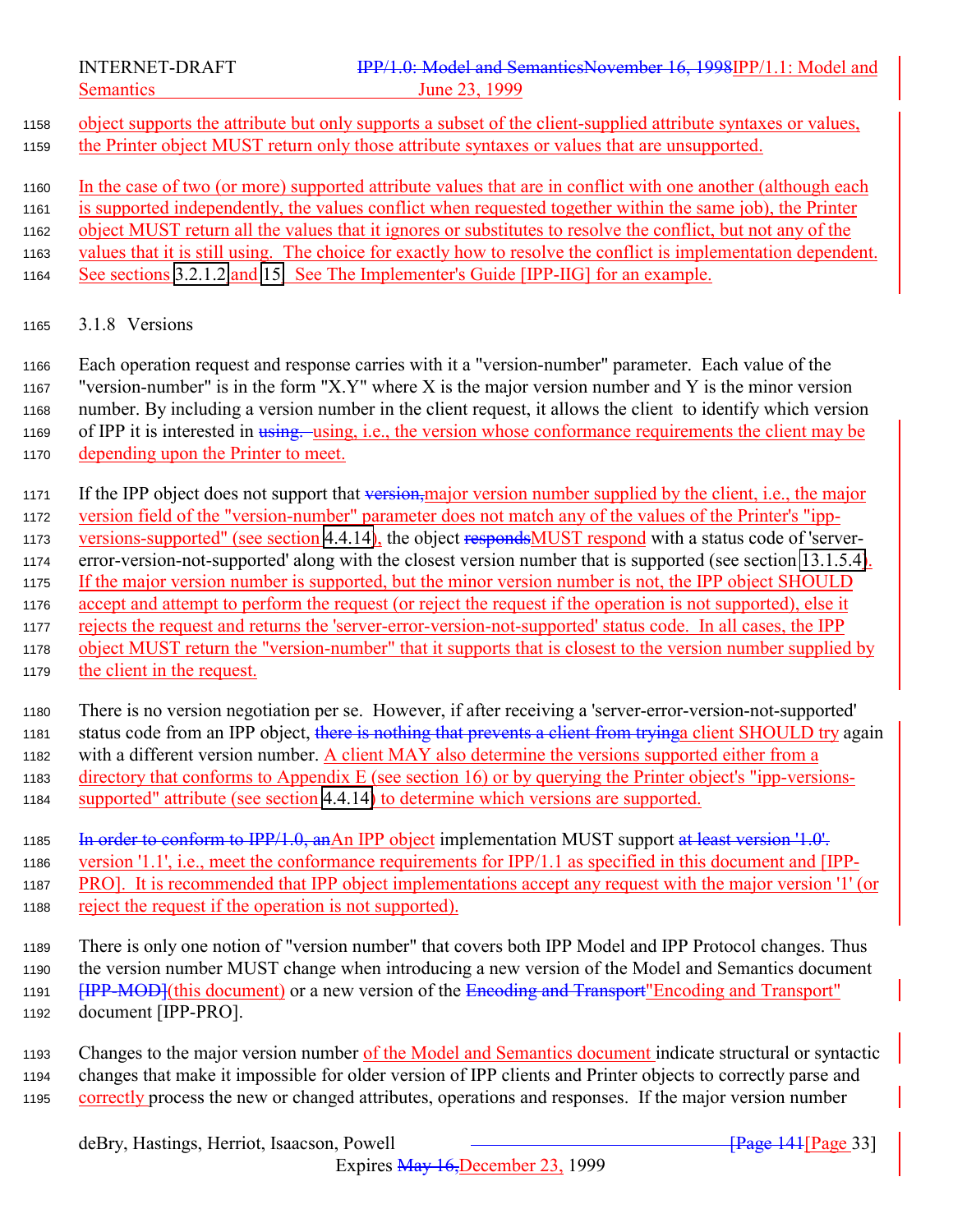Semantics 23, 1999

| 1196                                                         | changes, the minor version numbers is set to zero. As an example, adding the <b>REQUIRED</b> "ipp-attribute-                                                                                                                                                                                                                                                                                                                                                  |
|--------------------------------------------------------------|---------------------------------------------------------------------------------------------------------------------------------------------------------------------------------------------------------------------------------------------------------------------------------------------------------------------------------------------------------------------------------------------------------------------------------------------------------------|
| 1197                                                         | fidelity" attribute to version '1.1' (if it had not been part of version '1.0'), would have required a change to                                                                                                                                                                                                                                                                                                                                              |
| 1198                                                         | the major version number, since an IPP/1.0 Printer would not have processed a request with the correct                                                                                                                                                                                                                                                                                                                                                        |
| 1199                                                         | semantics that contained number-the "ipp-attribute-fidelity" attribute that it did not know about. Items that                                                                                                                                                                                                                                                                                                                                                 |
| 1200                                                         | might affect the changing of the major version number include any changes to the Model and Semantics                                                                                                                                                                                                                                                                                                                                                          |
| 1201                                                         | document[IPP-MOD] or the Encoding and Transport [IPP- (this document) or the "Encoding and                                                                                                                                                                                                                                                                                                                                                                    |
| 1202                                                         | Transport" document [IPP-PRO] itself, such as:                                                                                                                                                                                                                                                                                                                                                                                                                |
| 1203<br>1204<br>1205<br>1206<br>1207<br>1208<br>1209<br>1210 | - reordering of ordered attributes or attribute sets<br>- changes to the syntax of existing attributes<br>- changing Operation or Job Template attributes from OPTIONAL to REQUIRED and vice versa<br>-adding REQUIRED (for an IPP object to support) operation attributes<br>- adding REQUIRED (for an IPP object to support) operation attribute groups<br>- adding values to existing <b>REQUIRED</b> operation attributes<br>- adding REQUIRED operations |
| 1211                                                         | Changes to the minor version number indicate the addition of new features, attributes and attribute values                                                                                                                                                                                                                                                                                                                                                    |
| 1212                                                         | that may not be understood by all IPP objects, but which can be ignored if not understood. Items that might                                                                                                                                                                                                                                                                                                                                                   |
| 1213                                                         | affect the changing of the minor version number include any changes to the model objects and attributes but                                                                                                                                                                                                                                                                                                                                                   |
| 1214                                                         | not the encoding and transport rules [IPP-PRO] (except adding attribute syntaxes). Examples of such                                                                                                                                                                                                                                                                                                                                                           |
| 1215                                                         | changes are:                                                                                                                                                                                                                                                                                                                                                                                                                                                  |
| 1216                                                         | - grouping all extensions not included in a previous version into a new version                                                                                                                                                                                                                                                                                                                                                                               |
| 1217                                                         | - adding new attribute values                                                                                                                                                                                                                                                                                                                                                                                                                                 |
| 1218                                                         | - adding new object attributes                                                                                                                                                                                                                                                                                                                                                                                                                                |
| 1219                                                         | - adding OPTIONAL (for an IPP object to support) operation attributes (i.e., those attributes that an IPP                                                                                                                                                                                                                                                                                                                                                     |
| 1220                                                         | object can ignore without confusing clients)                                                                                                                                                                                                                                                                                                                                                                                                                  |
| 1221                                                         | - adding OPTIONAL (for an IPP object to support) operation attribute groups (i.e., those attributes that                                                                                                                                                                                                                                                                                                                                                      |
| 1222                                                         | an IPP object can ignore without confusing clients)                                                                                                                                                                                                                                                                                                                                                                                                           |
| 1223                                                         | - adding new attribute syntaxes                                                                                                                                                                                                                                                                                                                                                                                                                               |
| 1224                                                         | - adding OPTIONAL operations                                                                                                                                                                                                                                                                                                                                                                                                                                  |
| 1225                                                         | - changing Job Description attributes or Printer Description attributes from OPTIONAL to REQUIRED                                                                                                                                                                                                                                                                                                                                                             |
| 1226                                                         | or vice versa.                                                                                                                                                                                                                                                                                                                                                                                                                                                |
| 1227                                                         | - adding OPTIONAL attribute syntaxes to an existing attribute.                                                                                                                                                                                                                                                                                                                                                                                                |
| 1228                                                         | The encoding of the "operation-id", the "version-number", the "status-code", and the "request-id" version-                                                                                                                                                                                                                                                                                                                                                    |
| 1229                                                         | number" MUST NOT change over any version number (either major or minor). This rule guarantees that                                                                                                                                                                                                                                                                                                                                                            |
| 1230                                                         | all future versions will be backwards compatible with all previous versions (at least for checking                                                                                                                                                                                                                                                                                                                                                            |
| 1231                                                         | the "operation-id", the "version- number", and the "request-id"). "version-number"). In addition, any                                                                                                                                                                                                                                                                                                                                                         |
| 1232                                                         | protocol elements (attributes, error codes, tags, etc.) that are not carried forward from one version to the                                                                                                                                                                                                                                                                                                                                                  |
| 1233                                                         | next are deprecated so that they can never be reused with new semantics.                                                                                                                                                                                                                                                                                                                                                                                      |
| 1234                                                         | Implementations that support a certain major version NEED NOT support ALL previous versions. As each                                                                                                                                                                                                                                                                                                                                                          |
| 1235                                                         | new major version is defined (through the release of a new specification), that major IPP specification                                                                                                                                                                                                                                                                                                                                                       |
| 1236                                                         | document), that version will specify which previous major versions MUST and which versions SHOULD                                                                                                                                                                                                                                                                                                                                                             |
| 1237                                                         | be supported in compliant implementations.                                                                                                                                                                                                                                                                                                                                                                                                                    |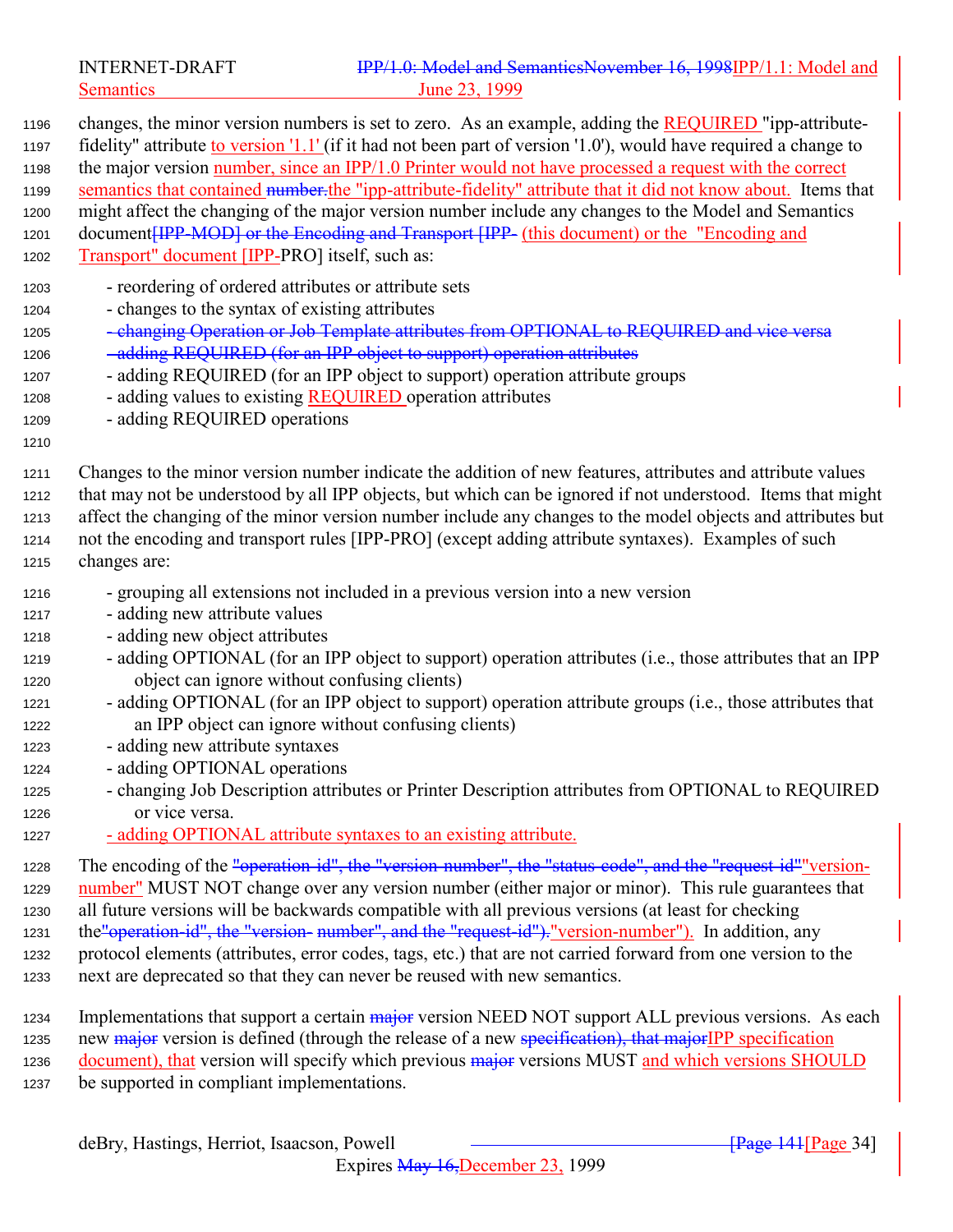<span id="page-34-0"></span>3.1.9 Job Creation Operations

 In order to "submit a print job" and create a new Job object, a client issues a create request. A create request is any one of following three operation requests:

- The Print-Job Request: A client that wants to submit a print job with only a single document uses the Print-Job operation. The operation allows for the client to "push" the document data to the Printer object by including the document data in the request itself.
- The Print-URI Request: A client that wants to submit a print job with only a single document (where the Printer object "pulls" the document data instead of the client "pushing" the data to the Printer object) uses the Print-URI operation. In this case, the client includes in the request only a URI reference to the document data (not the document data itself).
- The Create-Job Request: A client that wants to submit a print job with multiple documents uses the Create-Job operation. This operation is followed by an arbitrary number of Send-Document and/or Send-URI operations (each creating another document for the newly create Job object). The Send- Document operation includes the document data in the request (the client "pushes" the document data to the printer), and the Send-URI operation includes only a URI reference to the document data in the request (the Printer "pulls" the document data from the referenced location). The last Send- Document or Send-URI request for a given Job object includes a "last-document" operation attribute set to 'true' indicating that this is the last request.
- 1259 Throughout this model specification, document, the term "create request" is used to refer to any of these three operation requests.
- A Create-Job operation followed by only one Send-Document operation is semantically equivalent to a Print-Job operation, however, for performance reasons, the client SHOULD use the Print-Job operation for all single document jobs. Also, Print-Job is a REQUIRED operation (all implementations MUST support it) whereas Create-Job is an OPTIONAL operation, hence some implementations might not support it.
- Job submission time is the point in time when a client issues a create request. The initial state of every Job 1266 object is the 'pending' or 'pending-held' state. Later, 'pending', 'pending-held', or 'processing' state (see 1267 section [4.3.7\)](#page-90-0). When the Printer object begins processing the print job. At this point in time, the Job object's state moves to 'processing'. This is known as job processing time. There are validation checks that must be done at job submission time and others that must be performed at job processing time.
- At job submission time and at the time a Validate-Job operation is received, the Printer MUST do the following:
- 1. Process the client supplied attributes and either accept or reject the request
- 2. Validate the syntax of and support for the scheme of any client supplied URI

 At job submission time the Printer object MUST validate whether or not the supplied attributes, attribute syntaxes, and values are supported by matching them with the Printer object's corresponding "xxx-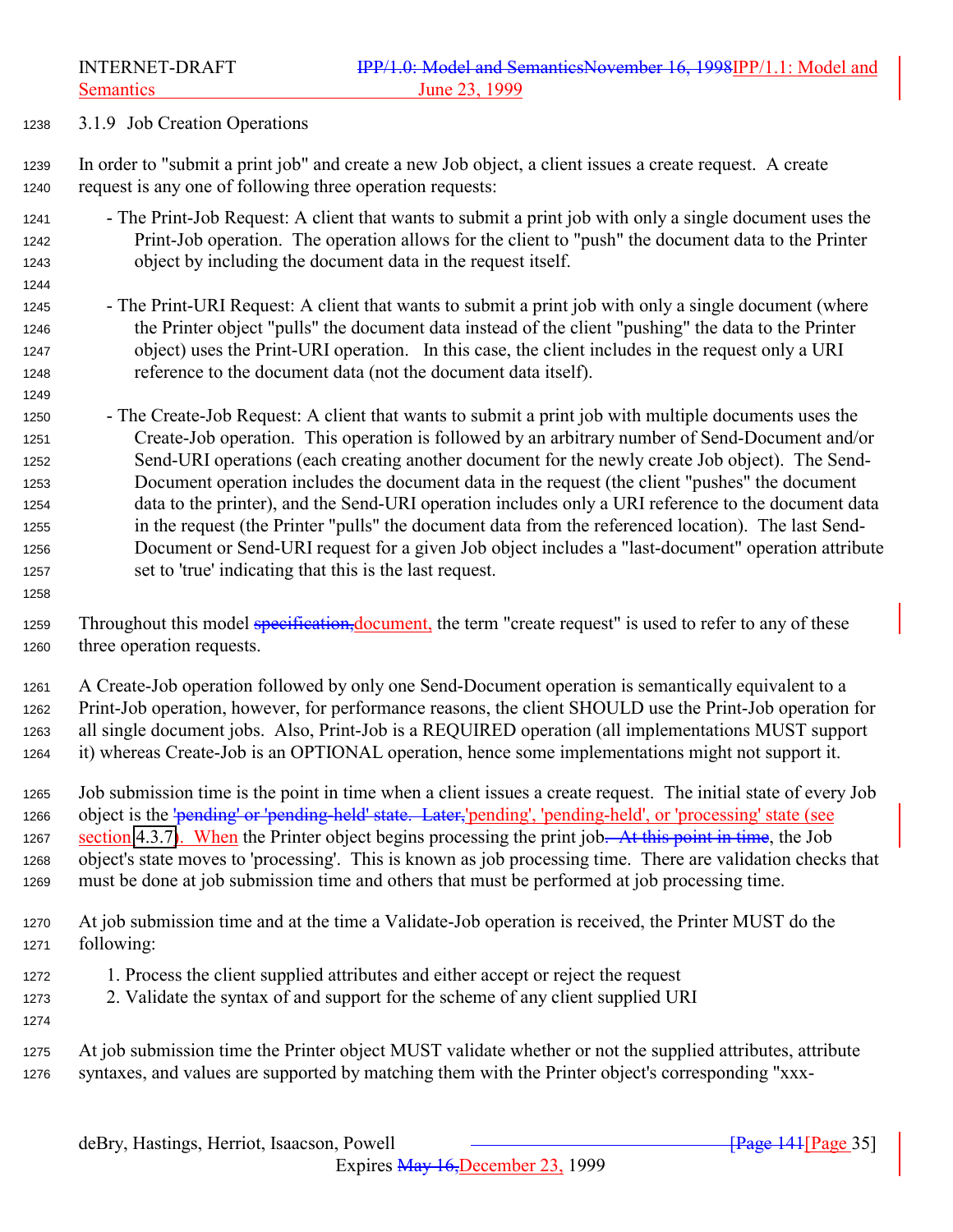- supported" attributes. See section [3.1.7](#page-40-0) for details. [IPP-IIG] presents suggested steps for an IPP object to either accept or reject any request and additional steps for processing create requests.
- At job submission time the Printer object NEED NOT perform the validation checks reserved for job processing time such as:
- 1. Validating the document data
- 2. Validating the actual contents of any client supplied URI (resolve the reference and follow the link to the document data)
- 

 At job submission time, these additional job processing time validation checks are essentially useless, since they require actually parsing and interpreting the document data, are not guaranteed to be 100% accurate, and MUST be done, yet again, at job processing time. Also, in the case of a URI, checking for availability at job submission time does not guarantee availability at job processing time. In addition, at job processing time, the Printer object might discover any of the following conditions that were not detectable at job submission time:

- runtime errors in the document data,
- nested document data that is in an unsupported format,
- the URI reference is no longer valid (i.e., the server hosting the document might be down), or
- any other job processing error
- 

 At job submission time, a Printer object, especially a non-spooling Printer, MAY accept jobs that it does not have enough space for. In such a situation, a Printer object MAY stop reading data from a client for an indefinite period of time. A client MUST be prepared for a write operation to block for an indefinite period of time (see section 5.1 on client conformance).

 When a Printer object has too little space for starting a new job, it MAY reject a new create request. In this case, a Printer object MUST return a response (in reply to the rejected request) with a status-code of 'server- error-busy' (see section 14.1.5.8) and it MAY close the connection before receiving all bytes of the operation. A Printer SHOULD indicate that it is temporarily unable to accept jobs by setting the 'spool- space-full' value in its "printer-state-reasons" attribute and removing the value when it can accept another job (see section [4.4.12\)](#page-111-0).

 When receiving a 'server-error-busy' status-code in an operation response, a client MUST be prepared for the Printer object to close the connection before the client has sent all of the data (especially for the Print- Job operation). A client MUST be prepared to keep submitting a create request until the IPP Printer object accepts the create request.

- At job processing time, since the Printer object has already responded with a successful status code in the response to the create request, if the Printer object detects an error, the Printer object is unable to inform the end user of the error with an operation status code. In this case, the Printer, depending on the error, can set 1313 the job object's "job-state", "job-state-reasons", or "job-state-message" attributes to the appropriate value(s) so that later queries can report the correct job status.
- 1315 Note: Asynchronous notification of events is outside the scope of  $\frac{IPP}{1.0}$ . this IPP/1.1 document.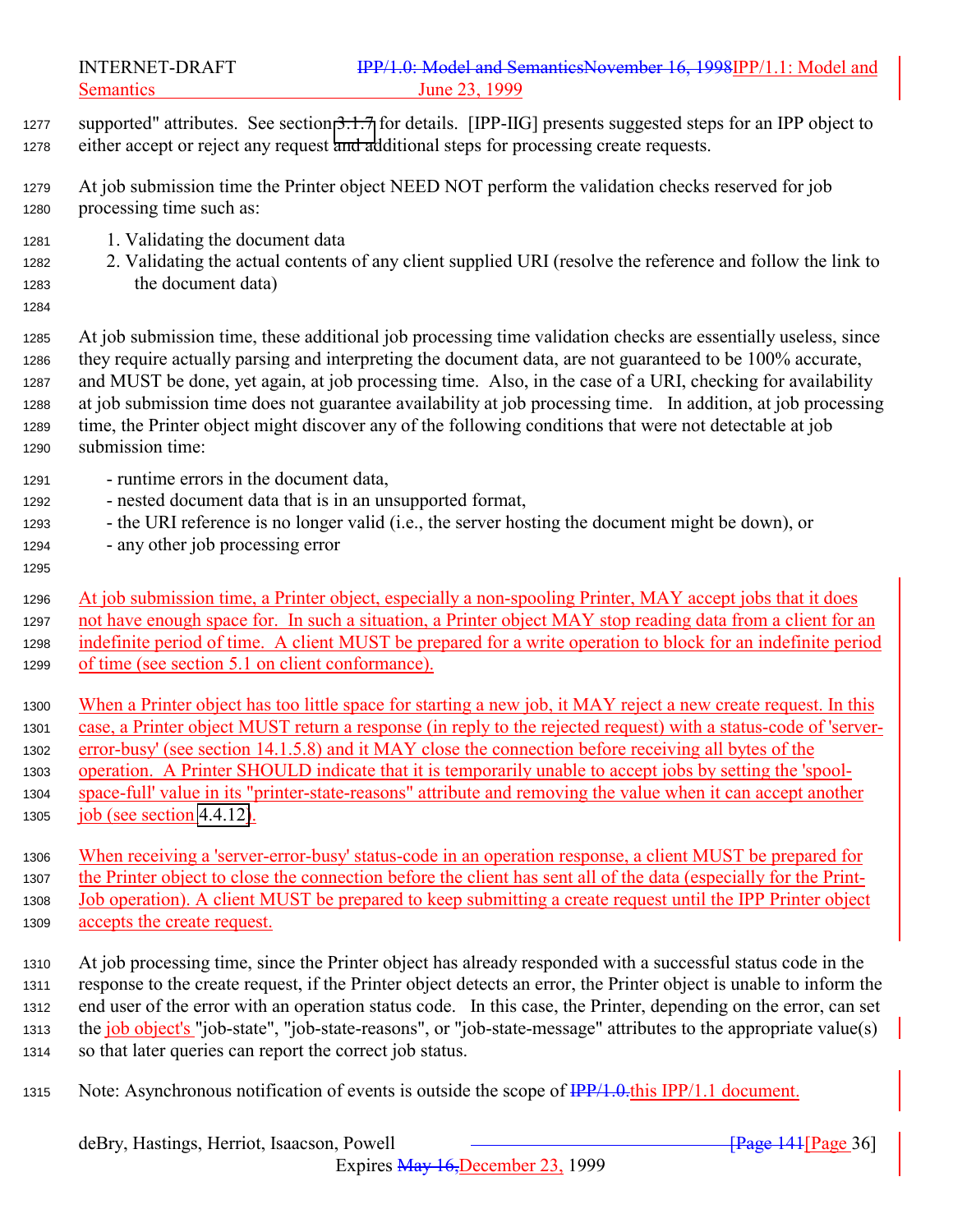<span id="page-36-0"></span>

3.2 Printer Operations

 All Printer operations are directed at Printer objects. A client MUST always supply the "printer-uri" operation attribute in order to identify the correct target of the operation.

3.2.1 Print-Job Operation

 This REQUIRED operation allows a client to submit a print job with only one document and supply the document data (rather than just a reference to the data). See Section [15](#page-169-0) for the suggested steps for processing create operations and their Operation and Job Template attributes.

- 3.2.1.1 Print-Job Request
- The following groups of attributes are supplied as part of the Print-Job Request:
- Group 1: Operation Attributes

Natural Language and Character Set:

 The "attributes-charset" and "attributes-natural-language" attributes as described in section [3.1.4.1.](#page-24-0) The Printer object MUST copy these values to the corresponding Job Description attributes described in sections [0](#page-102-0) and [4.3.20.](#page-102-0)

Target:

 The "printer-uri" (uri) operation attribute which is the target for this operation as described in section [3.1.5.](#page-27-0)

Requesting User Name:

 The "requesting-user-name" (name(MAX)) attribute SHOULD be supplied by the client as described in section [1.1.](#page-138-0)

"job-name" (name(MAX)):

 The client OPTIONALLY supplies this attribute. The Printer object MUST support this attribute. It contains the client supplied Job name. If this attribute is supplied by the client, its value is used for the "job-name" attribute of the newly created Job object. The client MAY automatically include any information that will help the end-user distinguish amongst his/her jobs, such as the name of the application program along with information from the document, such as the document name, document subject, or source file name. If this attribute is not supplied by the client, the Printer generates a name to use in the "job-name" attribute of the newly created Job object (see Section [4.3.5\)](#page-90-0).

"ipp-attribute-fidelity" (boolean):

 The client OPTIONALLY supplies this attribute. The Printer object MUST support this attribute. The value 'true' indicates that total fidelity to client supplied Job Template attributes and values is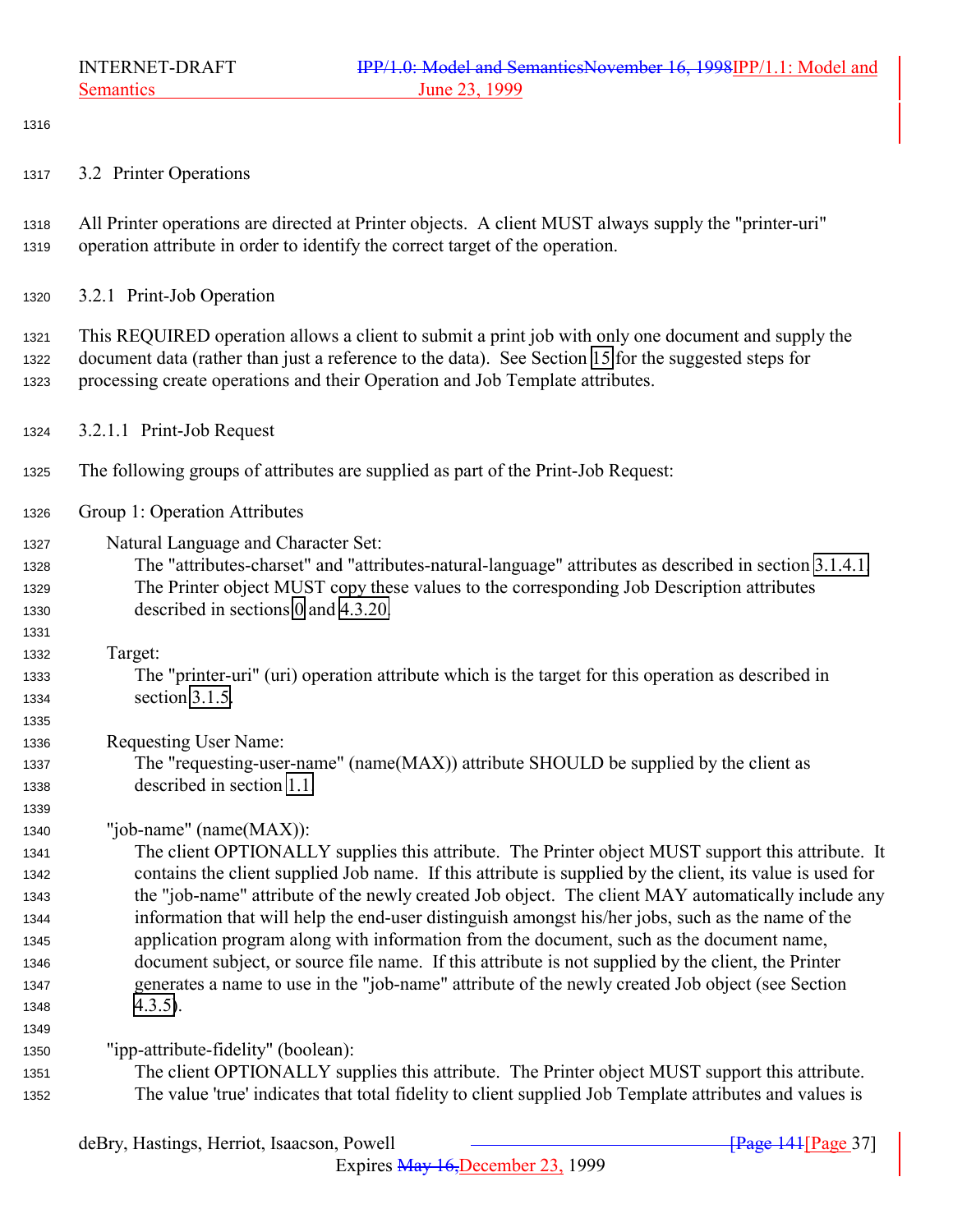|              | <b>INTERNET-DRAFT</b>         | IPP/1.0: Model and SemanticsNovember 16, 1998IPP/1.1: Model and                                                                                                                         |
|--------------|-------------------------------|-----------------------------------------------------------------------------------------------------------------------------------------------------------------------------------------|
|              | <b>Semantics</b>              | June 23, 1999                                                                                                                                                                           |
| 1353         |                               | required, else the Printer object MUST reject the Print-Job request. The value 'false' indicates that a                                                                                 |
| 1354         |                               | reasonable attempt to print the Job object is acceptable and the Printer object MUST accept the                                                                                         |
| 1355         |                               | Print-job request. If not supplied, the Printer object assumes the value is 'false'. All Printer objects                                                                                |
| 1356         |                               | MUST support both types of job processing. See section 15 for a full description of "ipp-attribute-                                                                                     |
| 1357         |                               | fidelity" and its relationship to other attributes, especially the Printer object's "pdl-override-                                                                                      |
| 1358         | supported" attribute.         |                                                                                                                                                                                         |
| 1359         |                               |                                                                                                                                                                                         |
| 1360         | "document-name" (name(MAX)):  |                                                                                                                                                                                         |
| 1361         |                               | The client OPTIONALLY supplies this attribute. The Printer object MUST support this attribute.                                                                                          |
| 1362         |                               | It contains the client supplied document name. The document name MAY be different than the Job                                                                                          |
| 1363         |                               | name. Typically, the client software automatically supplies the document name on behalf of the end                                                                                      |
| 1364         |                               | user by using a file name or an application generated name. If this attribute is supplied, its value can                                                                                |
| 1365         |                               | be used in a manner defined by each implementation. Examples include: printed along with the Job                                                                                        |
| 1366         |                               | (job start sheet, page adornments, etc.), used by accounting or resource tracking management tools,                                                                                     |
| 1367         |                               | or even stored along with the document as a document level attribute. IPP/1.0IPP/1.1 does not                                                                                           |
| 1368         |                               | support the concept of document level attributes.                                                                                                                                       |
| 1369         |                               |                                                                                                                                                                                         |
| 1370         | "compression" (type3 keyword) |                                                                                                                                                                                         |
| 1371         |                               | The client OPTIONALLY supplies this attribute. The Printer object OPTIONALLY                                                                                                            |
| 1372         |                               | supportsMUST support this attribute and the "compression-supported" attribute (see section 4.4.32).                                                                                     |
| 1373         |                               | The client supplied "compression" operation attribute identifies the compression algorithm used on                                                                                      |
| 1374         |                               | the document data. The following cases exist:                                                                                                                                           |
| 1375         |                               | a) If the client omits this attribute, the Printer object MUST assume that the data is not                                                                                              |
| 1376         |                               | <b>examplement</b> examplement compressed (i.e. the Printer follows the rules below as if the client                                                                                    |
| 1377         |                               | supplied the "compression" attribute with a value of 'none').                                                                                                                           |
| 1378         |                               | If the client supplies the attribute and the Printer object supports the attribute, the Printer                                                                                         |
| 1379         |                               | object uses the corresponding decompression algorithm on the documentdata. If the                                                                                                       |
| 1380         |                               | client supplies this attribute, but the value is not supported by the Printer object, i.e., the                                                                                         |
| 1381         |                               | value is not one of the values of the Printer object's "compression-supported" attribute,                                                                                               |
| 1382         |                               | the Printer object MUSTeopy the attribute and its value to the Unsupported Attributes                                                                                                   |
| 1383         |                               | response group, reject the request, and return the 'elient-error-attributes-or-values-not-                                                                                              |
| 1384         |                               | supported' status code.                                                                                                                                                                 |
| 1385         |                               | b) 'client-error-compression-not-supported' status code. See section 3.1.7 for returning                                                                                                |
| 1386         |                               | unsupported attributes and values.                                                                                                                                                      |
| 1387         |                               | c) If the client supplies the attribute and the Printer object supports the attribute value, the<br>Printer object uses the corresponding decompression algorithm on the document data. |
| 1388<br>1389 |                               | d) If the decompression algorithm fails before the Printer returns an operation response, the                                                                                           |
| 1390         |                               | Printer object MUST reject the request and return the 'client-error-compression-error'                                                                                                  |
| 1391         | status code.                  |                                                                                                                                                                                         |
| 1392         |                               | e) If the decompression algorithm fails after the Printer returns an operation response, the                                                                                            |
| 1393         |                               | Printer object MUST abort the job and add the 'compression-error' value to the job's                                                                                                    |
| 1394         |                               | "job-state-reasons" attribute.                                                                                                                                                          |
| 1395         |                               | If the decompression algorithm succeeds, the document data MUST then have the format                                                                                                    |
| 1396         |                               | specified by the job's "document-format" attribute, if supplied (see "document-format"                                                                                                  |
| 1397         |                               | operation attribute definition below).                                                                                                                                                  |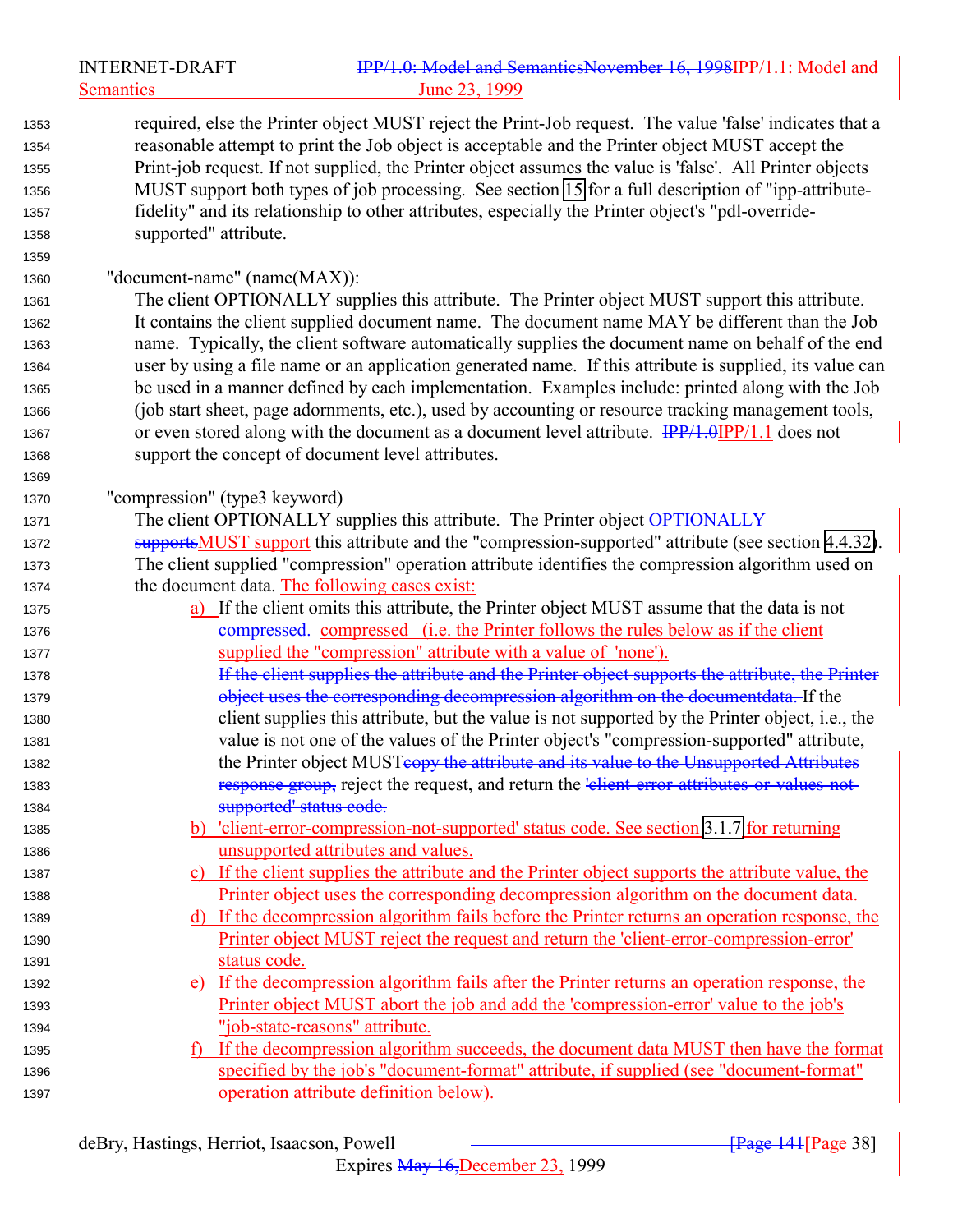"document-format" (mimeMediaType) : The client OPTIONALLY supplies this attribute. The Printer object MUST support this attribute. The value of this attribute identifies the format of the supplied document data. The following cases exist: a) If the client does not supply this attribute, the Printer object assumes that the document data is in the format defined by the Printer object's "document-format-default" attribute. (i.e. the Printer follows the rules below as if the client supplied the "document-format" **attribute with a value equal to the printer's default value)**. b) If the client supplies this attribute, but the value is not supported by the Printer object, i.e., the value is not one of the values of the Printer object's "document-format-1409 supported" attribute, the Printer object MUST reject the request and return the elient- error-document-format-not- 'client-error-document-format-not-supported' status code. c) If the client supplies this attribute and its value is 'application/octet-stream' (i.e. to be auto-sensed, see Section [4.1.9.1\)](#page-73-0), and the format is not one of the document-formats that the Printer can auto-sense, and this check occurs before the Printer returns an operation response, then the Printer MUST reject the request and return the 'client-error- document-format-not-supported' status code. d) If the client supplies this attribute, and the value is supported by the Printer object, the document data, the Printer is capable of interpreting the document data. e) If interpreting of the document data fails before the Printer returns an operation response, the Printer object MUST reject the request and return the 'client-error-document-format- error' status code. 1421 f) If interpreting of the document data fails after the Printer returns an operation response, the Printer object MUST abort the job and add the 'document-format-error' value to the job's "job-state-reasons" attribute. "document-natural-language" (naturalLanguage): The client OPTIONALLY supplies this attribute. The Printer object OPTIONALLY supports this attribute. This attribute specifies the natural language of the document for those document-formats that require a specification of the natural language in order to image the document unambiguously. There are no particular values required for the Printer object to support. "job-k-octets" (integer(0:MAX)) The client OPTIONALLY supplies this attribute. The Printer object OPTIONALLY supports this attribute and the "job-k-octets-supported" attribute (see section [4.4.33\)](#page-119-0). The client supplied "job-k- octets" operation attribute identifies the total size of the document(s) in K octets being submitted (see section [4.3.17.1](#page-100-0) for the complete semantics). If the client supplies the attribute and the Printer object supports the attribute, the value of the attribute is used to populate the Job object's "job-k- octets" Job Description attribute. Note: For this attribute and the following two attributes ("job-impressions", and "job-media- sheets"), if the client supplies the attribute, but the Printer object does not support the attribute, the Printer object ignores the client-supplied value. If the client supplies the attribute and the Printer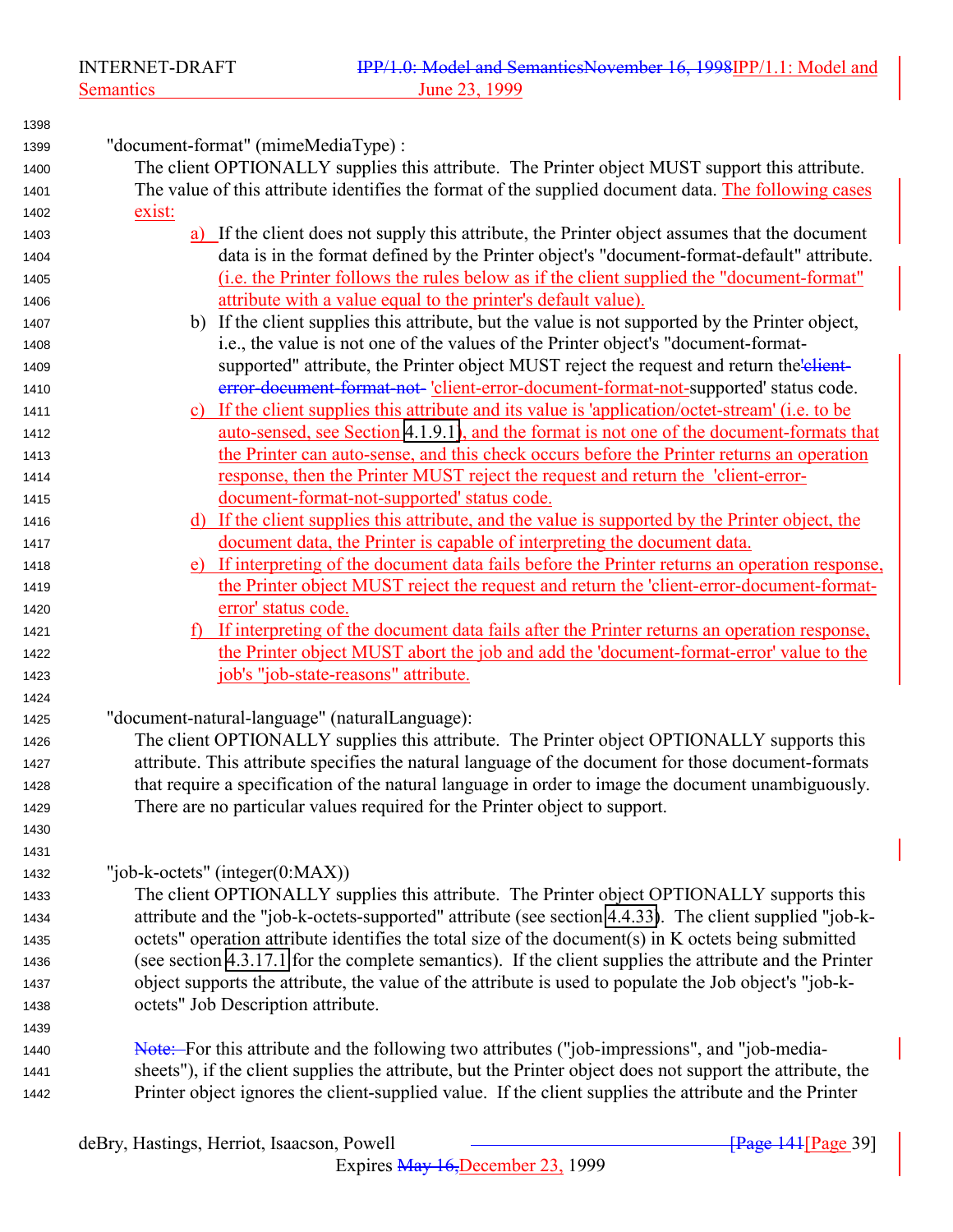|              | <b>INTERNET-DRAFT</b>                   | IPP/1.0: Model and SemanticsNovember 16, 1998IPP/1.1: Model and                                               |
|--------------|-----------------------------------------|---------------------------------------------------------------------------------------------------------------|
|              | <b>Semantics</b>                        | June 23, 1999                                                                                                 |
| 1443         |                                         | supports the attribute, and the value is within the range of the corresponding Printer object's "xxx-         |
| 1444         |                                         | supported" attribute, the Printer object MUST use the value to populate the Job object's "xxx"                |
| 1445         |                                         | attribute. If the client supplies the attribute and the Printer supports the attribute, but the value is      |
| 1446         |                                         | outside the range of the corresponding Printer object's "xxx-supported" supported attribute, the              |
| 1447         |                                         | Printer object MUST copy the attribute and its value to the Unsupported Attributes response group,            |
| 1448         |                                         | reject the request, and return the 'client-error-attributes-or-values-not-supported' status code. If the      |
| 1449         |                                         | client does not supply the attribute, the Printer object MAY choose to populate the corresponding             |
| 1450         | calculate or discern the correct value. | Job object attribute depending on whether the Printer object supports the attribute and is able to            |
| 1451<br>1452 |                                         |                                                                                                               |
| 1453         | "job-impressions" (integer(0:MAX))      |                                                                                                               |
| 1454         |                                         | The client OPTIONALLY supplies this attribute. The Printer object OPTIONALLY supports this                    |
| 1455         |                                         | attribute and the "job-impressions-supported" attribute (see section 4.4.34). The client supplied             |
| 1456         |                                         | "job-impressions" operation attribute identifies the total size in number of impressions of the               |
| 1457         |                                         | document(s) being submitted (see section 0 for the complete semantics).                                       |
| 1458         |                                         |                                                                                                               |
| 1459         |                                         | See notelast paragraph under "job-k-octets".                                                                  |
| 1460         |                                         |                                                                                                               |
| 1461         | "job-media-sheets" (integer $(0:MAX)$ ) |                                                                                                               |
| 1462         |                                         | The client OPTIONALLY supplies this attribute. The Printer object OPTIONALLY supports this                    |
| 1463         |                                         | attribute and the "job-media-sheets-supported" attribute (see section 4.4.35). The client supplied            |
| 1464         |                                         | "job-media-sheets" operation attribute identifies the total number of media sheets to be produced for         |
| 1465         |                                         | this job (see section 0 for the complete semantics).                                                          |
| 1466         |                                         |                                                                                                               |
| 1467         |                                         | See notelast paragraph under "job-k-octets".                                                                  |
| 1468         |                                         |                                                                                                               |
| 1469         | Group 2: Job Template Attributes        |                                                                                                               |
| 1470         |                                         | The client OPTIONALLY supplies a set of Job Template attributes as defined in section 4.2. If the             |
| 1471         |                                         | client is not supplying any Job Template attributes in the request, the client SHOULD omit Group 2            |
| 1472         |                                         | rather than sending an empty group. However, a Printer object MUST be able to accept an empty                 |
| 1473         | group.                                  |                                                                                                               |
| 1474         |                                         |                                                                                                               |
| 1475         | Group 3: Document Content               |                                                                                                               |
| 1476         |                                         | The client MUST supply the document data to be processed.                                                     |
| 1477         |                                         |                                                                                                               |
| 1478         |                                         | Note: In addition to the MANDATORY parameters required for every operation request, the simplest Print-       |
| 1479         |                                         | Job Request consists of just the "attributes-charset" and "attributes-natural-language" operation attributes; |
| 1480         |                                         | the "printer-uri" target operation attribute; the Document Content and nothing else. In this simple case, the |
| 1481         | Printer object:                         |                                                                                                               |
| 1482         |                                         | - creates a new Job object (the Job object contains a single document),                                       |
|              |                                         |                                                                                                               |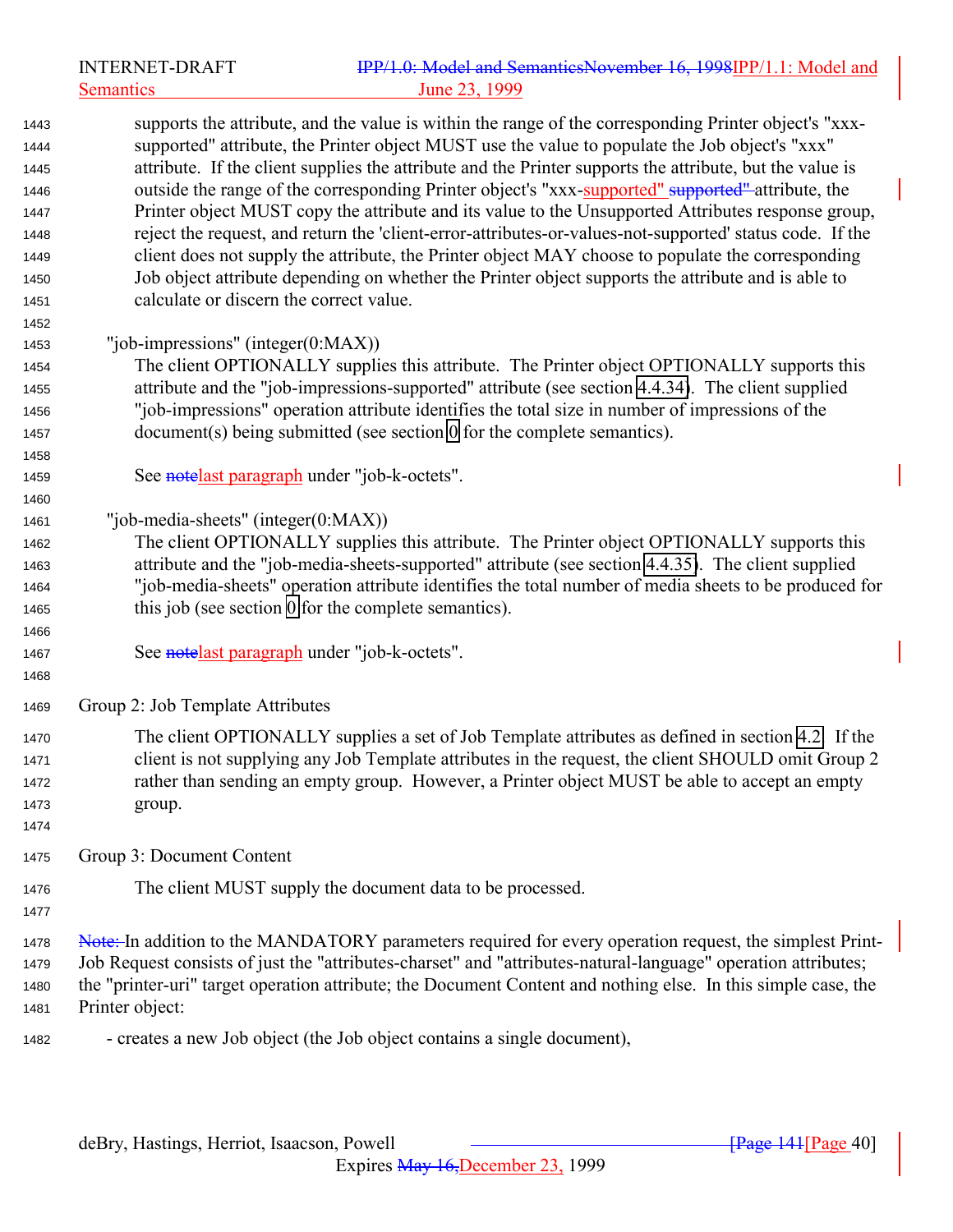<span id="page-40-0"></span>INTERNET-DRAFT **IPP/1.0: Model and SemanticsNovember 16, 1998IPP/1.1: Model and** Semantics June 23, 1999 - stores a generated Job name in the "job-name" attribute in the natural language and charset requested (see Section [3.1.4.1\)](#page-24-0) (if those are supported, otherwise using the Printer object's default natural language and charset), and - at job processing time, uses its corresponding default value attributes for the supported Job Template attributes that were not supplied by the client as IPP attribute or embedded instructions in the document data. 3.2.1.2 Print-Job Response The Printer object MUST return to the client the following sets of attributes as part of the Print-Job Response: Group 1: Operation Attributes Status Message: In addition to the REQUIRED status code returned in every response, the response OPTIONALLY includes a "status-message" (text(255)) and/or a "detailed-status-message" (text(MAX)) operation attribute as described in sections [13](#page-154-0) and [3.1.6.](#page-29-0) If the client supplies unsupported or conflicting Job Template attributes or values, the Printer object MUST reject or accept the Print-Job request depending on the whether the client supplied a 'true' or 'false' value for the "ipp-attribute-fidelity" operation attribute. See the Implementer's Guide [IPP-IIG] for a complete description of the suggested steps for processing a create request. Natural Language and Character Set: The "attributes-charset" and "attributes-natural-language" attributes as described in section [3.1.4.2.](#page-27-0) Group 2: Unsupported Attributes See section [3.1.7](#page-31-0) for details on returning Unsupported Attributes. 1509 In these three cases, the The value of the "ipp-attribute-fidelity" supplied by the client does not affect 1510 what attributes the Printer object returns in this group. The value of "ipp-attribute-fidelity" only affects whether the Print-Job operation is accepted or rejected. If the job is accepted, the client may query the job using the Get-Job-Attributes operation requesting the unsupported attributes that were returned in the create response to see which attributes were ignored (not stored on the Job object) and which attributes were stored with other (substituted) values. Group 3: Job Object Attributes "job-uri" (uri): The Printer object MUST return the Job object's URI by returning the contents of the REQUIRED "job-uri" Job object attribute. The client uses the Job object's URI when directing operations at the Job object. The Printer object always uses its configured security policy when creating the new URI. However, if the Printer object supports more than one URI, the Printer object also uses information about which URI was used in the Print-Job Request to generated the new URI so that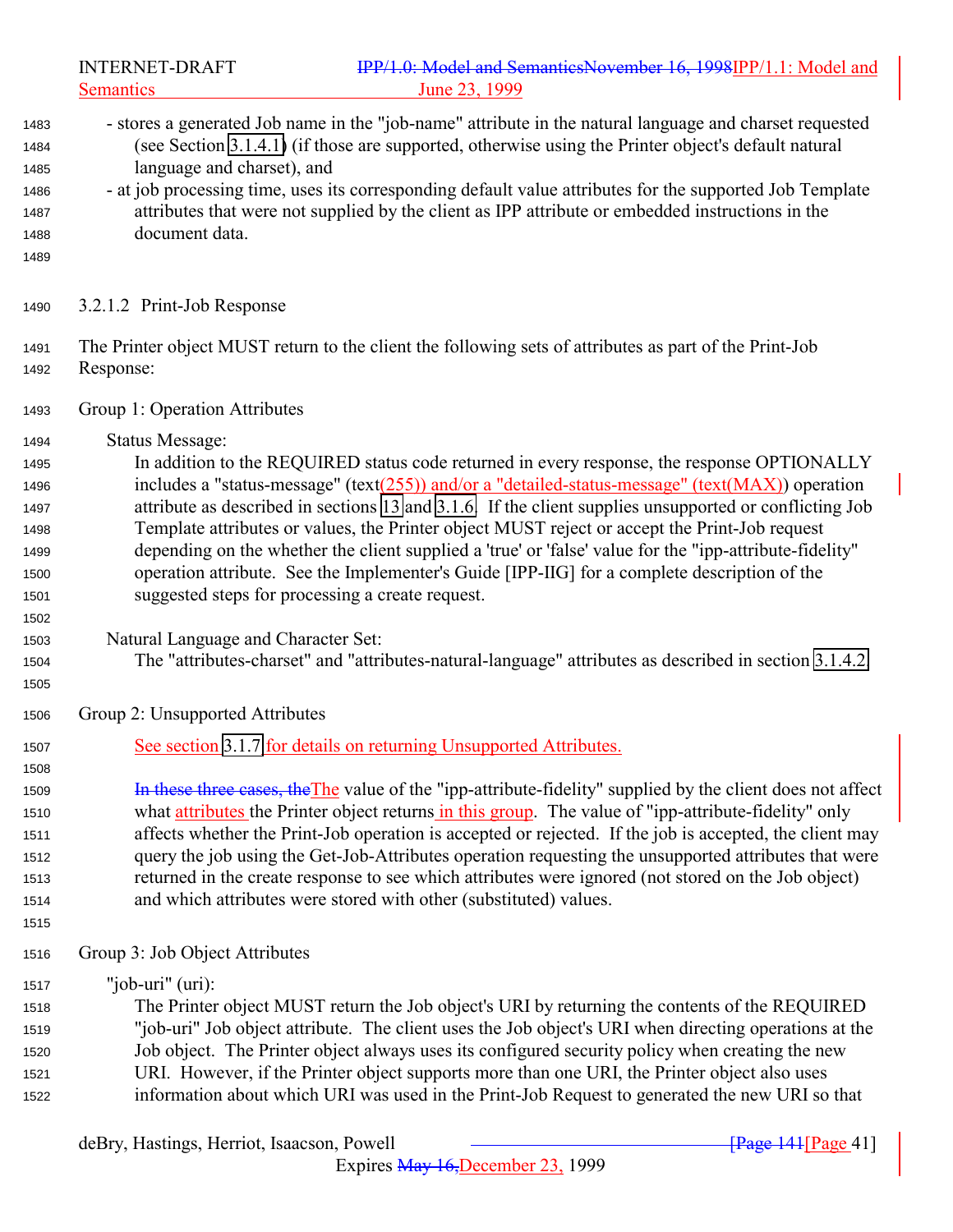Semantics 23, 1999

| 1523 | the new URI references the correct access channel. In other words, if the Print-Job Request comes             |
|------|---------------------------------------------------------------------------------------------------------------|
| 1524 | in over a secure channel, the Printer object MUST generate a Job URI that uses the secure channel             |
| 1525 | as well.                                                                                                      |
| 1526 |                                                                                                               |
| 1527 | "job-id" (integer $(1:MAX)$ ):                                                                                |
| 1528 | The Printer object MUST return the Job object's Job ID by returning the REQUIRED "job-id" Job                 |
| 1529 | object attribute. The client uses this "job-id" attribute in conjunction with the "printer-uri" attribute     |
| 1530 | used in the Print-Job Request when directing Job operations at the Printer object.                            |
| 1531 |                                                                                                               |
| 1532 | "job-state":                                                                                                  |
| 1533 | The Printer object MUST return the Job object's REQUIRED "job-state" attribute. The value of this             |
| 1534 | attribute (along with the value of the next attribute: "job-state-reasons") is taken from a "snapshot"        |
| 1535 | of the new Job object at some meaningful point in time (implementation defined) between when the              |
| 1536 | Printer object receives the Print-Job Request and when the Printer object returns the response.               |
| 1537 |                                                                                                               |
| 1538 | "job-state-reasons":                                                                                          |
| 1539 | The Printer object OPTIONALLY returnsMUST return the Job object'sOPTIONAL "job-state-                         |
| 1540 | reasons" attribute. If the Printer object supports this attribute then it MUST be returned in the             |
| 1541 | response. If this attribute is not returned in the response, the client can assume that the "job-state-       |
| 1542 | reasons" attribute is not supported and will not be returned in a subsequent Job object                       |
| 1543 | query.REQUIRED "job-state-reasons" attribute.                                                                 |
| 1544 |                                                                                                               |
| 1545 | "job-state-message":                                                                                          |
| 1546 | The Printer object OPTIONALLY returns the Job object's OPTIONAL "job-state-message"                           |
| 1547 | attribute. If the Printer object supports this attribute then it MUST be returned in the response. If         |
| 1548 | this attribute is not returned in the response, the client can assume that the "job-state-message"            |
| 1549 | attribute is not supported and will not be returned in a subsequent Job object query.                         |
| 1550 |                                                                                                               |
| 1551 | "number-of-intervening-jobs":                                                                                 |
| 1552 | The Printer object OPTIONALLY returns the Job object's OPTIONAL "number-of-intervening-                       |
| 1553 | jobs" attribute. If the Printer object supports this attribute then it MUST be returned in the response.      |
| 1554 | If this attribute is not returned in the response, the client can assume that the "number-of-                 |
| 1555 | intervening-jobs" attribute is not supported and will not be returned in a subsequent Job object              |
| 1556 | query.                                                                                                        |
| 1557 |                                                                                                               |
| 1558 | Note: Since any printer state information which affects a job's state is reflected in the "job-state" and     |
| 1559 | "job-state-reasons" attributes, it is sufficient to return only these attributes and no specific printer      |
| 1560 | status attributes.                                                                                            |
| 1561 |                                                                                                               |
| 1562 | Note: In addition to the MANDATORY parameters required for every operation response, the simplest             |
| 1563 | response consists of the just the "attributes-charset" and "attributes-natural-language" operation attributes |
| 1564 | and the "job-uri", "job-id", and "job-state" Job Object Attributes. In this simplest case, the status code is |
| 1565 | "successful-ok"'successful-ok' and there is no "status-message" or "detailed-status-message" operation        |
| 1566 | attribute.                                                                                                    |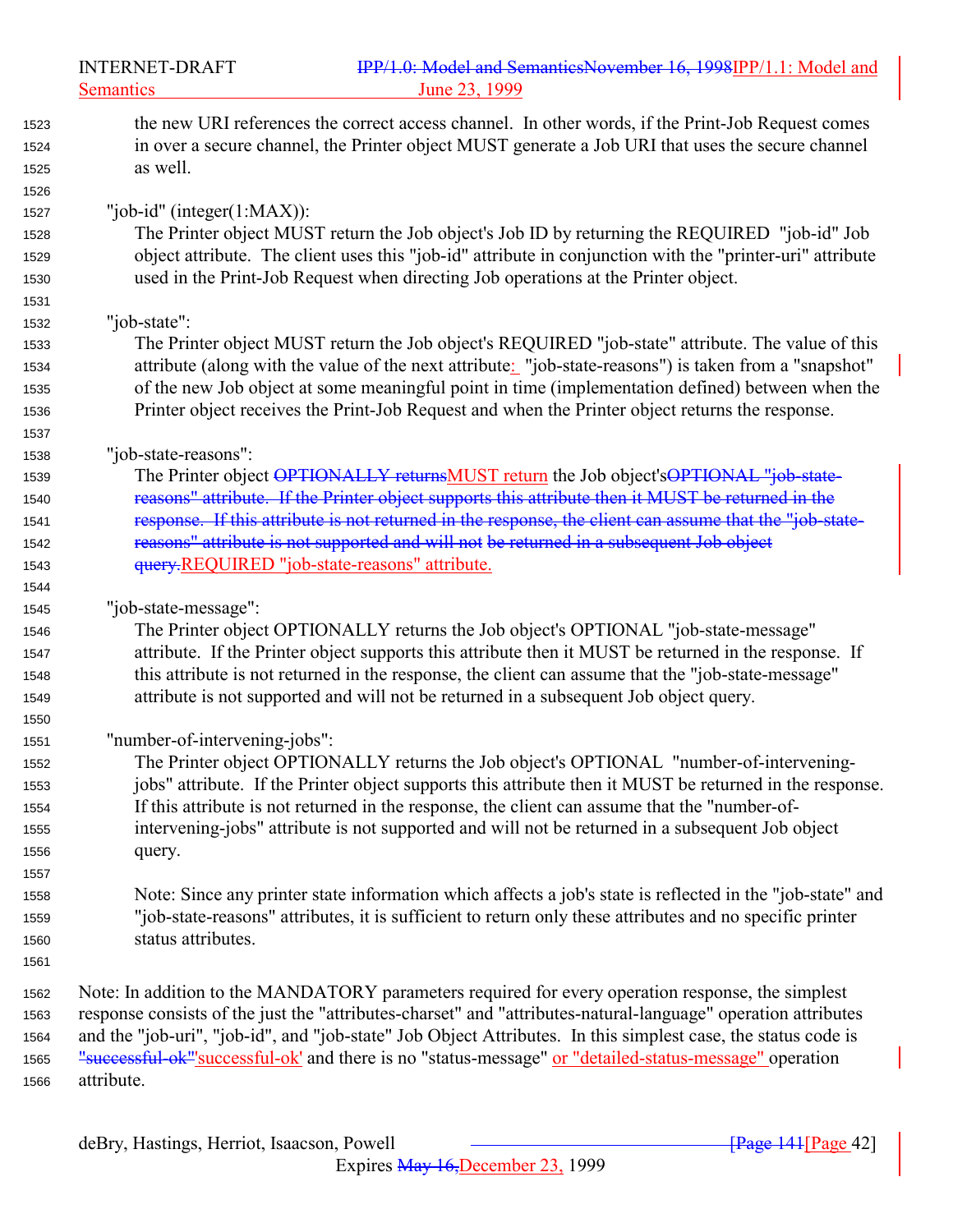<span id="page-42-0"></span>

#### 3.2.2 Print-URI Operation

 This OPTIONAL operation is identical to the Print-Job operation (section [3.2.1\)](#page-36-0) except that a client supplies a URI reference to the document data using the "document-uri" (uri) operation attribute (in Group 1) rather than including the document data itself. Before returning the response, the Printer MUST validate that the Printer supports the retrieval method (e.g., http, ftp, etc.) implied by the URI, and MUST check for valid URI syntax. If the client-supplied URI scheme is not supported, i.e. the value is not in the Printer object's "referenced-uri-scheme-supported" attribute, the Printer object MUST reject the request and return the 'client-error-uri-scheme-not-supported' status code.

 The IPP Printer MAY validate the accessibility of the document as part of the operation or subsequently. If the Printer determines an accessibility problem before returning an operation response, it rejects the request and returns the 'client-error-document-access-error' status code. The Printer MAY also return a specific document access error code using the "document-access-error" operation attribute (see section 3.1.6.4).

 If the Printer determines this document accessibility problem after accepting the request and returning an operation response with one of the successful status codes, the Printer adds the 'document-access-error' value to the job's "job-state-reasons" attribute and MAY populate the job's "job-document-access-errors" Job Description attribute (see section [4.3.11\)](#page-97-0). See The Implementer's Guide [IPP-IIG] for suggested 1583 additional checks. The Printer NEED NOT follow the reference and validate the contents of the reference.

- If the Printer object supports this operation, it MUST support the "reference-uri-schemes-supported" Printer attribute (see section [4.4.27\)](#page-117-0).
- It is up to the IPP object to interpret the URI and subsequently "pull" the document from the source referenced by the URI string.
- 3.2.3 Validate-Job Operation

 This REQUIRED operation is similar to the Print-Job operation (section [3.2.1\)](#page-36-0) except that a client supplies no document data and the Printer allocates no resources (i.e., it does not create a new Job object). This operation is used only to verify capabilities of a printer object against whatever attributes are supplied by the client in the Validate-Job request. By using the Validate-Job operation a client can validate that an identical Print-Job operation (with the document data) would be accepted. The Validate-Job operation also performs the same security negotiation as the Print-Job operation (see section [8\)](#page-134-0), so that a client can check that the client and Printer object security requirements can be met before performing a Print-Job operation.

- 1596 Note: The Validate-Job operation does not accept a "document-uri" attribute in order to allow a client to check that the same Print-URI operation will be accepted, since the client doesn't send the data with the Print-URI operation. The client SHOULD just issue the Print-URI request.
- The Printer object returns the same status codes, Operation Attributes (Group 1) and Unsupported Attributes (Group 2) as the Print-Job operation. However, no Job Object Attributes (Group 3) are returned, since no Job object is created.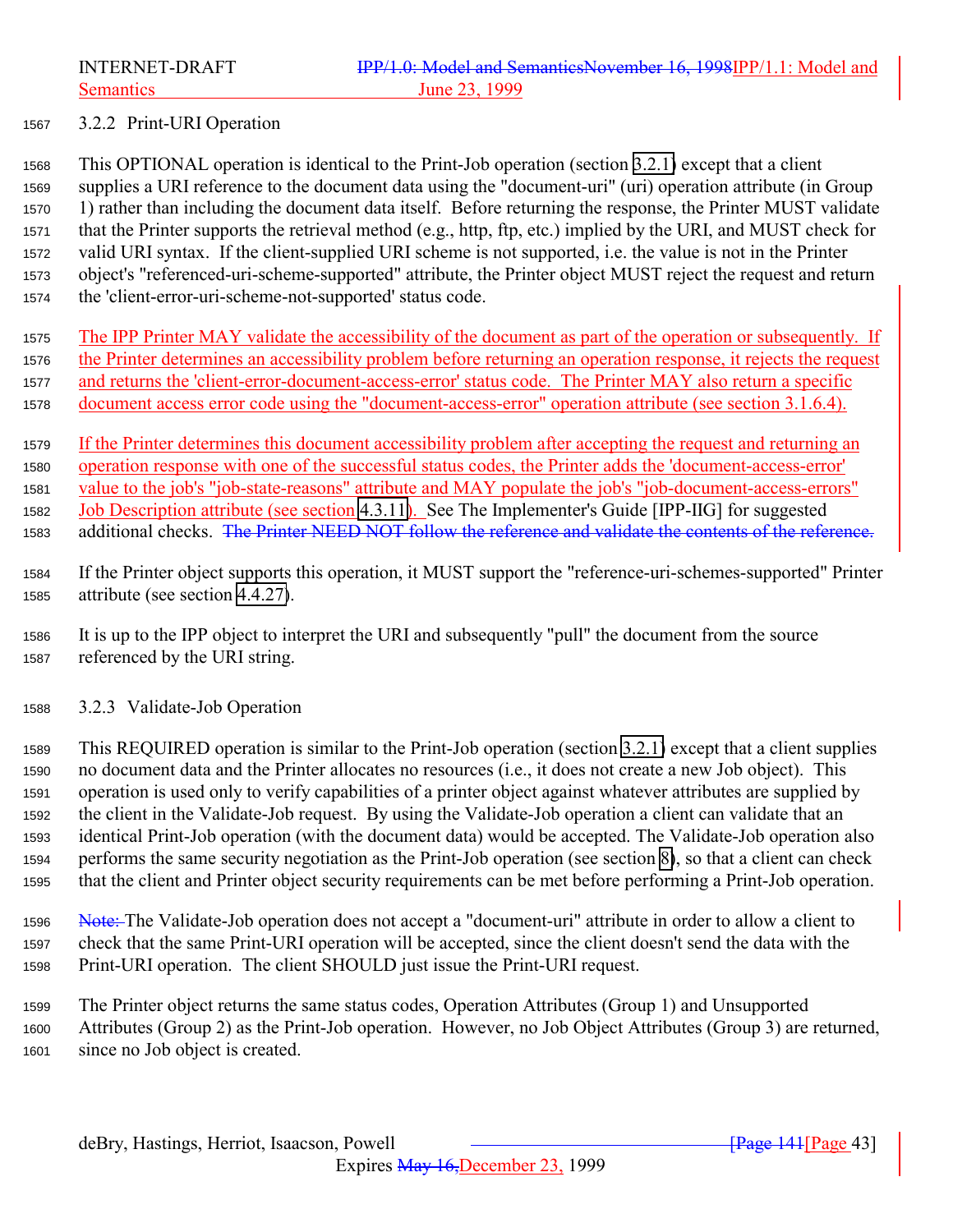<span id="page-43-0"></span>

#### 3.2.4 Create-Job Operation

 This OPTIONAL operation is similar to the Print-Job operation (section [3.2.1\)](#page-36-0) except that in the Create-Job request, a client does not supply document data or any reference to document data. Also, the client does not supply any of the "document-name", "document-format", "compression", or "document-natural-language" operation attributes. This operation is followed by one or more Send-Document or Send-URI operations. In each of those operation requests, the client OPTIONALLY supplies the "document-name", "document-format", and "document-natural-language" attributes for each document in the multi-document Job object.

 If a Printer object supports the Create-Job operation, it MUST also support the Send-Document operation and also MAY support the Send-URI operation.

- If the Printer object supports this operation, it MUST support the "multiple-operation-time-out" Printer attribute (see section [4.4.31\)](#page-118-0).
- In addition to the Print-Job status codes in the following additional error status codes not applicable to 1614 Print-Job MAY be returned:
- If the Printer object supports this operation, then it MUST support the "multiple-document-jobs-supported" Printer Description attribute (see section [4.4.16\)](#page-114-0) and indicate whether or not it supports multiple-document jobs.
- If the Printer object supports this operation and supports multiple documents in a job, then it MUST support the "multiple-document-handling" Job Template job attribute with at least one value (see section 4.2.4) and
- the associated "multiple-document-handling-default" and "multiple-document-handling-supported" Job
- Template Printer attributes (see section [4.2\)](#page-75-0).

 After the Create-Job operation has completed, the value of the "job-state" attribute is similar to the "job- state" after a Print-Job, even though no document-data has arrived. A Printer MAY set the 'job-data- insufficient' value of the job's "job-state-reason" attribute to indicate that processing cannot begin until sufficient data has arrived and set the "job-state" to either 'pending' or 'pending-held'. A non-spooling printer that doesn't implement the 'pending' job state may even set the "job-state" to 'processing', even though there is not yet any data to process. See sections [4.3.7](#page-90-0) and [4.3.8.](#page-94-0)

- 3.2.5 Get-Printer-Attributes Operation
- This REQUIRED operation allows a client to request the values of the attributes of a Printer object. In the request, the client supplies the set of Printer attribute names and/or attribute group names in which the requester is interested. In the response, the Printer object returns a corresponding attribute set with the appropriate attribute values filled in.
- For Printer objects, the possible names of attribute groups are:
- 'job-template': allthe subset of the Job Template attributes that apply to a Printer object (the last two columns of the table in Section [4.2\)](#page-75-0) that the implementation supports for Printer objects.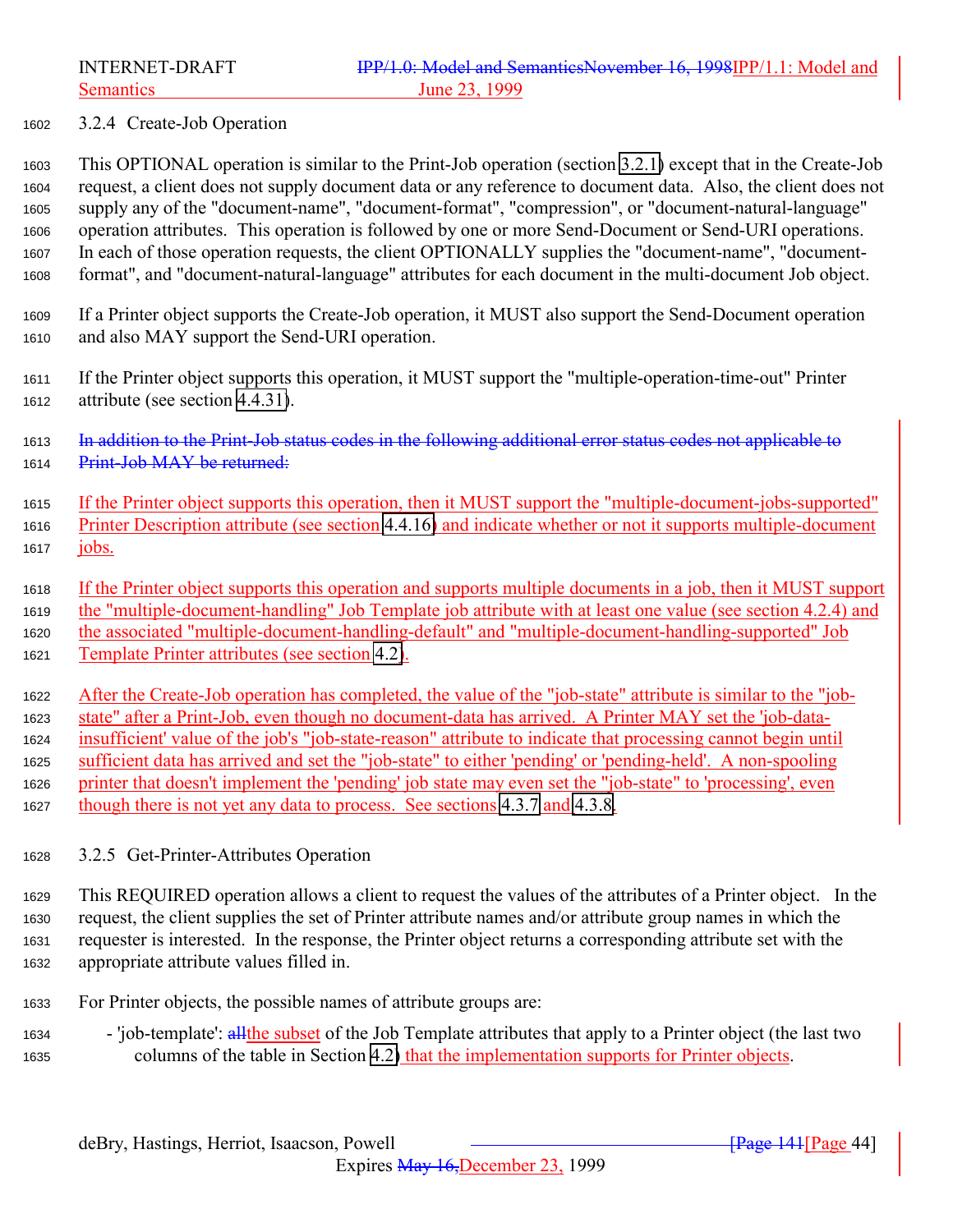Semantics 23, 1999

| 1636<br>1637<br>1638<br>1639<br>1640                         | - 'printer-description': the subset of the attributes specified in Section 4.4 that the implementation<br>supports for Printer objects.<br>- 'all': the special group 'all' that includes all supported attributes attributes that the implementation<br>supports for Printer objects.                                                                                                                                                                                                                                                                                                                                                                                 |
|--------------------------------------------------------------|------------------------------------------------------------------------------------------------------------------------------------------------------------------------------------------------------------------------------------------------------------------------------------------------------------------------------------------------------------------------------------------------------------------------------------------------------------------------------------------------------------------------------------------------------------------------------------------------------------------------------------------------------------------------|
| 1641<br>1642<br>1643<br>1644<br>1645                         | Since a client MAY request specific attributes or named groups, there is a potential that there is some<br>overlap. For example, if a client requests, 'printer-name' and 'all', the client is actually requesting the<br>"printer-name" attribute twice: once by naming it explicitly, and once by inclusion in the 'all' group. In such<br>cases, the Printer object NEED NOT return each attribute only once in the response even if it is requested<br>multiple times. The client SHOULD NOT request the same attribute in multiple ways.                                                                                                                          |
| 1646<br>1647                                                 | It is NOT REQUIRED that a Printer object support all attributes belonging to a group (since some attributes<br>are OPTIONAL). However, it is REQUIRED that each Printer object support all group names.                                                                                                                                                                                                                                                                                                                                                                                                                                                                |
| 1648                                                         | 3.2.5.1 Get-Printer-Attributes Request                                                                                                                                                                                                                                                                                                                                                                                                                                                                                                                                                                                                                                 |
| 1649                                                         | The following sets of attributes are part of the Get-Printer-Attributes Request:                                                                                                                                                                                                                                                                                                                                                                                                                                                                                                                                                                                       |
| 1650                                                         | Group 1: Operation Attributes                                                                                                                                                                                                                                                                                                                                                                                                                                                                                                                                                                                                                                          |
| 1651<br>1652                                                 | Natural Language and Character Set:<br>The "attributes-charset" and "attributes-natural-language" attributes as described in section 3.1.4.1.                                                                                                                                                                                                                                                                                                                                                                                                                                                                                                                          |
| 1653<br>1654<br>1655<br>1656                                 | Target:<br>The "printer-uri" (uri) operation attribute which is the target for this operation as described in<br>section 3.1.5.                                                                                                                                                                                                                                                                                                                                                                                                                                                                                                                                        |
| 1657<br>1658<br>1659<br>1660<br>1661                         | Requesting User Name:<br>The "requesting-user-name" (name(MAX)) attribute SHOULD be supplied by the client as<br>described in section 1.1.                                                                                                                                                                                                                                                                                                                                                                                                                                                                                                                             |
| 1662<br>1663<br>1664<br>1665<br>1666                         | "requested-attributes" (1setOf keyword) :<br>The client OPTIONALLY supplies a set of attribute names and/or attribute group names in whose<br>values the requester is interested. The Printer object MUST support this attribute. If the client<br>omits this attribute, the Printer MUST respond as if this attribute had been supplied with a value of<br>'all'.                                                                                                                                                                                                                                                                                                     |
| 1667<br>1668<br>1669<br>1670<br>1671<br>1672<br>1673<br>1674 | "document-format" (mimeMediaType) :<br>The client OPTIONALLY supplies this attribute. The Printer object MUST support this attribute.<br>This attribute is useful for a Printer object to determine the set of supported attribute values that<br>relate to the requested document format. The Printer object MUST return the attributes and values<br>that it uses to validate a job on a create or Validate-Job operation in which this document format is<br>supplied. The Printer object SHOULD return only (1) those attributes that are supported for the<br>specified format and (2) the attribute values that are supported for the specified document format. |
| 1675                                                         | By specifying the document format, the client can get the Printer object to eliminate the attributes                                                                                                                                                                                                                                                                                                                                                                                                                                                                                                                                                                   |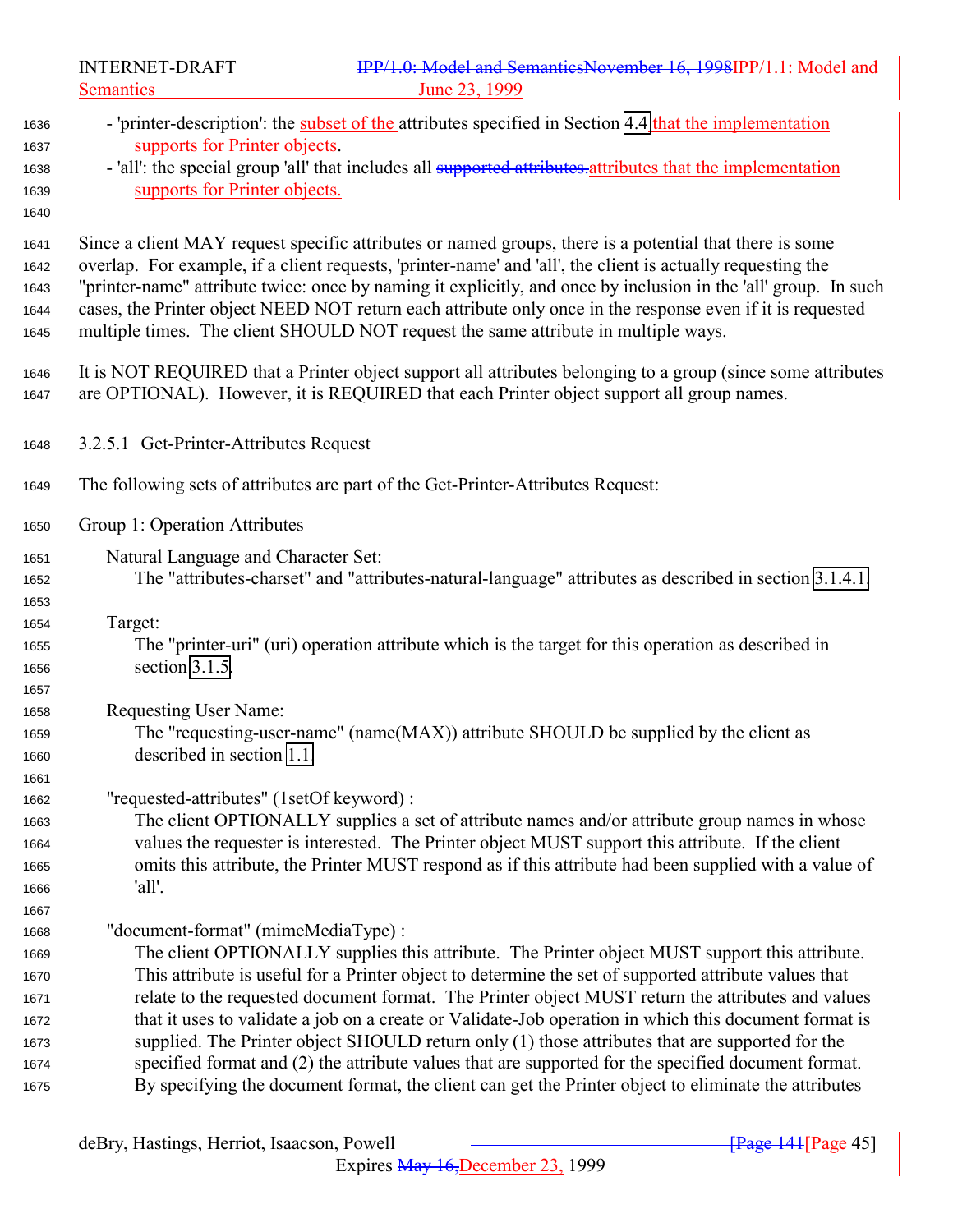|      | <b>INTERNET-DRAFT</b>          | IPP/1.0: Model and SemanticsNovember 16, 1998IPP/1.1: Model and                                          |
|------|--------------------------------|----------------------------------------------------------------------------------------------------------|
|      | <b>Semantics</b>               | June 23, 1999                                                                                            |
| 1676 |                                | and values that are not supported for a specific document format. For example, a Printer object          |
| 1677 |                                | might have multiple interpreters to support both 'application/postscript' (for PostScript) and           |
| 1678 |                                | 'text/plain' (for text) documents. However, for only one of those interpreters might the Printer         |
| 1679 |                                | object be able to support "number-up" with values of '1', '2', and '4'. For the other interpreter it     |
| 1680 |                                | might be able to only support "number-up" with a value of '1'. Thus a client can use the Get-Printer-    |
| 1681 |                                | Attributes operation to obtain the attributes and values that will be used to accept/reject a create job |
| 1682 | operation.                     |                                                                                                          |
| 1683 |                                |                                                                                                          |
| 1684 |                                | If the Printer object does not distinguish between different sets of supported values for each           |
| 1685 |                                | different document format when validating jobs in the create and Validate-Job operations, it MUST        |
| 1686 |                                | NOT distinguish between different document formats in the Get-Printer-Attributes operation. If the       |
| 1687 |                                | Printer object does distinguish between different sets of supported values for each different            |
| 1688 |                                | document format specified by the client, this specialization applies only to the following Printer       |
| 1689 | object attributes:             |                                                                                                          |
| 1690 |                                |                                                                                                          |
| 1691 |                                | - Printer attributes that are Job Template attributes ("xxx-default" "xxx-supported", and "xxx-          |
| 1692 |                                | ready" in the Table in Section 4.2),                                                                     |
| 1693 | - "pdl-override-supported",    |                                                                                                          |
| 1694 | - "compression-supported",     |                                                                                                          |
| 1695 | - "job-k-octets-supported",    |                                                                                                          |
| 1696 | - "job-impressions-supported,  |                                                                                                          |
| 1697 | - "job-media-sheets-supported" |                                                                                                          |
| 1698 | - "printer-driver-installer",  |                                                                                                          |
| 1699 | - "color-supported", and       |                                                                                                          |
| 1700 |                                | - "reference-uri-schemes-supported"                                                                      |
| 1701 |                                |                                                                                                          |
| 1702 |                                | The values of all other Printer object attributes (including "document-format-supported") remain         |
| 1703 |                                | invariant with respect to the client supplied document format (except for new Printer description        |
| 1704 |                                | attribute as registered according to section 6.2).                                                       |
| 1705 |                                |                                                                                                          |
| 1706 |                                | If the client omits this "document-format" operation attribute, the Printer object MUST respond as if    |
| 1707 |                                | the attribute had been supplied with the value of the Printer object's "document-format-default"         |
| 1708 |                                | attribute. It is recommended that the client always supply a value for "document-format", since the      |
| 1709 |                                | Printer object's "document-format-default" may be 'application/octet-stream', in which case the          |
| 1710 |                                | returned attributes and values are for the union of the document formats that the Printer can            |
| 1711 |                                | automatically sense. For more details, see the description of the 'mimeMediaType' attribute syntax       |
| 1712 | in section 4.1.9.              |                                                                                                          |
| 1713 |                                |                                                                                                          |
| 1714 |                                | If the client supplies a value for the "document-format" Operation attribute that is not supported by    |
| 1715 |                                | the Printer, i.e., is not among the values of the Printer object's "document-format-supported"           |
| 1716 |                                | attribute, the Printer object MUST reject the operation and return the 'client-error-document-format-    |
| 1717 | not-supported' status code.    |                                                                                                          |
| 1718 |                                |                                                                                                          |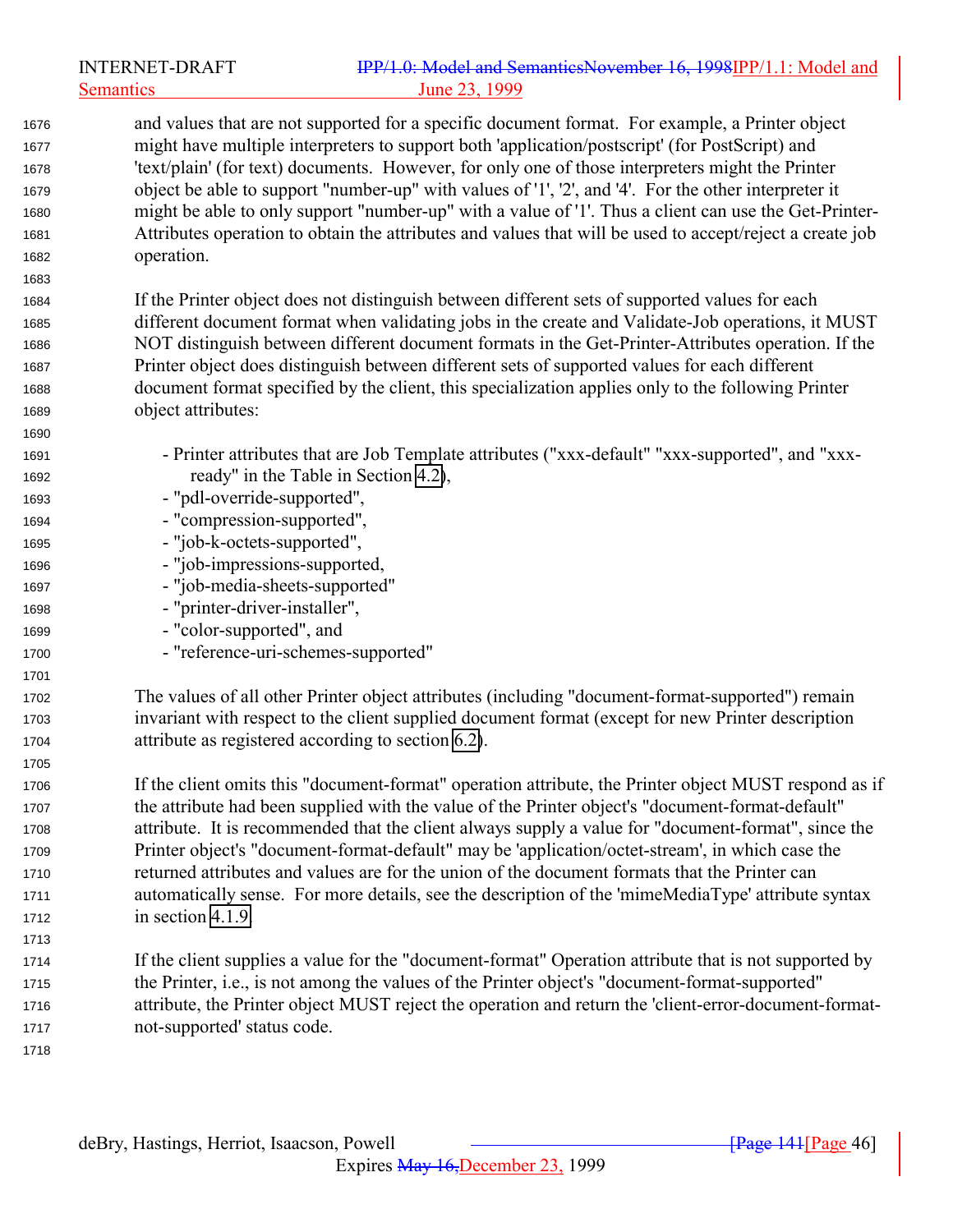3.2.5.2 Get-Printer-Attributes Response

The Printer object returns the following sets of attributes as part of the Get-Printer-Attributes Response:

- Group 1: Operation Attributes
- Status Message: In addition to the REQUIRED status code returned in every response, the response OPTIONALLY includes a "status-message" (text(255)) and/or a "detailed-status-message" (text(MAX)) operation 1725 attribute as described in sections [13](#page-154-0) and [3.1.6.](#page-29-0)
- Natural Language and Character Set:
- The "attributes-charset" and "attributes-natural-language" attributes as described in section [3.1.4.2.](#page-27-0)
- Group 2: Unsupported Attributes
- 1731 See section [3.1.7](#page-31-0) for details on returning Unsupported Attributes.
- This is a set of Operation attributes supplied by the client (in the request) that are not supported by 1734 the Printer object or that conflict with one another (see sections [3.2.1.2](#page-40-0) and [16\)](#page-169-0). The response NEED NOT contain the "requested-attributes" operation attribute with any supplied values (attribute keywords) that were requested by the client but are not supported by the IPP object. If the Printer 1737 object is not returning any Unsupported Attributes in the response, the Printer object SHOULD omit 1738 Group 2 rather than sending an empty group. However, a client MUST be able to accept an empty group.does include unsupported attributes referenced in "requested-attributes" and such attributes include group names, such as 'all', the unsupported attributes MUST NOT include attributes described in the standard but not supported by the implementation.
- 

- Group 3: Printer Object Attributes
- This is the set of requested attributes and their current values. The Printer object ignores (does not respond with) any requested attribute which is not supported. The Printer object MAY respond with a subset of the supported attributes and values, depending on the security policy in force. However, the Printer object MUST respond with the 'unknown' value for any supported attribute (including all REQUIRED attributes) for which the Printer object does not know the value. Also the Printer object MUST respond with the 'no-value' for any supported attribute (including all REQUIRED attributes) for which the system administrator has not configured a value. See the description of the "out-of-band" values in the beginning of Section [4.1.](#page-66-0)
- 
- 3.2.6 Get-Jobs Operation

 This REQUIRED operation allows a client to retrieve the list of Job objects belonging to the target Printer object. The client may also supply a list of Job attribute names and/or attribute group names. A group of Job object attributes will be returned for each Job object that is returned.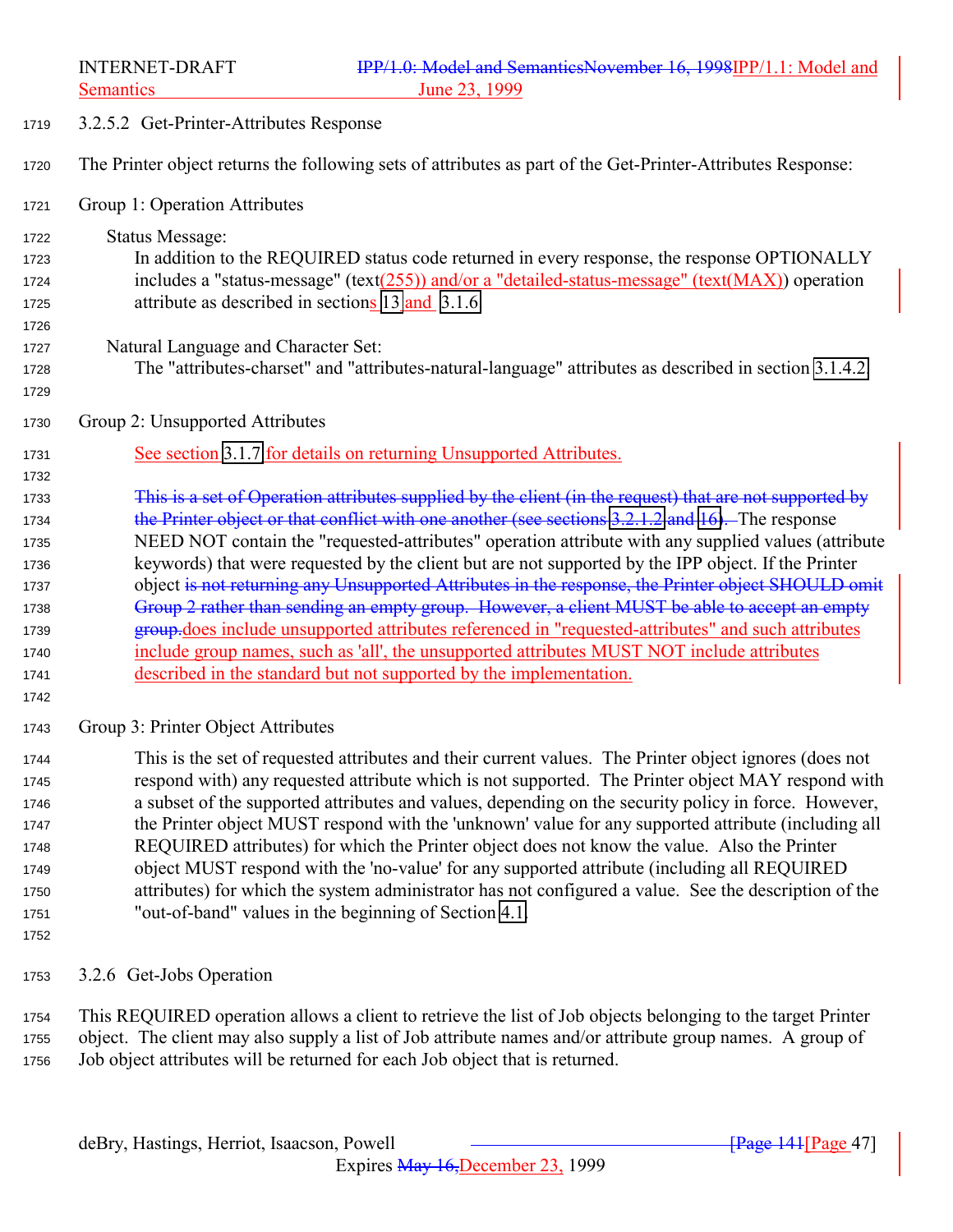| 1757<br>1758<br>1759                                                 | This operation is similar to the Get-Job-Attributes operation, except that this Get-Jobs operation returns<br>attributes from possibly more than one object (see the description of Job attribute group names in section<br>$3.3.4$ ).                                                                                                                                                                                                                                                                                                                                                                                                                                                                  |
|----------------------------------------------------------------------|---------------------------------------------------------------------------------------------------------------------------------------------------------------------------------------------------------------------------------------------------------------------------------------------------------------------------------------------------------------------------------------------------------------------------------------------------------------------------------------------------------------------------------------------------------------------------------------------------------------------------------------------------------------------------------------------------------|
| 1760                                                                 | 3.2.6.1 Get-Jobs Request                                                                                                                                                                                                                                                                                                                                                                                                                                                                                                                                                                                                                                                                                |
| 1761                                                                 | The client submits the Get-Jobs request to a Printer object.                                                                                                                                                                                                                                                                                                                                                                                                                                                                                                                                                                                                                                            |
| 1762                                                                 | The following groups of attributes are part of the Get-Jobs Request:                                                                                                                                                                                                                                                                                                                                                                                                                                                                                                                                                                                                                                    |
| 1763                                                                 | Group 1: Operation Attributes                                                                                                                                                                                                                                                                                                                                                                                                                                                                                                                                                                                                                                                                           |
| 1764<br>1765<br>1766                                                 | Natural Language and Character Set:<br>The "attributes-charset" and "attributes-natural-language" attributes as described in section 3.1.4.1.                                                                                                                                                                                                                                                                                                                                                                                                                                                                                                                                                           |
| 1767<br>1768<br>1769<br>1770                                         | Target:<br>The "printer-uri" (uri) operation attribute which is the target for this operation as described in<br>section 3.1.5.                                                                                                                                                                                                                                                                                                                                                                                                                                                                                                                                                                         |
| 1771<br>1772<br>1773<br>1774                                         | Requesting User Name:<br>The "requesting-user-name" (name(MAX)) attribute SHOULD be supplied by the client as<br>described in section 1.1.                                                                                                                                                                                                                                                                                                                                                                                                                                                                                                                                                              |
| 1775<br>1776<br>1777<br>1778<br>1779<br>1780<br>1781                 | "limit" (integer $(1:MAX)$ ):<br>The client OPTIONALLY supplies this attribute. The Printer object MUST support this attribute. It<br>is an integer value that indicates a limit to the number of Job objects determines the maximum<br>number of jobs that a client will receive from the Printer even if "which-jobs" or "my-jobs"<br>constrain which jobs are returned. The limit is a "stateless limit" in that if the value supplied by the<br>client is 'N', then only the first 'N' jobs are returned in the Get-Jobs Response. There is no<br>mechanism to allow for the next 'M' jobs after the first 'N' jobs. If the client does not supply this                                             |
| 1782<br>1783<br>1784<br>1785<br>1786<br>1787<br>1788<br>1789<br>1790 | attribute, the Printer object responds with all applicable jobs.<br>"requested-attributes" (1setOf keyword):<br>The client OPTIONALLY supplies this attribute. The Printer object MUST support this attribute. It<br>is a set of Job attribute names and/or attribute groups names in whose values the requester is<br>interested. This set of attributes is returned for each Job object that is returned. The allowed<br>attribute group names are the same as those defined in the Get-Job-Attributes operation in section<br>3.3.4. If the client does not supply this attribute, the Printer MUST respond as if the client had<br>supplied this attribute with two values: 'job-uri' and 'job-id'. |
| 1791<br>1792<br>1793<br>1794<br>1795<br>1796                         | "which-jobs" (keyword):<br>The client OPTIONALLY supplies this attribute. The Printer object MUST support this attribute. It<br>indicates which Job objects MUST be returned by the Printer object. The values for this attribute<br>are:                                                                                                                                                                                                                                                                                                                                                                                                                                                               |
| 1797                                                                 | 'completed': This includes any Job object whose state is 'completed', 'canceled', or 'aborted'.                                                                                                                                                                                                                                                                                                                                                                                                                                                                                                                                                                                                         |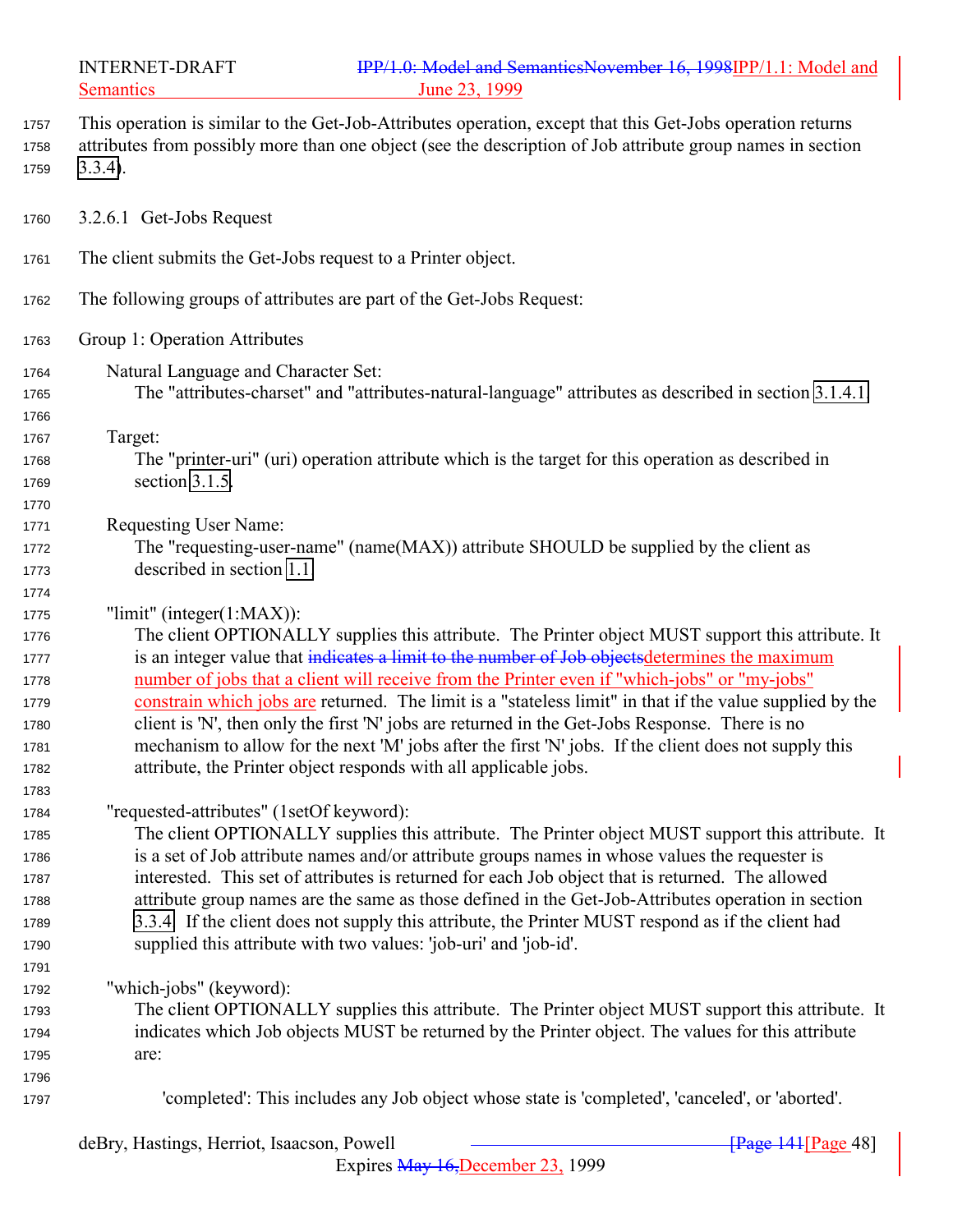- 'not-completed': This includes any Job object whose state is 'pending', 'processing', 'processing- stopped', or 'pending-held'. A Printer object MUST support both values. However, if the implementation does not keep jobs in the 'completed', 'canceled', and 'aborted' states, then it returns no jobs when the 'completed' value is supplied. If a client supplies some other value, the Printer object MUST copy the attribute and the unsupported value to the Unsupported Attributes response group, reject the request, and return the 'client-error-attributes-or-values-not-supported' status code. If the client does not supply this attribute, the Printer object MUST respond as if the client had supplied the attribute with a value of 'not-completed'. "my-jobs" (boolean): The client OPTIONALLY supplies this attribute. The Printer object MUST support this attribute. It indicates whetherall jobs from all users or just the jobs submitted by the requesting user of this request MUST be returned by the Printer object. If the client does not supply this attribute, the 1816 Printer object MUST respond as if the client had supplied the attribute with a value of 'false', i.e.,  $\frac{dH}{dt}$ **jobs.** jobs from all users. The means for authenticating the requesting user and matching the jobs is described in section [8.](#page-134-0)
- 3.2.6.2 Get-Jobs Response

 The Printer object returns all of the Job objects up to the number specified by the "limit" attribute that match the criteria as defined by the attribute values supplied by the client in the request. It is possible that no Job objects are returned since there may literally be no Job objects at the Printer, or there may be no Job objects that match the criteria supplied by the client. If the client requests any Job attributes at all, there is a set of Job Object Attributes returned for each Job object.

- It is not an error for the Printer to return 0 jobs. If the response returns 0 jobs because there are no jobs matching the criteria, and the request would have returned 1 or more jobs with a status code of 'successful-ok' if there had been jobs matching the criteria, then the status code for 0 jobs MUST be 'successful-ok'.
- Group 1: Operation Attributes

Status Message:

- In addition to the REQUIRED status code returned in every response, the response OPTIONALLY includes a "status-message" (text(255)) and/or a "detailed-status-message" (text(MAX)) operation attribute as described in sections [13](#page-154-0) and [3.1.6.](#page-29-0)
- 

- Natural Language and Character Set:
- The "attributes-charset" and "attributes-natural-language" attributes as described in section [3.1.4.2.](#page-27-0)
- Group 2: Unsupported Attributes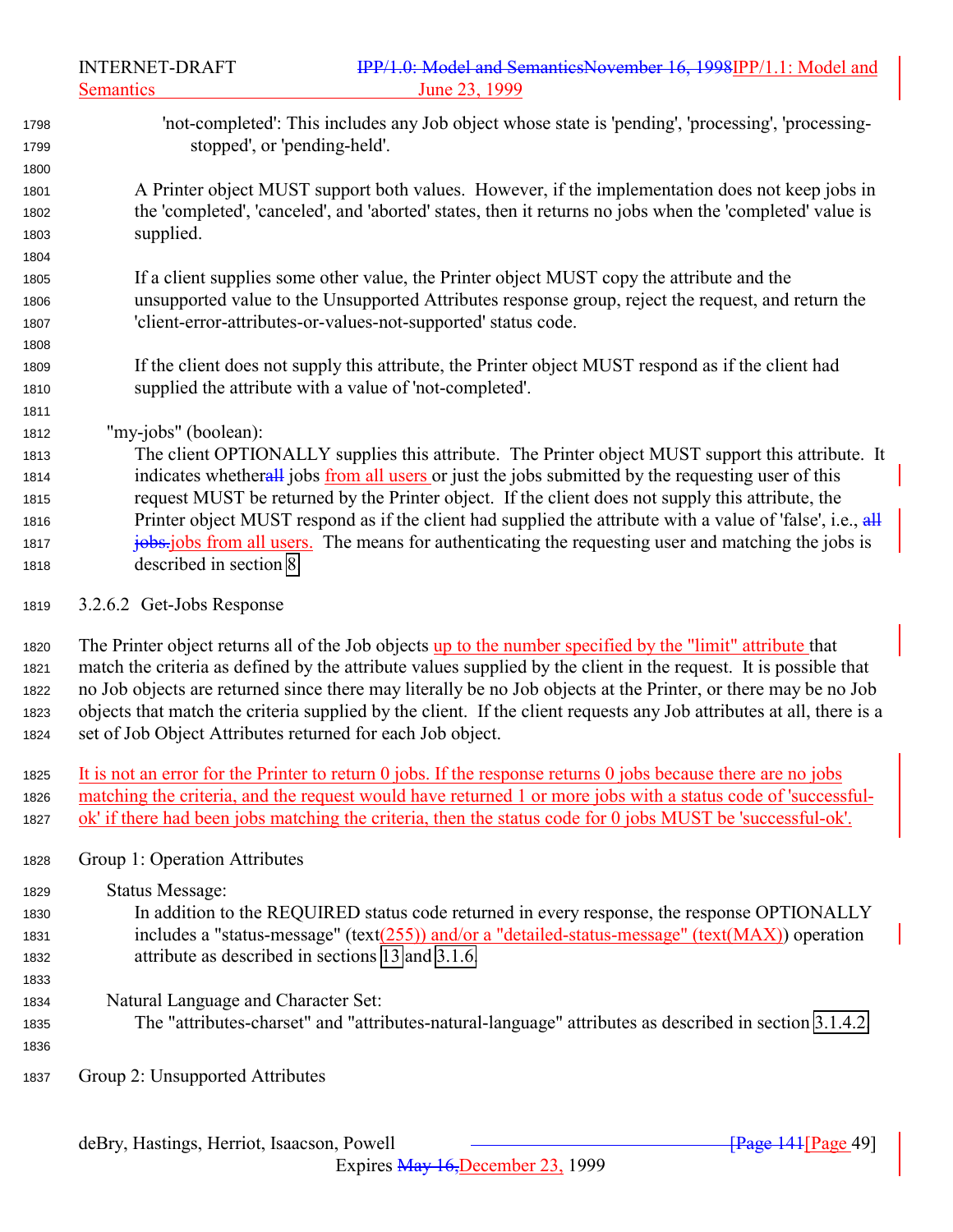INTERNET-DRAFT **IPP/1.0: Model and SemanticsNovember 16, 1998IPP/1.1: Model and** Semantics June 23, 1999

## See section [3.1.7](#page-31-0) for details on returning Unsupported Attributes.

 This is a set of Operation attributes supplied by the client (in the request) that are not supported by 1841 the Printer object or that conflict with one another (see sections [3.2.1.2](#page-40-0) and the Implementer's Guide **EUPP-IIG**). The response NEED NOT contain the "requested-attributes" operation attribute with any supplied values (attribute keywords) that were requested by the client but are not supported by 1844 the IPP object. If the Printer object is not returning any Unsupported Attributes in the response, the 1845 Printer object SHOULD omit Group 2 rather than sending an empty group. However, a client 1846 MUST be able to accept an empty group.does include unsupported attributes referenced in "requested-attributes" and such attributes include group names, such as 'all', the unsupported attributes MUST NOT include attributes described in the standard but not supported by the implementation.

# Groups 3 to N: Job Object Attributes

 The Printer object responds with one set of Job Object Attributes for each returned Job object. The Printer object ignores (does not respond with) any requested attribute or value which is not supported or which is restricted by the security policy in force, including whether the requesting user is the user that submitted the job (job originating user) or not (see section [8\)](#page-134-0). However, the Printer object MUST respond with the 'unknown' value for any supported attribute (including all REQUIRED attributes) for which the Printer object does not know the value, unless it would violate the security policy. See the description of the "out-of-band" values in the beginning of Section [4.1.](#page-66-0) 

# Jobs are returned in the following order:

- If the client requests all 'completed' Jobs (Jobs in the 'completed', 'aborted', or 'canceled' states), then the Jobs are returned newest to oldest (with respect to actual completion time)
- If the client requests all 'not-completed' Jobs (Jobs in the 'pending', 'processing', 'pending-held', and 'processing-stopped' states), then Jobs are returned in relative chronological order of expected time to complete (based on whatever scheduling algorithm is configured for the Printer object).
- 3.2.7 Pause-Printer Operation

 This OPTIONAL operation allows a client to stop the Printer object from scheduling jobs on all its devices. Depending on implementation, the Pause-Printer operation MAY also stop the Printer from processing the current job or jobs. Any job that is currently being printed is either stopped as soon as the implementation permits or is completed, depending on implementation. The Printer object MUST still accept create operations to create new jobs, but MUST prevent any jobs from entering the 'processing' state.

# If the Pause-Printer operation is supported, then the Resume-Printer operation MUST be supported, and vice-versa.

 The IPP Printer stops the current job(s) on its device(s) that were in the 'processing' or 'processing-stopped' states as soon as the implementation permits. If the implementation will take appreciable time to stop, the IPP Printer adds the 'moving-to-paused' value to the Printer object's "printer-state-reasons" attribute (see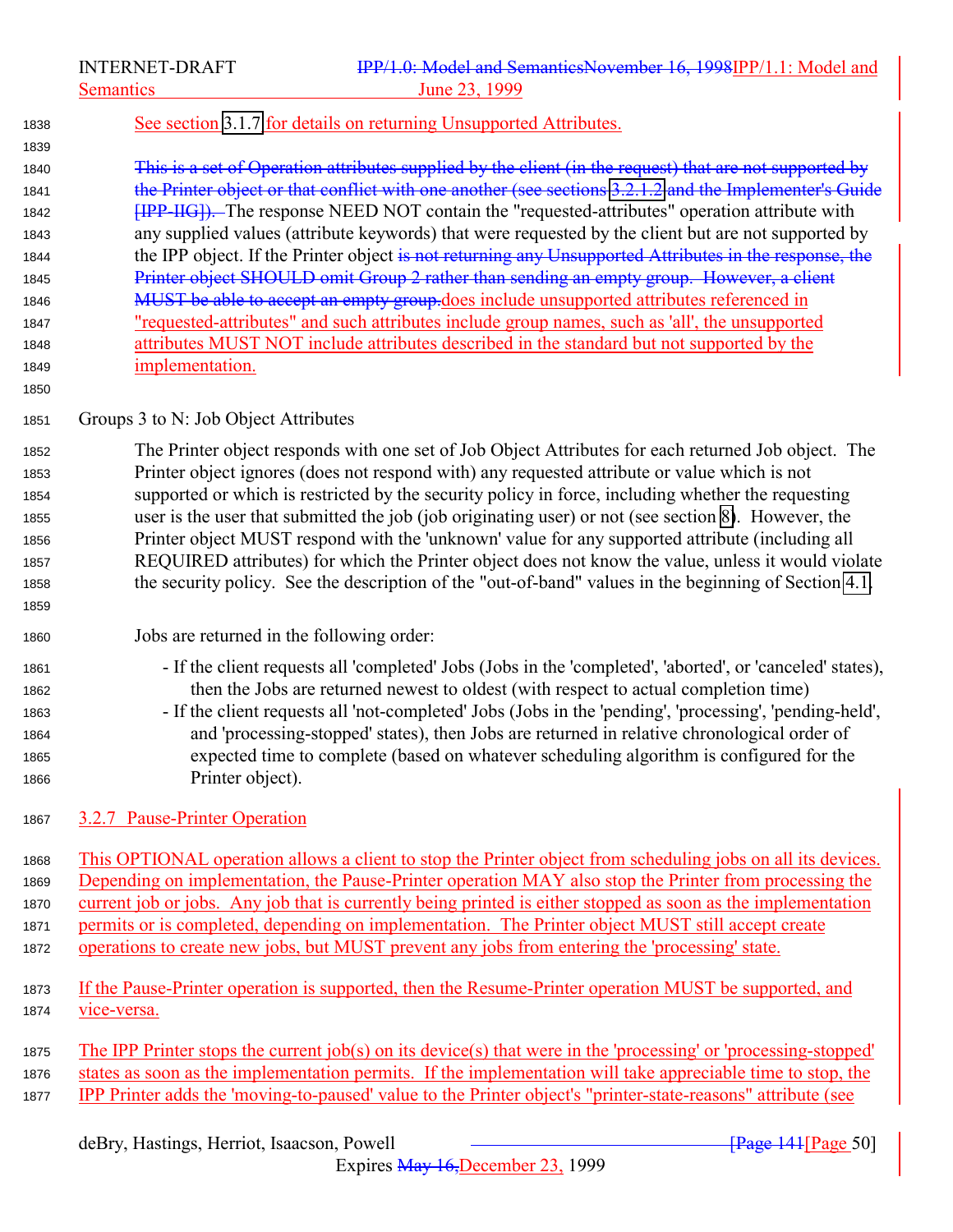<span id="page-50-0"></span>

| 1878<br>1879<br>1880 | section 4.4.12). When the device(s) have all stopped, the IPP Printer transitions the Printer object to the<br>'stopped' state, removes the 'moving-to-paused' value, if present, and adds the 'paused' value to the Printer<br>object's "printer-state-reasons" attribute. |
|----------------------|-----------------------------------------------------------------------------------------------------------------------------------------------------------------------------------------------------------------------------------------------------------------------------|
| 1881<br>1882         | When the current job(s) complete that were in the 'processing' state, the IPP Printer transitions them to the<br>completed' state. When the current job(s) stop in mid processing that were in the 'processing' state, the IPP                                              |
| 1883                 | Printer transitions them to the 'processing-stopped' state and adds the 'printer-stopped' value to the job's                                                                                                                                                                |
| 1884                 | "job-state-reasons" attribute.                                                                                                                                                                                                                                              |
|                      |                                                                                                                                                                                                                                                                             |
| 1885                 | For any jobs that are 'pending' or 'pending-held', the 'printer-stopped' value of the jobs' "job-state-reasons"                                                                                                                                                             |
| 1886                 | attribute also applies. However, the IPP Printer NEED NOT update those jobs' "job-state-reasons"                                                                                                                                                                            |
| 1887                 | attributes and only need return the 'printer-stopped' value when those jobs are queried (so-called "lazy                                                                                                                                                                    |
| 1888                 | evaluation").                                                                                                                                                                                                                                                               |
|                      |                                                                                                                                                                                                                                                                             |
| 1889                 | Whether the Pause-Printer operation affects jobs that were submitted to the device from other sources than                                                                                                                                                                  |
| 1890                 | the IPP Printer object in the same way that the Pause-Printer operation affects jobs that were submitted to                                                                                                                                                                 |
| 1891                 | the IPP Printer object using IPP, depends on implementation, <i>i.e.</i> , on whether the IPP protocol is being used                                                                                                                                                        |
|                      | as a universal management protocol or just to manage IPP jobs, respectively.                                                                                                                                                                                                |
| 1892                 |                                                                                                                                                                                                                                                                             |
| 1893                 | The IPP Printer MUST accept the request in any state and transition the Printer to the indicated new                                                                                                                                                                        |

<sup>1894</sup> "printer-state" before returning as follows:

| Current<br>"printer-state" | New<br>"printer-state"          | "printer-<br>state-<br>reasons"           | <b>IPP</b> Printer's response status code and action:                                                                                                                                                                                       |
|----------------------------|---------------------------------|-------------------------------------------|---------------------------------------------------------------------------------------------------------------------------------------------------------------------------------------------------------------------------------------------|
| 'idle'<br>'processing'     | <u>stopped'</u><br>'processing' | 'paused'<br>'moving-to-<br><u>paused'</u> | 'successful-ok'<br>OPTION 1: 'successful-ok';<br>Later, when all output has stopped, the "printer-<br>state" becomes 'stopped', and the 'paused' value<br>replaces the 'moving-to-paused' value in the<br>"printer-state-reasons" attribute |
| 'processing'               | 'stopped'                       | <u>'paused'</u>                           | <b>OPTION 2: 'successful-ok';</b>                                                                                                                                                                                                           |
| 'stopped                   | 'stopped                        | 'paused'                                  | all device output stopped immediately<br>'successful-ok'                                                                                                                                                                                    |

 *Access Rights:* The authenticated user (see section [1.1\)](#page-138-0) performing this operation must be an operator or administrator of the Printer object (see Sections [1](#page-10-0) and [8.5\)](#page-138-0). Otherwise, the IPP Printer MUST reject the operation and return: 'client-error-forbidden', 'client-error-not-authenticated', or 'client-error-not-authorized' as appropriate.

- <sup>1899</sup> 3.2.7.1 Pause-Printer Request
- <sup>1900</sup> The following groups of attributes are part of the Pause-Printer Request:
- 1901 Group 1: Operation Attributes
- <sup>1902</sup> Natural Language and Character Set: 1903 The "attributes-charset" and "attr<u>ibutes-natural-language" attributes as described in section</u> [3.1.4.1.](#page-24-0) 1904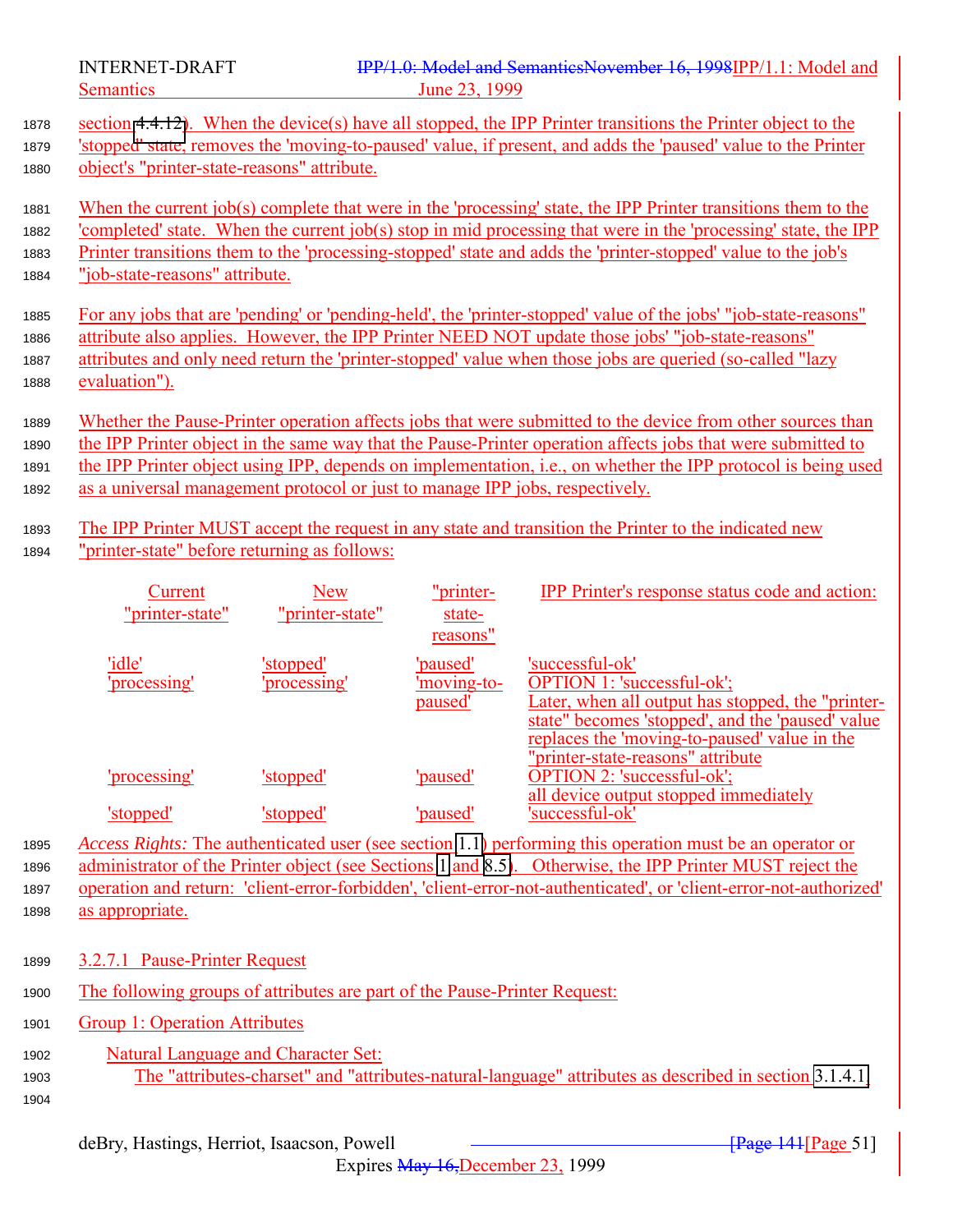<span id="page-51-0"></span>

| 1905 | Target:                                                                                                        |
|------|----------------------------------------------------------------------------------------------------------------|
| 1906 | The "printer-uri" (uri) operation attribute which is the target for this operation as described in             |
| 1907 | section $3.1.5$ .                                                                                              |
| 1908 |                                                                                                                |
| 1909 | <b>Requesting User Name:</b>                                                                                   |
| 1910 | The "requesting-user-name" (name(MAX)) attribute SHOULD be supplied by the client as                           |
| 1911 | described in section 1.1.                                                                                      |
| 1912 | 3.2.7.2 Pause-Printer Response                                                                                 |
| 1913 | The following groups of attributes are part of the Pause-Printer Response:                                     |
| 1914 | <b>Group 1: Operation Attributes</b>                                                                           |
| 1915 | <b>Status Message:</b>                                                                                         |
| 1916 | In addition to the REQUIRED status code returned in every response, the response OPTIONALLY                    |
| 1917 | includes a "status-message" (text(255)) and/or a "detailed-status-message" (text(MAX)) operation               |
| 1918 | attribute as described in sections 13 and 3.1.6.                                                               |
| 1919 |                                                                                                                |
| 1920 | <b>Natural Language and Character Set:</b>                                                                     |
| 1921 | The "attributes-charset" and "attributes-natural-language" attributes as described in section 3.1.4.2.         |
| 1922 |                                                                                                                |
| 1923 | Group 2: Unsupported Attributes                                                                                |
| 1924 | See section 3.1.7 for details on returning Unsupported Attributes.                                             |
| 1925 |                                                                                                                |
| 1926 | 3.2.8 Resume-Printer Operation                                                                                 |
| 1927 | This operation allows a client to resume the Printer object scheduling jobs on all its devices. The Printer    |
| 1928 | object MUST remove the 'paused' and 'moving-to-paused' values from the Printer object's "printer-state-        |
| 1929 | reasons" attribute, if present. If there are no other reasons to keep a device paused (such as media-jam), the |
| 1930 | IPP Printer transitions itself to the 'processing' or 'idle' states, depending on whether there are jobs to be |
| 1931 | processed or not, respectively, and the device(s) resume processing jobs.                                      |
| 1932 | If the Pause-Printer operation is supported, then the Resume-Printer operation MUST be supported, and          |
| 1933 | vice-versa.                                                                                                    |
| 1934 | The IPP Printer removes the 'printer-stopped' value from any job's "job-state-reasons" attributes contained    |
| 1935 | in that Printer.                                                                                               |
| 1936 | The IPP Printer MUST accept the request in any state, transition the Printer object to the indicated new state |
| 1937 | as follows:                                                                                                    |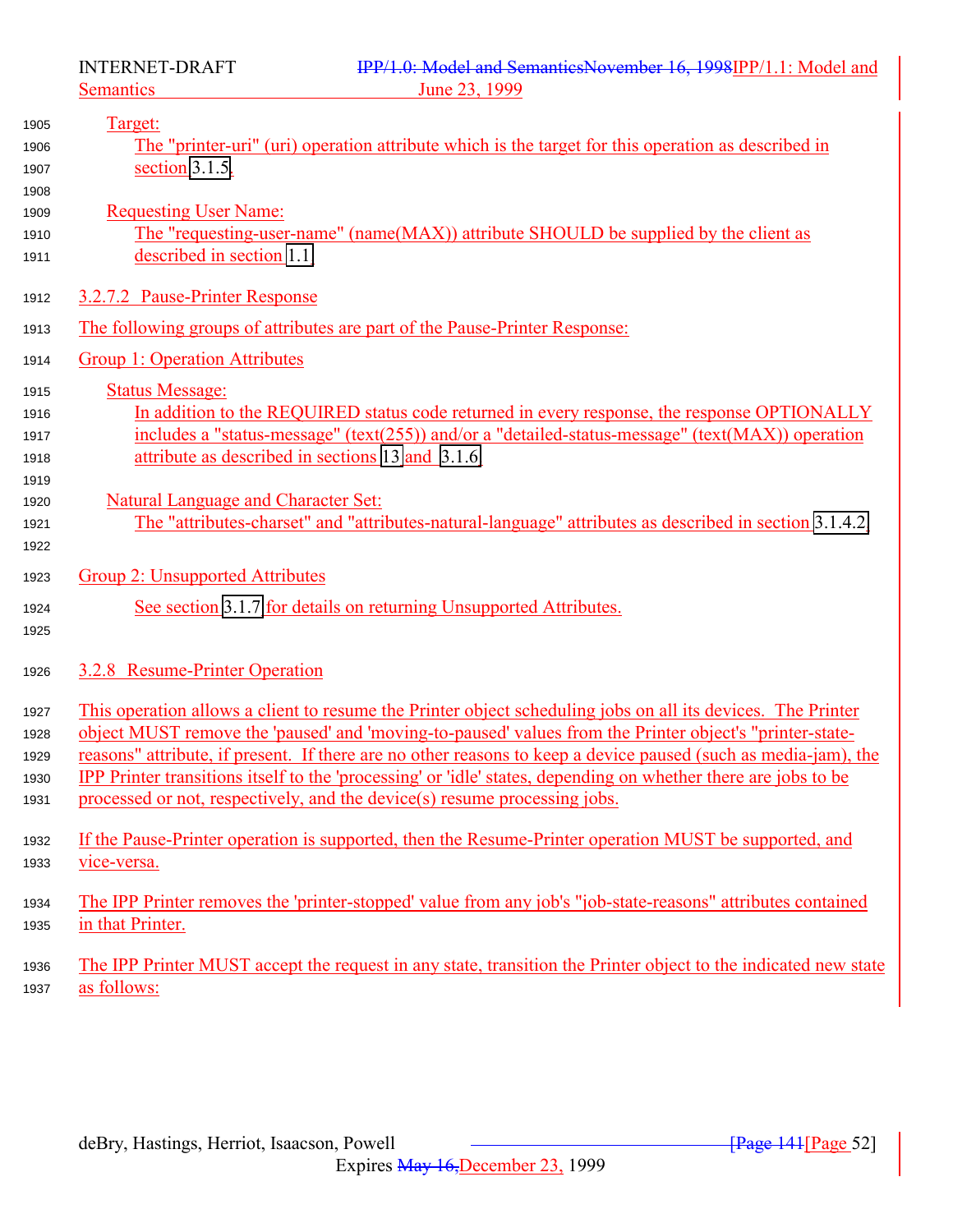|                              | <b>INTERNET-DRAFT</b>              |                                                                 | IPP/1.0: Model and SemanticsNovember 16, 1998IPP/1.1: Model and<br>June 23, 1999                                                                                                                                                                                                                                                                                                                                                           |  |
|------------------------------|------------------------------------|-----------------------------------------------------------------|--------------------------------------------------------------------------------------------------------------------------------------------------------------------------------------------------------------------------------------------------------------------------------------------------------------------------------------------------------------------------------------------------------------------------------------------|--|
|                              | <b>Semantics</b>                   |                                                                 |                                                                                                                                                                                                                                                                                                                                                                                                                                            |  |
|                              | <b>Current</b><br>"printer-state"  | New "printer-state"                                             | <b>IPP</b> Printer's response status code and action:                                                                                                                                                                                                                                                                                                                                                                                      |  |
|                              | 'idle'<br>processing'<br>'stopped' | 'idle'<br>'processing'<br>processing'                           | 'successful-ok'<br>'successful-ok'<br>'successful-ok';                                                                                                                                                                                                                                                                                                                                                                                     |  |
|                              | 'stopped'                          | 'idle'                                                          | when there are jobs to be processed<br>'successful-ok';<br>when there are no jobs to be processed.                                                                                                                                                                                                                                                                                                                                         |  |
| 1938<br>1939<br>1940<br>1941 | as appropriate.                    |                                                                 | Access Rights: The authenticated user (see section 1.1) performing this operation must be an operator or<br>administrator of the Printer object (see Sections 1 and 8.5). Otherwise, the IPP Printer MUST reject the<br>operation and return: 'client-error-forbidden', 'client-error-not-authenticated', or 'client-error-not-authorized'                                                                                                 |  |
| 1942<br>1943                 |                                    | the Pause-Printer operation (see sections 3.2.7.1 and 3.2.7.2). | The Resume-Printer Request and Resume-Printer Response have the same attribute groups and attributes as                                                                                                                                                                                                                                                                                                                                    |  |
| 1944                         | 3.2.9 Purge-Jobs Operation         |                                                                 |                                                                                                                                                                                                                                                                                                                                                                                                                                            |  |
| 1945<br>1946<br>1947<br>1948 |                                    | Get-Jobs responses (until new jobs are submitted).              | This OPTIONAL operation allows a client to remove all jobs from an IPP Printer object, regardless of their<br>job states, including jobs in the Printer object's Job History (see Section 4.3.7.2). After a Purge-Jobs<br>operation has been performed, a Printer object MUST return no jobs in subsequent Get-Job-Attributes and                                                                                                          |  |
| 1949<br>1950<br>1951<br>1952 |                                    |                                                                 | Whether the Purge-Jobs (and Get-Jobs) operation affects jobs that were submitted to the device from other<br>sources than the IPP Printer object in the same way that the Purge-Jobs operation affects jobs that were<br>submitted to the IPP Printer object using IPP, depends on implementation, <i>i.e.</i> , on whether the IPP protocol<br>is being used as a universal management protocol or just to manage IPP jobs, respectively. |  |
| 1953<br>1954                 |                                    |                                                                 | Note: if an operator wants to cancel all jobs without clearing out the Job History, the operator uses the<br>Cancel-Job operation on each job instead of using the Purge-Job operation.                                                                                                                                                                                                                                                    |  |
| 1955<br>1956                 | state.                             |                                                                 | The Printer object MUST accept this operation in any state and transition the Printer object to the 'idle'                                                                                                                                                                                                                                                                                                                                 |  |
| 1957<br>1958<br>1959<br>1960 | as appropriate.                    |                                                                 | Access Rights: The authenticated user (see section 1.1) performing this operation must be an operator or<br>administrator of the Printer object (see Sections 1 and 8.5). Otherwise, the IPP object MUST reject the<br>operation and return: client-error-forbidden, client-error-not-authenticated, and client-error-not-authorized                                                                                                       |  |
| 1961<br>1962                 |                                    | Pause-Printer operation (see sections 3.2.7.1 and 3.2.7.2).     | The Purge-Jobs Request and Purge-Jobs Response have the same attribute groups and attributes as the                                                                                                                                                                                                                                                                                                                                        |  |
| 1963                         |                                    |                                                                 |                                                                                                                                                                                                                                                                                                                                                                                                                                            |  |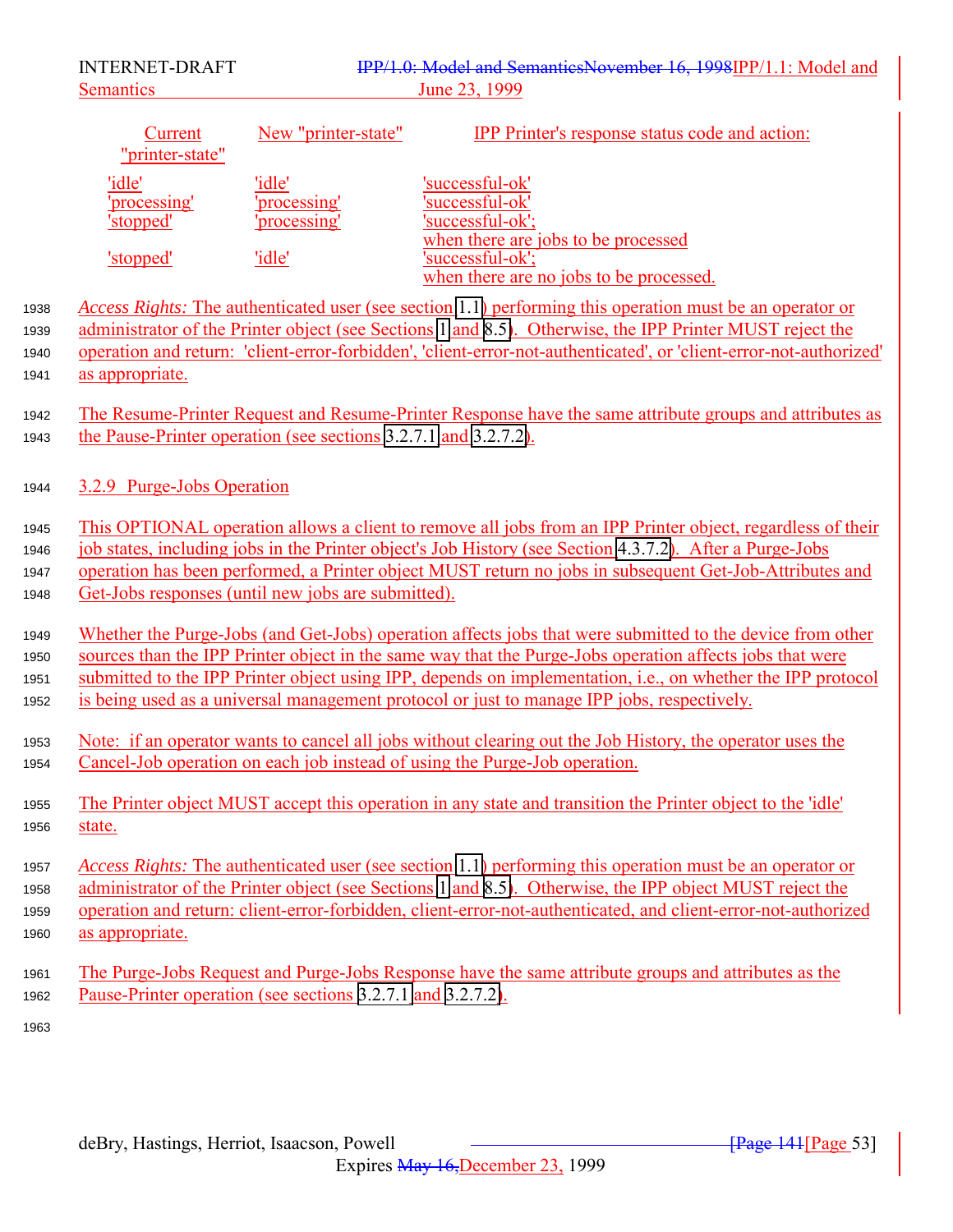<span id="page-53-0"></span>

3.3 Job Operations

 All Job operations are directed at Job objects. A client MUST always supply some means of identifying the Job object in order to identify the correct target of the operation. That job identification MAY either be a single Job URI or a combination of a Printer URI with a Job ID. The IPP object implementation MUST support both forms of identification for every job.

#### 3.3.1 Send-Document Operation

 This OPTIONAL operation allows a client to create a multi-document Job object that is initially "empty" (contains no documents). In the Create-Job response, the Printer object returns the Job object's URI (the "job-uri" attribute) and the Job object's 32-bit identifier (the "job-id" attribute). For each new document that the client desires to add, the client uses a Send-Document operation. Each Send-Document Request contains the entire stream of document data for one document.

 If the Printer supports this operation but does not support multiple documents per job, the Printer MUST reject subsequent Send-Document operations supplied with data and return the 'server-error-multiple- document-jobs-not-supported'. However, the Printer MUST accept the first document with a 'true' or 'false' value for the "last-document" operation attribute (see below), so that clients MAY always submit one document jobs with a 'false' value for "last-document" in the first Send-Document and a 'true' for "last-

document" in the second Send-Document (with no data).

 Since the Create-Job and the send operations (Send-Document or Send-URI operations) that follow could occur over an arbitrarily long period of time for a particular job, a client MUST send another send operation within an IPP Printer defined minimum time interval after the receipt of the previous request for the job. If a Printer object supports multiple document jobs, the Printer object MUST support the "multiple-operation- time-out" attribute (see section [4.4.31\)](#page-118-0). This attribute indicates the minimum number of seconds the Printer object will wait for the next send operation before taking some recovery action.

 An IPP object MUST recover from an errant client that does not supply a send operation, sometime after the minimum time interval specified by the Printer object's "multiple-operation-time-out" attribute. Such recovery MAY include any of the following or other recovery actions:

- 1. Assume that the Job is an invalid job, start the process of changing the job state to 'aborted', add the 1991 'aborted-by-system' value to the job's "job-state-reasons" attribute (see section 4.3.8), if supported, and clean up all resources associated with the Job. In this case, if another send operation is finally received, the Printer responds with an "client-error-not-possible" or "client-error-not-found" depending on whether or not the Job object is still around when the send operation finally arrives.
- 2. Assume that the last send operation received was in fact the last document (as if the "last-document" flag had been set to 'true'), close the Job object, and proceed to process it (i.e., move the Job's state to 'pending').
- 3. Assume that the last send operation received was in fact the last document, close the Job, but move it to the 'pending-held' and add the 'submission-interrupted' value to the job's "job-state-reasons" 2000 attribute (see section 4.3.8), if supported. This action allows the user or an operator to determine whether to continue processing the Job by moving it back to the 'pending' state using the Release-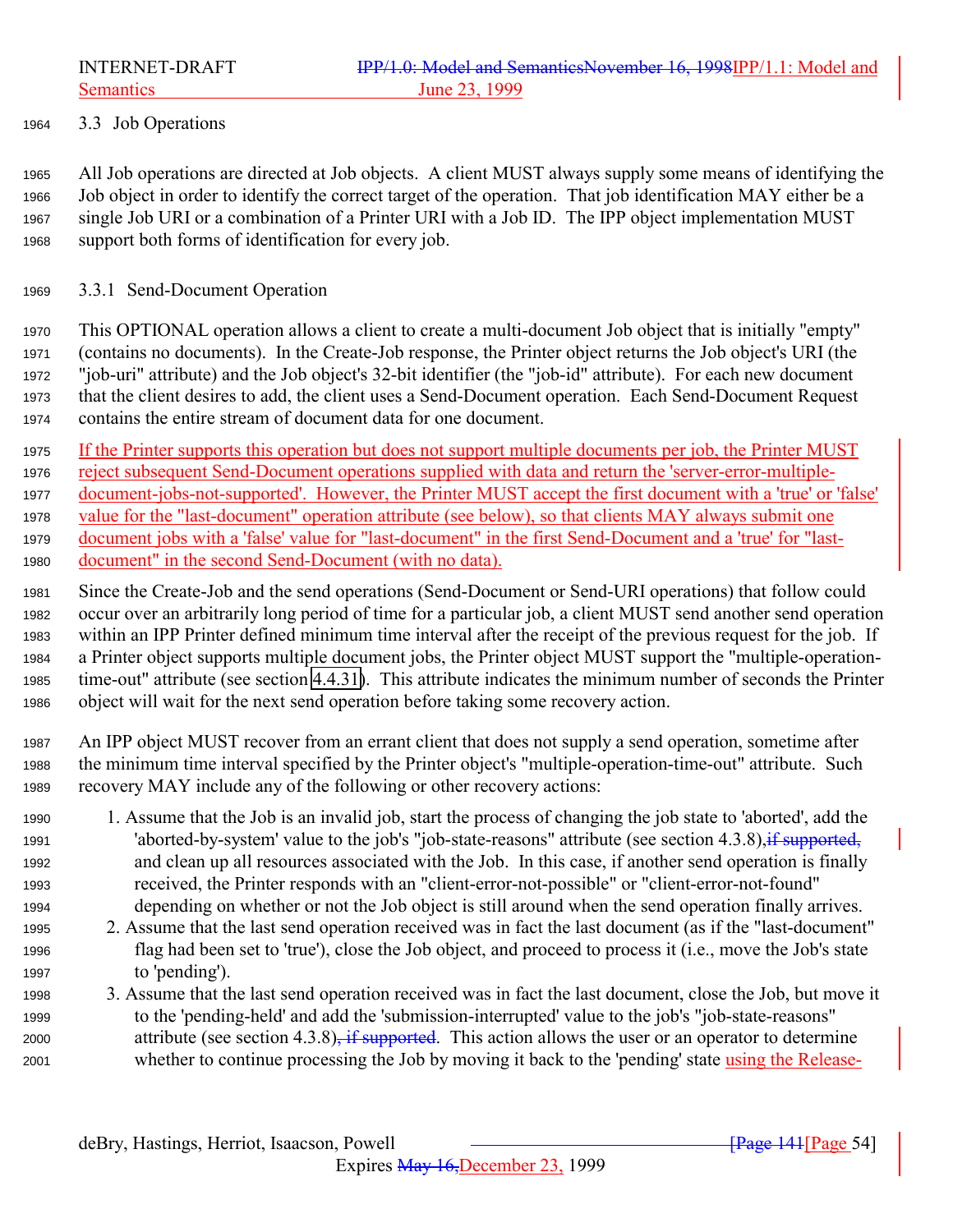INTERNET-DRAFT **IPP/1.0: Model and SemanticsNovember 16, 1998IPP/1.1: Model and** Semantics June 23, 1999 Job operation (see section [3.3.6\)](#page-62-0) or to cancel the job using the Cancel-Job operation (see section [3.3.3\)](#page-56-0). Each implementation is free to decide the "best" action to take depending on local policy, whether any documents have been added, whether the implementation spools jobs or not, and/or any other piece of information available to it. If the choice is to abort the Job object, it is possible that the Job object may already have been processed to the point that some media sheet pages have been printed. *Access Rights:* The authenticated user (see section [1.1\)](#page-138-0) performing this operation must either be the job owner (as determined in the Create-Job operation) or an operator or administrator of the Printer object (see 2011 Sections [1](#page-10-0) and [8.5\)](#page-138-0). Otherwise, the IPP object MUST reject the operation and return: 'client-error- forbidden', 'client-error-not-authenticated', or 'client-error-not-authorized' as appropriate. 3.3.1.1 Send-Document Request The following attribute sets are part of the Send-Document Request: Group 1: Operation Attributes Natural Language and Character Set: The "attributes-charset" and "attributes-natural-language" attributes as described in section [3.1.4.1.](#page-24-0) Target: Either (1) the "printer-uri" (uri) plus "job-id" (integer(1:MAX))or (2) the "job-uri" (uri) operation attribute(s) which define the target for this operation as described in section [3.1.5.](#page-27-0) Requesting User Name: The "requesting-user-name" (name(MAX)) attribute SHOULD be supplied by the client as described in section [1.1.](#page-138-0) "document-name" (name(MAX)): The client OPTIONALLY supplies this attribute. The Printer object MUST support this attribute. It contains the client supplied document name. The document name MAY be different than the Job name. It might be helpful, but NEED NOT be unique across multiple documents in the same Job. Typically, the client software automatically supplies the document name on behalf of the end user by using a file name or an application generated name. See the description of the "document-name" operation attribute in the Print-Job Request (section [3.2.1.1\)](#page-36-0) for more information about this attribute. "compression" (type3 keyword) See the description of "compression" for the Print-Job operation in Section 3.2.1.1. "document-format" (mimeMediaType) : The client OPTIONALLY supplies this attribute. The Printer object MUST support this attribute. The value of this attribute identifies the format of the supplied document data. If the client does not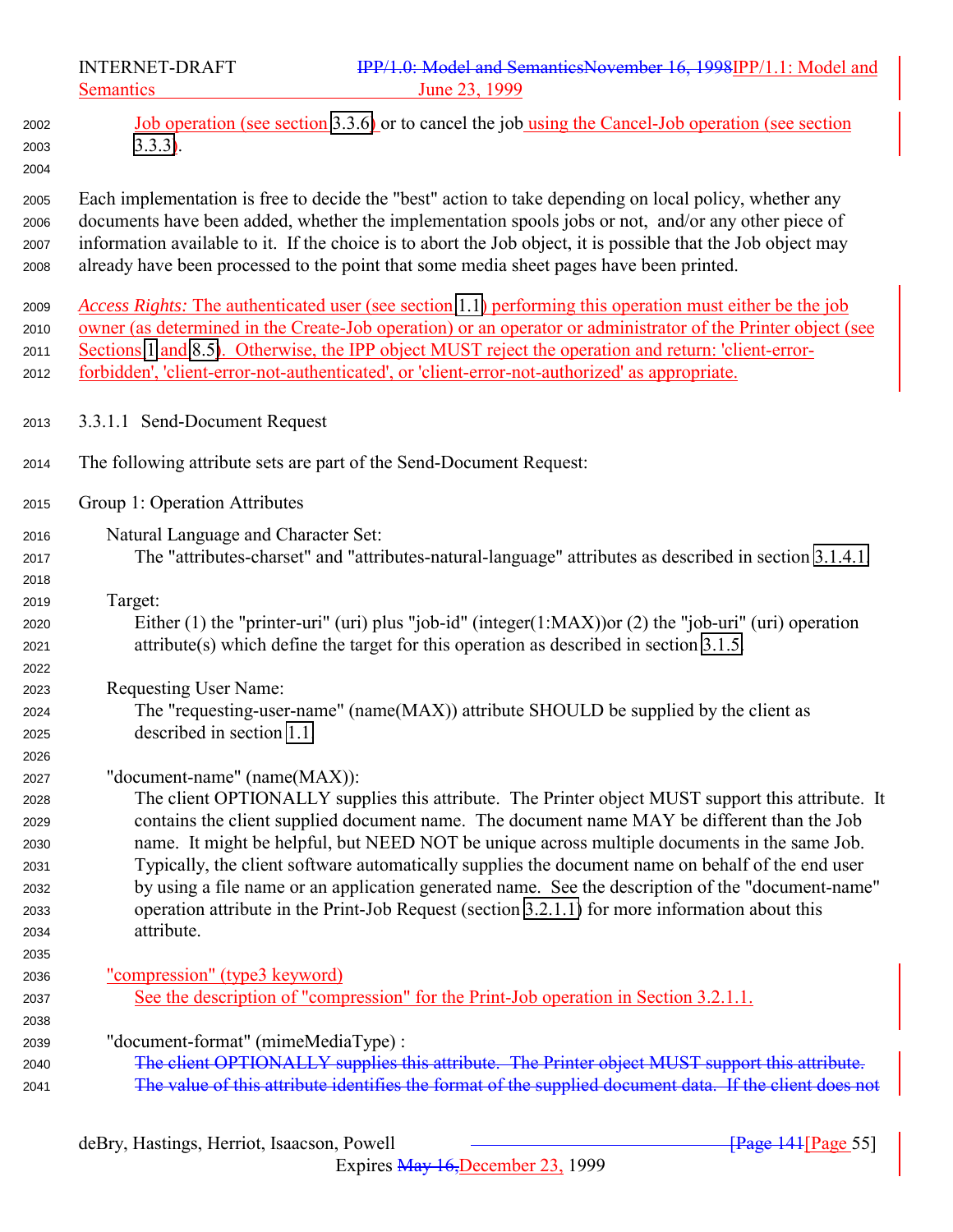Semantics 23, 1999

| 2042 | supply this attribute, the Printer object assumes that the document data is in the format defined by       |
|------|------------------------------------------------------------------------------------------------------------|
| 2043 | the Printer object's "document-format-default" attribute. If the client supplies this attribute, but the   |
| 2044 | value is not supported by the Printer object, i.e., the value is not one of the values of the Printer      |
| 2045 | object's "document-format-supported" attribute, the Printer object MUST reject the request and             |
| 2046 | return the 'client-error-document-format-not-supported' status code. See the description of                |
| 2047 | "document-format" for the Print-Job operation in Section 3.2.1.1.                                          |
| 2048 |                                                                                                            |
| 2049 | "document-natural-language" (naturalLanguage):                                                             |
| 2050 | The client OPTIONALLY supplies this attribute. The Printer object OPTIONALLY supports this                 |
| 2051 | attribute. This attribute specifies the natural language of the document for those document-formats        |
| 2052 | that require a specification of the natural language in order to image the document unambiguously.         |
| 2053 | There are no particular values required for the Printer object to support.                                 |
| 2054 |                                                                                                            |
| 2055 | "compression" (type3 keyword)                                                                              |
| 2056 | The client OPTIONALLY supplies this attribute. The Printer object OPTIONALLY supports this                 |
| 2057 | attribute and the "compression-supported" attribute (see section 4.4.29). The client supplied              |
| 2058 | "compression" operation attribute identifies the compression algorithm used on the document data.          |
| 2059 | If the client omits this attribute, the Printer object MUST assume that the data is not compressed. If     |
| 2060 | the client supplies the attribute and the Printer object supports the attribute, the Printer object MUST   |
| 2061 | use the corresponding decompression algorithm on the document data. If the client supplies this            |
| 2062 | attribute, but the value is not supported by the Printer object, i.e., the value is not one of the values  |
| 2063 | of the Printer object's "compression-supported" attribute, the Printer object MUST copy the attribute      |
| 2064 | and its value to the Unsupported Attributes response group, reject the request, and return the 'client-    |
| 2065 | error-attributes-or-values-not-supported' status code.                                                     |
| 2066 |                                                                                                            |
| 2067 | "last-document" (boolean):                                                                                 |
| 2068 | The client MUST supply this attribute. The Printer object MUST support this attribute. It is a             |
| 2069 | boolean flag that is set to 'true' if this is the last document for the Job, 'false' otherwise.            |
| 2070 |                                                                                                            |
|      |                                                                                                            |
| 2071 | Group 2: Document Content                                                                                  |
| 2072 | The client MUST supply the document data if the "last-document" flag is set to 'false'. However,           |
| 2073 | since a client might not know that the previous document sent with a Send-Document (or Send-               |
| 2074 | URI) operation was the last document (i.e., the "last-document" attribute was set to 'false'), it is legal |
| 2075 | to send a Send-Document request with no document data where the "last-document" flag is set to             |
| 2076 | 'true'. Such a request MUST NOT increment the value of the Job object's "number-of-documents"              |
| 2077 | attribute, since no real document was added to the job.                                                    |
| 2078 | 3.3.1.2 Send-Document Response                                                                             |
| 2079 | The following sets of attributes are part of the Send-Document Response:                                   |
| 2080 | Group 1: Operation Attributes                                                                              |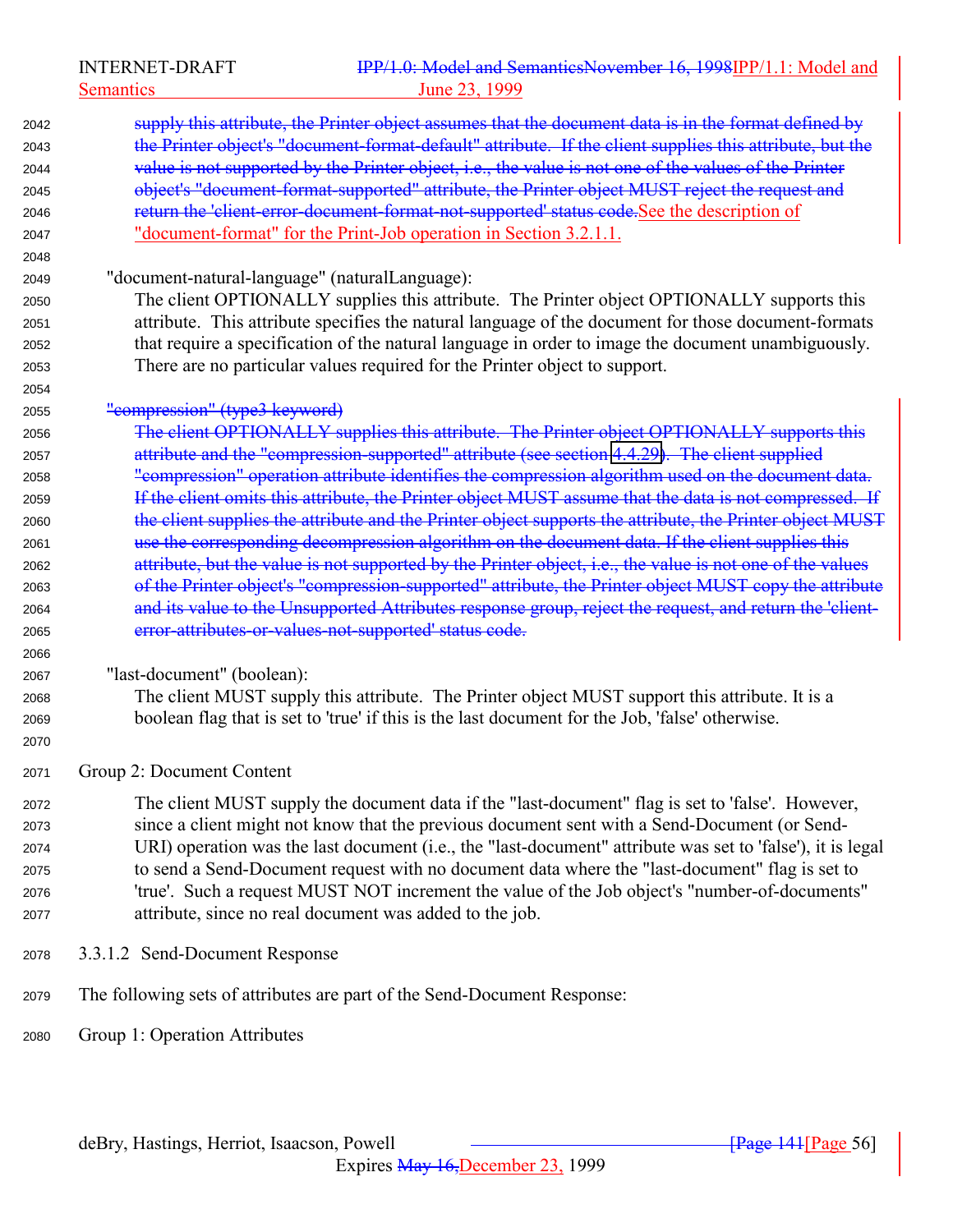<span id="page-56-0"></span>

| 2081 | Status Message:                                                                                        |
|------|--------------------------------------------------------------------------------------------------------|
| 2082 | In addition to the REQUIRED status code returned in every response, the response OPTIONALLY            |
| 2083 | includes a "status-message" (text(255)) and/or a "detailed-status-message" (text( $MAX$ )) operation   |
| 2084 | attribute as described in sections 13 and 3.1.6.                                                       |
| 2085 |                                                                                                        |
| 2086 | Natural Language and Character Set:                                                                    |
| 2087 | The "attributes-charset" and "attributes-natural-language" attributes as described in section 3.1.4.2. |
| 2088 |                                                                                                        |
|      |                                                                                                        |

- Group 2: Unsupported Attributes
- This is a set of Operation attributes supplied by the client (in the request) that are not supported by the Printer object or that conflict with one another (see sections [3.2.1.2](#page-40-0) and the Implementer's Guide [IPP-IIG]). If the Printer object is not returning any Unsupported Attributes in the response, the 2093 Printer object SHOULD omit Group 2 rather than sending an empty group. However, a client 2094 MUST be able to accept an empty group. See section [3.1.7](#page-31-0) for details on returning Unsupported Attributes.
- Group 3: Job Object Attributes
- This is the same set of attributes as described in the Print-Job response (see section [3.2.1.2\)](#page-40-0).
- 

3.3.2 Send-URI Operation

 This OPTIONAL operation is identical to the Send-Document operation (see section [3.3.1\)](#page-53-0) except that a client MUST supply a URI reference ("document-uri" operation attribute) rather than the document data itself. If a Printer object supports this operation, clients can use both Send-URI or Send-Document operations to add new documents to an existing multi-document Job object. However, if a client needs to indicate that the previous Send-URI or Send-Document was the last document, the client MUST use the Send-Document operation with no document data and the "last-document" flag set to 'true' (rather than using a Send-URI operation with no "document-uri" operation attribute).

If a Printer object supports this operation, it MUST also support the Print-URI operation (see section [3.2.2\)](#page-42-0).

 The Printer object MUST validate the syntax and URI scheme of the supplied URI before returning a response, just as in the Print-URI operation. The IPP Printer MAY validate the accessibility of the document as part of the operation or subsequently (see section [3.2.2\)](#page-42-0).

3.3.3 Cancel-Job Operation

 This REQUIRED operation allows a client to cancel a Print Job from the time the job is created up to the time it is completed, canceled, or aborted. Since a Job might already be printing by the time a Cancel-Job is received, some media sheet pages might be printed before the job is actually terminated.

2115 The IPP object MUST accept or reject the request based on the job's current state and transition the job to the indicated new state as follows: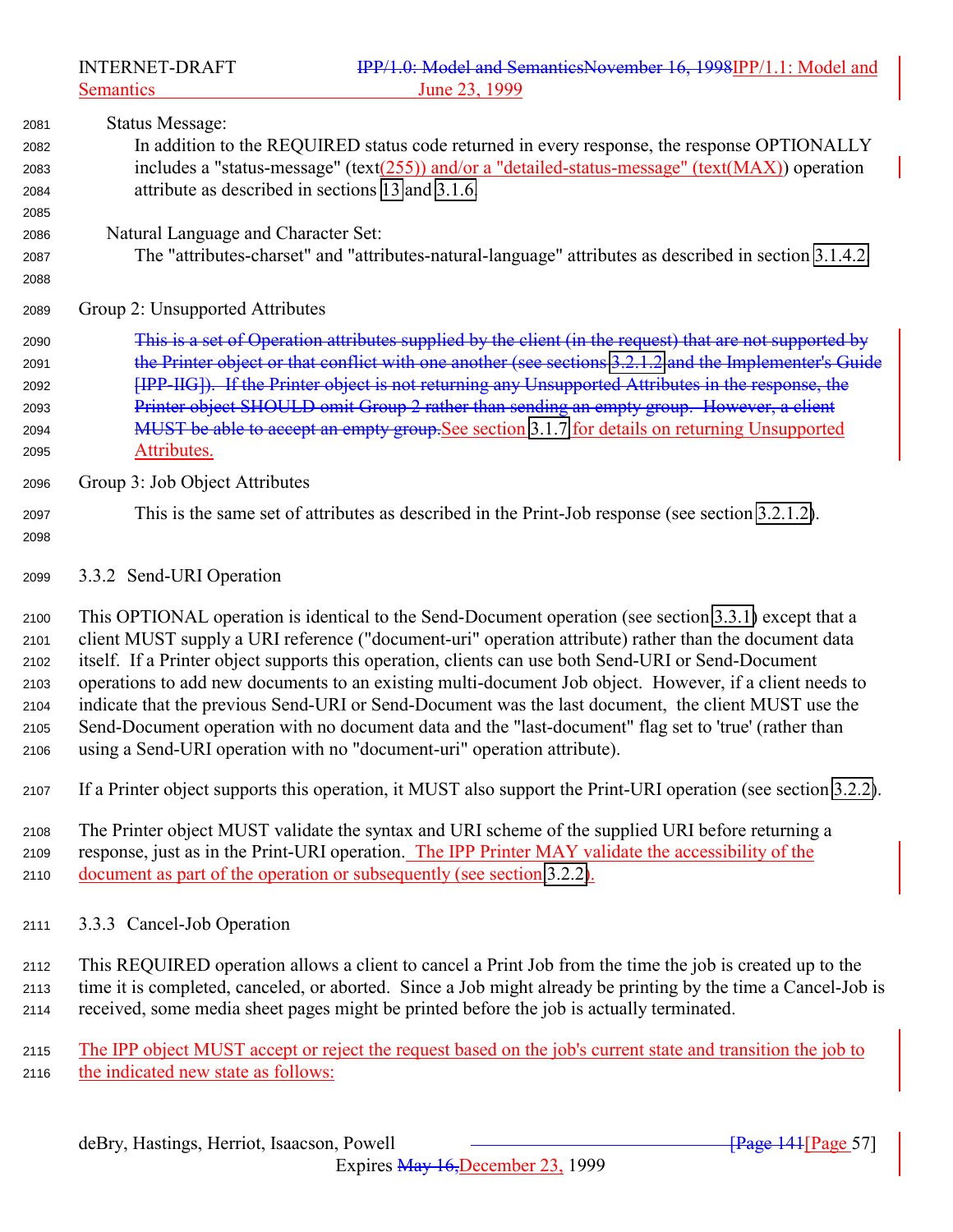<span id="page-57-0"></span>

|      | <b>INTERNET-DRAFT</b>                                                  | IPP/1.0: Model and SemanticsNovember 16, 1998IPP/1.1: Model and                                             |                                                                                                                  |  |
|------|------------------------------------------------------------------------|-------------------------------------------------------------------------------------------------------------|------------------------------------------------------------------------------------------------------------------|--|
|      | <b>Semantics</b>                                                       | June 23, 1999                                                                                               |                                                                                                                  |  |
|      | Current "job-state"                                                    | New "job-state"                                                                                             | <b>IPP</b> object's response status code and action:                                                             |  |
|      | 'pending'                                                              | 'canceled'                                                                                                  | 'successful-ok'                                                                                                  |  |
|      | pending-held'                                                          | canceled'                                                                                                   | successful-ok                                                                                                    |  |
|      | processing'                                                            | 'canceled'                                                                                                  | successful-ok'                                                                                                   |  |
|      | processing                                                             | processing'                                                                                                 | successful-ok' See Rule 1                                                                                        |  |
|      | 'processing'                                                           | processing                                                                                                  | 'client-error-not-possible'                                                                                      |  |
|      | 'processing-stopped'                                                   | 'canceled'                                                                                                  | See Rule 2<br>successful-ok'                                                                                     |  |
|      | processing-stopped'                                                    | 'processing-stopped'                                                                                        | 'successful-ok' See Rule 1                                                                                       |  |
|      | 'processing-stopped'                                                   | 'processing-stopped'                                                                                        | 'client-error-not-possible'                                                                                      |  |
|      |                                                                        |                                                                                                             | See Rule 2                                                                                                       |  |
|      | <u>'completed'</u>                                                     | 'completed'                                                                                                 | 'client-error-not-possible'                                                                                      |  |
|      | canceled'                                                              | 'canceled'                                                                                                  | 'client-error-not-possible'                                                                                      |  |
|      | 'aborted'                                                              | 'aborted'                                                                                                   | 'client-error-not-possible'                                                                                      |  |
| 2117 |                                                                        |                                                                                                             | <u>Rule 1: If the implementation requires some measurable time to cancel the job in the 'processing' or</u>      |  |
| 2118 |                                                                        |                                                                                                             | 'processing-stopped' job states, the IPP object MUST add the 'processing-to-stop-point' value to the job's       |  |
| 2119 |                                                                        |                                                                                                             | "job-state-reasons" attribute and then transition the job to the 'canceled' state when the processing ceases     |  |
| 2120 | (see section $4.3.8$ ).                                                |                                                                                                             |                                                                                                                  |  |
| 2121 |                                                                        |                                                                                                             | Rule 2: If the Job object already has the 'processing-to-stop-point' value in its "job-state-reasons" attribute, |  |
| 2122 | then the Printer object MUST reject a Cancel-Job operation.            |                                                                                                             |                                                                                                                  |  |
|      |                                                                        |                                                                                                             |                                                                                                                  |  |
| 2123 |                                                                        |                                                                                                             | <i>Access Rights:</i> The authenticated user (see section 1.1) performing this operation must either be the job  |  |
| 2124 |                                                                        |                                                                                                             | owner or an operator or administrator of the Printer object (see Sections 1 and 8.5). Otherwise, the IPP         |  |
| 2125 |                                                                        | object MUST reject the operation and return: 'client-error-forbidden', 'client-error-not-authenticated', or |                                                                                                                  |  |
| 2126 | 'client-error-not-authorized' as appropriate.                          |                                                                                                             |                                                                                                                  |  |
| 2127 | 3.3.3.1 Cancel-Job Request                                             |                                                                                                             |                                                                                                                  |  |
| 2128 | The following groups of attributes are part of the Cancel-Job Request: |                                                                                                             |                                                                                                                  |  |
| 2129 | Group 1: Operation Attributes                                          |                                                                                                             |                                                                                                                  |  |
| 2130 | Natural Language and Character Set:                                    |                                                                                                             |                                                                                                                  |  |
| 2131 |                                                                        |                                                                                                             | The "attributes-charset" and "attributes-natural-language" attributes as described in section 3.1.4.1.           |  |
| 2132 |                                                                        |                                                                                                             |                                                                                                                  |  |
| 2133 | Target:                                                                |                                                                                                             |                                                                                                                  |  |
| 2134 |                                                                        |                                                                                                             | Either (1) the "printer-uri" (uri) plus "job-id" (integer(1:MAX)) or (2) the "job-uri" (uri) operation           |  |
| 2135 |                                                                        |                                                                                                             | $attribute(s)$ which define the target for this operation as described in section 3.1.5.                         |  |
| 2136 |                                                                        |                                                                                                             |                                                                                                                  |  |
| 2137 | <b>Requesting User Name:</b>                                           |                                                                                                             |                                                                                                                  |  |
| 2138 |                                                                        |                                                                                                             | The "requesting-user-name" (name(MAX)) attribute SHOULD be supplied by the client as                             |  |
| 2139 | described in section 1.1.                                              |                                                                                                             |                                                                                                                  |  |
| 2140 |                                                                        |                                                                                                             |                                                                                                                  |  |
|      |                                                                        |                                                                                                             |                                                                                                                  |  |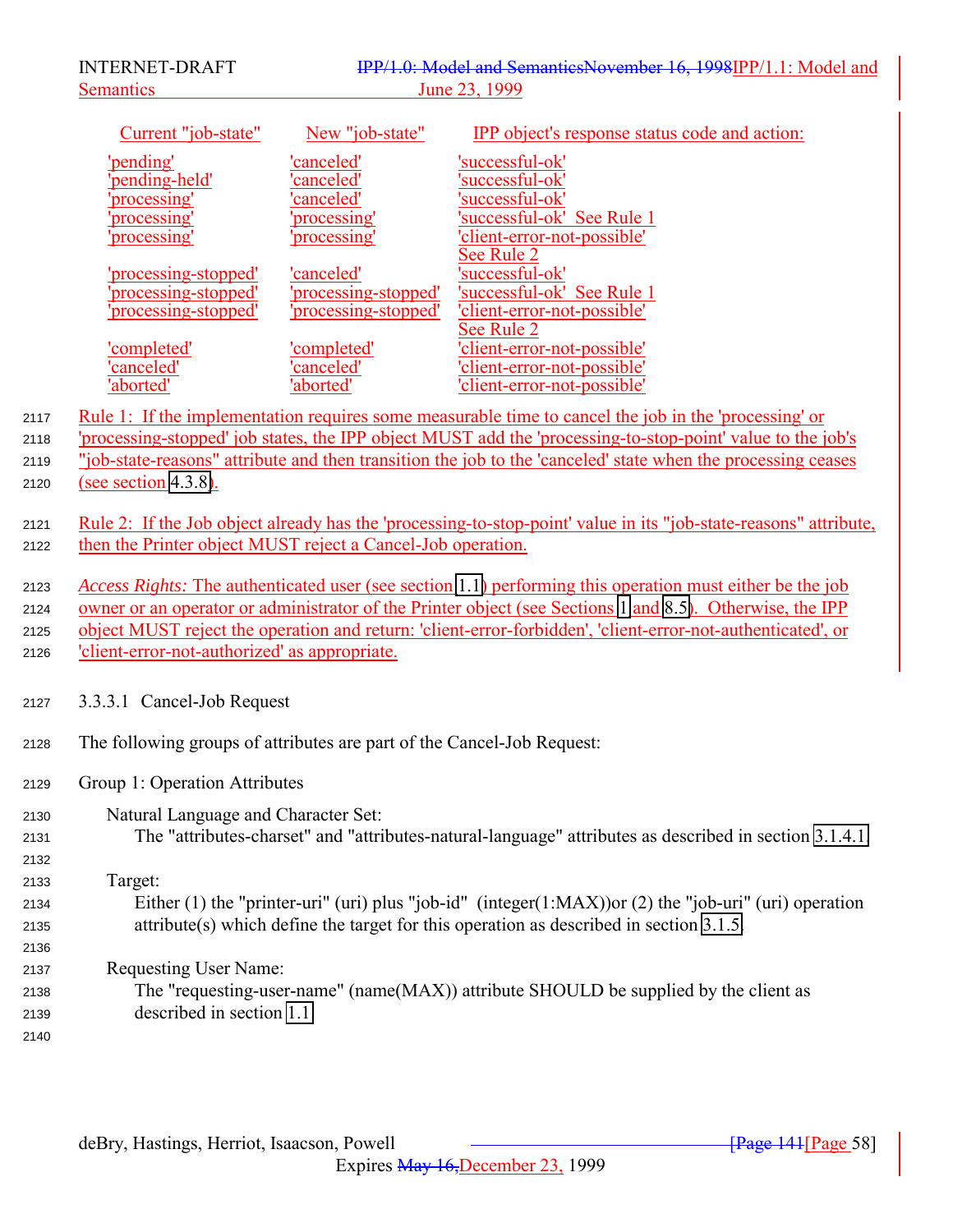<span id="page-58-0"></span>

"message" (text(127)):

- The client OPTIONALLY supplies this attribute. The Printer object OPTIONALLY supports this attribute. It is a message to the operator. This "message" attribute is not the same as the "job- message-from-operator" attribute. That attribute is used to report a message from the operator to the end user that queries that attribute. This "message" operation attribute is used to send a message from the client to the operator along with the operation request. It is an implementation decision of how or where to display this message to the operator (if at all).
- 
- 3.3.3.2 Cancel-Job Response
- The following sets of attributes are part of the Cancel-Job Response:
- Group 1: Operation Attributes
- Status Message:
- In addition to the REQUIRED status code returned in every response, the response OPTIONALLY 2154 includes a "status-message" (text()) and/or a "detailed-status-message" (text( $MAX$ )) operation attribute as described in sections [13](#page-154-0) and [3.1.6.](#page-29-0)
- 2157 If the job is already in the 'completed', 'aborted', or 'canceled' state, or the 'process-to-stop-point' 2158 value is set in the Job's "job-state-reasons" attribute, the Printer object MUST reject the request and return the 'client-error-not-possible' error status code.
- Natural Language and Character Set:
- The "attributes-charset" and "attributes-natural-language" attributes as described in section [3.1.4.2.](#page-27-0)
- 

- Group 2: Unsupported Attributes
- This is a set of Operation attributes supplied by the client (in the request) that are not supported by 2166 the Printer object or that conflict with one another (see section [3.2.1.2](#page-40-0) and the Implementer's Guide [IPP-IIG]). If the Printer object is not returning any Unsupported Attributes in the response, the 2168 Printer object SHOULD omit Group 2 rather than sending an empty group. However, a client 2169 MUST be able to accept an empty group. See section [3.1.7](#page-31-0) for details on returning Unsupported Attributes.
- 

 Once a successful response has been sent, the implementation guarantees that the Job will eventually end up in the 'canceled' state. Between the time of the Cancel-Job operation is accepted and when the job enters the 2174 'canceled' job-state (see section [4.3.7\)](#page-90-0), the "job-state-reasons" attribute SHOULD contain the <del>' processing-</del> 2175 to-'processing-to-stop-stop-point' value which indicates to later queries that although the Job might still be 'processing', it will eventually end up in the 'canceled' state, not the 'completed' state.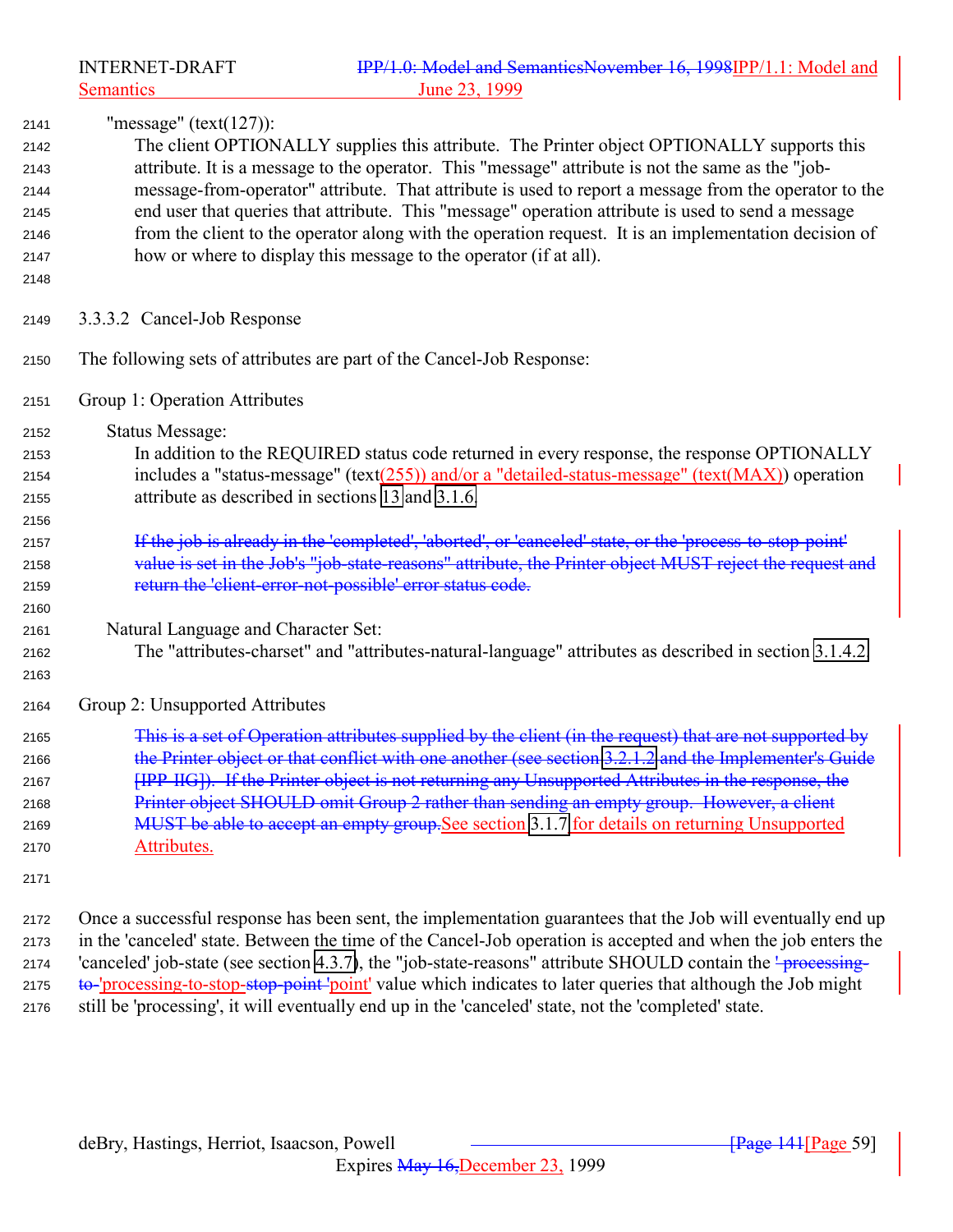<span id="page-59-0"></span>Semantics June 23, 1999

3.3.4 Get-Job-Attributes Operation

 This REQUIRED operation allows a client to request the values of attributes of a Job object and it is almost identical to the Get-Printer-Attributes operation (see section [3.2.5\)](#page-43-0). The only differences are that the operation is directed at a Job object rather than a Printer object, there is no "document-format" operation attribute used when querying a Job object, and the returned attribute group is a set of Job object attributes rather than a set of Printer object attributes.

- For Jobs, the possible names of attribute groups are:
- 2184 'job-template': all the subset of the Job Template attributes that apply to a Job object (the first column of the table in Section [4.2\)](#page-75-0) that the implementation supports for Job objects.
- 2186 'job-description': all the subset of the Job Description attributes specified in Section [4.3](#page-87-0) that the implementation supports for Job objects.
- 2188 'all': the special group 'all' that includes all supported attributes attributes that the implementation supports for Job objects.
- 

 Since a client MAY request specific attributes or named groups, there is a potential that there is some overlap. For example, if a client requests, 'job-name' and 'job-description', the client is actually requesting the "job-name" attribute once by naming it explicitly, and once by inclusion in the 'job-description' group. In such cases, the Printer object NEED NOT return the attribute only once in the response even if it is requested multiple times. The client SHOULD NOT request the same attribute in multiple ways.

- It is NOT REQUIRED that a Job object support all attributes belonging to a group (since some attributes are OPTIONAL). However it is REQUIRED that each Job object support all group names.
- 3.3.4.1 Get-Job-Attributes Request
- The following groups of attributes are part of the Get-Job-Attributes Request when the request is directed at a Job object:
- Group 1: Operation Attributes
- Natural Language and Character Set:
- The "attributes-charset" and "attributes-natural-language" attributes as described in section [3.1.4.1.](#page-24-0)

## Target:

- Either (1) the "printer-uri" (uri) plus "job-id" (integer(1:MAX)) or (2) the "job-uri" (uri) operation attribute(s) which define the target for this operation as described in section [3.1.5.](#page-27-0)
- Requesting User Name:
- The "requesting-user-name" (name(MAX)) attribute SHOULD be supplied by the client as described in section [1.1.](#page-138-0)
-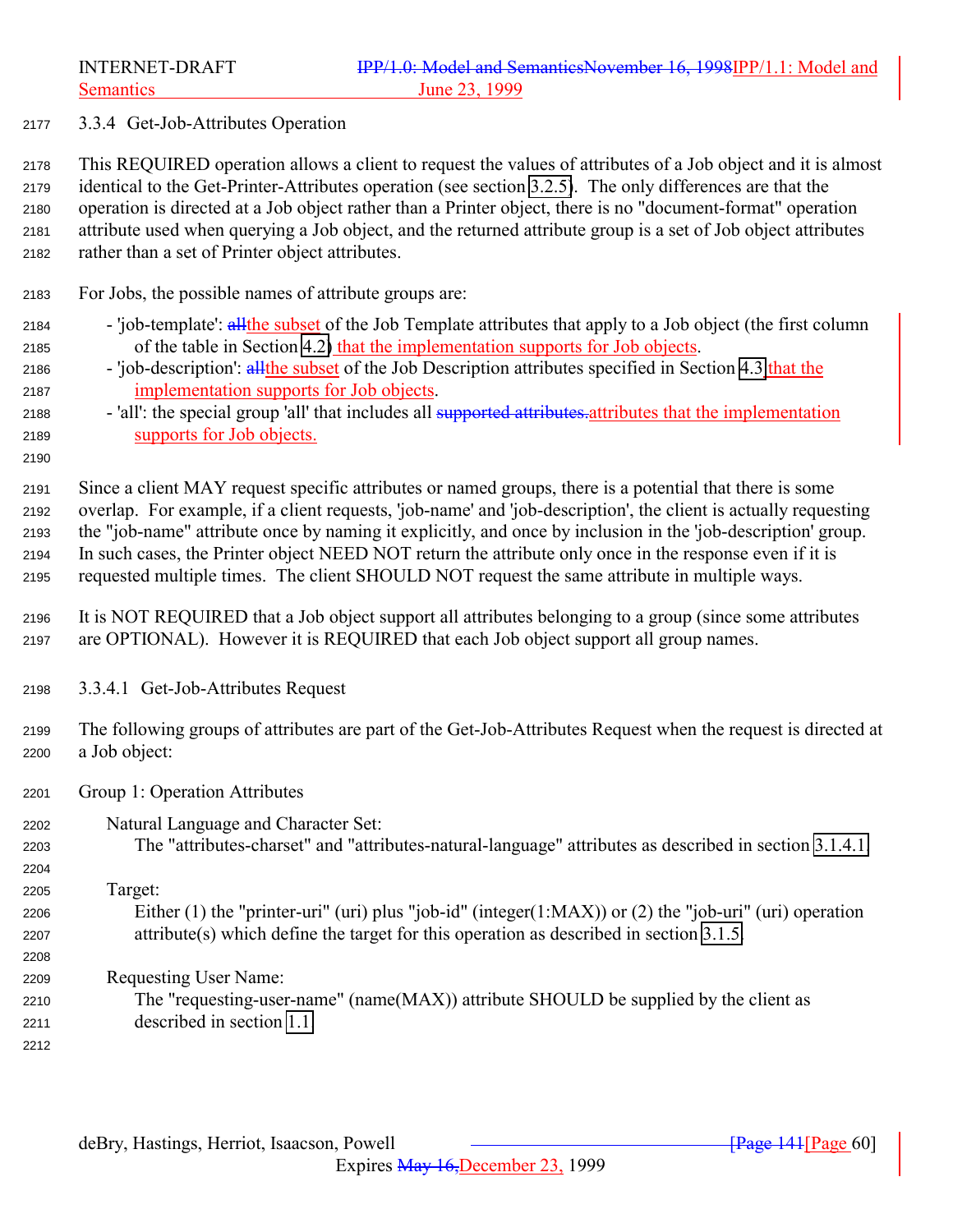|              | <b>INTERNET-DRAFT</b><br><b>Semantics</b>                                                              | IPP/1.0: Model and SemanticsNovember 16, 1998IPP/1.1: Model and<br>June 23, 1999                        |  |
|--------------|--------------------------------------------------------------------------------------------------------|---------------------------------------------------------------------------------------------------------|--|
|              | "requested-attributes" (1setOf keyword) :                                                              |                                                                                                         |  |
| 2213<br>2214 |                                                                                                        | The client OPTIONALLY supplies this attribute. The IPP object MUST support this attribute. It is        |  |
| 2215         | a set of attribute names and/or attribute group names in whose values the requester is interested. If  |                                                                                                         |  |
| 2216         | the client omits this attribute, the IPP object MUST respond as if this attribute had been supplied    |                                                                                                         |  |
| 2217         | with a value of 'all'.                                                                                 |                                                                                                         |  |
| 2218         |                                                                                                        |                                                                                                         |  |
| 2219         | 3.3.4.2 Get-Job-Attributes Response                                                                    |                                                                                                         |  |
| 2220         |                                                                                                        | The Printer object returns the following sets of attributes as part of the Get-Job-Attributes Response: |  |
| 2221         | Group 1: Operation Attributes                                                                          |                                                                                                         |  |
| 2222         | <b>Status Message:</b>                                                                                 |                                                                                                         |  |
| 2223         |                                                                                                        | In addition to the REQUIRED status code returned in every response, the response OPTIONALLY             |  |
| 2224         |                                                                                                        | includes a "status-message" (text(255)) and/or a "detailed-status-message" (text( $MAX$ )) operation    |  |
| 2225         | attribute as described in sections 13 and 3.1.6.                                                       |                                                                                                         |  |
| 2226         |                                                                                                        |                                                                                                         |  |
| 2227         | Natural Language and Character Set:                                                                    |                                                                                                         |  |
| 2228         | The "attributes-charset" and "attributes-natural-language" attributes as described in section 3.1.4.2. |                                                                                                         |  |
| 2229         |                                                                                                        | The "attributes-natural-language" MAY be the natural language of the Job object, rather than the        |  |
| 2230         | one requested.                                                                                         |                                                                                                         |  |
| 2231         |                                                                                                        |                                                                                                         |  |
| 2232         | Group 2: Unsupported Attributes                                                                        |                                                                                                         |  |
| 2233         |                                                                                                        | See section 3.1.7 for details on returning Unsupported Attributes.                                      |  |
| 2234         |                                                                                                        |                                                                                                         |  |
| 2235         |                                                                                                        | This is a set of Operation attributes supplied by the client (in the request) that are not supported by |  |
| 2236         |                                                                                                        | the Printer object or that conflict with one another (see sections 3.2.1.2 and the Implementer's Guide  |  |
| 2237         |                                                                                                        | <b>[IPP-IIG]</b> ). The response NEED NOT contain the "requested-attributes" operation attribute with   |  |
| 2238         |                                                                                                        | any supplied values (attribute keywords) that were requested by the client but are not supported by     |  |
| 2239         |                                                                                                        | the IPP object. If the Printer object is not returning any Unsupported Attributes in the response, the  |  |
| 2240         |                                                                                                        | Printer object SHOULD omit Group 2 rather than sending an empty group. However, a client                |  |
| 2241         |                                                                                                        | MUST be able to accept an empty group does include unsupported attributes referenced in                 |  |
| 2242         |                                                                                                        | <u>"requested-attributes" and such attributes include group names, such as 'all', the unsupported</u>   |  |
| 2243         |                                                                                                        | attributes MUST NOT include attributes described in the standard but not supported by the               |  |
| 2244<br>2245 | implementation.                                                                                        |                                                                                                         |  |
| 2246         | Group 3: Job Object Attributes                                                                         |                                                                                                         |  |
|              |                                                                                                        | This is the set of requested attributes and their current values. The IPP object ignores (does not      |  |
| 2247<br>2248 |                                                                                                        | respond with) any requested attribute or value which is not supported or which is restricted by the     |  |
| 2249         |                                                                                                        | security policy in force, including whether the requesting user is the user that submitted the job (job |  |
| 2250         |                                                                                                        | originating user) or not (see section 8). However, the IPP object MUST respond with the 'unknown'       |  |
| 2251         |                                                                                                        | value for any supported attribute (including all REQUIRED attributes) for which the IPP object does     |  |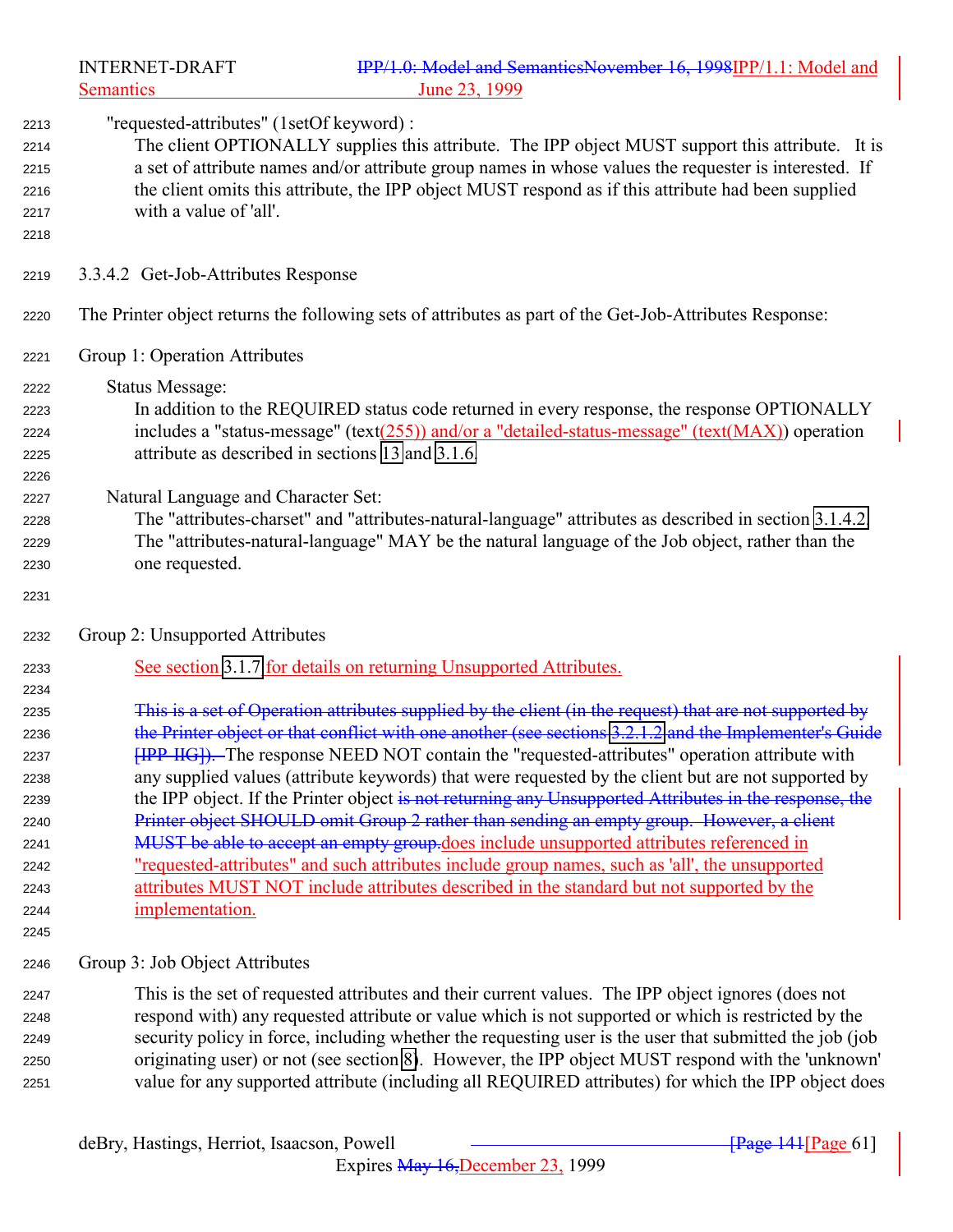not know the value, unless it would violate the security policy. See the description of the "out-of-band" values in the beginning of Section [4.1.](#page-66-0)

#### 3.3.5 Hold-Job Operation

 This OPTIONAL operation allows a client to hold a pending job in the queue so that it is not eligible for scheduling. If the Hold-Job operation is supported, then the Release-Job operation MUST be supported, and vice-versa. The OPTIONAL "job-hold-until" operation attribute allows a client to specify whether to hold the job indefinitely or until a specified time period, if supported.

 The IPP object MUST accept or reject the request based on the job's current state and transition the job to the indicated new state as follows:

| Current "job-state"  | New "job-state"     | <b>IPP</b> object's response status code and |
|----------------------|---------------------|----------------------------------------------|
|                      |                     | action:                                      |
| 'pending'            | 'pending-held'      | 'successful-ok' See Rule 1                   |
| 'pending'            | 'pending'           | 'successful-ok' See Rule 2                   |
| 'pending-held'       | pending-held'       | 'successful-ok' See Rule 1                   |
| 'pending-held'       | pending'            | 'successful-ok' See Rule 2                   |
| 'processing'         | processing'         | 'client-error-not-possible'                  |
| 'processing-stopped' | processing-stopped' | 'client-error-not-possible'                  |
| 'completed'          | 'completed'         | 'client-error-not-possible'                  |
| 'canceled'           | 'canceled'          | 'client-error-not-possible'                  |
| 'aborted'            | 'aborted'           | 'client-error-not-possible'                  |

 Rule 1: If the implementation supports multiple reasons for a job to be in the 'pending-held' state, the IPP object MUST add the 'job-hold-until-specified' value to the job's "job-state-reasons" attribute.

 Rule 2: If the IPP object supports the "job-hold-until" operation attribute, but the specified time period has already started (or is the 'no-hold' value) and there are no other reasons to hold the job, the IPP object MUST make the job be a candidate for processing immediately (see Section [4.2.2\)](#page-79-0) by putting the job in the 'pending' state.

 Note: In order to keep the Hold-Job operation simple, such a request is rejected when the job is in the 'processing' or 'processing-stopped' states. If an operation is needed to hold jobs while in these states, it will be added as an additional operation, rather than overloading the Hold-Job operation. Then it is clear to clients by querying the Printer object's "operations-supported" (see Section [4.4.15\)](#page-113-0) and the Job object's

- "job-state" (see Section [4.3.7\)](#page-90-0) attributes which operations are possible.
- *Access Rights:* The authenticated user (see section [1.1\)](#page-138-0) performing this operation must either be the job owner or an operator or administrator of the Printer object (see Sections [1](#page-10-0) and [8.5\)](#page-138-0). Otherwise, the IPP object MUST reject the operation and return: 'client-error-forbidden', 'client-error-not-authenticated', or 'client-error-not-authorized' as appropriate.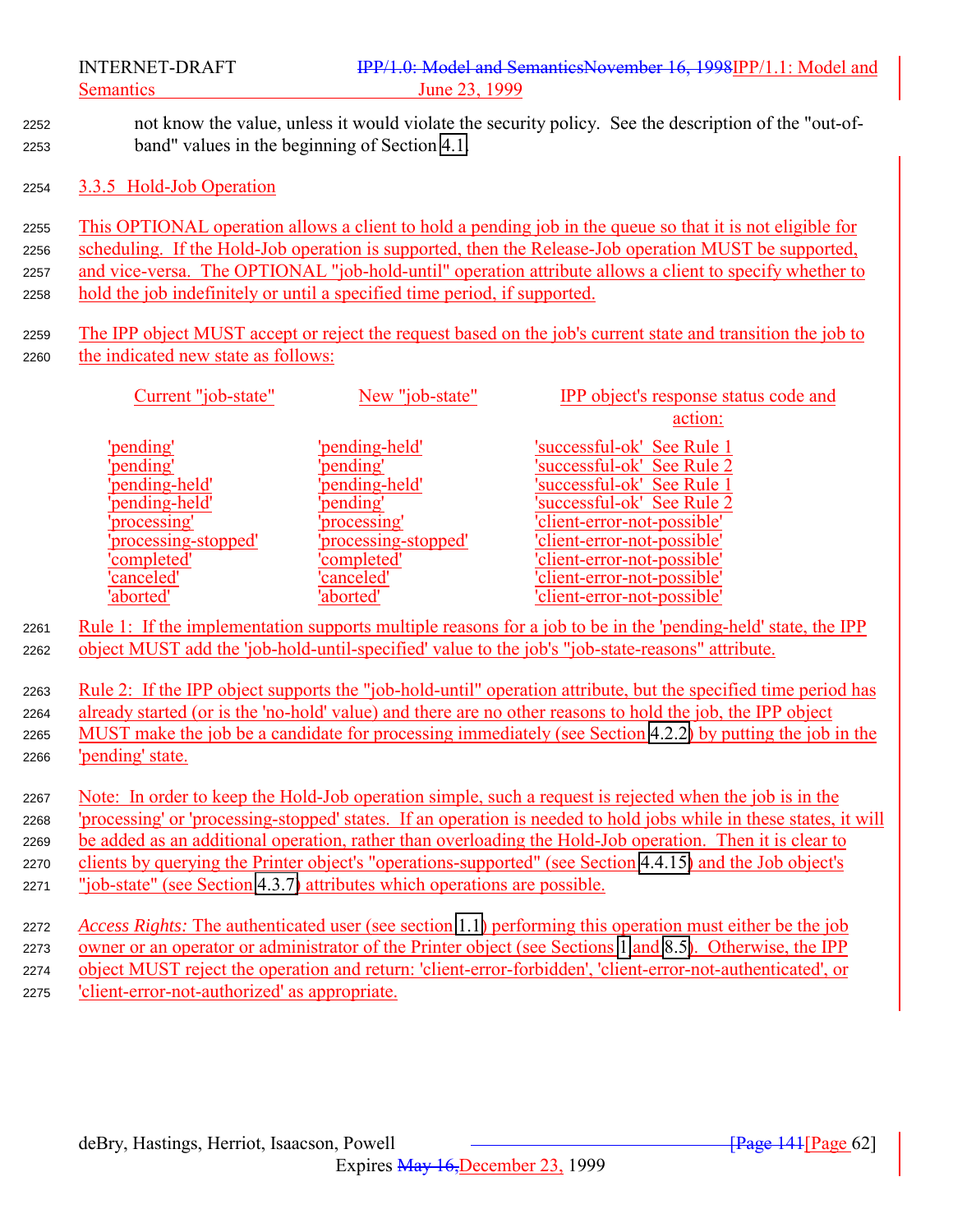<span id="page-62-0"></span>

#### 3.3.5.1 Hold-Job Request

- The groups and operation attributes are the same as for a Cancel-Job request (see section [3.3.3.1\)](#page-57-0), with the addition of the following Group 1 Operation attribute:
- "job-hold-until" (type3 keyword | name(MAX)):
- The client OPTIONALLY supplies this Operation attribute. The IPP object MUST support this operation attribute in a Hold-Job request, if it supports the "job-hold-until" Job template attribute in create operations. See section [4.2.2.](#page-79-0) The IPP object SHOULD support the "job-hold-until" Job Template attribute for use in job create operations with at least the 'indefinite' value, if it supports the Hold-Job operation. Otherwise, a client cannot create a job and hold it immediately (without picking some supported time period in the future).
- If supplied and supported as specified in the Printer's "job-hold-until-supported" attribute, the IPP object copies the supplied operation attribute to the Job object, replacing the job's previous "job- hold-until" attribute, if present, and makes the job a candidate for scheduling during the supplied named time period.
- If supplied, but either the "job-hold-until" Operation attribute itself or the value supplied is not supported, the IPP object accepts the request, returns the unsupported attribute or value in the Unsupported Attributes Group according to section [3.1.7,](#page-31-0) returns the 'successful-ok-ignored-or- substituted-attributes, and holds the job indefinitely until a client performs a subsequent Release-Job operation.
- If the client (1) supplies a value that specifies a time period that has already started or the 'no-hold' value (meaning don't hold the job) and (2) the IPP object supports the "job-hold-until" operation attribute and there are no other reasons to hold the job, the IPP object MUST accept the operation and make the job be a candidate for processing immediately (see Section [4.2.2\)](#page-79-0).
- If the client does not supply a "job-hold-until" Operation attribute in the request, the IPP object MUST populate the job object with a "job-hold-until" attribute with the 'indefinite' value (if IPP object supports the "job-hold-until" attribute) and hold the job indefinitely, until a client performs a Release-Job operation.
- 3.3.5.2 Hold-Job Response
- 2304 The groups and attributes are the same as for a Cancel-Job response (see section [3.3.3.2\)](#page-58-0).
- 3.3.6 Release-Job Operation
- This OPTIONAL operation allows a client to release a previously held job so that it is again eligible for scheduling. If the Hold-Job operation is supported, then the Release-Job operation MUST be supported, and vice-versa.
- This operation removes the "job-hold-until" job attribute, if present, from the job object that had been 2310 supplied in the create or most recent Hold-Job or Restart-Job operation and removes its effect on the job.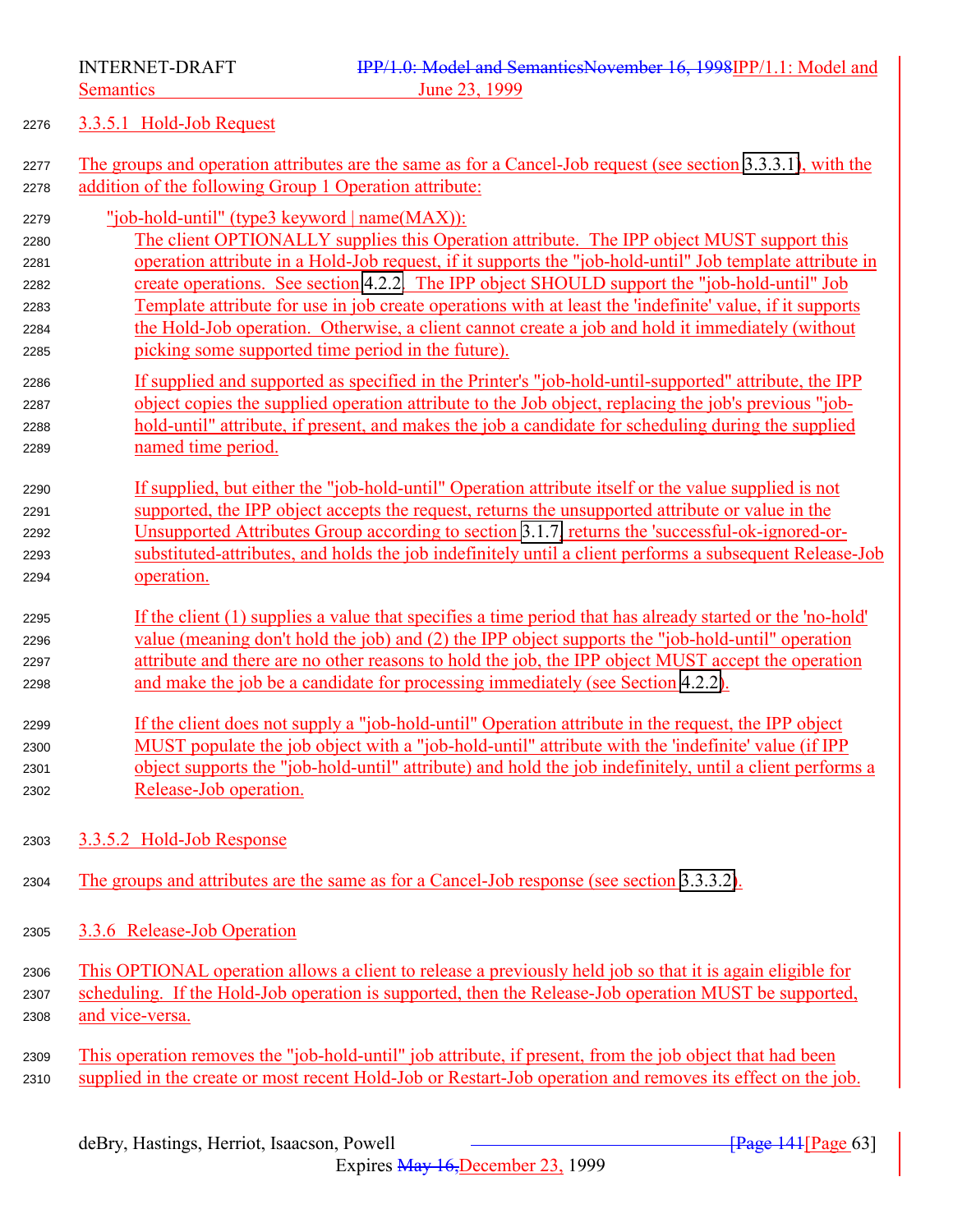- <sup>2311</sup> The IPP object MUST remove the 'job-hold-until-specified' value from the job's "job-state-reasons"
- 2312 attribute, if present. See section [4.3.8.](#page-94-0)
- <sup>2313</sup> The IPP object MUST accept or reject the request based on the job's current state and transition the job to <sup>2314</sup> the indicated new state as follows:

| Current "job-state"  | New "job-state"      | <b>IPP</b> object's response status code and action: |
|----------------------|----------------------|------------------------------------------------------|
| 'pending'            | 'pending'            | 'successful-ok'                                      |
|                      |                      | No effect on the job.                                |
| 'pending-held'       | 'pending-held'       | 'successful-ok' See Rule 1                           |
| 'pending-held'       | 'pending'            | 'successful-ok'                                      |
| 'processing'         | 'processing'         | 'successful-ok'                                      |
|                      |                      | No effect on the job.                                |
| 'processing-stopped' | 'processing-stopped' | 'successful-ok'                                      |
|                      |                      | No effect on the job.                                |
| 'completed'          | 'completed'          | 'client-error-not-possible'                          |
| 'canceled'           | 'canceled'           | 'client-error-not-possible'                          |
| 'aborted'            | 'aborted'            | 'client-error-not-possible'                          |

<sup>2315</sup> Rule 1: If there are other reasons to keep the job in the 'pending-held' state, such as 'resources-are-not-<sup>2316</sup> ready', the job remains in the 'pending-held' state. Thus the 'pending-held' state is not just for jobs that have <sup>2317</sup> the 'job-hold-until' applied to them, but are for any reason to keep the job from being a candidate for

<sup>2318</sup> scheduling and processing, such as 'resources-are-not-ready'. See the "job-hold-until" attribute (section <sup>2319</sup> [4.2.2\)](#page-79-0).

 *Access Rights:* The authenticated user (see section [1.1\)](#page-138-0) performing this operation must either be the job owner or an operator or administrator of the Printer object (see Sections [1](#page-10-0) and [8.5\)](#page-138-0). Otherwise, the IPP object MUST reject the operation and return: 'client-error-forbidden', 'client-error-not-authenticated', or 'client-error-not-authorized' as appropriate.

<sup>2324</sup> The Release-Job Request and Release-Job Response have the same attribute groups and attributes as the <sup>2325</sup> Cancel-Job operation (see section [3.3.3.1](#page-57-0) and [3.3.3.2\)](#page-58-0).

<sup>2326</sup> 3.3.7 Restart-Job Operation

<sup>2327</sup> This OPTIONAL operation allows a client to restart a job that is retained in the queue after processing has <sup>2328</sup> completed (see section [4.3.7.2\)](#page-93-0).

 The job is moved to the 'pending' job state and restarts at the beginning on the same IPP Printer object with the same attribute values. The Job Description attributes that accumulate job progress, such as "job- impressions-completed", "job-media-sheets-completed", and "job-k-octets-processed", MUST be reset to 0 so that they give an accurate record of the job from its restart point. The job object MUST continue to use the same "job-uri" and "job-id" attribute values.

<sup>2334</sup> Note: If in the future an operation is needed that does not reset the job progress attributes, then a new <sup>2335</sup> operation will be defined which makes a copy of the job, assigns a new "job-uri" and "job-id" to the copy <sup>2336</sup> and resets the job progress attributes in the new copy only.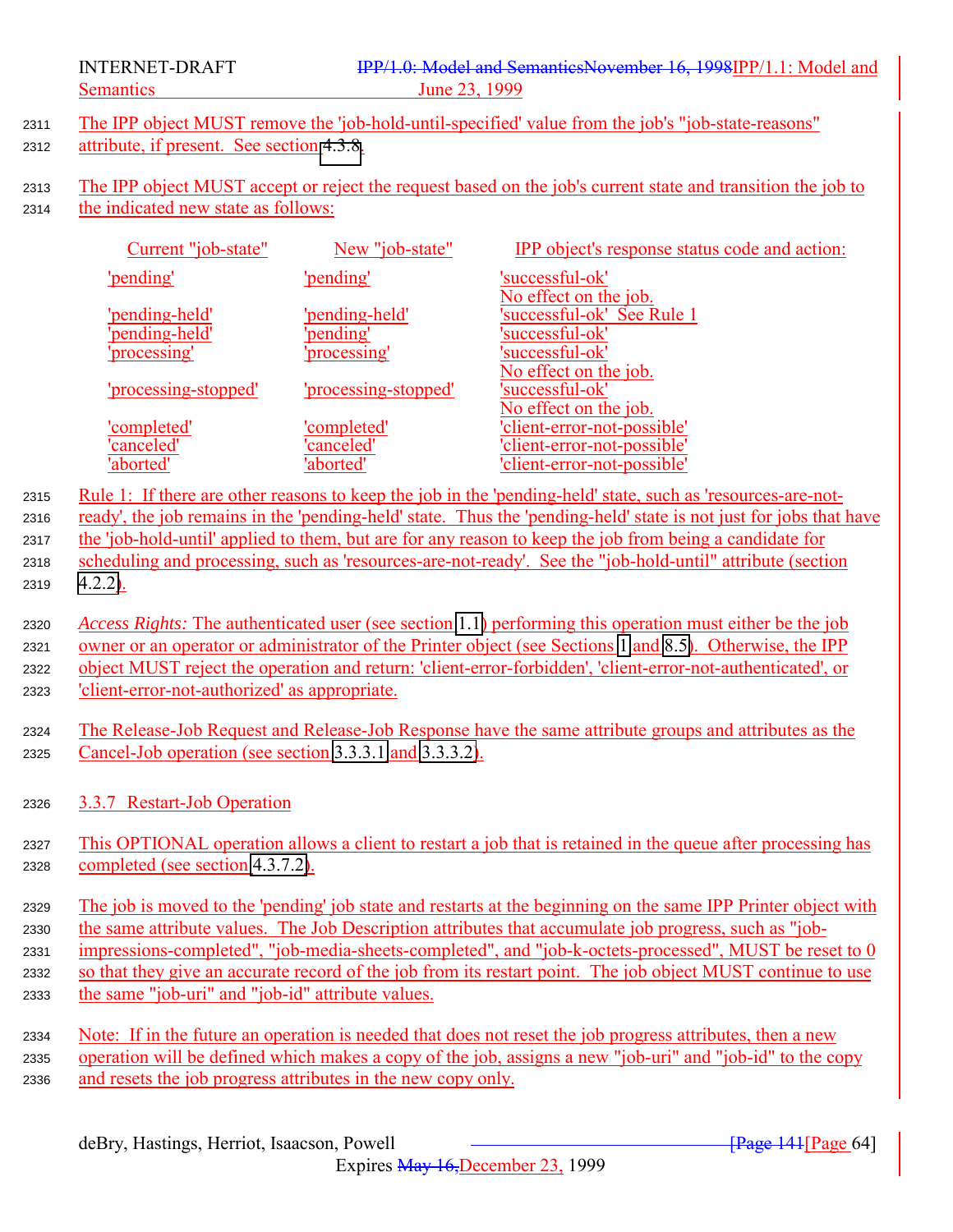The IPP object MUST accept or reject the request based on the job's current state, transition the job to the indicated new state as follows:

| Current "job-state"  | New "job-state"      | <b>IPP</b> object's response status code and action: |
|----------------------|----------------------|------------------------------------------------------|
| 'pending'            | 'pending'            | 'client-error-not-possible'                          |
| 'pending-held'       | 'pending-held'       | 'client-error-not-possible'                          |
| 'processing'         | processing'          | 'client-error-not-possible'                          |
| 'processing-stopped' | 'processing-stopped' | 'client-error-not-possible'                          |
| 'completed'          | 'pending'            | 'successful-ok' - job is started over.               |
| 'completed'          | 'completed'          | 'client-error-not-possible' - see Rule 1             |
| 'canceled'           | 'pending'            | 'successful-ok' - job is started over.               |
| 'canceled'           | 'canceled'           | 'client-error-not-possible' - see Rule 1             |
| 'aborted'            | 'pending'            | 'successful-ok' - job is started over.               |
| 'aborted'            | aborted              | 'client-error-not-possible' - see Rule 1             |

#### 

- 2340 Rule 1: If the Job Retention Period has expired for the job in this state, then the IPP object rejects the operation. See section [4.3.7.2.](#page-93-0)
- Note: In order to prevent a user from inadvertently restarting a job in the middle, the Restart-Job request is rejected when the job is in the 'processing' or 'processing-stopped' states. If in the future an operation is needed to hold or restart jobs while in these states, it will be added as an additional operation, rather than overloading the Restart-Job operation, so that it is clear that the user intended that the current job not be completed.

 *Access Rights:* The authenticated user (see section [1.1\)](#page-138-0) performing this operation must either be the job owner or an operator or administrator of the Printer object (see Sections [1](#page-10-0) and [8.5\)](#page-138-0). Otherwise, the IPP object MUST reject the operation and return: 'client-error-forbidden', 'client-error-not-authenticated', or 'client-error-not-authorized' as appropriate.

- 3.3.7.1 Restart-Job Request
- The groups and attributes are the same as for a Cancel-Job request (see section [3.3.3.1\)](#page-57-0), with the addition of the following Group 1 Operation attribute:
- "job-hold-until" (type3 keyword | name(MAX)):
- The client OPTIONALLY supplies this attribute. The IPP object MUST support this Operation attribute in a Restart-Job request, if it supports the "job-hold-until" Job Template attribute in create operations. See section [4.2.2.](#page-79-0) Otherwise, the IPP object NEED NOT support the "job-hold-until" Operation attribute in a Restart-Job request.
- If supplied and supported as specified in the Printer's "job-hold-until-supported" attribute, the IPP object copies the supplied Operation attribute to the Job object, replacing the job's previous "job- hold-until" attribute, if present, and makes the job a candidate for scheduling during the supplied named time period. See section [4.2.2.](#page-79-0)
- If supplied, but the value is not supported, the IPP object accepts the request, returns the unsupported attribute or value in the Unsupported Attributes Group according to section [3.1.7,](#page-31-0)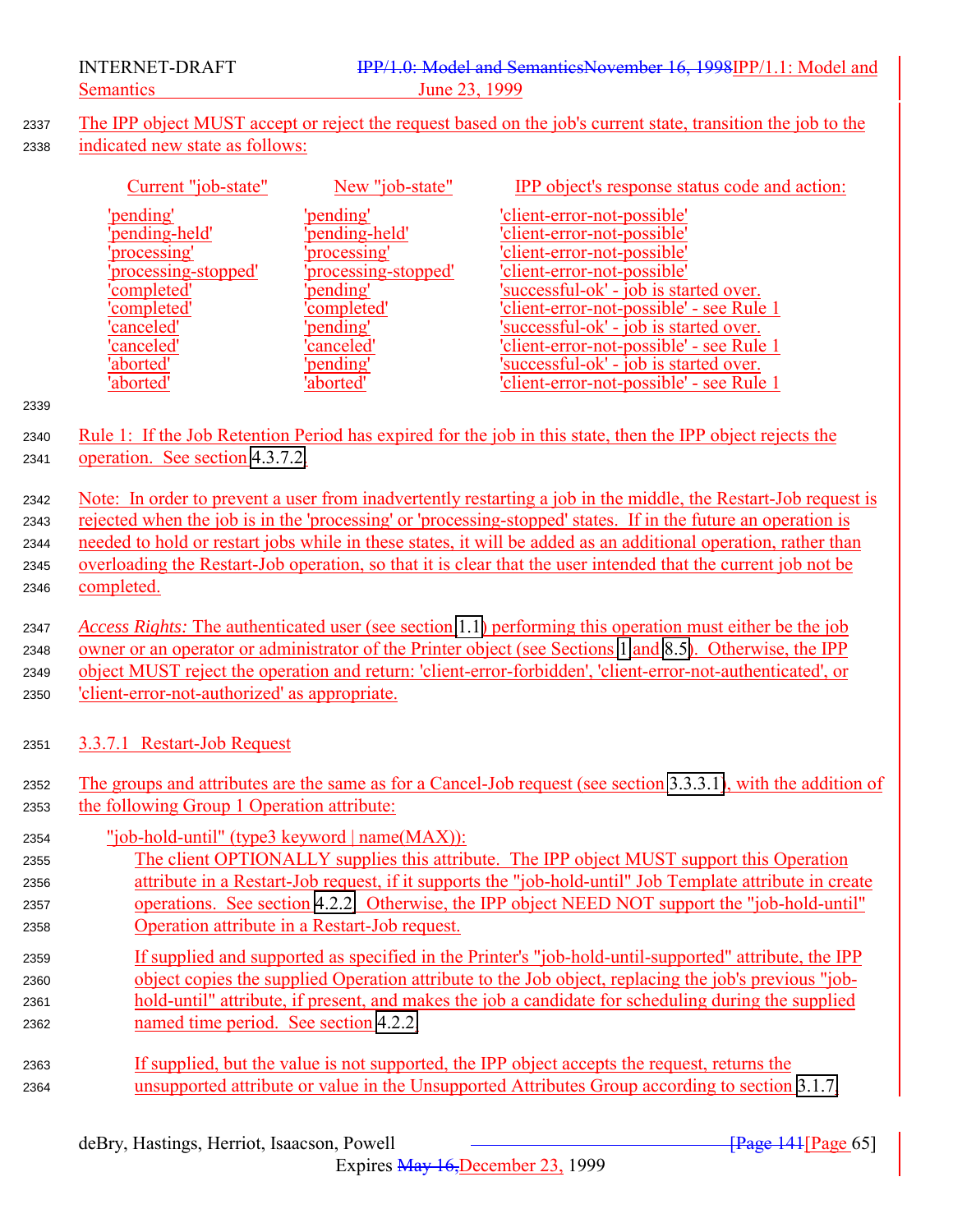<span id="page-65-0"></span>Semantics June 23, 1999 returns the 'successful-ok-ignored-or-substituted-attributes' status code, and holds the job indefinitely until a client performs a subsequent Release-Job operation. If supplied, but the "job-hold-until" Operation attribute itself is not supported, the IPP object accepts the request, returns the unsupported attribute with the out-of-band 'unsupported' value in the Unsupported Attributes Group according to section [3.1.7,](#page-31-0) returns the 'successful-ok-ignored-or- substituted-attributes' status code, and restarts the job, i.e., ignores the "job-hold-until" attribute. If the client (1) supplies a value that specifies a time period that has already started or the 'no-hold' value (meaning don't hold the job) and (2) the IPP object supports the "job-hold-until" operation attribute and there are no other reasons to hold the job, the IPP object makes the job a candidate for processing immediately (see Section [4.2.2\)](#page-79-0). If the client does not supply a "job-hold-until" operation attribute in the request, the IPP object removes the "job-hold-until" attribute, if present, from the job. If there are no other reasons to hold 2377 the job, the Restart-Job operation makes the job a candidate for processing immediately (see Section [4.2.2\)](#page-79-0). 3.3.7.2 Restart-Job Response The groups and attributes are the same as for a Cancel-Job response (see section [3.3.3.2\)](#page-58-0). Note: In the future an OPTIONAL Modify-Job or Set-Job-Attributes operation may be specified that allows the client to modify other attributes before releasing the restarted job.

### 4. Object Attributes

 This section describes the attributes with their corresponding attribute syntaxes and values that are part of the IPP model. The sections below show the objects and their associated attributes which are included within the scope of this protocol. Many of these attributes are derived from other relevant 2387 specifications: documents:

- Document Printing Application (DPA) [ISO10175]
- RFC 1759 Printer MIB [RFC1759]
- Each attribute is uniquely identified in this document using a "keyword" (see section [12.2.1\)](#page-151-0) which is the name of the attribute. The keyword is included in the section header describing that attribute.

 Note: Not only are keywords used to identify attributes, but one of the attribute syntaxes described below is "keyword" so that some attributes have keyword values. Therefore, these attributes are defined as having an attribute syntax that is a set of keywords.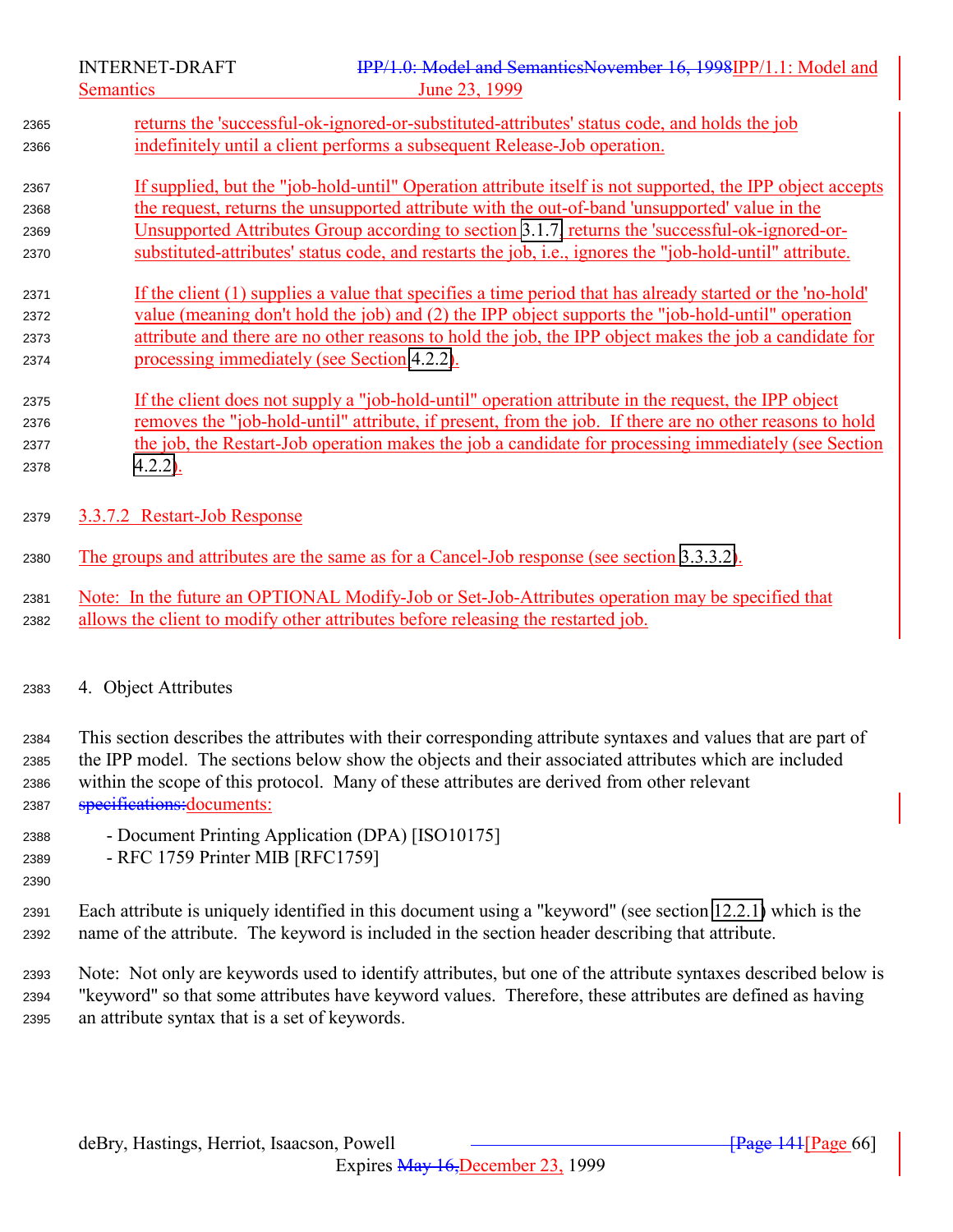<span id="page-66-0"></span>

#### 4.1 Attribute Syntaxes

 This section defines the basic attribute syntax types that all clients and IPP objects MUST be able to accept in responses and accept in requests, respectively. Each attribute description in sections [3](#page-20-0) and [4](#page-65-0) includes the name of attribute syntax(es) in the heading (in parentheses). A conforming implementation of an attribute MUST include the semantics of the attribute syntax(es) so identified. Section [6.3](#page-128-0) describes how the protocol can be extended with new attribute syntaxes.

 The attribute syntaxes are specified in the following sub-sections, where the sub-section heading is the keyword name of the attribute syntax inside the single quotes. In operation requests and responses each attribute value MUST be represented as one of the attribute syntaxes specified in the sub-section heading for the attribute. In addition, the value of an attribute in a response (but not in a request) MAY be one of the "out-of-band" values whose special encoding rules are defined in the "Encoding and Transport" document [IPP-PRO]. Standard "out-of-band" values are:

- 'unknown': The attribute is supported by the IPP object, but the value is unknown to the IPP object for some reason.
- 'unsupported': The attribute is unsupported by the IPP object. This value MUST be returned only as the value of an attribute in the Unsupported Attributes Group.
- 2412 'no-value': The attribute is supported by the Printer object, but the system administrator has not yet configured a value.
- 

2415 The Encoding and Transport specification [IPP-PRO] defines mechanisms for passing "out-of-band" 2416 values. All attributes in a request MUST have one or more values as defined in Sections [4.2](#page-75-0) to [4.4.](#page-103-0) Thus clients MUST NOT supply attributes with "out-of-band" values. All attributes in a response MUST have one or more values as defined in Sections [4.2](#page-75-0) to [4.4](#page-103-0) or a single "out-of-band" value.

 Most attributes are defined to have a single attribute syntax. However, a few attributes (e.g., "job-sheet", "media", "job-hold-until") are defined to have several attribute syntaxes, depending on the value. These multiple attribute syntaxes are separated by the "|" character in the sub-section heading to indicate the choice. Since each value MUST be tagged as to its attribute syntax in the protocol, a single-valued attribute instance may have any one of its attribute syntaxes and a multi-valued attribute instance may have a mixture of its defined attribute syntaxes.

4.1.1 'text'

 A text attribute is an attribute whose value is a sequence of zero or more characters encoded in a maximum of 1023 ('MAX') octets. MAX is the maximum length for each value of any text attribute. However, if an attribute will always contain values whose maximum length is much less than MAX, the definition of that attribute will include a qualifier that defines the maximum length for values of that attribute. For example: the "printer-location" attribute is specified as "printer-location (text(127))". In this case, text values for "printer-location" MUST NOT exceed 127 octets; if supplied with a longer text string via some external interface (other than the protocol), implementations are free to truncate to this shorter length limitation.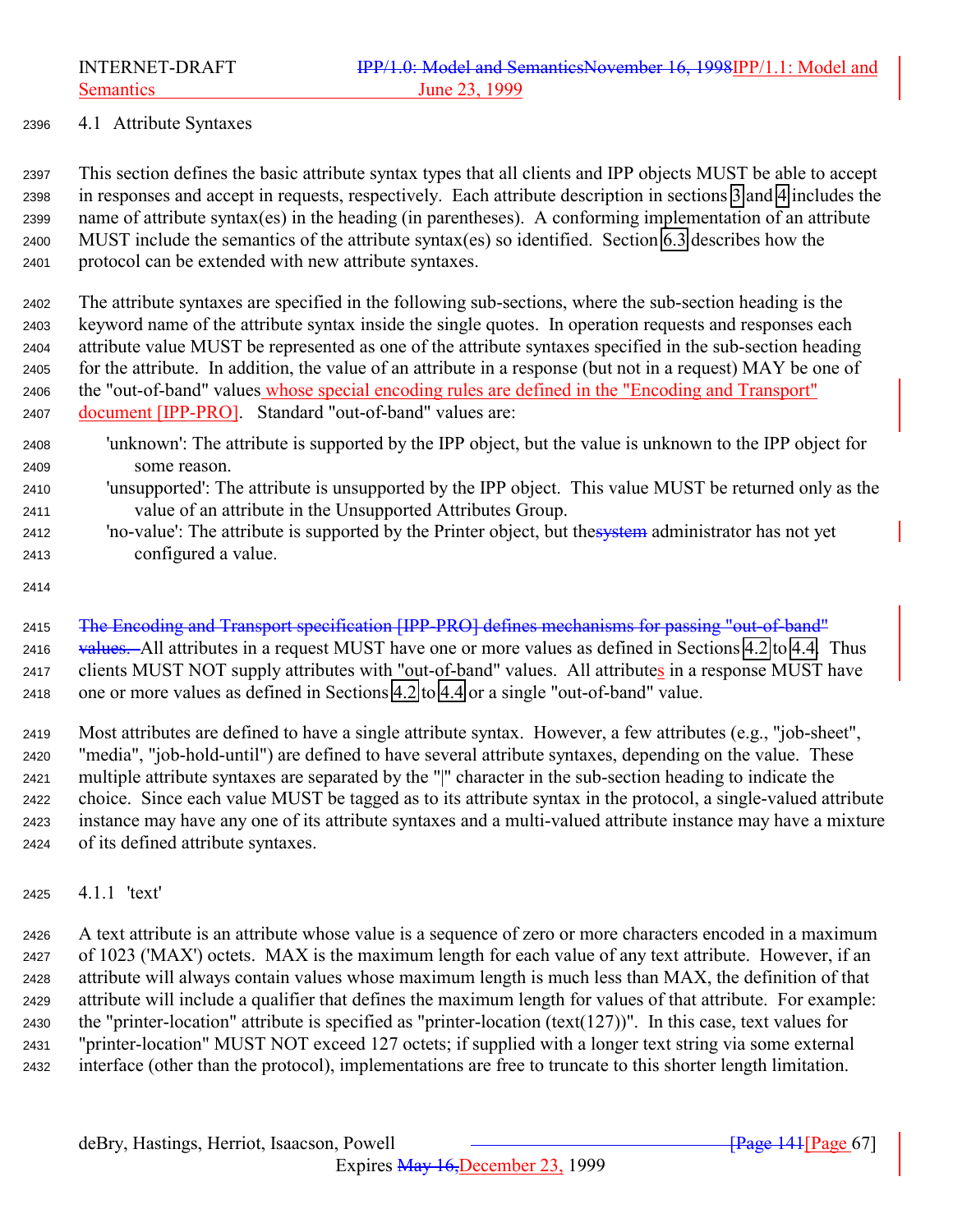## INTERNET-DRAFT **IPP/1.0:** Model and SemanticsNovember 16, 1998IPP/1.1: Model and Semantics June 23, 1999

2433 In this specification, document, all text attributes are defined using the 'text' syntax. However, 'text' is used only for brevity; the formal interpretation of 'text' is: 'textWithoutLanguage | textWithLanguage'. That is, 2435 for any attribute defined in this specification document using the 'text' attribute syntax, all IPP objects and clients MUST support both the 'textWithoutLanguage' and 'textWithLanguage' attribute syntaxes. However, in actual usage and protocol execution, objects and clients accept and return only one of the two syntax per attribute. The syntax 'text' never appears "on-the-wire".

 Both 'textWithoutLanguage' and 'textWithLanguage' are needed to support the real world needs of interoperability between sites and systems that use different natural languages as the basis for human communication. Generally, one natural language applies to all text attributes in a given request or response. The language is indicated by the "attributes-natural-language" operation attribute defined in section [3.1.4](#page-23-0) or "attributes-natural-language" job attribute defined in section [4.3.20,](#page-102-0) and there is no need to identify the natural language for each text string on a value-by-value basis. In these cases, the attribute syntax 'textWithoutLanguage' is used for text attributes. In other cases, the client needs to supply or the Printer object needs to return a text value in a natural language that is different from the rest of the text values in the request or response. In these cases, the client or Printer object uses the attribute syntax 'textWithLanguage' for text attributes (this is the Natural Language Override mechanism described in section [3.1.4\)](#page-23-0).

 The 'textWithoutLanguage' and 'textWithLanguage' attribute syntaxes are described in more detail in the following sections.

4.1.1.1 'textWithoutLanguage'

 The 'textWithoutLanguage' syntax indicates a value that is sequence of zero or more characters. Text strings are encoded using the rules of some charset. The Printer object MUST support the UTF-8 charset **[RFC2044]**[RFC2279] and MAY support additional charsets to represent 'text' values, provided that the 2456 charsets are registered with IANA [IANA-CS]. See Section [4.1.7](#page-71-0) for the specification definition of the 'charset' attribute syntax, including restricted semantics and examples of charsets.

4.1.1.2 'textWithLanguage'

 The 'textWithLanguage' attribute syntax is a compound attribute syntax consisting of two parts: a 'textWithoutLanguage' part plus an additional 'naturalLanguage' (see section [4.1.8\)](#page-72-0) part that overrides the natural language in force. The 'naturalLanguage' part explicitly identifies the natural language that applies to the text part of that value and that value alone. For any give text attribute, the 'textWithoutLanguage' part is limited to the maximum length defined for that attribute, but the 'naturalLanguage' part is always limited to 63 octets. Using the 'textWithLanguage' attribute syntax rather than the normal 'textWithoutLanguage' syntax is the so-called Natural Language Override mechanism and MUST be supported by all IPP objects and clients.

 If the attribute is multi-valued (1setOf text), then the 'textWithLanguage' attribute syntax MUST be used to explicitly specify each attribute value whose natural language needs to be overridden. Other values in a multi-valued 'text' attribute in a request or a response revert to the natural language of the operation attribute.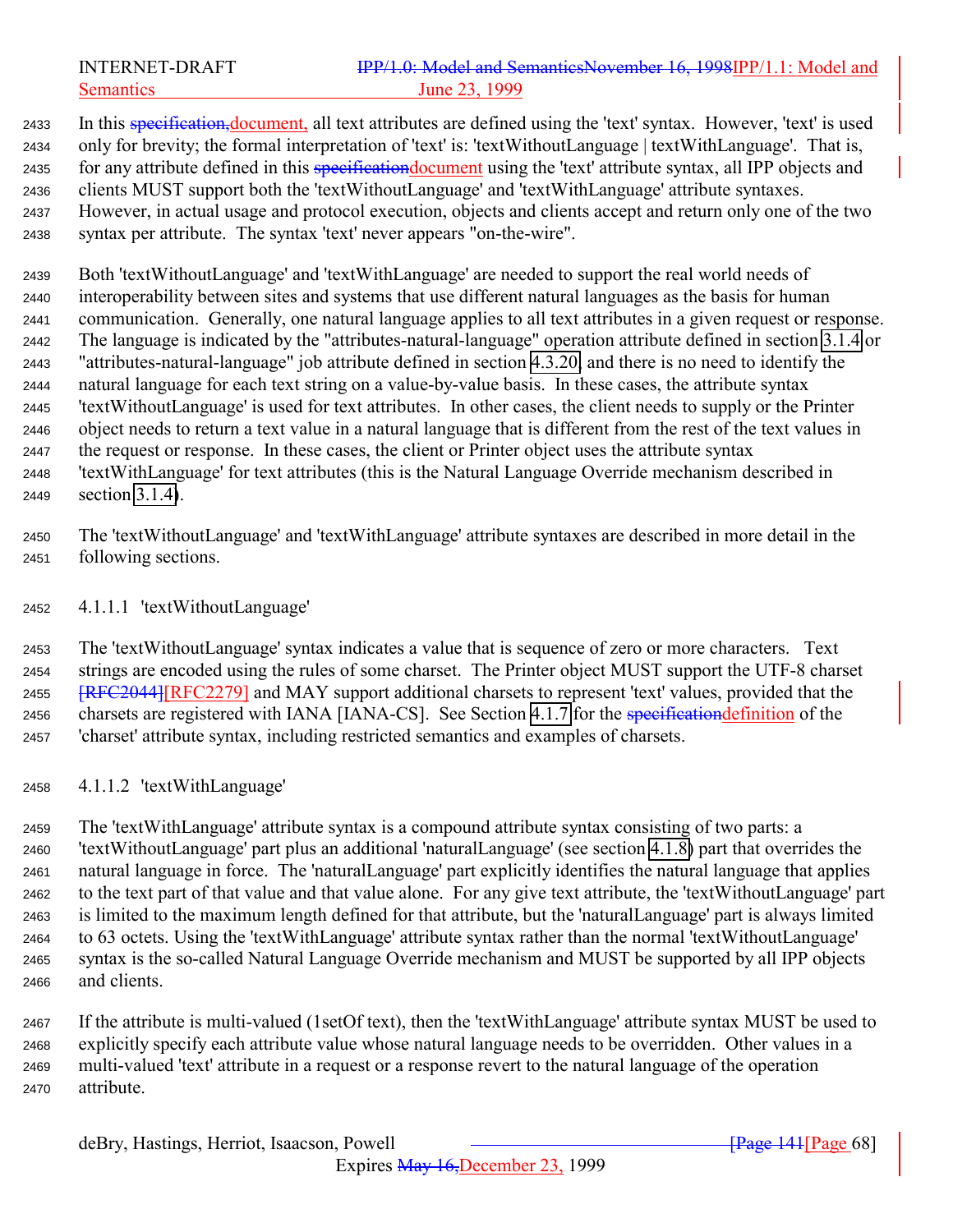# INTERNET-DRAFT IPP/1.0: Model and SemanticsNovember 16, 1998IPP/1.1: Model and Semantics June 23, 1999

 In a create request, the Printer object MUST accept and store with the Job object any natural language in the "attributes-natural-language" operation attribute, whether the Printer object supports that natural language or not. Furthermore, the Printer object MUST accept and store any 'textWithLanguage' attribute value, whether the Printer object supports that natural language or not. These requirements are independent of the value of the "ipp-attribute-fidelity" operation attribute that the client MAY supply.

 Example: If the client supplies the "attributes-natural-language" operation attribute with the value: 'en' indicating English, but the value of the "job-name" attribute is in French, the client MUST use the 'textWithLanguage' attribute syntax with the following two values:

- 'fr': Natural Language Override indicating French
- 'Rapport Mensuel': the job name in French
- 

2482 See the Encoding and Transport"Encoding and Transport" document [IPP-PRO] for a detailed example of the 'textWithLanguage' attribute syntax.

4.1.2 'name'

 This syntax type is used for user-friendly strings, such as a Printer name, that, for humans, are more meaningful than identifiers. Names are never translated from one natural language to another. The 'name' attribute syntax is essentially the same as 'text', including the REQUIRED support of UTF-8 except that the sequence of characters is limited so that its encoded form MUST NOT exceed 255 (MAX) octets.

 Also like 'text', 'name' is really an abbreviated notation for either 'nameWithoutLanguage' or 'nameWithLanguage'. That is, all IPP objects and clients MUST support both the 'nameWithoutLanguage' and 'nameWithLanguage' attribute syntaxes. However, in actual usage and protocol execution, objects and clients accept and return only one of the two syntax per attribute. The syntax 'name' never appears "on-the-wire".

2494 Note: Only the 'text' and 'name' attribute syntaxes permit the Natural Language Override mechanism.

 Some attributes are defined as 'type3 keyword | name'. These attributes support values that are either type3 keywords or names. This dual-syntax mechanism enables a site administrator to extend these attributes to legally include values that are locally defined by the site administrator. Such names are not registered with IANA.

- 4.1.2.1 'nameWithoutLanguage'
- The nameWithoutLanguage' syntax indicates a value that is sequence of zero or more characters so that its encoded form does not exceed MAX octets.
- 4.1.2.2 'nameWithLanguage'
- The 'nameWithLanguage' attribute syntax is a compound attribute syntax consisting of two parts: a 'nameWithoutLanguage' part plus an additional 'naturalLanguage' (see section [4.1.8\)](#page-72-0) part that overrides the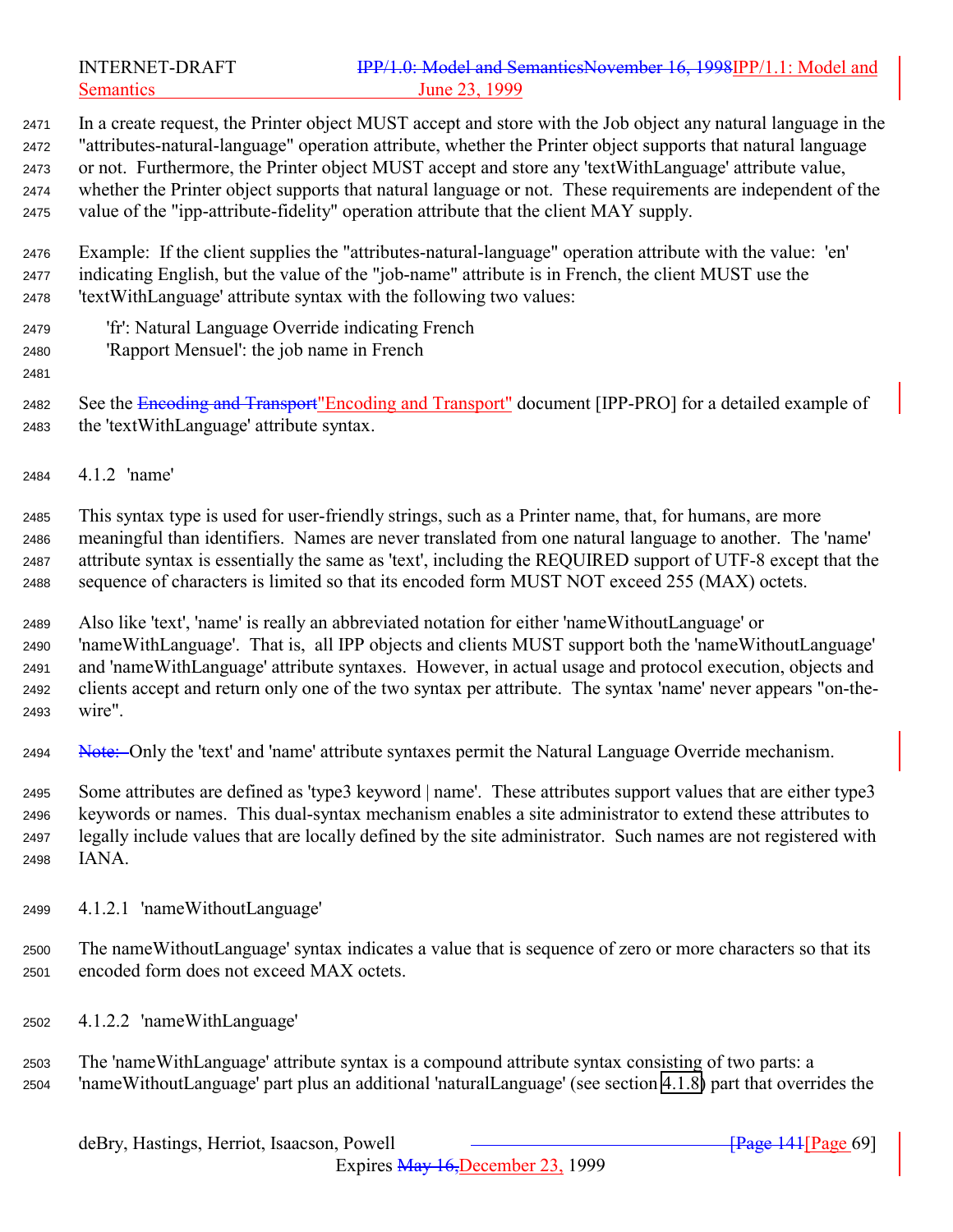natural language in force. The 'naturalLanguage' part explicitly identifies the natural language that applies to that name value and that name value alone.

 The 'nameWithLanguage' attribute syntax behaves the same as the 'textWithLanguage' syntax. If a name is in a language that is different than the rest of the object or operation, then this 'nameWithLanguage' syntax is used rather than the generic 'nameWithoutLanguage' syntax.

 Example: If the client supplies the "attributes-natural-language" operation attribute with the value: 'en' indicating English, but the "printer-name" attribute is in German, the client MUST use the 'nameWithLanguage' attribute syntax as follows:

- 'de': Natural Language Override indicating German
- 'Farbdrucker': the Printer name in German
- 
- 4.1.2.3 Matching 'name' attribute values

 For purposes of matching two 'name' attribute values for equality, such as in job validation (where a client- supplied value for attribute "xxx" is checked to see if the value is among the values of the Printer object's corresponding "xxx-supported" attribute), the following match rules apply:

- 1. 'keyword' values never match 'name' values.
- 2. 'name' (nameWithoutLanguage and nameWithLanguage) values match if (1) the name parts match and (2) the Associated Natural-Language parts (see section 3.1.4.1) match. The matching rules are:
- a. the name parts match if the two names are identical character by character, except it is RECOMMENDED that case be ignored. For example: 'Ajax-letter-head-white' MUST match 'Ajax-letter-head-white' and SHOULD match 'ajax-letter-head-white' and 'AJAX-LETTER-HEAD-WHITE'.
- b. the Associated Natural-Language parts match if the shorter of the two meets the syntactic requirements of RFC 1766 [RFC1766] and matches byte for byte with the longer. For example, 'en' matches 'en', 'en-us' and 'en-gb', but matches neither 'fr' nor 'e'.
- 4.1.3 'keyword'
- The 'keyword' attribute syntax is a sequence of characters, length: 1 to 255, containing only the US-ASCII [ASCII] encoded values for lowercase letters ("a" - "z"), digits ("0" - "9"), hyphen ("-"), dot ("."), and underscore ("\_"). The first character MUST be a lowercase letter. Furthermore, keywords MUST be in U.S. English.
- This syntax type is used for enumerating semantic identifiers of entities in the abstract protocol, i.e., entities identified in this document. Keywords are used as attribute names or values of attributes. Unlike 'text' and 'name' attribute values, 'keyword' values MUST NOT use the Natural Language Override mechanism, since they MUST always be US-ASCII and U.S. English.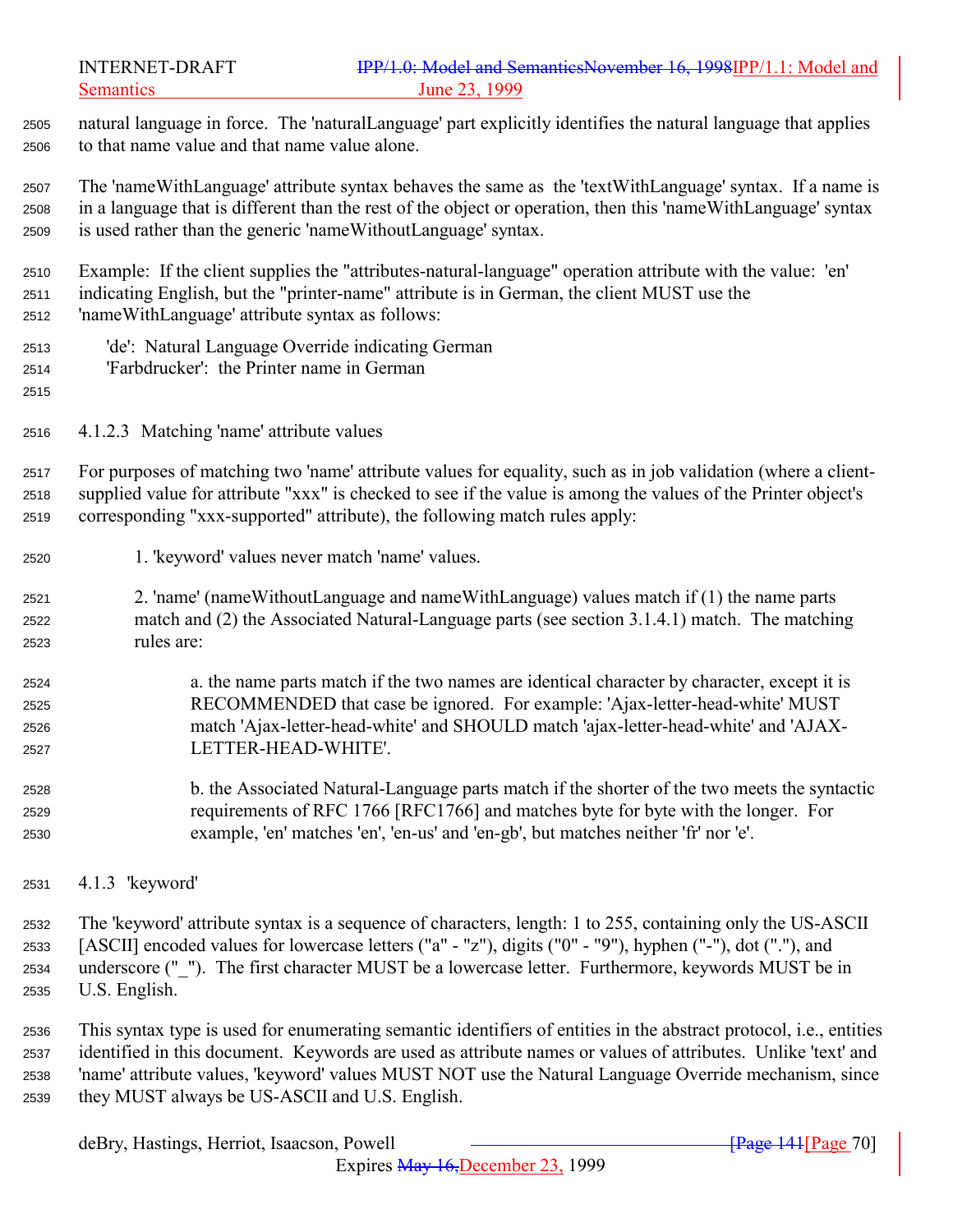| INTERNET-DRAFT   | IPP/1.0: Model and SemanticsNovember 16, 1998IPP/1.1: Model and |
|------------------|-----------------------------------------------------------------|
| <b>Semantics</b> | June 23, 1999                                                   |

 Keywords are for use in the protocol. A user interface will likely provide a mapping between protocol keywords and displayable user-friendly words and phrases which are localized to the natural language of the user. While the keywords specified in this document MAY be displayed to users whose natural language is U.S. English, they MAY be mapped to other U.S. English words for U.S. English users, since the user interface is outside the scope of this document.

 In the definition for each attribute of this syntax type, the full set of defined keyword values for that attribute are listed.

 When a keyword is used to represent an attribute (its name), it MUST be unique within the full scope of all IPP objects and attributes. When a keyword is used to represent a value of an attribute, it MUST be unique just within the scope of that attribute. That is, the same keyword MUST NOT be used for two different values within the same attribute to mean two different semantic ideas. However, the same keyword MAY be used across two or more attributes, representing different semantic ideas for each attribute. Section [6.1](#page-125-0) describes how the protocol can be extended with new keyword values. Examples of attribute name keywords:

- "job-name"
- "attributes-charset"
- 

 Note: This document uses "type1", "type2", and "type3" prefixes to the "keyword" basic syntax to indicate different levels of review for extensions (see section [6.1\)](#page-125-0).

4.1.4 'enum'

2560 The 'enum' attribute syntax is an enumerated integer value that is in the range from 1 to  $2^{**}31 - 1$  (MAX). Each value has an associated 'keyword' name. In the definition for each attribute of this syntax type, the full set of possible values for that attribute are listed. This syntax type is used for attributes for which there are enum values assigned by other standards, such as SNMP MIBs. A number of attribute enum values in this 2564 specification document are also used for corresponding attributes in other standards [RFC1759]. This 2565 syntax type is not used for attributes to which thesystem administrator may assign values. Section [6.1](#page-125-0) describes how the protocol can be extended with new enum values.

 Enum values are for use in the protocol. A user interface will provide a mapping between protocol enum values and displayable user-friendly words and phrases which are localized to the natural language of the user. While the enum symbols specified in this document MAY be displayed to users whose natural language is U.S. English, they MAY be mapped to other U.S. English words for U.S. English users, since the user interface is outside the scope of this document.

 Note: SNMP MIBs use '2' for 'unknown' which corresponds to the IPP "out-of-band" value 'unknown'. See the description of the "out-of-band" values at the beginning of Section [4.1.](#page-66-0) Therefore, attributes of type 'enum' start at '3'.

 Note: This document uses "type1", "type2", and "type3" prefixes to the "enum" basic syntax to indicate different levels of review for extensions (see section [6.1\)](#page-125-0).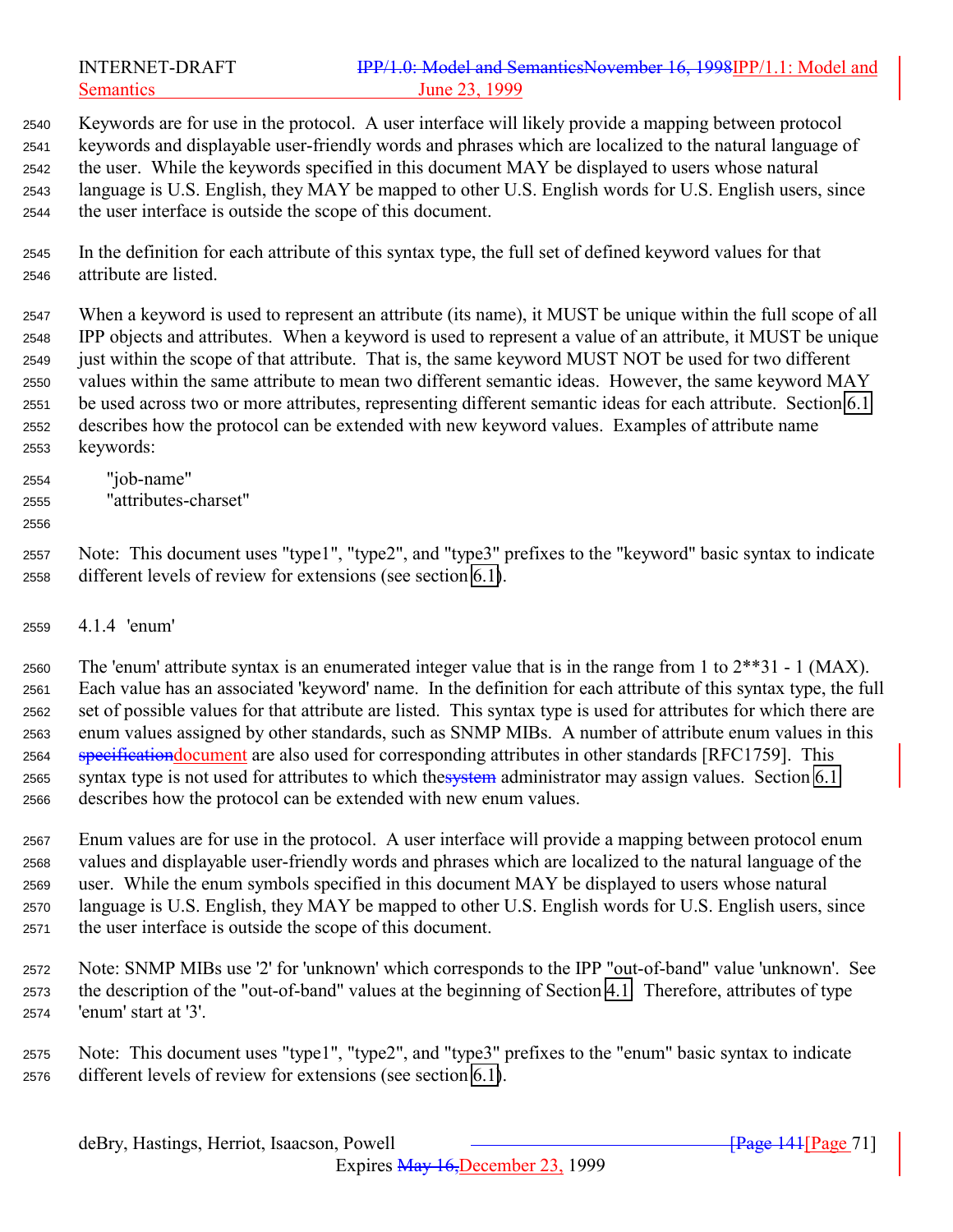<span id="page-71-0"></span>

4.1.5 'uri'

 The 'uri' attribute syntax is any valid Uniform Resource Identifier or URI [RFC2396]. Most often, URIs are simply Uniform Resource Locators or URLs. The maximum length of URIs used as values of IPP attributes is 1023 octets. Although most other IPP attribute syntax types allow for only lower-cased values, this attribute syntax type conforms to the case-sensitive and case-insensitive rules specified in [RFC2396]. See also [IPP-IIG] for a discussion of case in URIs.

4.1.6 'uriScheme'

 The 'uriScheme' attribute syntax is a sequence of characters representing a URI scheme according to RFC 2396 [RFC2396]. Though RFC 2396 requires that the values be case-insensitive, IPP requires all lower case values in IPP attributes to simplify comparing by IPP clients and Printer objects.

- Standard values for this syntax type are the following keywords:
- 'ipp': for IPP schemed URIs (e.g., "ipp:...")
- 'http': for HTTP schemed URIs (e.g., "http:…")"http:...")
- 'https': for use with HTTPS schemed URIs (e.g., "https:...") (not on IETF standards track)
- 'ftp': for FTP schemed URIs (e.g., "ftp:...")
- 'mailto': for SMTP schemed URIs (e.g., "mailto:...")
- 'file': for file schemed URIs (e.g., "file:...")
- 
- A Printer object MAY support any URI 'scheme' that has been registered with IANA [IANA-MT]. The maximum length of URI 'scheme' values used to represent IPP attribute values is 63 octets.
- 4.1.7 'charset'

 The 'charset' attribute syntax is a standard identifier for a charset. A charset is a coded character set and encoding scheme. Charsets are used for labeling certain document contents and 'text' and 'name' attribute values. The syntax and semantics of this attribute syntax are specified in RFC 2046 [RFC2046] and contained in the IANA character-set Registry [IANA-CS] according to the IANA procedures [RFC2278]. Though RFC 2046 requires that the values be case-insensitive US-ASCII, IPP requires all lower case values in IPP attributes to simplify comparing by IPP clients and Printer objects. When a character-set in the IANA registry has more than one name (alias), the name labeled as "(preferred MIME name)", if present, MUST be used.

The maximum length of 'charset' values used to represent IPP attribute values is 63 octets.

- Some examples are:
- 'utf-8': ISO 10646 Universal Multiple-Octet Coded Character Set (UCS) represented as the UTF-8 [RFC2279] transfer encoding scheme in which US-ASCII is a subset charset. 'us-ascii': 7-bit American Standard Code for Information Interchange (ASCII), ANSI X3.4-1986 [ASCII]. That standard defines US-ASCII, but RFC 2045 [RFC2045] eliminates most of the control characters from conformant usage in MIME and IPP.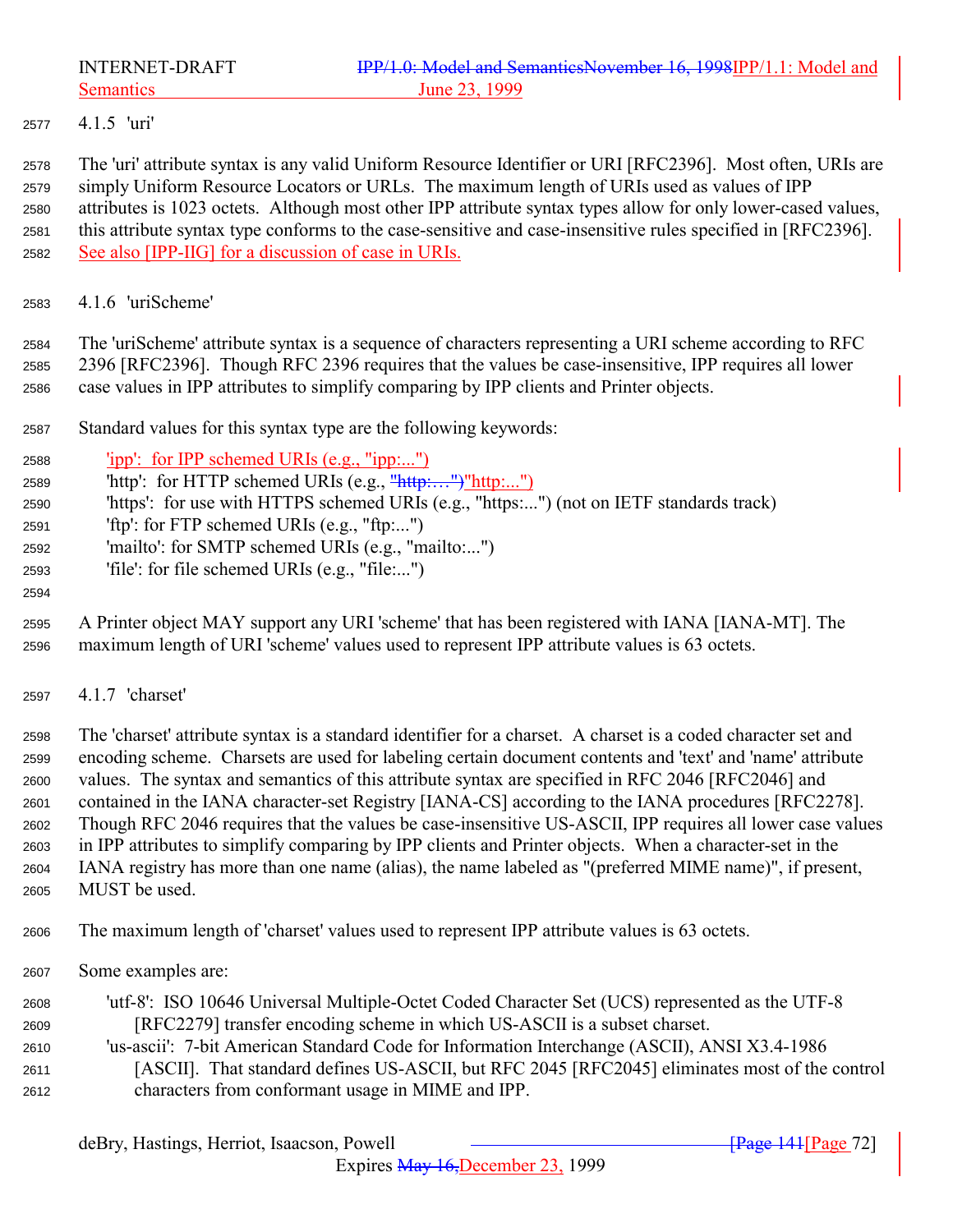INTERNET-DRAFT **IPP/1.0: Model and SemanticsNovember 16, 1998IPP/1.1: Model and** Semantics June 23, 1999 'iso-8859-1': 8-bit One-Byte Coded Character Set, Latin Alphabet Nr 1 [ISO8859-1]. That standard defines a coded character set that is used by Latin languages in the Western Hemisphere and Western Europe. US-ASCII is a subset charset. 'iso-10646-ucs-2': ISO 10646 Universal Multiple-Octet Coded Character Set (UCS) represented as two octets (UCS-2), with the high order octet of each pair coming first (so-called Big Endian integer). Some attribute descriptions MAY place additional requirements on charset values that may be used, such as REQUIRED values that MUST be supported or additional restrictions, such as requiring that the charset have US-ASCII as a subset charset. 4.1.8 'naturalLanguage' The 'naturalLanguage' attribute syntax is a standard identifier for a natural language and optionally a country. The values for this syntax type are defined by RFC 1766 [RFC1766]. Though RFC 1766 requires that the values be case-insensitive US-ASCII, IPP requires all lower case to simplify comparing by IPP clients and Printer objects. Examples include: 'en': for English 'en-us': for US English 'fr': for French 'de': for German The maximum length of 'naturalLanguage' values used to represent IPP attribute values is 63 octets. 4.1.9 'mimeMediaType' The 'mimeMediaType' attribute syntax is the Internet Media Type (sometimes called MIME type) as defined by RFC 2046 [RFC2046] and registered according to the procedures of RFC 2048 [RFC2048] for identifying a document format. The value MAY include a charset parameter, depending on the specification of the Media Type in the IANA Registry [IANA-MT]. Although most other IPP syntax types allow for only lower-cased values, this syntax type allows for mixed-case values which are case-insensitive. Examples are: 'text/html': An HTML document 'text/plain': A plain text document in US-ASCII (RFC 2046 indicates that in the absence of the charset parameter MUST mean US-ASCII rather than simply unspecified) [RFC2046]. 'text/plain; charset=US-ASCII': A plain text document in US-ASCII [52, 56]. 'text/plain; charset=ISO-8859-1': A plain text document in ISO 8859-1 (Latin 1) [ISO8859-1]. 'text/plain; charset=utf-8': A plain text document in ISO 10646 represented as UTF-8 **[RFC2044]**[RFC2279] 'text/plain, charset=iso-10646-ucs-2': A plain text document in ISO 10646 represented in two octets 2648 <del>(UCS-2) [ISO10646-1]</del> 'application/postscript': A PostScript document [RFC2046]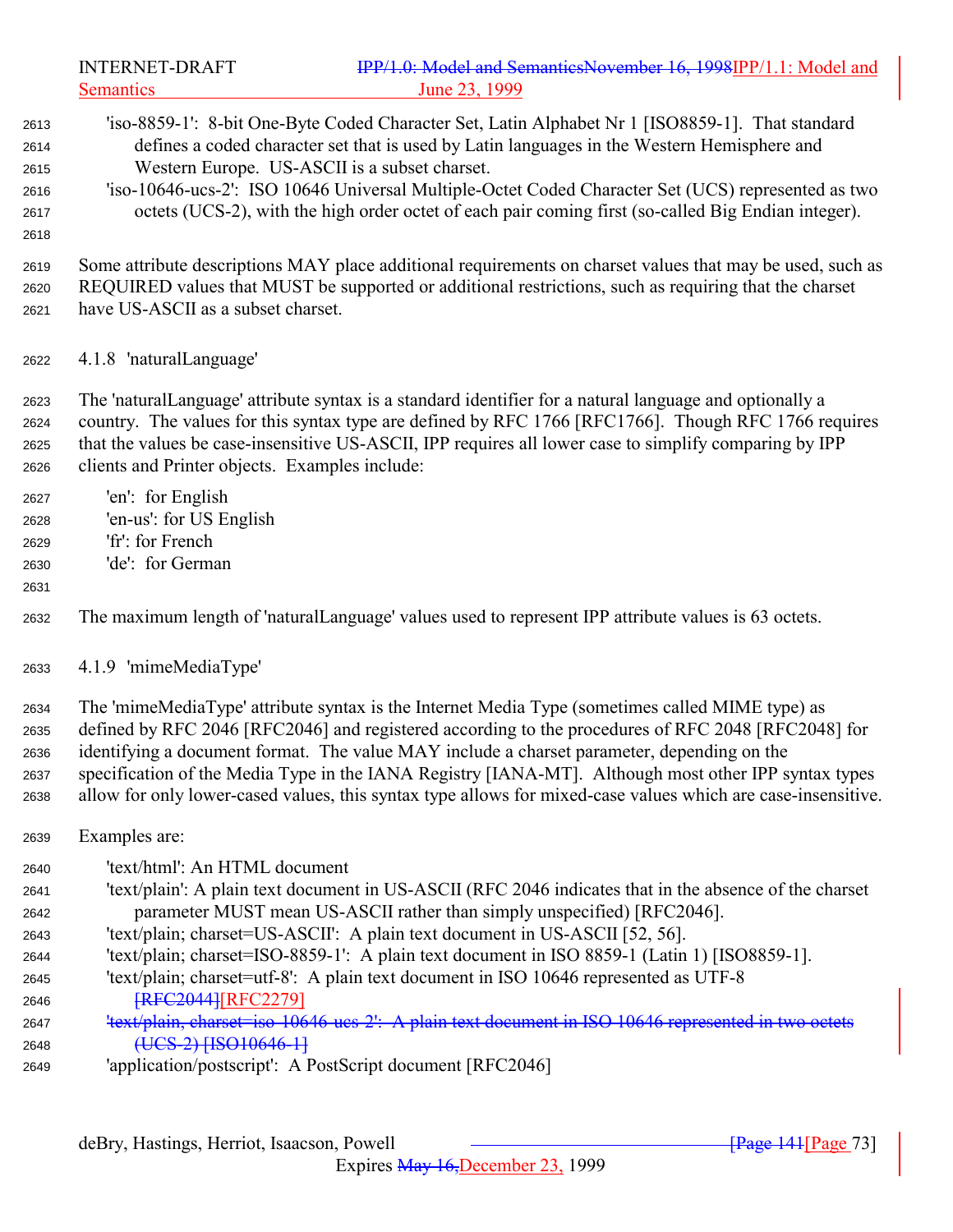'application/vnd.hp-PCL': A PCL document [IANA-MT] (charset escape sequence embedded in the document data) 'application/pdf': Portable Document Format - see IANA MIME Media Type registry 'application/octet-stream': Auto-sense - see belowsection 4.1.9.1 4.1.9.1 Application/octet-stream -- Auto-Sensing the document format One special type is 'application/octet-stream'. If the Printer object supports this value, the Printer object MUST be capable of auto-sensing the format of the document data, either as part of the create operation and/or at document processing time. During auto-sensing, a Printer may determine that the document-data has a format data. that the Printer doesn't recognize. If the Printer determines this problem before returning an operation response, it rejects the request and returns the 'client-error-document-format-not-supported' status code. If the Printer determines this problem after accepting the request and returning an operation response with one of the successful status codes, the Printer adds the 'unsupported-document-format' value to the job's "job-state-reasons" attribute. If the Printer object's default value attribute "document-format-default" is set to 'application/octet-stream', the Printer object not only supports auto-sensing of the document format, but will depend on the result of applying its auto-sensing when the client does not supply the "document-format" attribute. If the client supplies a document format value, the Printer MUST rely on the supplied attribute, rather than trust its auto-sensing algorithm. To summarize: 1. If the client does not supply a document format value, the Printer MUST rely on its default value setting (which may be 'application/octet-stream' indicating an auto-sensing mechanism). 2. If the client supplies a value other than 'application/octet-stream', the client is supplying valid information about the format of the document data and the Printer object MUST trust the client supplied value more than the outcome of applying an automatic format detection mechanism. For example, the client may be requesting the printing of a PostScript file as a 'text/plain' document. The Printer object MUST print a text representation of the PostScript commands rather than interpret the stream of PostScript commands and print the result. 3. If the client supplies a value of 'application/octet-stream', the client is indicating that the Printer object MUST use its auto-sensing mechanism on the client supplied document data whether auto- sensing is the Printer object's default or not. Note: Since the auto-sensing algorithm is probabilistic, if the client requests both auto-sensing ("document- format" set to 'application/octet-stream') and true fidelity ("ipp-attribute-fidelity" set to 'true'), the Printer object might not be able to guarantee exactly what the end user intended (the auto-sensing algorithm might mistake one document format for another ), but it is able to guarantee that its auto-sensing mechanism be used.

The maximum length of a 'mimeMediaType' value to represent IPP attribute values is 255 octets.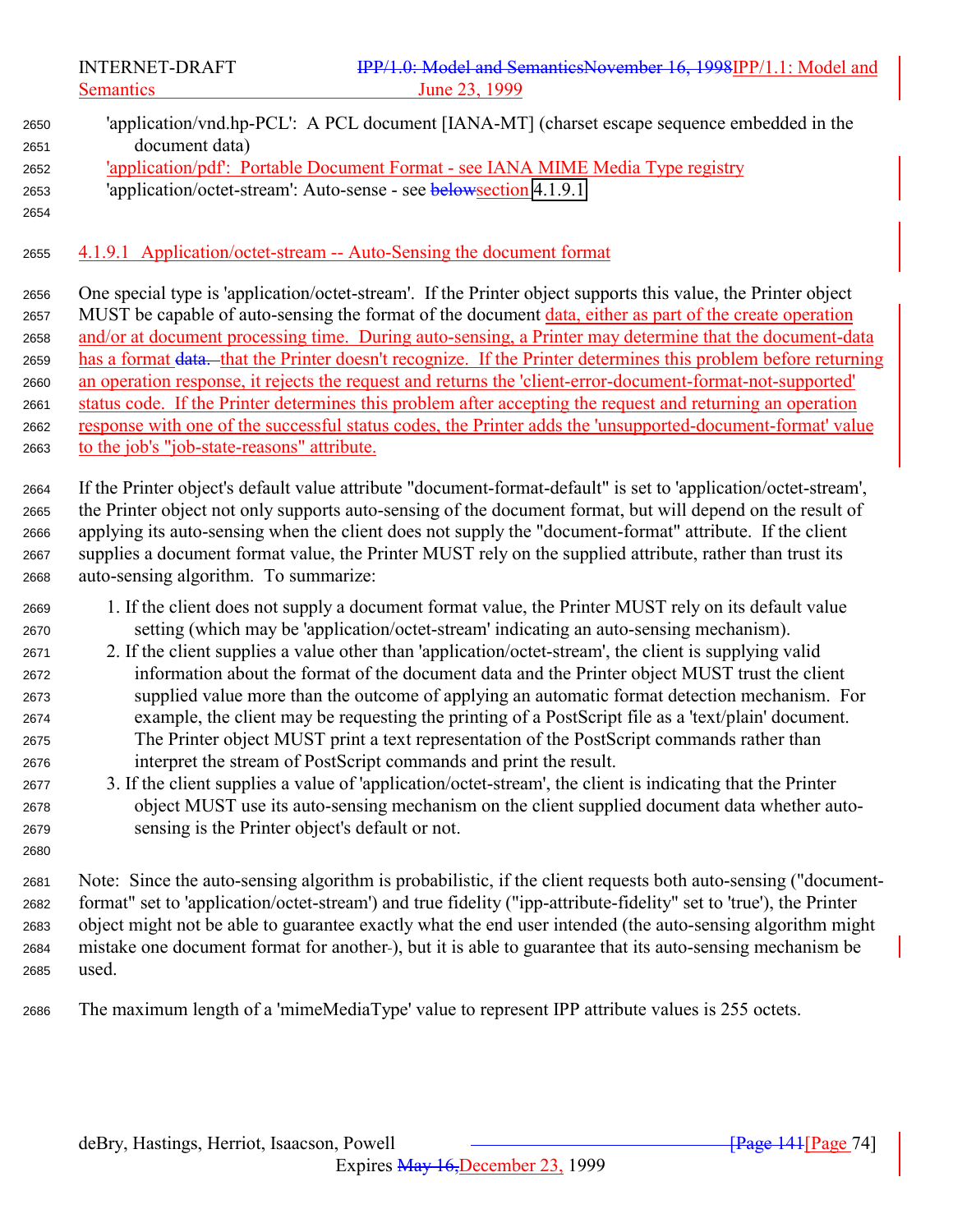4.1.10 'octetString'

 The 'octetString' attribute syntax is a sequence of octets encoded in a maximum of 1023 octets which is indicated in sub-section headers using the notation: octetString(MAX). This syntax type is used for opaque data.

- 4.1.11 'boolean'
- The 'boolean' attribute syntax has only two values: 'true' and 'false'.
- 4.1.12 'integer'

2694 The 'integer' attribute syntax is an integer value that is in the range from  $-2^{**}31$  (MIN) to  $2^{**}31 - 1$  (MAX). Each individual attribute may specify the range constraint explicitly in sub-section headers if the range is different from the full range of possible integer values. For example: job-priority (integer(1:100)) for the "job-priority" attribute. However, the enforcement of that additional constraint is up to the IPP objects, not the protocol.

4.1.13 'rangeOfInteger'

 The 'rangeOfInteger' attribute syntax is an ordered pair of integers that defines an inclusive range of integer values. The first integer specifies the lower bound and the second specifies the upper bound. If a range constraint is specified in the header description for an attribute in this document whose attribute syntax is 2703 'rangeOfInteger' (i.e., 'X:Y' indicating X as a minimum value and Y as a maximum value), then the constraint applies to both integers.

4.1.14 'dateTime'

 The 'dateTime' attribute syntax is a standard, fixed length, 11 octet representation of the "DateAndTime" 2707 syntax as defined in RFC 1903 [RFC1903]. RFC 19032579 [RFC2579]. RFC 2579 also identifies an 8 octet representation of a "DateAndTime" value, but IPP objects MUST use the 11 octet representation. A user interface will provide a mapping between protocol dateTime values and displayable user-friendly words or presentation values and phrases which are localized to the natural language and date format of the user, including time zone.

4.1.15 'resolution'

 The 'resolution' attribute syntax specifies a two-dimensional resolution in the indicated units. It consists of 3 values: a cross feed direction resolution (positive integer value), a feed direction resolution (positive integer value), and a units value. The semantics of these three components are taken from the Printer MIB [RFC1759] suggested values. That is, the cross feed direction component resolution component is the same as the prtMarkerAddressabilityXFeedDir object in the Printer MIB, the feed direction component resolution component is the same as the prtMarkerAddressabilityFeedDir in the Printer MIB, and the units component is the same as the prtMarkerAddressabilityUnit object in the Printer MIB (namely, '3' indicates dots per inch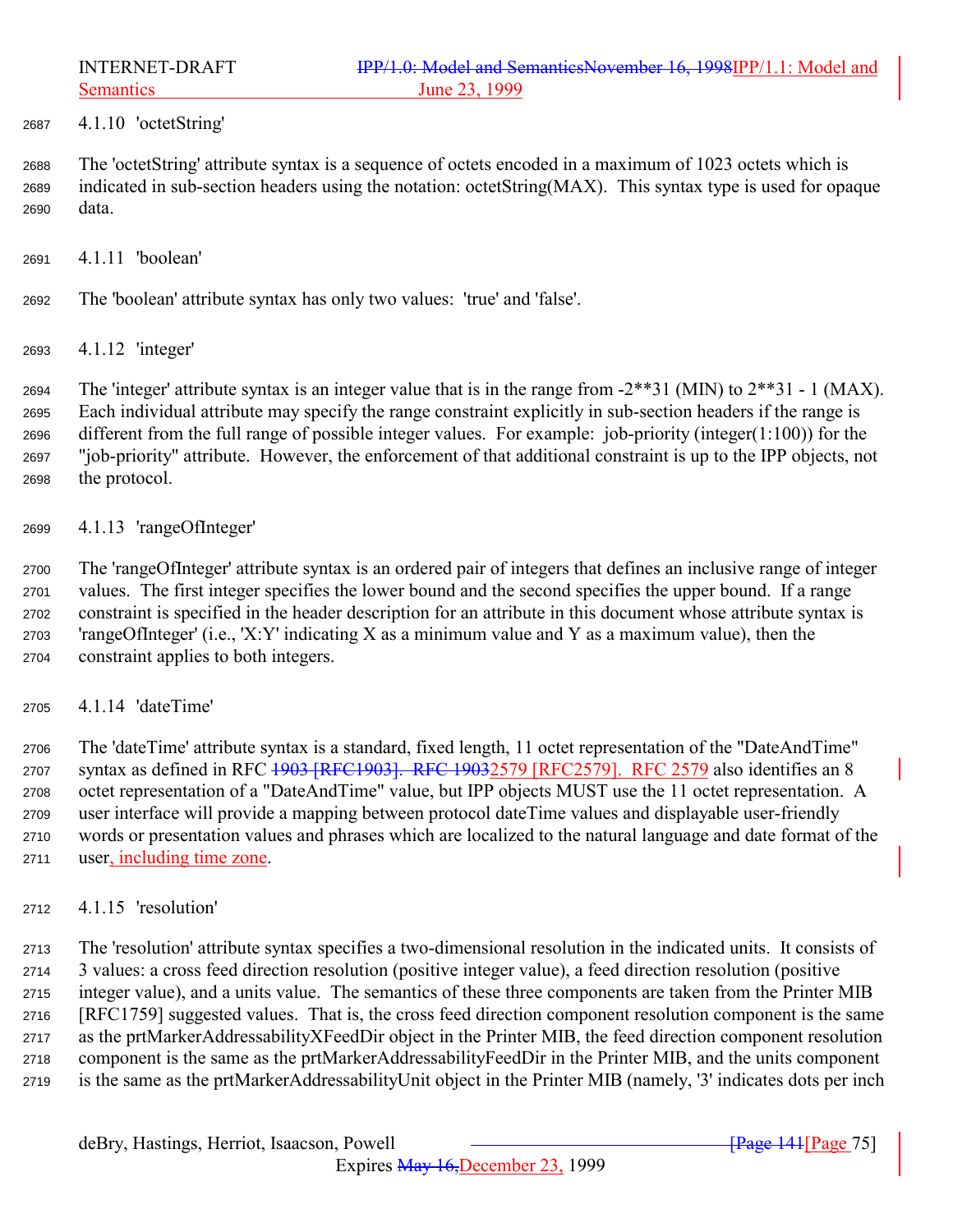<span id="page-75-0"></span>

 and '4' indicates dots per centimeter). All three values MUST be present even if the first two values are the same. Example: '300', '600', '3' indicates a 300 dpi cross-feed direction resolution, a 600 dpi feed direction resolution, since a '3' indicates dots per inch (dpi).

4.1.16 '1setOf X'

 The '1setOf X' attribute syntax is 1 or more values of attribute syntax type X. This syntax type is used for multi-valued attributes. The syntax type is called '1setOf' rather than just 'setOf' as a reminder that the set of values MUST NOT be empty (i.e., a set of size 0). Sets are normally unordered. However each attribute description of this type may specify that the values MUST be in a certain order for that attribute.

- 4.2 Job Template Attributes
- Job Template attributes describe job processing behavior. Support for Job Template attributes by a Printer object is OPTIONAL (see section [12.2.3](#page-152-0) for a description of support for OPTIONAL attributes). Also, clients OPTIONALLY supply Job Template attributes in create requests.
- Job Template attributes conform to the following rules. For each Job Template attribute called "xxx":
- 1. If the Printer object supports "xxx" then it MUST support both a "xxx-default" attribute (unless there is a "No" in the table below) and a "xxx-supported" attribute. If the Printer object doesn't support "xxx", then it MUST support neither an "xxx-default" attribute nor an "xxx-supported" attribute, and it MUST treat an attribute "xxx" supplied by a client as unsupported. An attribute "xxx" may be supported for some document formats and not supported for other document formats. For example, it is expected that a Printer object would only support "orientation-requested" for some document formats (such as 'text/plain' or 'text/html') but not others (such as 'application/postscript').
- 2. "xxx" is OPTIONALLY supplied by the client in a create request. If "xxx" is supplied, the client is indicating a desired job processing behavior for this Job. When "xxx" is not supplied, the client is indicating that the Printer object apply its default job processing behavior at job processing time if the document content does not contain an embedded instruction indicating an xxx-related behavior.
- 2746 Note: Since an administrator MAY change the default value attribute after a Job object has been submitted but before it has been processed, the default value used by the Printer object at job processing time may be different that the default value in effect at job submission time.
- 3. The "xxx-supported" attribute is a Printer object attribute that describes which job processing behaviors are supported by that Printer object. A client can query the Printer object to find out what xxx-related behaviors are supported by inspecting the returned values of the "xxx-supported" attribute.
- Note: The "xxx" in each "xxx-supported" attribute name is singular, even though an "xxx- supported" attribute usually has more than one value, such as "job-sheet-supported", unless the "xxx" Job Template attribute is plural, such as "finishings" or "sides". In such cases the "xxx-supported" attribute names are: "finishings-supported" and "sides-supported".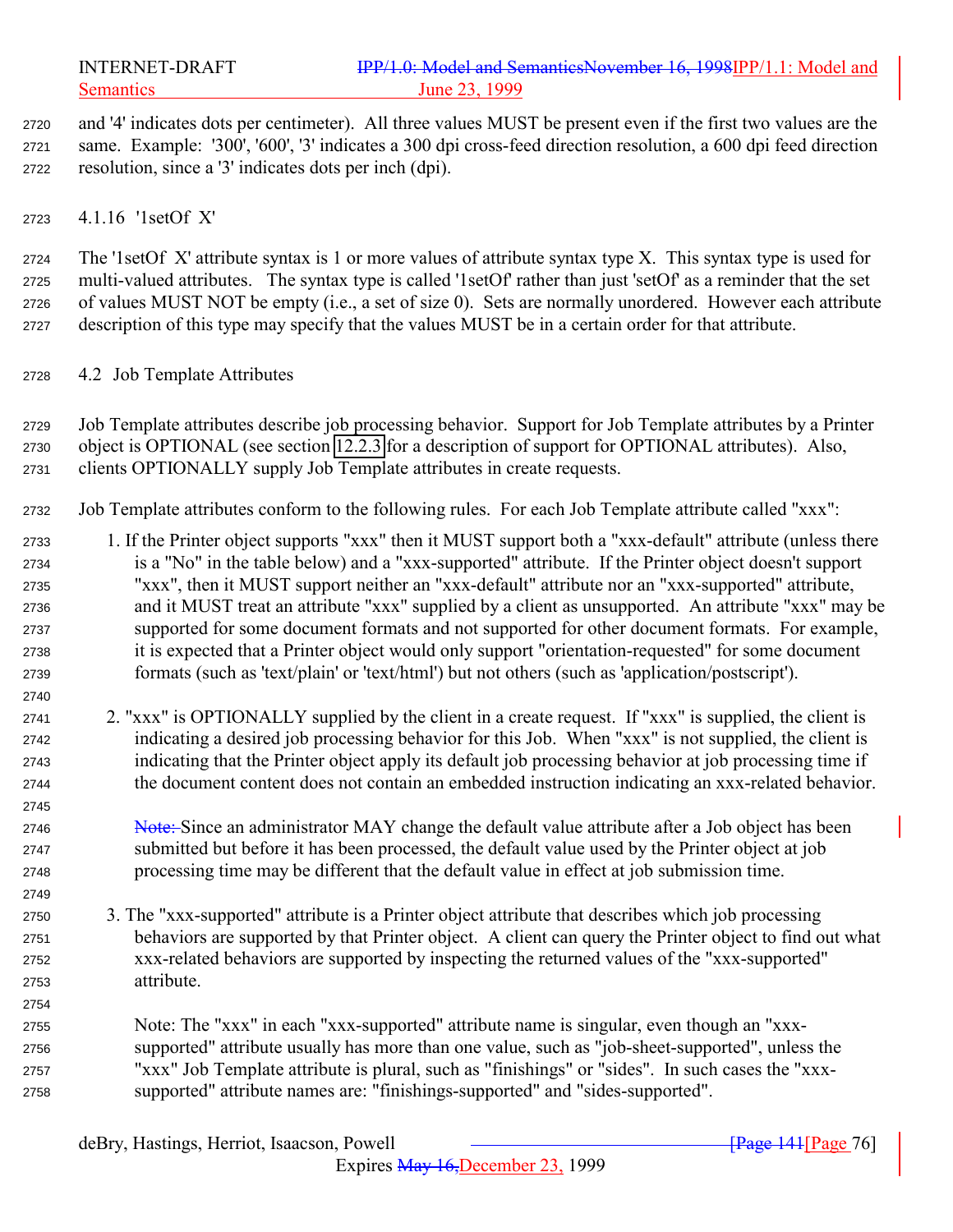4. The "xxx-default" default value attribute describes what will be done at job processing time when no other job processing information is supplied by the client (either explicitly as an IPP attribute in the create request or implicitly as an embedded instruction within the document data).

 If an application wishes to present an end user with a list of supported values from which to choose, the application SHOULD query the Printer object for its supported value attributes. The application SHOULD also query the default value attributes. If the application then limits selectable values to only those value that are supported, the application can guarantee that the values supplied by the client in the create request all fall within the set of supported values at the Printer. When querying the Printer, the client MAY enumerate each attribute by name in the Get-Printer-Attributes Request, or the client MAY just name the "job-template" group in order to get the complete set of supported attributes (both supported and default attributes).

 The "finishings" attribute is an example of a Job Template attribute. It can take on a set of values such as 'staple', 'punch', and/or 'cover'. A client can query the Printer object for the "finishings-supported" attribute and the "finishings-default" attribute. The supported attribute contains a set of supported values. The default value attribute contains the finishing value(s) that will be used for a new Job if the client does not supply a "finishings" attribute in the create request and the document data does not contain any corresponding finishing instructions. If the client does supply the "finishings" attribute in the create request, the IPP object validates the value or values to make sure that they are a subset of the supported values identified in the Printer object's "finishings-supported" attribute. See section [3.1.7.](#page-40-0)

 The table below summarizes the names and relationships for all Job Template attributes. The first column of the table (labeled "Job Attribute") shows the name and syntax for each Job Template attribute in the Job object. These are the attributes that can optionally be supplied by the client in a create request. The last two columns (labeled "Printer: Default Value Attribute" and "Printer: Supported Values Attribute") shows the name and syntax for each Job Template attribute in the Printer object (the default value attribute and the supported values attribute). A "No" in the table means the Printer MUST NOT support the attribute (that is, the attribute is simply not applicable). For brevity in the table, the 'text' and 'name' entries do not show the maximum length for each attribute.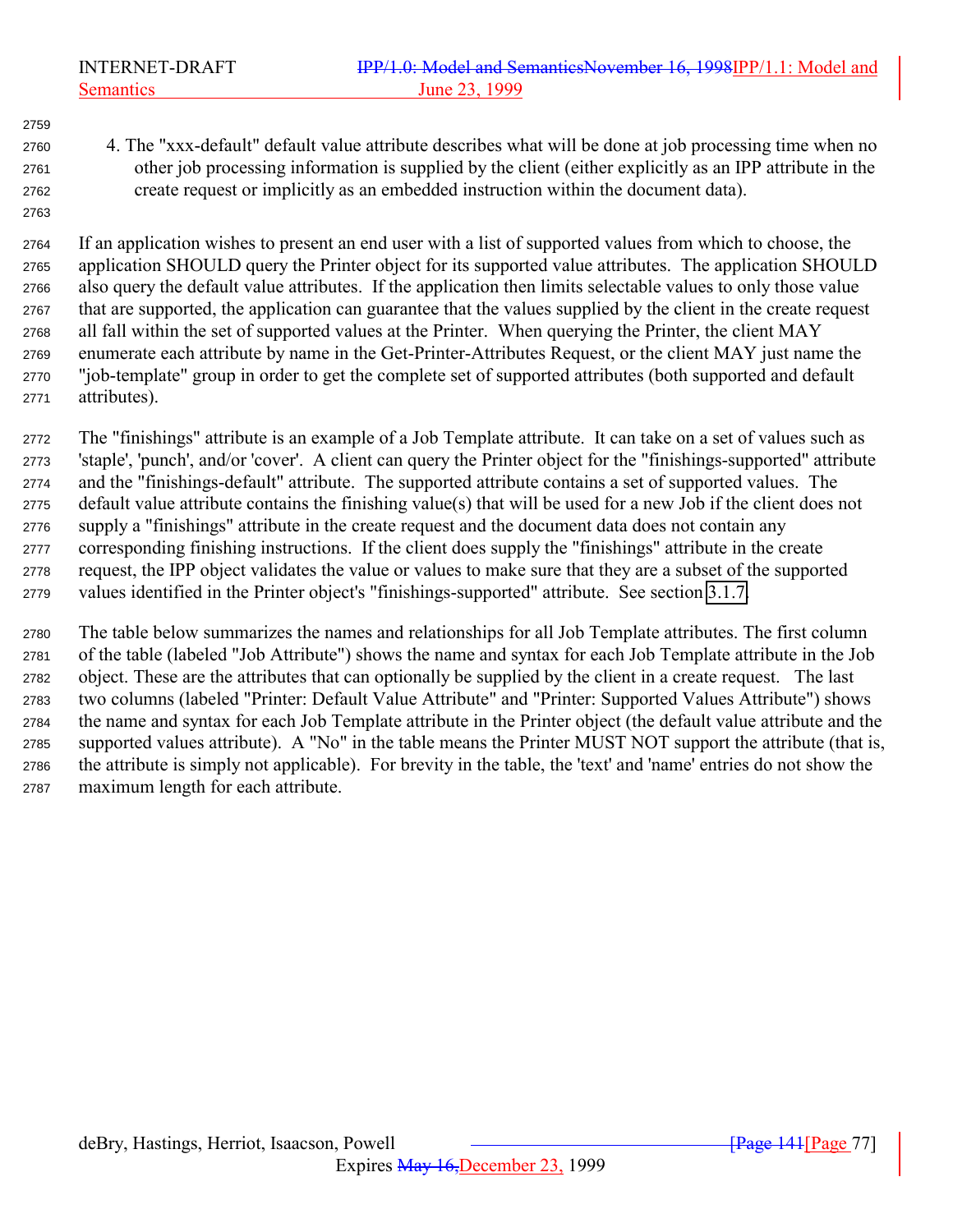INTERNET-DRAFT Semantics 23, 1999

| IPP/1.0: Model and SemanticsNovember 16, 1998IPP/1.1: Model and |  |  |  |
|-----------------------------------------------------------------|--|--|--|
| June 23, 1999                                                   |  |  |  |

| 2788                                         |                                                         |                                                           |                                                                                    |
|----------------------------------------------|---------------------------------------------------------|-----------------------------------------------------------|------------------------------------------------------------------------------------|
| 2789<br>2790                                 | Job Attribute                                           | Printer: Default Value<br>Attribute                       | Printer: Supported<br>Values Attribute                                             |
| 2791                                         |                                                         |                                                           |                                                                                    |
| 2792<br>2793                                 | job-priority<br>(integer 1:100)                         | job-priority-default<br>(integer 1:100)                   | job-priority-supported<br>(integer 1:100)                                          |
| 2794<br>2795<br>2796<br>2797<br>2798         | job-hold-until<br>(type3 keyword<br>name)               | job-hold-until-<br>default<br>(type3 keyword<br>name)     | job-hold-until-<br>supported<br>(1setOf<br>-type3 keyword<br>name                  |
| 2799<br>2800<br>2801<br>2802                 | job-sheets<br>(type3 keyword<br>name)                   | job-sheets-default<br>(type3 keyword<br>name)             | job-sheets-supported<br>(1setOf<br>-type3 keyword<br>name                          |
| 2803<br>2804<br>2805<br>2806<br>2807         | multiple-document-<br>handling<br>(type2 keyword)       | multiple-document-<br>handling-default<br>(type2 keyword) | multiple-document-<br>handling-supported<br>(1setOf type2 keyword)                 |
| 2808<br>2809<br>2810                         | copies<br>(integer (1:MAX))                             | copies-default<br>(integer (1:MAX))                       | copies-supported<br>(rangeOfInteger<br>$(1:MAX)$ )                                 |
| 2811<br>2812<br>2813                         | finishings<br>(lsetOf type2 enum)                       | finishings-default<br>(1setOf type2 enum)                 | finishings-supported<br>(1setOf type2 enum)                                        |
| 2814<br>2815<br>2816<br>2817<br>2818         | page-ranges<br>(1setOf<br>rangeOfInteger<br>$(1:MAX)$ ) | No                                                        | page-ranges-<br>supported (boolean)                                                |
| 2819<br>2820<br>2821                         | sides<br>(type2 keyword)                                | sides-default<br>(type2 keyword)                          | sides-supported<br>(1setOf type2 keyword)                                          |
| 2822<br>2823<br>2824<br>2825<br>2826<br>2827 | number-up<br>(integer (1:MAX))                          | number-up-default<br>(integer (1:MAX))                    | number-up-supported<br>(1setOf integer<br>(1:MAX)<br>rangeOfInteger<br>$(1:MAX)$ ) |
| 2828<br>2829<br>2830<br>2831                 | orientation-<br>requested<br>(type2 enum)               | default<br>(type2 enum)                                   | orientation-requested- orientation-requested-<br>supported<br>(1setOf type2 enum)  |
| 2832<br>2833<br>2834<br>2835<br>2836         | media<br>(type3 keyword<br>name)                        | media-default<br>(type3 keyword<br>name)                  | media-supported<br>(1setOf)<br>-type3 keyword<br>$name)$ )                         |

Expires May 16,December 23, 1999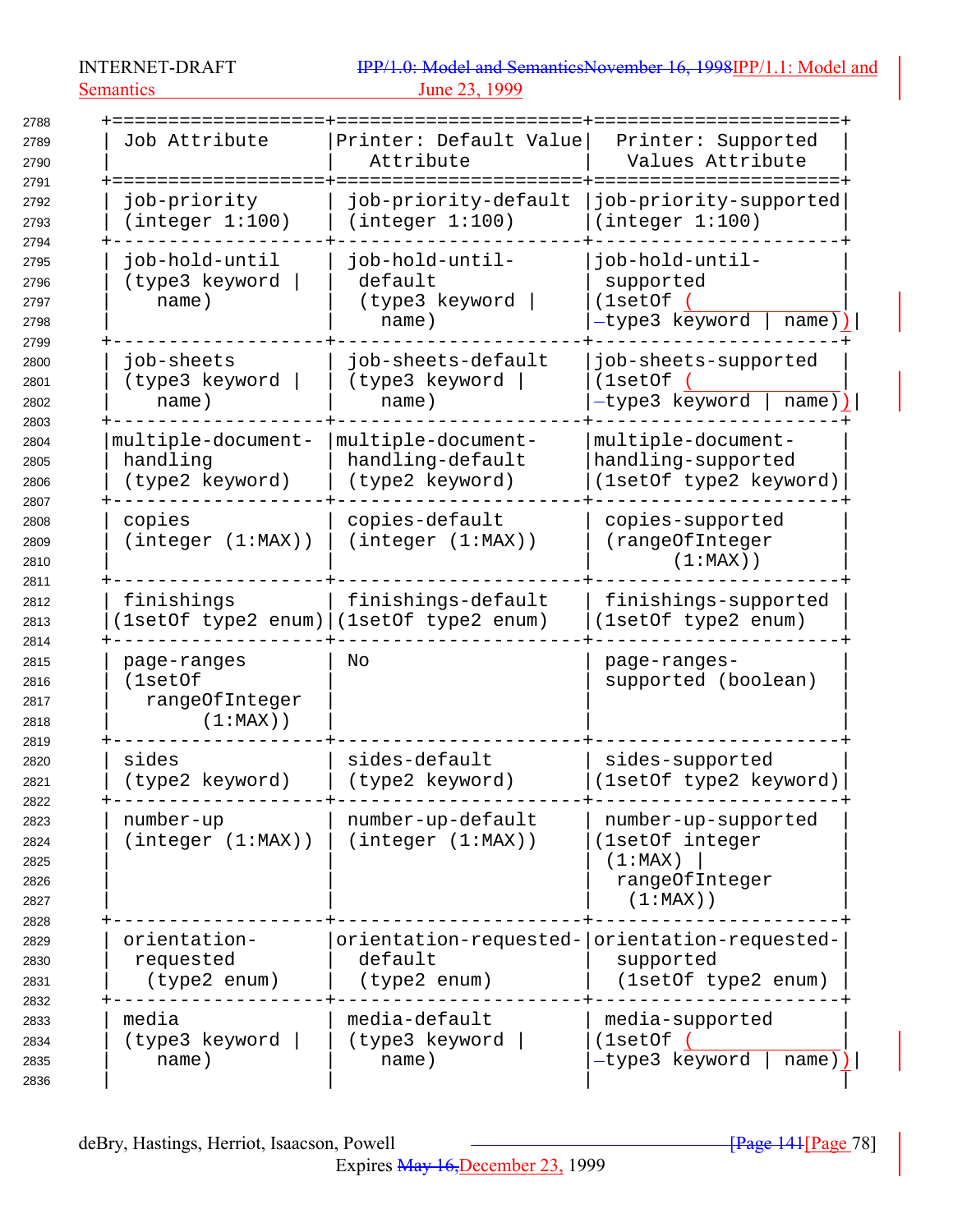|                                      | <b>INTERNET-DRAFT</b>              |                                                | IPP/1.0: Model and SemanticsNovember 16, 1998IPP/1.1: Model and |
|--------------------------------------|------------------------------------|------------------------------------------------|-----------------------------------------------------------------|
|                                      | <b>Semantics</b>                   | June 23, 1999                                  |                                                                 |
| 2837<br>2838<br>2839                 |                                    |                                                | media-ready<br>(1setOf<br>-type3 keyword<br>name))              |
| 2840<br>2841<br>2842<br>2843         | printer-resolution<br>(resolution) | printer-resolution-<br>default<br>(resolution) | printer-resolution-<br>supported<br>(1setOf resolution)         |
| 2844<br>2845<br>2846<br>2847<br>2848 | print-quality<br>(type2 enum)      | print-quality-default<br>(type2 enum)          | print-quality-<br>supported<br>(1setOf type2 enum)              |

 

4.2.1 job-priority (integer(1:100))

 This attribute specifies a priority for scheduling the Job. A higher value specifies a higher priority. The value 1 indicates the lowest possible priority. The value 100 indicates the highest possible priority. Among those jobs that are ready to print, a Printer MUST print all jobs with a priority value of n before printing those with a priority value of n-1 for all n.

 If the Printer object supports this attribute, it MUST always support the full range from 1 to 100. No administrative restrictions are permitted. This way an end-user can always make full use of the entire range 2858 with any Printer object. If privileged jobs are implemented outside  $\frac{IPP}{4.0}$ ,  $IPP/1.1$ , they MUST have priorities higher than 100, rather than restricting the range available to end-users.

 If the client does not supply this attribute and this attribute is supported by the Printer object, the Printer object MUST use the value of the Printer object's "job-priority-default" at job submission time (unlike most Job Template attributes that are used if necessary at job processing time).

 The syntax for the "job-priority-supported" is also integer(1:100). This single integer value indicates the number of priority levels supported. The Printer object MUST take the value supplied by the client and map it to the closest integer in a sequence of n integers values that are evenly distributed over the range from 1 to 100 using the formula:

- 2867 roundToNearestInt( $(100x+50)/n$ )
- where n is the value of "job-priority-supported" and x ranges from 0 through n-1.

2869 For example, if n=1 the sequence of values is 50; if n=2, the sequence of values is: 25 and 75; if n = 3, the 2870 sequence of values is: 17, 50 and 83; if  $n = 10$ , the sequence of values is: 5, 15, 25, 35, 45, 55, 65, 75, 85, 2871 and 95; if  $n = 100$ , the sequence of values is: 1, 2, 3, ... 100.

 If the value of the Printer object's "job-priority-supported" is 10 and the client supplies values in the range 1 to 10, the Printer object maps them to 5, in the range 11 to 20, the Printer object maps them to 15, etc.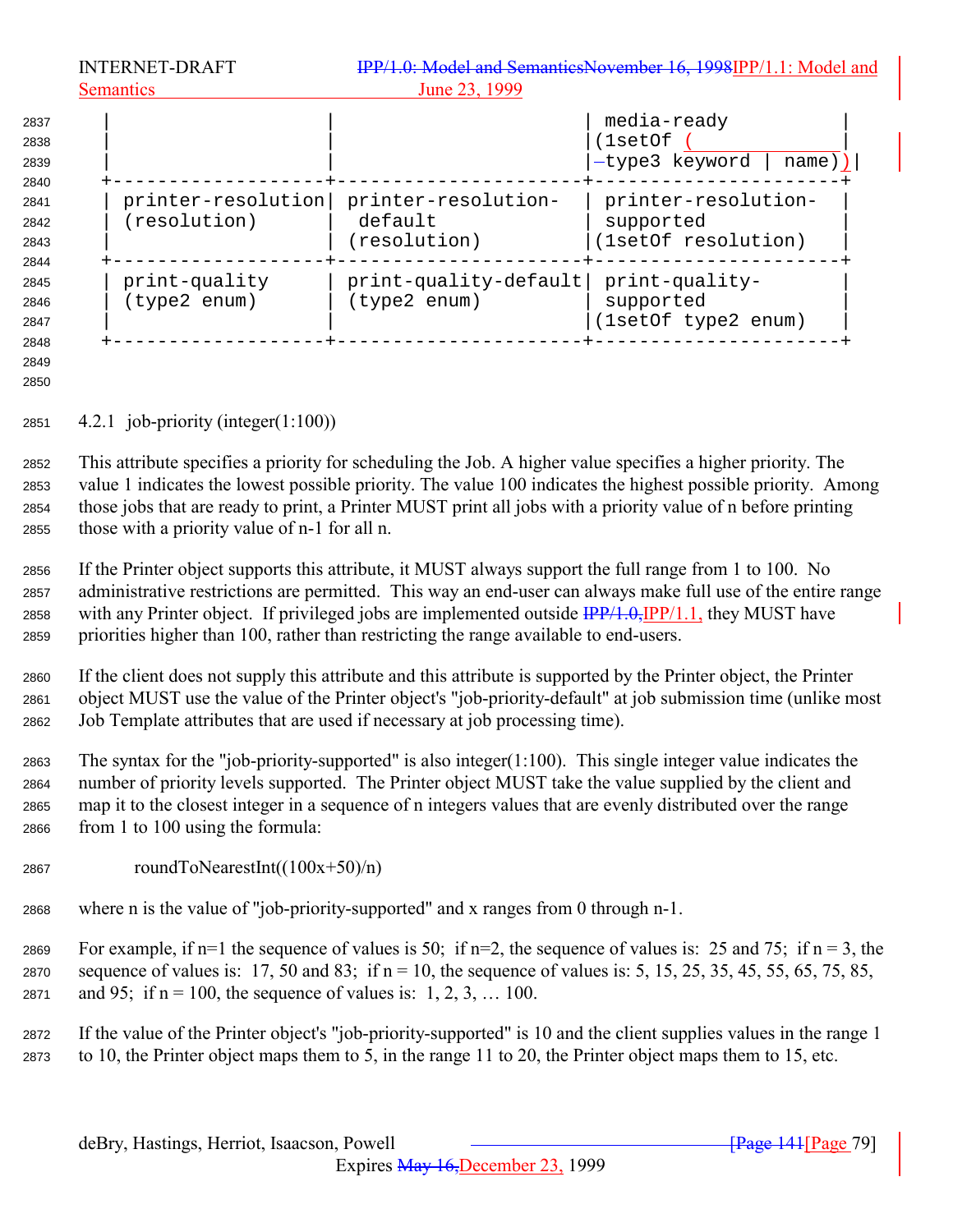4.2.2 job-hold-until (type3 keyword | name (MAX))

This attribute specifies the named time period during which the Job MUST become a candidate for printing.

- Standard keyword values for named time periods are:
- 'no-hold': immediately, if there are not other reasons to hold the job

 'indefinite': - the job is held indefinitely, until a client performs a Release-Job (section [3.3.6\)](#page-62-0) 'day-time': during the day 'evening': evening

'night': night

'weekend': weekend

- 
- 'second-shift': second-shift (after close of business) 'third-shift': third-shift (after midnight)

# 

 An administrator MUST associate allowable print times with a named time period (by means outside 2887 IPP/1.0), the scope of this IPP/1.1 document). An administrator is encouraged to pick names that suggest the type of time period. An administrator MAY define additional values using the 'name' or 'keyword' attribute syntax, depending on implementation.

2890 If the value of this attribute specifies a time period that is in the future, the Printer MUSTSHOULD add the 'job-hold-until-specified' value to the job's "job-state-reasons" attribute, MUST move the job to the 'pending-held' state, and MUST NOT schedule the job for printing until the specified time-period arrives.

 When the specified time period arrives, the Printer MUST remove the 'job-hold-until-specified' value from 2894 the job's "job-state-reason" attribute and, if attribute, if present. If there are no other job state reasons that keep the job in the 'pending-held' state, the Printer MUST consider the job as a candidate for processing by moving the job to the 'pending' state.

 If this job attribute value is the named value 'no-hold', or the specified time period has already started, the job MUST be a candidate for processing immediately.

 If the client does not supply this attribute and this attribute is supported by the Printer object, the Printer object MUST use the value of the Printer object's "job-hold-until-default" at job submission time (unlike most Job Template attributes that are used if necessary at job processing time).

- 4.2.3 job-sheets (type3 keyword | name(MAX))
- This attribute determines which job start/end sheet(s), if any, MUST be printed with a job.
- Standard keyword values are:
- 'none': no job sheet is printed
- 'standard': one or more site specific standard job sheets are printed, e.g. a single start sheet or both start and end sheet is printed
-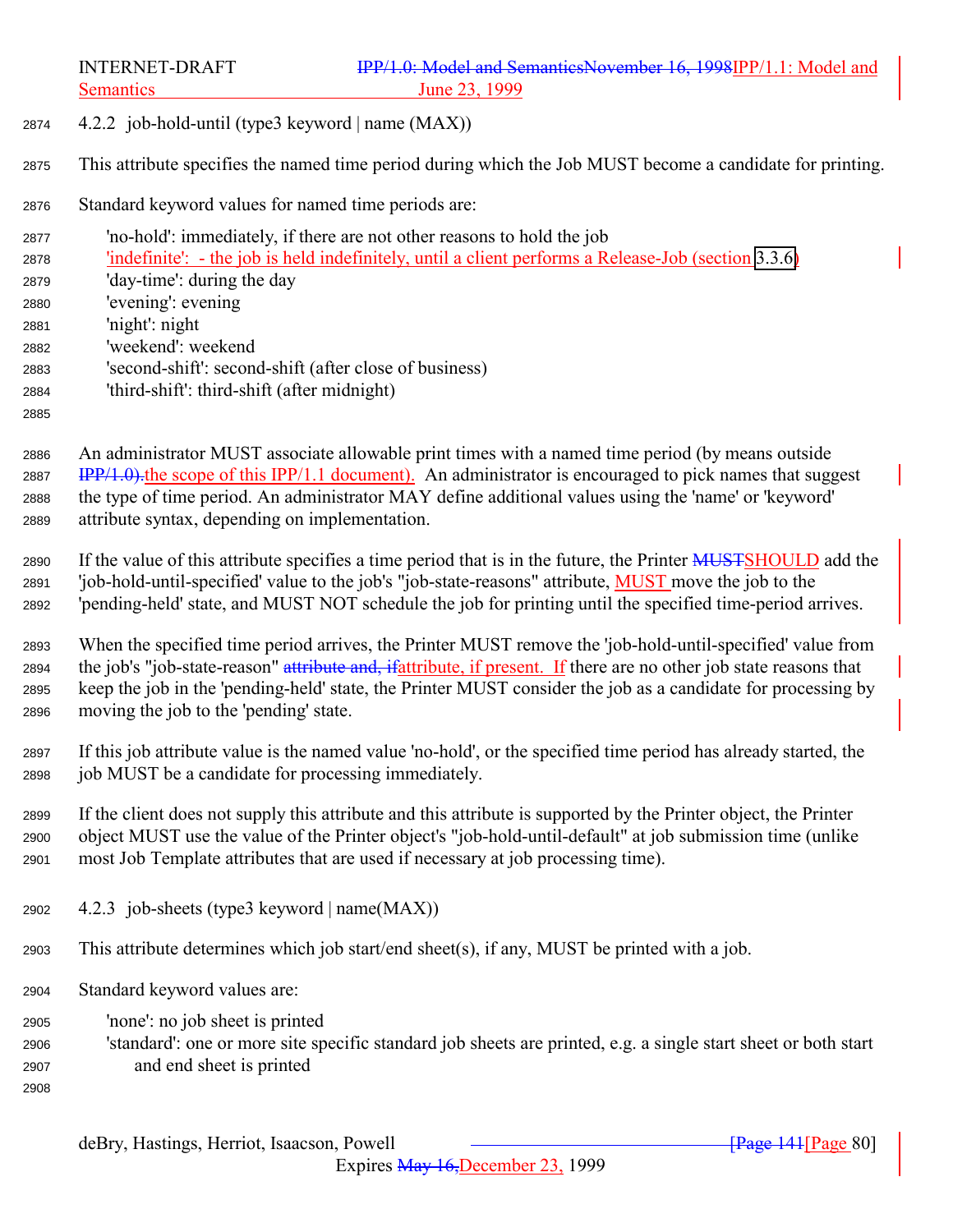- <span id="page-80-0"></span> An administrator MAY define additional values using the 'name' or 'keyword' attribute syntax, depending on implementation.
- 2911 Note: The effect of this attribute on jobs with multiple documents MAY be affected by the "multiple-document-handling" job attribute (section 4.2.4), depending on the job sheet semantics.
- 4.2.4 multiple-document-handling (type2 keyword)

 This attribute is relevant only if a job consists of two or more documents. This attribute MUST be supported if the Printer supports multiple documents per job (see sections 3.2.4 and 3.3.1). The attribute controls finishing operations and the placement of one or more print-stream pages into impressions and onto media sheets. When the value of the "copies" attribute exceeds 1, it also controls the order in which the copies that result from processing the documents are produced. For the purposes of this explanations, if "a" represents an instance of document data, then the result of processing the data in document "a" is a 2920 sequence of media sheets represented by " $a(*)$ ".

- Standard keyword values are:
- 'single-document': If a Job object has multiple documents, say, the document data is called a and b, then the result of processing all the document data (a and then b) MUST be treated as a single sequence of media sheets for finishing operations; that is, finishing would be performed on the concatenation 2925 of the sequences  $a(*)$ ,  $b(*)$ . The Printer object MUST NOT force the data in each document instance to be formatted onto a new print-stream page, nor to start a new impression on a new media sheet. If more than one copy is made, the ordering of the sets of media sheets resulting from processing the 2928 document data MUST be  $a(*)$ ,  $b(*)$ ,  $a(*)$ ,  $b(*)$ , ..., and the Printer object MUST force each copy 2929  $(a(*)$ ,  $b(*)$ ) to start on a new media sheet.
- 'separate-documents-uncollated-copies': If a Job object has multiple documents, say, the document data is called a and b, then the result of processing the data in each document instance MUST be treated 2932 as a single sequence of media sheets for finishing operations; that is, the sets  $a(*)$  and  $b(*)$  would each be finished separately. The Printer object MUST force each copy of the result of processing the data in a single document to start on a new media sheet. If more than one copy is made, the ordering 2935 of the sets of media sheets resulting from processing the document data MUST be  $a(*)$ ,  $a(*)$ , ..., 2936  $b(*)$ ,  $b(*)$  ....
- 'separate-documents-collated-copies': If a Job object has multiple documents, say, the document data is called a and b, then the result of processing the data in each document instance MUST be treated as a single sequence of media sheets for finishing operations; that is, the sets a(\*) and b(\*) would each be finished separately. The Printer object MUST force each copy of the result of processing the data in a single document to start on a new media sheet. If more than one copy is made, the ordering of 2942 the sets of media sheets resulting from processing the document data MUST be  $a(*)$ ,  $b(*)$ ,  $a(*)$ ,  $b(*)$ ,  $b(*)$ ,
- ... .
- 'single-document-new-sheet': Same as 'single-document', except that the Printer object MUST ensure that the first impression of each document instance in the job is placed on a new media sheet. This value allows multiple documents to be stapled together with a single staple where each document starts on a new sheet.
-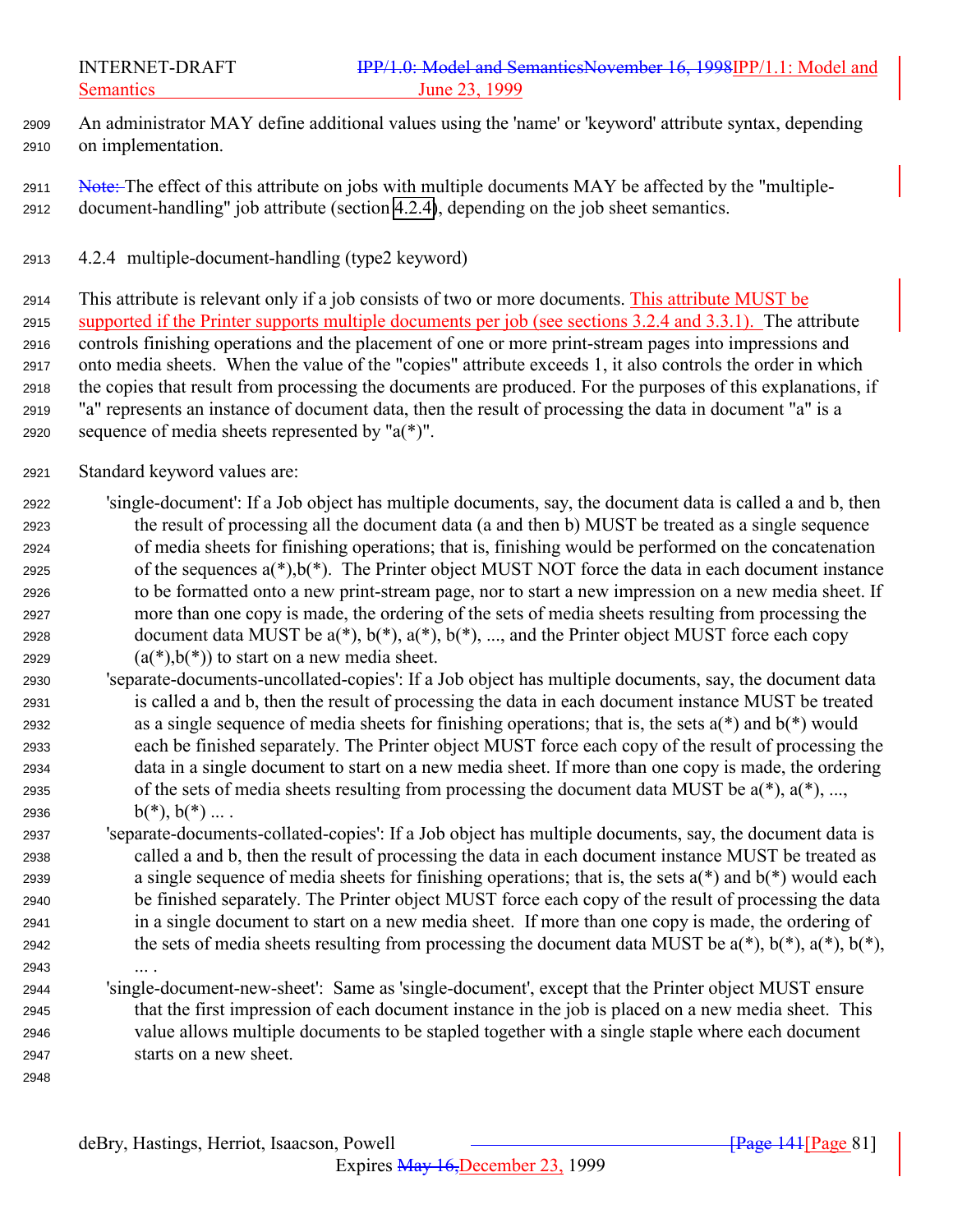The 'single-document' value is the same as 'separate-documents-collated-copies' with respect to ordering of print-stream pages, but not media sheet generation, since 'single-document' will put the first page of the next document on the back side of a sheet if an odd number of pages have been produced so far for the job, while 'separate-documents-collated-copies' always forces the next document or document copy on to a new sheet. In addition, if the "finishings" attribute specifies 'staple', then with 'single-document', documents a and b are stapled together as a single document with no regard to new sheets, with 'single-document-new- sheet', documents a and b are stapled together as a single document, but document b starts on a new sheet, but with 'separate-documents-uncollated-copies' and 'separate-documents-collated-copies', documents a and b are stapled separately.

 Note: None of these values provide means to produce uncollated sheets within a document, i.e., where multiple copies of sheet n are produced before sheet n+1 of the same document.

 The relationship of this attribute and the other attributes that control document processing is described in section [15.3.](#page-171-0)

- 4.2.5 copies (integer(1:MAX))
- This attribute specifies the number of copies to be printed.

 On many devices the supported number of collated copies will be limited by the number of physical output bins on the device, and may be different from the number of uncollated copies which can be supported.

 Note: The effect of this attribute on jobs with multiple documents is controlled by the "multiple-document- handling" job attribute (section [4.2.4\)](#page-80-0) and the relationship of this attribute and the other attributes that control document processing is described in section [15.3.](#page-171-0)

4.2.6 finishings (1setOf type2 enum)

 This attribute identifies the finishing operations that the Printer uses for each copy of each printed document in the Job. For Jobs with multiple documents, the "multiple-document-handling" attribute determines what constitutes a "copy" for purposes of finishing.

Standard enum values are:

| 2974 | Value | Symbolic Name and Description                                                              |
|------|-------|--------------------------------------------------------------------------------------------|
| 2975 |       |                                                                                            |
| 2976 | '3'   | 'none': Perform no finishing                                                               |
| 2977 | '4'   | 'staple': Bind the document(s) with one or more staples. The exact number and placement of |
| 2978 |       | the staples is site-defined.                                                               |
| 2979 | ידי   | "punch": This value indicates that holes are required in the finished document. The exact  |
| 2980 |       | number and placement of the holes is site-defined The punch specification MAY be           |
| 2981 |       | satisfied (in a site- and implementation-specific manner) either by drilling/punching,     |
| 2982 |       | or by substituting pre-drilled media.                                                      |
|      |       |                                                                                            |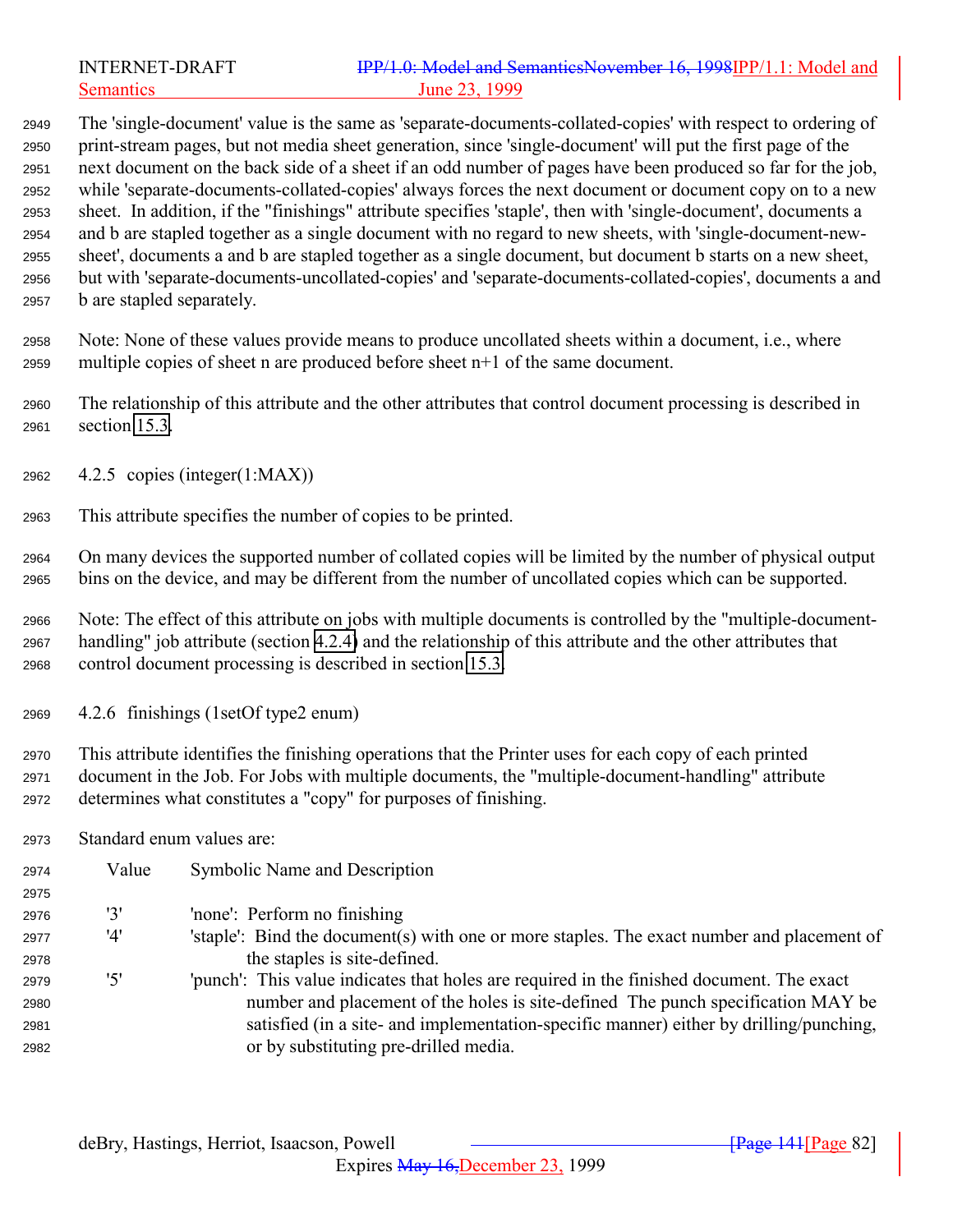| <b>Semantics</b><br>'6'<br>'cover': This value is specified when it is desired to select a non-printed (or pre-printed)<br>cover for the document. This does not supplant the specification of a printed cover<br>(on cover stock medium) by the document itself.<br>2985<br>'7'<br>'bind': This value indicates that a binding is to be applied to the document; the type and<br>placement of the binding is site-defined. <sup>11</sup><br>2988<br>'8'<br>'saddle-stitch': Bind the document(s) with one or more staples (wire stitches) along the<br>middle fold. The exact number and placement of the staples and the middle fold is<br>implementation and/or site-defined.<br>2991<br>'edge-stitch': Bind the document(s) with one or more staples (wire stitches) along one edge.<br>'9'<br>The exact number and placement of the staples is implementation and/or site-<br>defined.<br>2994<br>reserved for future generic finishing enum values.<br>$'10'$ -'19'<br>The following values are more specific; they indicate a corner or an edge as if the document were a portrait<br>document (see below):<br>'20'<br>'staple-top-left': Bind the document(s) with one or more staples in the top left corner.<br>'21'<br>'staple-bottom-left': Bind the document(s) with one or more staples in the bottom left<br>corner.<br>'22'<br>'staple-top-right': Bind the document(s) with one or more staples in the top right corner.<br>'23'<br>'staple-bottom-right': Bind the document(s) with one or more staples in the bottom right<br>corner.<br>3003<br>'24'<br>'edge-stitch-left': Bind the document(s) with one or more staples (wire stitches) along the<br>3004<br>left edge. The exact number and placement of the staples is implementation and/or<br>site-defined.<br>'25'<br>'edge-stitch-top': Bind the document(s) with one or more staples (wire stitches) along the<br>top edge. The exact number and placement of the staples is implementation and/or<br>site-defined.<br>'edge-stitch-right': Bind the document(s) with one or more staples (wire stitches) along the<br>'26'<br>right edge. The exact number and placement of the staples is implementation and/or<br>site-defined.<br>'27'<br>'edge-stitch-bottom': Bind the document(s) with one or more staples (wire stitches) along<br>3013<br>the bottom edge. The exact number and placement of the staples is implementation<br>and/or site-defined.<br>3015<br>'28'<br>'staple-dual-left': Bind the document(s) with two staples (wire stitches) along the left edge<br>assuming a portrait document (see above).<br>3017<br>'29'<br>'staple-dual-top': Bind the document(s) with two staples (wire stitches) along the top edge<br>assuming a portrait document (see above).<br>3019<br>'staple-dual-right': Bind the document(s) with two staples (wire stitches) along the right<br>'30'<br>edge assuming a portrait document (see above).<br>3021<br>'31'<br>'staple-dual-bottom': Bind the document(s) with two staples (wire stitches) along the bottom<br>edge assuming a portrait document (see above).<br>3023<br>The 'staple-xxx' values are specified with respect to the document as if the document were a portrait<br>3024<br>document. If the document is actually a landscape or a reverse-landscape document, the client supplies the<br>3025 |              | <b>INTERNET-DRAFT</b> | IPP/1.0: Model and SemanticsNovember 16, 1998IPP/1.1: Model and                                     |
|-----------------------------------------------------------------------------------------------------------------------------------------------------------------------------------------------------------------------------------------------------------------------------------------------------------------------------------------------------------------------------------------------------------------------------------------------------------------------------------------------------------------------------------------------------------------------------------------------------------------------------------------------------------------------------------------------------------------------------------------------------------------------------------------------------------------------------------------------------------------------------------------------------------------------------------------------------------------------------------------------------------------------------------------------------------------------------------------------------------------------------------------------------------------------------------------------------------------------------------------------------------------------------------------------------------------------------------------------------------------------------------------------------------------------------------------------------------------------------------------------------------------------------------------------------------------------------------------------------------------------------------------------------------------------------------------------------------------------------------------------------------------------------------------------------------------------------------------------------------------------------------------------------------------------------------------------------------------------------------------------------------------------------------------------------------------------------------------------------------------------------------------------------------------------------------------------------------------------------------------------------------------------------------------------------------------------------------------------------------------------------------------------------------------------------------------------------------------------------------------------------------------------------------------------------------------------------------------------------------------------------------------------------------------------------------------------------------------------------------------------------------------------------------------------------------------------------------------------------------------------------------------------------------------------------------------------------------------------------------------------------------------------------------------------------------------------------------------------------------------------------------------------------------------------------------------------------------------------------------------------------------------------------------------------------------------------------------------------------|--------------|-----------------------|-----------------------------------------------------------------------------------------------------|
|                                                                                                                                                                                                                                                                                                                                                                                                                                                                                                                                                                                                                                                                                                                                                                                                                                                                                                                                                                                                                                                                                                                                                                                                                                                                                                                                                                                                                                                                                                                                                                                                                                                                                                                                                                                                                                                                                                                                                                                                                                                                                                                                                                                                                                                                                                                                                                                                                                                                                                                                                                                                                                                                                                                                                                                                                                                                                                                                                                                                                                                                                                                                                                                                                                                                                                                                                     |              |                       | June 23, 1999                                                                                       |
|                                                                                                                                                                                                                                                                                                                                                                                                                                                                                                                                                                                                                                                                                                                                                                                                                                                                                                                                                                                                                                                                                                                                                                                                                                                                                                                                                                                                                                                                                                                                                                                                                                                                                                                                                                                                                                                                                                                                                                                                                                                                                                                                                                                                                                                                                                                                                                                                                                                                                                                                                                                                                                                                                                                                                                                                                                                                                                                                                                                                                                                                                                                                                                                                                                                                                                                                                     | 2983<br>2984 |                       |                                                                                                     |
|                                                                                                                                                                                                                                                                                                                                                                                                                                                                                                                                                                                                                                                                                                                                                                                                                                                                                                                                                                                                                                                                                                                                                                                                                                                                                                                                                                                                                                                                                                                                                                                                                                                                                                                                                                                                                                                                                                                                                                                                                                                                                                                                                                                                                                                                                                                                                                                                                                                                                                                                                                                                                                                                                                                                                                                                                                                                                                                                                                                                                                                                                                                                                                                                                                                                                                                                                     | 2986<br>2987 |                       |                                                                                                     |
|                                                                                                                                                                                                                                                                                                                                                                                                                                                                                                                                                                                                                                                                                                                                                                                                                                                                                                                                                                                                                                                                                                                                                                                                                                                                                                                                                                                                                                                                                                                                                                                                                                                                                                                                                                                                                                                                                                                                                                                                                                                                                                                                                                                                                                                                                                                                                                                                                                                                                                                                                                                                                                                                                                                                                                                                                                                                                                                                                                                                                                                                                                                                                                                                                                                                                                                                                     | 2989<br>2990 |                       |                                                                                                     |
|                                                                                                                                                                                                                                                                                                                                                                                                                                                                                                                                                                                                                                                                                                                                                                                                                                                                                                                                                                                                                                                                                                                                                                                                                                                                                                                                                                                                                                                                                                                                                                                                                                                                                                                                                                                                                                                                                                                                                                                                                                                                                                                                                                                                                                                                                                                                                                                                                                                                                                                                                                                                                                                                                                                                                                                                                                                                                                                                                                                                                                                                                                                                                                                                                                                                                                                                                     | 2992<br>2993 |                       |                                                                                                     |
|                                                                                                                                                                                                                                                                                                                                                                                                                                                                                                                                                                                                                                                                                                                                                                                                                                                                                                                                                                                                                                                                                                                                                                                                                                                                                                                                                                                                                                                                                                                                                                                                                                                                                                                                                                                                                                                                                                                                                                                                                                                                                                                                                                                                                                                                                                                                                                                                                                                                                                                                                                                                                                                                                                                                                                                                                                                                                                                                                                                                                                                                                                                                                                                                                                                                                                                                                     | 2995         |                       |                                                                                                     |
|                                                                                                                                                                                                                                                                                                                                                                                                                                                                                                                                                                                                                                                                                                                                                                                                                                                                                                                                                                                                                                                                                                                                                                                                                                                                                                                                                                                                                                                                                                                                                                                                                                                                                                                                                                                                                                                                                                                                                                                                                                                                                                                                                                                                                                                                                                                                                                                                                                                                                                                                                                                                                                                                                                                                                                                                                                                                                                                                                                                                                                                                                                                                                                                                                                                                                                                                                     | 2996<br>2997 |                       |                                                                                                     |
|                                                                                                                                                                                                                                                                                                                                                                                                                                                                                                                                                                                                                                                                                                                                                                                                                                                                                                                                                                                                                                                                                                                                                                                                                                                                                                                                                                                                                                                                                                                                                                                                                                                                                                                                                                                                                                                                                                                                                                                                                                                                                                                                                                                                                                                                                                                                                                                                                                                                                                                                                                                                                                                                                                                                                                                                                                                                                                                                                                                                                                                                                                                                                                                                                                                                                                                                                     | 2998         |                       |                                                                                                     |
|                                                                                                                                                                                                                                                                                                                                                                                                                                                                                                                                                                                                                                                                                                                                                                                                                                                                                                                                                                                                                                                                                                                                                                                                                                                                                                                                                                                                                                                                                                                                                                                                                                                                                                                                                                                                                                                                                                                                                                                                                                                                                                                                                                                                                                                                                                                                                                                                                                                                                                                                                                                                                                                                                                                                                                                                                                                                                                                                                                                                                                                                                                                                                                                                                                                                                                                                                     | 2999         |                       |                                                                                                     |
|                                                                                                                                                                                                                                                                                                                                                                                                                                                                                                                                                                                                                                                                                                                                                                                                                                                                                                                                                                                                                                                                                                                                                                                                                                                                                                                                                                                                                                                                                                                                                                                                                                                                                                                                                                                                                                                                                                                                                                                                                                                                                                                                                                                                                                                                                                                                                                                                                                                                                                                                                                                                                                                                                                                                                                                                                                                                                                                                                                                                                                                                                                                                                                                                                                                                                                                                                     | 3000         |                       |                                                                                                     |
|                                                                                                                                                                                                                                                                                                                                                                                                                                                                                                                                                                                                                                                                                                                                                                                                                                                                                                                                                                                                                                                                                                                                                                                                                                                                                                                                                                                                                                                                                                                                                                                                                                                                                                                                                                                                                                                                                                                                                                                                                                                                                                                                                                                                                                                                                                                                                                                                                                                                                                                                                                                                                                                                                                                                                                                                                                                                                                                                                                                                                                                                                                                                                                                                                                                                                                                                                     | 3001         |                       |                                                                                                     |
|                                                                                                                                                                                                                                                                                                                                                                                                                                                                                                                                                                                                                                                                                                                                                                                                                                                                                                                                                                                                                                                                                                                                                                                                                                                                                                                                                                                                                                                                                                                                                                                                                                                                                                                                                                                                                                                                                                                                                                                                                                                                                                                                                                                                                                                                                                                                                                                                                                                                                                                                                                                                                                                                                                                                                                                                                                                                                                                                                                                                                                                                                                                                                                                                                                                                                                                                                     | 3002         |                       |                                                                                                     |
|                                                                                                                                                                                                                                                                                                                                                                                                                                                                                                                                                                                                                                                                                                                                                                                                                                                                                                                                                                                                                                                                                                                                                                                                                                                                                                                                                                                                                                                                                                                                                                                                                                                                                                                                                                                                                                                                                                                                                                                                                                                                                                                                                                                                                                                                                                                                                                                                                                                                                                                                                                                                                                                                                                                                                                                                                                                                                                                                                                                                                                                                                                                                                                                                                                                                                                                                                     |              |                       |                                                                                                     |
|                                                                                                                                                                                                                                                                                                                                                                                                                                                                                                                                                                                                                                                                                                                                                                                                                                                                                                                                                                                                                                                                                                                                                                                                                                                                                                                                                                                                                                                                                                                                                                                                                                                                                                                                                                                                                                                                                                                                                                                                                                                                                                                                                                                                                                                                                                                                                                                                                                                                                                                                                                                                                                                                                                                                                                                                                                                                                                                                                                                                                                                                                                                                                                                                                                                                                                                                                     | 3005         |                       |                                                                                                     |
|                                                                                                                                                                                                                                                                                                                                                                                                                                                                                                                                                                                                                                                                                                                                                                                                                                                                                                                                                                                                                                                                                                                                                                                                                                                                                                                                                                                                                                                                                                                                                                                                                                                                                                                                                                                                                                                                                                                                                                                                                                                                                                                                                                                                                                                                                                                                                                                                                                                                                                                                                                                                                                                                                                                                                                                                                                                                                                                                                                                                                                                                                                                                                                                                                                                                                                                                                     | 3006         |                       |                                                                                                     |
|                                                                                                                                                                                                                                                                                                                                                                                                                                                                                                                                                                                                                                                                                                                                                                                                                                                                                                                                                                                                                                                                                                                                                                                                                                                                                                                                                                                                                                                                                                                                                                                                                                                                                                                                                                                                                                                                                                                                                                                                                                                                                                                                                                                                                                                                                                                                                                                                                                                                                                                                                                                                                                                                                                                                                                                                                                                                                                                                                                                                                                                                                                                                                                                                                                                                                                                                                     | 3007<br>3008 |                       |                                                                                                     |
|                                                                                                                                                                                                                                                                                                                                                                                                                                                                                                                                                                                                                                                                                                                                                                                                                                                                                                                                                                                                                                                                                                                                                                                                                                                                                                                                                                                                                                                                                                                                                                                                                                                                                                                                                                                                                                                                                                                                                                                                                                                                                                                                                                                                                                                                                                                                                                                                                                                                                                                                                                                                                                                                                                                                                                                                                                                                                                                                                                                                                                                                                                                                                                                                                                                                                                                                                     | 3009         |                       |                                                                                                     |
|                                                                                                                                                                                                                                                                                                                                                                                                                                                                                                                                                                                                                                                                                                                                                                                                                                                                                                                                                                                                                                                                                                                                                                                                                                                                                                                                                                                                                                                                                                                                                                                                                                                                                                                                                                                                                                                                                                                                                                                                                                                                                                                                                                                                                                                                                                                                                                                                                                                                                                                                                                                                                                                                                                                                                                                                                                                                                                                                                                                                                                                                                                                                                                                                                                                                                                                                                     | 3010<br>3011 |                       |                                                                                                     |
|                                                                                                                                                                                                                                                                                                                                                                                                                                                                                                                                                                                                                                                                                                                                                                                                                                                                                                                                                                                                                                                                                                                                                                                                                                                                                                                                                                                                                                                                                                                                                                                                                                                                                                                                                                                                                                                                                                                                                                                                                                                                                                                                                                                                                                                                                                                                                                                                                                                                                                                                                                                                                                                                                                                                                                                                                                                                                                                                                                                                                                                                                                                                                                                                                                                                                                                                                     | 3012         |                       |                                                                                                     |
|                                                                                                                                                                                                                                                                                                                                                                                                                                                                                                                                                                                                                                                                                                                                                                                                                                                                                                                                                                                                                                                                                                                                                                                                                                                                                                                                                                                                                                                                                                                                                                                                                                                                                                                                                                                                                                                                                                                                                                                                                                                                                                                                                                                                                                                                                                                                                                                                                                                                                                                                                                                                                                                                                                                                                                                                                                                                                                                                                                                                                                                                                                                                                                                                                                                                                                                                                     | 3014         |                       |                                                                                                     |
|                                                                                                                                                                                                                                                                                                                                                                                                                                                                                                                                                                                                                                                                                                                                                                                                                                                                                                                                                                                                                                                                                                                                                                                                                                                                                                                                                                                                                                                                                                                                                                                                                                                                                                                                                                                                                                                                                                                                                                                                                                                                                                                                                                                                                                                                                                                                                                                                                                                                                                                                                                                                                                                                                                                                                                                                                                                                                                                                                                                                                                                                                                                                                                                                                                                                                                                                                     | 3016         |                       |                                                                                                     |
|                                                                                                                                                                                                                                                                                                                                                                                                                                                                                                                                                                                                                                                                                                                                                                                                                                                                                                                                                                                                                                                                                                                                                                                                                                                                                                                                                                                                                                                                                                                                                                                                                                                                                                                                                                                                                                                                                                                                                                                                                                                                                                                                                                                                                                                                                                                                                                                                                                                                                                                                                                                                                                                                                                                                                                                                                                                                                                                                                                                                                                                                                                                                                                                                                                                                                                                                                     | 3018         |                       |                                                                                                     |
|                                                                                                                                                                                                                                                                                                                                                                                                                                                                                                                                                                                                                                                                                                                                                                                                                                                                                                                                                                                                                                                                                                                                                                                                                                                                                                                                                                                                                                                                                                                                                                                                                                                                                                                                                                                                                                                                                                                                                                                                                                                                                                                                                                                                                                                                                                                                                                                                                                                                                                                                                                                                                                                                                                                                                                                                                                                                                                                                                                                                                                                                                                                                                                                                                                                                                                                                                     | 3020         |                       |                                                                                                     |
|                                                                                                                                                                                                                                                                                                                                                                                                                                                                                                                                                                                                                                                                                                                                                                                                                                                                                                                                                                                                                                                                                                                                                                                                                                                                                                                                                                                                                                                                                                                                                                                                                                                                                                                                                                                                                                                                                                                                                                                                                                                                                                                                                                                                                                                                                                                                                                                                                                                                                                                                                                                                                                                                                                                                                                                                                                                                                                                                                                                                                                                                                                                                                                                                                                                                                                                                                     | 3022         |                       |                                                                                                     |
|                                                                                                                                                                                                                                                                                                                                                                                                                                                                                                                                                                                                                                                                                                                                                                                                                                                                                                                                                                                                                                                                                                                                                                                                                                                                                                                                                                                                                                                                                                                                                                                                                                                                                                                                                                                                                                                                                                                                                                                                                                                                                                                                                                                                                                                                                                                                                                                                                                                                                                                                                                                                                                                                                                                                                                                                                                                                                                                                                                                                                                                                                                                                                                                                                                                                                                                                                     |              |                       |                                                                                                     |
|                                                                                                                                                                                                                                                                                                                                                                                                                                                                                                                                                                                                                                                                                                                                                                                                                                                                                                                                                                                                                                                                                                                                                                                                                                                                                                                                                                                                                                                                                                                                                                                                                                                                                                                                                                                                                                                                                                                                                                                                                                                                                                                                                                                                                                                                                                                                                                                                                                                                                                                                                                                                                                                                                                                                                                                                                                                                                                                                                                                                                                                                                                                                                                                                                                                                                                                                                     |              |                       |                                                                                                     |
|                                                                                                                                                                                                                                                                                                                                                                                                                                                                                                                                                                                                                                                                                                                                                                                                                                                                                                                                                                                                                                                                                                                                                                                                                                                                                                                                                                                                                                                                                                                                                                                                                                                                                                                                                                                                                                                                                                                                                                                                                                                                                                                                                                                                                                                                                                                                                                                                                                                                                                                                                                                                                                                                                                                                                                                                                                                                                                                                                                                                                                                                                                                                                                                                                                                                                                                                                     | 3026         |                       | appropriate transformed value. For example, to position a staple in the upper left hand corner of a |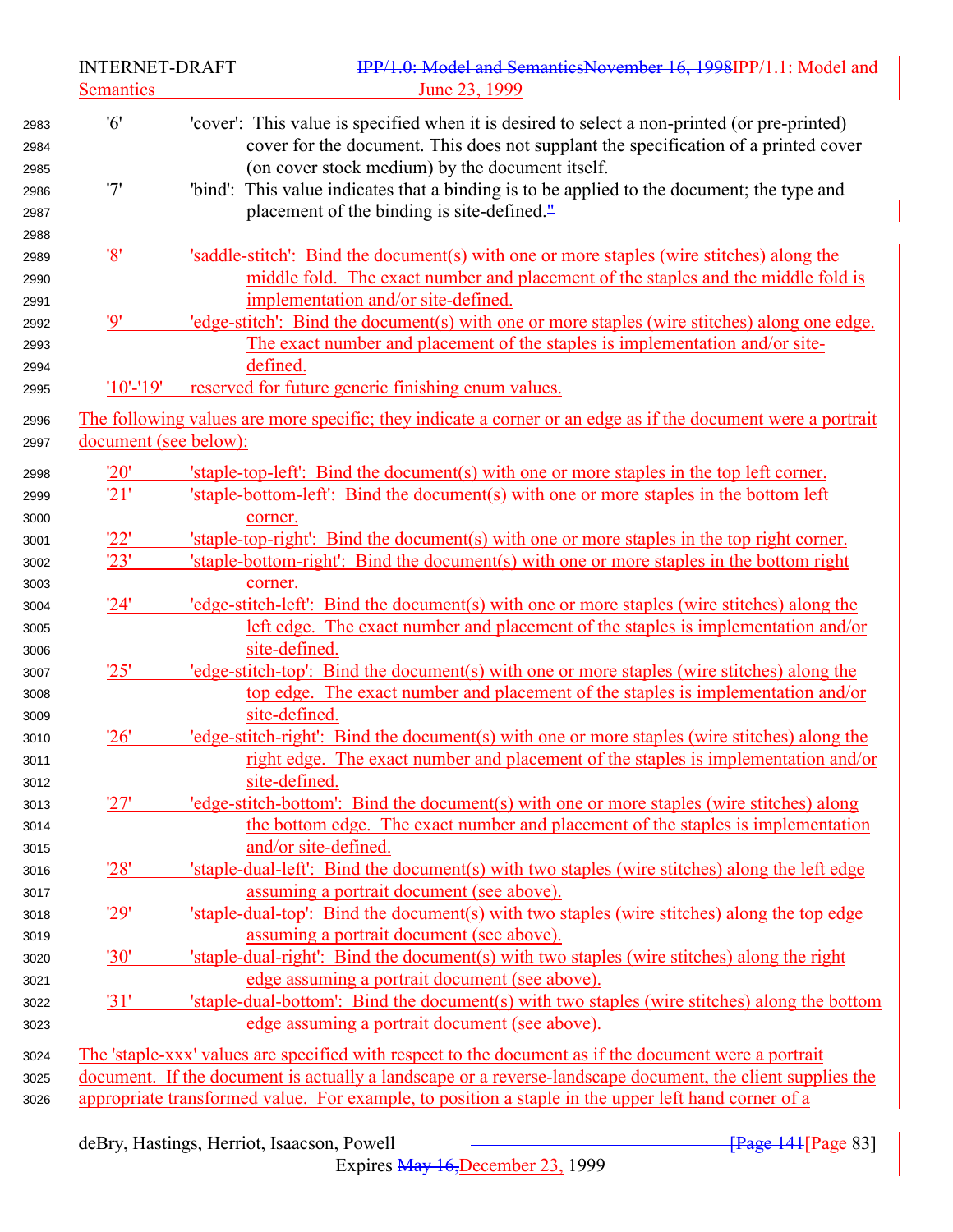landscape document when held for reading, the client supplies the 'staple-bottom-left' value (since landscape is defined as a +90 degree rotation from portrait, i.e., anti-clockwise). On the other hand, to position a staple in the upper left hand corner of a reverse-landscape document when held for reading, the client supplies the 'staple-top-right' value (since reverse-landscape is defined as a -90 degree rotation from portrait, i.e., clockwise).

 The angle (vertical, horizontal, angled) of each staple with respect to the document depends on the implementation which may in turn depend on the value of the attribute.

 Note: The effect of this attribute on jobs with multiple documents is controlled by the "multiple-document- handling" job attribute (section [4.2.4\)](#page-80-0) and the relationship of this attribute and the other attributes that control document processing is described in section [15.3.](#page-171-0)

 If the client supplies a value of 'none' along with any other combination of values, it is the same as if only that other combination of values had been supplied (that is the 'none' value has no effect).

4.2.7 page-ranges (1setOf rangeOfInteger (1:MAX))

 This attribute identifies the range(s) of print-stream pages that the Printer object uses for each copy of each document which are to be printed. Nothing is printed for any pages identified that do not exist in the document(s). Ranges MUST be in ascending order, for example: 1-3, 5-7, 15-19 and MUST NOT overlap, so that a non-spooling Printer object can process the job in a single pass. If the ranges are not ascending or are overlapping, the IPP object MUST reject the request and return the 'client-error-bad-request' status code. The attribute is associated with print-stream pages not application-numbered pages (for example, the page numbers found in the headers and or footers for certain word processing applications).

 For Jobs with multiple documents, the "multiple-document-handling" attribute determines what constitutes a "copy" for purposes of the specified page range(s). When "multiple-document-handling" is 'single- document', the Printer object MUST apply each supplied page range once to the concatenation of the print- stream pages. For example, if there are 8 documents of 10 pages each, the page-range '41:60' prints the pages in the 5th and 6th documents as a single document and none of the pages of the other documents are 3052 printed. When "multiple-document-handling" is 'separate-document-uncollated-copies' or 'separate- document-collated-copies','separate-documents-uncollated-copies' or 'separate-documents-collated-copies', the Printer object MUST apply each supplied page range repeatedly to each document copy. For the same job, the page-range '1:3, 10:10' would print the first 3 pages and the 10th page of each of the 8 documents in the Job, as 8 separate documents.

 In most cases, the exact pages to be printed will be generated by a device driver and this attribute would not be required. However, when printing an archived document which has already been formatted, the end user may elect to print just a subset of the pages contained in the document. In this case, if page-range = n.m is specified, the first page to be printed will be page n. All subsequent pages of the document will be printed through and including page m.

 "page-ranges-supported" is a boolean value indicating whether or not the printer is capable of supporting the printing of page ranges. This capability may differ from one PDL to another. There is no "page-ranges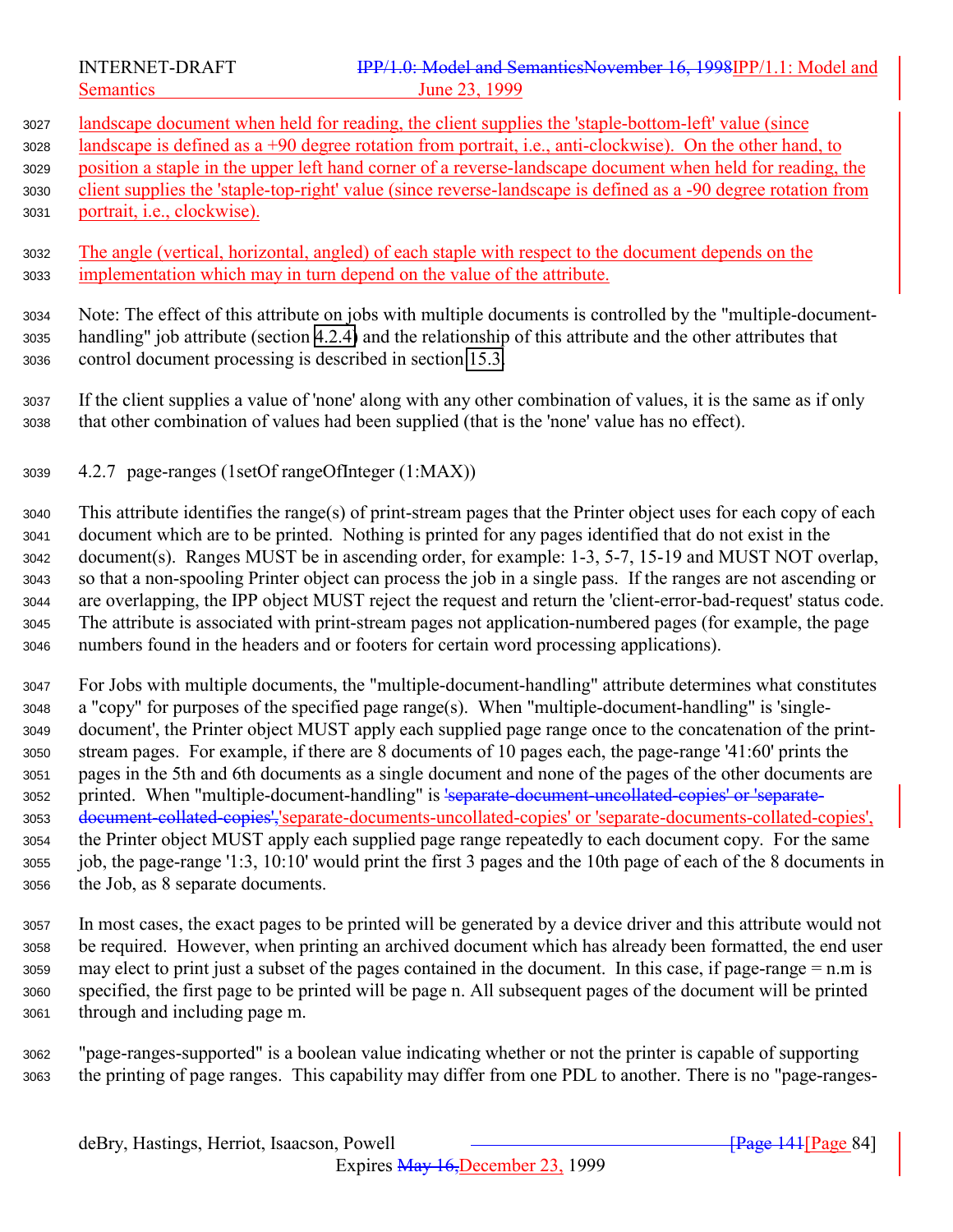default" attribute. If the "page-ranges" attribute is not supplied by the client, all pages of the document will be printed.

 Note: The effect of this attribute on jobs with multiple documents is controlled by the "multiple-document- handling" job attribute (section [4.2.4\)](#page-80-0) and the relationship of this attribute and the other attributes that control document processing is described in section [15.3.](#page-171-0)

- 4.2.8 sides (type2 keyword)
- This attribute specifies how print-stream pages are to be imposed upon the sides of an instance of a selected medium, i.e., an impression.
- The standard keyword values are:
- 'one-sided': imposes each consecutive print-stream page upon the same side of consecutive media sheets.
- 'two-sided-long-edge': imposes each consecutive pair of print-stream pages upon front and back sides of consecutive media sheets, such that the orientation of each pair of print-stream pages on the medium would be correct for the reader as if for binding on the long edge. This imposition is sometimes called 'duplex' or 'head-to-head'.
- 'two-sided-short-edge': imposes each consecutive pair of print-stream pages upon front and back sides of consecutive media sheets, such that the orientation of each pair of print-stream pages on the medium would be correct for the reader as if for binding on the short edge. This imposition is sometimes called 'tumble' or 'head-to-toe'.
- 

 'two-sided-long-edge', 'two-sided-short-edge', 'tumble', and 'duplex' all work the same for portrait or landscape. However 'head-to-toe' is 'tumble' in portrait but 'duplex' in landscape. 'head-to-head' also switches between 'duplex' and 'tumble' when using portrait and landscape modes.

 Note: The effect of this attribute on jobs with multiple documents is controlled by the "multiple-document- handling" job attribute (section [4.2.4\)](#page-80-0) and the relationship of this attribute and the other attributes that control document processing is described in section [15.3.](#page-171-0)

4.2.9 number-up (integer(1:MAX))

 This attribute specifies the number of print-stream pages to impose upon a single side of an instance of a selected medium. For example, if the value is:

| 3093 | Value        | Description                                                                                   |
|------|--------------|-----------------------------------------------------------------------------------------------|
| 3094 |              |                                                                                               |
| 3095 | '1'          | the Printer MUST place one print-stream page on a single side of an instance of the selected  |
| 3096 |              | medium (MAY add some sort of translation, scaling, or rotation).                              |
| 3097 | $2^{\prime}$ | the Printer MUST place two print-stream pages on a single side of an instance of the selected |
| 3098 |              | medium (MAY add some sort of translation, scaling, or rotation).                              |
| 3099 | '4'          | the Printer MUST place four print-stream pages on a single side of an instance of the         |
| 3100 |              | selected medium (MAY add some sort of translation, scaling, or rotation).                     |

Expires May 16,December 23, 1999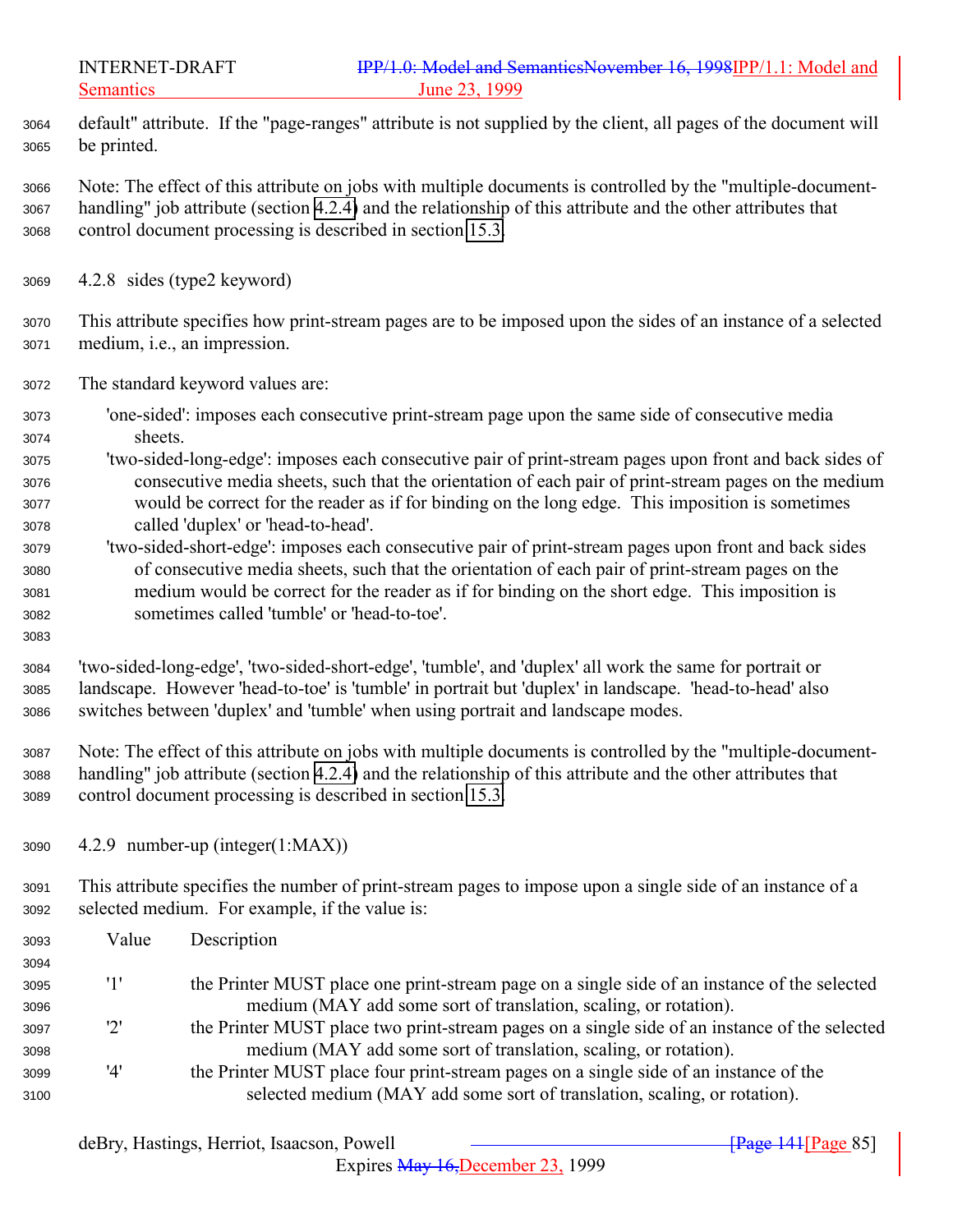This attribute primarily controls the translation, scaling and rotation of print-stream pages.

 Note: The effect of this attribute on jobs with multiple documents is controlled by the "multiple-document- handling" job attribute (section [4.2.4\)](#page-80-0) and the relationship of this attribute and the other attributes that control document processing is described in section [15.3.](#page-171-0)

4.2.10 orientation-requested (type2 enum)

 This attribute indicates the desired orientation for printed print-stream pages; it does not describe the orientation of the client-supplied print-stream pages.

 For some document formats (such as 'application/postscript'), the desired orientation of the print-stream pages is specified within the document data. This information is generated by a device driver prior to the submission of the print job. Other document formats (such as 'text/plain') do not include the notion of desired orientation within the document data. In the latter case it is possible for the Printer object to bind the desired orientation to the document data after it has been submitted. It is expected that a Printer object would only support "orientations-requested" for some document formats (e.g., 'text/plain' or 'text/html') but not others (e.g., 'application/postscript'). This is no different than any other Job Template attribute since section [4.2,](#page-75-0) item 1, points out that a Printer object may support or not support any Job Template attribute based on the document format supplied by the client. However, a special mention is made here since it is very likely that a Printer object will support "orientation-requested" for only a subset of the supported document formats.

Standard enum values are:

| 3121 | Value | Symbolic Name and Description                                                                |
|------|-------|----------------------------------------------------------------------------------------------|
| 3122 |       |                                                                                              |
| 3123 | '3'   | 'portrait': The content will be imaged across the short edge of the medium.                  |
| 3124 | '4'   | 'landscape': The content will be imaged across the long edge of the medium. Landscape is     |
| 3125 |       | defined to be a rotation of the print-stream page to be imaged by $+90$ degrees with         |
| 3126 |       | respect to the medium (i.e. anti-clockwise) from the portrait orientation. Note: The         |
| 3127 |       | +90 direction was chosen because simple finishing on the long edge is the same edge          |
| 3128 |       | whether portrait or landscape                                                                |
| 3129 | '5'   | 'reverse-landscape': The content will be imaged across the long edge of the medium.          |
| 3130 |       | Reverse-landscape is defined to be a rotation of the print-stream page to be imaged          |
| 3131 |       | by -90 degrees with respect to the medium (i.e. clockwise) from the portrait                 |
| 3132 |       | orientation. Note: The 'reverse-landscape' value was added because some                      |
| 3133 |       | applications rotate landscape -90 degrees from portrait, rather than +90 degrees.            |
| 3134 | '6'   | 'reverse-portrait': The content will be imaged across the short edge of the medium. Reverse- |
| 3135 |       | portrait is defined to be a rotation of the print-stream page to be imaged by 180            |
| 3136 |       | degrees with respect to the medium from the portrait orientation. Note: The 'reverse-        |
| 3137 |       | portrait' value was added for use with the "finishings" attribute in cases where the         |
| 3138 |       | opposite edge is desired for finishing a portrait document on simple finishing devices       |
| 3139 |       | that have only one finishing position. Thus a 'text'/plain' portrait document can be         |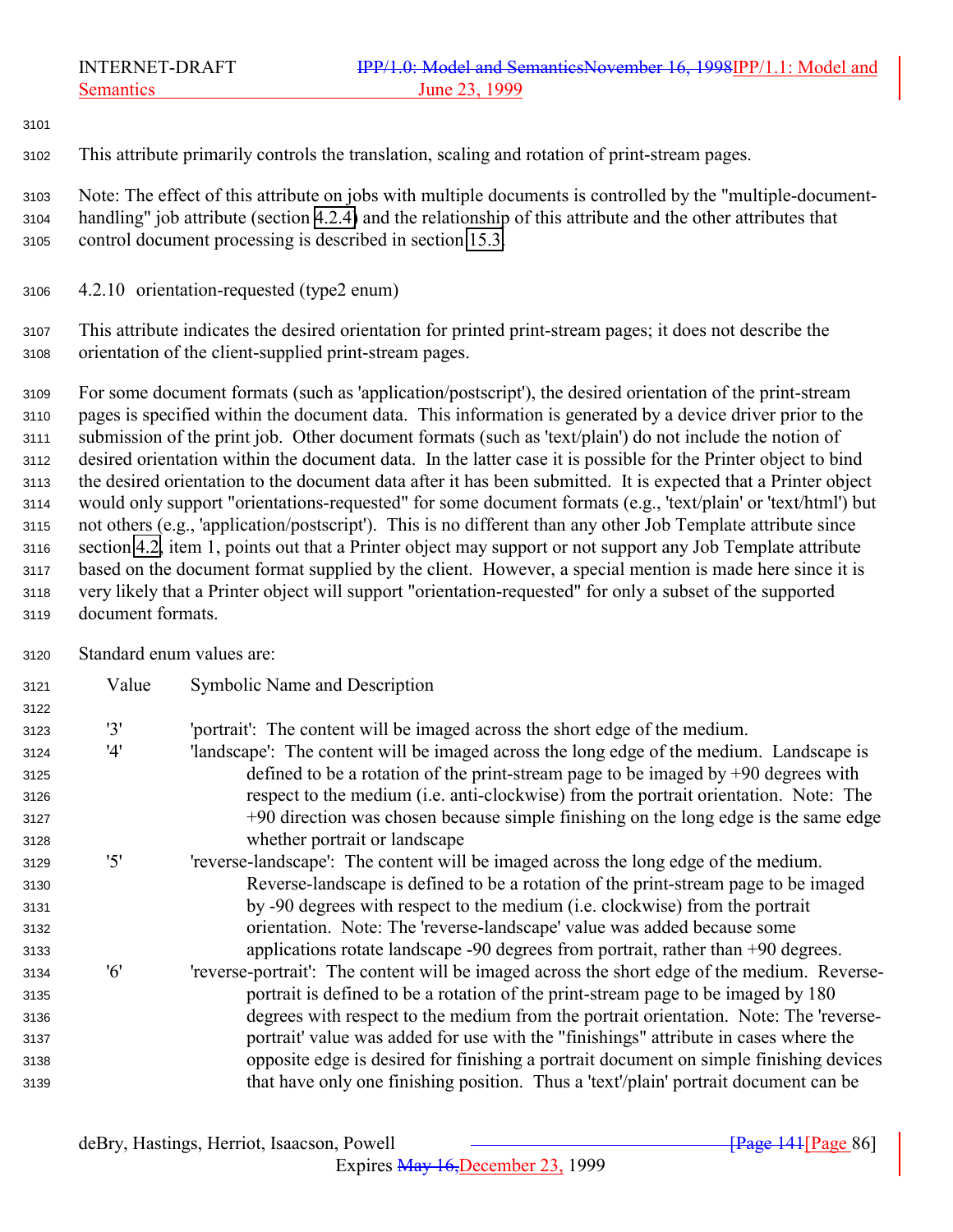stapled "on the right" by a simple finishing device as is common use with some middle eastern languages such as Hebrew. 

 Note: The effect of this attribute on jobs with multiple documents is controlled by the "multiple-document- handling" job attribute (section [4.2.4\)](#page-80-0) and the relationship of this attribute and the other attributes that control document processing is described in section [15.3.](#page-171-0)

4.2.11 media (type3 keyword | name $(MAX)$ )

This attribute identifies the medium that the Printer uses for all impressions of the Job.

 The values for "media" include medium-names, medium-sizes, input-trays and electronic forms so that one attribute specifies the media. If a Printer object supports a medium name as a value of this attribute, such a medium name implicitly selects an input-tray that contains the specified medium. If a Printer object supports a medium size as a value of this attribute, such a medium size implicitly selects a medium name that in turn implicitly selects an input-tray that contains the medium with the specified size. If a Printer object supports an input-tray as the value of this attribute, such an input-tray implicitly selects the medium that is in that input-tray at the time the job prints. This case includes manual-feed input-trays. If a Printer object supports an electronic form as the value of this attribute, such an electronic form implicitly selects a medium-name that in turn implicitly selects an input-tray that contains the medium specified by the electronic form. The electronic form also implicitly selects an image that the Printer MUST merge with the document data as its prints each page.

 Standard keyword values are (taken from ISO DPA and the Printer MIB) and are listed in section [14.](#page-165-0) An administrator MAY define additional values using the 'name' or 'keyword' attribute syntax, depending on implementation.

 There is also an additional Printer attribute named "media-ready" which differs from "media-supported" in that legal values only include the subset of "media-supported" values that are physically loaded and ready for printing with no operator intervention required. If an IPP object supports "media-supported", it NEED NOT support "media-ready".

- The relationship of this attribute and the other attributes that control document processing is described in section [15.3.](#page-171-0)
- 4.2.12 printer-resolution (resolution)
- This attribute identifies the resolution that Printer uses for the Job.
- 4.2.13 print-quality (type2 enum)
- This attribute specifies the print quality that the Printer uses for the Job.
- The standard enum values are: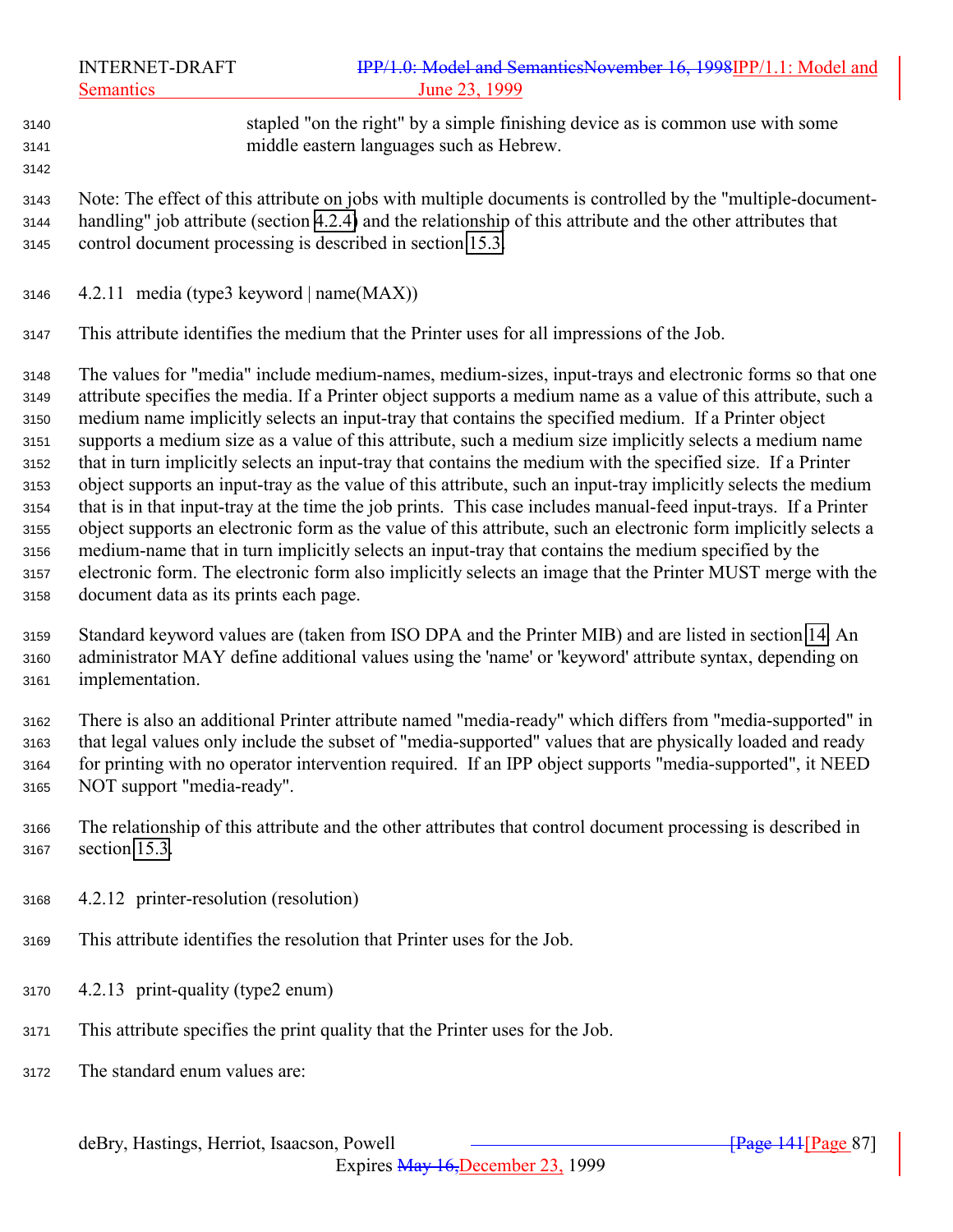|      | <b>INTERNET-DRAFT</b><br><b>Semantics</b> | IPP/1.0: Model and SemanticsNovember 16, 1998IPP/1.1: Model and<br>June 23, 1999 |
|------|-------------------------------------------|----------------------------------------------------------------------------------|
| 3173 | Value                                     | Symbolic Name and Description                                                    |
| 3174 |                                           |                                                                                  |
| 3175 | '3'                                       | 'draft': lowest quality available on the printer                                 |
| 3176 | '4'                                       | 'normal': normal or intermediate quality on the printer                          |
| 3177 | '5'                                       | 'high': highest quality available on the printer                                 |
| 3178 |                                           |                                                                                  |
|      |                                           |                                                                                  |

4.3 Job Description Attributes

 The attributes in this section form the attribute group called "job-description". The following table summarizes these attributes. The third column indicates whether the attribute is a REQUIRED attribute that MUST be supported by Printer objects. If it is not indicated as REQUIRED, then it is OPTIONAL. The maximum size in octets for 'text' and 'name' attributes is indicated in parenthesizes.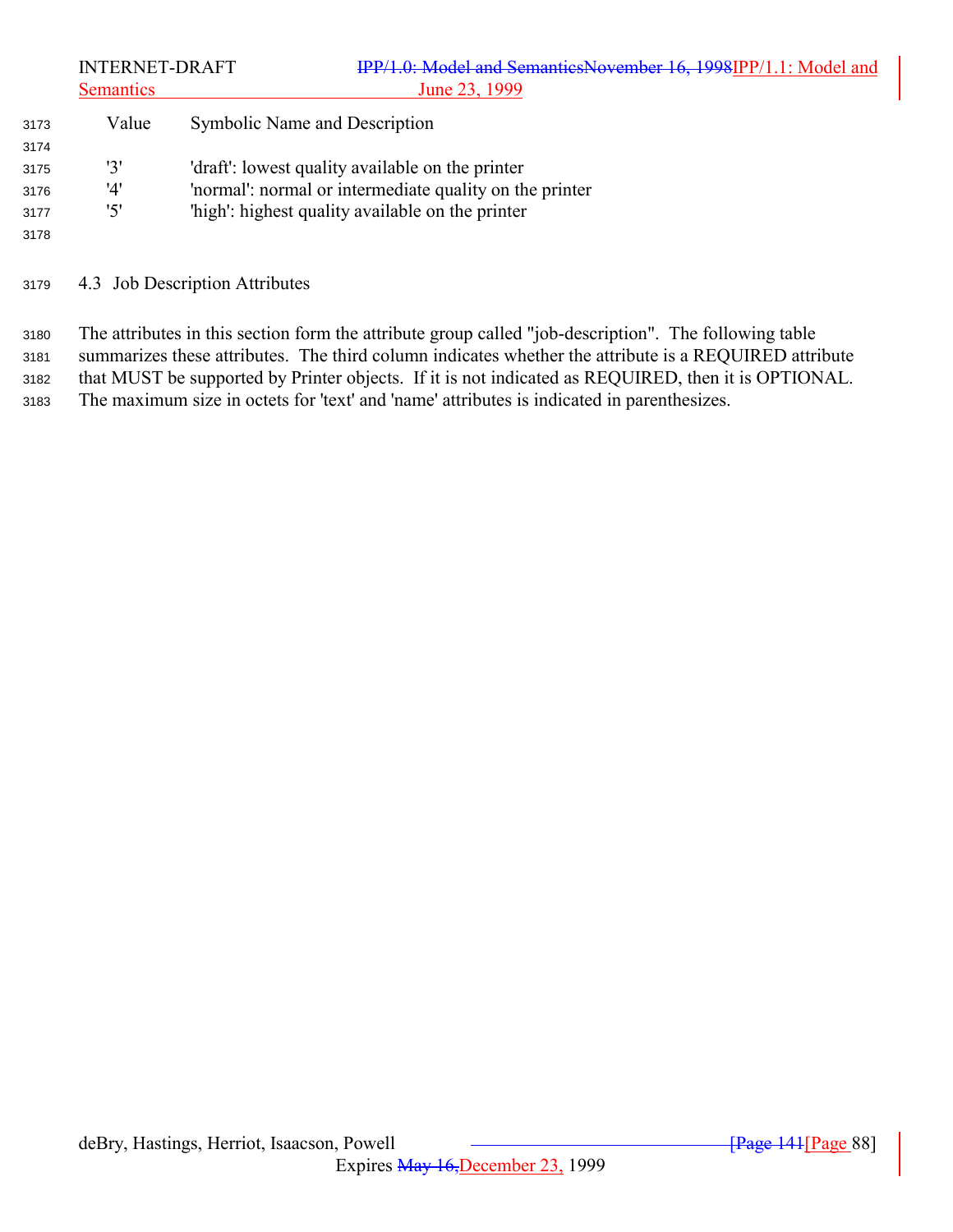Semantics 23, 1999

| 3184                 |                                |                        |           |
|----------------------|--------------------------------|------------------------|-----------|
| 3185<br>3186         | Attribute                      | Syntax                 | REQUIRED? |
| 3187                 | job-uri                        | uri                    | REQUIRED  |
| 3188<br>3189         | job-id                         | integer(1:MAX)         | REQUIRED  |
| 3190<br>3191         | job-printer-uri                | uri                    | REQUIRED  |
| 3192<br>3193         | job-more-info                  | uri                    |           |
| 3194<br>3195         | job-name                       | name (MAX)             | REQUIRED  |
| 3196<br>3197         | job-originating-user-name      | name (MAX)             | REQUIRED  |
| 3198<br>3199         | job-state                      | type1 enum             | REQUIRED  |
| 3200<br>3201         | job-state-reasons              | 1setOf type2 keyword   | REQUIRED  |
| 3202<br>3203         | job-state-message              | text (MAX)             |           |
| 3204<br>3205         | number-of-documents            | integer (0:MAX)        |           |
| 3206<br>3207         | output-device-assigned         | name (127)             |           |
| 3208<br>3209<br>3210 | time-at-creation<br>REQUIRED   | integer $(0:MAX)$      | (MIN:MAX) |
| 3211<br>3212<br>3213 | time-at-processing<br>REQUIRED | integer $(0:MAX)$      | (MIN:MAX) |
| 3214<br>3215         | time-at-completed              | integer (MIN:MAX)      | REQUIRED  |
| 3216<br>3217         | job-printer-up-time            | (1:MAX)<br>integer     | REQUIRED  |
| 3218<br>3219         | date-time-at-creation          | dateTime               | OPTIONAL  |
| 3220<br>3221         | date-time-at-processing        | dateTime               | OPTIONAL  |
| 3222<br>3223<br>3224 | $0:MAX$ )<br>OPTIONAL          | date-time-at-completed | dateTime  |
| 3225<br>3226         | number-of-intervening-jobs     | integer (0:MAX)        |           |
| 3227<br>3228         | job-message-from-operator      | text (127)             |           |
| 3229<br>3230         | job-k-octets                   | integer (0:MAX)        |           |
| 3231                 |                                | integer (0:MAX)        |           |

Expires May 16,December 23, 1999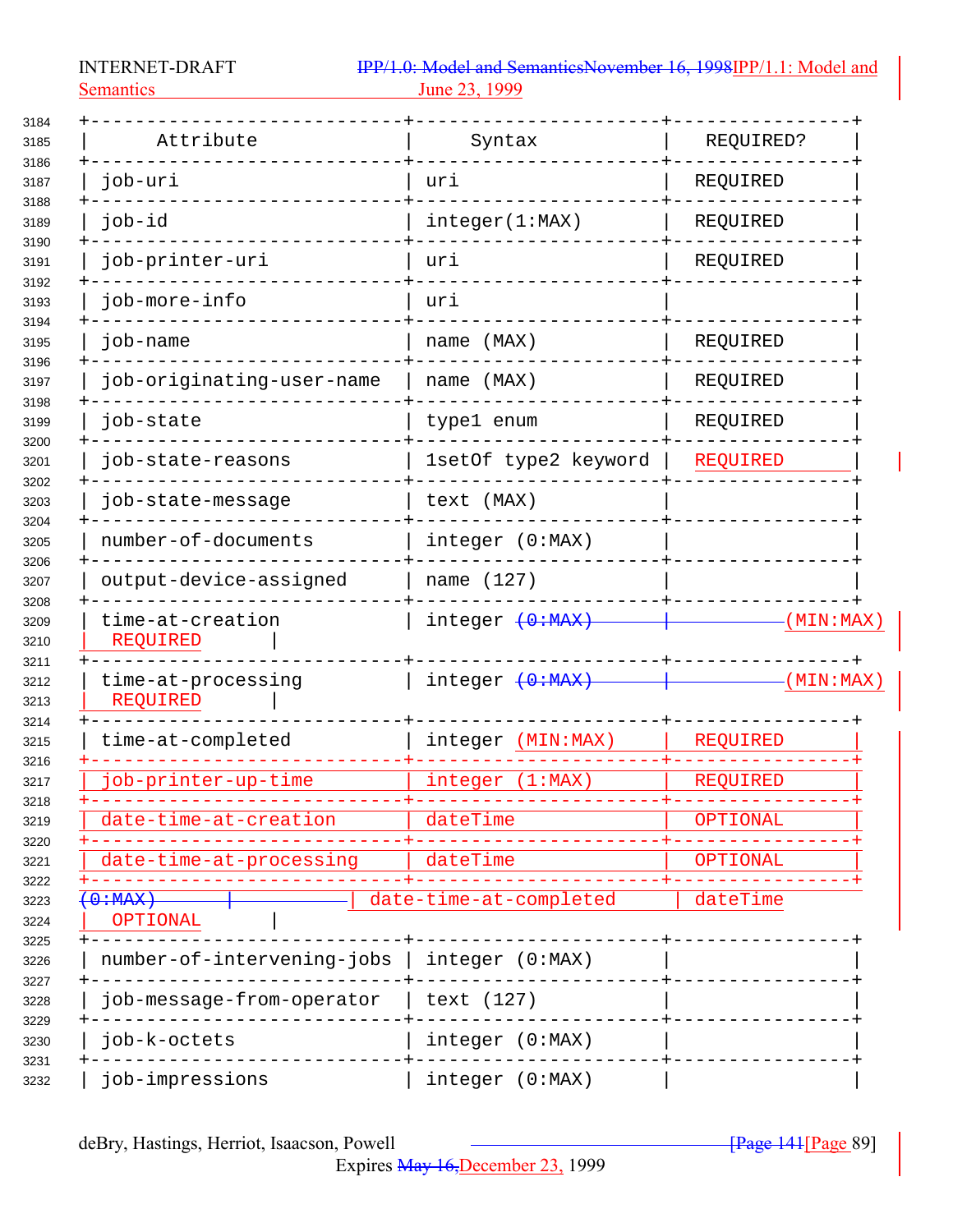| <b>INTERNET-DRAFT</b>                       | IPP/1.0: Model and SemanticsNovember 16, 1998IPP/1.1: Model and |          |
|---------------------------------------------|-----------------------------------------------------------------|----------|
| <b>Semantics</b>                            | June 23, 1999                                                   |          |
| job-media-sheets                            | integer (0:MAX)                                                 |          |
| job-k-octets-processed                      | integer (0:MAX)                                                 |          |
| job-impressions-completed                   | integer (0:MAX)                                                 |          |
| job-media-sheets-completed                  | integer (0:MAX)                                                 |          |
| attributes-charset                          | charset                                                         | REQUIRED |
| attributes-natural-language naturalLanguage |                                                                 | REQUIRED |

 

#### 4.3.1 job-uri (uri)

 This REQUIRED attribute contains the URI for the job. The Printer object, on receipt of a new job, generates a URI which identifies the new Job. The Printer object returns the value of the "job-uri" attribute as part of the response to a create request. The precise format of a Job URI is implementation dependent. If the Printer object supports more than one URI and there is some relationship between the newly formed Job URI and the Printer object's URI, the Printer object uses the Printer URI supplied by the client in the create request. For example, if the create request comes in over a secure channel, the new Job URI MUST use the same secure channel. This can be guaranteed because the Printer object is responsible for generating the Job URI and the Printer object is aware of its security configuration and policy as well as the Printer URI used in the create request.

- For a description of this attribute and its relationship to "job-id" and "job-printer-uri" attribute, see the discussion in section [2.4](#page-18-0) on ["Object Identity"](#page-18-0).
- 4.3.2 job-id (integer(1:MAX))

 This REQUIRED attribute contains the ID of the job. The Printer, on receipt of a new job, generates an ID which identifies the new Job on that Printer. The Printer returns the value of the "job-id" attribute as part of the response to a create request. The 0 value is not included to allow for compatibility with SNMP index values which also cannot be 0.

 For a description of this attribute and its relationship to "job-uri" and "job-printer-uri" attribute, see the discussion in section [2.4](#page-18-0) on ["Object Identity"](#page-18-0).

4.3.3 job-printer-uri (uri)

 This REQUIRED attribute identifies the Printer object that created this Job object. When a Printer object creates a Job object, it populates this attribute with the Printer object URI that was used in the create request. This attribute permits a client to identify the Printer object that created this Job object when only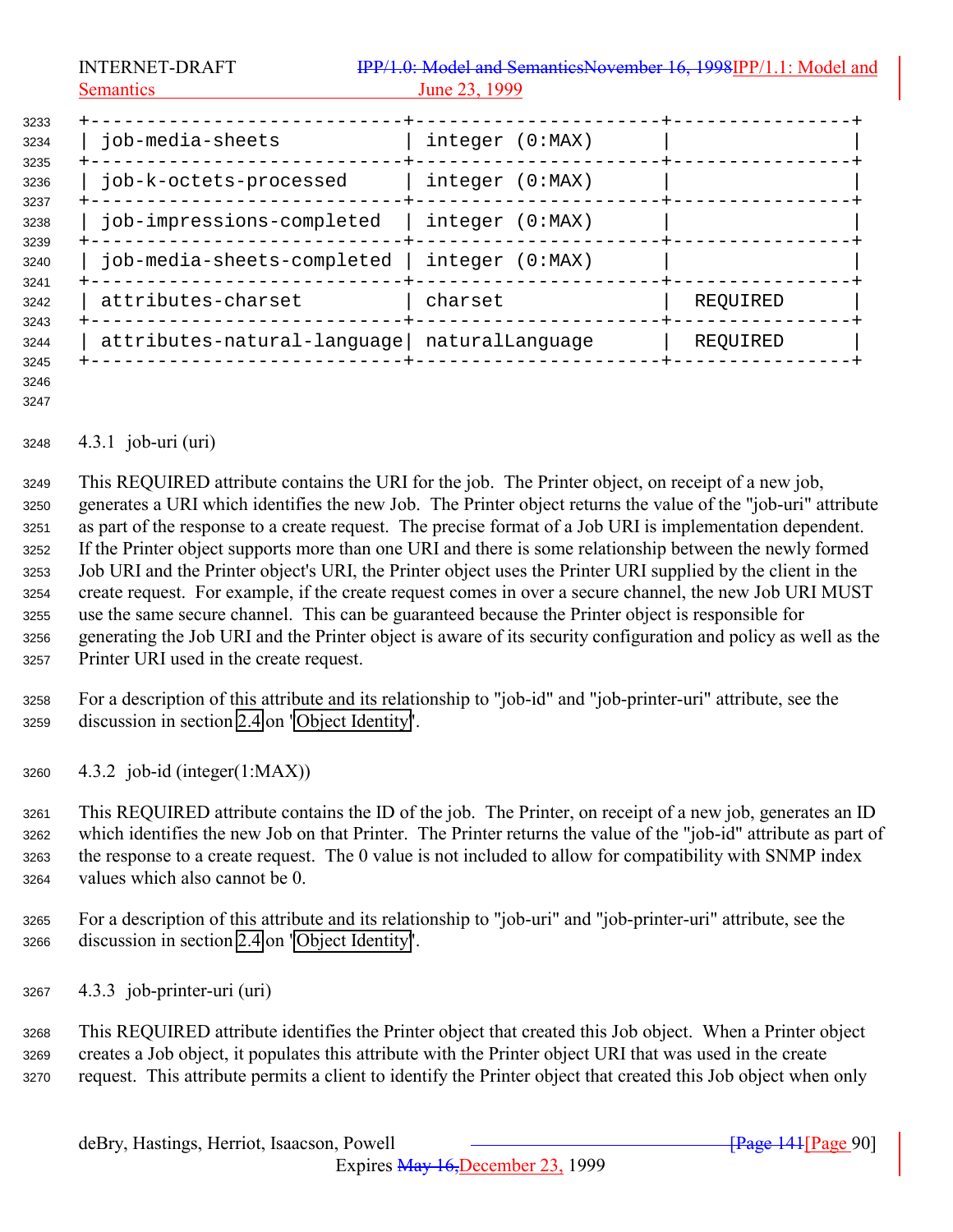- the Job object's URI is available to the client. The client queries the creating Printer object to determine which languages, charsets, operations, are supported for this Job.
- For a description of this attribute and its relationship to "job-uri" and "job-id" attribute, see the discussion in section [2.4](#page-18-0) on ["Object Identity"](#page-18-0).
- 4.3.4 job-more-info (uri)
- Similar to "printer-more-info", this attribute contains the URI referencing some resource with more information about this Job object, perhaps an HTML page containing information about the Job.
- 4.3.5 job-name (name(MAX))

 This REQUIRED attribute is the name of the job. It is a name that is more user friendly than the "job-uri" attribute value. It does not need to be unique between Jobs. The Job's "job-name" attribute is set to the value supplied by the client in the "job-name" operation attribute in the create request (see Section [3.2.1.1\)](#page-36-0). If, however, the "job-name" operation attribute is not supplied by the client in the create request, the Printer object, on creation of the Job, MUST generate a name. The printer SHOULD generate the value of the Job's "job-name" attribute from the first of the following sources that produces a value: 1) the "document- name" operation attribute of the first (or only) document, 2) the "document-URI" attribute of the first (or only) document, or 3) any other piece of Job specific and/or Document Content information.

4.3.6 job-originating-user-name (name(MAX))

 This REQUIRED attribute contains the name of the end user that submitted the print job. The Printer object sets this attribute to the most authenticated printable name that it can obtain from the authentication service over which the IPP operation was received. Only if such is not available, does the Printer object use the value supplied by the client in the "requesting-user-name" operation attribute of the create operation (see Section [8\)](#page-134-0).

 Note: The Printer object needs to keep an internal originating user id of some form, typically as a credential of a principal, with the Job object. Since such an internal attribute is implementation-dependent and not of interest to clients, it is not specified as a Job Description attribute. This originating user id is used for authorization checks (if any) on all subsequent operation.

4.3.7 job-state (type1 enum)

 This REQUIRED attribute identifies the current state of the job. Even though the IPP protocol defines 3299 eightseven values for job states (plus the out-of-band 'unknown' value - see Section [4.1\)](#page-66-0), implementations only need to support those states which are appropriate for the particular implementation. In other words, a Printer supports only those job states implemented by the output device and available to the Printer object implementation.

Standard enum values are: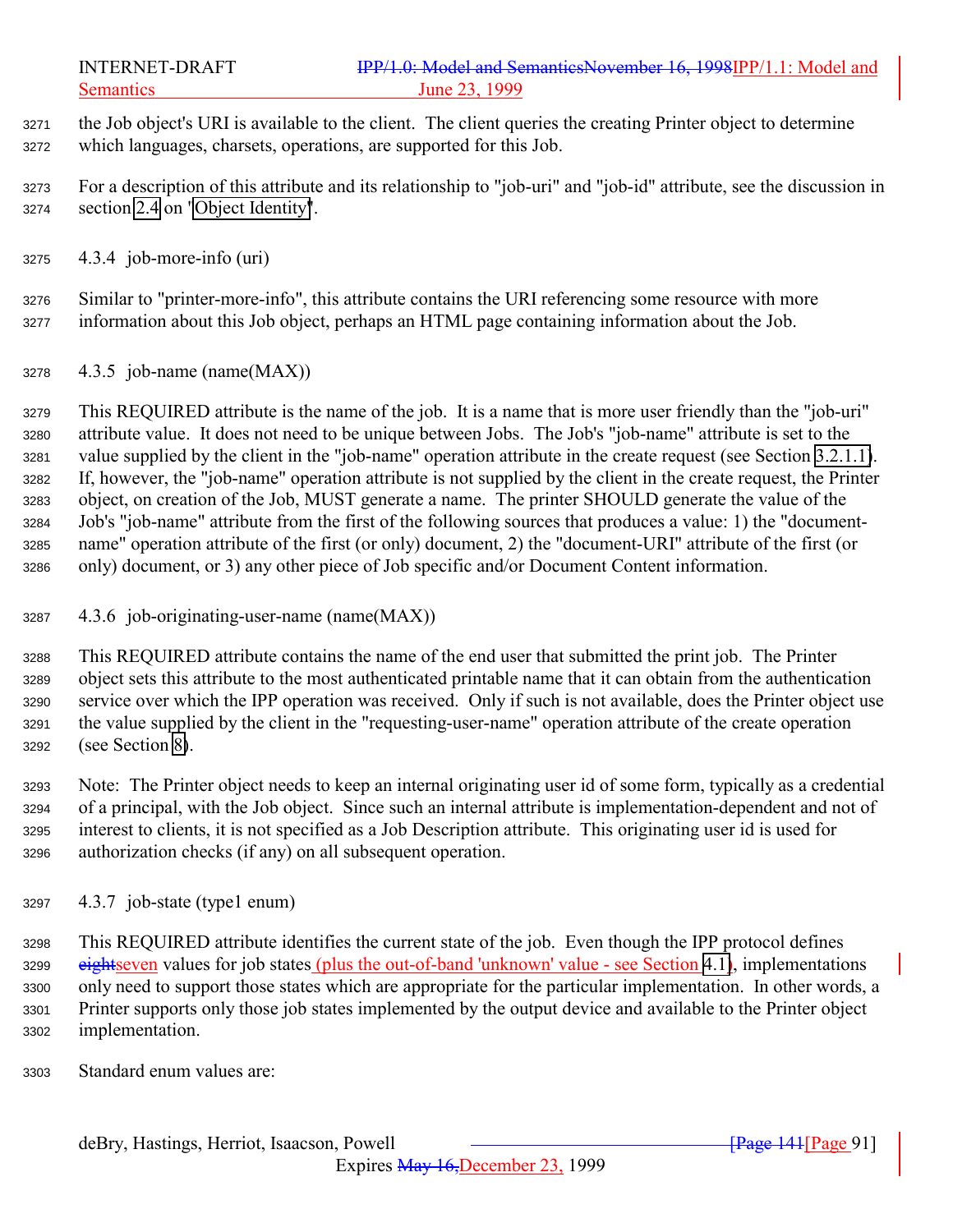| <b>INTERNET-DRAFT</b> |  |
|-----------------------|--|
|-----------------------|--|

| 3304<br>3305                                                                         | Values | Symbolic Name and Description                                                                                                                                                                                                                                                                                                                                                                                                                                                                                                                                                                                                                   |
|--------------------------------------------------------------------------------------|--------|-------------------------------------------------------------------------------------------------------------------------------------------------------------------------------------------------------------------------------------------------------------------------------------------------------------------------------------------------------------------------------------------------------------------------------------------------------------------------------------------------------------------------------------------------------------------------------------------------------------------------------------------------|
| 3306<br>3307                                                                         | '3'    | 'pending': The job is a candidate to start processing, but is not yet processing.                                                                                                                                                                                                                                                                                                                                                                                                                                                                                                                                                               |
| 3308<br>3309<br>3310<br>3311<br>3312                                                 | '4'    | 'pending-held': The job is not a candidate for processing for any number of reasons but will<br>return to the 'pending' state as soon as the reasons are no longer present. The job's<br>"job-state-reason" attribute MUST indicate why the job is no longer a candidate for<br>processing.                                                                                                                                                                                                                                                                                                                                                     |
| 3313                                                                                 | '5'    | 'processing': One or more of:                                                                                                                                                                                                                                                                                                                                                                                                                                                                                                                                                                                                                   |
| 3314<br>3315<br>3316<br>3317<br>3318<br>3319<br>3320<br>3321<br>3322<br>3323<br>3324 |        | 1. the job is using, or is attempting to use, one or more purely software processes<br>that are analyzing, creating, or interpreting a PDL, etc.,<br>2. the job is using, or is attempting to use, one or more hardware devices that are<br>interpreting a PDL, making marks on a medium, and/or performing finishing, such as<br>stapling, etc.,<br>3. the Printer object has made the job ready for printing, but the output device is not<br>yet printing it, either because the job hasn't reached the output device or because the<br>job is queued in the output device or some other spooler, awaiting the output device<br>to print it. |
| 3325<br>3326<br>3327                                                                 |        | When the job is in the 'processing' state, the entire job state includes the detailed<br>status represented in the <i>printer's Printer object's</i> "printer-state", "printer-state-<br>reasons", and "printer-state-message" attributes.                                                                                                                                                                                                                                                                                                                                                                                                      |
| 3328<br>3329<br>3330<br>3331<br>3332<br>3333                                         |        | Implementations MAY, though they NEED NOT, include additional values in the<br>job's "job-state-reasons" attribute to indicate the progress of the job, such as adding<br>the 'job-printing' value to indicate when the output device is actually making marks<br>on paper and/or the 'processing-to-stop-point' value to indicate that the IPP object is<br>in the process of canceling or aborting the job. Most implementations won't bother<br>with this nuance.                                                                                                                                                                            |
| 3334<br>3335<br>3336<br>3337                                                         | '6'    | 'processing-stopped': The job has stopped while processing for any number of reasons and<br>will return to the 'processing' state as soon as the reasons are no longer present.                                                                                                                                                                                                                                                                                                                                                                                                                                                                 |
| 3338<br>3339<br>3340                                                                 |        | The job's "job-state-reason" attribute MAY indicate why the job has stopped<br>processing. For example, if the output device is stopped, the 'printer-stopped' value<br>MAY be included in the job's "job-state-reasons" attribute.                                                                                                                                                                                                                                                                                                                                                                                                             |
| 3341<br>3342<br>3343<br>3344<br>3345                                                 |        | Note: When an output device is stopped, the device usually indicates its condition in<br>human readable form locally at the device. A client can obtain more complete device<br>status remotely by querying the Printer object's "printer-state", "printer-state-reasons"<br>and "printer-state-message" attributes.                                                                                                                                                                                                                                                                                                                            |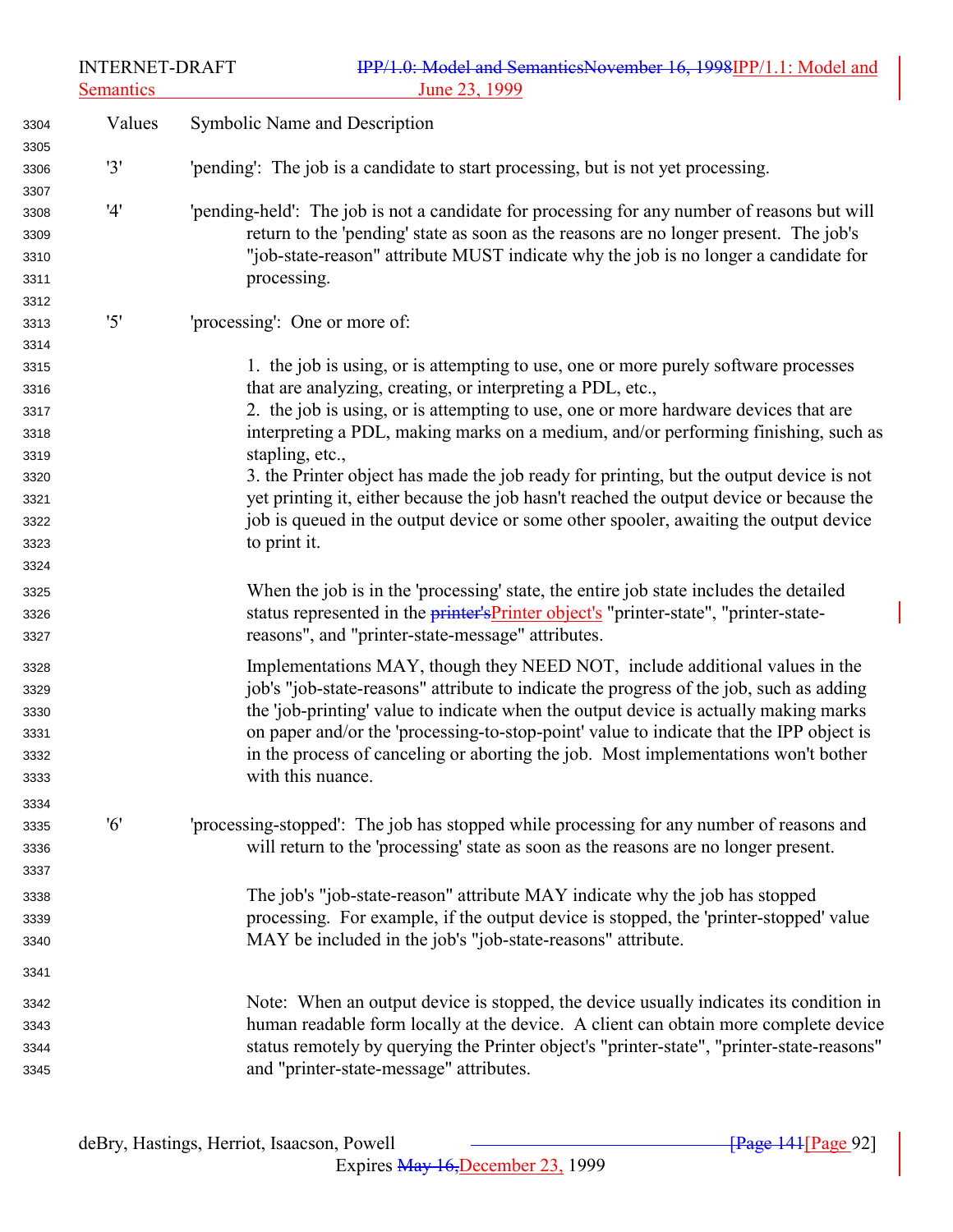'7' 'canceled': The job has been canceled by a Cancel-Job operation and the Printer object has completed canceling the job and all job status attributes have reached their final values for the job. While the Printer object is canceling the job, the job remains in its current state, but the job's "job-state-reasons" attribute SHOULD contain the 'processing-to-stop-point' value and one of the 'canceled-by-user', 'canceled-by- operator', or 'canceled-at-device' value. When the job moves to the 'canceled' state, the 'processing-to-stop-point' value, if present, MUST be removed, but the 'canceled- by-xxx', if present, MUST remain. 

- '8' 'aborted': The job has been aborted by the system, usually while the job was in the 'processing' or 'processing-stopped' state and the Printer has completed aborting the job and all job status attributes have reached their final values for the job. While the Printer object is aborting the job, the job remains in its current state, but the job's "job-state-reasons" attribute SHOULD contain the 'processing-to-stop-point' and 'aborted-by-system' values. When the job moves to the 'aborted' state, the 'processing-to-stop-point' value, if present, MUST be removed, but the 'aborted-by-system' value, if present, MUST remain.
- '9' 'completed': The job has completed successfully or with warnings or errors after processing and all of the job media sheets have been successfully stacked in the appropriate output bin(s) and all job status attributes have reached their final values for the job. The job's "job-state-reasons" attribute SHOULD contain one of: 'completed-successfully', 'completed-with-warnings', or 'completed-with-errors' values.
- The final value for this attribute MUST be one of: 'completed', 'canceled', or 'aborted' before the Printer removes the job altogether. The length of time that jobs remain in the 'canceled', 'aborted', and 'completed' states depends on implementation. See section [4.3.7.2.](#page-93-0)
- The following figure shows the normal job state transitions.

| 3375 |                       |                         | +----> canceled |
|------|-----------------------|-------------------------|-----------------|
| 3376 |                       |                         |                 |
| 3377 | $+\text{---}$ pending | $------> processing$    | > completed     |
| 3378 | ㅅ                     | ㅅ                       |                 |
| 3379 |                       |                         | +----> aborted  |
| 3380 |                       |                         |                 |
| 3381 | +----> pending-held   | processing-stopped ---+ |                 |
| 3382 |                       |                         |                 |

 Normally a job progresses from left to right. Other state transitions are unlikely, but are not forbidden. Not shown are the transitions to the 'canceled' state from the 'pending', 'pending-held', and 'processing-stopped' states.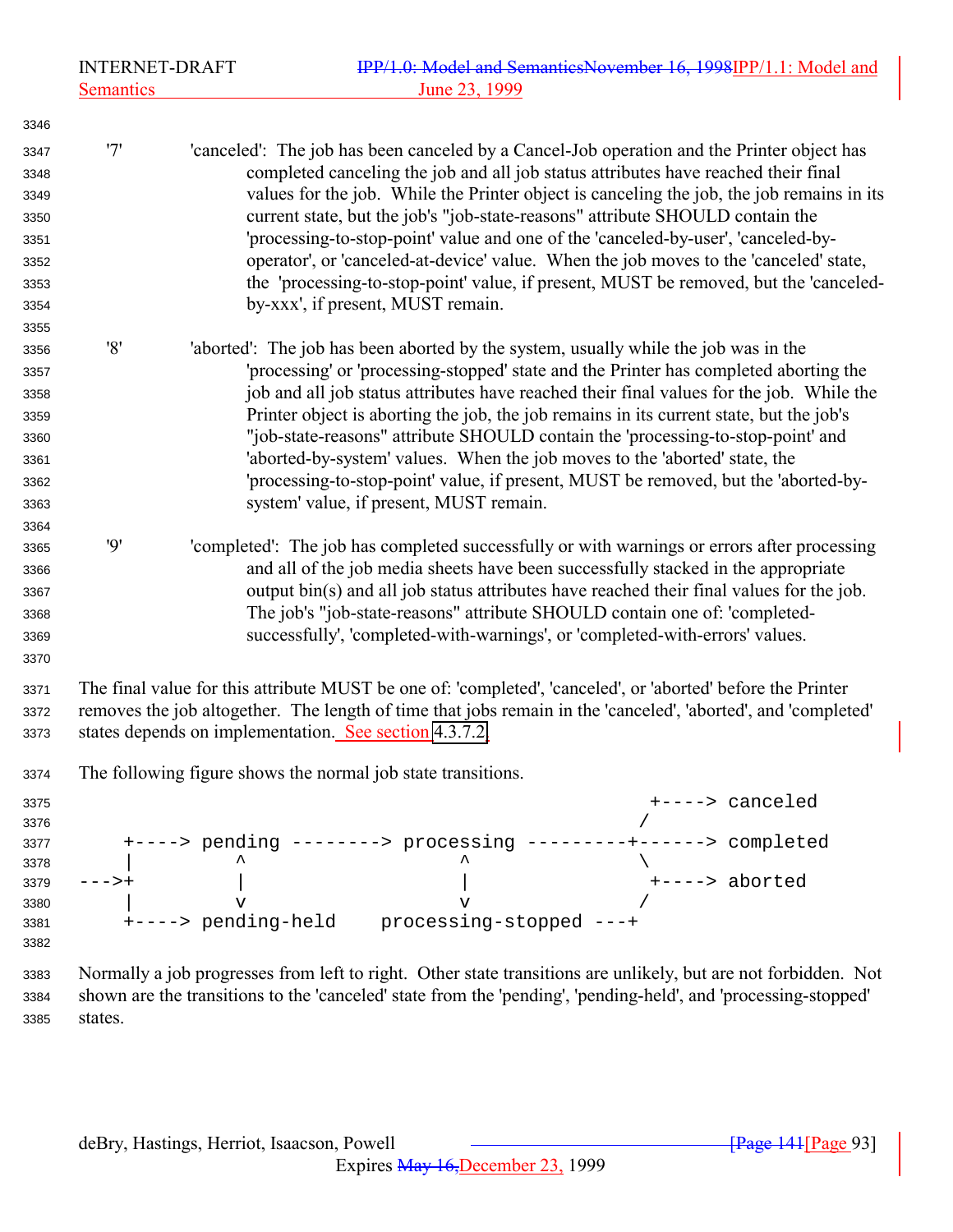<span id="page-93-0"></span>

 Jobs reach one of the three terminal states: 'completed', 'canceled', or 'aborted', after the jobs have completed all activity, including stacking output media, after the jobs have completed all activity, and all job status attributes have reached their final values for the job.

#### 4.3.7.1 Forwarding Servers

3390 Note: As with all other IPP attributes, if the implementation can-not determine the correct value for this attribute, it SHOULD respond with the out-of-band value 'unknown' (see section [4.1\)](#page-66-0) rather than try to guess at some possibly incorrect value and give the end user the wrong impression about the state of the Job 3393 object. For example, if the implementation is just a gateway into some printing system that does not 3394 providefrom which it can normally get status, but temporarily is unable, then the implementation should return the 'unknown' value. However, if the implementation is a gateway to a printing system that never 3396 provides detailed status about the print job, the implementation MAY set the IPP Job object's state might 3397 literally be 'unknown' to 'completed', provided that it also sets the 'queued-in-device' value in the job's "job-state-reasons" attribute (see section [4.3.8\)](#page-94-0).

- 4.3.7.2 Partitioning of Job States
- This section partitions the 7 job states into phases: Job Not Completed, Job Retention, Job History, and Job Removal. This section also explains the 'job-restartable' value of the "job-state-reasons" Job Description attribute for use with the Restart-Job operation.
- Job Not Completed: When a job is in the 'pending', 'pending-held', 'processing', or 'processing-stopped' states, the job is not completed.

 Job Retention: When a job enters one of the three terminal job states: 'completed', 'canceled', or 'aborted', the IPP Printer object MAY "retain" the job in a restartable condition for an implementation-defined time period. This time period MAY be zero seconds and MAY depend on the terminal job state. This phase is called Job Retention. While in the Job Retention phase, the job's document data is retained and a client may restart the job using the Restart-Job operation. If the IPP object supports the Restart-Job operation, then it SHOULD indicate that the job is restartable by adding the 'job-restartable' value to the job's "job-state-reasons" attribute (see Section [4.3.8\)](#page-94-0) during the Job Retention phase.

- Job History: After the Job Retention phase expires for a job, the Printer object deletes the document data for the job and the job becomes part of the Job History. The Printer object MAY also delete any number of the job attributes. Since the job is no longer restartable, the Printer object MUST remove the 'job-
- restartable' value from the job's "job-state-reasons" attribute, if present.
- Job Removal: After the job has remained in the Job History for an implementation-defined time, such as when the number of jobs exceeds a fixed number or after a fixed time period (which MAY be zero seconds), the IPP Printer removes the job from the system.
- Using the Get-Jobs operation and supplying the 'not-completed' value for the "which-jobs" operation attribute, a client is requesting jobs in the Job Not Completed phase. Using the Get-Jobs operation and supplying the 'completed' value for the "which-jobs" operation attribute, a client is requesting jobs in the Job Retention and Job History phases. Using the Get-Job-Attributes operation, a client is requesting a job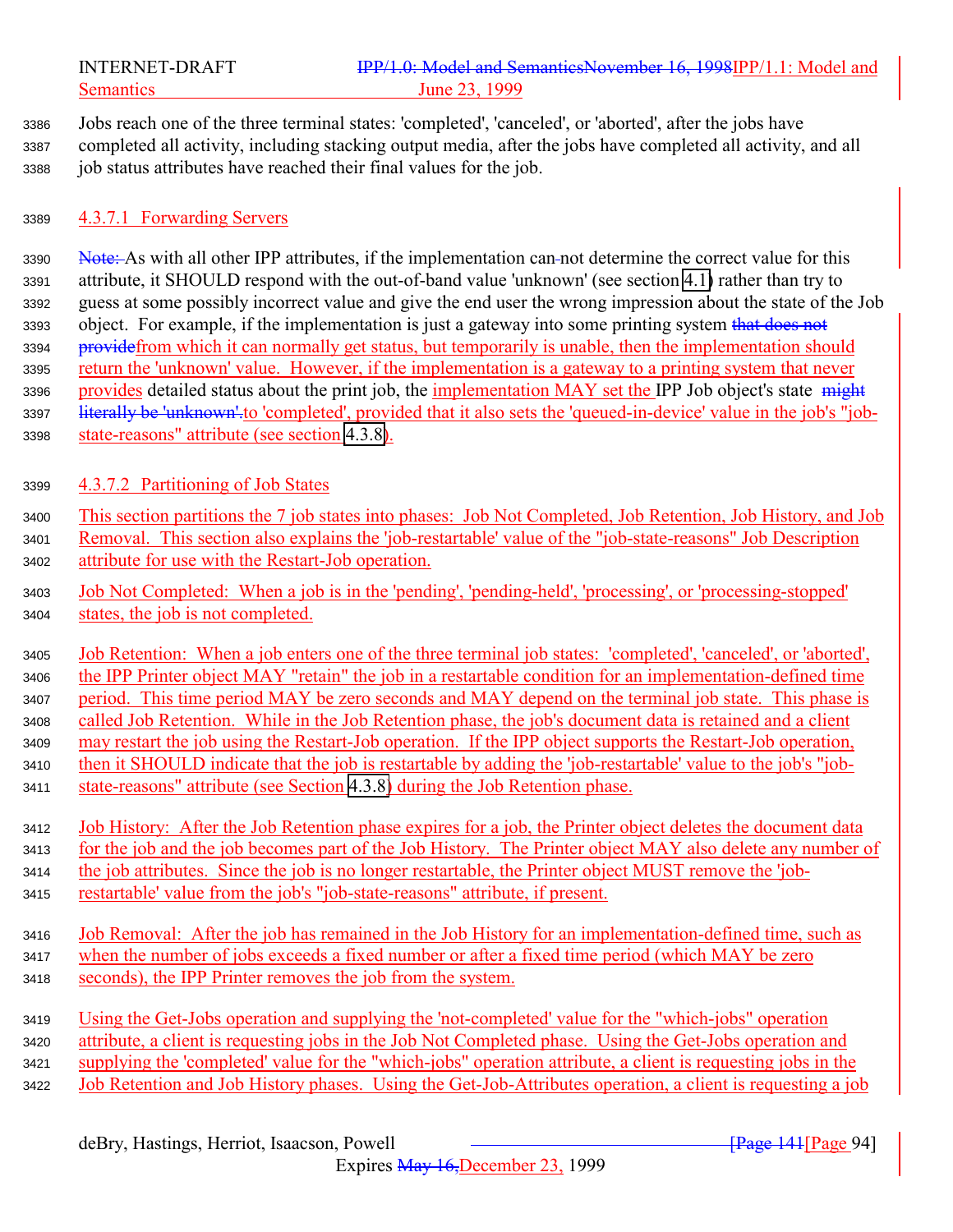<span id="page-94-0"></span>

3423 in any phase except Job Removal. After Job Removal, the Get-Job-Attributes and Get-Jobs operations no longer are capable of returning any information about a job.

4.3.8 job-state-reasons (1setOf type2 keyword)

 This REQUIRED attribute provides additional information about the job's current state, i.e., information that augments the value of the job's "job-state" attribute.

 Implementation of these values is OPTIONAL, i.e., a Printer NEED NOT implement them, even if (1) the 3429 output device supports the functionality represented by the reason and (2) is available to the Printer object 3430 implementation. These values MAY be used with any job state or states for which the reason makes sense. Some of these value definitions indicate conformance requirements; the rest are OPTIONAL. Furthermore, when implemented, the Printer MUST return these values when the reason applies and MUST NOT return them when the reason no longer applies whether the value of the Job's "job-state" attribute changed or not. 3434 When the Job does not have any reasons for being in its current state, the value of the Job's"job-state- "job-state-reasons" attribute MUST be 'none'.

 Note: While values cannot be added to the 'job-state' attribute without impacting deployed clients that take actions upon receiving "job-state" values, it is the intent that additional "job-state-reasons" values can be defined and registered without impacting such deployed clients. In other words, the "job-state-reasons" attribute is intended to be extensible.

 The following standard keyword values are defined. For ease of understanding, the values are presented in the order in which the reasons are likely to occur (if implemented), starting with the 'job-incoming' value:

| 3442 | 'none': There are no reasons for the job's current state. This state reason is semantically equivalent to     |
|------|---------------------------------------------------------------------------------------------------------------|
| 3443 | "job-state-reasons" without any value and MUST be used when there is no other value, since the                |
| 3444 | 1 set Of attribute syntax requires at least one value.                                                        |
| 3445 | 'job-incoming': The Create-Job operation has been accepted by the Printer, but the Printer is expecting       |
| 3446 | additional Send-Document and/or Send-URI operations and/or is accessing/accepting document                    |
| 3447 | data.                                                                                                         |
| 3448 | <u>'job-data-insufficient': The Create-Job operation has been accepted by the Printer, but the Printer is</u> |
| 3449 | expecting additional document data before it can move the job into the 'processing' state. If a Printer       |
| 3450 | starts processing before it has received all data, the Printer removes the 'job-data-insufficient'            |
| 3451 | reason, but the 'job-incoming' remains. If a Printer starts processing after it has received all data, the    |
| 3452 | <u>Printer removes the 'job-data-insufficient' reason and the 'job-incoming' at the same time.</u>            |
| 3453 | 'document-access-error': After accepting a Print-URI or Send-URI request, the Printer could not access        |
| 3454 | one or more documents passed by reference. This reason is intended to cover any file access                   |
| 3455 | problem, including file does not exist and access denied because of an access control problem. The            |
| 3456 | <u>Printer MAY also indicate the document access error using the "job-document-access-errors" Job</u>         |
| 3457 | Description attribute (see section 4.3.11). Whether the Printer aborts the job and moves the job to           |
| 3458 | the 'aborted' job state or prints all documents that are accessible and moves the job to the 'completed'      |
| 3459 | job state and adds the 'completed-with-errors' value in the job's "job-state-reasons" attribute depends       |
| 3460 | on implementation and/or site policy. This value SHOULD be supported if the Print-URI or Send-                |
| 3461 | URI operations are supported.                                                                                 |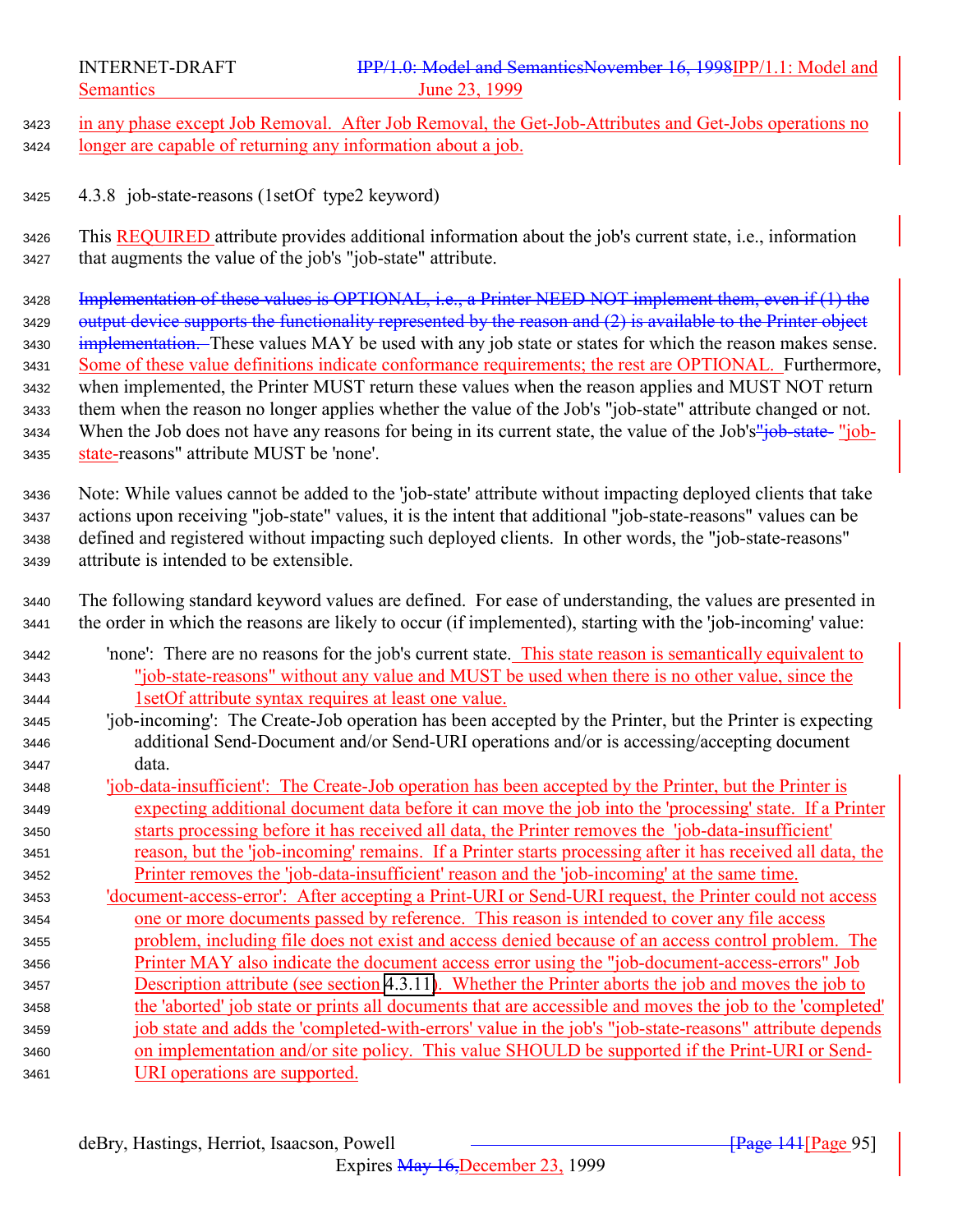|                      | <b>INTERNET-DRAFT</b> | IPP/1.0: Model and SemanticsNovember 16, 1998IPP/1.1: Model and                                                                                                                                                                                                                                                  |
|----------------------|-----------------------|------------------------------------------------------------------------------------------------------------------------------------------------------------------------------------------------------------------------------------------------------------------------------------------------------------------|
|                      | <b>Semantics</b>      | June 23, 1999                                                                                                                                                                                                                                                                                                    |
| 3462<br>3463<br>3464 |                       | 'submission-interrupted': The job was not completely submitted for some unforeseen reason, such as:<br>$(1)$ the Printer has crashed before the job was closed by the client, $(2)$ the Printer or the document<br>transfer method has crashed in some non-recoverable way before the document data was entirely |
| 3465<br>3466         | See section 4.4.31.   | transferred to the Printer, (3) the client crashed or failed to close the job before the time-out period.                                                                                                                                                                                                        |
| 3467                 |                       | 'job-outgoing': The Printer is transmitting the job to the output device.                                                                                                                                                                                                                                        |
| 3468<br>3469         |                       | 'job-hold-until-specified': The value of the job's "job-hold-until" attribute was specified with a time<br>period that is still in the future. The job MUST NOT be a candidate for processing until this reason                                                                                                  |
| 3470                 |                       | is removed and there are no other reasons to hold the $\frac{1}{10}$ .                                                                                                                                                                                                                                           |
| 3471                 |                       | job. This value SHOULD be supported if the "job-hold-until" Job Template attribute is supported.                                                                                                                                                                                                                 |
| 3472                 |                       | 'resources-are-not-ready': At least one of the resources needed by the job, such as media, fonts, resource                                                                                                                                                                                                       |
| 3473                 |                       | objects, etc., is not ready on any of the physical printer's for which the job is a candidate. This                                                                                                                                                                                                              |
| 3474                 |                       | condition MAY be detected when the job is accepted, or subsequently while the job is pending or                                                                                                                                                                                                                  |
| 3475                 |                       | processing, depending on implementation. The job may remain in its current state or be moved to<br>the 'pending-held' state, depending on implementation and/or job scheduling policy.                                                                                                                           |
| 3476<br>3477         |                       | 'printer-stopped-partly': The value of the Printer's "printer-state-reasons" attribute contains the value                                                                                                                                                                                                        |
| 3478                 | 'stopped-partly'.     |                                                                                                                                                                                                                                                                                                                  |
| 3479                 |                       | 'printer-stopped': The value of the Printer's "printer-state" attribute is 'stopped'.                                                                                                                                                                                                                            |
| 3480                 |                       | 'job-interpreting': Job is in the 'processing' state, but more specifically, the Printer is interpreting the                                                                                                                                                                                                     |
| 3481                 | document data.        |                                                                                                                                                                                                                                                                                                                  |
| 3482                 |                       | 'job-queued': Job is in the 'processing' state, but more specifically, the Printer has queued the document                                                                                                                                                                                                       |
| 3483                 | data.                 |                                                                                                                                                                                                                                                                                                                  |
| 3484                 |                       | 'job-transforming': Job is in the 'processing' state, but more specifically, the Printer is interpreting                                                                                                                                                                                                         |
| 3485                 |                       | document data and producing another electronic representation.                                                                                                                                                                                                                                                   |
| 3486                 |                       | 'job-queued-for-marker': Job is in any of the 'pending-held', 'pending', or 'processing' states, but more                                                                                                                                                                                                        |
| 3487                 |                       | specifically, the Printer has completed enough processing of the document to be able to start                                                                                                                                                                                                                    |
| 3488                 |                       | marking and the job is waiting for the marker. Systems that require human intervention to release                                                                                                                                                                                                                |
| 3489                 |                       | jobs using the Release-Job operation, put the job into the 'pending-held' job state. Systems that                                                                                                                                                                                                                |
| 3490                 |                       | automatically select a job to use the marker put the job into the 'pending' job state or keep the job in                                                                                                                                                                                                         |
| 3491                 |                       | the 'processing' job state while waiting for the marker, depending on implementation. All                                                                                                                                                                                                                        |
| 3492                 |                       | implementations put the job into (or back into) the 'processing' state when marking does begin.                                                                                                                                                                                                                  |
| 3493                 |                       | 'job-printing': The output device is marking media. This value is useful for Printers which spend a great                                                                                                                                                                                                        |
| 3494                 |                       | deal of time processing (1) when no marking is happening and then want to show that marking is                                                                                                                                                                                                                   |
| 3495                 |                       | now happening or (2) when the job is in the process of being canceled or aborted while the job                                                                                                                                                                                                                   |
| 3496                 |                       | remains in the 'processing' state, but the marking has not yet stopped so that impression or sheet                                                                                                                                                                                                               |
| 3497                 |                       | counts are still increasing for the job.<br>'job-canceled-by-user': The job was canceled by the owner of the job using the Cancel-Job request, i.e.,                                                                                                                                                             |
| 3498                 |                       | by a user whose authenticated identity is the same as the value of the originating user that created                                                                                                                                                                                                             |
| 3499<br>3500         |                       | the Job object, or by some other authorized end-user, such as a member of the job owner's security                                                                                                                                                                                                               |
| 3501                 | group.                |                                                                                                                                                                                                                                                                                                                  |
| 3502                 |                       | group. This value SHOULD be supported.                                                                                                                                                                                                                                                                           |
| 3503                 |                       | 'job-canceled-by-operator': The job was canceled by the operator using the Cancel-Job request, i.e., by a                                                                                                                                                                                                        |
| 3504                 |                       | user who has been authenticated as having operator privileges (whether local or remote). If the                                                                                                                                                                                                                  |
| 3505                 |                       | security policy is to allow anyone to cancel anyone's job, then this value may be used when the job                                                                                                                                                                                                              |
| 3506                 |                       | is canceled by other than the owner of the job. For such a security policy, in effect, everyone is an                                                                                                                                                                                                            |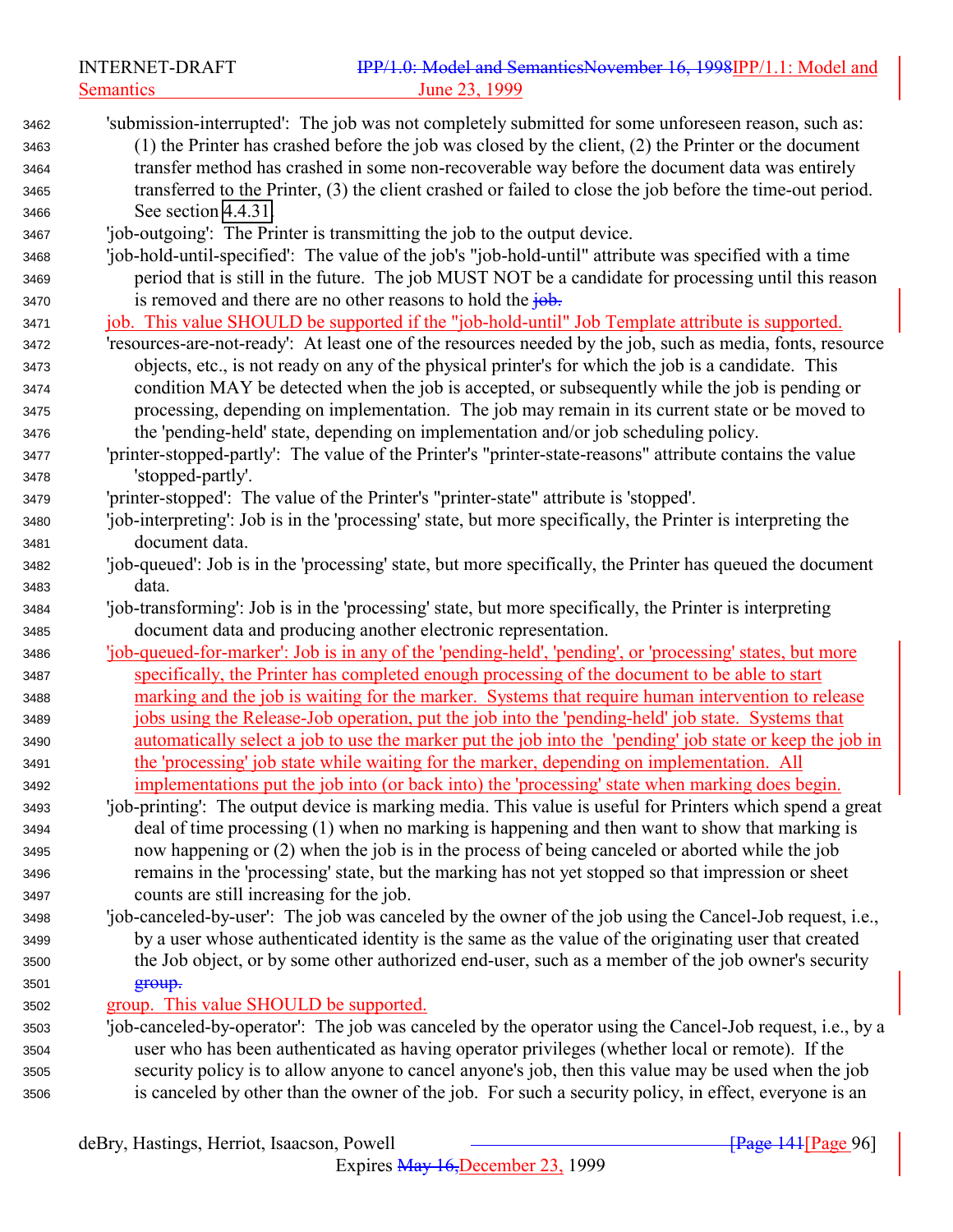Semantics 23, 1999

| 3507 | operator as far as canceling jobs with IPP is concerned. This value SHOULD be supported if the                |
|------|---------------------------------------------------------------------------------------------------------------|
| 3508 | implementation permits canceling by other than the owner of the job.                                          |
| 3509 | 'job-canceled-at-device': The job was canceled by an unidentified local user, i.e., a user at a console at    |
| 3510 | the device. This value SHOULD be supported if the implementation supports canceling jobs at the               |
| 3511 | <u>console.</u>                                                                                               |
| 3512 | 'aborted-by-system': The job $(1)$ is in the process of being aborted, $(2)$ has been aborted by the system   |
| 3513 | and placed in the 'aborted' state, or (3) has been aborted by the system and placed in the 'pending-          |
| 3514 | held' state, so that a user or operator can manually try the job again. This value SHOULD be                  |
| 3515 | supported.                                                                                                    |
| 3516 | 'unsupported-compression': The job was aborted by the system because the Printer determined while             |
| 3517 | attempting to decompress the document-data's that the compression is actually not among those                 |
| 3518 | supported by the Printer. This value MUST be supported, since "compressions is a REQUIRED                     |
| 3519 | operation attribute.                                                                                          |
| 3520 | 'compression-error': The job was aborted by the system because the Printer encountered an error in the        |
| 3521 | document-data while decompressing it. If the Printer posts this reason, the document-data has                 |
| 3522 | already passed any tests that would have led to the 'unsupported-compression' job-state-reason.               |
| 3523 | 'unsupported-document-format': The job was aborted by the system because the document-data's                  |
| 3524 | document-format is not among those supported by the Printer. If the client specifies the document-            |
| 3525 | format as 'application/octet-stream', the printer MAY abort the job and post this reason even though          |
| 3526 | the format is a member of the "document-format-supported" printer attribute, but not among the                |
| 3527 | auto-sensed document-formats. This value MUST be supported, since "document-format" is a                      |
| 3528 | <b>REQUIRED</b> operation attribute.                                                                          |
| 3529 | <u>'document-format-error': The job was aborted by the system because the Printer encountered an error in</u> |
| 3530 | the document-data while processing it. If the Printer posts this reason, the document-data has                |
| 3531 | already passed any tests that would have led to the 'unsupported-document-format' job-state-reason.           |
| 3532 | 'processing-to-stop-point': The requester has issued a Cancel-jobCancel-Job operation or the Printer          |
| 3533 | object has aborted the job, but is still performing some actions on the job until a specified stop point      |
| 3534 | occurs or job termination/cleanup is completed.                                                               |
| 3535 |                                                                                                               |
| 3536 | This reason is recommended to be used in conjunction withIf the implementation requires some                  |
| 3537 | measurable time to cancel the job in the 'processing' job stateor 'processing-stopped' job states, the        |
| 3538 | <b>IPP</b> object MUST use this value to indicate that the Printer object is still performing some actions    |
| 3539 | on the job while the job remains in the 'processing' or 'processing-stopped' state. After all the job's       |
| 3540 | job description attributes have stopped incrementing, the Printer object moves the job from the               |
| 3541 | 'processing' state to the 'canceled' or 'aborted' job states.                                                 |
|      |                                                                                                               |
| 3542 |                                                                                                               |
| 3543 | 'service-off-line': The Printer is off-line and accepting no jobs. All 'pending' jobs are put into the        |
| 3544 | 'pending-held' state. This situation could be true if the service's or document transform's input is          |
| 3545 | impaired or broken.                                                                                           |
| 3546 | 'job-completed-successfully': The job completed successfully. This value SHOULD be supported.                 |
| 3547 | 'job-completed-with-warnings': The job completed with warnings. This value SHOULD be supported                |
| 3548 | if the implementation detects warnings.                                                                       |
| 3549 | 'job-completed-with-errors': The job completed with errors (and possibly warnings too). This value            |
| 3550 | SHOULD be supported if the implementation detects errors.                                                     |

Expires May 16,December 23, 1999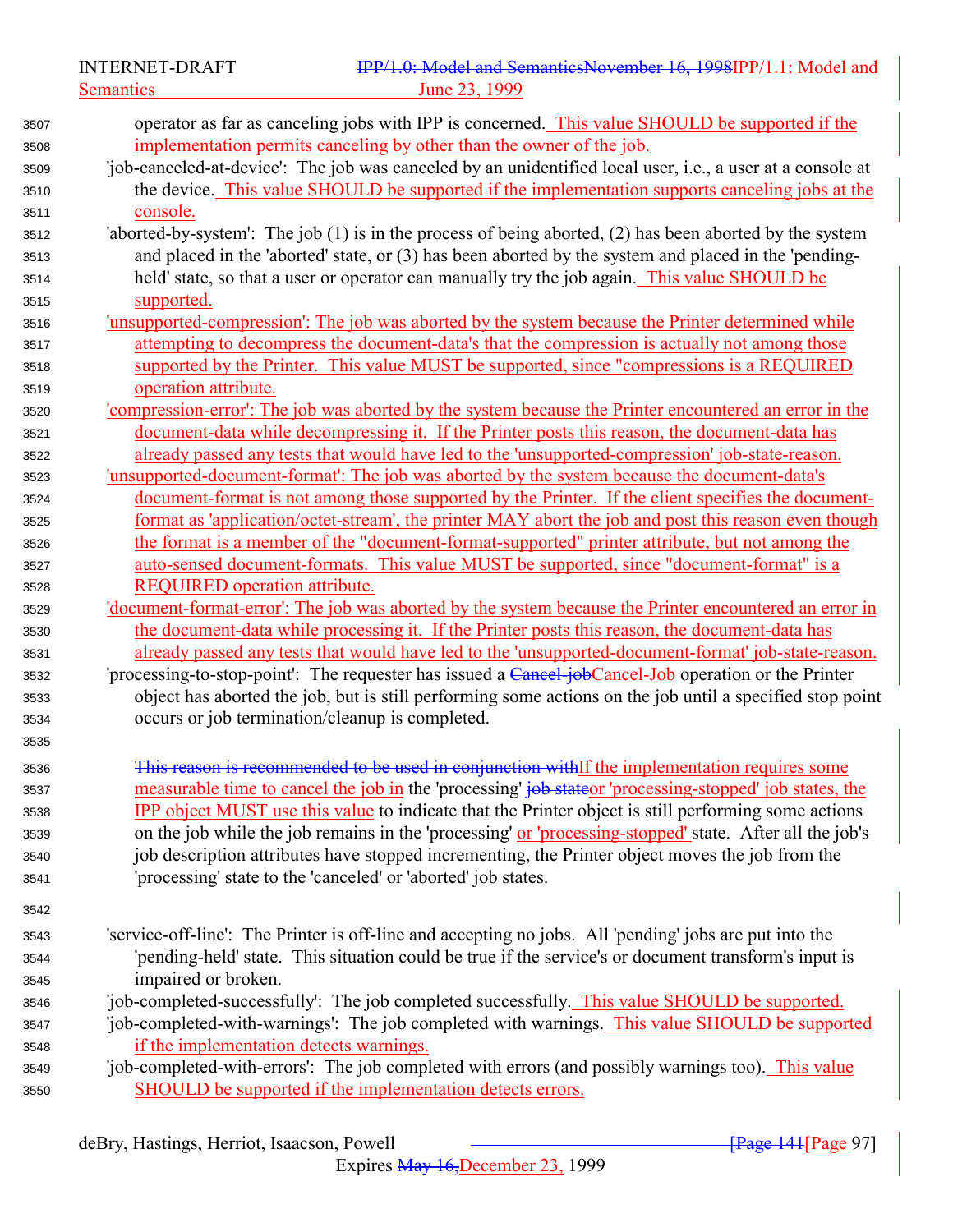<span id="page-97-0"></span>

- 'job-restartable' This job is retained (see section [4.3.7.2\)](#page-93-0) and is currently able to be restarted using the Restart-Job operation (see section [3.3.7\)](#page-63-0). If 'job-restartable' is a value of the job's 'job-state-reasons' attribute, then the IPP object MUST accept a Restart-Job operation for that job. This value SHOULD be supported if the Restart-Job operation is supported. 'queued-in-device': The job has been forwarded to a device or print system that is unable to send back status. The Printer sets the job's "job-state " attribute to 'completed' and adds the 'queued-in-device' value to the job's "job-state-reasons" attribute to indicate that the Printer has no additional information about the job and never will have any better information. See section [4.3.7.1.](#page-93-0)
- 4.3.9 job-state-message (text(MAX))

 This attribute specifies information about the "job-state" and "job-state-reasons" attributes in human readable text. If the Printer object supports this attribute, the Printer object MUST be able to generate this message in any of the natural languages identified by the Printer's "generated-natural-language-supported" attribute (see the "attributes-natural-language" operation attribute specified in Section [3.1.4.1\)](#page-24-0).

 Note: theThe value SHOULD NOT contain additional information not contained in the values of the "job- state" and "job-states-reasons" attributes, such as interpreter error information. Otherwise, application programs might attempt to parse the (localized text). For such additional information such as interpreter 3567 errors for application program consumption, a new attribute consumption or specific document access errors, new attributes with keyword values, needs to be developed and registered.

4.3.10 job-detailed-status-messages (1setOf text(MAX))

 This attribute specifies additional detailed and technical information about the job. Neither the Printer nor the client localizes the message(s), since they are intended for use by the system administrator or other experienced technical persons. Clients MUST NOT attempt to parse the value of this attribute. See "job-document-access-errors" (section 4.3.11) for additional errors that a program can process.

4.3.11 job-document-access-errors (1setOf text(MAX))

 This attribute provides additional information about each document access error for this job encountered by the Printer after it returned a response to the Print-URI or Send-URI operation and subsequently attempted to access document(s) supplied in the Print-URI or Send-URI operation. For errors in the protocol that is identified by the URI scheme in the "document-uri" operation attribute, such as 'http:' or 'ftp:', the error code is returned in parentheses, followed by the URI. For example:

 (404) http://ftp.pwg.org/pub/pwg/ipp/new\_MOD/ipp-model-v11-990510.pdf 

 Most Internet protocols use decimal error codes (unlike IPP), so the ASCII error code representation is in decimal.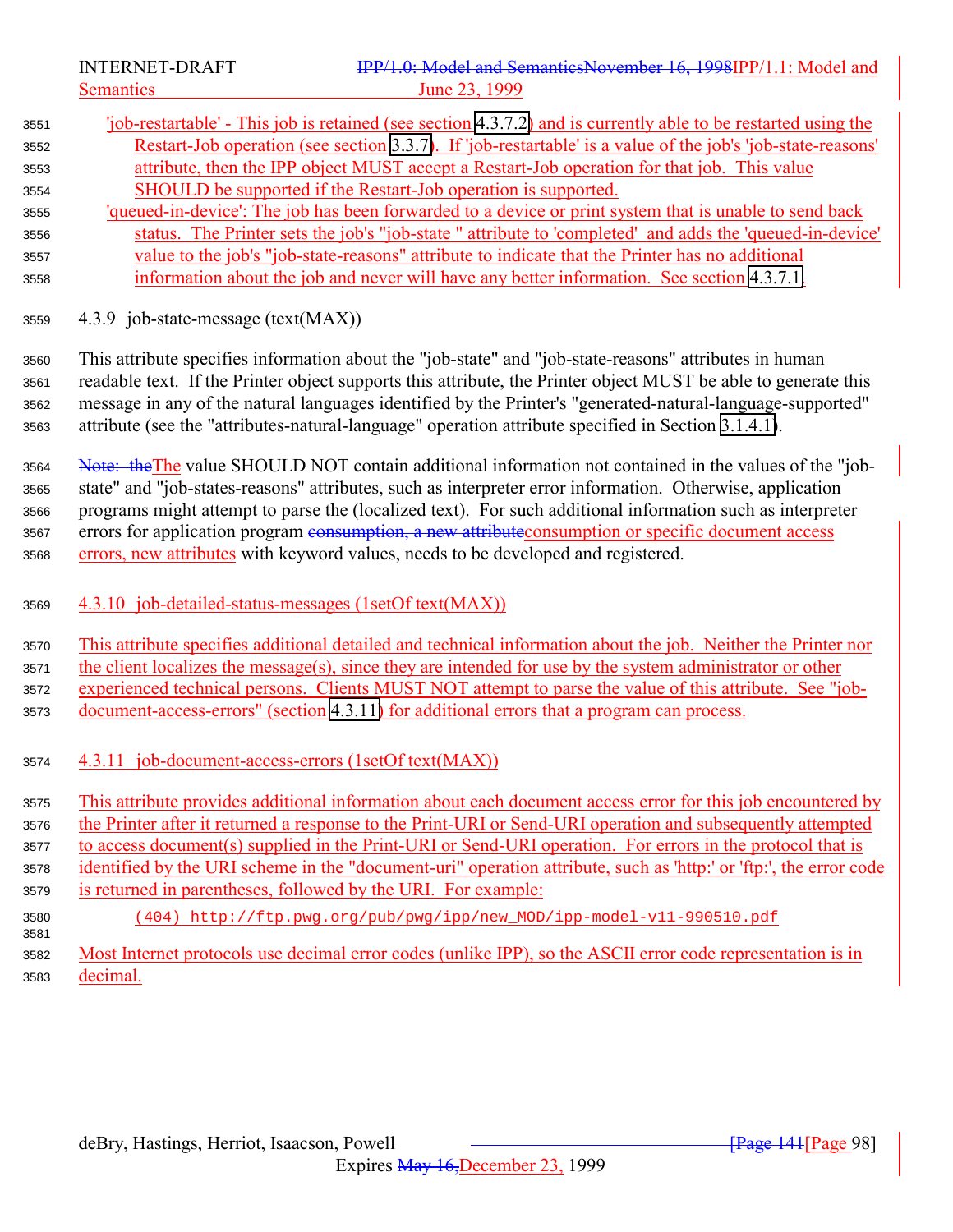4.3.12 number-of-documents (integer(0:MAX))

 This attribute indicates the number of documents in the job, i.e., the number of Send-Document, Send-URI, Print-Job, or Print-URI operations that the Printer has accepted for this job, regardless of whether the document data has reached the Printer object or not.

- Implementations supporting the OPTIONAL Create-Job/Send-Document/Send-URI operations SHOULD support this attribute so that clients can query the number of documents in each job.
- 4.3.13 output-device-assigned (name(127))

 This attribute identifies the output device to which the Printer object has assigned this job. If an output device implements an embedded Printer object, the Printer object NEED NOT set this attribute. If a print server implements a Printer object, the value MAY be empty (zero-length string) or not returned until the Printer object assigns an output device to the job. This attribute is particularly useful when a single Printer object support multiple devices (so called "fan-out").

4.3.14 Event Time Job Description Attributes

 This section defines the Job Description attributes that indicate the time at which certain events occur for a job. If the job event has not yet occurred, then the IPP object MUST return the 'no-value' out-of-band value (see the beginning of Section 4.1). The "time-at-xxx(integer)" attributes represent time as an 'integer' representing the number of seconds since the device was powered up (informally called "time ticks"). The "date-time-at-xxx(dateTime)" attributes represent time as 'dateTime' representing date and time (including an offset from UTC).

- In order to populate these attributes, the Printer object copies the value(s) of the following Printer Description attributes at the time the event occurs:
- 1. the value in the Printer's "printer-up-time" attribute for the "time-at-xxx(integer)" attributes
- 2. the value in the Printer's "printer-current-time" attribute for the "date-time-at-xxx(dateTime)" attributes.

 If the Printer resets its "printer-up-time" attribute to 1 on power-up (see section [4.4.29\)](#page-117-0) and has persistent jobs, then it MUST change all of jobs' "time-at-xxx(integer)" (time tick) job attributes whose events have occurred either to:

- 1. 0 to indicate that the event happened before the most recent power up OR
- 2. the negative of the number of seconds before the most recent power-up that the event took place, though the negative number NEED NOT reflect the exact number of seconds.

 If a client queries a "time-at-xxx(integer)" time tick Job attribute and finds the value to be 0 or negative, the client MUST assume that the event occurred in some life other than the Printer's current life.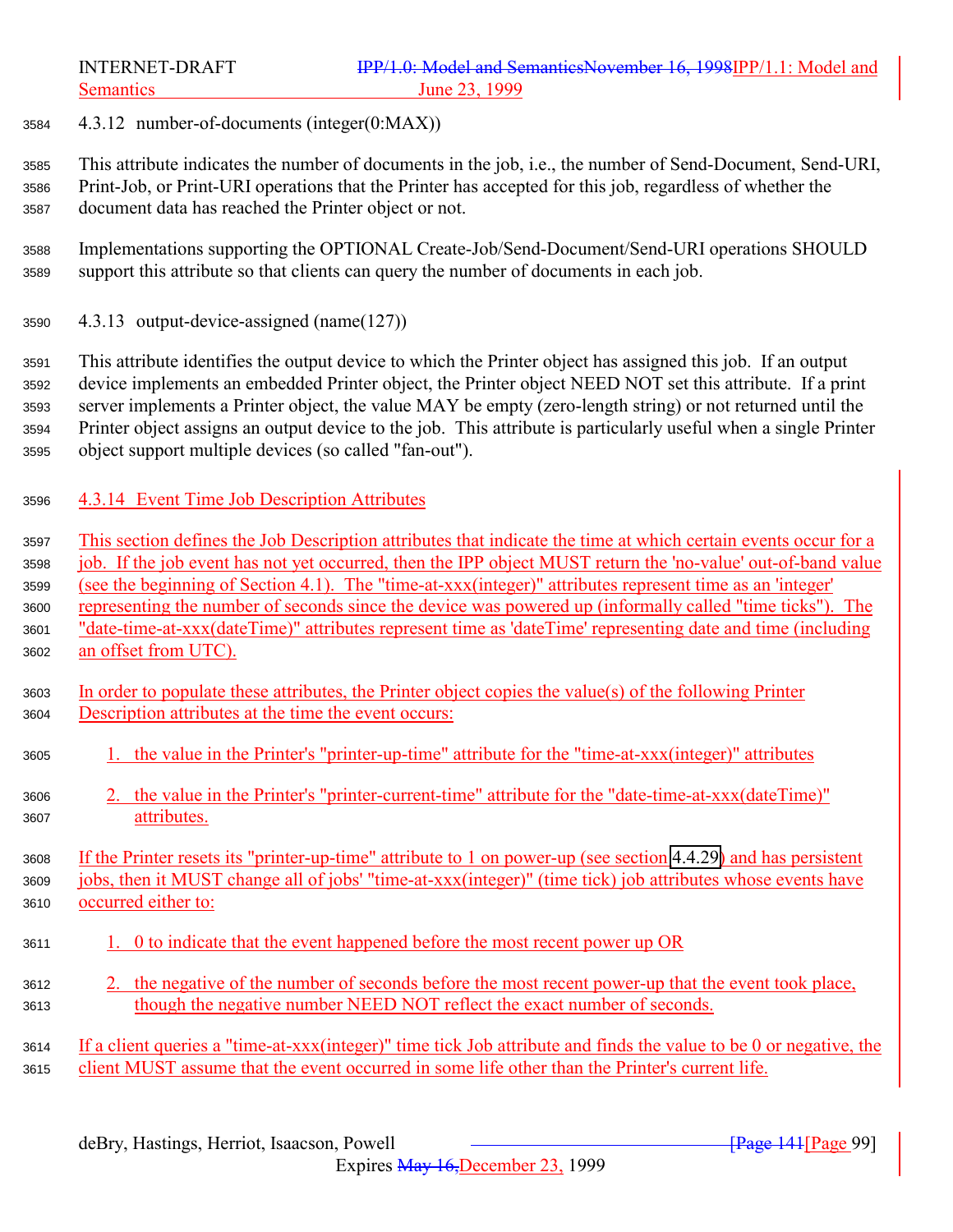|                                              | IPP/1.0: Model and SemanticsNovember 16, 1998IPP/1.1: Model and<br><b>INTERNET-DRAFT</b>                                                                                                                                                                                                                                                                                                                                                                                                                                                                               |
|----------------------------------------------|------------------------------------------------------------------------------------------------------------------------------------------------------------------------------------------------------------------------------------------------------------------------------------------------------------------------------------------------------------------------------------------------------------------------------------------------------------------------------------------------------------------------------------------------------------------------|
|                                              | <b>Semantics</b><br>June 23, 1999                                                                                                                                                                                                                                                                                                                                                                                                                                                                                                                                      |
| 3616                                         | Note: A Printer does not change the values of any "date-time-at-xxx(dateTime)" job attributes on power-up.                                                                                                                                                                                                                                                                                                                                                                                                                                                             |
| 3617                                         | 4.3.124.3.14.1 time-at-creation (integer(0:MAX))(integer(MIN:MAX))                                                                                                                                                                                                                                                                                                                                                                                                                                                                                                     |
| 3618<br>3619<br>3620                         | This <b>REQUIRED</b> attribute indicates the point in time at which the Job object was created. In order to<br>populate this attribute, the Printer object uses the value in its "printer-up-time" attribute at the time the Job<br>object is created.                                                                                                                                                                                                                                                                                                                 |
| 3621                                         | 4.3.134.3.14.2 time-at-processing (integer(0:MAX))(integer(MIN:MAX))                                                                                                                                                                                                                                                                                                                                                                                                                                                                                                   |
| 3622<br>3623<br>3624<br>3625<br>3626         | This <b>REQUIRED</b> attribute indicates the point in time at which the Job object began processing. In order to<br>populate this attribute, the Printer object uses the value in its "printer-up-time" attribute at the time the Job<br>object is moved into first began processing after the create operation or the most recent Restart-Job<br>operation. The out-of-band 'no-value' value is returned if the job has not yet been in the 'processing' state<br>for the first time (see the beginning of Section 4.1).                                              |
| 3627                                         | 4.3.144.3.14.3 time-at-completed (integer(0:MAX))(integer(MIN:MAX))                                                                                                                                                                                                                                                                                                                                                                                                                                                                                                    |
| 3628<br>3629<br>3630                         | This REQUIRED attribute indicates the point in time at which the Job object completed (or was cancelled<br>or aborted). The out-of-band 'no-value' value is returned if the job has not yet completed, been canceled, or<br>aborted (see the beginning of Section 4.1).                                                                                                                                                                                                                                                                                                |
| 3631                                         | 4.3.14.4 job-printer-up-time (integer(1:MAX))                                                                                                                                                                                                                                                                                                                                                                                                                                                                                                                          |
| 3632<br>3633<br>3634                         | In order to populate this attribute, the Printer object uses the value in its This REQUIRED Job Description<br>attribute indicates the amount of time (in seconds) that the Printer implementation has been up and running.<br>This attribute is an alias for the "printer-up-time" Printer Description attribute (see Section 4.4.29).                                                                                                                                                                                                                                |
| 3635<br>3636<br>3637<br>3638<br>3639<br>3640 | A client MAY request this attribute in a Get-Job-Attributes or Get-Jobs request and use the value returned<br>in combination with other requested Event Time Job Description Attributes in order to display time<br>attributes to a user. The difference between this attribute and the 'integer' value of a "time-at-xxx" attribute<br>is the number of seconds ago that the "time-at-xxx" event occurred. A client can compute the wall-clock<br>time at which the "time-at-xxx" event occurred by subtracting this difference from the client's wall-clock<br>time. |
|                                              |                                                                                                                                                                                                                                                                                                                                                                                                                                                                                                                                                                        |

<sup>3641</sup> 4.3.14.5 date-time-at-creation (dateTime)

3620

3640

- <sup>3642</sup> This attribute indicates the date and time at which the Job object was created.
- <sup>3643</sup> 4.3.14.6 date-time-at-processing (dateTime)

<sup>3644</sup> This attribute indicates the date and time at which the Job object first began processing after the create <sup>3645</sup> operation or the most recent Restart-Job operation.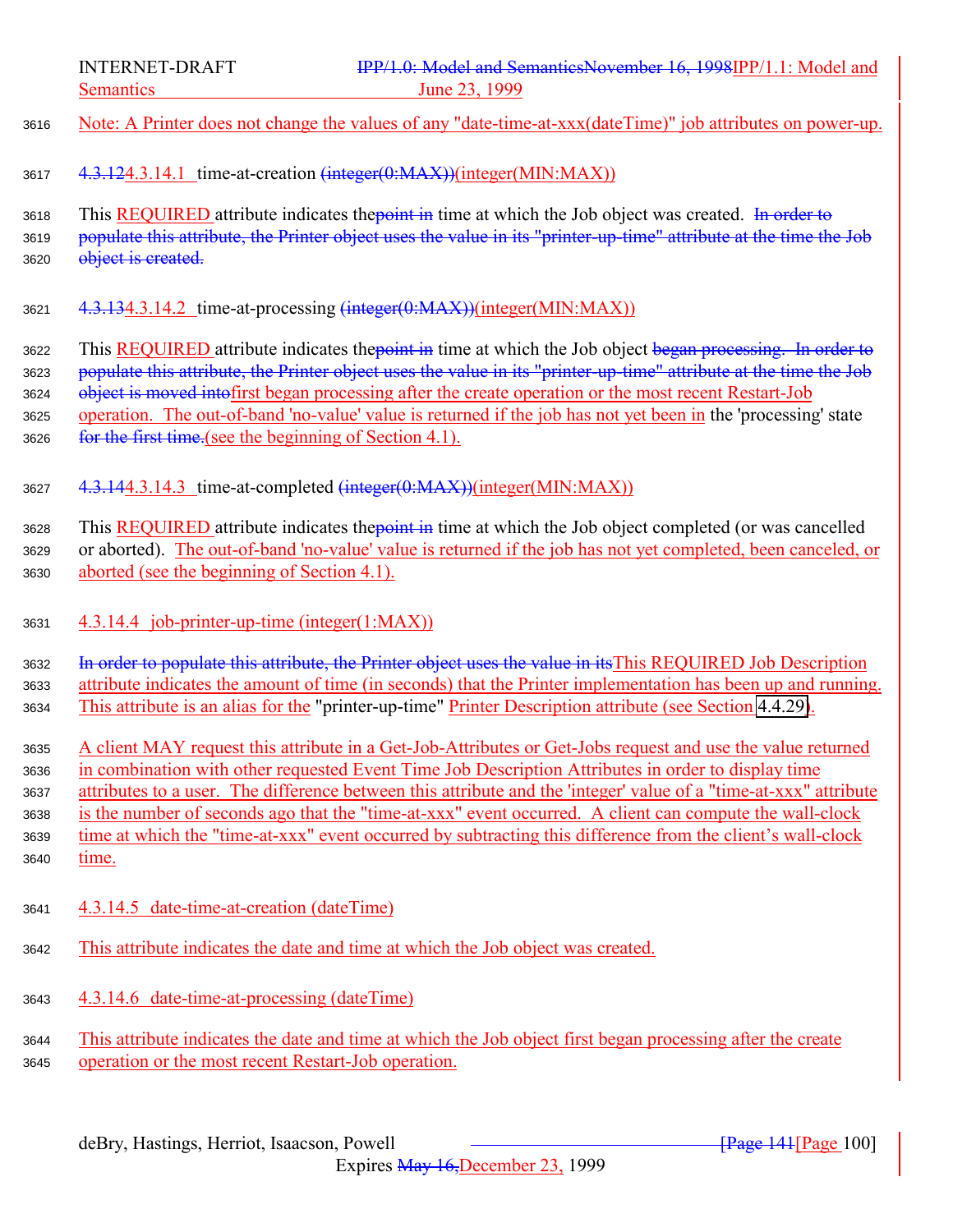4.3.14.7 date-time-at-completed (dateTime)

3647 attribute at the time the Job object is moved into the 'completed' or 'canceled' or 'aborted' state. This attribute indicates the date and time at which the Job object completed (or was cancelled or aborted).

4.3.15 number-of-intervening-jobs (integer(0:MAX))

 This attribute indicates the number of jobs that are "ahead" of this job in the relative chronological order of expected time to complete (i.e., the current scheduled order). For efficiency, it is only necessary to calculate this value when an operation is performed that requests this attribute.

4.3.16 job-message-from-operator (text(127))

 This attribute provides a message from an operator, system administrator or "intelligent" process to indicate to the end user the reasons for modification or other management action taken on a job.

4.3.17 Job Size Attributes

 This sub-section defines job attributes that describe the size of the job. These attributes are not intended to be counters; they are intended to be useful routing and scheduling information if known. For these attributes, the Printer object may try to compute the value if it is not supplied in the create request. Even if the client does supply a value for these three attributes in the create request, the Printer object MAY choose to change the value if the Printer object is able to compute a value which is more accurate than the client supplied value. The Printer object may be able to determine the correct value for these attributes either right at job submission time or at any later point in time.

4.3.17.1 job-k-octets (integer(0:MAX))

 This attribute specifies the total size of the document(s) in K octets, i.e., in units of 1024 octets requested to be processed in the job. The value MUST be rounded up, so that a job between 1 and 1024 octets MUST be indicated as being 1, 1025 to 2048 MUST be 2, etc.

 This value MUST NOT include the multiplicative factors contributed by the number of copies specified by the "copies" attribute, independent of whether the device can process multiple copies without making multiple passes over the job or document data and independent of whether the output is collated or not. Thus the value is independent of the implementation and indicates the size of the document(s) measured in K octets independent of the number of copies.

 This value MUST also not include the multiplicative factor due to a copies instruction embedded in the document data. If the document data actually includes replications of the document data, this value will include such replication. In other words, this value is always the size of the source document data, rather than a measure of the hardcopy output to be produced.

 Note: This attribute and the following two attributes ("job-impressions" and "job-media-sheets") are not 3678 intended to be counters; they are intended to be useful routing and scheduling information if known. For

Expires May 16,December 23, 1999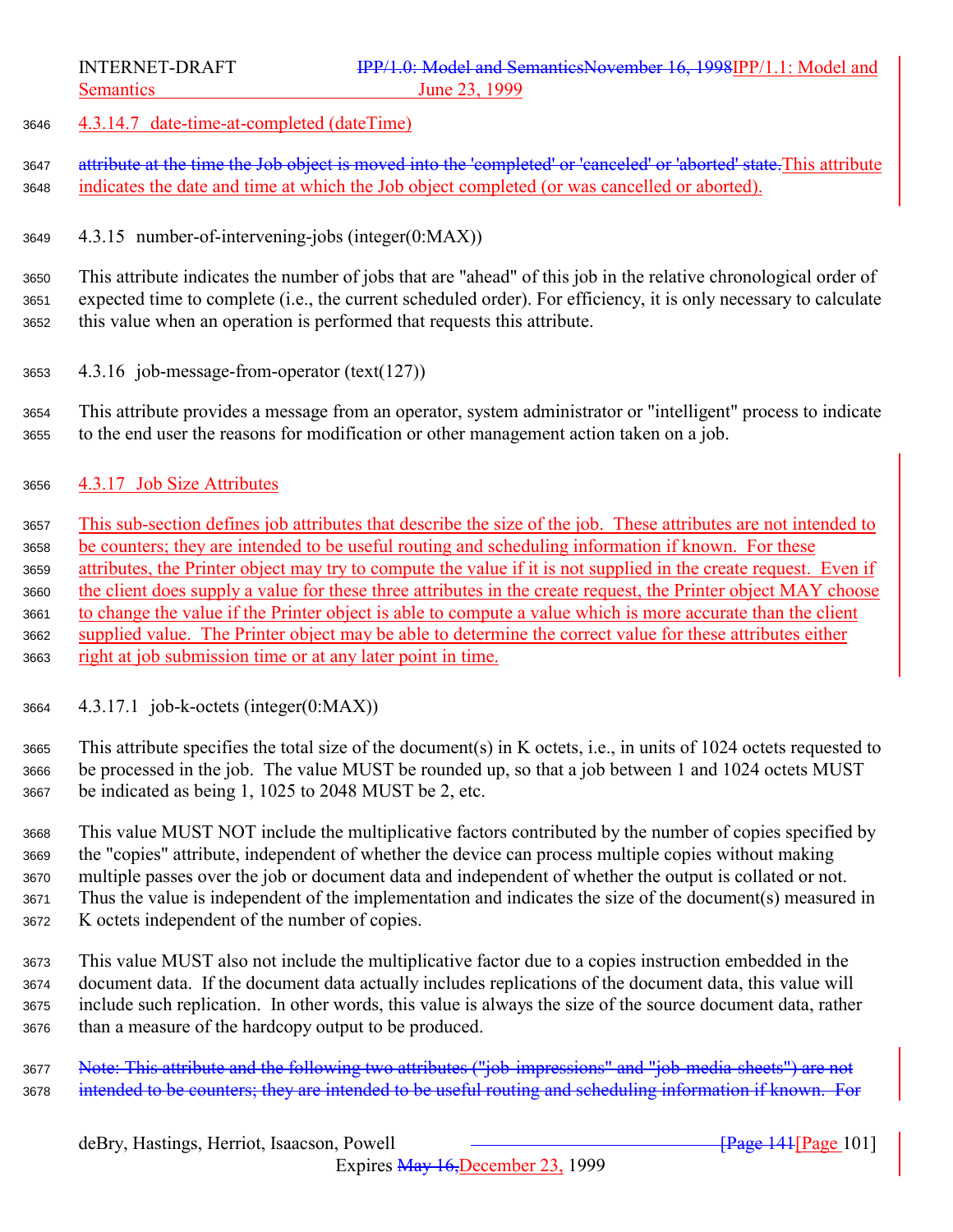3679 these three attributes, the Printer object may try to compute the value if it is not supplied in the create 3680 request. Even if the client does supply a value for these three attributes in the create request, the Printer 3681 object MAY choose to change the value if the Printer object is able to compute a value which is more accurate than the client supplied value. The Printer object may be able to determine the correct value for 3683 these three attributes either right at job submission time or at any later point in time.

- 4.3.17.2 job-impressions (integer(0:MAX))
- This attribute specifies the total size in number of impressions of the document(s) being submitted (see the definition of impression in section [12.2.5\)](#page-154-0).

 As with "job-k-octets", this value MUST NOT include the multiplicative factors contributed by the number of copies specified by the "copies" attribute, independent of whether the device can process multiple copies without making multiple passes over the job or document data and independent of whether the output is collated or not. Thus the value is independent of the implementation and reflects the size of the document(s) measured in impressions independent of the number of copies.

 As with "job-k-octets", this value MUST also not include the multiplicative factor due to a copies instruction embedded in the document data. If the document data actually includes replications of the document data, this value will include such replication. In other words, this value is always the number of impressions in the source document data, rather than a measure of the number of impressions to be produced by the job.

- See the Note in the "job-k-octets" attribute that also applies to this attribute.
- 4.3.17.3 job-media-sheets (integer(0:MAX))
- This attribute specifies the total number of media sheets to be produced for this job.

 Unlike the "job-k-octets" and the "job-impressions" attributes, this value MUST include the multiplicative factors contributed by the number of copies specified by the "copies" attribute and a 'number of copies' instruction embedded in the document data, if any. This difference allows the system administrator to control the lower and upper bounds of both (1) the size of the document(s) with "job-k-octets-supported" and "job-impressions-supported" and (2) the size of the job with "job-media-sheets-supported".

3705 4.3.18 See the Note in the "job-k-octets" attribute that also applies to this attribute. Job Progress Attributes

 This sub-section defines job attributes that describe the progress of the job. These attributes are intended to be counters. That is, the value for a job that has not started processing MUST be 0. When the job's "job- state" is 'processing' or 'processing-stopped', this value is intended to contain the amount of the job that has been processed to the time at which the attributes are requested. When the job enters the 'completed', 'canceled', or 'aborted' states, these values are the final values for the job.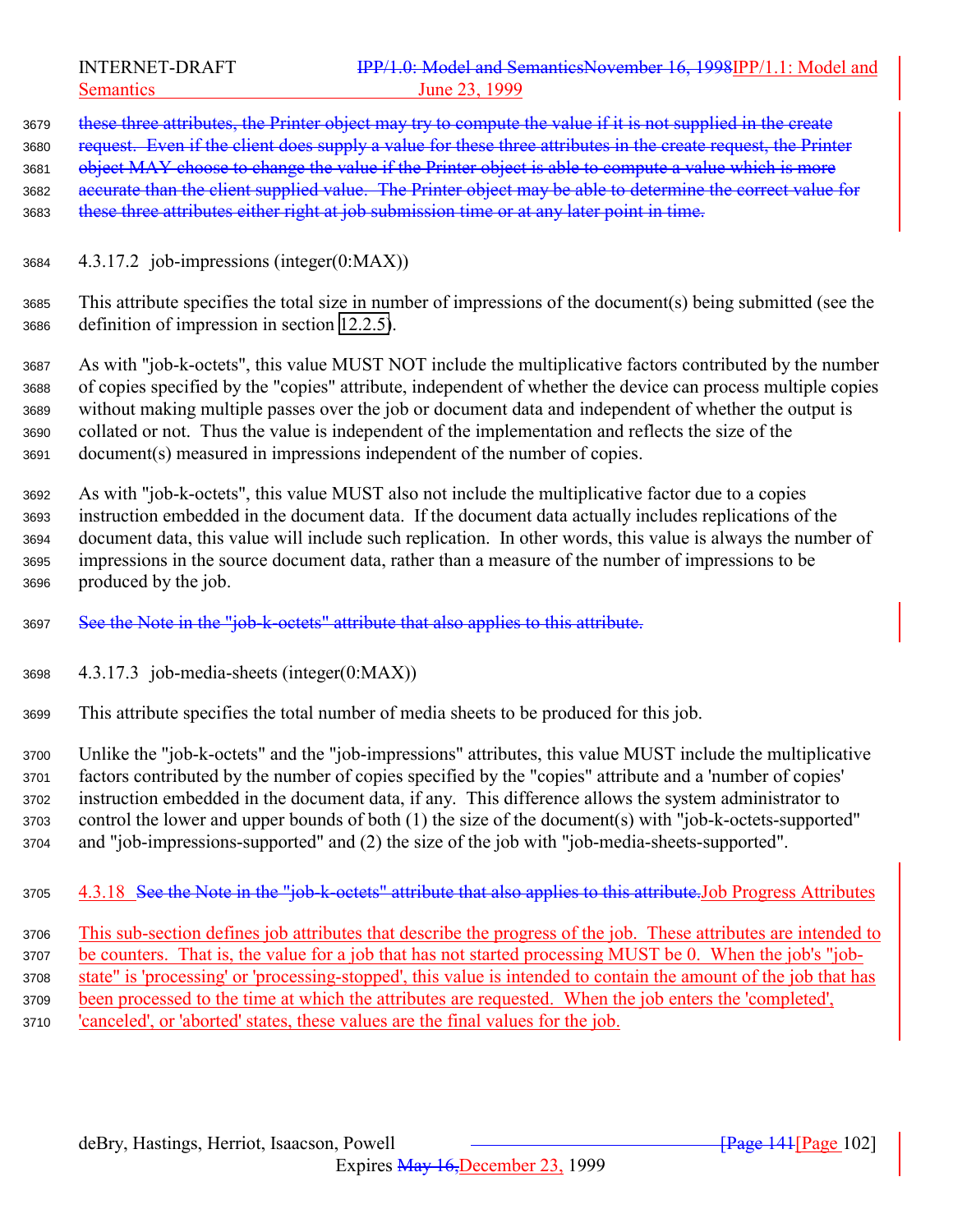4.3.18.1 job-k-octets-processed (integer(0:MAX))

 This attribute specifies the total number of octets processed in K octets, i.e., in units of 1024 octets so far. The value MUST be rounded up, so that a job between 1 and 1024 octets inclusive MUST be indicated as being 1, 1025 to 2048 inclusive MUST be 2, etc.

 For implementations where multiple copies are produced by the interpreter with only a single pass over the data, the final value MUST be equal to the value of the "job-k-octets" attribute. For implementations where multiple copies are produced by the interpreter by processing the data for each copy, the final value MUST be a multiple of the value of the "job-k-octets" attribute.

3719 Note: This attribute and the following two attributes ("job-impressions-completed" and "job-sheets-3720 completed") are intended to be counters. That is, the value for a job that has not started processing MUST 3721 be 0. When the job's "job-state" is 'processing' or 'processing-stopped', this value is intended to contain the 3722 amount of the job that has been processed to the time at which the attributes are requested.

4.3.18.2 job-impressions-completed (integer(0:MAX))

 This job attribute specifies the number of impressions completed for the job so far. For printing devices, the impressions completed includes interpreting, marking, and stacking the output.

- See the note in "job-k-octets-processed" which also applies to this attribute.
- 4.3.18.3 job-media-sheets-completed (integer(0:MAX))
- This job attribute specifies the media-sheets completed marking and stacking for the entire job so far whether those sheets have been processed on one side or on both.
- 3730 See the note in "job-k-octets-processed" which also applies to this attribute.
- 4.3.19 attributes-charset (charset)

 This REQUIRED attribute is populated using the value in the client supplied "attributes-charset" attribute in the create request. It identifies the charset (coded character set and encoding method) used by any Job attributes with attribute syntax 'text' and 'name' that were supplied by the client in the create request. See Section [3.1.4](#page-23-0) for a complete description of the "attributes-charset" operation attribute.

 This attribute does not indicate the charset in which the 'text' and 'name' values are stored internally in the Job object. The internal charset is implementation-defined. The IPP object MUST convert from whatever the internal charset is to that being requested in an operation as specified in Section [3.1.4.](#page-23-0)

4.3.20 attributes-natural-language (naturalLanguage)

 This REQUIRED attribute is populated using the value in the client supplied "attributes-natural-language" attribute in the create request. It identifies the natural language used for any Job attributes with attribute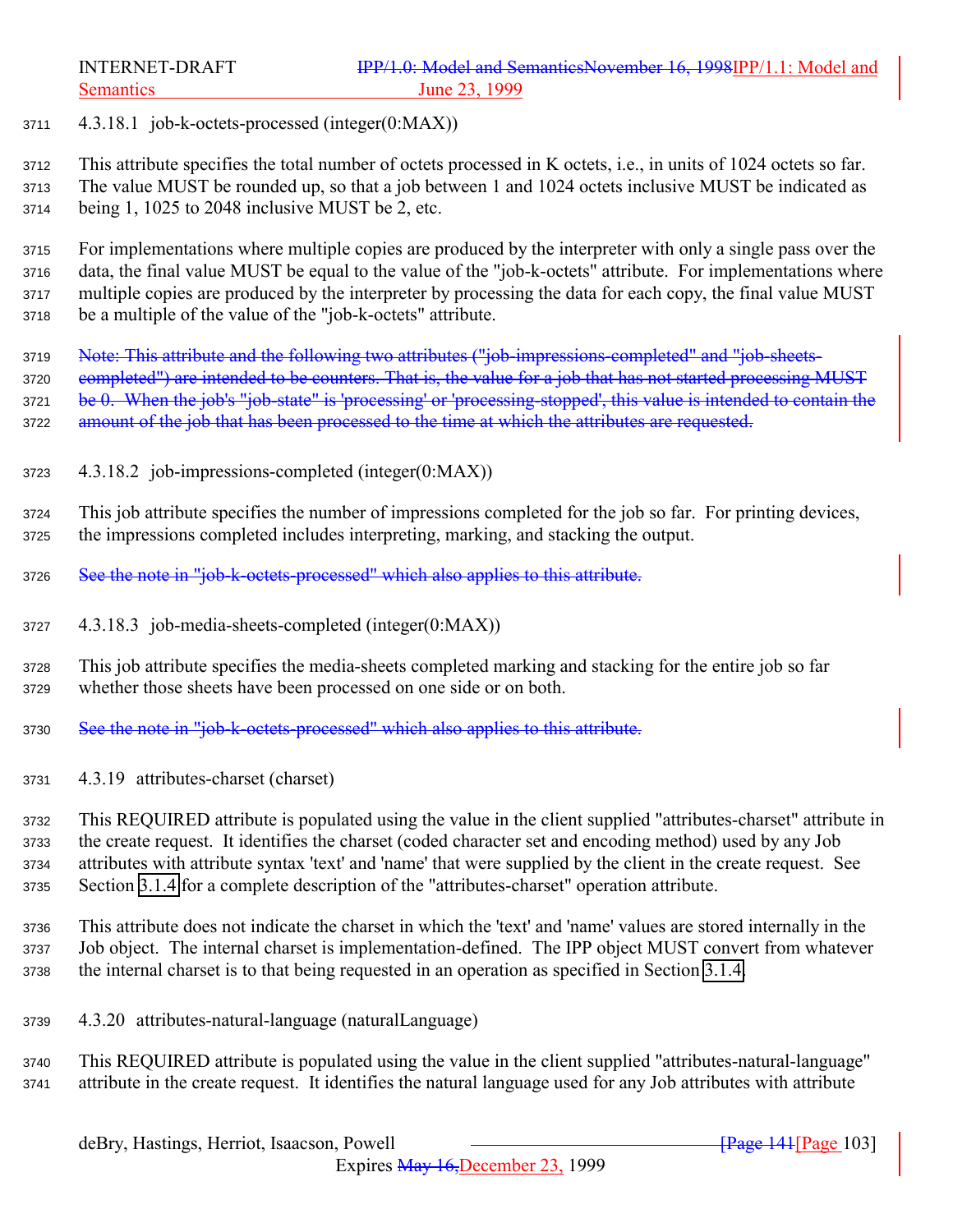syntax 'text' and 'name' that were supplied by the client in the create request. See Section [3.1.4](#page-23-0) for a complete description of the "attributes-natural-language" operation attribute. See Sections [4.1.1.2](#page-67-0) and [4.1.2.2](#page-68-0) for how a Natural Language Override may be supplied explicitly for each 'text' and 'name' attribute value that differs from the value identified by the "attributes-natural-language" attribute.

4.4 Printer Description Attributes

 These attributes form the attribute group called "printer-description". The following table summarizes these attributes, their syntax, and whether or not they are REQUIRED for a Printer object to support. If they are not indicated as REQUIRED, they are OPTIONAL. The maximum size in octets for 'text' and 'name' attributes is indicated in parenthesizes.

3751 Note: How these attributes are set by an Administrator is outside the scope of this specification. IPP/1.1 document.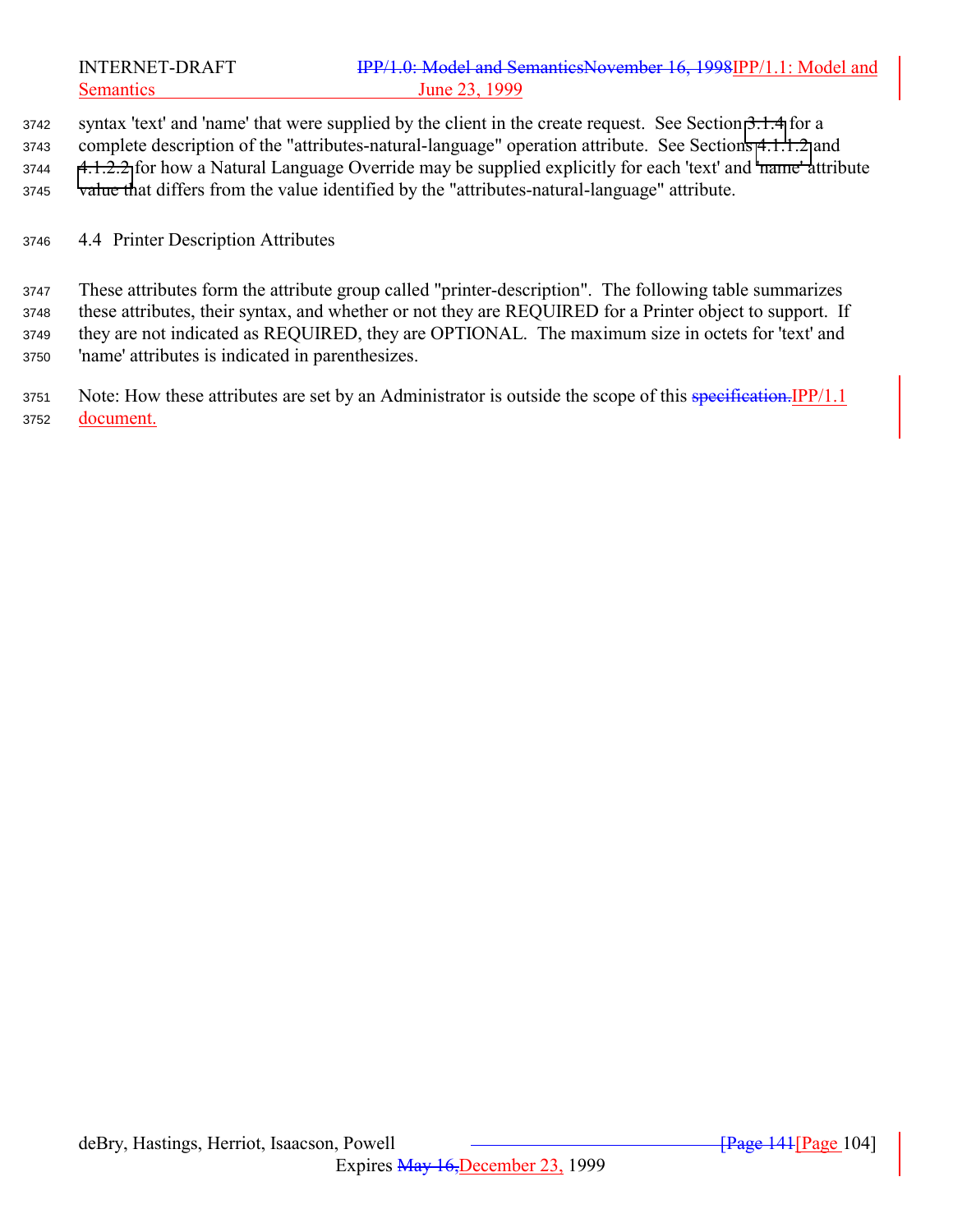**INTERNET-DRAFT Semantics** 

IPP/1.0: Model and SemanticsNovember 16, 1998IPP/1.1: Model and June 23, 1999

| Attribute                | Syntax               | REQUIRED? |
|--------------------------|----------------------|-----------|
|                          |                      |           |
|                          |                      |           |
| printer-uri-supported    | 1setOf uri           | REQUIRED  |
|                          |                      |           |
| uri-security-supported   | 1setOf type2 keyword | REQUIRED  |
|                          |                      |           |
|                          |                      |           |
| uri-authentication-      | 1setOf type2 keyword | REQUIRED  |
| supported                |                      |           |
|                          |                      |           |
| printer-name             | name (127)           | REQUIRED  |
|                          |                      |           |
| printer-location         | text (127)           |           |
|                          |                      |           |
|                          |                      |           |
| printer-info             | text (127)           |           |
|                          |                      |           |
|                          |                      |           |
| printer-more-info        | uri                  |           |
|                          |                      |           |
|                          |                      |           |
| printer-driver-installer | uri                  |           |
|                          |                      |           |
| printer-make-and-model   | text (127)           |           |
|                          |                      |           |
|                          |                      |           |
| printer-more-info-       | uri                  |           |
| manufacturer             |                      |           |
|                          |                      |           |
|                          |                      |           |
| printer-state            | type1 enum           | REQUIRED  |
|                          |                      |           |
| printer-state-reasons    | 1setOf type2 keyword | REQUIRED  |
|                          |                      |           |
|                          |                      |           |
| printer-state-message    | text (MAX)           |           |
|                          |                      |           |
|                          |                      |           |
| ipp-versions-supported   | 1setOf type2 keyword | REQUIRED  |
|                          |                      |           |
| operations-supported     | 1setOf type2 enum    | REQUIRED  |

 $\frac{1}{2}$  Page 141 [Page 105]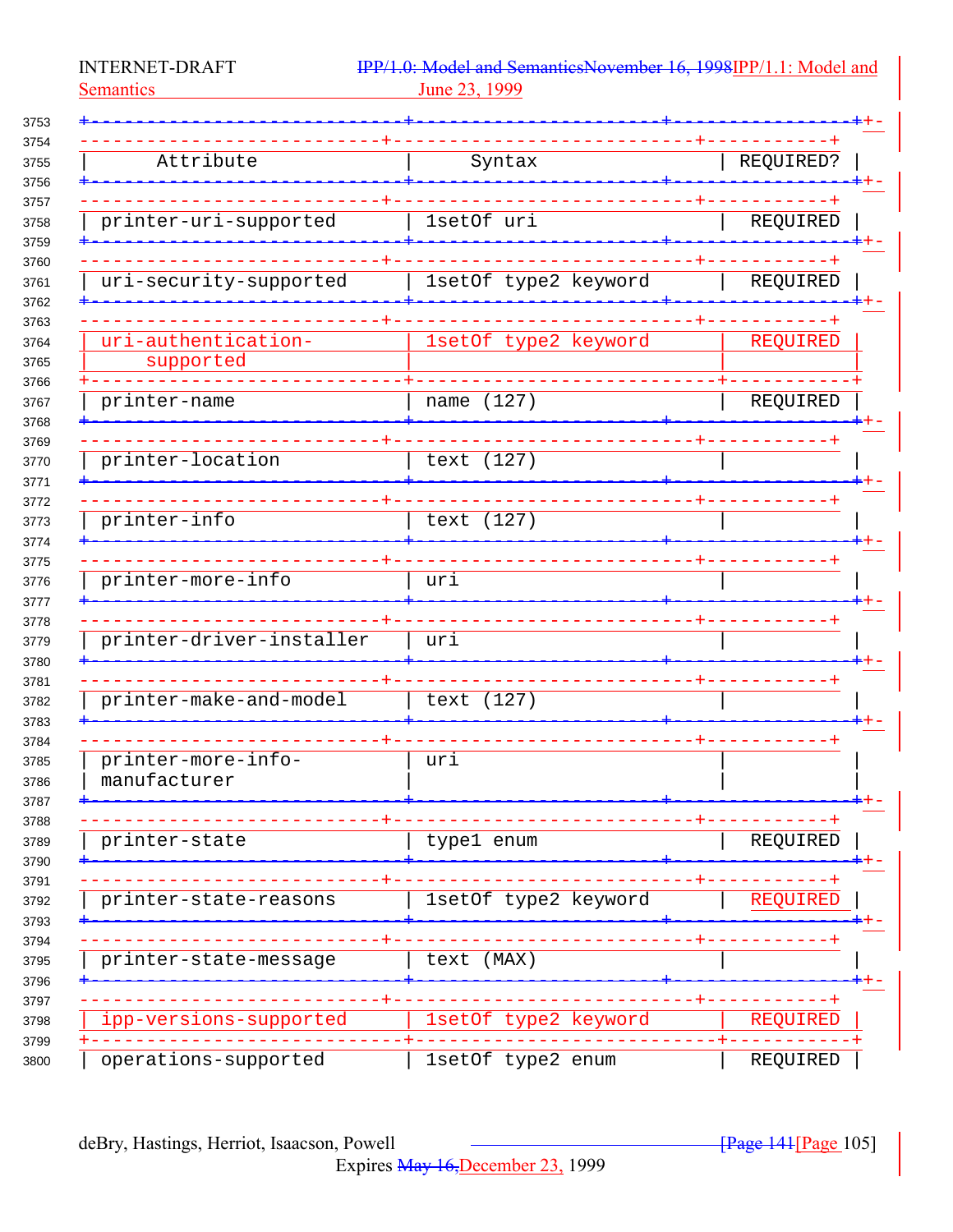Semantics 23, 1999

INTERNET-DRAFT IPP/1.0: Model and SemanticsNovember 16, 1998IPP/1.1: Model and Semantics

| ipp-multiple-document-jobs-                        | boolean                            |                                             |
|----------------------------------------------------|------------------------------------|---------------------------------------------|
| supported                                          |                                    |                                             |
| charset-configured                                 | charset                            | REQUIRED                                    |
|                                                    |                                    |                                             |
| charset-supported                                  | 1setOf charset                     | REQUIRED                                    |
| natural-language-configured                        | naturalLanguage                    | REQUIRED                                    |
|                                                    |                                    |                                             |
| generated-natural-language-<br>supported           | 1setOf naturalLanguage             | REQUIRED<br>.<br><del>naturalLanguage</del> |
|                                                    |                                    |                                             |
| document-format-default                            | mimeMediaType                      | REQUIRED                                    |
| <del>document format</del><br><del>supported</del> | <del>lsetOf</del><br>mimeMediaType | REQUIRED                                    |
|                                                    |                                    |                                             |
| document-format-supported                          | 1setOf mimeMediaType               | REQUIRED                                    |
| printer-is-accepting-jobs                          | boolean                            | REQUIRED                                    |
| queued-job-count<br><b>REQUIRED</b>                | integer (0:MAX)                    | <b>RECOMMENDED</b>                          |
| printer-message-from-<br>operator                  | (127)<br>text                      |                                             |
| color-supported                                    | boolean                            |                                             |
|                                                    |                                    |                                             |
| reference-uri-schemes-<br>supported                | 1setOf uriScheme                   |                                             |
| pdl-override-supported                             | type2 keyword                      | REQUIRED                                    |
|                                                    |                                    |                                             |
| printer-up-time                                    | integer (1:MAX)                    | REQUIRED                                    |

Expires May 16,December 23, 1999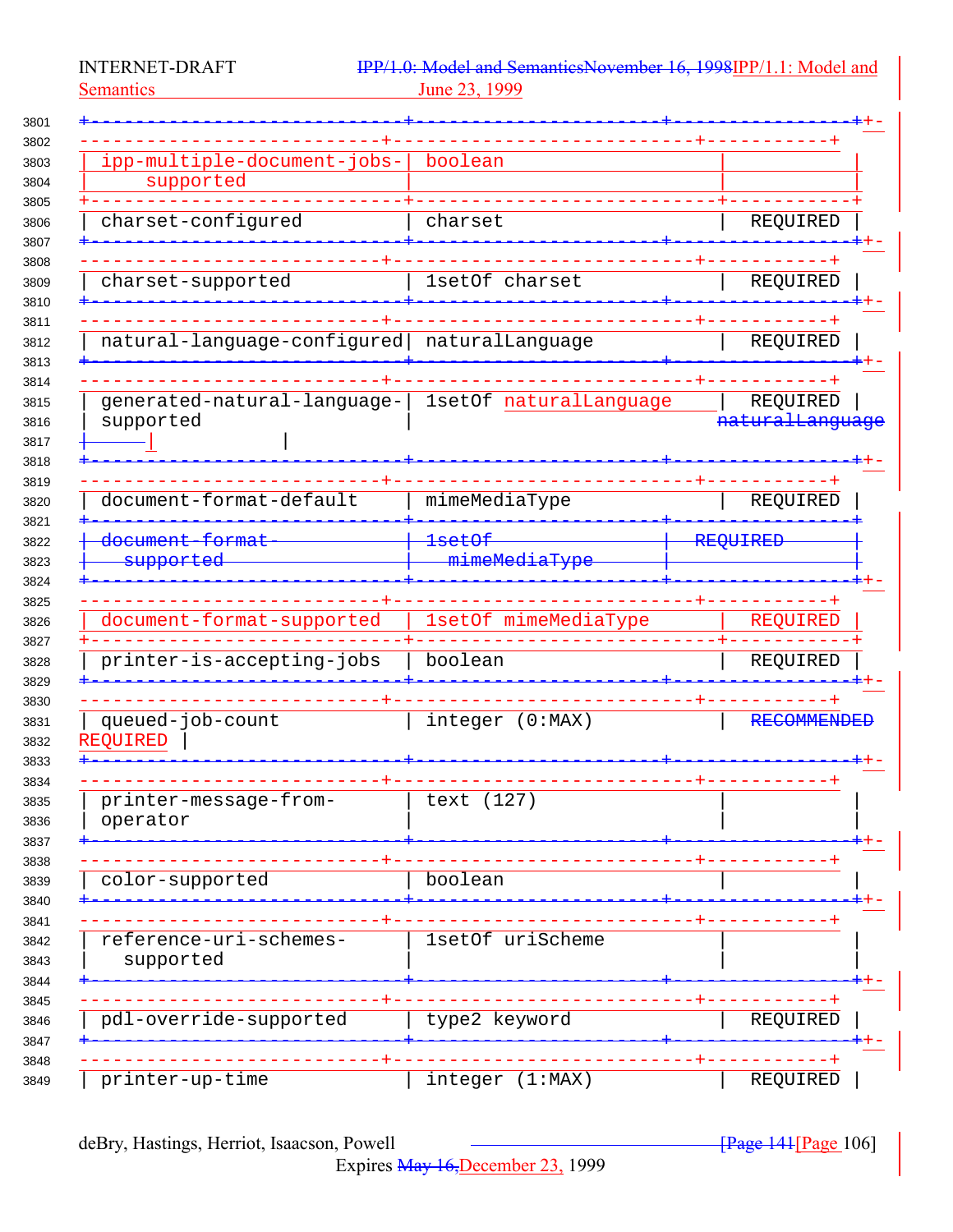<span id="page-106-0"></span>

| printer-current-time        | dateTime             |           |
|-----------------------------|----------------------|-----------|
|                             |                      |           |
|                             |                      |           |
| multiple-operation-time-out | integer (1:MAX)      |           |
|                             |                      |           |
| compression-supported       | 1setOf type3 keyword | REQUIRED  |
|                             |                      |           |
|                             |                      |           |
| job-k-octets-supported      | rangeOfInteger       | $0:MAX$ ) |
|                             | $\left(0:HAX\right)$ |           |
|                             |                      |           |
|                             |                      |           |
| job-impressions-supported   | rangeOfInteger       | $0:MAX$ ) |
|                             |                      |           |
|                             | $0.4$ MAX            |           |
|                             |                      |           |
| job-media-sheets-supported  | rangeOfInteger       | $0:MAX$ ) |
|                             |                      |           |
|                             | (0:MAX)              |           |
|                             |                      |           |
| pages-per-minute            | integer(0:MAX)       |           |
|                             |                      |           |
| pages-per-minute-color      | integer(0:MAX)       |           |

4.4.1 printer-uri-supported (1setOf uri)

 This REQUIRED Printer attribute contains at least one URI for the Printer object. It OPTIONALLY contains more than one URI for the Printer object. An administrator determines a Printer object's URI(s) 3884 and configures this attribute to contain those URIs by some means outside the scope of  $\frac{IPP}{1.0.0}$ this IPP/1.1 document. The precise format of this URI is implementation dependent and depends on the protocol. See the next sectiontwo sections for a description of the "uri-security-supported" and "uri-authentication-3887 supported" attributes, both of which is are the REQUIRED companion attributes to this "printer-uri- supported" attribute. See section [2.4](#page-18-0) on Printer object identity and section [8.2](#page-136-0) on security and URIs for more information.

## 4.4.2 uri-authentication-supported (1setOf type2 keyword)

 This REQUIRED Printer attribute MUST have the same cardinality (contain the same number of values) as the "printer-uri-supported" attribute. This attribute identifies the Client Authentication mechanism associated with each URI listed in the "printer-uri-supported" attribute. The Printer object uses the specified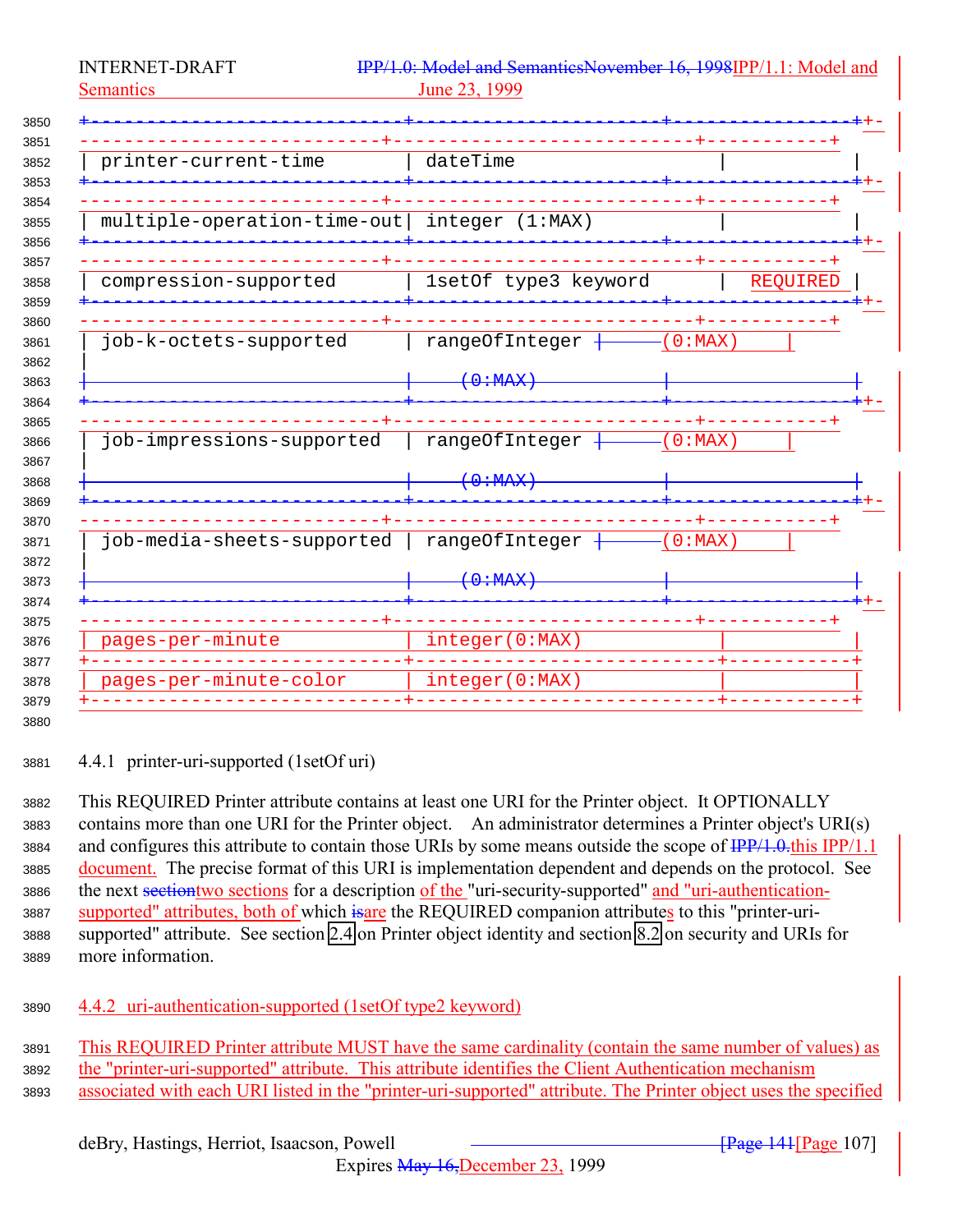deBry, Hastings, Herriot, Isaacson, Powell [Page 108] **[Page 141]** Page 108] Expires May 16,December 23, 1999 mechanisms used by the Printer when accessed via that URI. See [IPP-PRO] for more details on Client Authentication. The following standard keyword values are defined: 'none': There is no authentication mechanism associated with the URI. The Printer object assumes that the authenticated user is "anonymous". 'requesting-user-name': When a client performs an operation whose target is the associated URI, the Printer object assumes that the authenticated user is specified by the "requesting-user-name" Operation attribute (see section [1.1\)](#page-138-0). If the "requesting-user-name" attribute is absent in a request, the Printer object assumes that the authenticated user is "anonymous". 'basic': When a client performs an operation whose target is the associated URI, the Printer object challenges the client with HTTP basic authentication [RFC2617]. The Printer object assumes that the authenticated user is the name received via the basic authentication mechanism. 'digest': When a client performs an operation whose target is the associated URI, the Printer object challenges the client with HTTP digest authentication [RFC2617]. The Printer object assumes that the authenticated user is the name received via the digest authentication mechanism. 'certificate': When a client performs an operation whose target is the associated URI, the Printer object expects the client to provide a certificate. The Printer object assumes that the authenticated user is the textual name contained within the certificate. 4.4.3 uri-security-supported (1setOf type2 keyword) This REQUIRED Printer attribute MUST have the same cardinality (contain the same number of values) as the "printer-uri-supported" attribute. This attribute identifies the security mechanisms used for each URI listed in the "printer-uri-supported" attribute. The "i th" value in "uri-security-supported" corresponds to the "i th" value in "printer-uri-supported" and it describes the security mechanisms used for accessing the Printer object via that URI. See [IPP-PRO] for more details on security mechanisms. The following standard keyword values are defined: 'none': There are no secure communication channel protocols in use for the given URI. 'ssl3': SSL3 [SSL] is the secure communications channel protocol in use for the given URI. 'tls': TLS [RFC2246] is the secure communications channel protocol in use for the given URI. This attribute is orthogonal to the definition of a Client Authentication mechanism. Specifically, 'none' does not exclude Client Authentication. See section [4.4.2.](#page-106-0) Consider the following example. For a single Printer object, an administrator configures the "printer-uri- supported", "uri-authentication-supported" and "uri-security-supported" attributes as follows: "printer-uri-supported": 'http://acme.com/open-use-printer', 'http://acme.com/restricted-use-printer', 'http://acme.com/private-printer''xxx://acme.com/open-use-printer', 'xxx://acme.com/restricted-use- printer', 'xxx://acme.com/private-printer' "uri-authentication-supported": 'none', 'digest', 'basic'

 mechanism to identify the authenticated user (see section [1.1\)](#page-138-0) . The "i th" value in "uri-authentication-supported" corresponds to the "i th" value in "printer-uri-supported" and it describes the authentication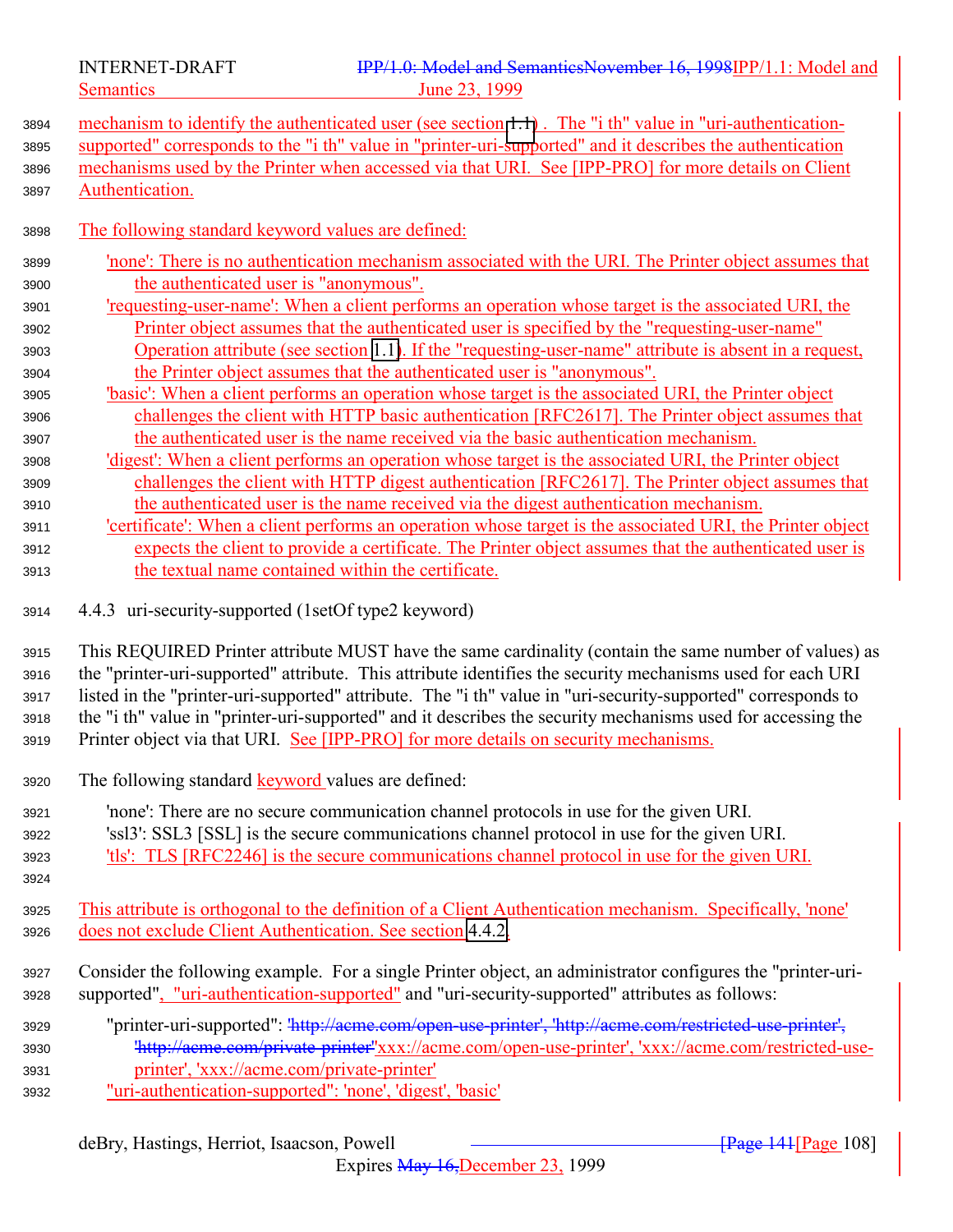"uri-security-supported": 'none', 'none', 'ssl3''tls' Note: 'xxx' is not a valid scheme. See the IPP/1.1 "Transport and Encoding" document [IPP-PRO] for the actual URI schemes to be used in object target attributes. In this case, one Printer object has three URIs. - For the first URI, 'http://acme.com/open-use-printer','xxx://acme.com/open-use-printer', the value 'none' in "uri-security-supported" indicates that there is no secure channel protocol configured to run 3940 under HTTP. The name implies that there is no Basic or Digest authentication being used, but it is up to the client to determine that while using HTTPvalue of 'none' in "uri-authentication-supported" 3942 indicates that all users are 'anonymous'. There will be no challenge and the Printer will underneath 3943 the IPP application protocol.ignore "requesting-user-name". - For the second URI, 'http://acme.com/restricted-use-printer','xxx://acme.com/restricted-use-printer', the value 'none' in "uri-security-supported" indicates that there is no secure channel protocol 3946 configured to run under HTTP. In this case, although the name does imply that there is some sort of 3947 Basic or Digest authentication being used within HTTP, it is up to the The value of 'digest' in "uri- authentication-supported" indicates that the Printer will issue a challenge and that the Printer will use the name client to determine that while using HTTP and by processing any '401 Unauthorized' **HTTP** error messages, supplied by the digest mechanism to determine the authenticated user (see section [1.1\)](#page-138-0). 3952 - For the third URI,  $\frac{\text{http://aeme.com/private-printer', the value 'ssl3''xxx://aeme.com/private-printer', the value 's}$ 3953 value 'tls' in "uri-security-supported" indicates that SSL3TLS is being used to secure the channel. 3954 The client SHOULD be prepared to use **SSL3TLS** framing to negotiate an acceptable ciphersuite to use while communicating with the Printer object. In this case, the name implies the use of a secure 3956 communications channel, but the fact is made explicit by the presence of the 'ssl<sup>3''</sup>tls' value in "uri- security-supported". The client does not need to resort to understanding which security it must use by following naming conventions or by parsing the URI to determine which security mechanisms 3959 are implied. implied. The value of 'basic' in "uri-authentication-supported" indicates that the Printer will issue a challenge and that the Printer will use the name supplied by the digest mechanism to determine the authenticated user (see section [1.1\)](#page-138-0) . Because this challenge occurs in a tls session, the channel is secure. It is expected that many IPP Printer objects will be configured to support only one channel (either 3966 configured to use SSL3 access or not), and will therefore only ever TLS access or not) and only one

3967 authentication mechanism. Such Printer objects only have one URI listed in the "printer-uri-supported" attribute. No matter the configuration of the Printer object (whether it has only one URI or more than one URI), a client MUST supply only one URI in the target "printer-uri" operation attribute.

4.4.4 printer-name (name(127))

 This REQUIRED Printer attribute contains the name of the Printer object. It is a name that is more end-user friendly than a URI. An administrator determines a printer's name and sets this attribute to that name.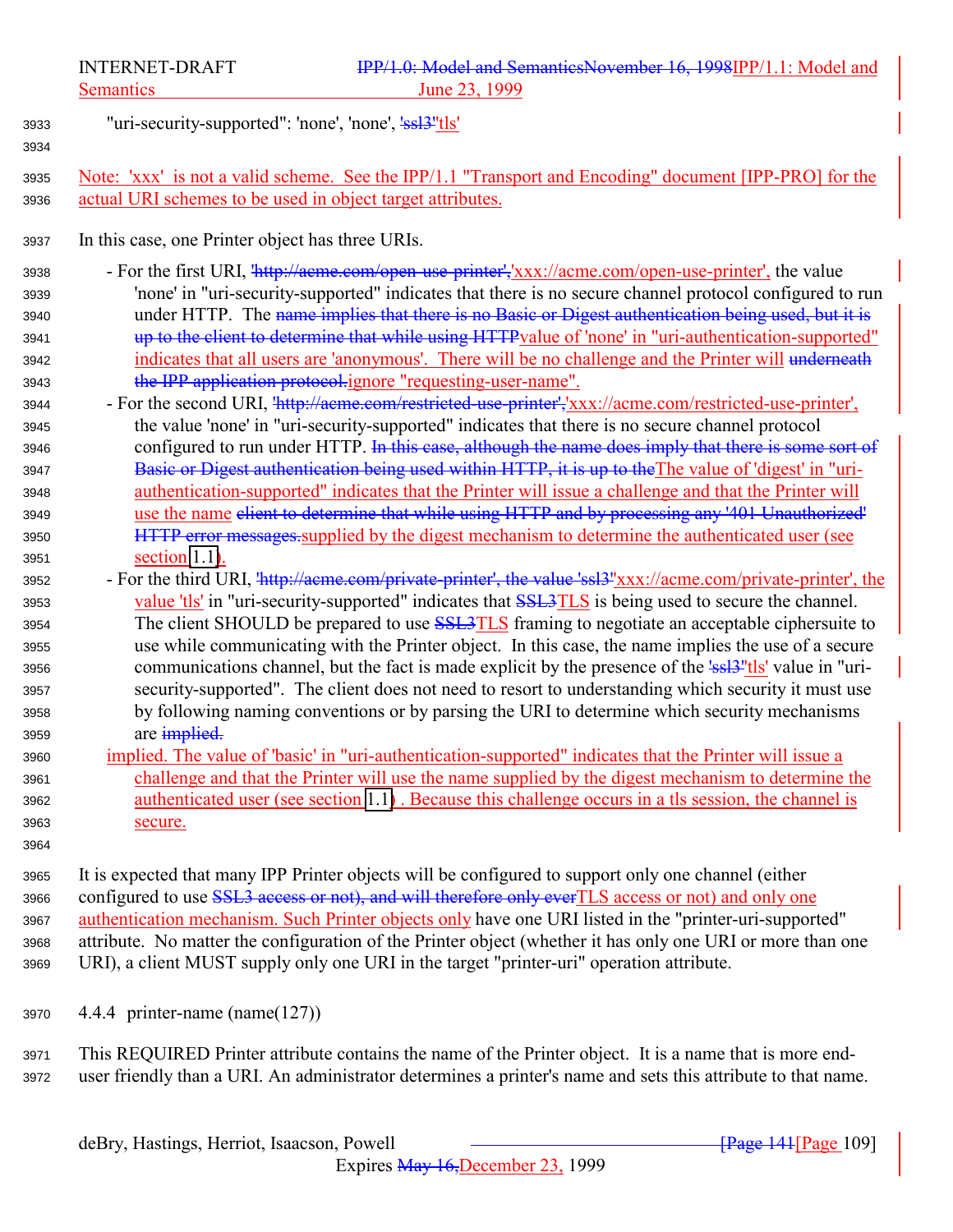This name may be the last part of the printer's URI or it may be unrelated. In non-US-English locales, a name may contain characters that are not allowed in a URI.

4.4.5 printer-location (text(127))

 This Printer attribute identifies the location of the device. This could include things like: "in Room 123A, second floor of building XYZ".

4.4.6 printer-info (text(127))

 This Printer attribute identifies the descriptive information about this Printer object. This could include things like: "This printer can be used for printing color transparencies for HR presentations", or "Out of courtesy for others, please print only small (1-5 page) jobs at this printer", or even "This printer is going away on July 1, 1997, please find a new printer".

4.4.7 printer-more-info (uri)

 This Printer attribute contains a URI used to obtain more information about this specific Printer object. For example, this could be an HTTP type URI referencing an HTML page accessible to a Web Browser. The information obtained from this URI is intended for end user consumption. Features outside the scope of IPP can be accessed from this URI. The information is intended to be specific to this printer instance and site specific services (e.g. job pricing, services offered, end user assistance). The device manufacturer may initially populate this attribute.

4.4.8 printer-driver-installer (uri)

 This Printer attribute contains a URI to use to locate the driver installer for this Printer object. This attribute is intended for consumption by automata. The mechanics of print driver installation is outside the 3993 scope of <del>IPP.</del>this IPP/1.1 document. The device manufacturer may initially populate this attribute.

- 4.4.9 printer-make-and-model (text(127))
- This Printer attribute identifies the make and model of the device. The device manufacturer may initially populate this attribute.
- 4.4.10 printer-more-info-manufacturer (uri)

 This Printer attribute contains a URI used to obtain more information about this type of device. The information obtained from this URI is intended for end user consumption. Features outside the scope of IPP can be accessed from this URI (e.g., latest firmware, upgrades, print drivers, optional features available, details on color support). The information is intended to be germane to this printer without regard to site specific modifications or services. The device manufacturer may initially populate this attribute.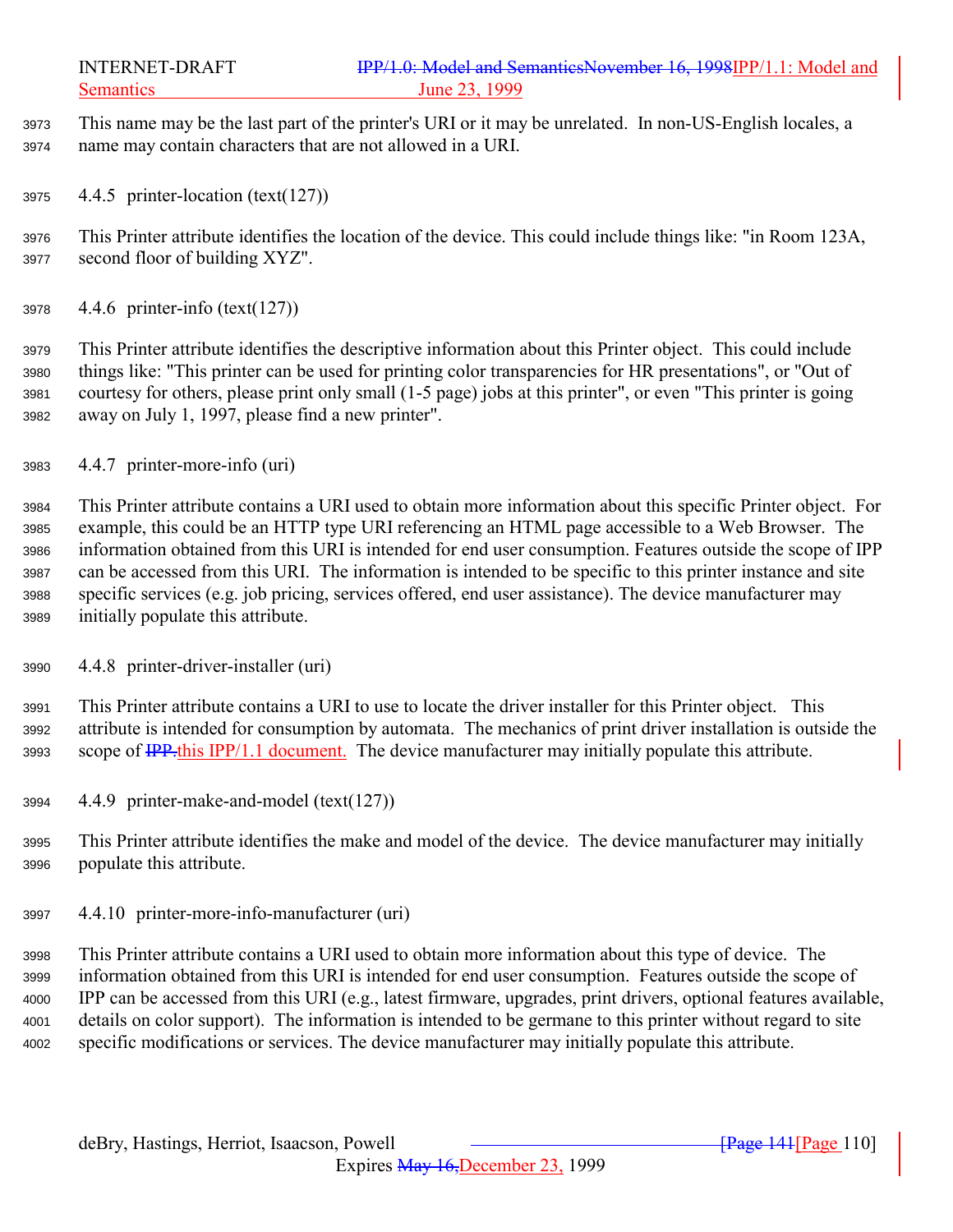4.4.11 printer-state (type1 enum)

 This REQUIRED Printer attribute identifies the current state of the device. The "printer-state reasons" attribute augments the "printer-state" attribute to give more detailed information about the Printer in the given printer state.

 A Printer object need only update this attribute before responding to an operation which requests the attribute; the Printer object NEED NOT update this attribute continually, since asynchronous event 4009 notification is not part of  $\frac{IPP}{1.0.1}$  PP/1.1. A Printer NEED NOT implement all values if they are not applicable to a given implementation.

The following standard enum values are defined:

| 4012         | Value      | Symbolic Name and Description                                                                           |
|--------------|------------|---------------------------------------------------------------------------------------------------------|
| 4013         |            |                                                                                                         |
| 4014         | '3'        | 'idle': If a Printer receives a job (whose required resources are ready) while in this state, such      |
| 4015         |            | a job MUST transit into the 'processing' state immediately. If the "printer-state-                      |
| 4016         |            | reasons" attribute contains any reasons, they MUST be reasons that would not                            |
| 4017         |            | prevent a job from transiting into the 'processing' state immediately, e.g., 'toner-low'.               |
| 4018         |            | Note: if a Printer controls more than one output device, the above definition implies                   |
| 4019         |            | that a Printer is 'idle' if at least one output device is idle.                                         |
| 4020         |            |                                                                                                         |
| 4021         |            | "processing": If a Printer receives a job (whose required resources are ready) while in this            |
| 4022         |            | state, such a job MUST transit into the 'pending' state immediately. Such a job                         |
| 4023         |            | MUST transit into the 'processing' state only after jobs ahead of it complete. If the                   |
| 4024         |            | "printer-state-reasons" attribute contains any reasons, they MUST be reasons that do                    |
| 4025         |            | not prevent the current job from printing, e.g. 'toner-low'. Note: if a Printer controls                |
| 4026         |            | more than one output device, the above definition implies that a Printer is                             |
| 4027         |            | 'processing' if at least one output device is processing, and none is idle.                             |
| 4028<br>4029 | <u>'5'</u> | 'stopped': If a Printer receives a job (whose required resources are ready) while in this state,        |
| 4030         |            | such a job MUST transit into the 'pending' state immediately. Such a job MUST                           |
| 4031         |            | transit into the 'processing' state only after some human fixes the problem that                        |
|              |            | stopped the printer and after jobs ahead of it complete processing. If supported, the                   |
| 4032<br>4033 |            | "printer-state-reasons" attribute MUST contain at least one reason, e.g. 'media-jam',                   |
| 4034         |            | which prevents it from either processing the current job or transitioning a 'pending'                   |
| 4035         |            | job to the 'processing' state.                                                                          |
| 4036         |            |                                                                                                         |
| 4037         |            | Note: if a Printer controls more than one output device, the above definition implies that a Printer is |
| 4038         |            | 'stopped' only if all output devices are stopped. Also, it is tempting to define                        |
| 4039         |            | 'stopped' as when a sufficient number of output devices are stopped and leave it to an                  |
| 4040         |            | implementation to define the sufficient number. But such a rule complicates the                         |
| 4041         |            | definition of 'stopped' and 'processing'. For example, with this alternate definition of                |
| 4042         |            | 'stopped', a job can move from 'pending' to 'processing' without human intervention,                    |
| 4043         |            | even though the Printer is stopped. Indicates that new jobs can start processing                        |
| 4044         |            | without waiting.                                                                                        |
|              |            |                                                                                                         |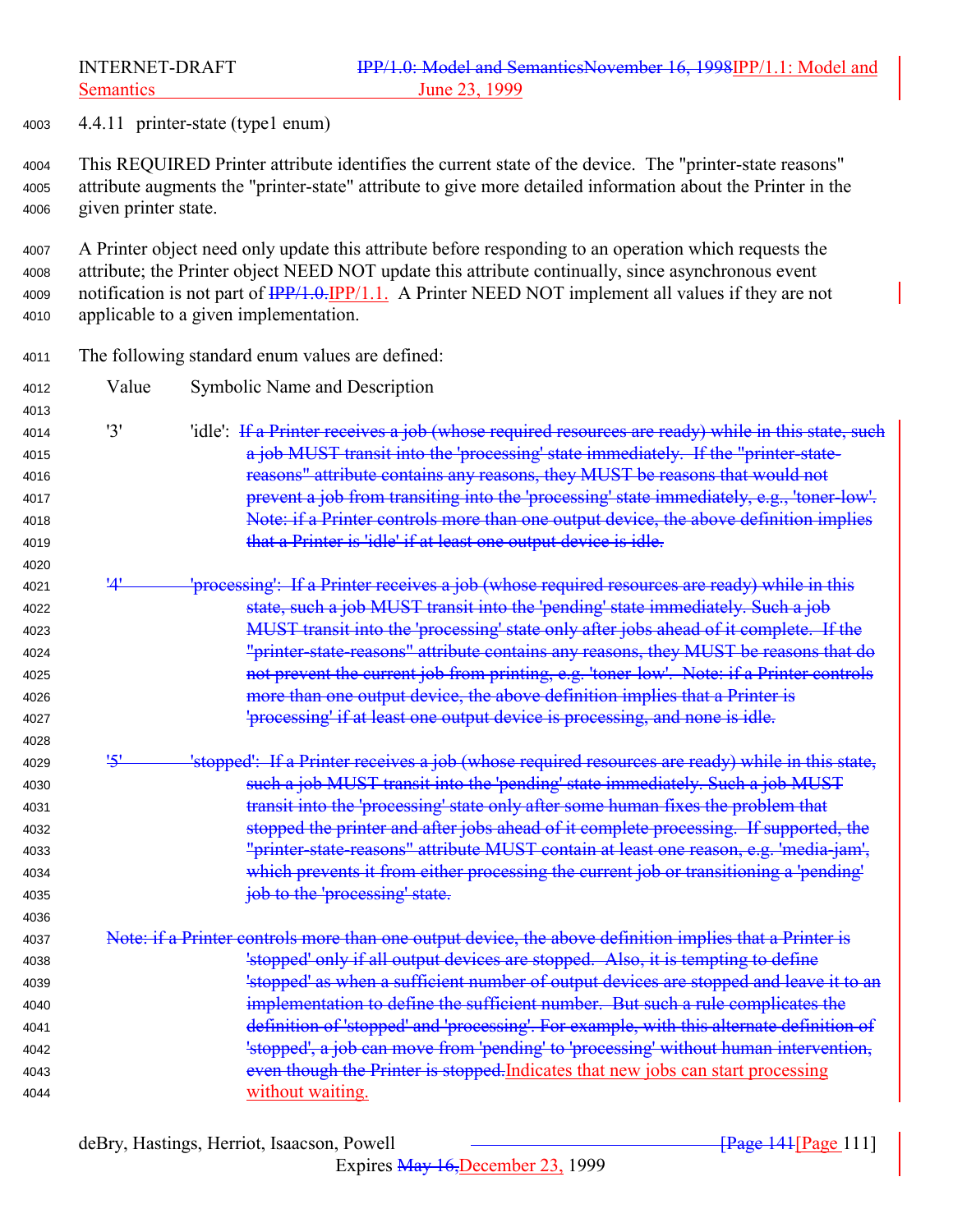4045 '4' 'processing': Indicates that jobs are processing; new jobs will wait before processing.<br>4046 '5' 'stopped': Indicates that no iobs can be processed and intervention is required '5' 'stopped': Indicates that no jobs can be processed and intervention is required. Values of "printer-state-reasons", such as 'spool-area-full' and 'stopped-partly', MAY be used to provide further information. 4.4.12 printer-state-reasons (1setOf type2 keyword) 4050 This REQUIRED Printer attribute supplies additional detail about the device's state. Some of the these value definitions indicate conformance requirements; the rest are OPTIONAL. Each keyword value MAY have a suffix to indicate its level of severity. The three levels are: report (least severe), warning, and error (most severe). - '-report': This suffix indicates that the reason is a "report". An implementation may choose to omit some or all reports. Some reports specify finer granularity about the printer state; others serve as a precursor to a warning. A report MUST contain nothing that could affect the printed output. - '-warning': This suffix indicates that the reason is a "warning". An implementation may choose to omit some or all warnings. Warnings serve as a precursor to an error. A warning MUST contain nothing that prevents a job from completing, though in some cases the output may be of lower quality. - '-error': This suffix indicates that the reason is an "error". An implementation MUST include all errors. If this attribute contains one or more errors, printer MUST be in the stopped state. If the implementation does not add any one of the three suffixes, all parties MUST assume that the reason is an "error". If a Printer object controls more than one output device, each value of this attribute MAY apply to one or more of the output devices. An error on one output device that does not stop the Printer object as a whole MAY appear as a warning in the Printer's "printer-state-reasons attribute". If the "printer-state" for such a Printer has a value of 'stopped', then there MUST be an error reason among the values in the "printer-state- reasons" attribute. The following standard keyword values are defined: 'other': The device has detected an error other than one listed in this document. 'none': There are not reasons. This state reason is semantically equivalent to "printer-state-reasons" without any value and MUST be used, since the 1setOf attribute syntax requires at least one value. 'media-needed': A tray has run out of media. 'media-jam': The device has a media jam. 'moving-to-paused': Someone has paused the Printer object using the Pause-Printer operation (see section [3.2.7\)](#page-49-0) or other means, but the device(s) are taking an appreciable time to stop. Later, when all output has stopped, the "printer-state" becomes 'stopped', and the 'paused' value replaces the 'moving-to-paused' value in the "printer-state-reasons" attribute. This value MUST be supported, if the Pause-Printer operation is supported and the implementation takes significant time to pause a device in certain circumstances.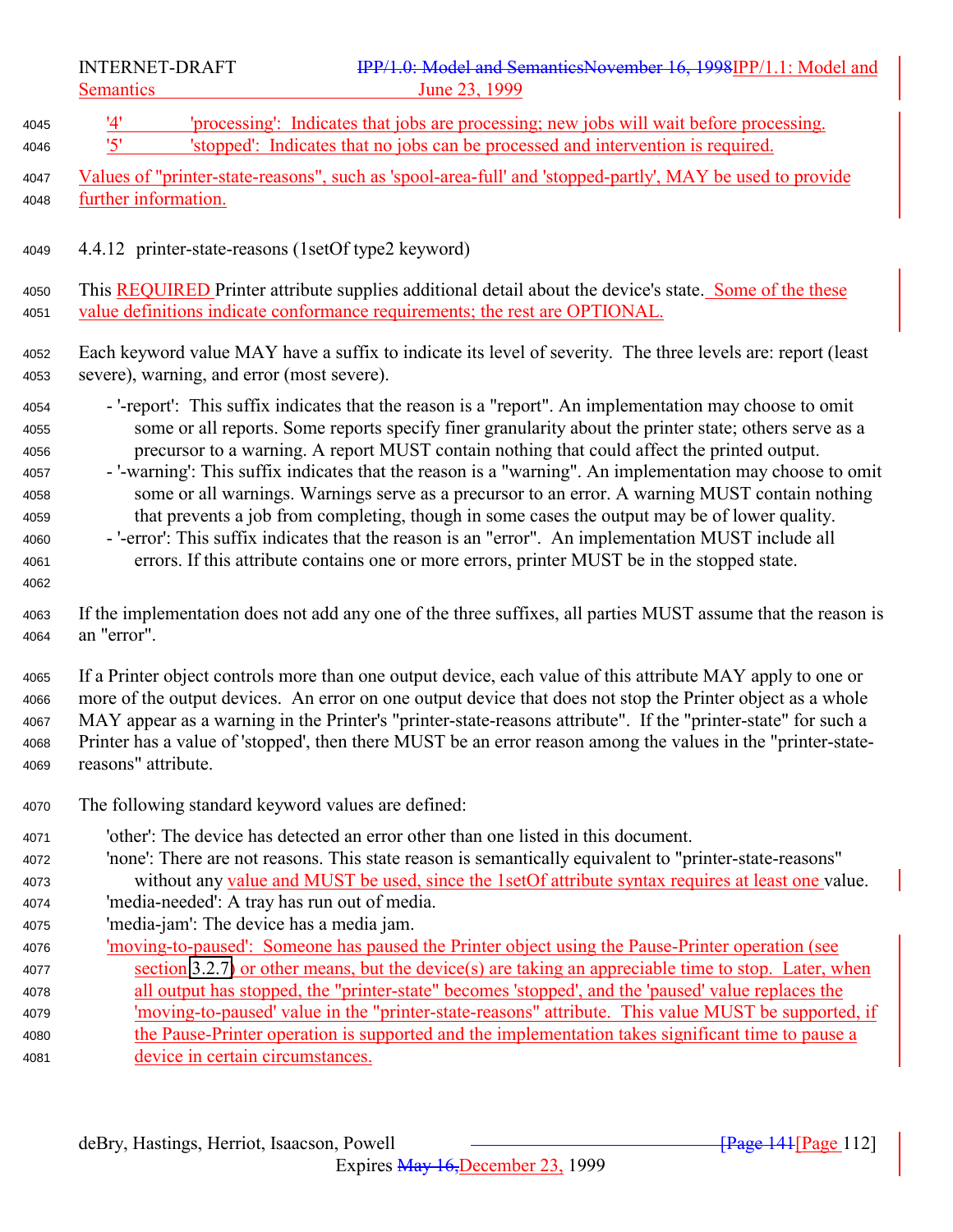'paused': Someone has paused the Printer object using the Pause-Printer operation (see section [3.2.7\)](#page-49-0) or other means and the Printer object's "printer-state" is 'stopped'. In this state, a Printer MUST NOT produce printed output, but it MUST perform other operations requested by a client. If a Printer had been printing a job when the Printer was paused, the Printer MUST resume printing that job when the Printer is no longer paused and leave no evidence in the printed output of such a pause. This value MUST be supported, if the Pause-Printer operation is supported. 'shutdown': Someone has removed a Printer object from service, and the device may be powered down or physically removed. In this state, a Printer object MUST NOT produce printed output, and unless the Printer object is realized by a print server that is still active, the Printer object MUST perform no other operations requested by a client, including returning this value. If a Printer object had been printing a job when it was shutdown, the Printer NEED NOT resume printing that job when the Printer is no longer shutdown. If the Printer resumes printing such a job, it may leave evidence in the printed output of such a shutdown, e.g. the part printed before the shutdown may be printed a second time after the shutdown. 'connecting-to-device': The Printer object has scheduled a job on the output device and is in the process of connecting to a shared network output device (and might not be able to actually start printing the job for an arbitrarily long time depending on the usage of the output device by other servers on the network). 'timed-out': The server was able to connect to the output device (or is always connected), but was unable to get a response from the output device. 'stopping': The Printer object is in the process of stopping the device and will be stopped in a while. When the device is stopped, the Printer object will change the Printer object's state to 'stopped'. The 'stopping-warning' reason is never an error, even for a Printer with a single output device. When an output-device ceases accepting jobs, the Printer will have this reason while the output device completes printing. 'stopped-partly': When a Printer object controls more than one output device, this reason indicates that one or more output devices are stopped. If the reason is a report, fewer than half of the output devices are stopped. If the reason is a warning, fewer than all of the output devices are stopped. 'toner-low': The device is low on toner. 4111 'marker-supply-low':'toner-empty': The device is low on marker supply (ink, paint, etc.). out of toner. 4112 'spool-area-full': The limit of persistent storage allocated for spooling has been reached. 4113 reached. The Printer is temporarily unable to accept more jobs. The Printer will remove this value when it is able to accept more jobs. This value SHOULD be used by a non-spooling Printer that only accepts one or a small number jobs at a time or a spooling Printer that has filled the spool space. 'cover-open': One or more covers on the device are open. 'interlock-open': One or more interlock devices on the printer are unlocked. 'door-open': One or more doors on the device are open. 'input-tray-missing': One or more input trays are not in the device. 'media-low': At least one input tray is low on media. 'media-empty': At least one input tray is empty. 'output-tray-missing': One or more output trays are not in the device 'output-area-almost-full': One or more output area is almost full (e.g. tray, stacker, collator). 'output-area-full': One or more output area is full. (e.g. tray, stacker, collator) 'marker-supply-low': The device is low on at least one marker supply. (e.g. toner, ink, ribbon)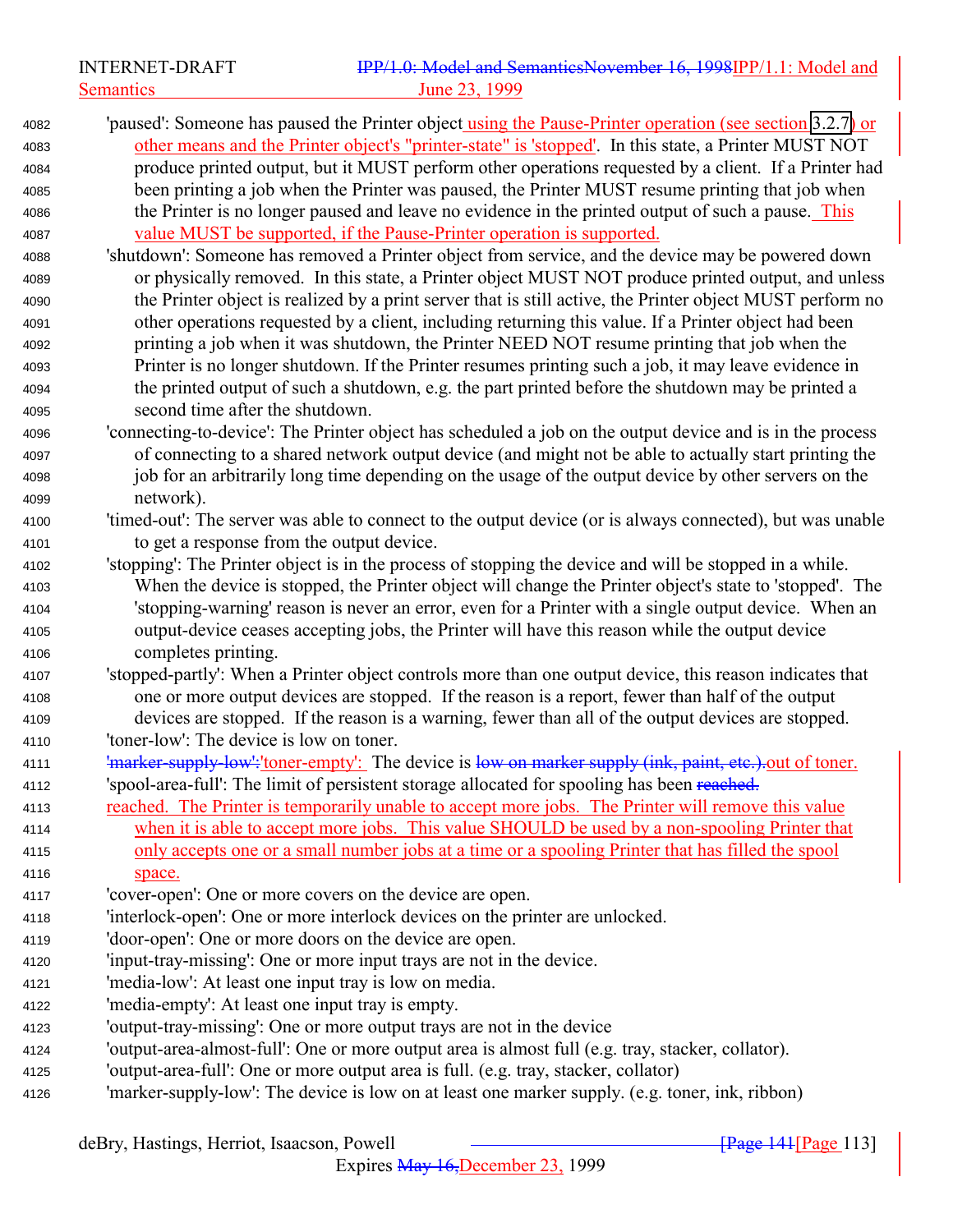- <span id="page-113-0"></span> 'marker-supply-empty: The device is out of at least one marker supply. (e.g. toner, ink, ribbon) 'marker-waste-almost-full': The device marker supply waste receptacle is almost full. 'marker-waste-full': The device marker supply waste receptacle is full.
- 'fuser-over-temp': The fuser temperature is above normal.
- 'fuser-under-temp': The fuser temperature is below normal.
- 'opc-near-eol': The optical photo conductor is near end of life.
- 'opc-life-over': The optical photo conductor is no longer functioning.
- 'developer-low': The device is low on developer.
- 'developer-empty: The device is out of developer.
- 'interpreter-resource-unavailable': An interpreter resource is unavailable (i.e. font, form)
- 

4.4.13 printer-state-message (text(MAX))

 This Printer attribute specifies the additional information about the printer state and printer state reasons in human readable text. If the Printer object supports this attribute, the Printer object MUST be able to generate this message in any of the natural languages identified by the Printer's "generated-natural- language-supported" attribute (see the "attributes-natural-language" operation attribute specified in Section [3.1.4.1\)](#page-24-0).

- 4.4.14 ipp-versions-supported (1setOf type2 keyword)
- This REQUIRED attribute identifies the IPP protocol version(s) that this Printer supports, including major
- and minor versions, i.e., the version numbers for which this Printer implementation meets the conformance
- requirements. For version number validation, the Printer matches the (two-octet binary) "version-number" parameter supplied by the client in each request (see sections [3.1.1](#page-21-0) and [3.1.8\)](#page-32-0) with the (US-ASCII) keyword values of this attribute.
- The following standard keyword values are defined:
- '1.0': Meets the conformance requirement of IPP version 1.0 as specified in RFC 2566 [RFC2566] and RFC 2565 [RFC2565] including any extensions registered according to Section 6 and any extension defined in this version or any future version of the IPP "Model and Semantics" document or the IPP "Encoding and Transport" document following the rules, if any, when the "version-number" parameter is '1.0'.
- '1.1': Meets the conformance requirement of IPP version 1.1 as specified in this document and [IPP- PRO] including any extensions registered according to Section 6 and any extension defined in any future versions of the IPP "Model and Semantics" document or the IPP Encoding and Transport document following the rules, if any, when the "version-number" parameter is '1.1'.
- 4.4.15 operations-supported (1setOf type2 enum)
- This REQUIRED Printer attribute specifies the set of supported operations for this Printer object and contained Job objects.
- AllThis attribute is encoded as any other enum attribute syntax according to [IPP-PRO] as 32-bits.
- 4164 However, all 32-bit enum values for this attribute MUST NOT exceed 0x00008FFF, since these same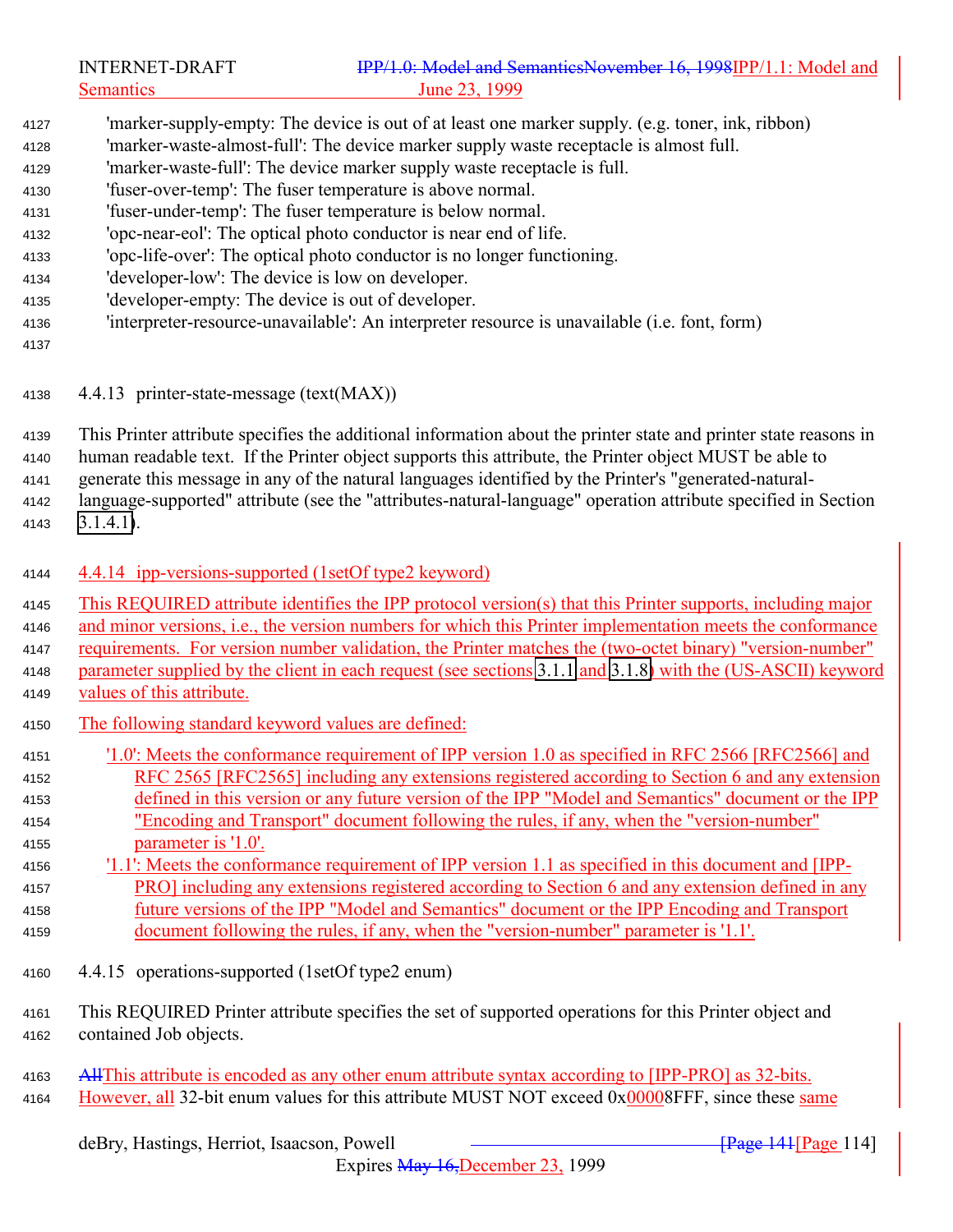4165 values are also passed in two octets in the "operation-id" parameter (see section [3.1.1\)](#page-21-0) in each Protocol 4166 request with the two high order octets omitted in order to indicate the operation being performed [IPP-PRO].

The following standard enum and "operation-id" (see section [3.1.2\)](#page-22-0) values are defined:

| 4169 | Value         | <b>Operation Name</b>                                     |
|------|---------------|-----------------------------------------------------------|
| 4170 |               |                                                           |
| 4171 |               |                                                           |
| 4172 | 0x0000        | reserved, not used                                        |
| 4173 | 0x0001        | reserved, not used                                        |
| 4174 | 0x0002        | Print-Job                                                 |
| 4175 | 0x0003        | Print-URI                                                 |
| 4176 | 0x0004        | Validate-Job                                              |
| 4177 | 0x0005        | Create-Job                                                |
| 4178 | 0x0006        | Send-Document                                             |
| 4179 | 0x0007        | Send-URI                                                  |
| 4180 | 0x0008        | Cancel-Job                                                |
| 4181 | 0x0009        | Get-Job-Attributes                                        |
| 4182 | 0x000A        | Get-Jobs                                                  |
| 4183 | 0x000B        | Get-Printer-Attributes                                    |
| 4184 | 0x000C        | Hold-Job                                                  |
| 4185 | 0x000D        | Release-Job                                               |
| 4186 | 0x000E        | Restart-Job                                               |
| 4187 | 0x000F        | reserved for a future operation                           |
| 4188 | 0x0010        | <b>Pause-Printer</b>                                      |
| 4189 | 0x0011        | <b>Resume-Printer</b>                                     |
| 4190 | 0x0012        | Purge-Jobs                                                |
| 4191 |               | 0x000C-0x3FFF0x0013-0x3FFF reserved for future operations |
| 4192 | 0x4000-0x8FFF | reserved for private extensions                           |
| 4193 |               |                                                           |

4194 This The reserved block for private extensions allows foreertain vendors to implement private extensions that are guaranteed to not conflict with future registered extensions. However, there is no guarantee that two or more private extensions will not conflict.

4.4.16 multiple-document-jobs-supported (boolean)

 This Printer attribute indicates whether or not the Printer supports more than one document per job, i.e., more than one Send-Document or Send-Data operation with document data. If the Printer supports the Create-Job and Send-Document operations (see section [3.2.4](#page-43-0) and [3.3.1\)](#page-53-0), it MUST support this attribute.

- 4.4.17 charset-configured (charset)
- This REQUIRED Printer attribute identifies the charset that the Printer object has been configured to represent 'text' and 'name' Printer attributes that are set by the operator, system administrator, or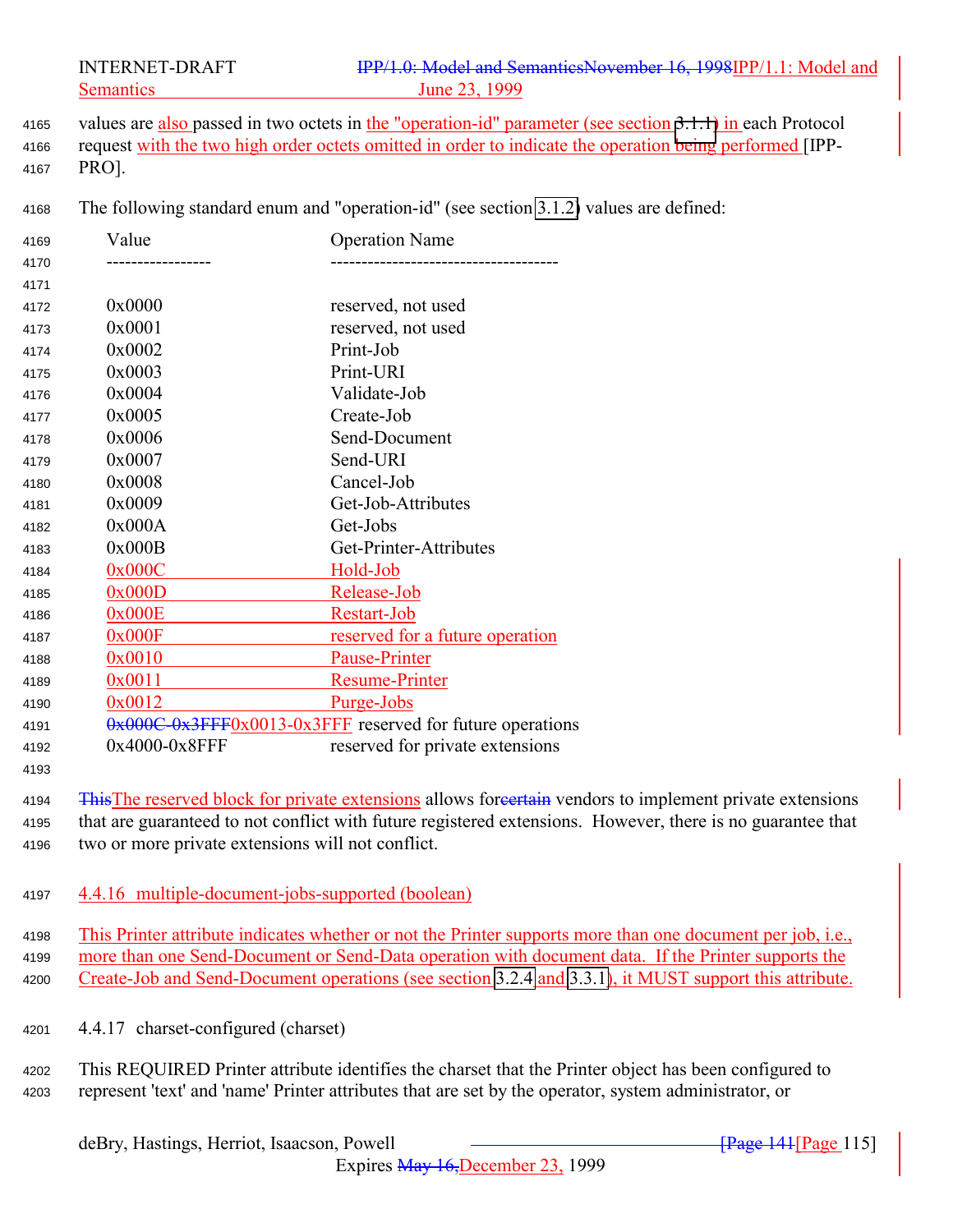manufacturer, i.e., for "printer-name" (name), "printer-location" (text), "printer-info" (text), and "printer- make-and-model" (text). Therefore, the value of the Printer object's "charset-configured" attribute MUST also be among the values of the Printer object's "charset-supported" attribute.

4.4.18 charset-supported (1setOf charset)

 This REQUIRED Printer attribute identifies the set of charsets that the Printer and contained Job objects support in attributes with attribute syntax 'text' and 'name'. At least the value 'utf-8' MUST be present, since 4210 IPP objects MUST support the UTF-8 <del>[RFC2044]</del>[RFC2279] charset. If a Printer object supports a charset, it means that for all attributes of syntax 'text' and 'name' the IPP object MUST (1) accept the charset in requests and return the charset in responses as needed.

 If more charsets than UTF-8 are supported, the IPP object MUST perform charset conversion between the charsets as described in Section [3.1.4.2.](#page-40-0)

4.4.19 natural-language-configured (naturalLanguage)

 This REQUIRED Printer attribute identifies the natural language that the Printer object has been configured to represent 'text' and 'name' Printer attributes that are set by the operator, system administrator, or manufacturer, i.e., for "printer-name" (name), "printer-location" (text), "printer-info" (text), and "printer- make-and-model" (text). When returning these Printer attributes, the Printer object MAY return them in the configured natural language specified by this attribute, instead of the natural language requested by the client in the "attributes-natural-language" operation attribute. See Section [3.1.4.1](#page-24-0) for the specification of the OPTIONAL multiple natural language support. Therefore, the value of the Printer object's "natural- language-configured" attribute MUST also be among the values of the Printer object's "generated-natural-language-supported" attribute.

4.4.20 generated-natural-language-supported (1setOf naturalLanguage)

 This REQUIRED Printer attribute identifies the natural language(s) that the Printer object and contained Job objects support in attributes with attribute syntax 'text' and 'name'. The natural language(s) supported depends on implementation and/or configuration. Unlike charsets, IPP objects MUST accept requests with any natural language or any Natural Language Override whether the natural language is supported or not.

 If a Printer object supports a natural language, it means that for any of the attributes for which the Printer or Job object generates messages, i.e., for the "job-state-message" and "printer-state-message" attributes and Operation Messages (see Section [3.1.5\)](#page-29-0) in operation responses, the Printer and Job objects MUST be able to generate messages in any of the Printer's supported natural languages. See section [3.1.4](#page-23-0) for the 4234 specification definition of 'text' and 'name' attributes in operation requests and responses.

 Note: A Printer object that supports multiple natural languages, often has separate catalogs of messages, one for each natural language supported.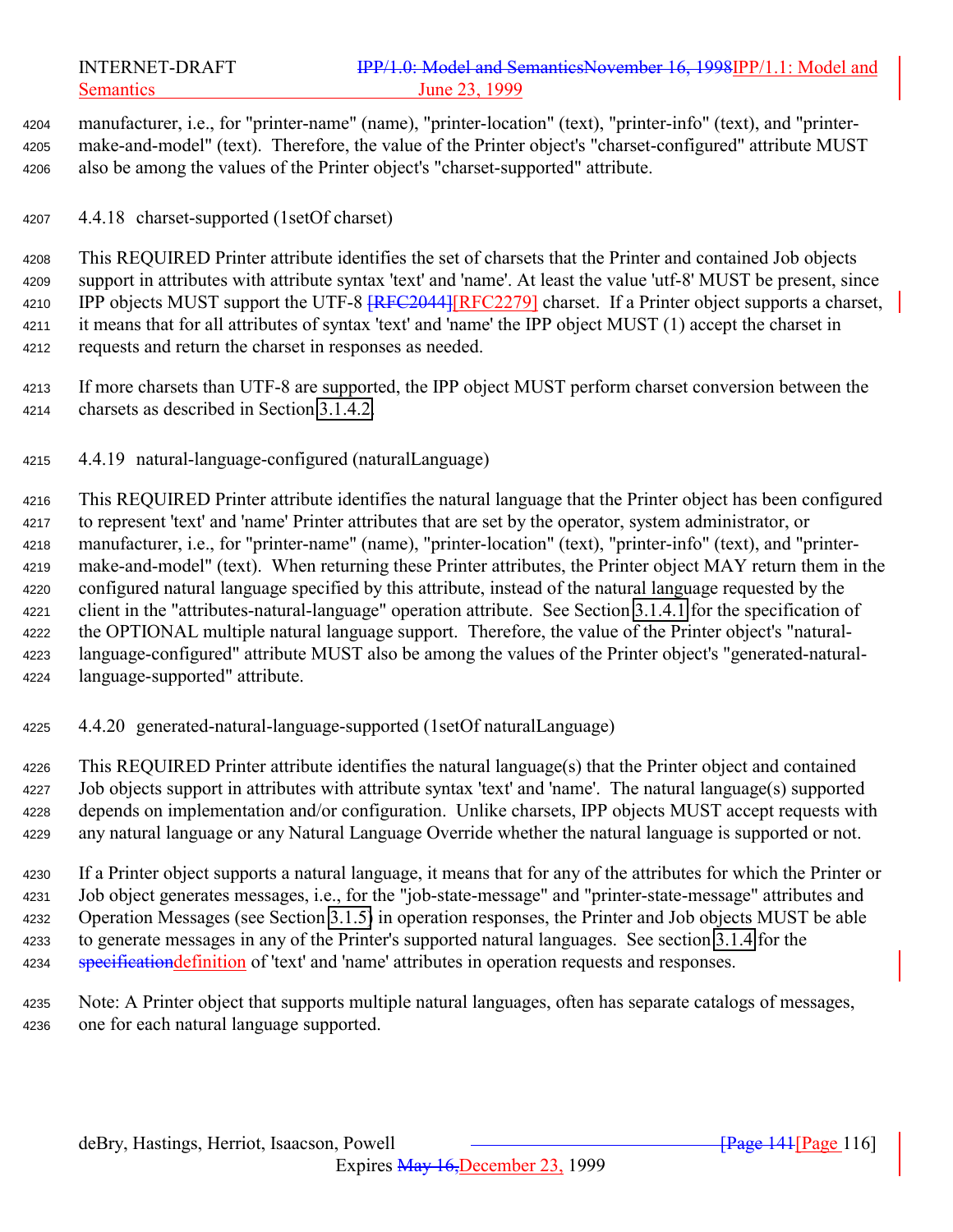4.4.21 document-format-default (mimeMediaType)

 This REQUIRED Printer attribute identifies the document format that the Printer object has been configured to assume if the client does not supply a "document-format" operation attribute in any of the operation requests that supply document data. The standard values for this attribute are Internet Media types (sometimes called MIME types). For further details see the description of the 'mimeMediaType' attribute syntax in Section [4.1.9.](#page-72-0)

4.4.22 document-format-supported (1setOf mimeMediaType)

 This REQUIRED Printer attribute identifies the set of document formats that the Printer object and contained Job objects can support. For further details see the description of the 'mimeMediaType' attribute syntax in Section [4.1.9.](#page-72-0)

4.4.23 printer-is-accepting-jobs (boolean)

 This REQUIRED Printer attribute indicates whether the printer is currently able to accept jobs, i.e., is accepting Print-Job, Print-URI, and Create-Job requests. If the value is 'true', the printer is accepting jobs. If the value is 'false', the Printer object is currently rejecting any jobs submitted to it. In this case, the Printer object returns the 'server-error-not-accepting-jobs' status code.

4252 Note: This value is independent of the "printer-state" and "printer-state-reasons" attributes because its value 4253 does not affect the current job; rather it affects future jobs. This attribute may cause attribute, when 'false', 4254 causes the Printer to reject jobs even when the "printer-state" is 'idle' or it may causeor, when 'true', causes 4255 the Printer object to accepts jobs even when the "printer-state" is 'stopped'.

4.4.24 queued-job-count (integer(0:MAX))

4257 This RECOMMENDEDREQUIRED Printer attribute contains a count of the number of jobs that are either 'pending', 'processing', 'pending-held', or 'processing-stopped' and is set by the Printer object.

- 4.4.25 printer-message-from-operator (text(127))
- This Printer attribute provides a message from an operator, system administrator or "intelligent" process to indicate to the end user information or status of the printer, such as why it is unavailable or when it is expected to be available.
- 4.4.26 color-supported (boolean)

 This Printer attribute identifies whether the device is capable of any type of color printing at all, including highlight color. All document instructions having to do with color are embedded within the document PDL 4266 (none are external IPP attributes in  $\frac{IPP}{1.0}$ . IPP/1.1).

 Note: end-users are able to determine the nature and details of the color support by querying the "printer-more-info-manufacturer" Printer attribute.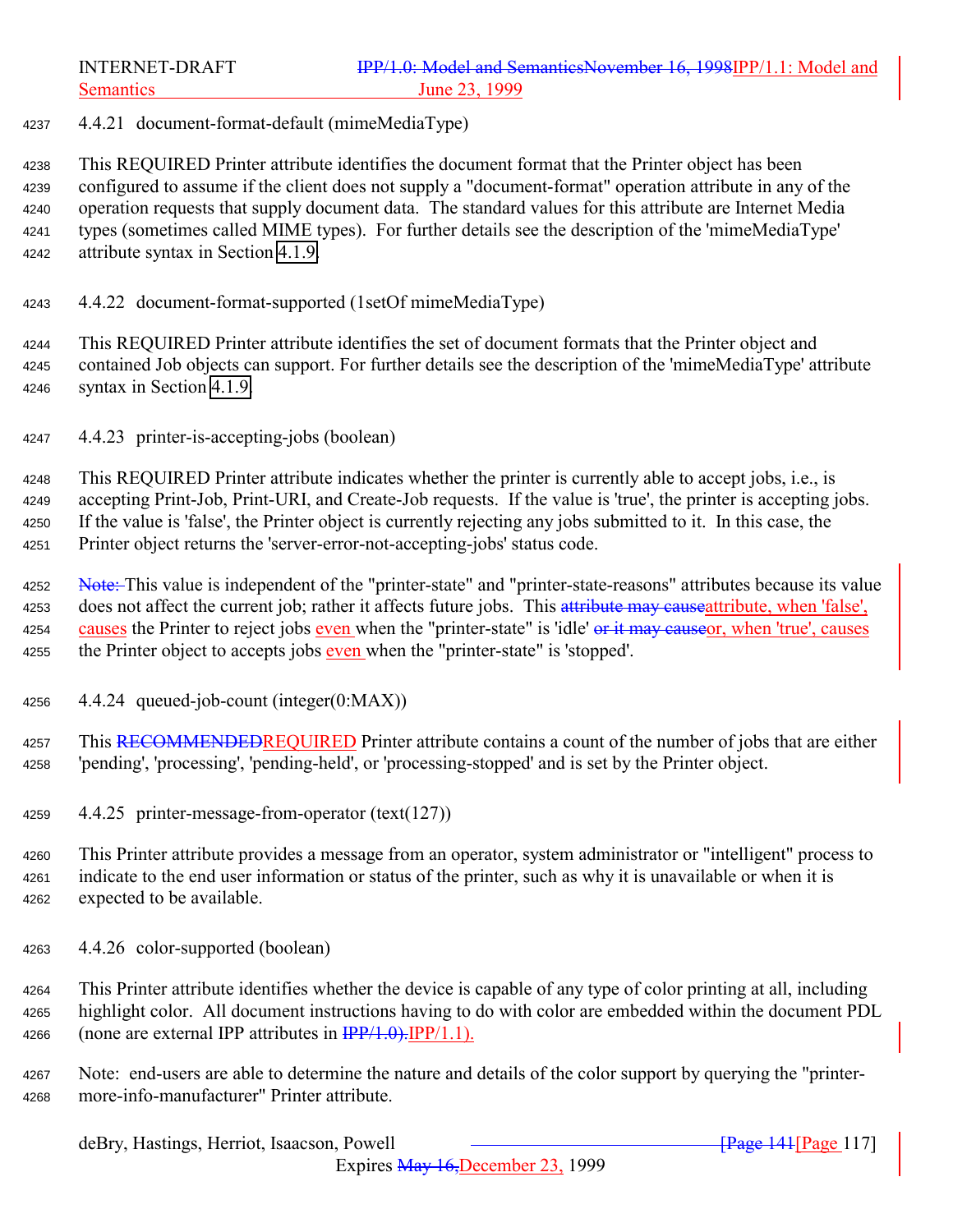4.4.27 reference-uri-schemes-supported (1setOf uriScheme)

 This Printer attribute specifies which URI schemes are supported for use in the "document-uri" operation attribute of the Print-URI or Send-URI operation. If a Printer object supports these optional operations, it MUST support the "reference-uri-schemes-supported" Printer attribute with at least the following schemed URI value:

- 'ftp': The Printer object will use an FTP 'get' operation as defined in RFC 2228 [RFC2228] using FTP URLs as defined by [RFC2396] and[RFC2316].
- 

The Printer object MAY OPTIONALLY support other URI schemes (see section [4.1.6\)](#page-71-0).

- 4.4.28 pdl-override-supported (type2 keyword)
- This REQUIRED Printer attribute expresses the ability for a particular Printer implementation to either attempt to override document data instructions with IPP attributes or not.
- This attribute takes on the following values:
- 4282 'attempted': This value indicates that the Printer object attempts to make the IPP attribute values take precedence over embedded instructions in the document data, however there is no guarantee.
- 'not-attempted': This value indicates that the Printer object makes no attempt to make the IPP attribute values take precedence over embedded instructions in the document data.
- 
- Section [15](#page-169-0) contains a full description of how this attribute interacts with and affects other IPP attributes, especially the "ipp-attribute-fidelity" attribute.
- 4.4.29 printer-up-time (integer(1:MAX))

4290 This REQUIRED Printer attribute indicates the amount of time (in seconds) that this Printer instance of this 4291 Printer implementation has been up and running. The value is a monotonically increasing value starting from 1 when the Printer object is started-up (initialized, booted, etc.). This value is used to populate the 4293 Event Time Job Description Job attributes "time-at-creation", "time-at-processing", and "time-at-4294 completed". These time values are all measured in seconds and all have meaning only relative to this 4295 attribute, "printer-up-time". The value is a monotonically increasing value starting from 1 when the Printer 4296 object is started-up (initialized, booted, etc.)."time-at-completed" (see section [4.3.14\)](#page-98-0).

If the Printer object goes down at some value 'n', and comes back up, the implementation MAY:

- 1. Know how long it has been down, and resume at some value greater than 'n', or
- 2. Restart from 1.
- 

4301 In the first case, the Printer SHOULD not tweak any existing related Job attributes ("time-at-creation", 4302 "time-at-processing", and "time-at-completed"). In the second case, the Printer object SHOULD reset those 4303 attributes to 0. If a client queries a time-related Job attribute and finds the value to be 0, the client MUST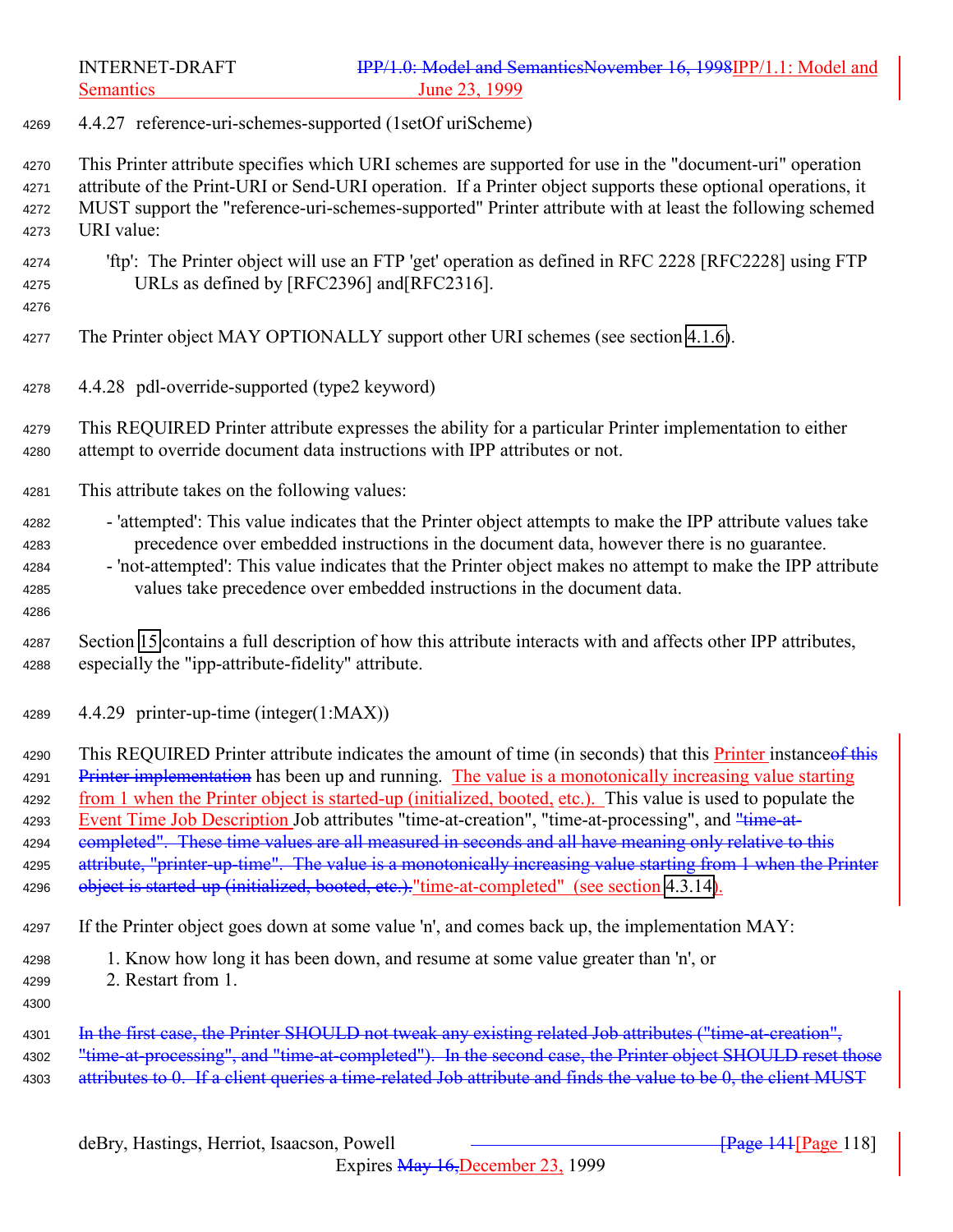| 4304 | assume that the Job was submitted in some life other than the Printer's current life. In other words, if the   |
|------|----------------------------------------------------------------------------------------------------------------|
| 4305 | device or devices that the Printer object is representing are restarted or power cycled, the Printer object    |
| 4306 | MAY continue counting this value or MAY reset this value to 1 depending on implementation. However,            |
| 4307 | if the Printer object software ceases running, and restarts without knowing the last value for "printer-up-    |
| 4308 | time", the implementation MUST reset this value to 1. If this value is reset and the Printer has persistent    |
| 4309 | jobs, the Printer MUST reset the "time-at-xxx(integer) Event Time Job Description attributes according to      |
| 4310 | Section 4.3.14. An implementation MAY use both implementation alternatives, depending on warm versus           |
| 4311 | cold start, respectively.                                                                                      |
| 4312 | 4.4.30 printer-current-time (dateTime)                                                                         |
| 4313 | This Printer attribute indicates the current absolute wall-elockdate and time. If an implementation supports   |
| 4314 | thisattribute, then a client could calculate the absolute wall-clock time each Job's This value is used to     |
| 4315 | populate the Event Time Job Description attributes: "time-at-creation", "time-at-processing", and "time-at-    |
| 4316 | completed" attributes by using both "printer-up-time" and this attribute, "printer-current-time". (see Section |
| 4317 | $4.3.14$ ).                                                                                                    |
| 4318 | If an implementation does not support this attribute, a client can only calculate the relative time of certain |
| 4319 | events based on the REQUIRED "printer-up-time" attribute.                                                      |
| 4320 | The date and time is obtained on a "best efforts basis" and does not have to be that precise in order to work  |
| 4321 | in practice. A Printer implementation sets the value of this attribute by obtaining the date and time via      |
| 4322 | some implementation-dependent means, such as getting the value from a network time server, initialization      |
| 4323 | at time of manufacture, or setting by an administrator. See [IPP-IIG] for examples. If an implementation       |
| 4324 | supports this attribute and the implementation knows that it has not yet been set, then the implementation     |
| 4325 | MUST return the value of this attribute using the out-of-band 'no-value' meaning not configured. See the       |
| 4326 | beginning of section $4.1$ .                                                                                   |
| 4327 | The time zone of this attribute NEED NOT be the time zone used by people located near the Printer object       |
| 4328 | or device. The client MUST NOT expect that the time zone of any received 'dateTime' value to be in the         |
| 4329 | time zone of the client or in the time zone of the people located near the printer.                            |
| 4330 | The client SHOULD display any date Time attributes to the user in client local time by converting the          |
| 4331 | 'dateTime' value returned by the server to the time zone of the client, rather than using the time zone        |
| 4332 | returned by the Printer in attributes that use the 'dateTime' attribute syntax.                                |
| 4333 | 4.4.31 multiple-operation-time-out (integer(1:MAX))                                                            |
| 4334 | This Printer attributes identifies the minimum time (in seconds) that the Printer object waits for additional  |
| 4335 | Send-Document or Send-URI operations to follow a still-open multi-document Job object before taking            |
| 4336 | any recovery actions, such as the ones indicated in section 3.3.1. If the Printer object supports the Create-  |
| 4337 | <u>Job and Send-Document operations (see section 3.2.4 and 3.3.1), it MUST support this attribute.</u>         |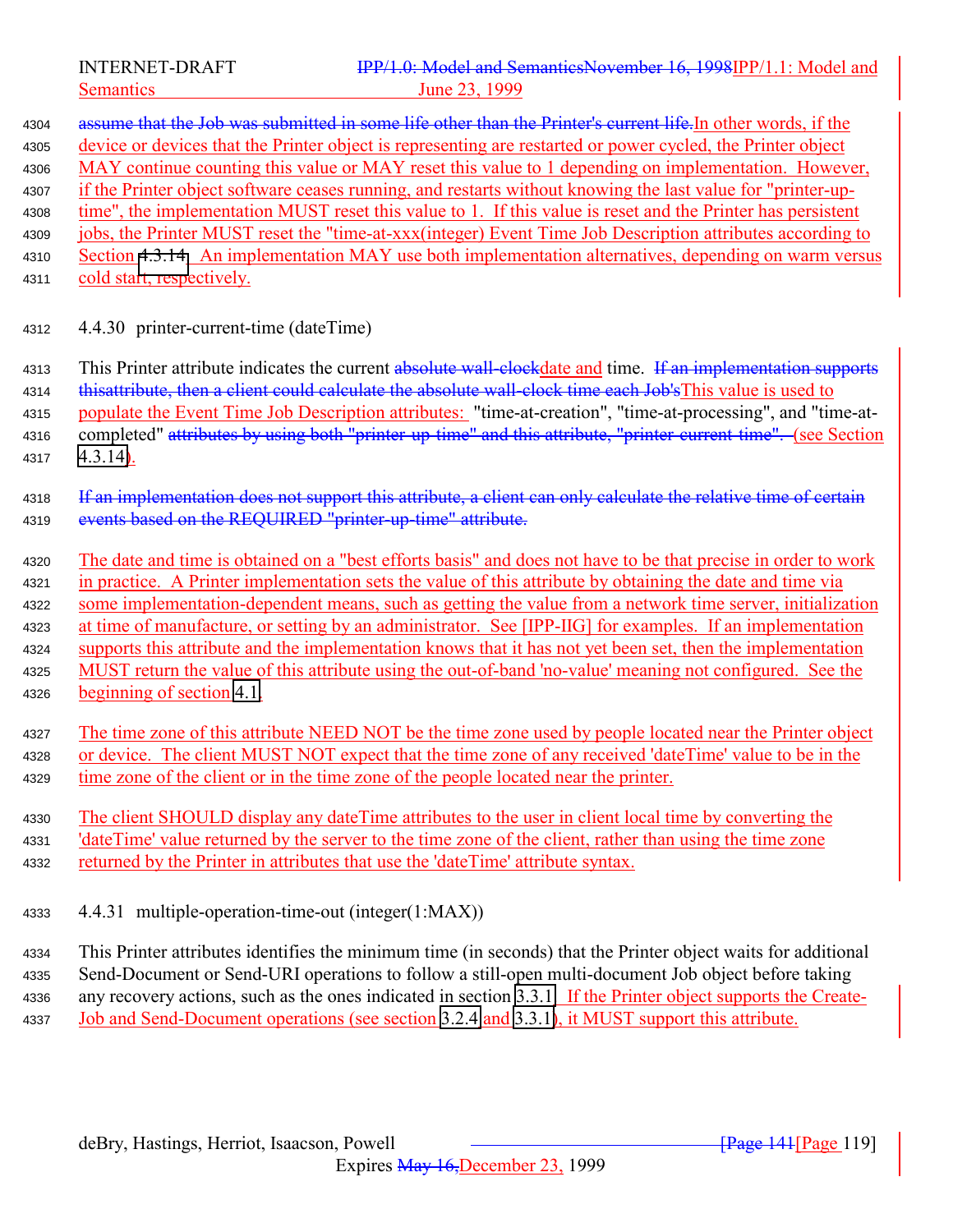It is RECOMMENDED that vendors supply a value for this attribute that is between 60 and 240 seconds. 4339 An implementation MAY allow a system administrator to set this attribute (by means outside this IPP/1.1) 4340 document). If so, the system administrator MAY be able to set values outside this range. 4.4.32 compression-supported (1setOf type3 keyword) This REQUIRED Printer attribute identifies the set of supported compression algorithms for document data. Compression only applies to the document data; compression does not apply to the encoding of the IPP operation itself. The supported values are used to validate the client supplied "compression" operation attributes in Print-Job, Send-Document, and Send-URI requests. Standard values are : 'none': no compression is used. 'deflate': ZIP public domain inflate/deflate) compression technology 'gzip' GNU zip compression technology described in RFC 1952 [RFC1952]. 'compress': UNIX compression technology 4.4.33 job-k-octets-supported (rangeOfInteger(0:MAX)) This Printer attribute specifies the upper and lower bounds of total sizes of jobs in K octets, i.e., in units of 1024 octets. The supported values are used to validate the client supplied "job-k-octets" operation attributes in create requests. The corresponding job description attribute "job-k-octets" is defined in section [4.3.17.1.](#page-100-0) 4.4.34 job-impressions-supported (rangeOfInteger(0:MAX)) This Printer attribute specifies the upper and lower bounds for the number of impressions per job. The supported values are used to validate the client supplied "job-impressions" operation attributes in create requests. The corresponding job description attribute "job-impressions" is defined in section [0.](#page-101-0) 4.4.35 job-media-sheets-supported (rangeOfInteger(0:MAX)) This Printer attribute specifies the upper and lower bounds for the number of media sheets per job. The supported values are used to validate the client supplied "job-media-sheets" operation attributes in create requests. The corresponding Job attribute "job-media-sheets" is defined in section [0.](#page-101-0)  $\frac{4.4.36 \text{ pages-per-minute (integer}(0:MAX))}{4.4.36 \text{ pages-per-minute (integer}(0:MAX))}$  This Printer attributes specifies the nominal number of pages per minute to the nearest whole number which may be generated by this printer (e.g., simplex, black-and-white). This attribute is informative, not a service guarantee. Generally, it is the value used in the marketing literature to describe the device.

A value of 0 indicates a device that takes more than two minutes to process a page.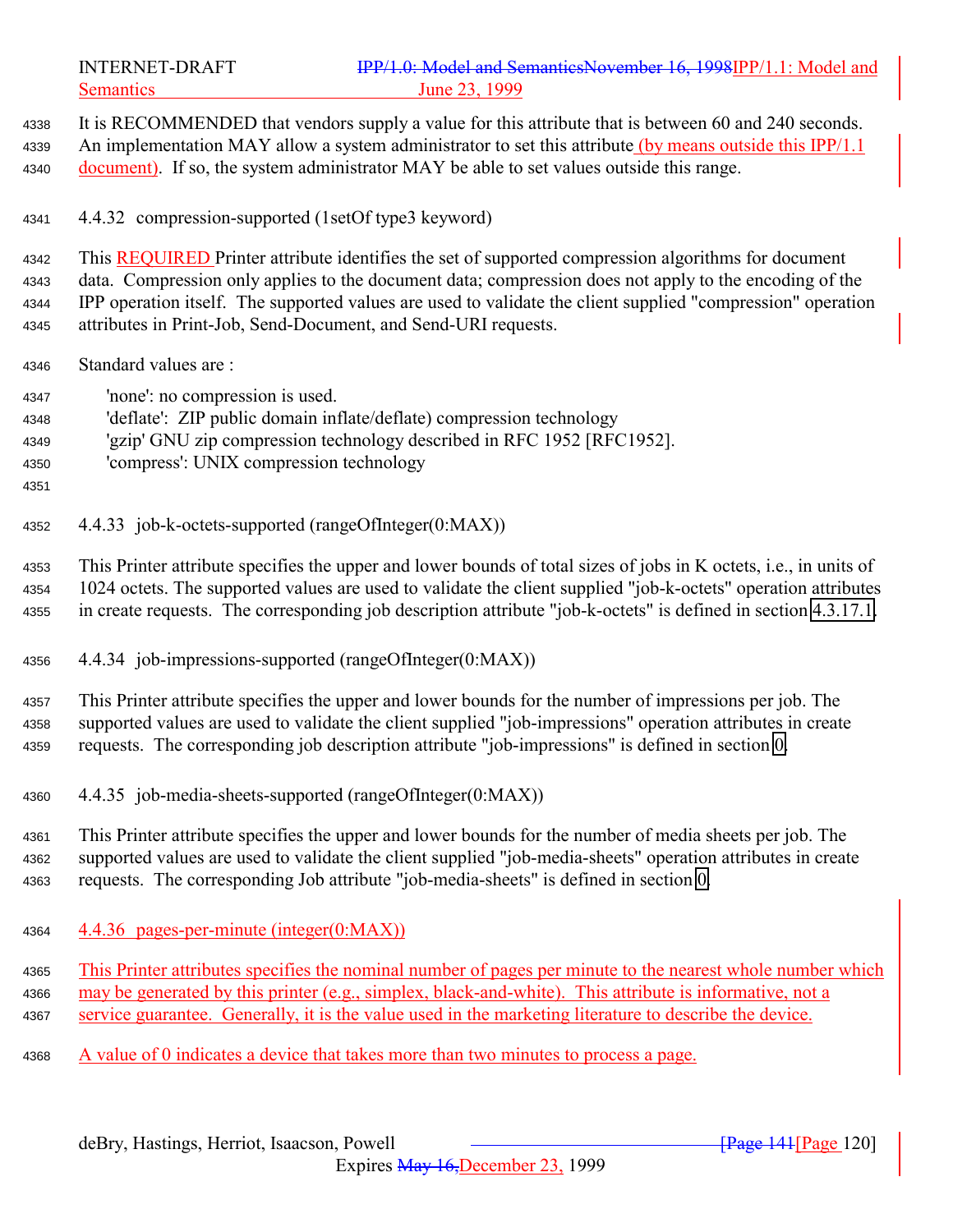4.4.37 pages-per-minute-color (integer(0:MAX))

This Printer attributes specifies the nominal number of pages per minute to the nearest whole number which

may be generated by this printer when printing color (e.g., simplex, color). For purposes of this attribute,

"color" means the same as for the "color-supported" attribute, namely, the device is capable of any type of

- 4373 color printing at all, including highlight color. This attribute is informative, not a service guarantee.
- Generally, it is the value used in the marketing literature to describe the color capabilities of this device.
- A value of 0 indicates a device that takes more than two minutes to process a page.
- If a color device has several color modes, it MAY use the pages-per-minute value for this attribute that corresponds to the mode that produces the highest number.

 Black and white only printers MUST NOT support this attribute. If this attribute is present, then the "color-supported" Printer description attribute MUST be present and have a 'true' value.

 The values of these two attributes returned by the Get-Printer-Attributes operation MAY be affected by the "document-format" attribute supplied by the client in the Get-Printer-Attributes request. In other words, the 4382 implementation MAY have different speeds depending on the document format being processed. See section [3.2.5.1](#page-44-0) Get-Printer-Attributes.

5. Conformance

 This section describes conformance issues and requirements. This document introduces model entities such as objects, operations, attributes, attribute syntaxes, and attribute values. These conformance sections describe the conformance requirements which apply to these model entities.

- 5.1 Client Conformance Requirements
- This section describes the conformance requirements for a client (see section [2.1\)](#page-13-0), whether it be:

 1. contained within software controlled by an end user, e.g. activated by the "Print" menu item in an application that sends IPP requests or

- 2. the print server component that sends IPP requests to either an output device or another "downstream" print server.
- A conforming client MUST support all REQUIRED operations as defined in this document. For each attribute included in an operation request, a conforming client MUST supply a value whose type and value syntax conforms to the requirements of the Model document as specified in Sections [3](#page-20-0) and [4.](#page-65-0) A conforming client MAY supply any registered extensions and/or private extensions in an operation request, as long as they meet the requirements in Section [1.1.](#page-125-0)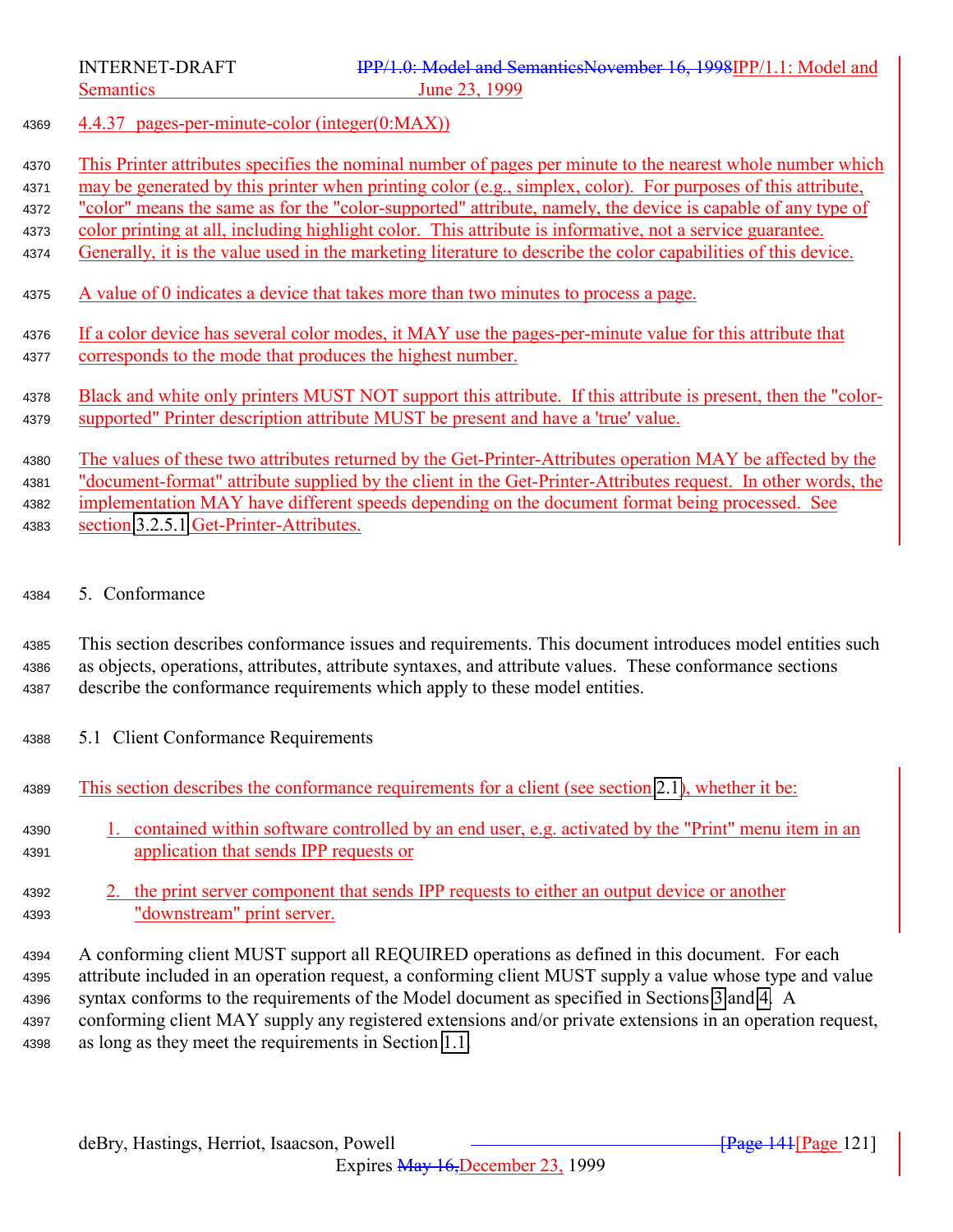Otherwise, there are no conformance requirements placed on the user interfaces provided by IPP clients or their applications. For example, one application might not allow an end user to submit multiple documents per job, while another does. One application might first query a Printer object in order to supply a graphical user interface (GUI) dialogue box with supported and default values whereas a different implementation might not.

 When sending a request, an IPP client NEED NOT supply any attributes that are indicated as OPTIONALLY supplied by the client.

 A client MUST be able to accept any of the attribute syntaxes defined in Section [4.1,](#page-66-0) including their full range, that may be returned to it in a response from a Printer object. In particular for each attribute that the client supports whose attribute syntax is 'text', the client MUST accept and process both the 'textWithoutLanguage' and 'textWithLanguage' forms. Similarly, for each attribute that the client supports whose attribute syntax is 'name', the client MUST accept and process both the 'nameWithoutLanguage' and 'nameWithLanguage' forms. For presentation purposes, truncation of long attribute values is not recommended. A recommended approach would be for the client implementation to allow the user to scroll through long attribute values.

4414 A <del>query r</del>esponse mayMAY contain attribute groups, attributes, and values attribute syntaxes, values, and 4415 status codes that the client does not expect. Therefore, a client implementation MUST gracefully handle 4416 such responses and not refuse to inter-operate with a conforming Printer that is returning extended registered 4417 or private attributes and/orextensions, including attribute values groups, attributes, attribute syntaxes, 4418 attribute values, and status codes that conform to Section [1.1.](#page-125-0) Clients may choose to ignore any parameters, attributes, attribute syntaxes, or values that they do not understand.

 While a client is sending data to a printer, it SHOULD do its best to prevent a channel from being closed by a lower layer when the channel is blocked (i.e. flow-controlled off) for whatever reason, e.g. 'out of paper' or 'job ahead hasn't freed up enough memory'. However, the layer that launched the print submission (e.g. an end user) MAY close the channel in order to cancel the job. When a client closes a channel, a Printer MAY print all or part of the received portion of the document. See the "Encoding and Transport" document [IPP-PRO] for more details.

 A client MUST support Client Authentication as defined in the IPP/1.1 Encoding and Transport document [IPP-PRO]. A client SHOULD support Operation Privacy and Server Authentication as defined in the IPP/1.1 Encoding and Transport document [IPP-PRO]. See also section [8](#page-134-0) of this document.

5.2 IPP Object Conformance Requirements

4430 This section specifies the conformance requirements for conforming implementations with respect to 4431 objects, operations, and attributes of IPP objects (see section [2\)](#page-13-0). These requirements apply to an IPP object whether it is:

(1) an (embedded) device component that accepts IPP requests and controls the device or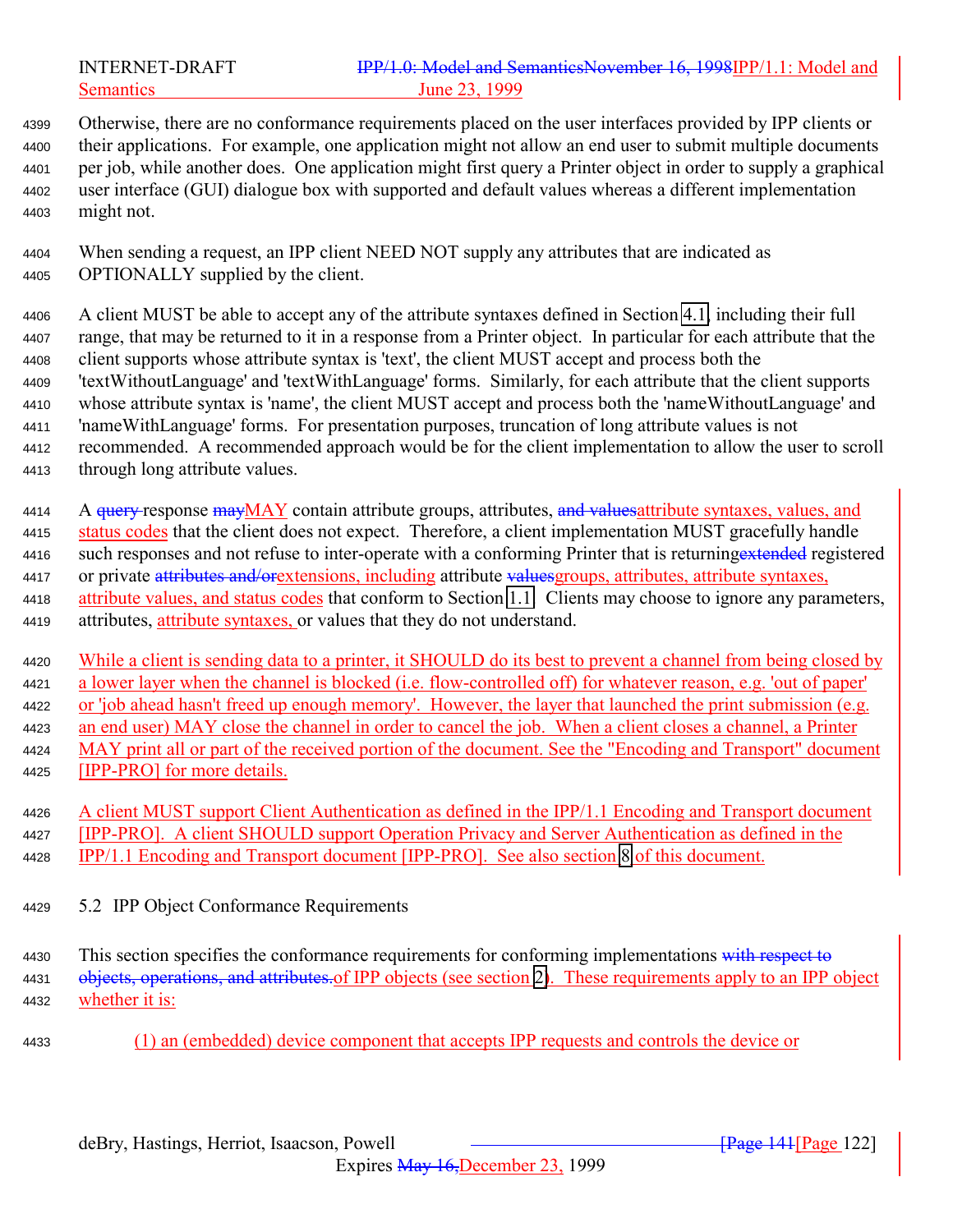- (2) a component of a print server that accepts IPP requests (where the print server control one or more networked devices using IPP or other protocols). 5.2.1 Objects Conforming implementations MUST implement all of the model objects as defined in this 4438 specification document in the indicated sections: Section [2.1](#page-13-0) - Printer Object Section [2.2](#page-16-0) - [Job Object](#page-16-0) 5.2.2 Operations Conforming IPP object implementations MUST implement all of the REQUIRED model operations, 4444 including REQUIRED responses, as defined in this specification document in the indicated sections: For a Printer object: Print-Job (section [3.2.1\)](#page-36-0) REQUIRED Print-URI (section [3.2.2\)](#page-42-0) OPTIONAL Validate-Job (section [3.2.3\)](#page-42-0) REQUIRED Create-Job (section [3.2.4\)](#page-43-0) OPTIONAL Get-Printer-Attributes (section [3.2.5\)](#page-43-0) REQUIRED Get-Jobs (section [3.2.6\)](#page-46-0) REQUIRED Pause-Printer (section [3.2.7\)](#page-49-0) OPTIONAL Resume-Printer (section [3.2.8\)](#page-51-0) OPTIONAL 4454 Purge-Jobs (section [3.2.9\)](#page-52-0) OPTIONAL For a Job object: Send-Document (section [3.3.1\)](#page-53-0) OPTIONAL Send-URI (section [3.3.2\)](#page-56-0) OPTIONAL Cancel-Job (section [3.3.3\)](#page-56-0) REQUIRED Get-Job-Attributes (section [3.3.4\)](#page-59-0) REQUIRED Hold-Job (section [3.3.5\)](#page-61-0) OPTIONAL Release-Job (section [3.3.6\)](#page-62-0) OPTIONAL Restart-Job (section [3.3.7\)](#page-63-0) OPTIONAL Conforming IPP objects MUST support all REQUIRED operation attributes and all values of such attributes if so indicated in the description. Conforming IPP objects MUST ignore all unsupported or unknown operation attributes or operation attribute groups received in a request, but MUST reject a request
- that contains a supported operation attribute that contains an unsupported value.

 Conforming IPP objects MAY return operation responses that contain attributes groups, attributes names, attribute syntaxes, attribute values, and status codes that are extensions to this standard. The additional 4471 attribute groups MAY occur in any order.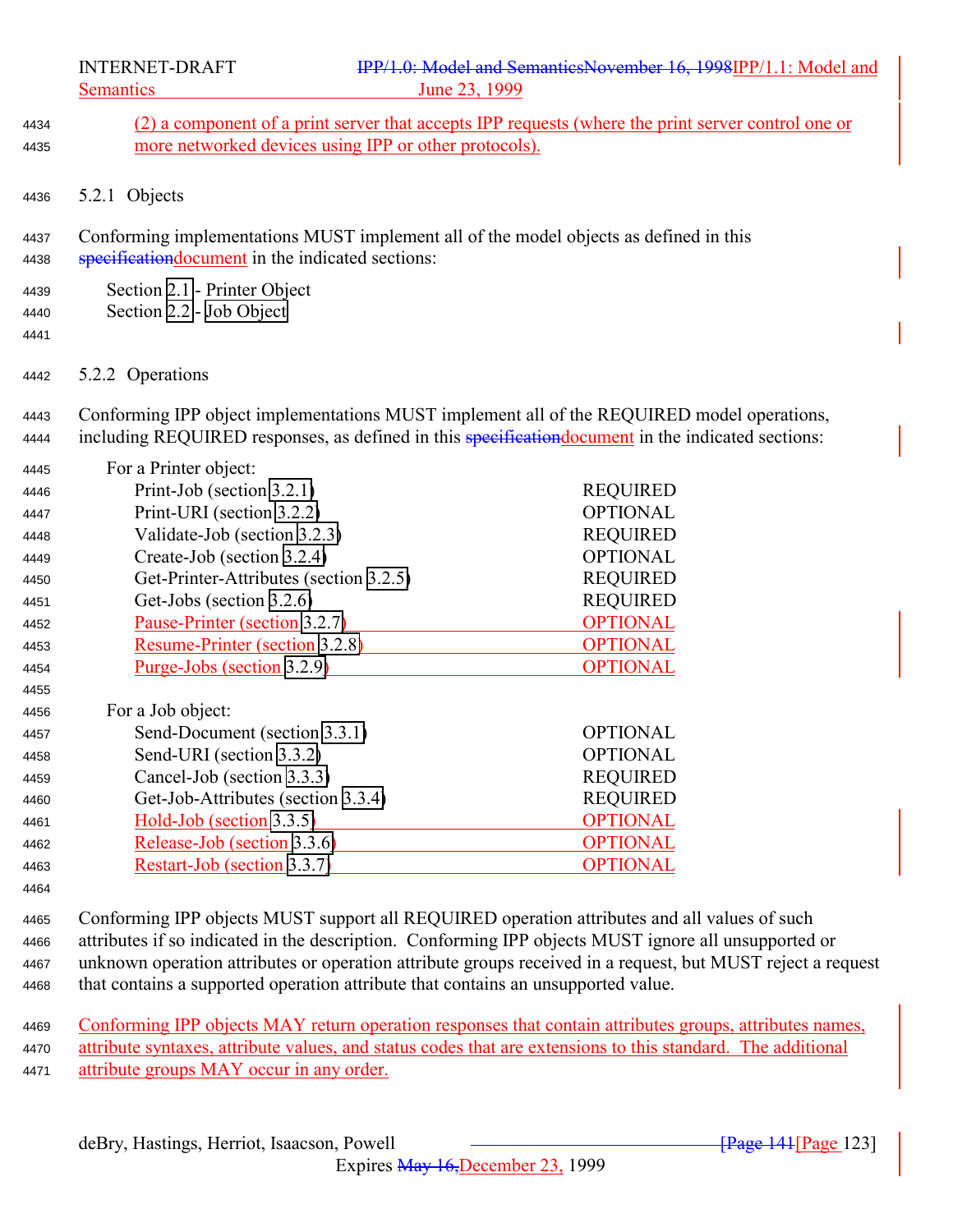- The following section on object attributes specifies the support required for object attributes.
- 5.2.3 IPP Object Attributes

 Conforming IPP objects MUST support all of the REQUIRED object attributes, as defined in this 4475 specification document in the indicated sections.

 If an object supports an attribute, it MUST support only those values specified in this document or through 4477 the extension mechanism described in section 5.2.4. It MAY support any non-empty subset of these values. That is, it MUST support at least one of the specified values and at most all of them.

- 5.2.4 Versions
- IPP/1.1 clients MUST meet the conformance requirements for clients specified in this document and [IPP-PRO]. IPP/1.1 clients MUST send requests containing a "version-number" parameter with a '1.1' value.

 IPP/1.1 Printer and Job objects MUST meet the conformance requirements for IPP objects specified in this document and [IPP-PRO]. IPP/1.1 objects MUST accept requests containing a "version-number" parameter with a '1.1' value (or reject the request if the operation is not supported).

 It is beyond the scope of this specification to mandate conformance with previous versions. IPP/1.1 was deliberately designed, however, to make supporting previous versions easy. It is worth noting that, at the time of composing this specification (1999), we would expect IPP/1.1 Printer implementations to:

- understand any valid request in the format of IPP/1.0, or 1.1;
- respond appropriately with a response containing the same "version-number" parameter value used by the client in the request.
- And we would expect IPP/1.1 clients to:
- 4492 understand any valid response in the format of IPP/1.0, or 1.1.
- 4493 It is recommended that IPP/1.1 clients try supplying alternate version numbers if they receive a 'server-error-version-not-supported' error return in a response.
- 
- 5.2.5 Extensions
- A conforming IPP object MAY support registered extensions and private extensions, as long as they meet the requirements specified in Section [1.1.](#page-125-0)

 For each attribute included in an operation response, a conforming IPP object MUST return a value whose type and value syntax conforms to the requirement of the Model document as specified in Sections [3](#page-20-0) and [4.](#page-65-0)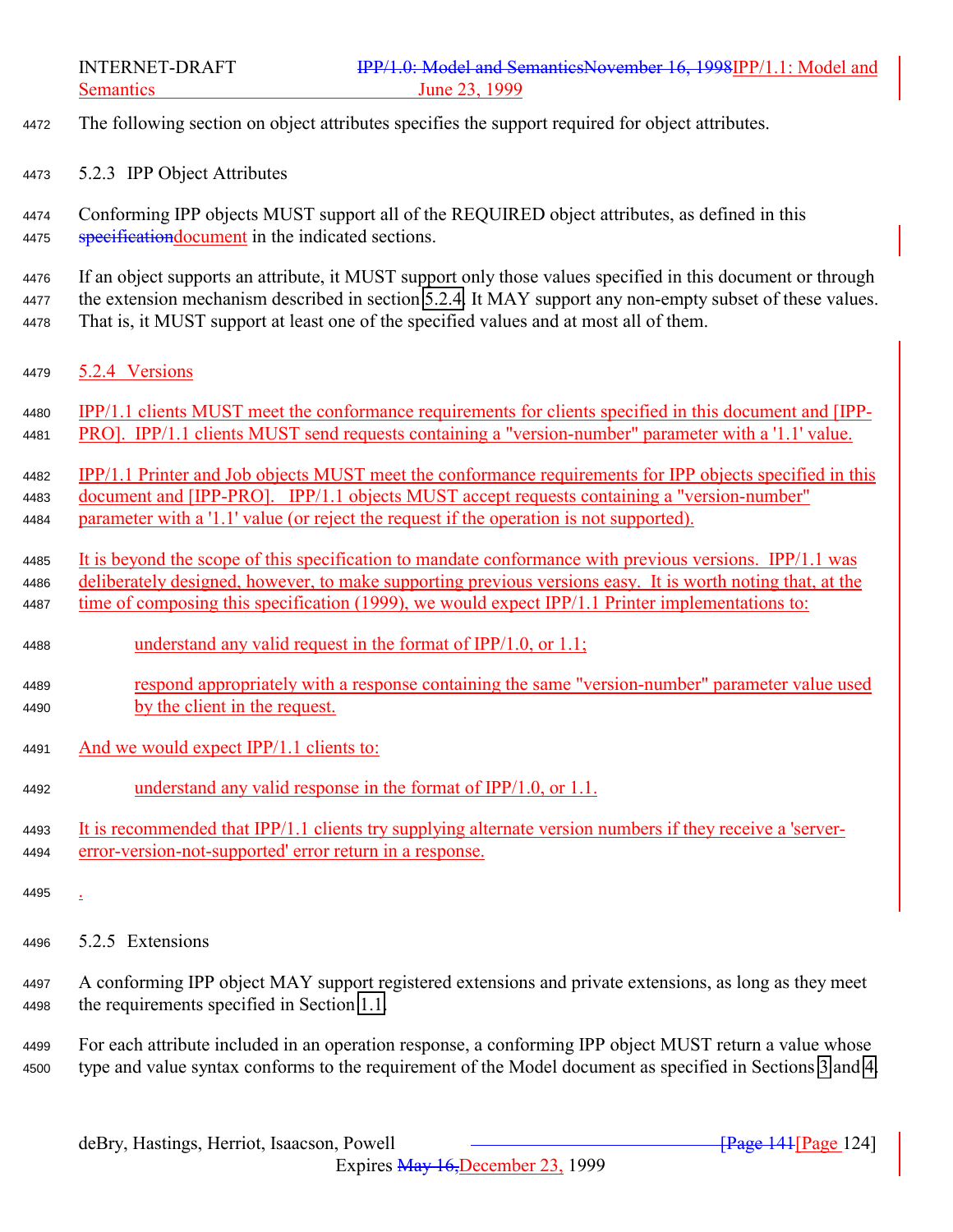### 5.2.6 Attribute Syntaxes

 An IPP object MUST be able to accept any of the attribute syntaxes defined in Section [4.1,](#page-66-0) including their full range, in any operation in which a client may supply attributes or the system administrator may 4504 configure attributes (by means outside the scope of  $\frac{IPP}{1.0}$ ). this IPP/1.1 document). In particular for each attribute that the IPP object supports whose attribute syntax is 'text', the IPP object MUST accept and process both the 'textWithoutLanguage' and 'textWithLanguage' forms. Similarly, for each attribute that the IPP object supports whose attribute syntax is 'name', the IPP object MUST accept and process both the 'nameWithoutLanguage' and 'nameWithLanguage' forms. Furthermore, an IPP object MUST return attributes to the client in operation responses that conform to the syntax specified in Section [4.1,](#page-66-0) including their full range if supplied previously by a client.

### 4511 5.2.7 Security

An IPP Printer implementation SHOULD contain support for Client Authentication as defined in the

IPP/1.1 Encoding and Transport document [IPP-PRO]. A Printer implementation MAY allow an

administrator to configure the Printer so that all, some, or none of the users are authenticated. See also

section [8](#page-134-0) of this document.

 An IPP Printer implementation SHOULD contain support for Operation Privacy and Server Authentication as defined in the IPP/1.1 Encoding and Transport document [IPP-PRO]. A Printer implementation MAY allow an administrator to configure the degree of support for Operation Privacy and Server Authentication. See also section [8](#page-134-0) of this document.

 Security MUST NOT be compromised when a client supplies a lower "version-number" parameter in a request. For example, if an IPP/1.1 conforming Printer object accepts version '1.0' requests and is configured to enforce Digest Authentication, it MUST do the same for a version '1.0' request.

5.3 Charset and Natural Language Requirements

All clients and IPP objects MUST support the 'utf-8' charset as defined in section [4.1.7.](#page-71-0)

 IPP objects MUST be able to accept any client request which correctly uses the "attributes-natural- language" operation attribute or the Natural Language Override mechanism on any individual attribute whether or not the natural language is supported by the IPP object. If an IPP object supports a natural language, then it MUST be able to translate (perhaps by table lookup) all generated 'text' or 'name' attribute values into one of the supported languages (see section [3.1.4\)](#page-23-0). That is, the IPP object that supports a natural language NEED NOT be a general purpose translator of any arbitrary 'text' or 'name' value supplied by the client into that natural language. However, the object MUST be able to translate (automatically generate) any of its own attribute values and messages into that natural language.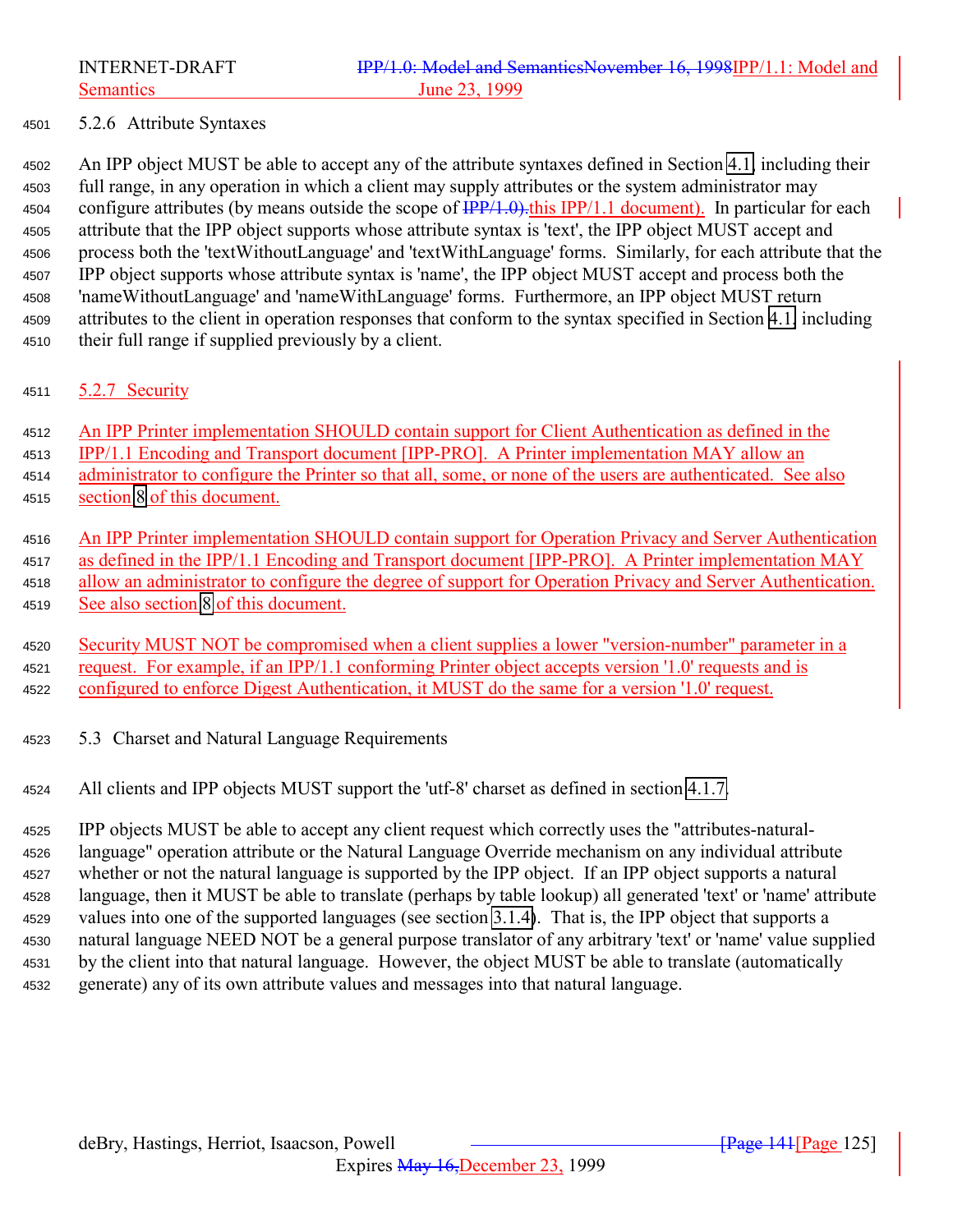<span id="page-125-0"></span>

5.4Security Conformance Requirements

 Conforming IPP Printer objects MAY support Secure Socket Layer Version 3 (SSL3) [SSL] access, support 4535 access without SSL3 or support both means of access.

 Conforming IPP clients SHOULD support SSL3 access and non-SSL3 access. Note: This client 4537 requirement to support both means that conforming IPP clients will be able to inter-operate with any IPP 4538 Printer object.

 For a detailed discussion of security considerations and the IPP application security profile required for 4540 SSL3 support, see section [8.](#page-134-0)

6. IANA Considerations (registered and private extensions)

 This section describes how IPP can be extended to allow the following registered and private extensions to IPP:

- 1. keyword attribute values
- 2. enum attribute values
- 3. attributes
- 4. attribute syntaxes
- 5. operations
- 6. attribute groups
- 7. status codes

### 

4552 Extensions registered for use with  $\frac{IPP}{1.0}$   $IPP/1.1$  are OPTIONAL for client and IPP object conformance to 4553 the IPP/1.0 Model specification.IPP/1.1 Model document.

 These extension procedures are aligned with the guidelines as set forth by the IESG [IANA-CON]. Section [11](#page-148-0) describes how to propose new registrations for consideration. IANA will reject registration proposals that leave out required information or do not follow the appropriate format described in Section [11.](#page-148-0) IPP/1.1 may also be extended by an appropriate RFC that specifies any of the above extensions.

6.1 Typed 'keyword' and 'enum' Extensions

 IPP allows for 'keyword' and 'enum' extensions (see sections [4.1.2.3](#page-69-0) and [4.1.4\)](#page-70-0). This document uses prefixes to the 'keyword' and 'enum' basic attribute syntax type in order to communicate extra information to the reader through its name. This extra information is not represented in the protocol because it is unimportant to a client or Printer object. The list below describes the prefixes and their meaning.

4563 "type1": The This IPP specification document must be revised to add a new keyword or a new enum. No private keywords or enums are allowed.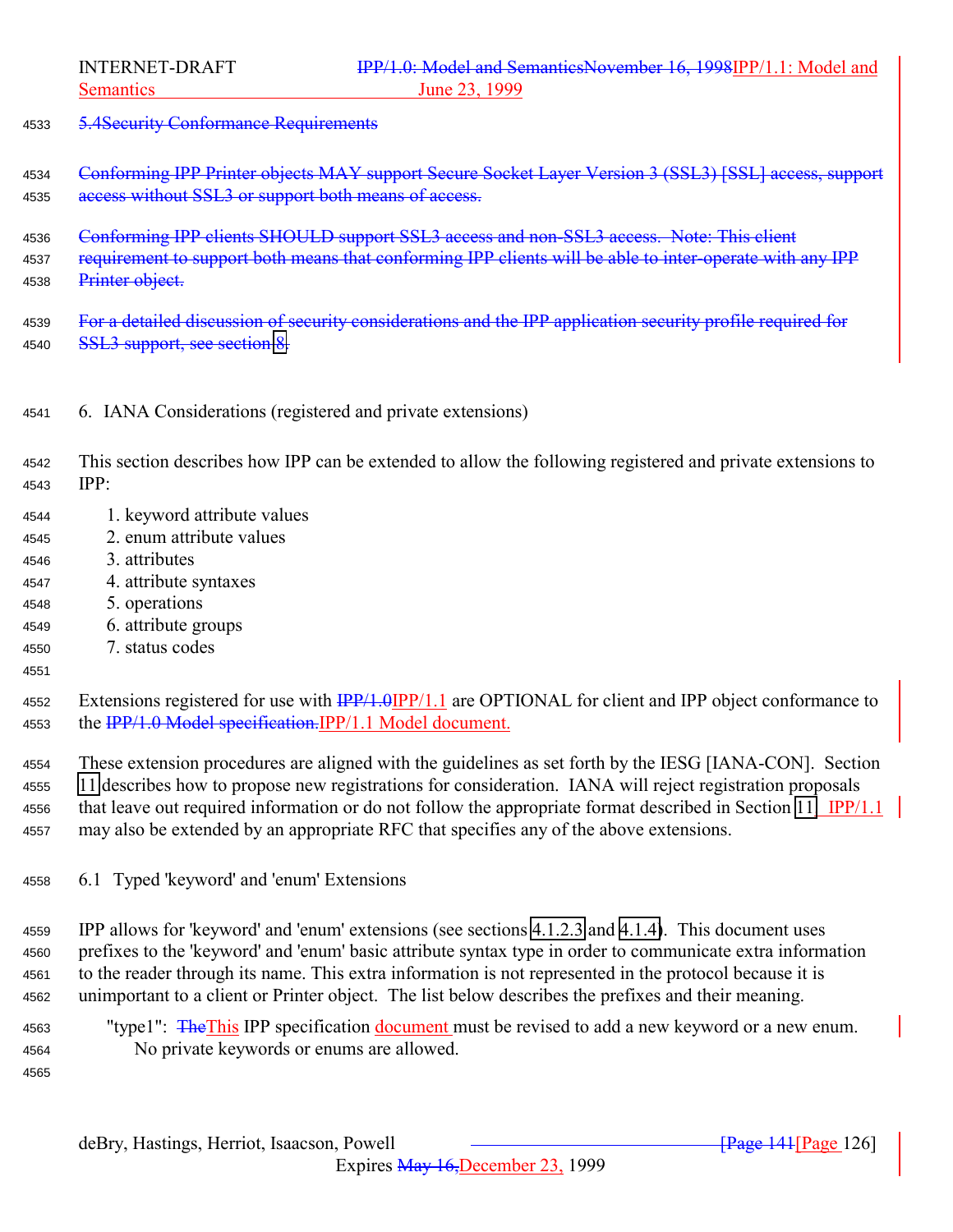| 4566         | "type2": Implementers can, at any time, add new keyword or enum values by proposing the complete              |
|--------------|---------------------------------------------------------------------------------------------------------------|
| 4567         | specification to IANA:                                                                                        |
| 4568         | iana@iana.org                                                                                                 |
| 4569         |                                                                                                               |
| 4570         | IANA will forward the registration proposal to the IPP Designated Expert who will review the                  |
| 4571         | proposal with a mailing list that the Designated Expert keeps for this purpose. Initially, that list will     |
| 4572<br>4573 | be the mailing list used by the IPP WG:                                                                       |
| 4574         |                                                                                                               |
| 4575         | ipp@pwg.org                                                                                                   |
| 4576         |                                                                                                               |
| 4577         | even after the IPP WG is disbanded as permitted by [IANA-CON]. The IPP Designated Expert is                   |
| 4578         | appointed by the IESG Area Director responsible for IPP, according to [IANA-CON].                             |
| 4579         |                                                                                                               |
| 4580         | When a type2 keyword or enum is approved, the IPP Designated Expert becomes the point of                      |
| 4581         | contact for any future maintenance that might be required for that registration.                              |
| 4582         |                                                                                                               |
| 4583         | "type3": Implementers can, at any time, add new keyword and enum values by submitting the complete            |
| 4584         | specification to IANA as for type2 who will forward the proposal to the IPP Designated Expert.                |
| 4585         | While no additional technical review is required, the IPP Designated Expert may, at his/her                   |
| 4586         | discretion, forward the proposal to the same mailing list as for type2 registrations for advice and           |
| 4587         | comment.                                                                                                      |
| 4588         |                                                                                                               |
| 4589         | When a type3 keyword or enum is approved by the IPP Designated Expert, the original proposer                  |
| 4590         | becomes the point of contact for any future maintenance that might be required for that registration.         |
| 4591         |                                                                                                               |
| 4592         | For type2 and type3 keywords, the proposer includes the name of the keyword in the registration proposal      |
| 4593         | and the name is part of the technical review.                                                                 |
|              |                                                                                                               |
| 4594         | After type2 and type3 enums specifications are approved, the IPP Designated Expert in consultation with       |
| 4595         | IANA assigns the next available enum number for each enum value.                                              |
|              | IANA will publish approved type2 and type3 keyword and enum attributes value registration specifications      |
| 4596         | in:                                                                                                           |
| 4597         |                                                                                                               |
| 4598         | ftp.isi.edu/iana/assignments/ipp/attribute-values/xxx/yyy.txt                                                 |
|              |                                                                                                               |
| 4599         | where xxx is the attribute name that specifies the initial values and yyy.txt is a descriptive file name that |
| 4600         | contains one or more enums or keywords approved at the same time. For example, if several additional          |
| 4601         | enums for stapling are approved for use with the "finishings" attribute (and "finishings-default" and         |
| 4602         | "finishings-supported" attributes), IANA will publish the additional values in the file:                      |
|              |                                                                                                               |
| 4603         | ftp.isi.edu/iana/assignments/ipp/attribute-values/finishings/stapling.txt-                                    |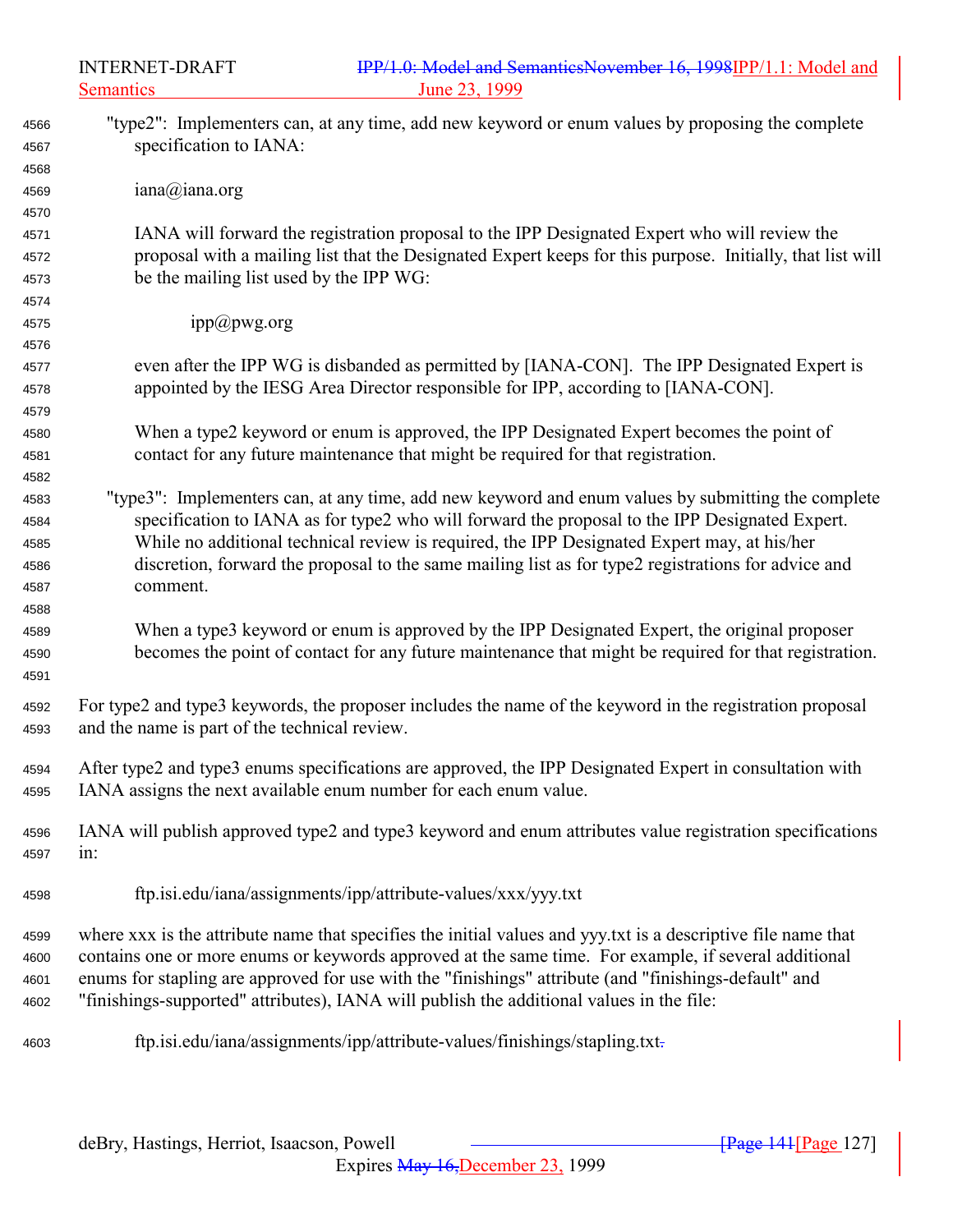Note: Some attributes are defined to be: 'type3 keywords' | 'name' which allows for attribute values to be extended by a site administrator with administrator defined names. Such names are not registered with IANA.

 By definition, each of the three types above assert some sort of registry or review process in order for extensions to be considered valid. Each higher numbered level (1, 2, 3) tends to be decreasingly less stringent than the previous level. Therefore, any typeN value MAY be registered using a process for some typeM where M is less than N, however such registration is NOT REQUIRED. For example, a type3 value MAY be registered in a type 1 manner (by being included in a future version of an IPP specification), however, it is NOT REQUIRED.

- 4613 This specification document defines keyword and enum values for all of the above types, including type 3 keywords.
- For private (unregistered) keyword extensions, implementers SHOULD use keywords with a suitable distinguishing prefix, such as "xxx-" where xxx is the (lowercase) fully qualified company name registered with IANA for use in domain names [RFC1035]. For example, if the company XYZ Corp. had obtained the domain name "XYZ.com", then a private keyword 'abc' would be: 'xyz.com-abc'.
- Note: RFC 1035 [RFC1035] indicates that while upper and lower case letters are allowed in domain names, no significance is attached to the case. That is, two names with the same spelling but different case are to be treated as if identical. Also, the labels in a domain name must follow the rules for ARPANET host names: They must start with a letter, end with a letter or digit, and have as interior characters only letters, digits, and hyphen. Labels must be 63 characters or less. Labels are separated by the "." character.
- For private (unregistered) enum extension, implementers MUST use values in the reserved integer range which is 2\*\*30 to 2\*\*31-1.
- 6.2 Attribute Extensibility
- Attribute names are type2 keywords. Therefore, new attributes may be registered and have the same status as attributes in this document by following the type2 extension rules. For private (unregistered) attribute extensions, implementers SHOULD use keywords with a suitable distinguishing prefix as described in Section [6.1.](#page-125-0)
- IANA will publish approved attribute registration specifications as separate files:
- ftp.isi.edu/iana/assignments/ipp/attributes/xxx-yyy.txt
- where "xxx-yyy" is the new attribute name.
- If a new Printer object attribute is defined and its values can be affected by a specific document format, its specification needs to contain the following sentence:
- "The value of this attribute returned in a Get-Printer-Attributes response MAY depend on the "document-format" attribute supplied (see Section [3.2.5.1\)](#page-44-0)."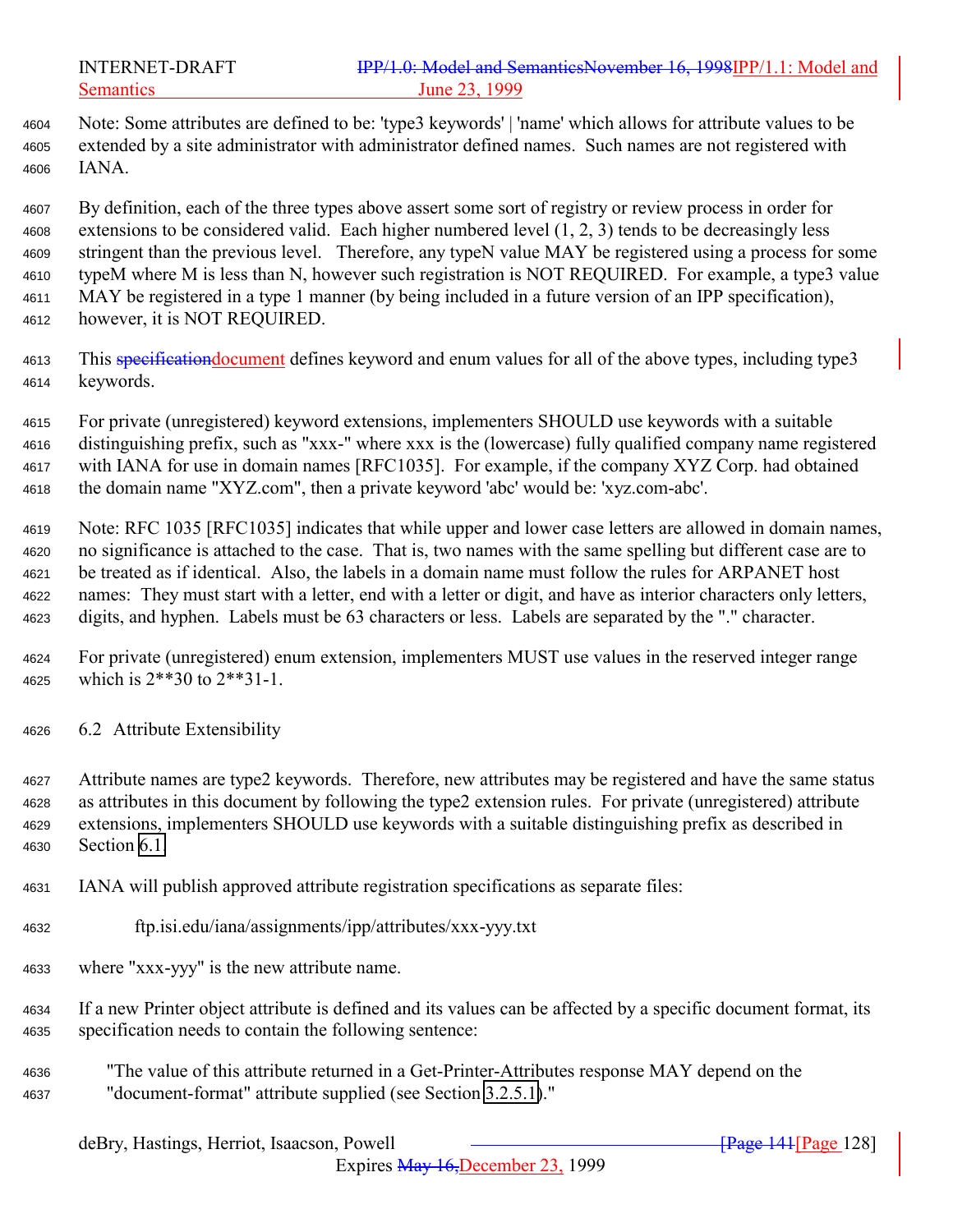|              | IPP/1.0: Model and SemanticsNovember 16, 1998IPP/1.1: Model and<br><b>INTERNET-DRAFT</b><br><b>Semantics</b><br>June 23, 1999                                                                                        |
|--------------|----------------------------------------------------------------------------------------------------------------------------------------------------------------------------------------------------------------------|
| 4638<br>4639 | If the specification does not, then its value in the Get-Printer-Attributes response MUST NOT depend on<br>the "document-format" supplied in the request. When a new Job Template attribute is registered, the value |
| 4640<br>4641 | of the Printer attributes MAY vary with "document-format" supplied in the request without the<br>specification having to indicate so.                                                                                |
| 4642         | 6.3 Attribute Syntax Extensibility                                                                                                                                                                                   |
| 4643         | Attribute syntaxes are like type2 enums. Therefore, new attribute syntaxes may be registered and have the                                                                                                            |
| 4644         | same status as attribute syntaxes in this document by following the type2 extension rules described in                                                                                                               |
| 4645         | Section 6.1. The value codes that identify each of the attribute syntaxes are assigned in the Encoding and                                                                                                           |
| 4646<br>4647 | <b>Transport</b> "Encoding and Transport" specificationdocument [IPP-PRO], including a designated range for<br>private, experimental use.                                                                            |
| 4648         | For attribute syntaxes, the IPP Designated Expert in consultation with IANA assigns the next attribute                                                                                                               |
| 4649         | syntax code in the appropriate range as specified in [IPP-PRO]. IANA will publish approved attribute                                                                                                                 |
| 4650         | syntax registration specifications as separate files:                                                                                                                                                                |
| 4651         | ftp.isi.edu/iana/assignments/ipp/attribute-syntaxes/xxx-yyy.txt                                                                                                                                                      |
| 4652         | where 'xxx-yyy' is the new attribute syntax name.                                                                                                                                                                    |
| 4653         | 6.4 Operation Extensibility                                                                                                                                                                                          |
| 4654         | Operations may also be registered following the type2 procedures described in Section 6.1, though major                                                                                                              |
| 4655         | new operations will usually be done by a new standards track RFC that augments this document. For                                                                                                                    |
| 4656<br>4657 | private (unregistered) operation extensions, implementers MUST use the range for the "operation-id" in<br>requests specified in Section 4.4.15 "operations-supported" Printer attribute.                             |
| 4658         | For operations, the IPP Designated Expert in consultation with IANA assigns the next operation-id code as                                                                                                            |
| 4659         | specified in Section 4.4.15. IANA will publish approved operation registration specifications as separate                                                                                                            |
| 4660         | files:                                                                                                                                                                                                               |
| 4661         | ftp.isi.edu/iana/assignments/ipp/operations/Xxx-Yyy.txt                                                                                                                                                              |
| 4662         | where "Xxx-Yyy" is the new operation name.                                                                                                                                                                           |
| 4663         | 6.5 Attribute Groups                                                                                                                                                                                                 |
| 4664         | Attribute groups passed in requests and responses may be registered following the type2 procedures                                                                                                                   |
| 4665         | described in Section 6.1. The tags that identify each of the attribute groups are assigned in [IPP-PRO].                                                                                                             |
| 4666         | For attribute groups, the IPP Designated Expert in consultation with IANA assigns the next attribute group                                                                                                           |
| 4667         | tag code in the appropriate range as specified in [IPP-PRO]. IANA will publish approved attribute group                                                                                                              |
| 4668         | registration specifications as separate files:                                                                                                                                                                       |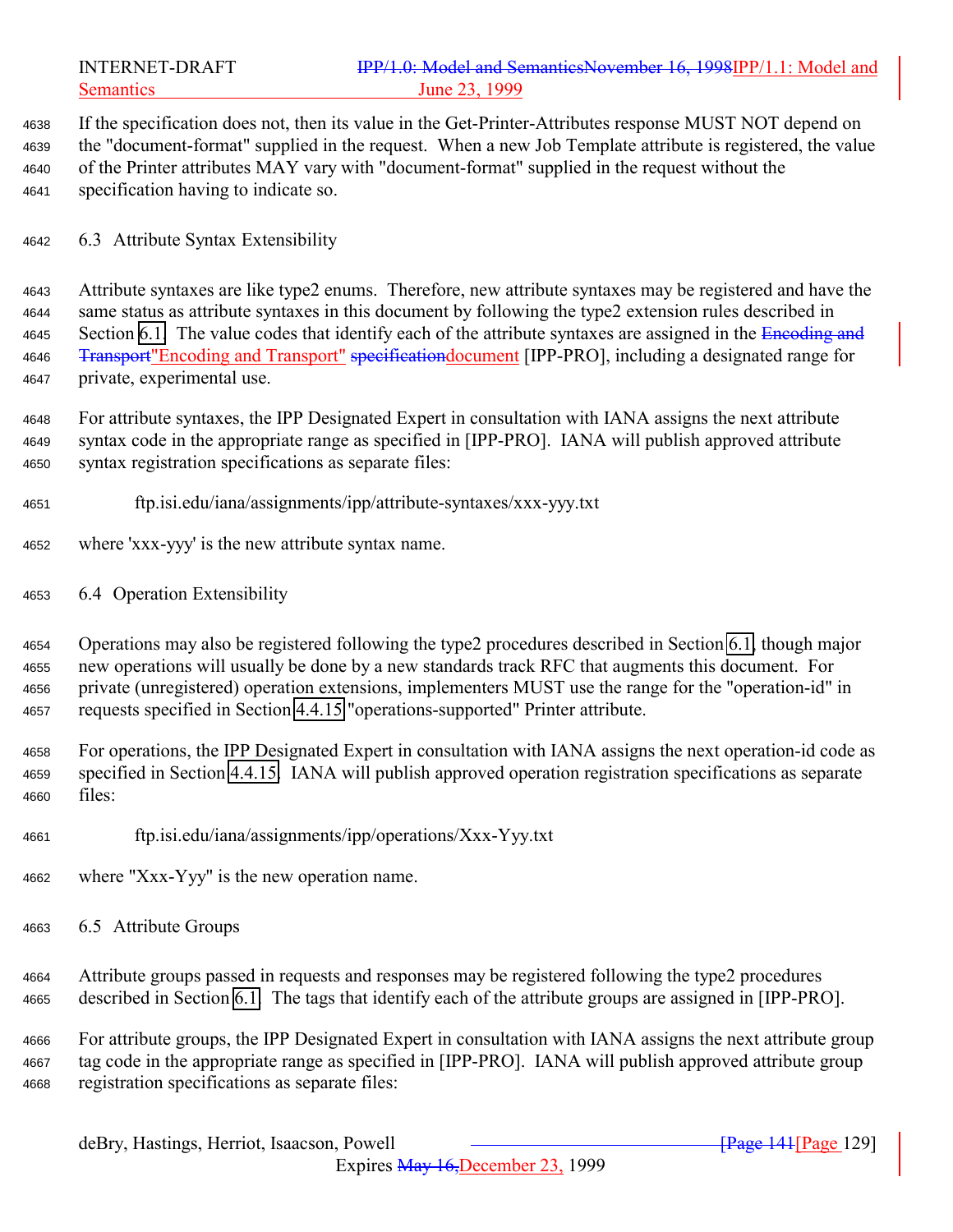INTERNET-DRAFT **IPP/1.0: Model and SemanticsNovember 16, 1998IPP/1.1: Model and** Semantics June 23, 1999 ftp.isi.edu/iana/assignments/ipp/attribute-group-tags/xxx-yyy-tag.txt where 'xxx-yyy-tag' is the new attribute group tag name. 6.6 Status Code Extensibility Operation status codes may also be registered following the type2 procedures described in Section [6.1.](#page-125-0) The values for status codes are allocated in ranges as specified in Section 14 for each status code class: "informational" - Request received, continuing process "successful" - The action was successfully received, understood, and accepted "redirection" - Further action must be taken in order to complete the request "client-error" - The request contains bad syntax or cannot be fulfilled "server-error" - The IPP object failed to fulfill an apparently valid request For private (unregistered) operation status code extensions, implementers MUST use the top of each range as specified in Section [13.](#page-154-0) For operation status codes, the IPP Designated Expert in consultation with IANA assigns the next status code in the appropriate class range as specified in Section [13.](#page-154-0) IANA will publish approved status code registration specifications as separate files: ftp.isi.edu/iana/assignments/ipp/status-codes/xxx-yyy.txt where "xxx-yyy" is the new operation status code keyword. 6.7 Registration of MIME types/sub-types for document-formats The "document-format" attribute's syntax is 'mimeMediaType'. This means that valid values are Internet Media Types (see Section [4.1.9\)](#page-72-0). RFC 2045 [RFC2045] defines the syntax for valid Internet media types. IANA is the registry for all Internet media types.

6.8 Registration of charsets for use in 'charset' attribute values

 The "attributes-charset" attribute's syntax is 'charset'. This means that valid values are charsets names. When a charset in the IANA registry has more than one name (alias), the name labeled as "(preferred MIME name)", if present, MUST be used (see Section [4.1.7\)](#page-71-0). IANA is the registry for charsets following the procedures of [RFC2278].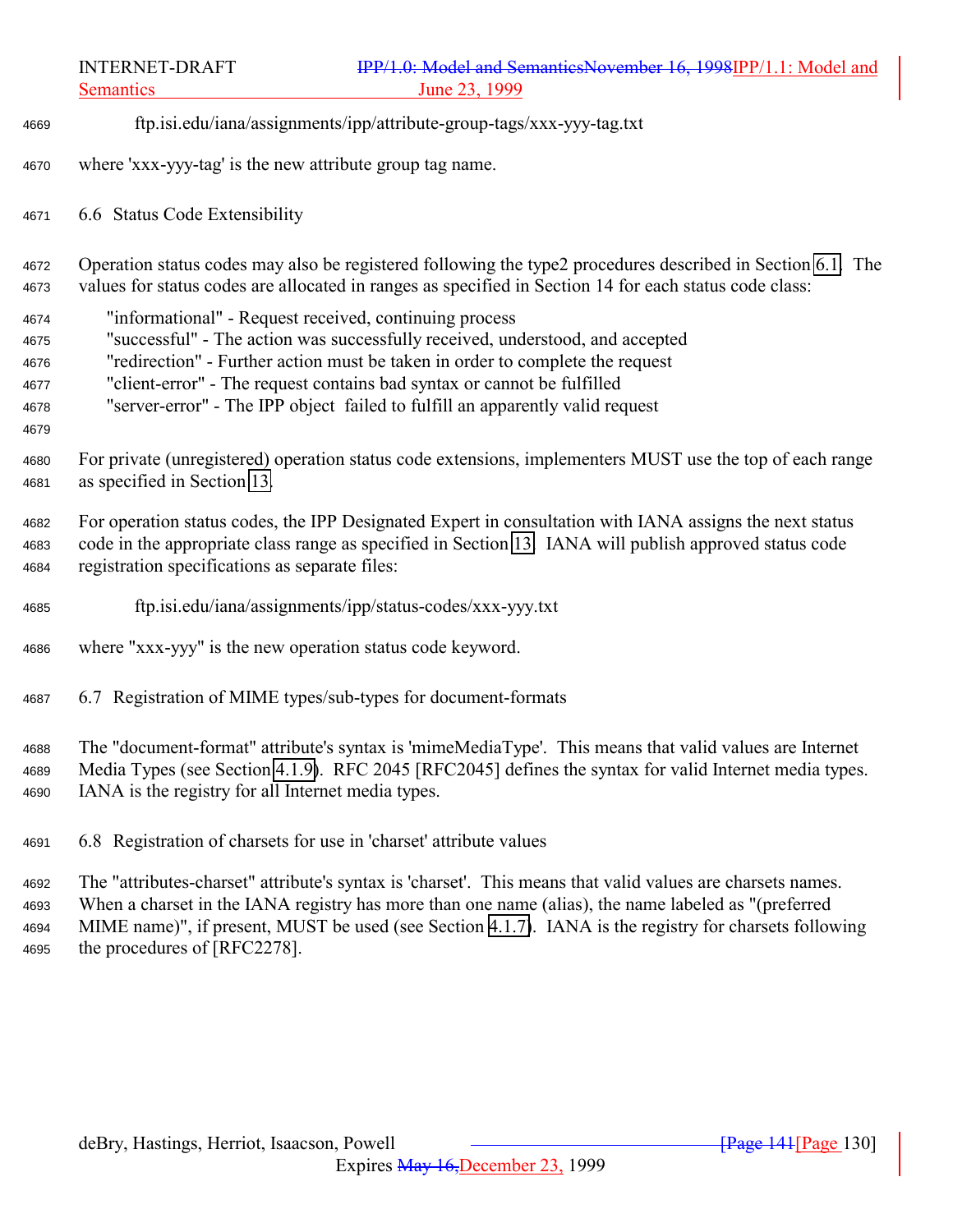7. Internationalization Considerations

 Some of the attributes have values that are text strings and names which are intended for human understanding rather than machine understanding (see the 'text' and 'name' attribute syntaxes in Sections [4.1.1](#page-66-0) and [4.1.2\)](#page-68-0).

In each operation request, the client

- identifies the charset and natural language of the request which affects each supplied 'text' and 'name' attribute value, and
- requests the charset and natural language for attributes returned by the IPP object in operation responses (as described in Section [3.1.4.1\)](#page-24-0).
- 

 In addition, the client MAY separately and individually identify the Natural Language Override of a supplied 'text' or 'name' attribute using the 'textWithLanguage' and 'nameWithLanguage' technique described section [4.1.1.2](#page-67-0) and [4.1.2.2](#page-68-0) respectively.

4709 All IPP objects MUST support the UTF-8  $FFC2044$  [RFC2279] charset in all 'text' and 'name' attributes supported. If an IPP object supports more than the UTF-8 charset, the object MUST convert between them in order to return the requested charset to the client according to Section [3.1.4.2.](#page-27-0) If an IPP object supports more than one natural language, the object SHOULD return 'text' and 'name' values in the natural language requested where those values are generated by the Printer (see Section [3.1.4.1\)](#page-24-0).

 For Printers that support multiple charsets and/or multiple natural languages in 'text' and 'name' attributes, different jobs may have been submitted in differing charsets and/or natural languages. All responses MUST be returned in the charset requested by the client. However, the Get-Jobs operation uses the 'textWithLanguage' and 'nameWithLanguage' mechanism to identify the differing natural languages with each job attribute returned.

 The Printer object also has configured charset and natural language attributes. The client can query the Printer object to determine the list of charsets and natural languages supported by the Printer object and what the Printer object's configured values are. See the "charset-configured", "charset-supported", "natural- language-configured", and "generated-natural-language-supported" Printer description attributes for more details.

 The "charset-supported" attributed identifies the supported charsets. If a charset is supported, the IPP object MUST be capable of converting to and from that charset into any other supported charset. In many cases, an IPP object will support only one charset and it MUST be the UTF-8 charset.

 The "charset-configured" attribute identifies the one supported charset which is the native charset given the current configuration of the IPP object (administrator defined).

 The "generated-natural-language-supported" attribute identifies the set of supported natural languages for generated messages; it is not related to the set of natural languages that must be accepted for client supplied 'text' and 'name' attributes. For client supplied 'text' and 'name' attributes, an IPP object MUST accept ALL supplied natural languages. Just because a Printer object is currently configured to support 'en-us' natural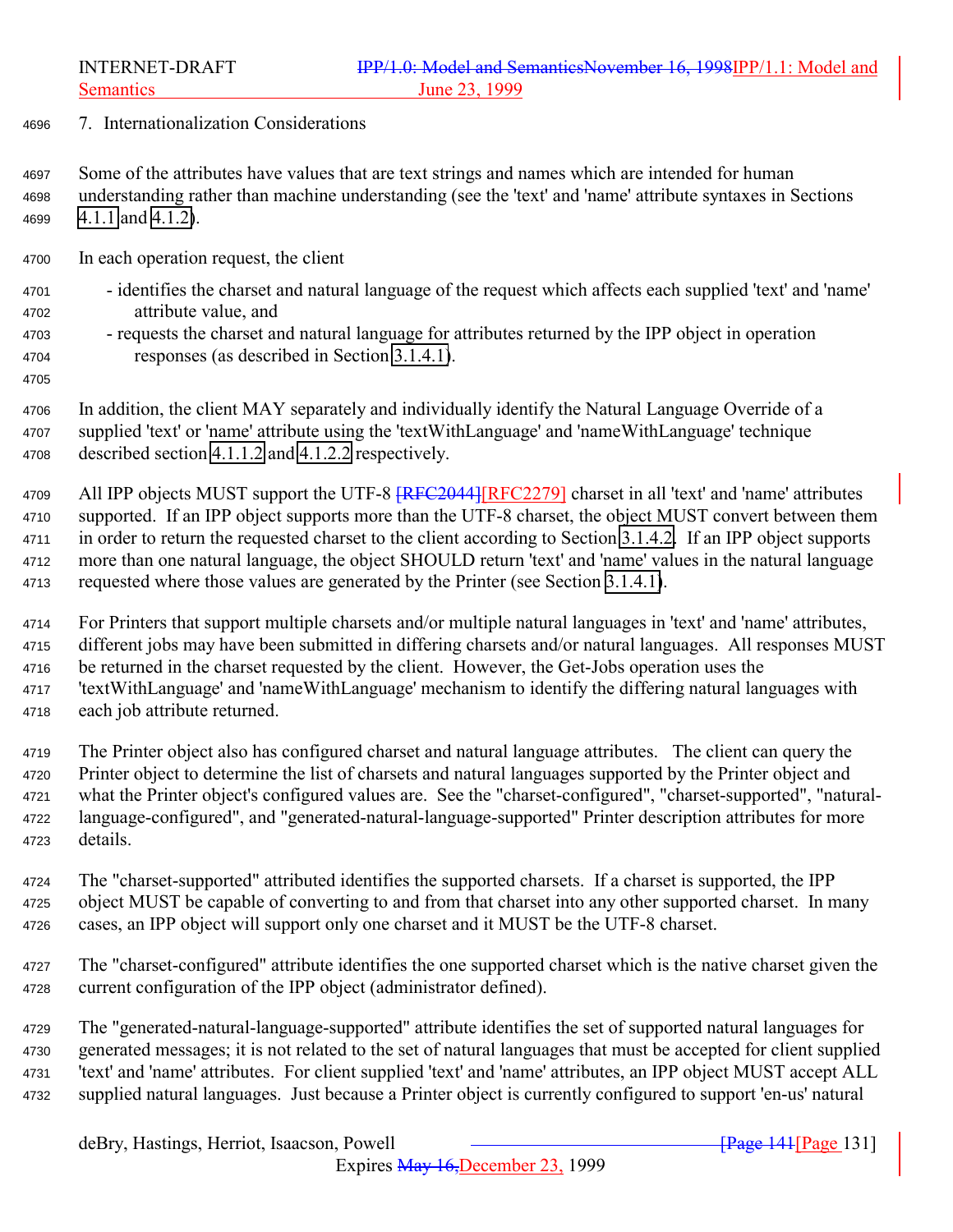language does not mean that the Printer object should reject a job if the client supplies a job name that is in 'fr-ca'.

 The "natural-language-configured" attribute identifies the one supported natural language for generated messages which is the native natural language given the current configuration of the IPP object (administrator defined).

 Attributes of type 'text' and 'name' are populated from different sources. These attributes can be categorized into following groups (depending on the source of the attribute):

- 1. Some attributes are supplied by the client (e.g., the client supplied "job-name", "document-name", and "requesting-user-name" operation attributes along with the corresponding Job object's "job- name" and "job-originating-user-name" attributes). The IPP object MUST accept these attributes in any natural language no matter what the set of supported languages for generated messages
- 2. Some attributes are supplied by the system administrator (e.g., the Printer object's "printer-name" and "printer-location" attributes). These too can be in any natural language. If the natural language for these attributes is different than what a client requests, then they must be reported using the Natural Language Override mechanism.
- 3. Some attributes are supplied by the device manufacturer (e.g., the Printer object's "printer-make-and- model" attribute). These too can be in any natural language. If the natural language for these attributes is different than what a client requests, then they must be reported using the Natural Language Override mechanism.
- 4. Some attributes are supplied by the operator (e.g., the Job object's "job-message-from-operator" attribute). These too can be in any natural language. If the natural language for these attributes is different than what a client requests, then they must be reported using the Natural Language Override mechanism.
- 5. Some attributes are generated by the IPP object (e.g., the Job object's "job-state-message" attribute, the Printer object's "printer-state-message" attribute, and the "status-message" operation attribute). These attributes can only be in one of the "generated-natural-language-supported" natural languages. If a client requests some natural language for these attributes other than one of the supported values, the IPP object SHOULD respond using the value of the "natural-language-configured" attribute (using the Natural Language Override mechanism if needed).
- 

 The 'text' and 'name' attributes specified in this version of this document (additional ones will be registered according to the procedures in Section [1.1\)](#page-125-0) are:

| <b>Attributes</b>               | Source                                  |
|---------------------------------|-----------------------------------------|
| <b>Operation Attributes</b>     |                                         |
| job-name (name)                 | elient                                  |
| document-name (name)            | client                                  |
| requesting-user-name (name)     | client                                  |
| <del>status-message</del>       | Job or Printer object                   |
|                                 |                                         |
| Job Template Attributes:        |                                         |
| job-hold-until (keyword   name) | client matches administrator-configured |

Expires May 16,December 23, 1999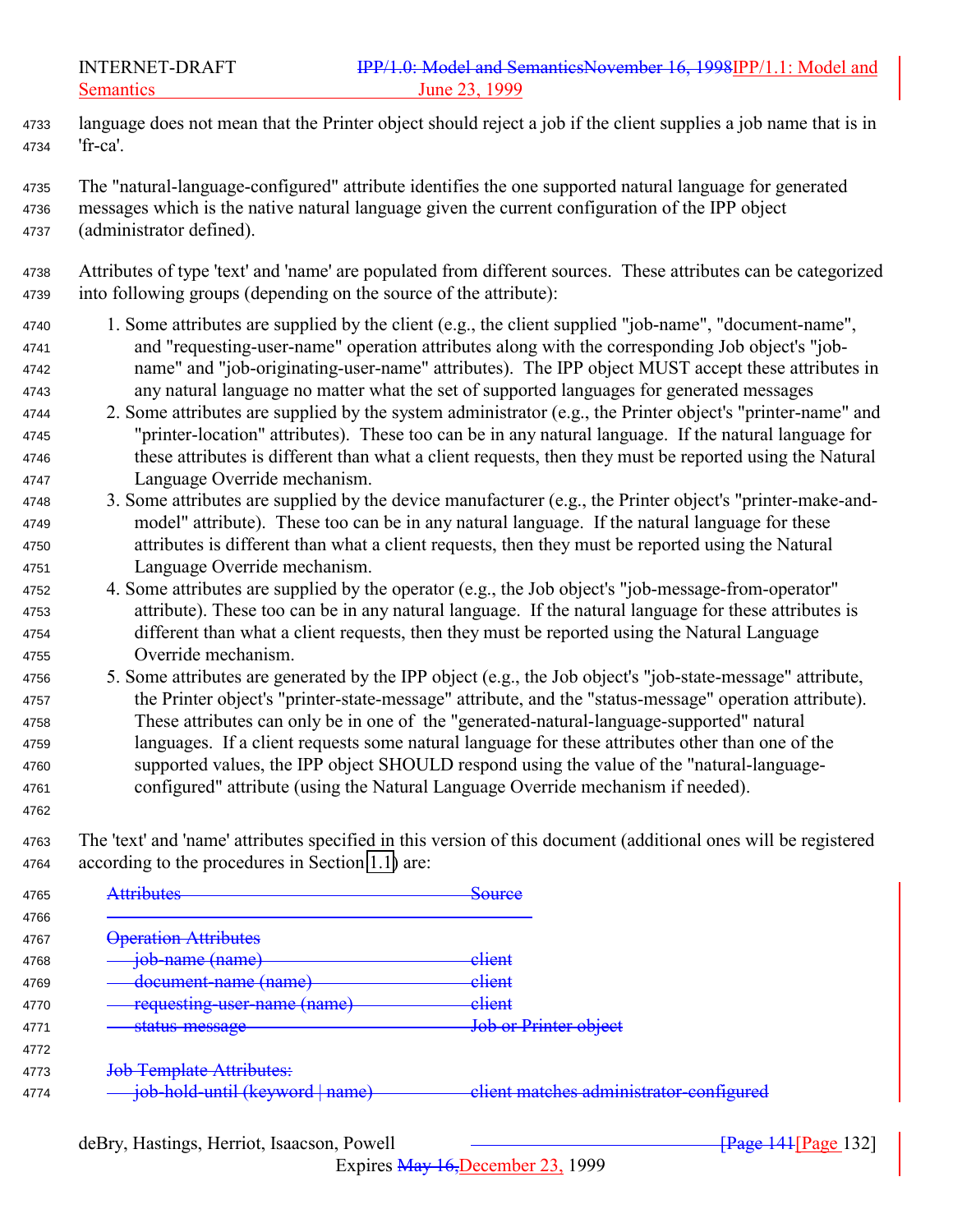Semantics 23, 1999

| 4775 | <del>job-hold-until-default (keyword   name</del> ) | client matches administrator-configured |
|------|-----------------------------------------------------|-----------------------------------------|
| 4776 | job-hold-until-supported (keyword   name)           | client matches administrator-configured |
| 4777 | job-sheets (keyword   name)                         | client matches administrator-configured |
| 4778 | job-sheets-default (keyword   name)                 | client matches administrator-configured |
| 4779 | job-sheets-supported (keyword   name)               | client matches administrator-configured |
| 4780 | media (keyword   name)                              | client matches administrator-configured |
| 4781 | media-default (keyword   name)                      | client matches administrator-configured |
| 4782 | media-supported (keyword   name)                    | client matches administrator-configured |
| 4783 | media-ready (keyword   name)                        | client matches administrator-configured |
| 4784 |                                                     |                                         |
| 4785 | <b>Job Description Attributes:</b>                  |                                         |
| 4786 | job-name (name)                                     | client or Printer object                |
| 4787 | job-originating-user-name (name)                    | Printer object                          |
| 4788 | job-state-message (text)                            | Job or Printer object                   |
| 4789 | output-device-assigned (name(127))                  | administrator                           |
| 4790 | job-message-from-operator (text(127))               | <del>operator</del>                     |
| 4791 |                                                     |                                         |
| 4792 | <b>Printer Description Attributes:</b>              |                                         |
| 4793 | printer-name (name(127))                            | administrator                           |
| 4794 | printer-location (text(127))                        | <del>administrator</del>                |
| 4795 | printer-info (text(127))                            | <del>administrator</del>                |
| 4796 | printer-make-and-model (text(127))                  | administrator or manufacturer           |
| 4797 | printer-state-message (text)                        | Printer object                          |
|      |                                                     |                                         |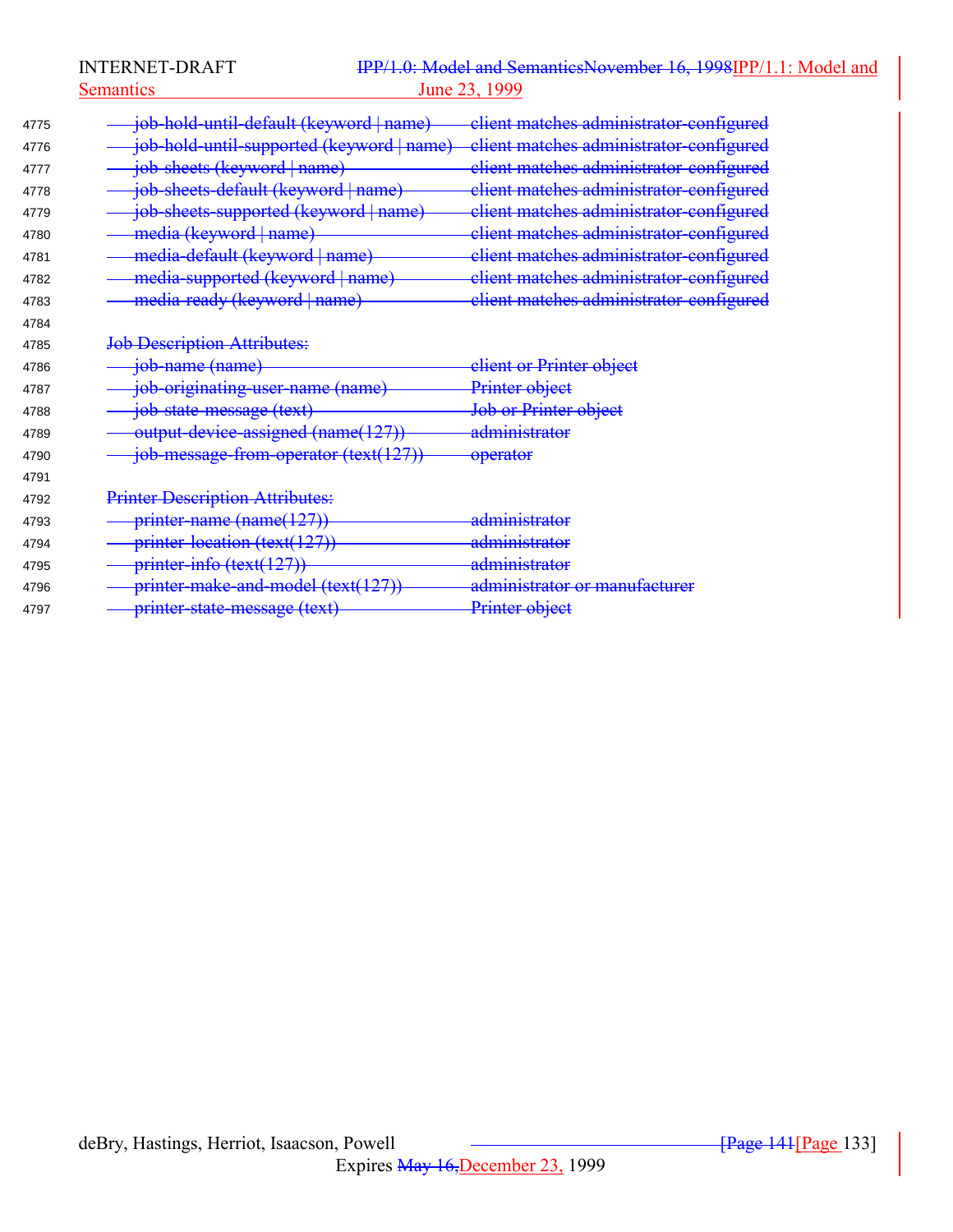## 4798 **printer-message-from-operator (text(127)** operator

## Attributes Source

Operation Attributes: job-name (name) client<br>document-name (name) client document-name (name) requesting-user-name (name)<br>status-message (text) b) client<br>object<br>of Printer object status-message (text)

Job Template Attributes: job-hold-until (keyword | name) client matches administrator-

job-hold-until-default (keyword | name)

job-hold-until-supported (keyword | name)

 $job-sheets$  (keyword | name)

job-sheets-default (keyword | name)

job-sheets-supported (keyword | name)

media-default (keyword | name) client matches administrator-

media-supported (keyword | name) client matches administrator-

media-ready (keyword | name) client matches administrator-

Job Description Attributes: job-name (name) client or Printer object job-originating-user-name (name)<br>
job-state-message (text)<br>
Job or Printer object  $job-state-message$  (text) output-device-assigned (name(127)) administrator job-message-from-operator  $(text(127))$  operator job-detailed-status-messages (1setOf text) Job or Printer object - see rule 1  $job-document-access-errors (1setOf text)$ 

Printer Description Attributes: printer-name (name(127)) administrator printer-location (text(127)) administrator printer-info  $(text(127))$  administrator printer-make-and-model (text(127)) administrator or manufacturer printer-state-message (text) Printer object printer-message-from-operator (text(127)) operator

detailed-status-message (text) Job or Printer object - see rule 1 document-access-error (text) Job or Printer object - see rule 1

configured<br>client matches administratorconfigured<br>client matches administratorconfigured<br>client matches administratorconfigured<br>client matches administratorconfigured<br>client matches administratorconfigured media (keyword | name) client matches administratorconfigured configured configured configured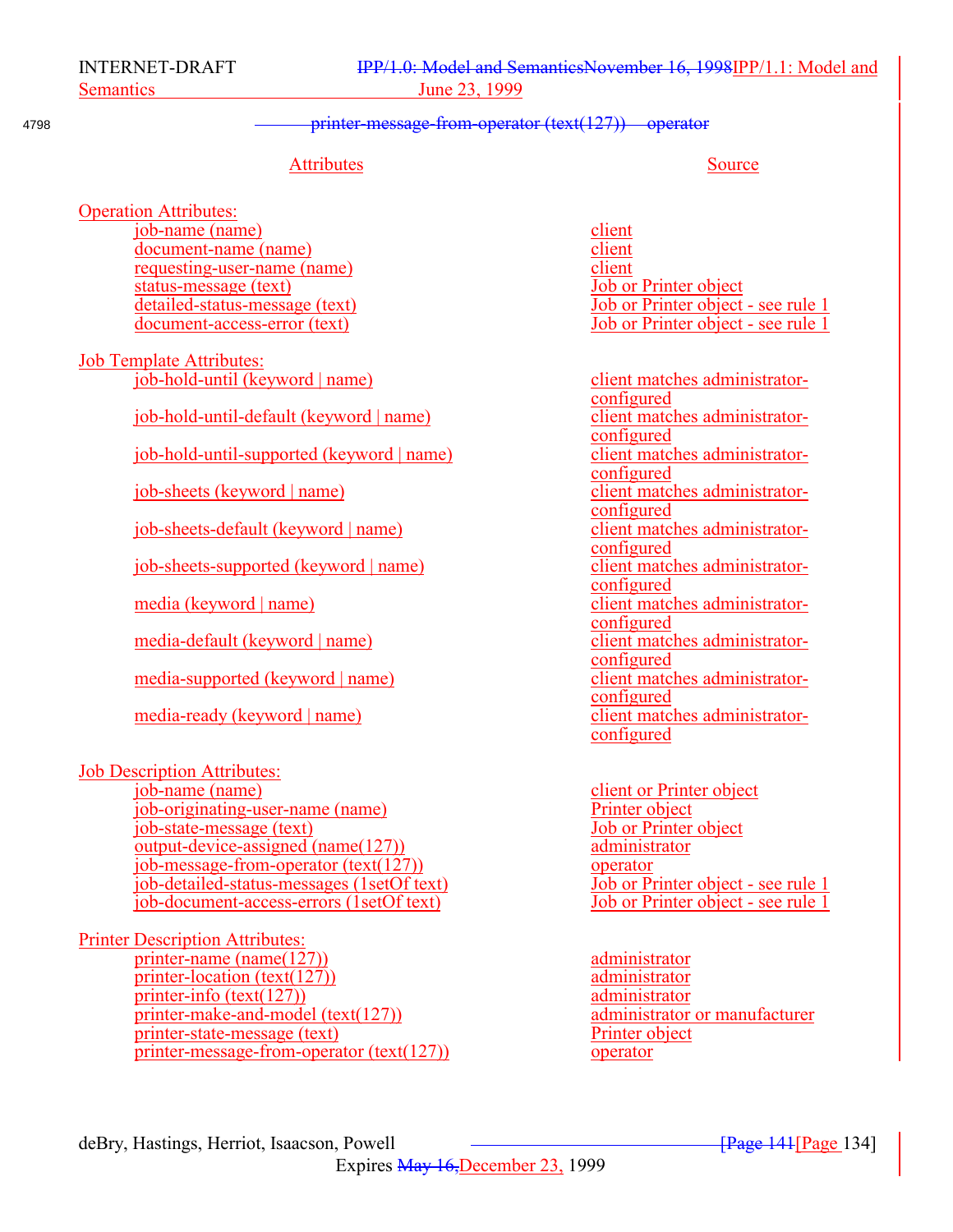<span id="page-134-0"></span>

4799 Rule 1 - Neither the Printer nor the client localizes these message attributes, since they are intended for use 4800 by the system administrator or other experienced technical persons.

4801

### <sup>4802</sup> 8. Security Considerations

4803 Some IPP objects MAY be deployed over protocol stacks that support Secure Socket Layer Version 3 4804 (SSL3) [SSL]. Note: SSL3 is not an IETF standards track specification. Other IPP objects MAY be 4805 deployed over protocol stacks that do not support SSL3. Some IPP objects MAY be deployed over both 4806 types of protocol stacks. Those IPP objects that support SSL3, are capable of supporting mutual 4807 authentication as well as privacy of messages via multiple encryption schemes. An important point about 4808 security related information for SSL3 access to an IPP object, is that the security-related parameters 4809 (authentication, encryption keys, etc.) are "out-of-band" to the actual IPP protocol.

4810 An IPP object that does not support SSL3 MAY elect to support a transport layer that provides other 4811 security mechanisms. For example, in a mapping of IPP over HTTP/1.1 [IPP-PRO], if the IPP object does 4812 not support SSL3, HTTP still allows for client authentication using Digest Access Authentication (DAA) 4813 **[RFC2069].** 

 It is difficult to anticipate the security risks that might exist in any given IPP environment. For example, if IPP is used within a given corporation over a private network, the risks of exposing document data may be low enough that the corporation will choose not to use encryption on that data. However, if the connection between the client and the IPP object is over a public network, the client may wish to protect the content of the information during transmission through the network with encryption.

 Furthermore, the value of the information being printed may vary from one IPP environment to the next. Printing payroll checks, for example, would have a different value than printing public information from a file. There is also the possibly of denial-of-service attacks, but denial-of-service attacks against printing resources are not well understood and there is no published precedents regarding this scenario.

 Once the authenticated identity of the requester has been supplied to the IPP object, the object uses that identity to enforce any authorization policy that might be in place. For example, one site's policy might be that only the job owner is allowed to cancel a job. The details and mechanisms to set up a particular access 4826 control policy are not part of  $\frac{IPP}{1.0}$ ,  $\frac{IPP}{1.1}$ , and must be established via some other type of administrative or access control framework. However, there are operation status codes that allow an IPP server to return information back to a client about any potential access control violations for an IPP object.

 During a create operation, the client's identity is recorded in the Job object in an implementation-defined attribute. This information can be used to verify a client's identity for subsequent operations on that Job object in order to enforce any access control policy that might be in effect. See section [1.1](#page-138-0) below for more <sup>4832</sup> details.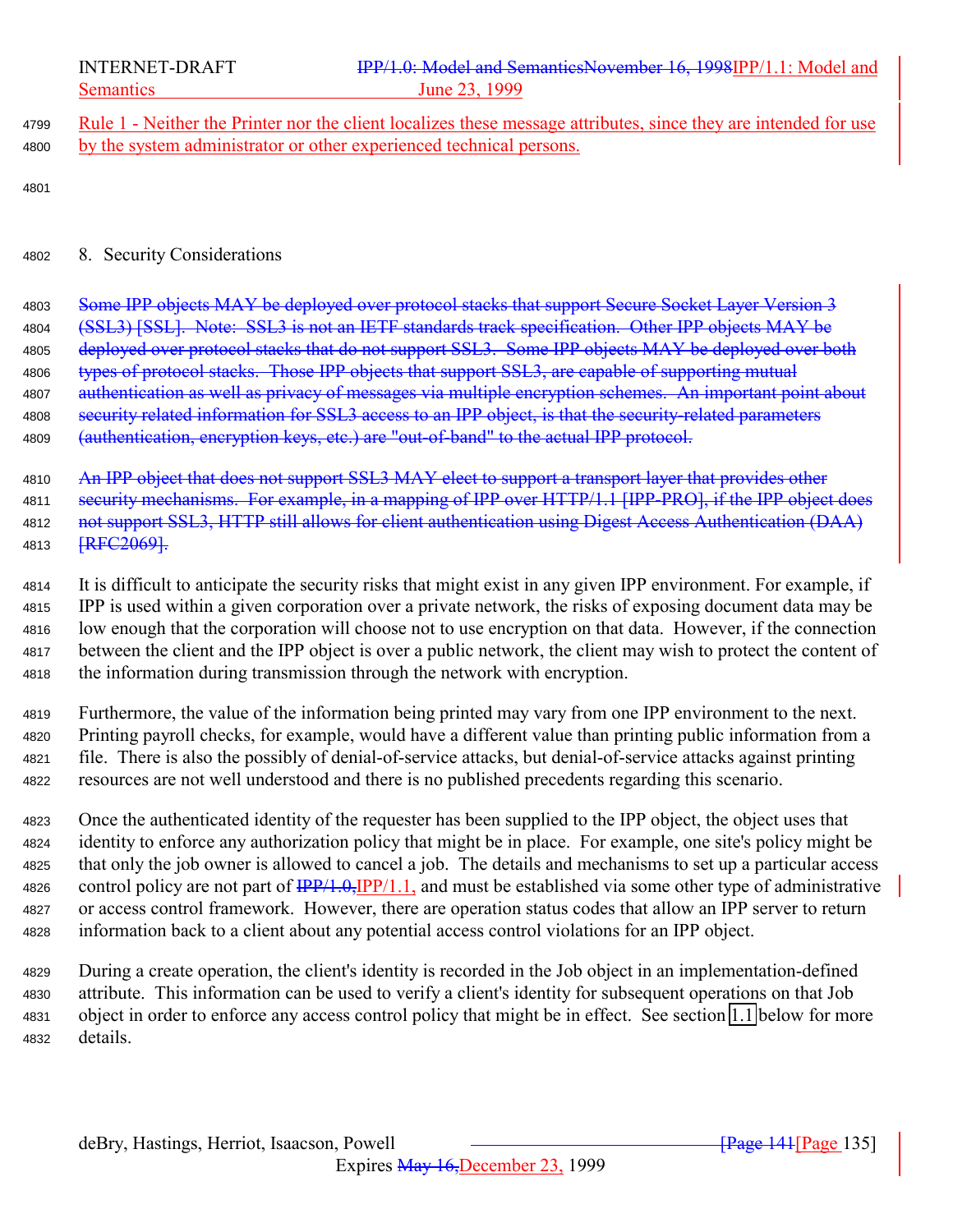Since the security levels or the specific threats that any given IPP system administrator may be concerned with cannot be anticipated, IPP MUST be capable of operating with different security mechanisms and security policies as required by the individual installation. Security policies might vary from very strong, to 4836 very weak, to none at all, and corresponding security mechanisms will be required. **SSL3** supports the type 4837 of negotiated levels of security required by most, if not all, potential IPP environments. IPP environments 4838 that require no security can elect to deploy IPP objects that do not utilize the optional SSL3 security 4839 <del>mechanisms.</del>

### 8.1 Security Scenarios

 The following sections describe specific security attacks for IPP environments. Where examples are provided they should be considered illustrative of the environment and not an exhaustive set. Not all of these environments will necessarily be addressed in initial implementations of IPP.

8.1.1 Client and Server in the Same Security Domain

 This environment is typical of internal networks where traditional office workers print the output of personal productivity applications on shared work-group printers, or where batch applications print their output on large production printers. Although the identity of the user may be trusted in this environment, a user might want to protect the content of a document against such attacks as eavesdropping, replaying or tampering.

8.1.2 Client and Server in Different Security Domains

 Examples of this environment include printing a document created by the client on a publicly available printer, such as at a commercial print shop; or printing a document remotely on a business associate's printer. This latter operation is functionally equivalent to sending the document to the business associate as a facsimile. Printing sensitive information on a Printer in a different security domain requires strong security measures. In this environment authentication of the printer is required as well as protection against unauthorized use of print resources. Since the document crosses security domains, protection against eavesdropping and document tampering are also required. It will also be important in this environment to protect Printers against "spamming" and malicious document content.

8.1.3 Print by Reference

 When the document is not stored on the client, printing can be done by reference. That is, the print request can contain a reference, or pointer, to the document instead of the actual document itself (see sections [3.2.2](#page-42-0) and [3.3.2\)](#page-56-0). Standard methods currently do not exist for remote entities to "assume" the credentials of a client for forwarding requests to a 3rd party. It is anticipated that Print-By-Reference will be used to access 4864 "public" documents and that sophisticated methods for authenticating "proxies" will not be specified for 4865 version 1 of IPP is not specified in this document.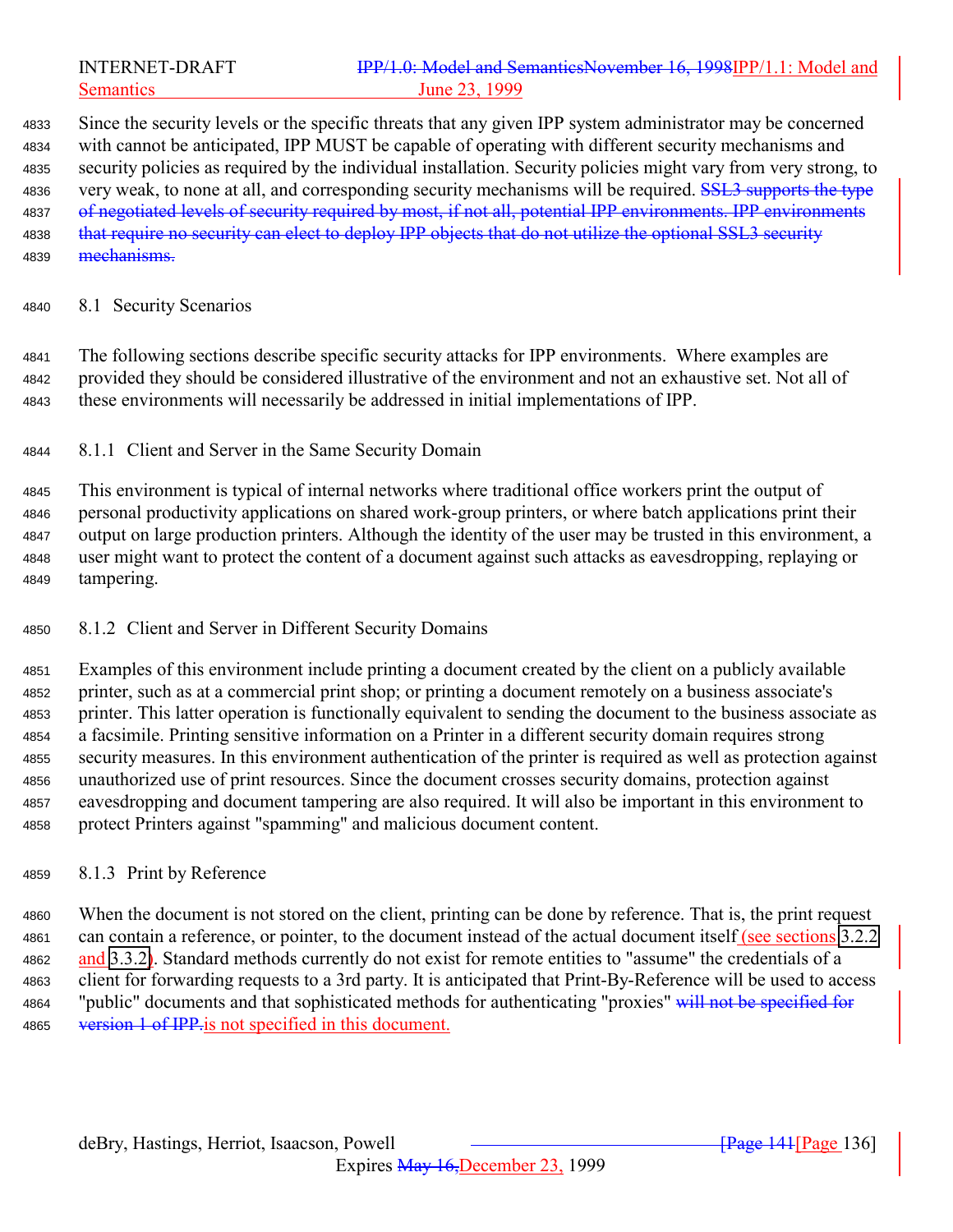# 4866 8.2 URIs for SSL3 and non-SSL3 Accessin Operation, Job, and Printer attributes

4867 As described earlier, an IPP object can support SSL3 access, non-SSL3 access, or both. The "printer-uri- supported" attribute contains the Printer object's URI(s). Its companion attribute, "uri-security-supported", identifies the security mechanism used for each URI listed in the "printer-uri-supported" attribute. For each Printer operation request, a client MUST supply only one URI in the "printer-uri" operation attribute. In other words, even though the Printer supports more than one URI, the client only interacts with the Printer object using one if its URIs. This duality is not needed for Job objects, since the Printer objects is the factory for Job objects, and the Printer object will generate the correct URI for new Job objects depending on the Printer object's security configuration.

<sup>4875</sup> 8.3The "requesting-user-name" (name(MAX)) Operation Attribute

4876 Each operation MUST specify the user who is performing the operation in both of the following two ways:

- 4877 1) via the REQUIRED "requesting-user-name" operation attribute that a client SHOULD supply in all <sup>4878</sup> operations. The client MUST obtain the value for this attribute from an environmental or network 4879 login name for the user, rather than allowing the user to supply any value. If the client does not 4880 supply a value for "requesting-user-name", the printer MUST assume that the client is supplying <sup>4881</sup> some anonymous name, such as "anonymous".
- <sup>4882</sup> 2) via an authentication mechanism of the underlying transport which may be configured to give no <sup>4883</sup> authentication information.
- 4885 There are six cases to consider:
- <sup>4886</sup> a) the authentication mechanism gives no information, and the client doesn't specify "requesting-user-4887 **name"**
- <sup>4888</sup> b) the authentication mechanism gives no information, but the client specifies "requesting-user-name".
- 4889 e) the authentication mechanism specifies a user which has no human readable representation, and the <sup>4890</sup> client doesn't specify "requesting-user-name".
- 4891 d) the authentication mechanism specifies a user which has no human readable representation, but the <sup>4892</sup> client specifies "requesting-user-name".
- <sup>4893</sup> e) the authentication mechanism specifies a user which has a human readable representation. The 4894 **Printer object ignores the "requesting-user-name".**
- 4895 f) the authentication mechanism specifies a user who is trusted and whose name means that the value of 4896 the "requesting-user-name", which MUST be present, is treated as the authenticated name.
- 4897

4884

4898 Note: Case "f" is intended for a tightly coupled gateway and server to work together so that the "user" 4899 name is able to be that of the gateway client and not that of the gateway. Because most, if not all, system 4900 vendors will initially implement IPP via a gateway into their existing print system, this mechanism is 4901 necessary unless the authentication mechanism allows a gateway (client) to act on behalf of some other 4902 <del>client.</del>

4903 The user-name has two forms: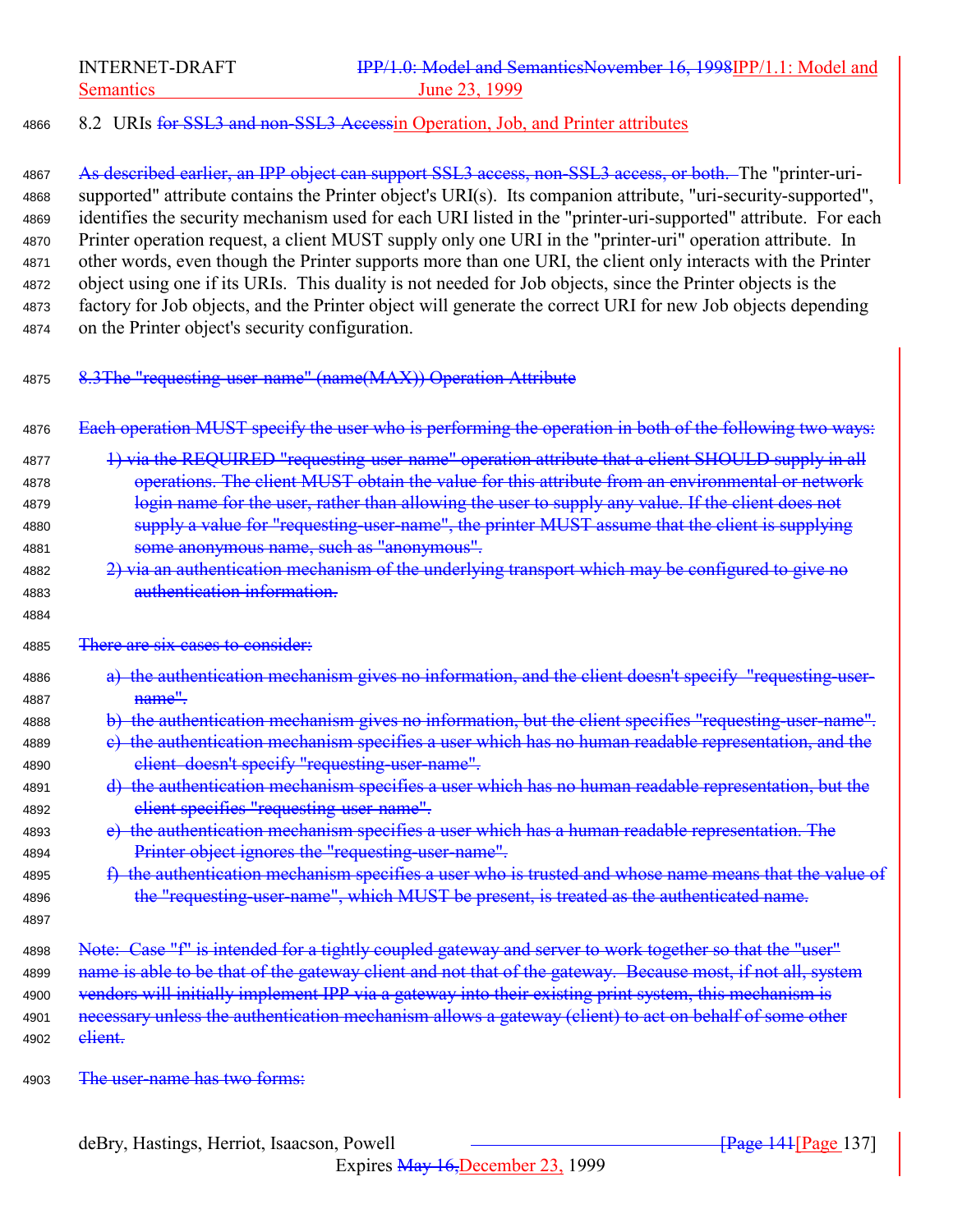Semantics 23, 1999

| 4904         | - one that is human readable: it is held in the REQUIRED "job-originating-user-name" Job Description              |
|--------------|-------------------------------------------------------------------------------------------------------------------|
| 4905         | attribute which is set during the job creation operations. It is used for presentation only, such as              |
| 4906         | returning in queries or printing on start sheets                                                                  |
| 4907         | -one for authorization: it is held in an undefined (by IPP) Job object attribute which is set by the job          |
| 4908         | creation operation. It is used to authorize other operations, such as Send-Document, Send-URI,                    |
| 4909         | Cancel-Job, to determine the user when the "my-jobs" attribute is specified with Get-Jobs, and to                 |
| 4910         | limit what attributes and values to return with Get-Job-Attributes and Get-Jobs.                                  |
| 4911         | The human readable user name:                                                                                     |
| 4912         |                                                                                                                   |
| 4913         | - is the value of the "requesting-user-name" for cases b, d and f.                                                |
| 4914         | - comes from the authentication mechanism for case e                                                              |
| 4915<br>4916 | - is some anonymous name, such as "anonymous" for cases a and e-                                                  |
| 4917         | The user name used for authorization:                                                                             |
| 4918         | - is the value of the "requesting-user-name" for cases b and f.                                                   |
| 4919         | -comes from the authentication mechanism for cases c, d and e                                                     |
| 4920         | - is some anonymous name, such as "anonymous" for case a.                                                         |
| 4921         |                                                                                                                   |
| 4922         | The essence of these rules for resolving conflicting sources of user-names is that a printer implementation is    |
| 4923         | free to pick either source as long as it achieves consistent results. That is, if a user uses the same path for a |
| 4924         | series of requests, the requests MUST appear to come from the same user from the standpoint of both the           |
| 4925         | human-readable user name and the user name for authorization. This rule MUST continue to apply even if            |
| 4926         | a request could be authenticated by two or more mechanisms. It doesn't matter which of several                    |
| 4927         | authentication mechanisms a Printer uses as long as it achieves consistent results. If a client uses more than    |
| 4928         | one authentication mechanism, it is recommended that an administrator make all credentials resolve to the         |
| 4929         | same user and user-name as much as possible.                                                                      |
| 4930         | 8.3 URIs for each authentication mechanisms                                                                       |
|              | Each URI has an authentication mechanism associated with it. If the URI is the i'th element of "printer-uri-      |
| 4931<br>4932 | supported", then authentication mechanism is the "i th" element of "uri-authentication-supported". For a list     |
| 4933         | of possible authentication mechanisms, see section 4.4.2.                                                         |
|              |                                                                                                                   |
| 4934         | The Printer object uses an authentication mechanism to determine the name of the user performing an               |
| 4935         | operation. This user is called the "authenticated user". The credibility of authentication depends on the         |
| 4936         | mechanism that the Printer uses to obtain the user's name. When the authentication mechanism is 'none', all       |
| 4937         | authenticated users are "anonymous".                                                                              |
| 4938         | During job creation operations, the Printer initializes the value of the "job-originating-user-name" attribute    |
| 4939         | (see section 4.3.6) to be the authenticated user. The authenticated user is this case is called the "job-owner".  |
| 4940         | If an implementation can be configured to support more than one authentication mechanism, then it MUST            |
| 4941         | implement rules for determining equality of authenticated user names which have been authenticated via            |
|              | deBry, Hastings, Herriot, Isaacson, Powell<br><b>Page 141</b> Page 138                                            |
|              |                                                                                                                   |

Expires May 16,December 23, 1999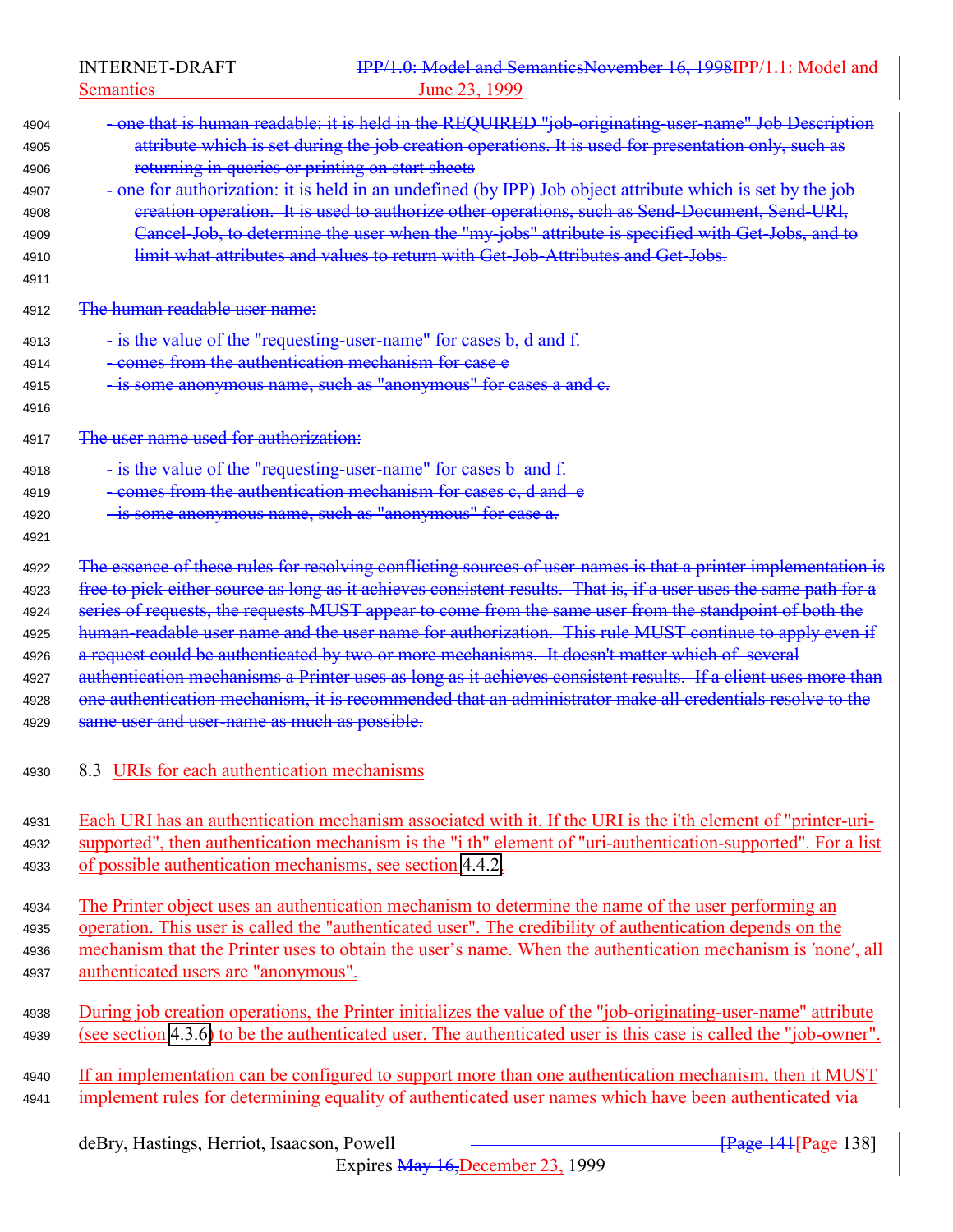<span id="page-138-0"></span>

 different authentication mechanisms. One possible policy is that identical names that are authenticated via different mechanism are different. For example, a user can cancel his job only if he uses the same authentication mechanism for both Cancel-Job and Print-Job. Another policy is that identical names that are authenticated via different mechanism are the same if the authentication mechanism for the later operation is not less strong than the authentication mechanism for the earlier job creation operation. For example, a user can cancel his job only if he uses the same or stronger authentication mechanism for Cancel-Job and Print-Job. With this second policy a job submitted via 'requesting-user-name' authentication could be cancelled via 'digest' authentication. With the first policy, the job could not be cancelled in this 4950 <u>Way.</u>

 A client is able to determine the authentication mechanism used to create a job. It is the i'th value of the Printer's "uri-authentication-supported" attribute (see section [4.4.2\)](#page-106-0), where i is the index of the element of the Printer's "printer-uri-supported" attribute (see section [4.4.1\)](#page-106-0) equal to the job's "job-printer-uri" attribute (see section [4.3.3\)](#page-89-0).

# 8.4 Restricted Queries

 In many IPP operations, a client supplies a list of attributes to be returned in the response. For security reasons, an IPP object may be configured not to return all attributes (or all values) that a client requests. The job attributes returned MAY depend on whether the requesting user is the same as the user that submitted the job. The IPP object MAY even return none of the requested attributes. In such cases, the status returned is the same as if the object had returned all requested attributes. The client cannot tell by such a response whether the requested attribute was present or absent on the object.

4962 8.5 Operations performed by operators and system administrators

For the three printer operations Pause-Printer, Resume-Printer, and Purge-Jobs (see sections [3.2.7,](#page-49-0) [3.2.8](#page-51-0) and

- [3.2.9\)](#page-52-0), the requesting user is intended to be an operator or administrator of the Printer object (see section [1\)](#page-10-0). For operations on jobs, the requesting user is intended to be the job owner or may be an operator or administrator of the Printer object. The means for authorizing an operator or administrator of the Printer object are not specified in this document.
- 8.6 Queries on jobs submitted using non-IPP protocols

 If the device that an IPP Printer is representing is able to accept jobs using other job submission protocols in addition to IPP, it is RECOMMENDED that such an implementation at least allow such "foreign" jobs to be queried using Get-Jobs returning "job-id" and "job-uri" as 'unknown'. Such an implementation NEED NOT support all of the same IPP job attributes as for IPP jobs. The IPP object returns the 'unknown' out-of- band value for any requested attribute of a foreign job that is supported for IPP jobs, but not for foreign jobs.

 It is further RECOMMENDED, that the IPP Printer generate "job-id" and "job-uri" values for such "foreign jobs", if possible, so that they may be targets of other IPP operations, such as Get-Job-Attributes and Cancel-Job. Such an implementation also needs to deal with the problem of authentication of such foreign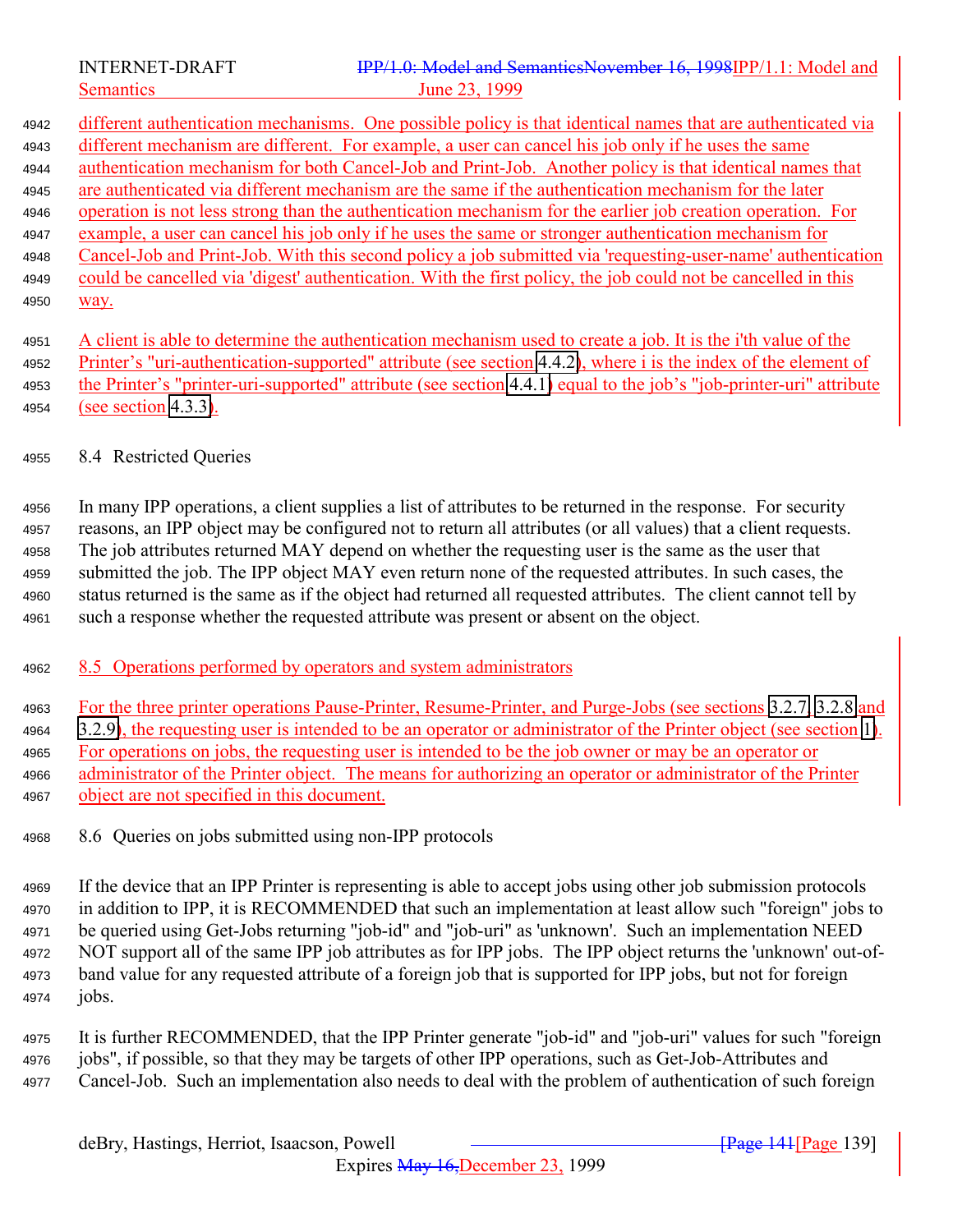|                                      | <b>INTERNET-DRAFT</b><br><b>Semantics</b>               | IPP/1.0: Model and SemanticsNovember 16, 1998IPP/1.1: Model and<br>June 23, 1999                                                                                                                                                                                                                                                                                                                                                                                                                                                                                           |
|--------------------------------------|---------------------------------------------------------|----------------------------------------------------------------------------------------------------------------------------------------------------------------------------------------------------------------------------------------------------------------------------------------------------------------------------------------------------------------------------------------------------------------------------------------------------------------------------------------------------------------------------------------------------------------------------|
| 4978<br>4979<br>4980<br>4981<br>4982 |                                                         | jobs. One approach would be to treat all such foreign jobs as belonging to users other than the user of the<br>IPP client. Another approach would be for the foreign job to belong to 'anonymous'. Only if the IPP client<br>has been authenticated as an operator or administrator of the IPP Printer object, could the foreign jobs be<br>queried by an IPP request. Alternatively, if the security policy is to allow users to query other users' jobs,<br>then the foreign jobs would also be visible to an end-user IPP client using Get-Jobs and Get-Job-Attributes. |
| 4983                                 | 8.6IPP Security Application Profile for SSL3            |                                                                                                                                                                                                                                                                                                                                                                                                                                                                                                                                                                            |
| 4984<br>4985                         |                                                         | The IPP application profile for SSL3 follows the "Secure Socket Layer" requirement as documented in the<br>SSL3 specification [SSL]. For interoperability, the SSL3 cipher suites are:                                                                                                                                                                                                                                                                                                                                                                                     |
| 4986                                 | SSL RSA WITH RC4 128 MD5                                |                                                                                                                                                                                                                                                                                                                                                                                                                                                                                                                                                                            |
| 4987                                 | SSL RSA WITH 3DES EDE CBC SHA                           |                                                                                                                                                                                                                                                                                                                                                                                                                                                                                                                                                                            |
| 4988                                 | <b>SSL RSA WITH DES CBC SHA</b>                         |                                                                                                                                                                                                                                                                                                                                                                                                                                                                                                                                                                            |
| 4989                                 |                                                         | SSL RSA EXPORT WITH RC4 40 MD5                                                                                                                                                                                                                                                                                                                                                                                                                                                                                                                                             |
| 4990                                 |                                                         | SSL RSA EXPORT WITH RC2 CBC 40 MD5                                                                                                                                                                                                                                                                                                                                                                                                                                                                                                                                         |
| 4991                                 | <b>SSL RSA WITH NULL MD5</b>                            |                                                                                                                                                                                                                                                                                                                                                                                                                                                                                                                                                                            |
| 4992                                 |                                                         | Client implementations MUST NOT assume any other cipher suites are supported by an IPP Printer object.                                                                                                                                                                                                                                                                                                                                                                                                                                                                     |
| 4993<br>4994                         | and MAY support additional cipher suites.               | If a conforming IPP object supports SSL3, it MUST implement and support the cipher suites listed above                                                                                                                                                                                                                                                                                                                                                                                                                                                                     |
| 4995                                 |                                                         | A conforming IPP client SHOULD support SSL3 including the cipher suites listed above. A conforming                                                                                                                                                                                                                                                                                                                                                                                                                                                                         |
| 4996                                 | <b>IPP</b> client MAY support additional cipher suites. |                                                                                                                                                                                                                                                                                                                                                                                                                                                                                                                                                                            |
| 4997                                 |                                                         | It is possible that due to certain government export restrictions some non-compliant versions of this                                                                                                                                                                                                                                                                                                                                                                                                                                                                      |
| 4998                                 |                                                         | extension could be deployed. Implementations wishing to inter-operate with such non-compliant versions                                                                                                                                                                                                                                                                                                                                                                                                                                                                     |
| 4999                                 |                                                         | MAY offer the SSL_RSA_EXPORT_WITH_RC4_40_MD5 and                                                                                                                                                                                                                                                                                                                                                                                                                                                                                                                           |
| 5000                                 |                                                         | SSL_RSA_EXPORT_WITH_RC2_CBC_40_MD5 mechanisms. However, since 40 bit ciphers are known                                                                                                                                                                                                                                                                                                                                                                                                                                                                                     |
| 5001                                 |                                                         | to be vulnerable to attack by current technology, any client which actives a 40 bit cipher MUST NOT                                                                                                                                                                                                                                                                                                                                                                                                                                                                        |
| 5002                                 |                                                         | indicate to the user that the connection is completely secure from eavesdropping.                                                                                                                                                                                                                                                                                                                                                                                                                                                                                          |
| 5003                                 | 9. References                                           |                                                                                                                                                                                                                                                                                                                                                                                                                                                                                                                                                                            |
| 5004                                 | [ASCII]                                                 |                                                                                                                                                                                                                                                                                                                                                                                                                                                                                                                                                                            |
| 5005                                 |                                                         | Coded Character Set - 7-bit American Standard Code for Information Interchange (ASCII), ANSI                                                                                                                                                                                                                                                                                                                                                                                                                                                                               |
| 5006                                 |                                                         | X3.4-1986. This standard is the specification of the US-ASCII charset.                                                                                                                                                                                                                                                                                                                                                                                                                                                                                                     |

# [BCP-11]

 Bradner S., Hovey R., "The Organizations Involved in the IETF Standards Process", 1996/10/29 (RFC 2028)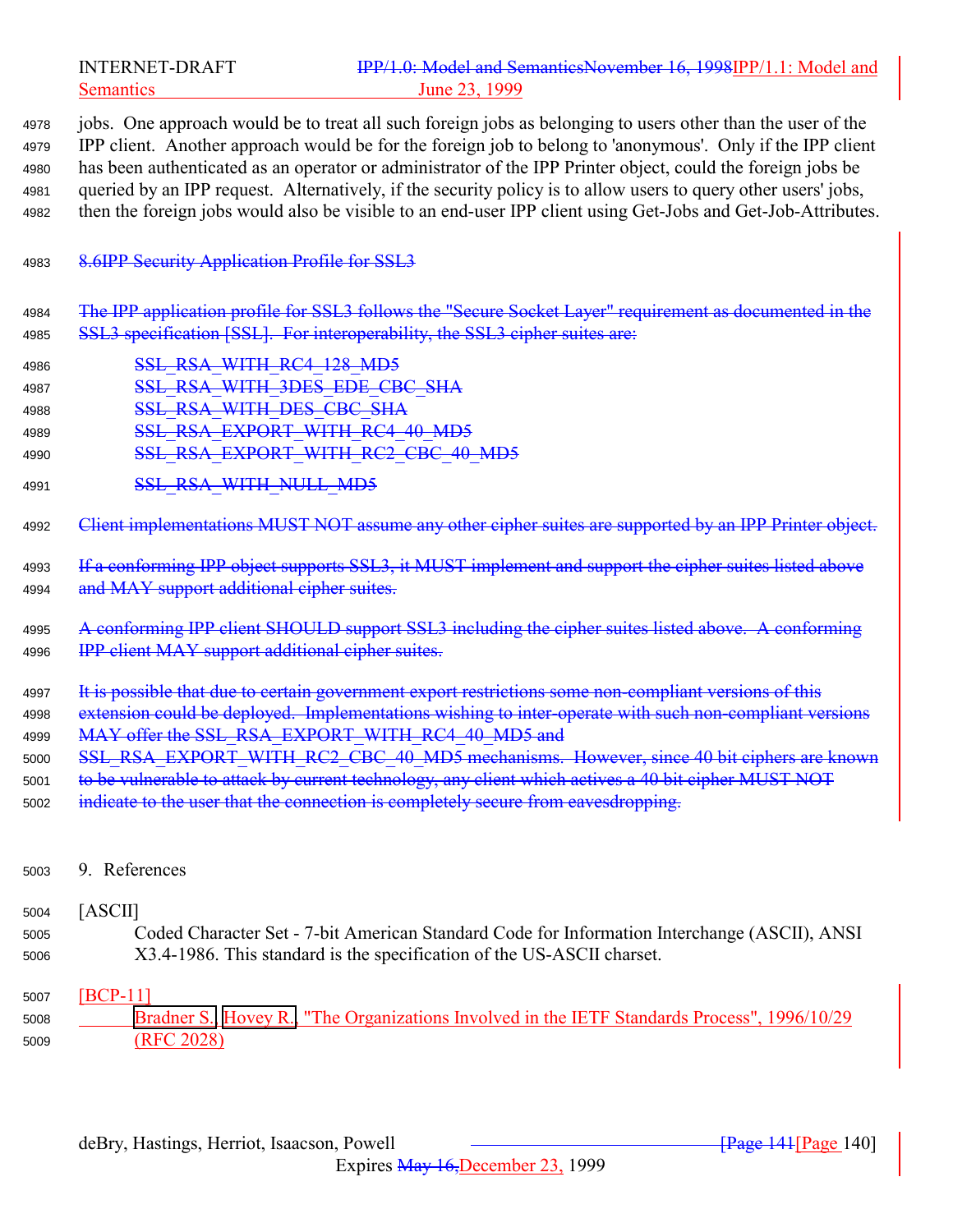| [HTPP]                                                                                                                                                                   |
|--------------------------------------------------------------------------------------------------------------------------------------------------------------------------|
| J. Barnett, K. Carter, R. DeBry, "Initial Draft - Hypertext Printing Protocol - HTPP/1.0", October<br>1996, ftp://ftp.pwg.org/pub/pwg/ipp/historic/htpp/overview.ps.gz   |
| [IANA-CON]                                                                                                                                                               |
| Narte, T. and Alvestrand, H.T.: Guidelines for Writing an IANA Considerations Section in RFCs,<br>Work in Progress, draft-iesg-iana-considerations-04.txt, May 21, 1998. |
| $[IANA-CS]$                                                                                                                                                              |
| IANA Registry of Coded Character Sets: ftp://ftp.isi.edu/in-notes/iana/assignments/character-sets                                                                        |
| [IANA-MT]                                                                                                                                                                |
| IANA Registry of Media Types: ftp://ftp.isi.edu/in-notes/iana/assignments/media-types/                                                                                   |
| $[IPP-HG]$                                                                                                                                                               |
| Hastings, T., Manros, C., "Internet Printing Protocol/1.1: draft-ietf-ipp-implementers-guide-v11-                                                                        |
| $??$ .txt, $??$ 1999, work in progress.                                                                                                                                  |
| $[IPP-HG1.0]$                                                                                                                                                            |
| Hastings, T., Manros, C., "Internet Printing Protocol/1.0: Implementer's Guide", draft-ietf-ipp-                                                                         |
| implementors-guide-00.txt, November 1998, draft-ietf-ipp-implementers-guide-01.txt, February                                                                             |
| 1999, work in progress.                                                                                                                                                  |
| HPP LPD                                                                                                                                                                  |
| Herriot, R., Hastings, T., Jacobs, N., Martin, J., "Mapping between LPD and IPP Protocols", draft-                                                                       |
| ietf-ipp-lpd-ipp-map-05.txt, November 1998.                                                                                                                              |
| $[IPP-PRO]$                                                                                                                                                              |
| Herriot, R., Butler, S., Moore, P., Tuner, R., "Internet Printing Protocol/1.0: Protocol/1.1: Encoding                                                                   |
| and Transport", draft-ietf-ipp-pro-07.txt, November, 1998.draft-ietf-ipp-protocol-v11-01.txt, May,<br><u>1999.</u>                                                       |
|                                                                                                                                                                          |
| HPP-RAT                                                                                                                                                                  |
| Zilles, S., "Rationale for the Structure and Model and Protocol for the Internet Printing Protocol",<br>draft-ietf-ipp-rat-04.txt, November, 1998.                       |
|                                                                                                                                                                          |
| HPP-REQ                                                                                                                                                                  |
| Wright, D., "Design Goals for an Internet Printing Protocol", draft-ietf-ipp-req-03.txt, November,                                                                       |
| 1998.                                                                                                                                                                    |
| $[ISO10646-1]$                                                                                                                                                           |
| ISO/IEC 10646-1:1993, "Information technology -- Universal Multiple-Octet Coded Character Set                                                                            |
| (UCS) - Part 1: Architecture and Basic Multilingual Plane, JTC1/SC2."                                                                                                    |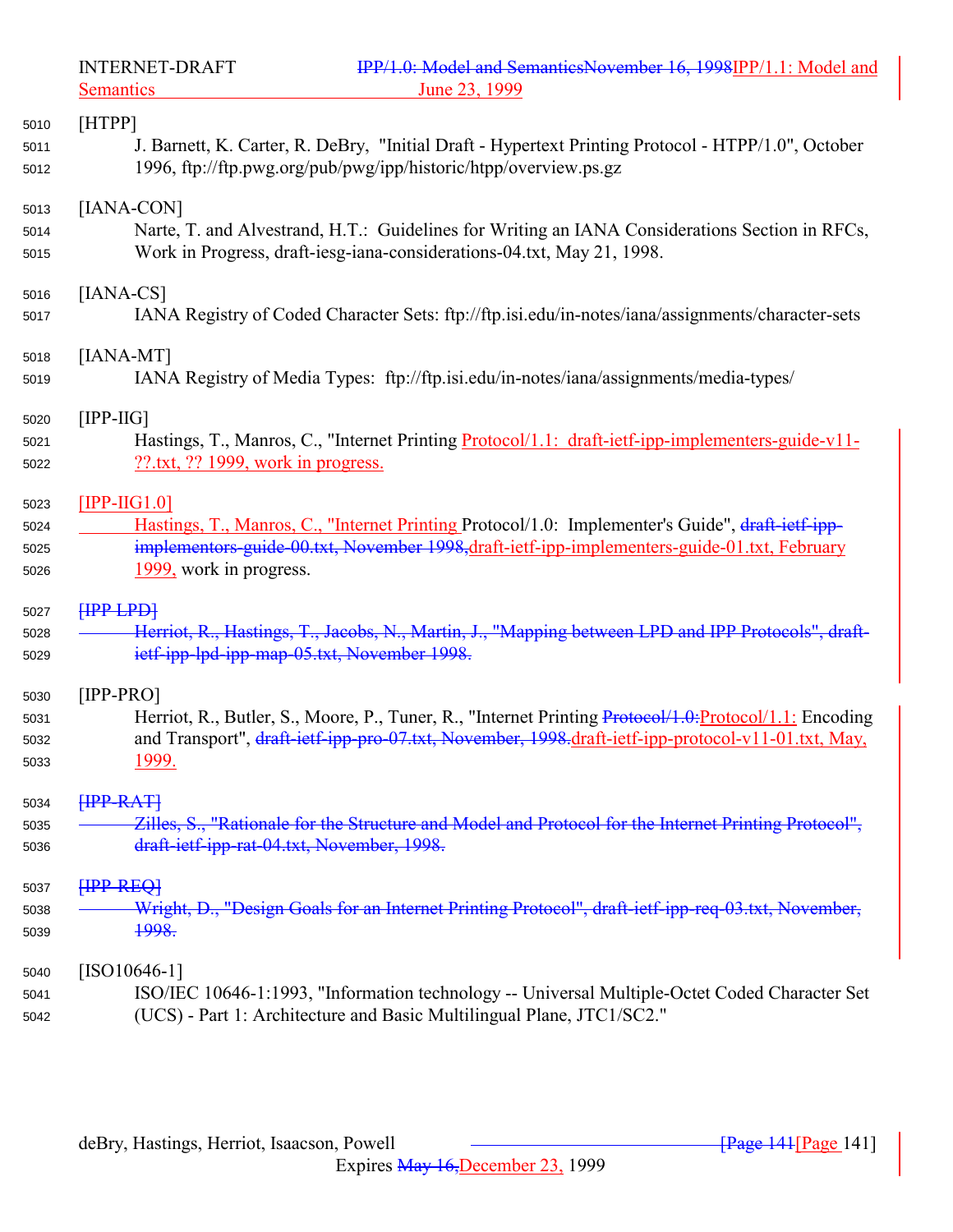Semantics 23, 1999

INTERNET-DRAFT IPP/1.0: Model and SemanticsNovember 16, 1998IPP/1.1: Model and Semantics

| 5043 | $[ISO8859-1]$                                                                                             |
|------|-----------------------------------------------------------------------------------------------------------|
| 5044 | ISO/IEC 8859-1:1987, "Information technology -- 8-bit One-Byte Coded Character Set - Part 1:              |
| 5045 | Latin Alphabet Nr 1", 1987, JTC1/SC2.                                                                     |
| 5046 | $[ISO10175]$                                                                                              |
| 5047 | ISO/IEC 10175 Document Printing Application (DPA), June 1996.                                             |
| 5048 | [LDPA]                                                                                                    |
| 5049 | T. Hastings, S. Isaacson, M. MacKay, C. Manros, D. Taylor, P. Zehler, "LDPA - Lightweight                 |
| 5050 | Document Printing Application", October 1996,                                                             |
| 5051 | ftp://ftp.pwg.org/pub/pwg/ipp/historic/ldpa/ldpa8.pdf.gz                                                  |
| 5052 | [P1387.4]                                                                                                 |
| 5053 | Kirk, M. (editor), POSIX System Administration - Part 4: Printing Interfaces, POSIX 1387.4 D8,            |
| 5054 | 1994.                                                                                                     |
| 5055 | [PSIS] Herriot, R. (editor), X/Open A Printing System Interoperability Specification (PSIS), August 1995. |
| 5056 | [PWG]                                                                                                     |
| 5057 | Printer Working Group, http://www.pwg.org.                                                                |
| 5058 | [RFC1035]                                                                                                 |
| 5059 | P. Mockapetris, "DOMAIN NAMES - IMPLEMENTATION AND SPECIFICATION", RFC 1035,                              |
| 5060 | November 1987.                                                                                            |
| 5061 | [RFC1179]                                                                                                 |
| 5062 | McLaughlin, L. III, (editor), "Line Printer Daemon Protocol" RFC 1179, August 1990.                       |
| 5063 | [RFC1759]                                                                                                 |
| 5064 | Smith, R., Wright, F., Hastings, T., Zilles, S., and Gyllenskog, J., "Printer MIB", RFC 1759, March       |
| 5065 | 1995.                                                                                                     |
| 5066 | <b>RFC17661</b>                                                                                           |
| 5067 | H. Alvestrand, "Tags for the Identification of Languages", RFC 1766, March 1995.                          |
| 5068 | <b>FRFC1903</b>                                                                                           |
| 5069 | J. Case, et.al., "Textual Conventions for Version 2 of the Simple Network Management Protocol             |
| 5070 | (SNMP v2)" RFC 1903, January 1996.                                                                        |
| 5071 | [RFC1952]                                                                                                 |
| 5072 | P. Deutsch, "GZIP file format specification version 4.3", RFC 1952, May 1996.                             |
| 5073 | <b>FRFC2044</b>                                                                                           |
| 5074 | F. Yergeau, "UTF-8, a transformation format of Unicode and ISO 10646", RFC 2044, October                  |
| 5075 | <del>1996.</del>                                                                                          |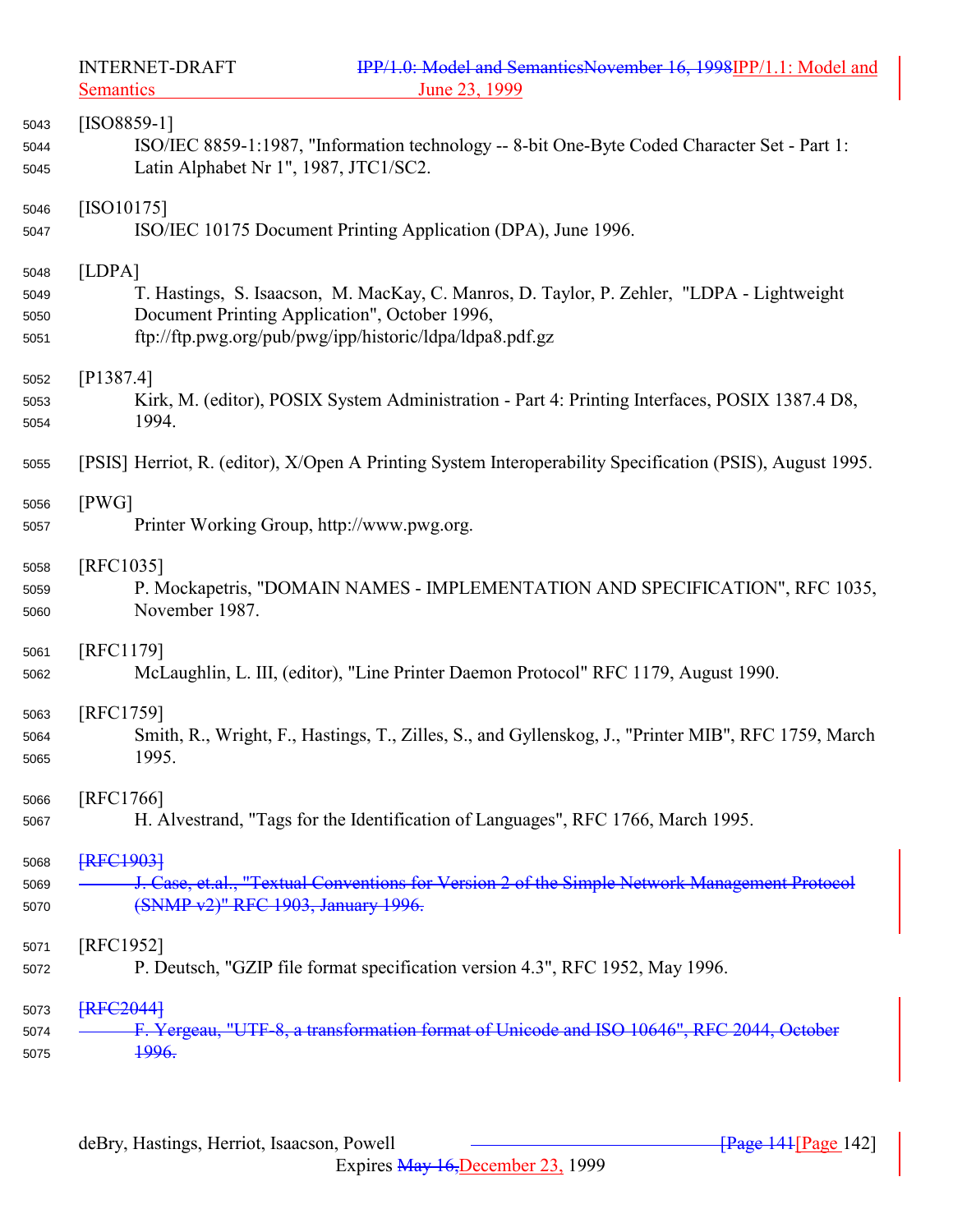INTERNET-DRAFT IPP/1.0: Model and SemanticsNovember 16, 1998IPP/1.1: Model and

| <u>Semantics</u> | June 23, 1999                                                                                                                                                      |
|------------------|--------------------------------------------------------------------------------------------------------------------------------------------------------------------|
| <b>FRFC2068</b>  |                                                                                                                                                                    |
|                  | R. Fielding, J. Gettys, J. Mogul, H. Frystyk, T. Berners-Lee, "Hypertext Transfer Protocol-                                                                        |
|                  | HTTP/1.1", RFC 2068, January 1997                                                                                                                                  |
|                  | <b>FRFC2069 [RFC2026]</b>                                                                                                                                          |
|                  | S. Bradner, "The Internet Standards Process -- Revision 3", RFC 2026, October 1996.                                                                                |
|                  | J. Franks, P. Hallam-Baker, J. Hostetler, P. Leach, A. Luotonen, E. Sink, L. Stewart, "An Extension<br>to HTTP: Digest Access Authentication", RFC-2069, Jan 1997. |
| [RFC2045]        |                                                                                                                                                                    |
|                  | N. Fried, N. Borenstein, ", Multipurpose Internet Mail Extensions (MIME) Part One: Format of                                                                       |
|                  | Internet Message Bodies "RFC 2045, November 1996.                                                                                                                  |
| [RFC2046]        |                                                                                                                                                                    |
|                  | Multipurpose Internet Mail Extensions (MIME) Part Two: Media Types. N. Freed & N. Borenstein.                                                                      |
|                  | November 1996. (Obsoletes RFC1521, RFC1522, RFC1590), RFC 2046.                                                                                                    |
| [RFC2048]        |                                                                                                                                                                    |
|                  | N. Freed, J. Klensin & J. Postel, "Multipurpose Internet Mail Extension (MIME) Part Four:                                                                          |
|                  | Registration Procedures". RFC 2048, November 1996.                                                                                                                 |
| [RFC2616]        |                                                                                                                                                                    |
|                  | R. Fielding, J. Gettys, J. Mogul, H. Frystyk, L. Masinter, P. Leach, T. Berners-Lee, "Hypertext                                                                    |
|                  | Transfer Protocol - HTTP/1.1", RFC 2616, June 1999                                                                                                                 |
| [RFC2617]        |                                                                                                                                                                    |
|                  | J. Franks, P. Hallam-Baker, J. Hostetler, S. Lawrence, P. Leach, A. Luotonen, L. Stewart, "HTTP                                                                    |
|                  | Authentication: Basic and Digest Access Authentication", RFC 2617, June 1999.                                                                                      |
| [RFC2119]        |                                                                                                                                                                    |
|                  | S. Bradner, "Key words for use in RFCs to Indicate Requirement Levels", RFC 2119, March 1997                                                                       |
| [RFC2228]        |                                                                                                                                                                    |
|                  | M. Horowitz, S. Lunt, "FTP Security Extensions", RFC 2228, October 1997.                                                                                           |
| [RFC2246]        |                                                                                                                                                                    |
|                  | T. Dierks, C. Allen, "The TLS Protocol Version 1.0", RFC 2246, January 1999.                                                                                       |
| [RFC2277]        |                                                                                                                                                                    |
|                  | H. Alvestrand, "IETF Policy on Character Sets and Languages" RFC 2277, January 1998.                                                                               |
| [RFC2278]        |                                                                                                                                                                    |
|                  | N. Freed, J. Postel: "IANA CharSet Registration Procedures", RFC 2278, January 1998.                                                                               |
|                  |                                                                                                                                                                    |
| [RFC2279]        | F. Yergeau, "UTF-8, a transformation format of ISO 10646", RFC 2279. January 1998.                                                                                 |
|                  |                                                                                                                                                                    |
|                  | deBry, Hastings, Herriot, Isaacson, Powell<br><b>Page 141 Page 143</b>                                                                                             |

Expires May 16,December 23, 1999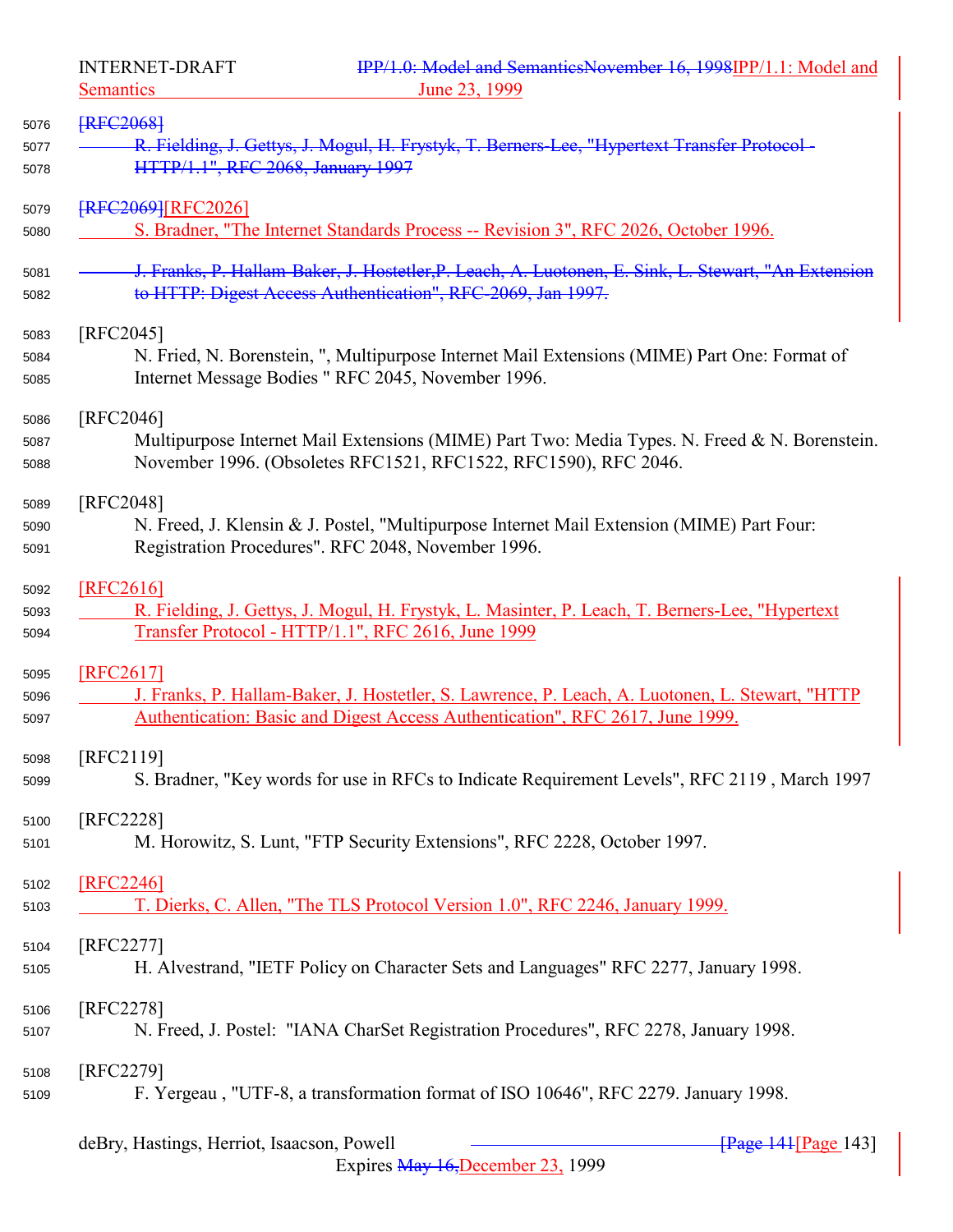Semantics 23, 1999

INTERNET-DRAFT IPP/1.0: Model and SemanticsNovember 16, 1998IPP/1.1: Model and Semantics

| 5110         | $[RFC2316]$                                                                                           |
|--------------|-------------------------------------------------------------------------------------------------------|
| 5111         | S. Bellovin, "Report of the IAB Security Architecture Workshop", RFC 2316, April 1998.                |
| 5112         | [RFC2396]                                                                                             |
| 5113         | Berners-Lee, T., Fielding, R., Masinter, L., "Uniform Resource Identifiers (URI): Generic Syntax",    |
| 5114         | RFC 2396, August 1998.                                                                                |
| 5115         | [RFC2565]                                                                                             |
| 5116         | Herriot, R., Butler, S., Moore, P., Tuner, R., "Internet Printing Protocol/1.0: Encoding and          |
| 5117         | Transport", RFC 2565, April 1999.                                                                     |
| 5118         | [RFC2566]                                                                                             |
| 5119         | R. deBry, T. Hastings, R. Herriot, S. Isaacson, P. Powell, "Internet Printing Protocol/1.0: Model and |
| 5120         | Semantics", RFC 2566, April 1999.                                                                     |
| 5121         | [RFC2567]                                                                                             |
| 5122         | Wright, D., "Design Goals for an Internet Printing Protocol", draft-ietf-ipp-req-03.txt, November,    |
| 5123         | <u>1998.</u>                                                                                          |
| 5124         | [RFC2568]                                                                                             |
| 5125         | Zilles, S., "Rationale for the Structure and Model and Protocol for the Internet Printing Protocol",  |
| 5126         | draft-ietf-ipp-rat-04.txt, November, 1998.                                                            |
| 5127         | [RFC2569]                                                                                             |
| 5128         | Herriot, R., Hastings, T., Jacobs, N., Martin, J., "Mapping between LPD and IPP Protocols", draft-    |
| 5129         | ietf-ipp-lpd-ipp-map-05.txt, November 1998.                                                           |
| 5130         | [RFC2579]                                                                                             |
| 5131         | K. McCloghrie, D. Perkins, J. Schoenwaelder, "Textual Conventions for SMIv2" RFC 2579 (Also           |
| 5132         | STD0058), April 1999,                                                                                 |
| 5133         | <b>[RFC2616]</b>                                                                                      |
| 5134         | R. Fielding, J. Gettys, J. Mogul, H. Frystyk, L. Masinter, P. Leach, T. Berners-Lee, "Hypertext       |
| 5135         | Transfer Protocol - HTTP/1.1", RFC 2616, June 1999.                                                   |
| 5136         | [RFC2617]                                                                                             |
| 5137         | J. Franks, P. Hallam-Baker, J. Hostetler, S. Lawrence, P. Leach, A. Luotonen, L. Stewart, "HTTP       |
| 5138         | Authentication: Basic and Digest Access Authentication", RFC 2617, June 1999.                         |
| 5139         |                                                                                                       |
|              | [SSL]                                                                                                 |
| 5140         | Netscape, The SSL Protocol, Version 3, (Text version 3.02), November 1996.                            |
|              |                                                                                                       |
| 5141<br>5142 | [SWP]<br>P. Moore, B. Jahromi, S. Butler, "Simple Web Printing SWP/1.0", May 7, 1997,                 |
| 5143         | ftp://ftp.pwg.org/pub/pwg/ipp/new PRO/swp9705.pdf                                                     |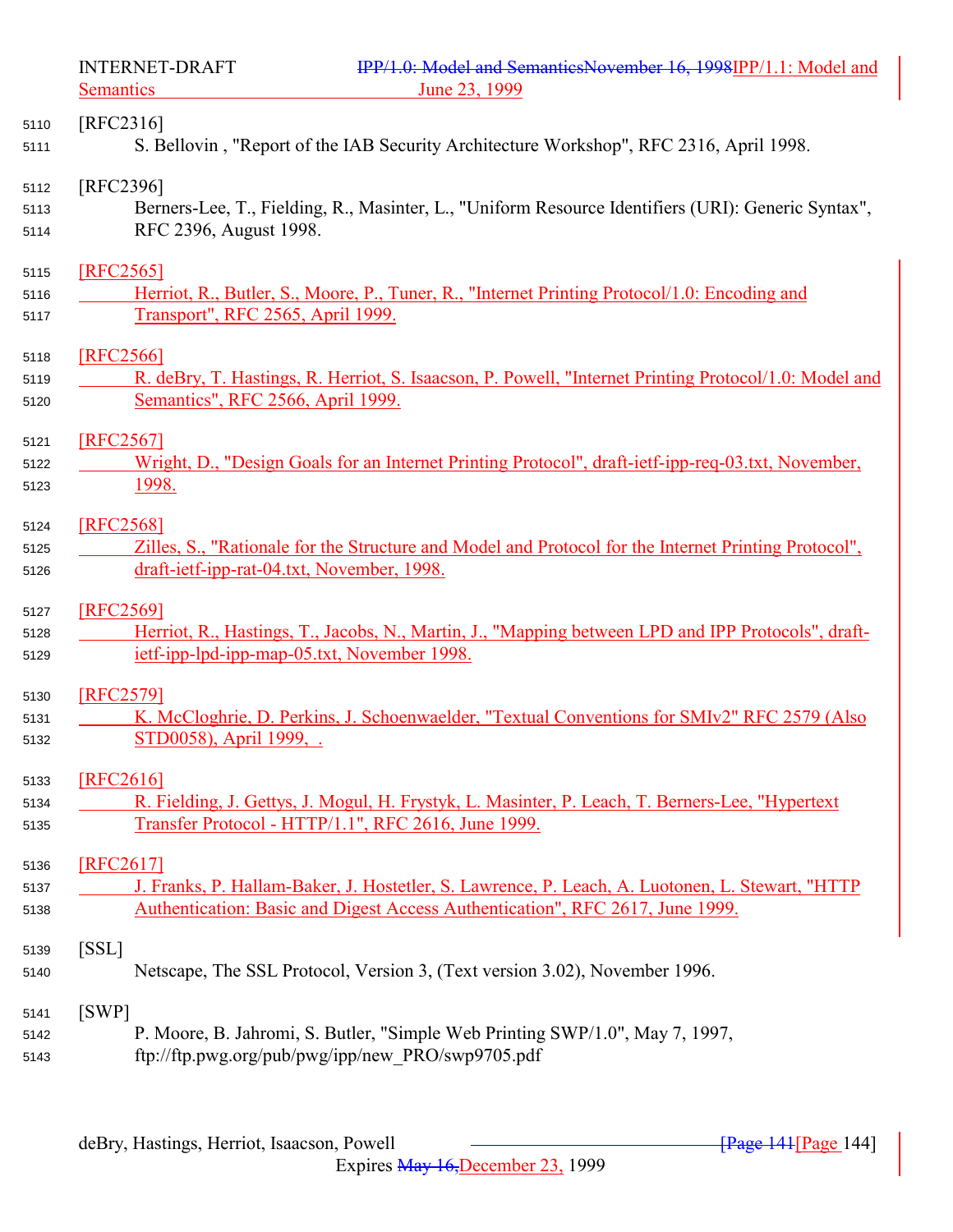## 5144 <del>10. Copyright Notice</del>

5145 Fhis document and translations of it may be copied and furnished to others, and derivative works that 5146 comment on or otherwise explain it or assist in its implementation may be prepared, copied, published and 5147 distributed, in whole or in part, without restriction of any kind, provided that the above copyright notice and 5148 this paragraph are included on all such copies and derivative works. However, this document itself may not 5149 be modified in any way, such as by removing the copyright notice or references to the Internet Society or 5150 other Internet organizations, except as needed for the purpose of developing Internet standards in which case the procedures for copyrights defined in the Internet Standards process must be followed, or as required to translate it into languages other than English.

5153 The limited permissions granted above are perpetual and will not be revoked by the Internet Society or its **Successors or assigns.** 

 This document and the information contained herein is provided on an "AS IS" basis and THE INTERNET SOCIETY AND THE INTERNET ENGINEERING TASK FORCE DISCLAIMS ALL WARRANTIES, EXPRESS OR IMPLIED, INCLUDING BUT NOT LIMITED TO ANY WARRANTY THAT THE USE OF THE INFORMATION HEREIN WILL NOT INFRINGE ANY RIGHTS OR ANY IMPLIED WARRANTIES OF MERCHANTABILITY OR FITNESS FOR A PARTICULAR PURPOSE.

### 10. Author's Address

| 5161 | Scott A. Isaacson (Editor)                    |
|------|-----------------------------------------------|
| 5162 | Novell, Inc.                                  |
| 5163 | 122 E 1700 S                                  |
| 5164 | Provo, UT 84606                               |
| 5165 |                                               |
| 5166 | Phone: 801-861-7366                           |
| 5167 | Fax: 801-861-2517                             |
| 5168 | e-mail: sisaacson@novell.com                  |
| 5169 |                                               |
| 5170 | Tom Hastings                                  |
| 5171 | Xerox Corporation                             |
| 5172 | 701 S. Aviation Blvd. 737 Hawaii St. ESAE 231 |
| 5173 | El Segundo, CA 90245                          |
| 5174 |                                               |
| 5175 | Phone: 310-333-6413                           |
| 5176 | Fax: 310-333-5514                             |
| 5177 | e-mail: hastings@cp10.es.xerox.com            |
| 5178 |                                               |
| 5179 | Robert Herriot                                |
| 5180 | <b>Sun Microsystems Inc.</b>                  |
| 5181 | 901 San Antonio.Road, MPK-17                  |
| 5182 | Palo Alto, CA 94303                           |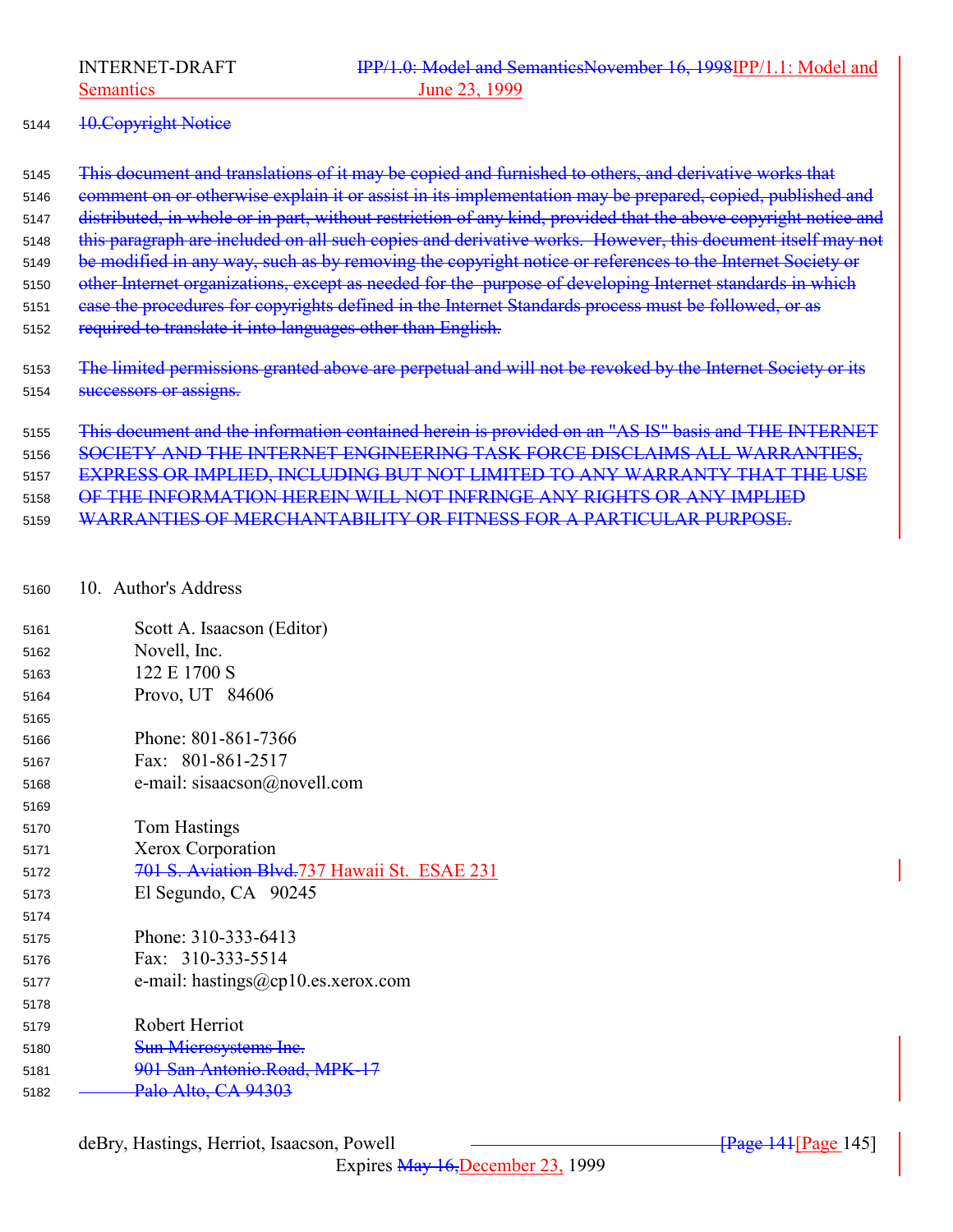Semantics 23, 1999

| 5183 |                                                                                                               |
|------|---------------------------------------------------------------------------------------------------------------|
| 5184 | Phone: 650-786-8995                                                                                           |
| 5185 | <del>650-786-7077</del><br>Fax:                                                                               |
| 5186 | e-mail: robert.herriot@eng.sun.comXerox Corp.                                                                 |
| 5187 | 3400 Hill View Ave, Building 1                                                                                |
| 5188 | Palo Alto, CA 94304                                                                                           |
| 5189 |                                                                                                               |
| 5190 | Phone: 650-813-7696                                                                                           |
| 5191 | Fax:<br>650-813-6860                                                                                          |
| 5192 | e-mail: robert.herriot@pahv.xerox.com                                                                         |
| 5193 |                                                                                                               |
| 5194 | Roger deBry                                                                                                   |
| 5195 | <b>HUC/003G</b>                                                                                               |
| 5196 | <b>IBM</b> Corporation                                                                                        |
| 5197 | P.O. Box 1900                                                                                                 |
| 5198 | Boulder, CO 80301-9191                                                                                        |
| 5199 |                                                                                                               |
| 5200 | Phone: (303) 924-4080                                                                                         |
| 5201 | Fax: (303) 924-9889                                                                                           |
| 5202 | e-mail: debry@ynet.ibm.comUtah Valley State College                                                           |
| 5203 | Orem, UT 84058                                                                                                |
| 5204 |                                                                                                               |
| 5205 | Phone: (801) 222-8000                                                                                         |
| 5206 | EMail: debryro@uvsc.edu                                                                                       |
| 5207 |                                                                                                               |
| 5208 | Patrick Powell                                                                                                |
| 5209 | <b>Astart Technologies</b>                                                                                    |
| 5210 | 9475 Chesapeake Dr., Suite D                                                                                  |
| 5211 | San Diego, CA 95123                                                                                           |
| 5212 |                                                                                                               |
| 5213 | Phone: (619) 874-6543                                                                                         |
| 5214 | Fax: (619) 279-8424                                                                                           |
| 5215 | e-mail: papowell@astart.com                                                                                   |
| 5216 |                                                                                                               |
| 5217 | IPP Mailing List: $ipp@pwg.org$                                                                               |
| 5218 | IPP Mailing List Subscription: ipp-request@pwg.org                                                            |
| 5219 | IPP Web Page: http://www.pwg.org/ipp/                                                                         |
| 5220 |                                                                                                               |
| 5221 | Implementers of this specification document are encouraged to join IPP Mailing List in order to participate   |
| 5222 | in any discussions of clarification issues and review of registration proposals for additional attributes and |
| 5223 | values.                                                                                                       |
| 5224 |                                                                                                               |
| 5225 | Other Participants:                                                                                           |

Chuck Adams - Tektronix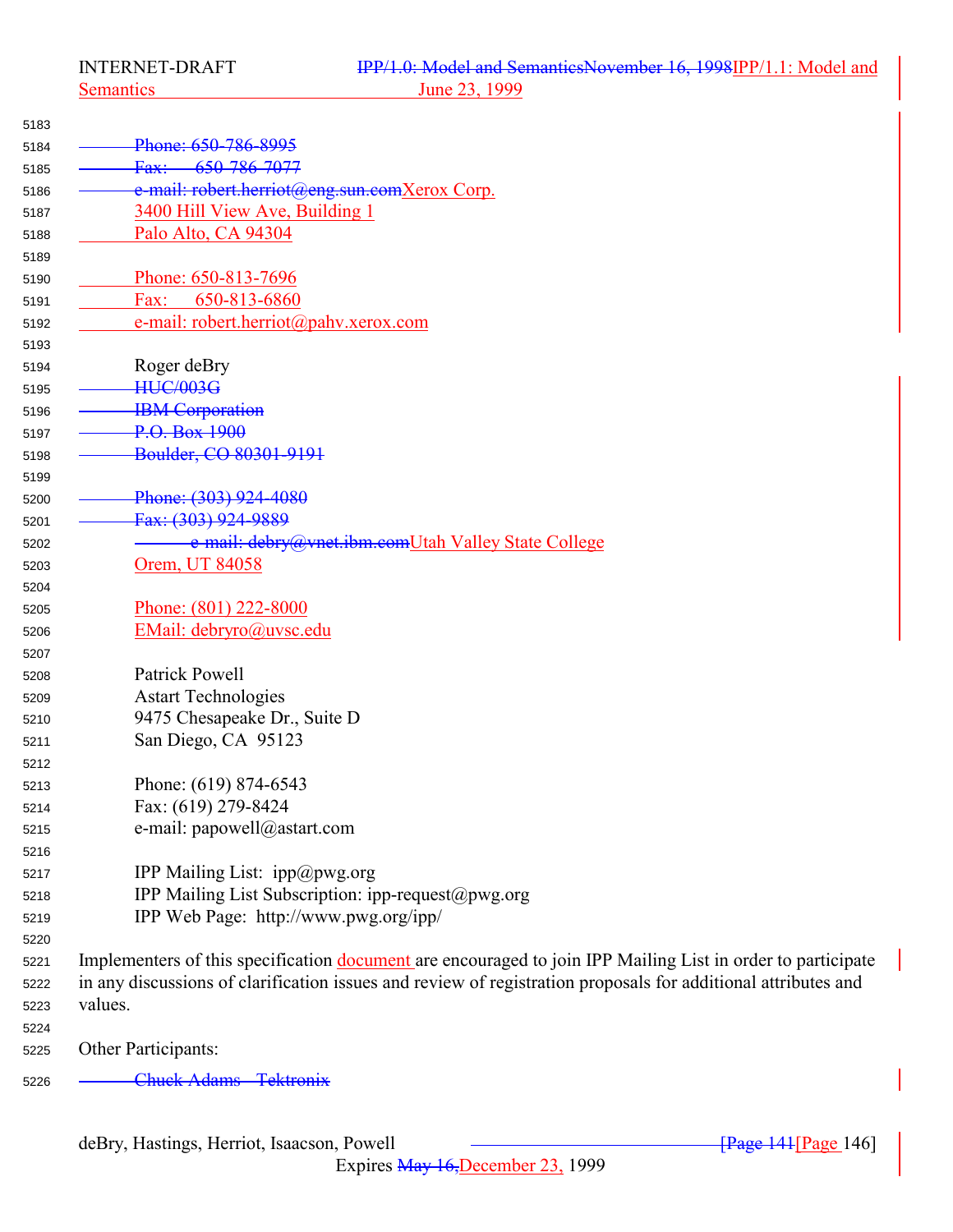<sup>5227</sup> Jeff Barnett - IBM

5228 <del>- Ron Bergman - Dataproducts Corp.</del> 5229 <del>- Sylvan Butler - HP</del> 5230 **Keith Carter - IBM Corporation** 5231 Jeff Copeland - QMS <sup>5232</sup> Andy Davidson - Tektronix 5233 <del>- Mabry Dozier - OMS</del> 5234 **Lee Farrell - Canon Information Systems** 5235 <del>- Steve Gebert - IBM</del> 5236 <del>Babek Jahromi - Microsoft</del> <sup>5237</sup> David Kellerman - Northlake Software 5238 <del>- Rick Landau - Digital</del> 5239 <del>Greg LeClair - Epson</del> 5240 <del>- Harry Lewis - IBM</del>  $5241 \quad -$ Pete Loya - HP 5242 Ray Lutz - Cognisys <sup>5243</sup> Mike MacKay - Novell, Inc. <sup>5244</sup> Daniel Manchala - Xerox <sup>5245</sup> Carl-Uno Manros - Xerox 5246 <del>Jay Martin - Underscore</del> 5247 **Larry Masinter - Xerox** 5248 **Stan McConnell - Xerox** 5249 <del>Ira McDonald - High North Inc.</del> 5250 <del>- Paul Moore - Microsoft</del> <sup>5251</sup> Tetsuya Morita - Ricoh <sup>5252</sup> Yuichi Niwa - Ricoh  $5253 \longrightarrow Pat Nogay - IBM$ 5254 <del>- Ron Norton - Printronics</del> 5255 Bob Pentecost - HP 5256 **Rob Rhoads - Intel** 5257 <del>Xavier Riley - Xerox</del> 5258 <del>- David Roach - Unisys</del> 5259 **Stuart Rowley - Kyocera** 5260 <del>- Hiroyuki Sato - Canon</del> 5261 <del>Bob Setterbo - Adobe</del> <sup>5262</sup> Devon Taylor - Novell, Inc. 5263 <del>- Mike Timperman - Lexmark</del> 5264 Randy Turner - Sharp <sup>5265</sup> Atsushi Yuki - Kyocera 5266 <del>- Rick Yardumian - Xerox</del> 5267 <del>- Lloyd Young - Lexmark</del> 5268 <del>- Bill Wagner - DPI</del> 5269 <del>Jim Walker - DAZEL</del> <sup>5270</sup> Chris Wellens - Interworking Labs 5271 Rob Whittle - Novell, Inc.

deBry, Hastings, Herriot, Isaacson, Powell **component and Exercise 2014** [Page 147]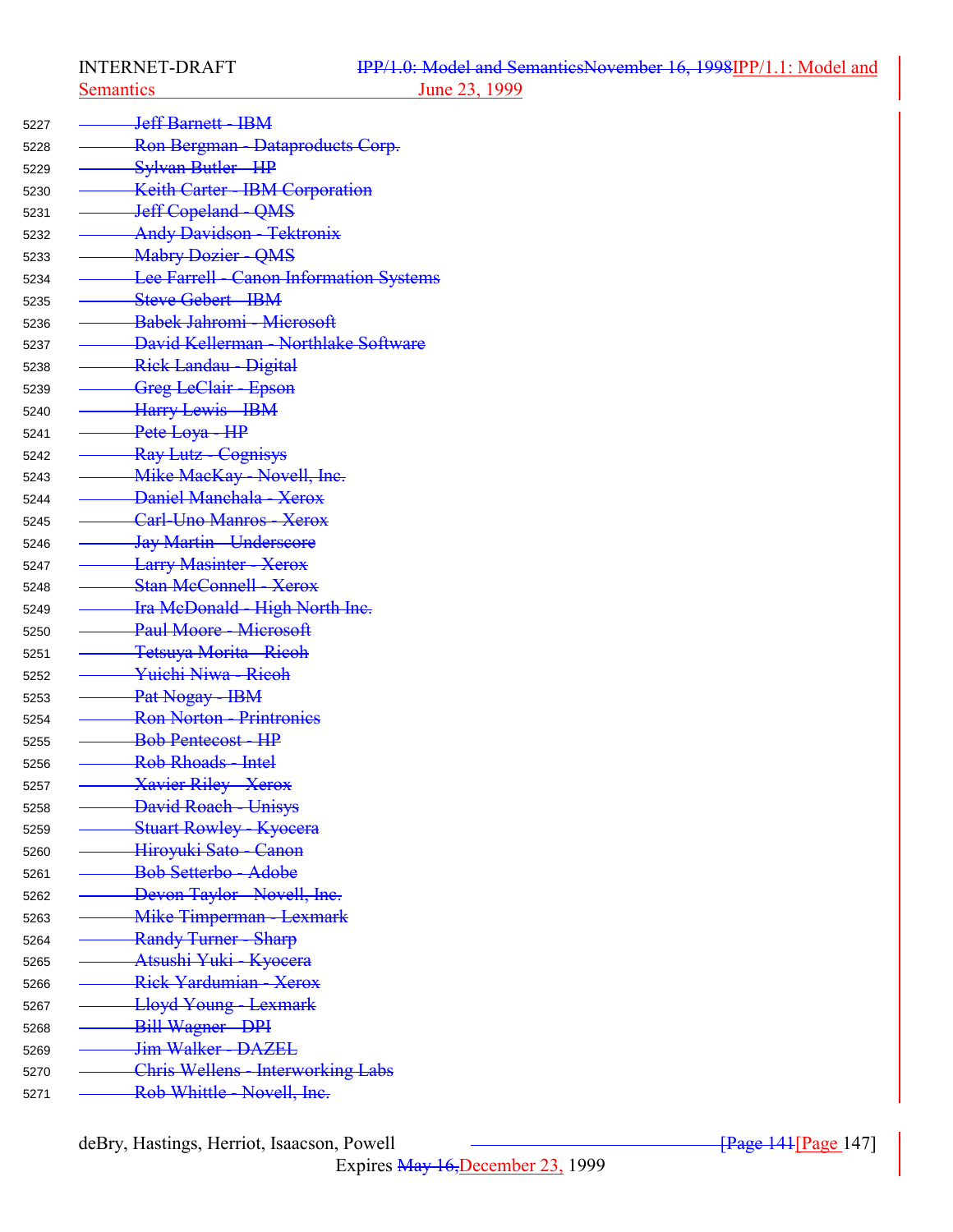- 5272 <del>- Don Wright Lexmark</del>
- 

5273 <del>- Peter Zehler - Xerox</del> 5274 <del>Steve Zilles - Adobe</del> Chuck Adams - Tektronix<br>
Jeff Barnett - IBM<br>
Shivaun Albright - HP<br>
Ron Bergman - Datapr Jeff Barnett - IBM<br>Sylvan Butler - HP<br>Keith Carter - IBM Corporation Sylvan Butler - HP<br>
Angelo Caruso - Xerox<br>
Angelo Caruso - Xerox<br>
Rajesh Chawla - TR Computing **Josh Cohen - Microsoft**<br>
Andy Davidson - Tektronix<br>
Mabry Dozier - QMS **Andy Davidson - Tektronix**<br>
Lee Farrell - Canon Information Systems<br>
Steve Gebert - IBM Lee Farrell - Canon Information Systems<br>Sue Gleeson - Digital Brian Grimshaw - Apple<br>
Richard Hart - Digital<br>
Stephen Holmstead Richard Hart - Digital<br>
Zhi-Hong Huang - Zenographics<br>
Stephen Holmstead<br>
Babek Jahromi - Microsoft Zhi-Hong Huang - Zenographics<br>Swen Johnson - Xerox Swen Johnson - Xerox David Kellerman - Northlake Software<br>
Carl Kugler - IBM<br>
Dave Kuntz - Hewlett-Packard Takami Kurono - Brother<br>Scott Lawrence - Agranot Systems<br>Greg LeClair - Epson Scott Lawrence - Agranot Systems<br>Harry Lewis - IBM Roy Lomicka - Digital<br>Ray Lutz - Cognisys Ray Lutz - Cognisys<br>
Daniel Manchala - Xerox<br>
Carl-Uno Manros - Xerox Jay Martin - Underscore<br>Stan McConnell - Xerox Peter Michalek - Shinesoft<br>
Paul Moore - Microsoft<br>
Paul Moore - Microsoft<br>
Yuichi Niwa - Ricoh Tetsuya Morita - Ricoh<br>Pat Nogay - IBM Bob Pentecost - HP<br>
Xavier Riley - Xerox<br>
Xavier Riley - Xerox **Xavier Riley - Xerox**<br>Gary Roberts - Ricoh Gary Roberts - Ricoh Stuart Rowley - Kyocera<br>
Hiroyuki Sato - Canon Richard Schneider - Epsc Hiroyuki Sato - Canon Richard Schneider - Epson<br>
Kris Schoff - HP<br>
Rob Setterbo - Adobe **Kris Schoff - HP**<br> **EXECUTE:** Bob Setterbo - Adobe<br>
Mike Timperman - Le **Randy Turner - Sharp<br>Jim Walker - DAZEL** Rob Whittle - Novell, Inc.<br>Don Wright - Lexmark Lloyd Young - Lexmark<br>Peter Zehler - Xerox Steve Zilles - Adobe

Rajesh Chawla - TR Computing Solutions<br>Jeff Copeland - OMS Charles Gordon - Osicom<br>Jerry Hadsell - IBM Dave Kuntz - Hewlett-Packard<br>Rick Landau - Digital Tony Liao - Vivid Image<br>Pete Lova - HP **Carl-Uno Manros - Xerox**<br>Larry Masinter - Xerox Ira McDonald - High North Inc.<br>Paul Moore - Microsoft Ron Norton - Printronics<br>Rob Rhoads - Intel Mike Timperman - Lexmark<br>Bill Wagner - Osicom Chris Wellens - Interworking Labs<br>Jasper Wong - Xionics Rick Yardumian - Xerox<br>Atsushi Yuki - Kyocera Frank Zhao - Panasonic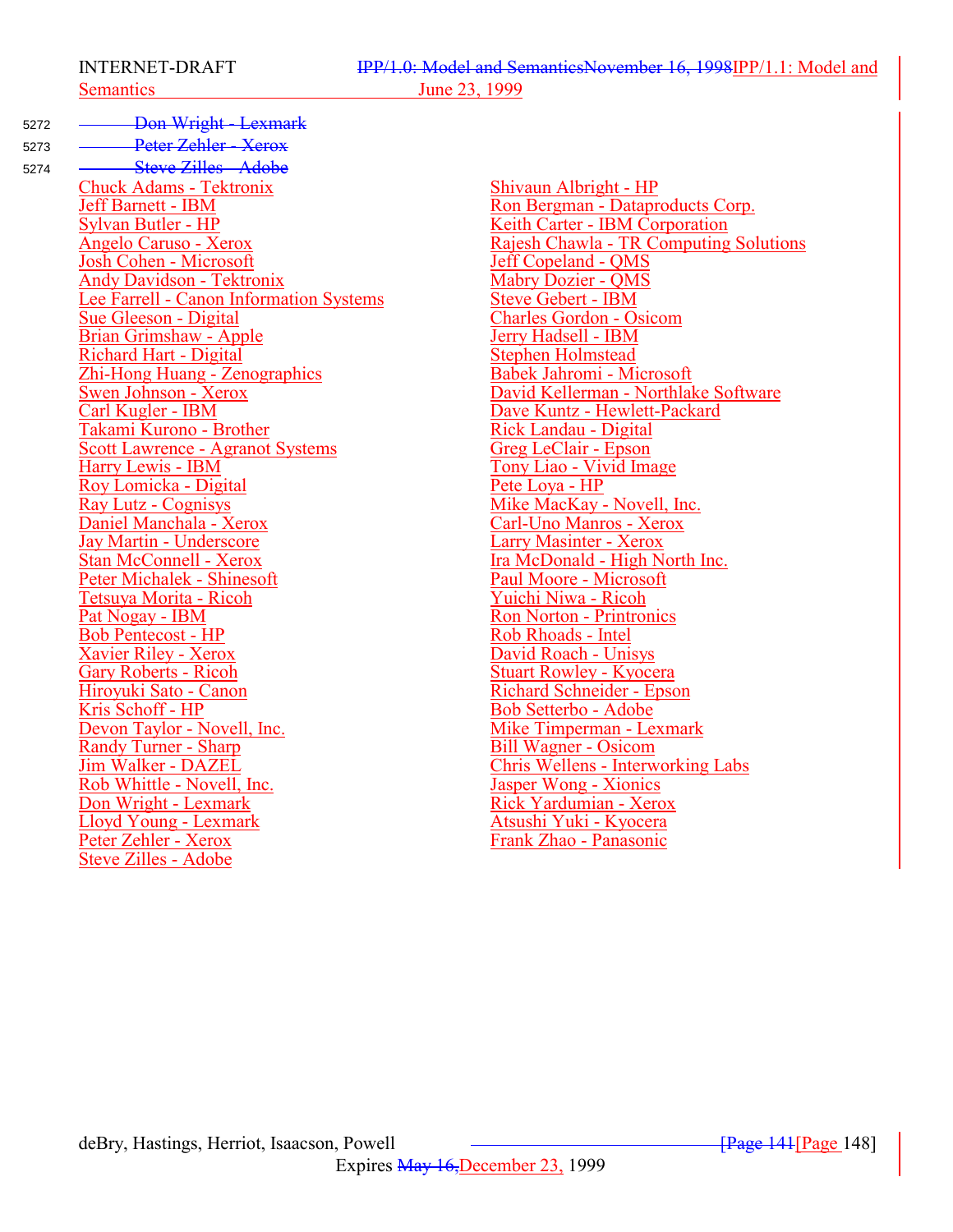- 11. Formats for IPP Registration Proposals
- In order to propose an IPP extension for registration, the proposer must submit an application to IANA by email to "iana@iana.org" or by filling out the appropriate form on the IANA web pages

 (http://www.iana.org). This section specifies the required information and the formats for proposing registrations of extensions to IPP as provided in Section 6 for:

- 1. type2 'keyword' attribute values
- 2. type3 'keyword' attribute values
- 3. type2 'enum' attribute values
- 4. type3 'enum' attribute values
- 5. attributes
- 6. attribute syntaxes
- 7. operations
- 8. status codes
- 11.1 Type2 keyword attribute values registration
- Type of registration: type2 keyword attribute value
- Name of attribute to which this keyword specification is to be added:
- Proposed keyword name of this keyword value:
- Specification of this keyword value (follow the style of IPP Model Section [4.1.2.3\)](#page-69-0):
- Name of proposer:
- Address of proposer:
- Email address of proposer:

### 

- Note: For type2 keywords, the Designated Expert will be the point of contact for the approved registration specification, if any maintenance of the registration specification is needed.
- 11.2 Type3 keyword attribute values registration
- Type of registration: type3 keyword attribute value
- Name of attribute to which this keyword specification is to be added:
- Proposed keyword name of this keyword value:
- Specification of this keyword value (follow the style of IPP Model Section [4.1.2.3\)](#page-69-0):
- Name of proposer:
- Address of proposer:
- Email address of proposer:
- 
- Note: For type3 keywords, the proposer will be the point of contact for the approved registration specification, if any maintenance of the registration specification is needed.
- 11.3 Type2 enum attribute values registration
- Type of registration: type2 enum attribute value
- Name of attribute to which this enum specification is to be added: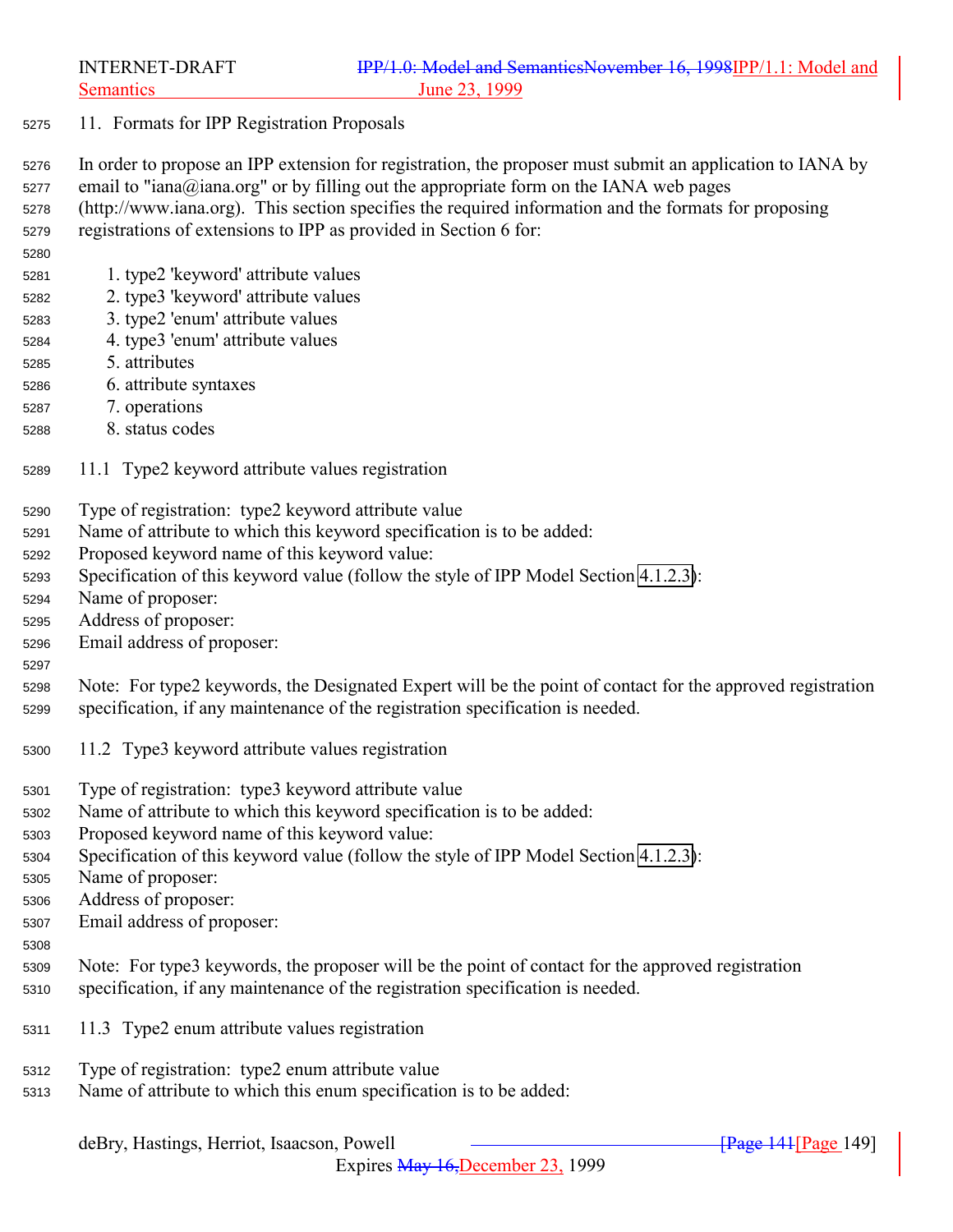- Keyword symbolic name of this enum value:
- Numeric value (to be assigned by the IPP Designated Expert in consultation with IANA):
- Specification of this enum value (follow the style of IPP Model Section [4.1.4\)](#page-70-0):
- Name of proposer:
- Address of proposer:
- Email address of proposer:
- 
- Note: For type2 enums, the Designated Expert will be the point of contact for the approved registration specification, if any maintenance of the registration specification is needed.
- 11.4 Type3 enum attribute values registration
- Type of registration: type3 enum attribute value
- Name of attribute to which this enum specification is to be added:
- Keyword symbolic name of this enum value:
- Numeric value (to be assigned by the IPP Designated Expert in consultation with IANA):
- Specification of this enum value (follow the style of IPP Model Section [4.1.4\)](#page-70-0):
- Name of proposer:
- Address of proposer:
- Email address of proposer:
- 
- Note: For type3 enums, the proposer will be the point of contact for the approved registration specification,
- if any maintenance of the registration specification is needed.
- 11.5 Attribute registration
- Type of registration: attribute
- Proposed keyword name of this attribute:
- Types of attribute (Operation, Job Template, Job Description, Printer Description):
- Operations to be used with if the attribute is an operation attribute:
- Object (Job, Printer, etc. if bound to an object):
- Attribute syntax(es) (include 1setOf and range as in Section [4.2\)](#page-75-0):
- If attribute syntax is 'keyword' or 'enum', is it type2 or type3:
- If this is a Printer attribute, MAY the value returned depend on "document-format" (See Section [6.2\)](#page-127-0):
- If this is a Job Template attribute, how does its specification depend on the value of the "multiple-
- document-handling" attribute:
- Specification of this attribute (follow the style of IPP Model Section [4.2\)](#page-75-0):
- Name of proposer:
- Address of proposer:
- Email address of proposer:
- 
- Note: For attributes, the IPP Designated Expert will be the point of contact for the approved registration specification, if any maintenance of the registration specification is needed.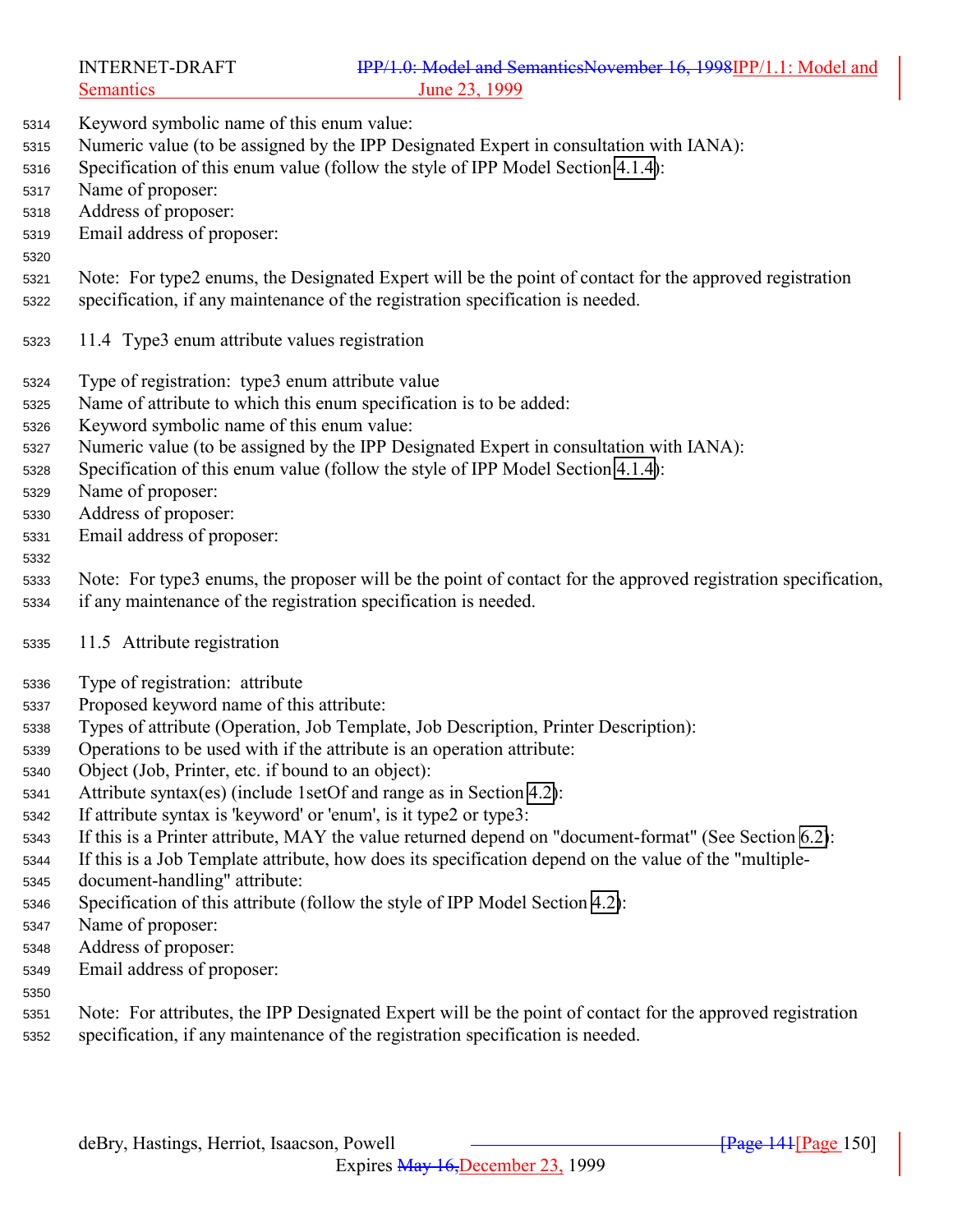- 11.6 Attribute Syntax registration
- Type of registration: attribute syntax
- Proposed name of this attribute syntax:
- Type of attribute syntax (integer, octetString, character-string, see [IPP-PRO]):
- Numeric value (to be assigned by the IPP Designated Expert in consultation with IANA):
- Specification of this attribute (follow the style of IPP Model Section [4.1\)](#page-66-0):
- Name of proposer:
- Address of proposer:
- Email address of proposer:
- 

 Note: For attribute syntaxes, the IPP Designated Expert will be the point of contact for the approved registration specification, if any maintenance of the registration specification is needed.

- 11.7 Operation registration
- Type of registration: operation
- Proposed name of this operation:
- Numeric operation-id value (to be assigned by the IPP Designated Expert in consultation with IANA):
- Object Target (Job, Printer, etc. that operation is upon):
- 5370 Specification of this attribute operation (follow the style of IPP Model Section [3\)](#page-20-0):
- Name of proposer:
- Address of proposer:
- Email address of proposer:

- Note: For operations, the IPP Designated Expert will be the point of contact for the approved registration specification, if any maintenance of the registration specification is needed.
- 11.8 Attribute Group registration
- Type of registration: attribute group
- Proposed name of this attribute group:
- Numeric tag according to [IPP-PRO] (to be assigned by the IPP Designated Expert in consultation with IANA):
- Operation requests and group number for each operation in which the attribute group occurs:
- Operation responses and group number for each operation in which the attribute group occurs:
- Specification of this attribute group (follow the style of IPP Model Section [3\)](#page-20-0):
- Name of proposer:
- Address of proposer:
- Email address of proposer:
- 
- Note: For attribute groups, the IPP Designated Expert will be the point of contact for the approved registration specification, if any maintenance of the registration specification is needed.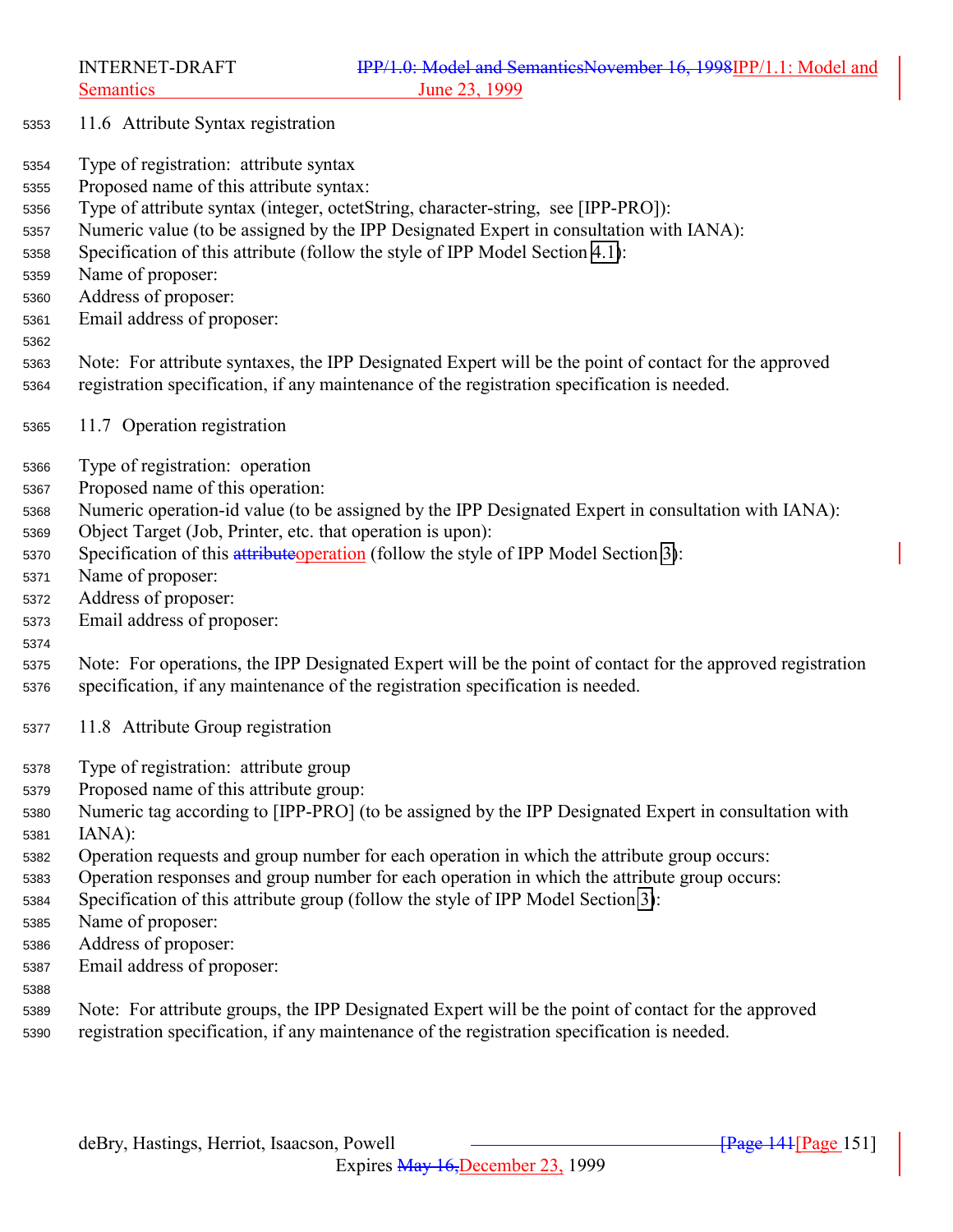- 11.9 Status code registration
- Type of registration: status code
- Keyword symbolic name of this status code value:
- Numeric value (to be assigned by the IPP Designated Expert in consultation with IANA):
- Operations that this status code may be used with:
- Specification of this status code (follow the style of IPP Model Section [13](#page-154-0) APPENDIX B: Status Codes
- and Suggested Status Code Messages):
- Name of proposer:
- Address of proposer:
- Email address of proposer:
- 
- Note: For status codes, the Designated Expert will be the point of contact for the approved registration specification, if any maintenance of the registration specification is needed.
- 12. APPENDIX A: Terminology
- This specification document uses the terminology defined in this section.
- 12.1 Conformance Terminology

 The key words "MUST", "MUST NOT", "REQUIRED", "SHOULD", "SHOULD NOT", "RECOMMENDED", "MAY", and "OPTIONAL" in this document are to be interpreted as described in RFC 2119 [RFC2119].

12.1.1 NEED NOT

 This term is not included in RFC 2119. The verb "NEED NOT" indicates an action that the subject of the sentence does not have to implement in order to claim conformance to the standard. The verb "NEED NOT" is used instead of "MAY NOT" since "MAY NOT" sounds like a prohibition.

- 12.2 Model Terminology
- 12.2.1 Keyword

 Keywords are used within this document as identifiers of semantic entities within the abstract model (see section [4.1.2.3\)](#page-69-0). Attribute names, some attribute values, attribute syntaxes, and attribute group names are represented as keywords.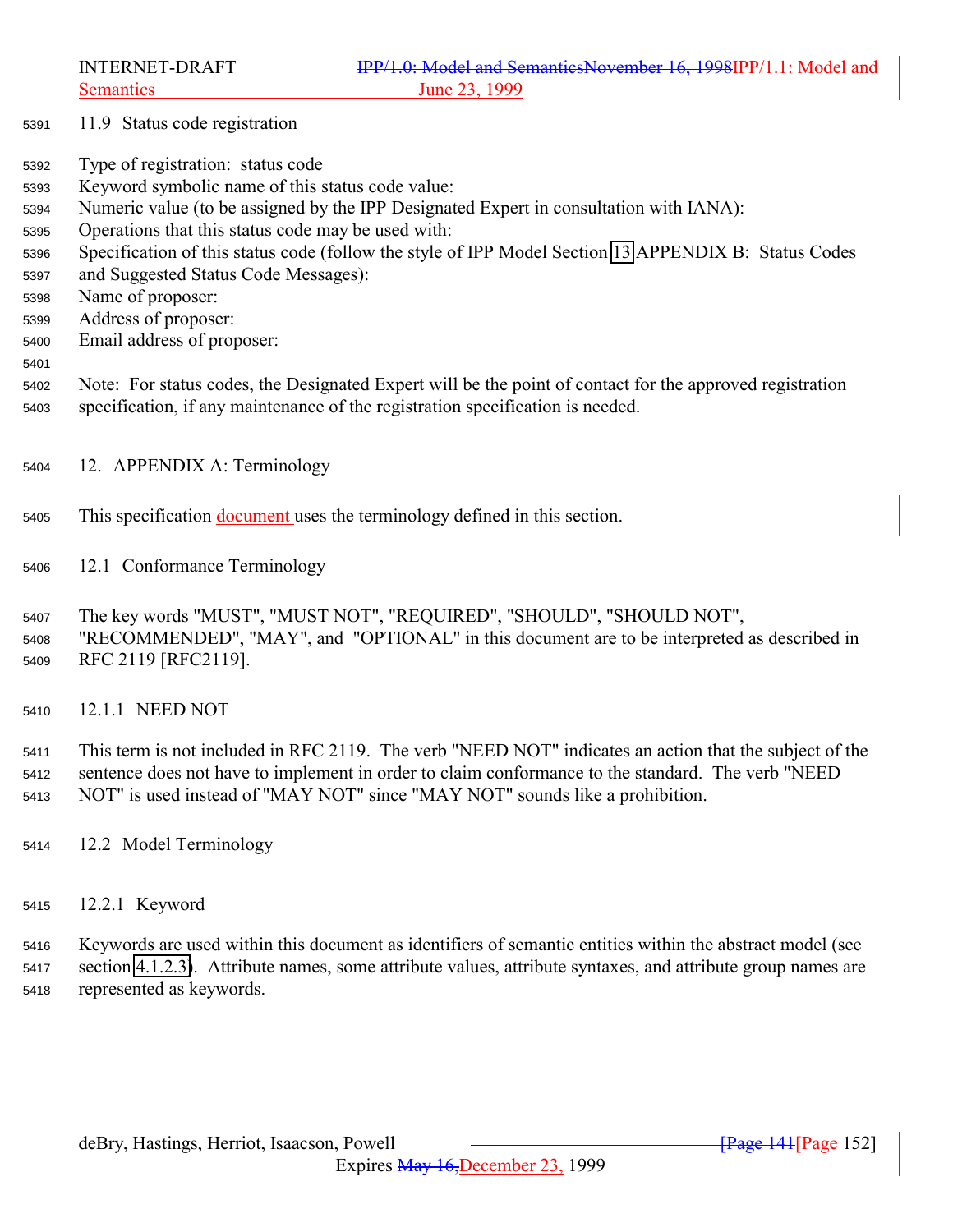12.2.2 Attributes

 An attribute is an item of information that is associated with an instance of an IPP object. An attribute consists of an attribute name and one or more attribute values. Each attribute has a specific attribute syntax. All object attributes are defined in section [4](#page-65-0) and all operation attributes are defined in section [3.](#page-20-0)

 Job Template Attributes are described in section [4.2.](#page-75-0) The client optionally supplies Job Template attributes in a create request (operation requests that create Job objects). The Printer object has associated attributes which define supported and default values for the Printer.

12.2.2.1 Attribute Name

 Each attribute is uniquely identified in this document by its attribute name. An attribute name is a keyword. The keyword attribute name is given in the section header describing that attribute. In running text in this document, attribute names are indicated inside double quotation marks (") where the quotation marks are not part of the keyword itself.

- 12.2.2.2 Attribute Group Name
- Related attributes are grouped into named groups. The name of the group is a keyword. The group name may be used in place of naming all the attributes in the group explicitly. Attribute groups are defined in section [3.](#page-20-0)
- 12.2.2.3 Attribute Value

 Each attribute has one or more values. Attribute values are represented in the syntax type specified for that attribute. In running text in this document, attribute values are indicated inside single quotation marks ('), whether their attribute syntax is keyword, integer, text, etc. where the quotation marks are not part of the value itself.

12.2.2.4 Attribute Syntax

 Each attribute is defined using an explicit syntax type. In this document, each syntax type is defined as a 5442 keyword with specific meaning. The Encoding and Transport" Encoding and Transport" document [IPP- PRO] indicates the actual "on-the-wire" encoding rules for each syntax type. Attribute syntax types are defined in section [4.1.](#page-66-0)

12.2.3 Supports

 By definition, a Printer object supports an attribute only if that Printer object responds with the corresponding attribute populated with some value(s) in a response to a query for that attribute. A Printer object supports an attribute value if the value is one of the Printer object's "supported values" attributes. The device behind a Printer object may exhibit a behavior that corresponds to some IPP attribute, but if the Printer object, when queried for that attribute, doesn't respond with the attribute, then as far as IPP is concerned, that implementation does not support that feature. If the Printer object's "xxx-supported"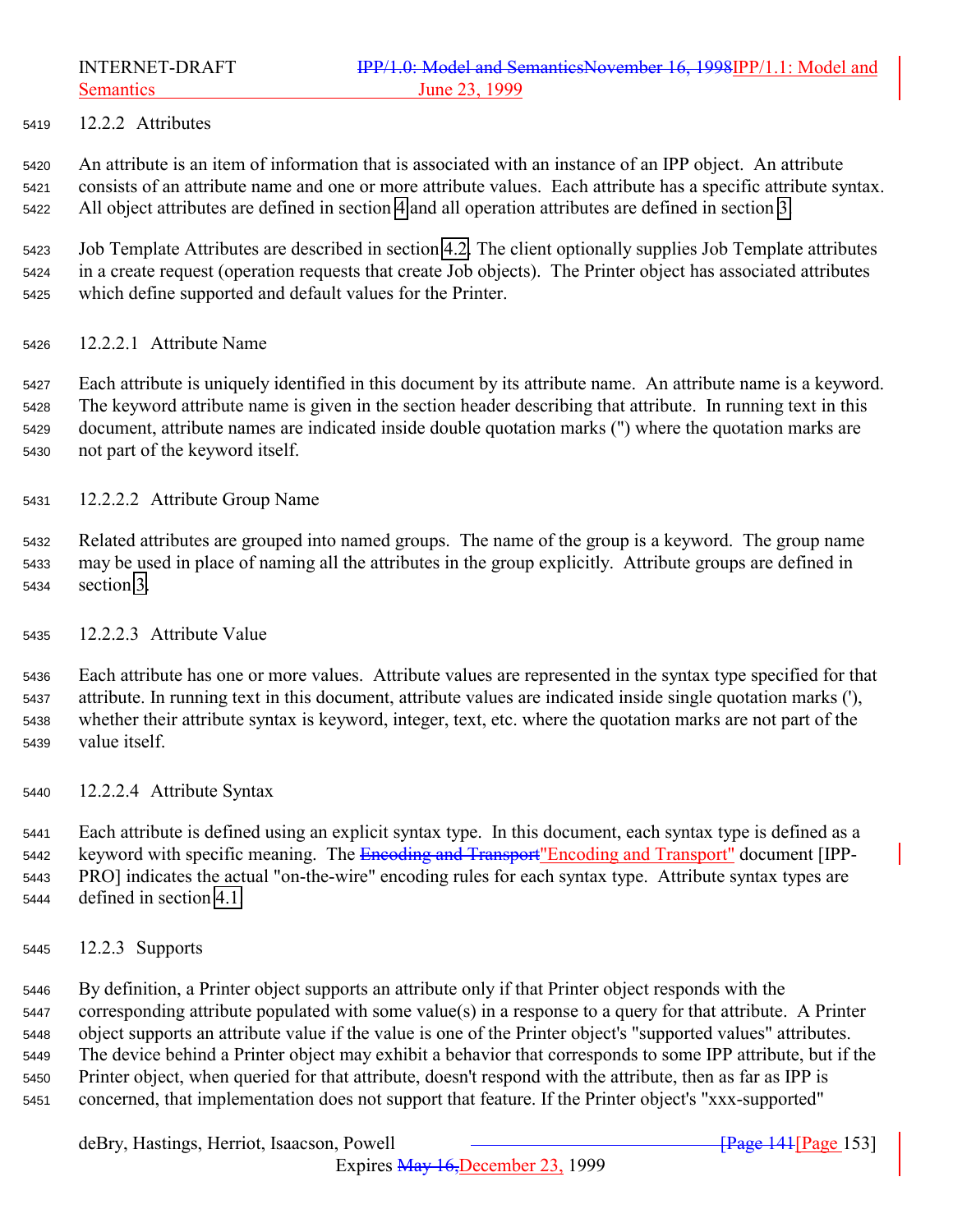## INTERNET-DRAFT **IPP/1.0: Model and SemanticsNovember 16, 1998IPP/1.1: Model and** Semantics June 23, 1999

 attribute is not populated with a particular value (even if that value is a legal value for that attribute), then that Printer object does not support that particular value.

 A conforming implementation MUST support all REQUIRED attributes. However, even for REQUIRED attributes, conformance to IPP does not mandate that all implementations support all possible values representing all possible job processing behaviors and features. For example, if a given instance of a Printer supports only certain document formats, then that Printer responds with the "document-format- supported" attribute populated with a set of values, possibly only one, taken from the entire set of possible values defined for that attribute. This limited set of values represents the Printer's set of supported document formats. Supporting an attribute and some set of values for that attribute enables IPP end users to be aware of and make use of those features associated with that attribute and those values. If an implementation chooses to not support an attribute or some specific value, then IPP end users would have no ability to make use of that feature within the context of IPP itself. However, due to existing practice and legacy systems which are not IPP aware, there might be some other mechanism outside the scope of IPP to control or request the "unsupported" feature (such as embedded instructions within the document data itself).

For example, consider the "finishings-supported" attribute.

- 1) If a Printer object is not physically capable of stapling, the "finishings-supported" attribute MUST NOT be populated with the value of 'staple'.
- 2) A Printer object is physically capable of stapling, however an implementation chooses not to support stapling in the IPP "finishings" attribute. In this case, 'staple' MUST NOT be a value in the "finishings-supported" Printer object attribute. Without support for the value 'staple', an IPP end user would have no means within the protocol itself to request that a Job be stapled. However, an existing document data formatter might be able to request that the document be stapled directly with an embedded instruction within the document data. In this case, the IPP implementation does not "support" stapling, however the end user is still able to have some control over the stapling of the completed job.
- 3) A Printer object is physically capable of stapling, and an implementation chooses to support stapling in the IPP "finishings" attribute. In this case, 'staple' MUST be a value in the "finishings-supported" Printer object attribute. Doing so, would enable end users to be aware of and make use of the stapling feature using IPP attributes.
- Even though support for Job Template attributes by a Printer object is OPTIONAL, it is RECOMMENDED that if the device behind a Printer object is capable of realizing any feature or function that corresponds to an IPP attribute and some associated value, then that implementation SHOULD support that IPP attribute and value.
- The set of values in any of the supported value attributes is set (populated) by some administrative process 5488 or automatic sensing mechanism that is outside the scope of  $\frac{IPP~this IPP}{1.1}$  document. For administrative policy and control reasons, an administrator may choose to make only a subset of possible values visible to the end user. In this case, the real output device behind the IPP Printer abstraction may be capable of a certain feature, however an administrator is specifying that access to that feature not be exposed to the end user through the IPP protocol. Also, since a Printer object may represent a logical print device (not just a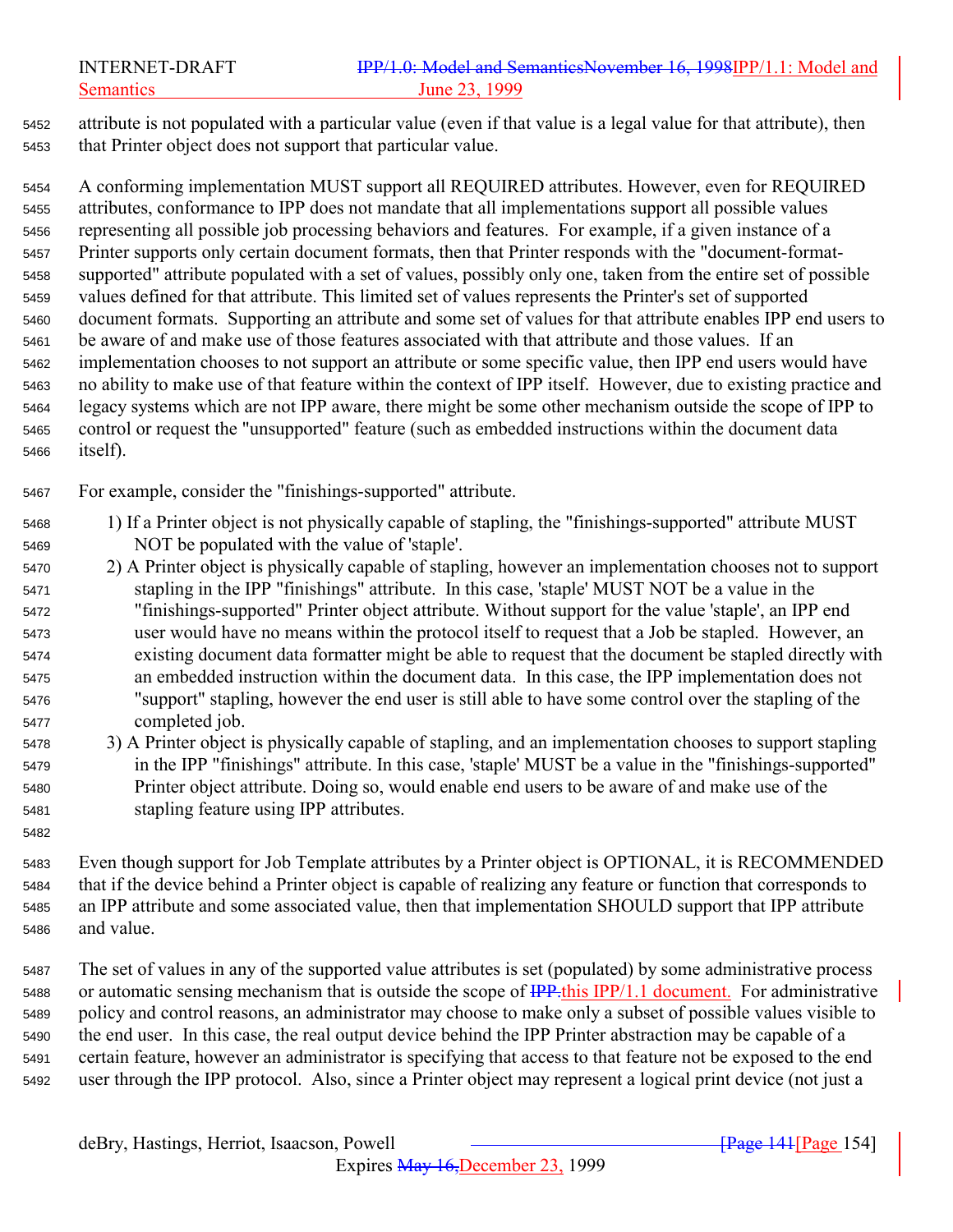<span id="page-154-0"></span> physical device) the actual process for supporting a value is undefined and left up to the implementation. However, if a Printer object supports a value, some manual human action may be needed to realize the semantic action associated with the value, but no end user action is required.

 For example, if one of the values in the "finishings-supported" attribute is 'staple', the actual process might be an automatic staple action by a physical device controlled by some command sent to the device. Or, the actual process of stapling might be a manual action by an operator at an operator attended Printer object.

 For another example of how supported attributes function, consider a system administrator who desires to control all print jobs so that no job sheets are printed in order to conserve paper. To force no job sheets, the system administrator sets the only supported value for the "job-sheets-supported" attribute to 'none'. In this case, if a client requests anything except 'none', the create request is rejected or the "job-sheets" value is ignored (depending on the value of "ipp-attribute-fidelity"). To force the use of job start/end sheets on all jobs, the administrator does not include the value 'none' in the "job-sheets-supported" attribute. In this case, if a client requests 'none', the create request is rejected or the "job-sheets" value is ignored (again depending on the value of "ipp-attribute-fidelity").

- 12.2.4 print-stream page
- A "print-stream page" is a page according to the definition of pages in the language used to express the document data.
- 12.2.5 impression
- An "impression" is the image (possibly many print-stream pages in different configurations) imposed onto a single media page.
- 13. APPENDIX B: Status Codes and Suggested Status Code Messages

 This section defines status code enum keywords and values that are used to provide semantic information on the results of an operation request. Each operation response MUST include a status code. The response MAY also contain a status message that provides a short textual description of the status. The status code is intended for use by automata, and the status message is intended for the human end user. Since the status message is an OPTIONAL component of the operation response, an IPP application (i.e., a browser, GUI, print driver or gateway) is NOT REQUIRED to examine or display the status message, since it MAY not be returned to the application.

- The prefix of the status keyword defines the class of response as follows:
- "informational" Request received, continuing process
- "successful" The action was successfully received, understood, and accepted
- "redirection" Further action must be taken in order to complete the request
- "client-error" The request contains bad syntax or cannot be fulfilled
- "server-error" The IPP object failed to fulfill an apparently valid request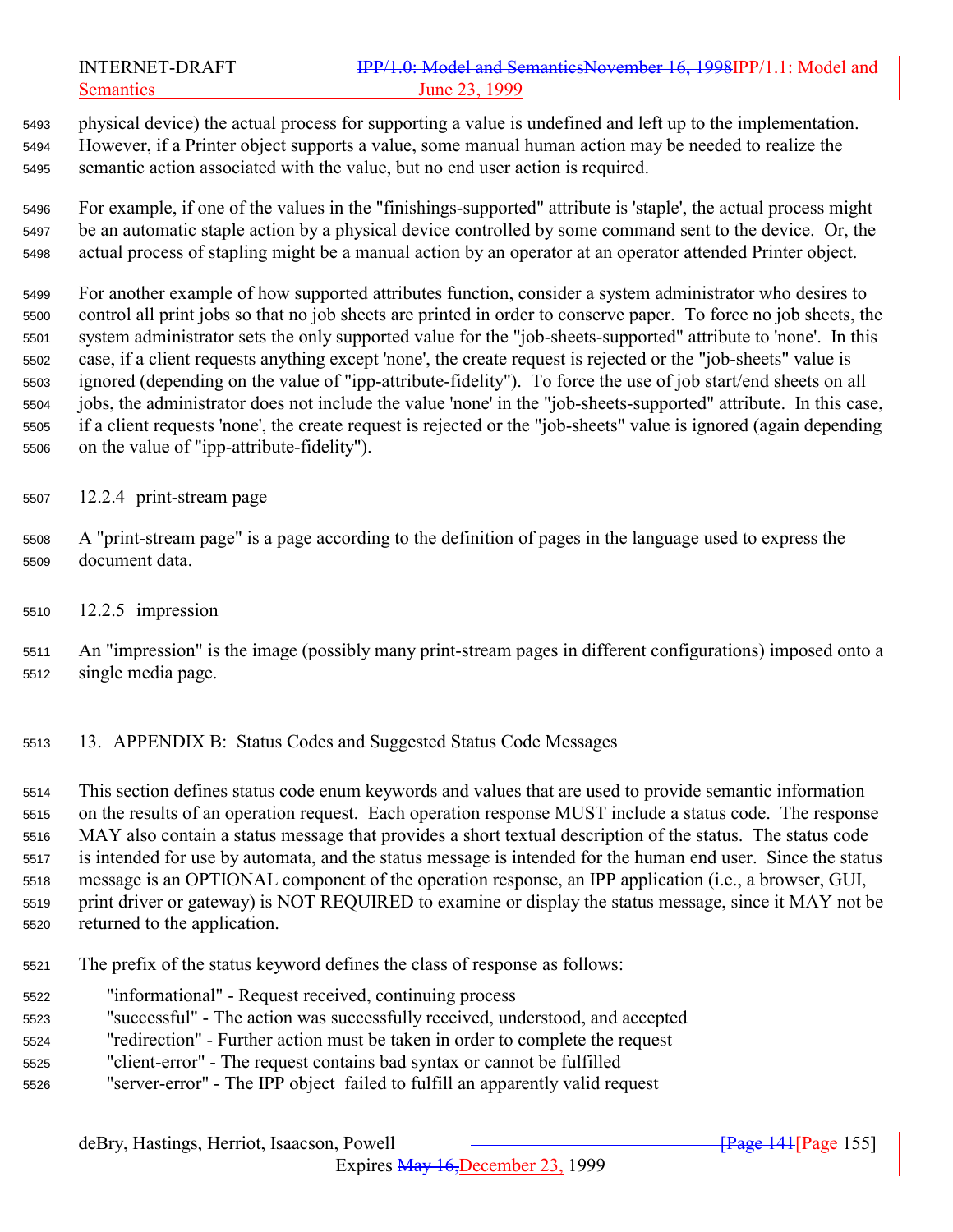As with type2 enums, IPP status codes are extensible. IPP clients are NOT REQUIRED to understand the meaning of all registered status codes, though such understanding is obviously desirable. However, IPP clients MUST understand the class of any status code, as indicated by the prefix, and treat any unrecognized response as being equivalent to the first status code of that class, with the exception that an unrecognized response MUST NOT be cached. For example, if an unrecognized status code of "client-error-xxx-yyy" is received by the client, it can safely assume that there was something wrong with its request and treat the response as if it had received a "client-error-bad-request" status code. In such cases, IPP applications SHOULD present the OPTIONAL message (if present) to the end user since the message is likely to contain human readable information which will help to explain the unusual status. The name of the enum is the suggested status message for US English.

 The status code values range from 0x0000 to 0x7FFF. The value ranges for each status code class are as follows:

- "successful" 0x0000 to 0x00FF "informational" - 0x0100 to 0x01FF "redirection" - 0x0200 to 0x02FF "client-error" - 0x0400 to 0x04FF "server-error" - 0x0500 to 0x05FF
- 

5546 The top half (128 values) of each range (0x0n40 to 0x0nFF, for  $n = 0$  to 5) is reserved for private use within each status code class. Values 0x0600 to 0x7FFF are reserved for future assignment and MUST NOT be used.

13.1 Status Codes

 Each status code is described below. Section [13.1.5.9](#page-163-0) contains a table that indicates which status codes apply to which operations. The Implementer's Guide [IPP-IIG] describe the suggested steps for processing IPP attributes for all operations, including returning status codes.

13.1.1 Informational

This class of status code indicates a provisional response and is to be used for informational purposes only.

- 5555 There are no status codes defined in  $\frac{IPP}{1.0}$  IPP/1.1 for this class of status code.
- 13.1.2 Successful Status Codes
- This class of status code indicates that the client's request was successfully received, understood, and accepted.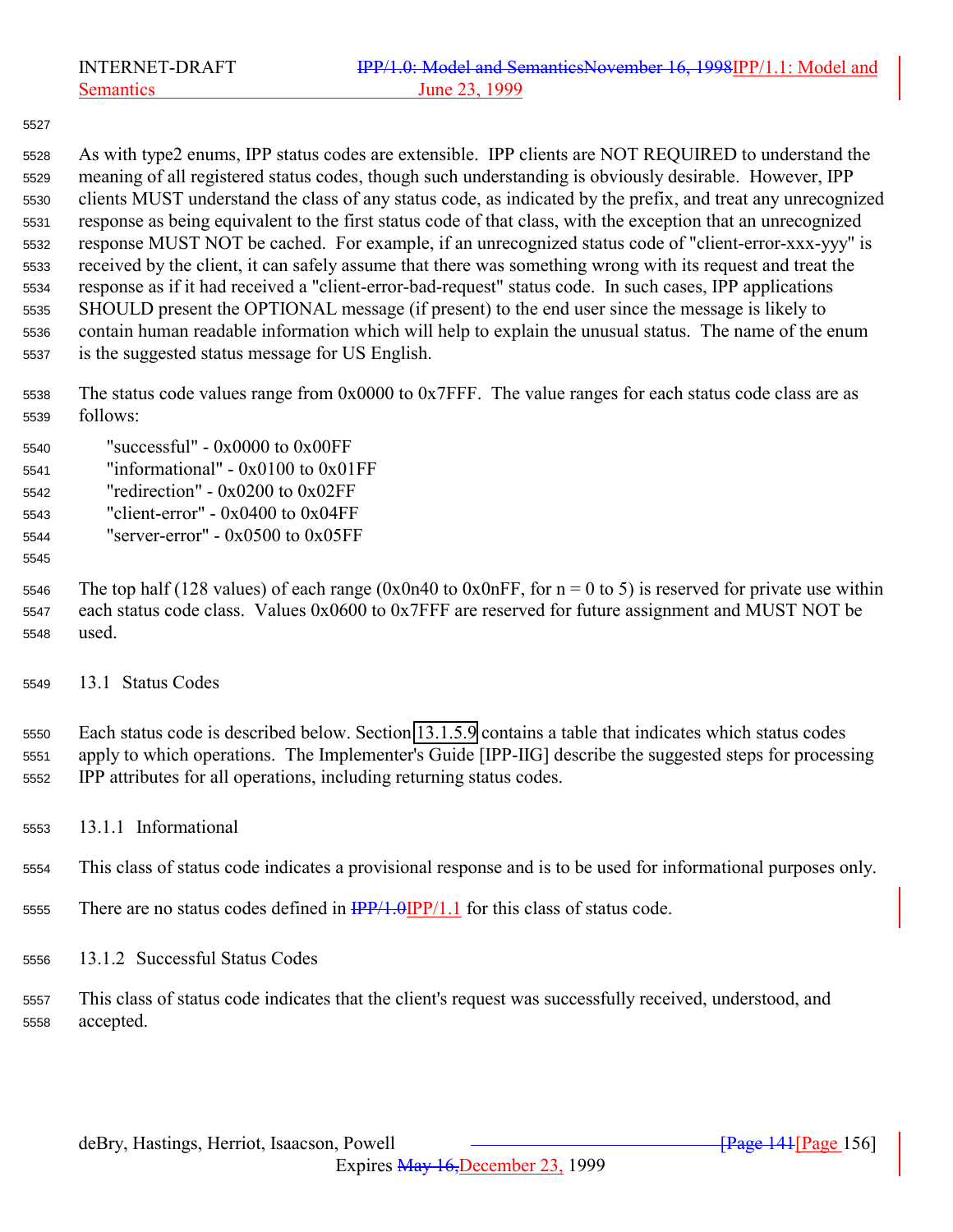<span id="page-156-0"></span>

13.1.2.1 successful-ok (0x0000)

 The request has succeeded and no request attributes were substituted or ignored. In the case of a response to a create request, the 'successful-ok' status code indicates that the request was successfully received and validated, and that the Job object has been created; it does not indicate that the job has been processed. The transition of the Job object into the 'completed' state is the only indicator that the job has been printed.

13.1.2.2 successful-ok-ignored-or-substituted-attributes (0x0001)

 The request has succeeded, but some supplied (1) attributes were ignored or (2) unsupported values were substituted with supported values or were ignored in order to perform the operation without rejecting it. Unsupported attributes, attribute syntaxes, or values MUST be returned in the Unsupported Attributes group of the response for all operations. There is an exception to this rule for the query operations: Get- Printer-Attributes, Get-Jobs, and Get-Job-Attributes for the "requested-attributes" operation attribute only. When the supplied values of the "requested-attributes" operation attribute are requesting attributes that are not supported, the IPP object MAY, but is NOT REQUIRED to, return the "requested-attributes" attribute 5572 in the Unsupported Attribute response group (with the unsupported values only). See sections [3.1.7](#page-31-0) and [3.2.1.2.](#page-40-0)

13.1.2.3 successful-ok-conflicting-attributes (0x0002)

 The request has succeeded, but some supplied attribute values conflicted with the values of other supplied attributes. These conflicting values were either (1) substituted with (supported) values or (2) the attributes were removed in order to process the job without rejecting it. Attributes or values which conflict with other attributes and have been substituted or ignored MUST be returned in the Unsupported Attributes group of 5579 the response for all operations as supplied by the client. See sections [3.1.7](#page-31-0) and [3.2.1.2.](#page-40-0)

- 13.1.3 Redirection Status Codes
- This class of status code indicates that further action needs to be taken to fulfill the request.
- 5582 There are no status codes defined in  $\frac{IPP}{1.0}IPP/1.1$  for this class of status code.
- 13.1.4 Client Error Status Codes

 This class of status code is intended for cases in which the client seems to have erred. The IPP object SHOULD return a message containing an explanation of the error situation and whether it is a temporary or permanent condition.

13.1.4.1 client-error-bad-request (0x0400)

 The request could not be understood by the IPP object due to malformed syntax (such as the value of a fixed length attribute whose length does not match the prescribed length for that attribute - see the Implementer's Guide [IPP-IIG] ). The IPP application SHOULD NOT repeat the request without modifications.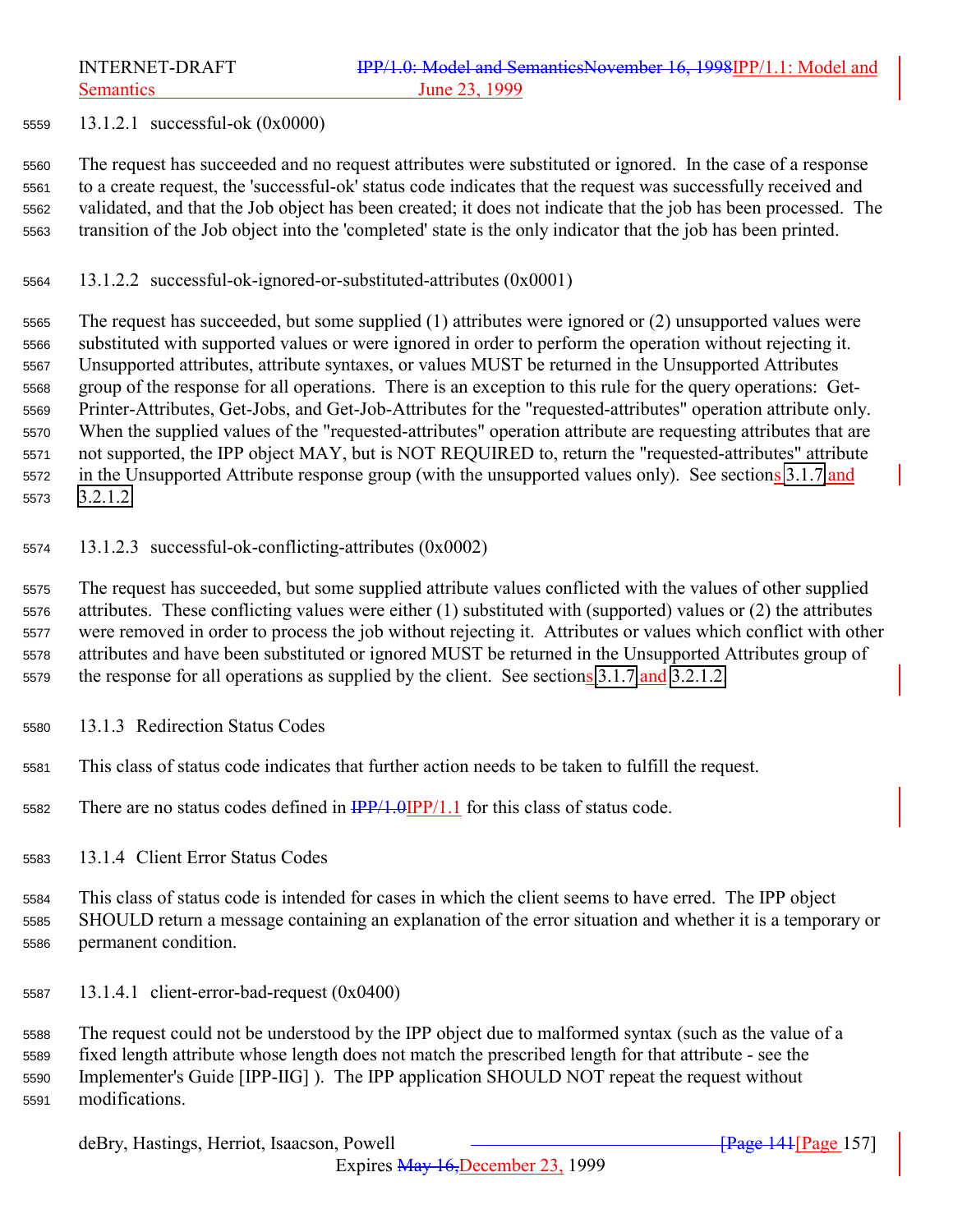13.1.4.2 client-error-forbidden (0x0401)

 The IPP object understood the request, but is refusing to fulfill it. Additional authentication information or authorization credentials will not help and the request SHOULD NOT be repeated. This status code is commonly used when the IPP object does not wish to reveal exactly why the request has been refused or when no other response is applicable.

13.1.4.3 client-error-not-authenticated (0x0402)

 The request requires user authentication. The IPP client may repeat the request with suitable authentication information. If the request already included authentication information, then this status code indicates that authorization has been refused for those credentials. If this response contains the same challenge as the prior response, and the user agent has already attempted authentication at least once, then the response message may contain relevant diagnostic information. This status codes reveals more information than "client-error-forbidden".

13.1.4.4 client-error-not-authorized (0x0403)

 The requester is not authorized to perform the request. Additional authentication information or authorization credentials will not help and the request SHOULD NOT be repeated. This status code is used when the IPP object wishes to reveal that the authentication information is understandable, however, the requester is explicitly not authorized to perform the request. This status codes reveals more information than "client-error-forbidden" and "client-error-not-authenticated".

13.1.4.5 client-error-not-possible (0x0404)

 This status code is used when the request is for something that can not happen. For example, there might be a request to cancel a job that has already been canceled or aborted by the system. The IPP client SHOULD NOT repeat the request.

13.1.4.6 client-error-timeout (0x0405)

 The client did not produce a request within the time that the IPP object was prepared to wait. For example, a client issued a Create-Job operation and then, after a long period of time, issued a Send-Document operation and this error status code was returned in response to the Send-Document request (see section [3.3.1\)](#page-53-0). The IPP object might have been forced to clean up resources that had been held for the waiting additional Documents. The IPP object was forced to close the Job since the client took too long. The client SHOULD NOT repeat the request without modifications.

13.1.4.7 client-error-not-found (0x0406)

 The IPP object has not found anything matching the request URI. No indication is given of whether the condition is temporary or permanent. For example, a client with an old reference to a Job (a URI) tries to cancel the Job, however in the mean time the Job might have been completed and all record of it at the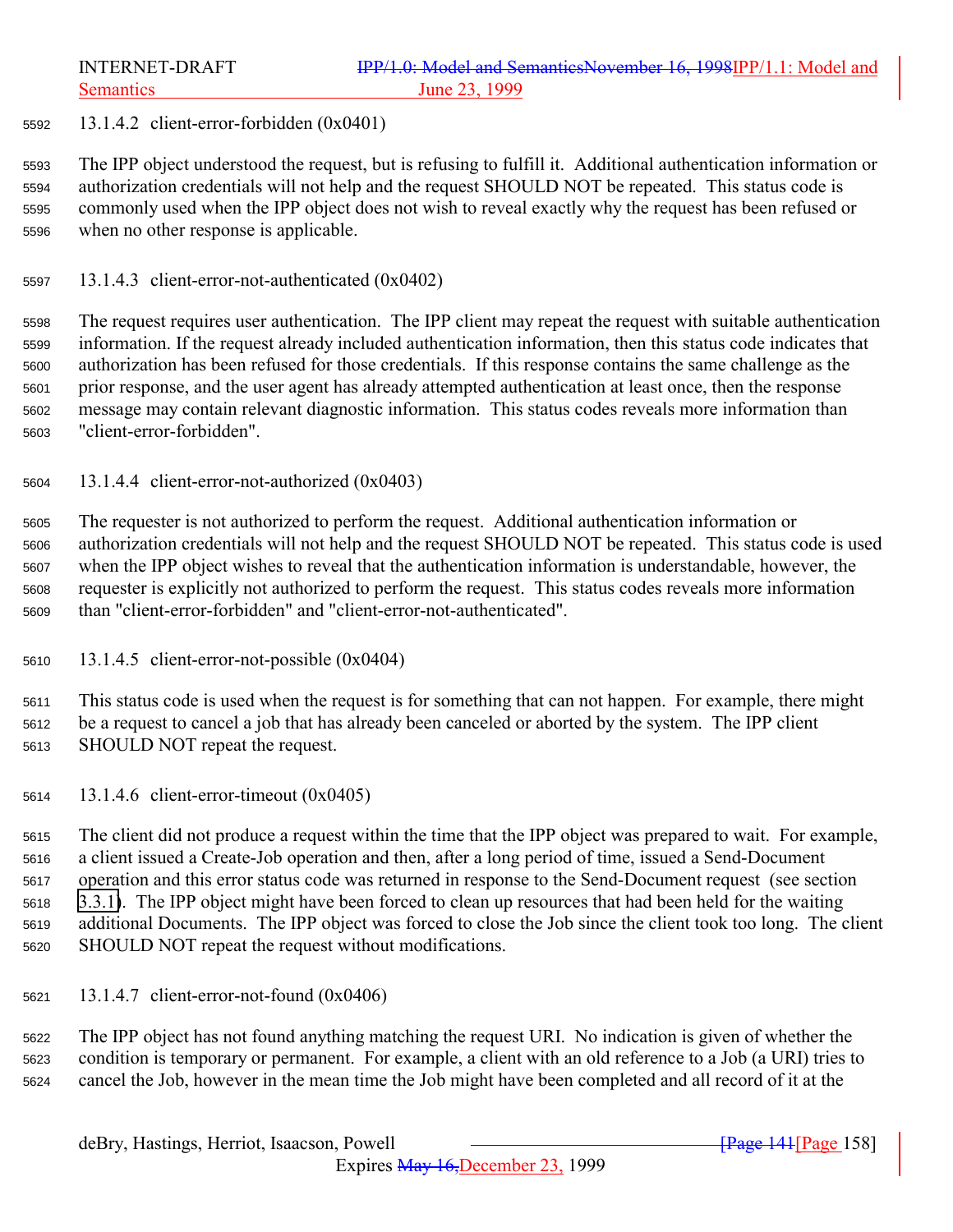Printer has been deleted. This status code, 'client-error-not-found' is returned indicating that the referenced Job can not be found. This error status code is also used when a client supplies a URI as a reference to the document data in either a Print-URI or Send-URI operation, but the document can not be found.

 In practice, an IPP application should avoid a not found situation by first querying and presenting a list of valid Printer URIs and Job URIs to the end-user.

13.1.4.8 client-error-gone (0x0407)

 The requested object is no longer available and no forwarding address is known. This condition should be considered permanent. Clients with link editing capabilities should delete references to the request URI after user approval. If the IPP object does not know or has no facility to determine, whether or not the condition is permanent, the status code "client-error-not-found" should be used instead.

 This response is primarily intended to assist the task of maintenance by notifying the recipient that the resource is intentionally unavailable and that the IPP object administrator desires that remote links to that resource be removed. It is not necessary to mark all permanently unavailable resources as "gone" or to keep the mark for any length of time -- that is left to the discretion of the IPP object administrator.

13.1.4.9 client-error-request-entity-too-large (0x0408)

 The IPP object is refusing to process a request because the request entity is larger than the IPP object is willing or able to process. An IPP Printer returns this status code when it limits the size of print jobs and it receives a print job that exceeds that limit or when the attributes are so many that their encoding causes the request entity to exceed IPP object capacity.

13.1.4.10 client-error-request-value-too-long (0x0409)

 The IPP object is refusing to service the request because one or more of the client-supplied attributes has a variable length value that is longer than the maximum length specified for that attribute. The IPP object might not have sufficient resources (memory, buffers, etc.) to process (even temporarily), interpret, and/or ignore a value larger than the maximum length. Another use of this error code is when the IPP object supports the processing of a large value that is less than the maximum length, but during the processing of the request as a whole, the object may pass the value onto some other system component which is not able to accept the large value. For more details, see the Implementer's Guide [IPP-IIG] .

 Note: For attribute values that are URIs, this rare condition is only likely to occur when a client has improperly submitted a request with long query information (e.g. an IPP application allows an end-user to enter an invalid URI), when the client has descended into a URI "black hole" of redirection (e.g., a redirected URI prefix that points to a suffix of itself), or when the IPP object is under attack by a client attempting to exploit security holes present in some IPP objects using fixed-length buffers for reading or manipulating the Request-URI.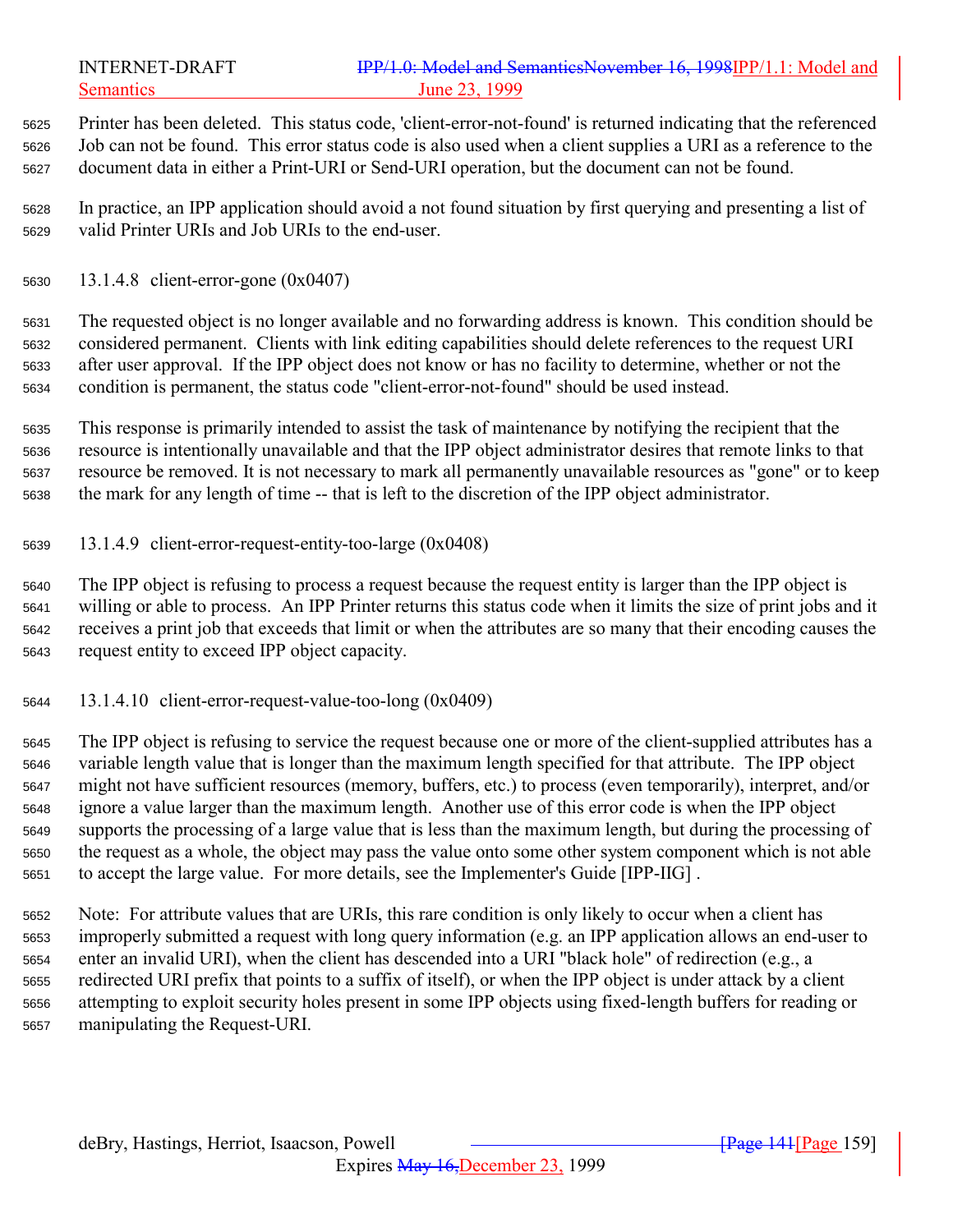13.1.4.11 client-error-document-format-not-supported (0x040A)

 The IPP object is refusing to service the request because the document data is in a format, as specified in the "document-format" operation attribute, that is not supported by the Printer object. This error is returned independent of the client-supplied "ipp-attribute-fidelity". The Printer object MUST return this status code, 5662 even if there are other Job Template attributes that are not supported as well, since this error is a bigger problem than with Job Template attributes. See sections [3.1.7](#page-31-0) and [3.2.1.1.](#page-36-0)

13.1.4.12 client-error-attributes-or-values-not-supported (0x040B)

 In a create request, if the Printer object does not support one or more attributes, attribute syntaxes, or attribute values supplied in the request and the client supplied the "ipp-attributes-fidelity" operation attribute with the 'true' value, the Printer object MUST return this status code. The Printer object MUST also return in the Unsupported Attributes Group all the attributes and/or values supplied by the client that are not supported. See section [3.1.7.](#page-31-0) For example, if the request indicates 'iso-a4' media, but that media 5670 type is not supported by the Printer object. Or, if the client supplies an optional Job Template attribute and the attribute itself is not even supported by the Printer. If the "ipp-attribute-fidelity" attribute is 'false', the 5672 Printer MUST ignore or substitute values for unsupported Job Template attributes and values rather than reject the request and return this status code.

 For any operation where a client requests attributes (such as a Get-Jobs, Get-Printer-Attributes, or Get-Job- Attributes operation), if the IPP object does not support one or more of the requested attributes, the IPP object simply ignores the unsupported requested attributes and processes the request as if they had not been supplied, rather than returning this status code. In this case, the IPP object MUST return the 'successful-ok- ignored-or-substituted-attributes' status code and MAY return the unsupported attributes as values of the "requested-attributes" in the Unsupported Attributes Group (see section [13.1.2.2\)](#page-156-0).

- 13.1.4.13 client-error-uri-scheme-not-supported (0x040C)
- 5681 The type of the client suppliedscheme of the client-supplied URI in a Print-URI or a Send-URI operation is not supported. See section [3.1.7.](#page-31-0)
- 13.1.4.14 client-error-charset-not-supported (0x040D)

 For any operation, if the IPP Printer does not support the charset supplied by the client in the "attributes- charset" operation attribute, the Printer MUST reject the operation and return this status and any 'text' or 'name' attributes using the 'utf-8' charset (see Section [3.1.4.1\)](#page-24-0). See section [3.1.7.](#page-31-0)

13.1.4.15 client-error-conflicting-attributes (0x040E)

 The request is rejected because some attribute values conflicted with the values of other attributes which this specificationdocument does not permit to be substituted or ignored. The Printer object MUST also return in the Unsupported Attributes Group the conflicting attributes supplied by the client. See sections [3.1.7](#page-31-0) and [3.2.1.2.](#page-40-0)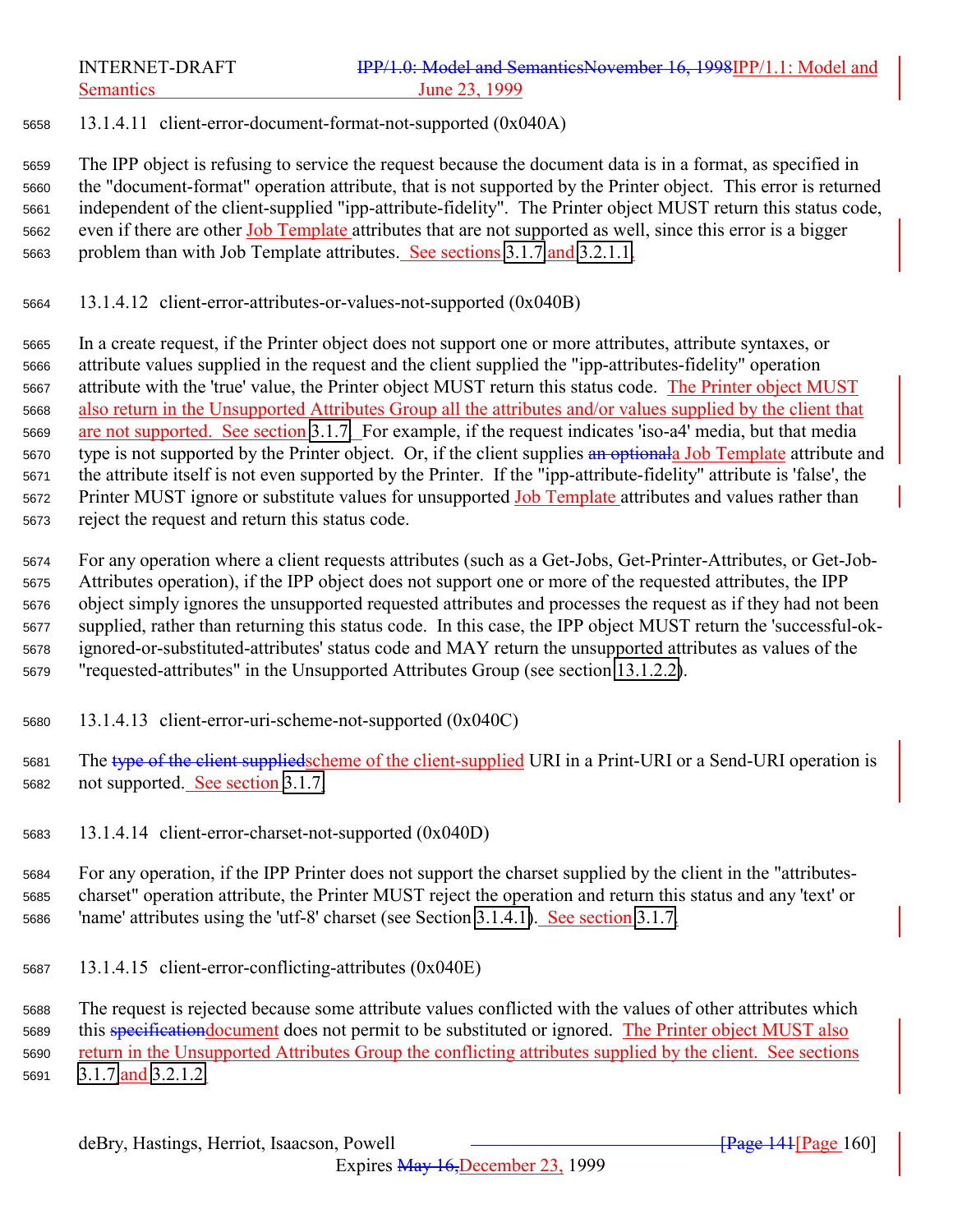<span id="page-160-0"></span>

- 13.1.4.16 client-error-compression-not-supported (0x040F)
- The IPP object is refusing to service the request because the document data, as specified in the

 "compression" operation attribute, is compressed in a way that is not supported by the Printer object. This error is returned independent of the client-supplied "ipp-attribute-fidelity". The Printer object MUST return

this status code, even if there are other Job Template attributes that are not supported as well, since this

- error is a bigger problem than with Job Template attributes. See sections [3.1.7](#page-31-0) and [3.2.1.1.](#page-36-0)
- 13.1.4.17 client-error-compression-error (0x0410)

 The IPP object is refusing to service the request because the document data cannot be decompressed when using the algorithm specified by the "compression" operation attribute. This error is returned independent of the client-supplied "ipp-attribute-fidelity". The Printer object MUST return this status code, even if there are Job Template attributes that are not supported as well, since this error is a bigger problem than with Job Template attributes. See sections [3.1.7](#page-31-0) and [3.2.1.1.](#page-36-0)

13.1.4.18 client-error-document-format-error (0x0411)

 The IPP object is refusing to service the request because Printer encountered an error in the document data while interpreting it. This error is returned independent of the client-supplied "ipp-attribute-fidelity". The Printer object MUST return this status code, even if there are Job Template attributes that are not supported as well, since this error is a bigger problem than with Job Template attributes. See sections [3.1.7](#page-31-0) and [3.2.1.1.](#page-36-0)

13.1.4.19 client-error-document-access-error (0x0412)

 The IPP object is refusing to service the Print-URI or Send-URI request because Printer encountered an access error while attempting to validate the accessibility or access the document data specified in the "document-uri" operation attribute. The Printer MAY also return a specific document access error code using the "document-access-error" operation attribute (see section [3.1.6.4\)](#page-30-0). This error is returned independent of the client-supplied "ipp-attribute-fidelity". The Printer object MUST return this status code, even if there are Job Template attributes that are not supported as well, since this error is a bigger problem than with Job Template attributes. See section [3.1.7.](#page-31-0)

13.1.5 Server Error Status Codes

 This class of status codes indicates cases in which the IPP object is aware that it has erred or is incapable of performing the request. The IPP object SHOULD include a message containing an explanation of the error situation, and whether it is a temporary or permanent condition.

13.1.5.1 server-error-internal-error (0x0500)

 The IPP object encountered an unexpected condition that prevented it from fulfilling the request. This error status code differs from "server-error-temporary-error" in that it implies a more permanent type of internal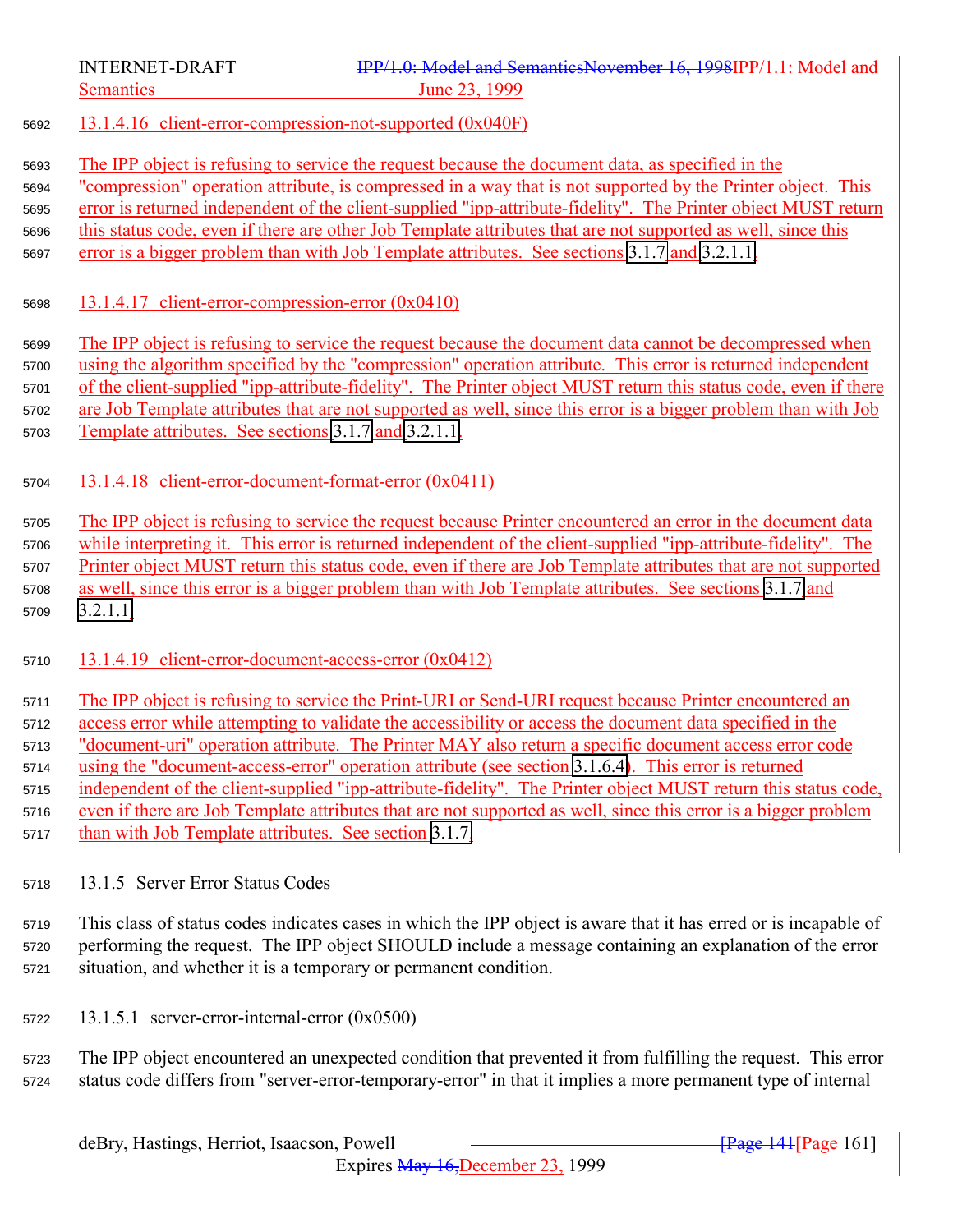error. It also differs from "server-error-device-error" in that it implies an unexpected condition (unlike a paper-jam or out-of-toner problem which is undesirable but expected). This error status code indicates that probably some knowledgeable human intervention is required.

13.1.5.2 server-error-operation-not-supported (0x0501)

 The IPP object does not support the functionality required to fulfill the request. This is the appropriate response when the IPP object does not recognize an operation or is not capable of supporting it. See section [3.1.7.](#page-31-0)

13.1.5.3 server-error-service-unavailable (0x0502)

 The IPP object is currently unable to handle the request due to a temporary overloading or maintenance of the IPP object. The implication is that this is a temporary condition which will be alleviated after some delay. If known, the length of the delay may be indicated in the message. If no delay is given, the IPP application should handle the response as it would for a "server-error-temporary-error" response. If the condition is more permanent, the error status codes "client-error-gone" or "client-error-not-found" could be used.

13.1.5.4 server-error-version-not-supported (0x0503)

5740 The IPP object does not support, or refuses to support, the IPP protocol version that was used in the request 5741 message.supplied as the value of the "version-number" operation parameter in the request. The IPP object 5742 is indicating that it is unable or unwilling to complete the request using the same major and minor version 5743 number as supplied in the request other than with this error message. The error response should SHOULD 5744 contain a Message" status-message" attribute (see section [3.1.6.2\)](#page-30-0) describing why that version is not 5745 supported and what other versions are supported by that IPP object. See section [3.1.8.](#page-32-0)

5746 A conforming IPP/1.0 client MUST specify the valid version ('1.0') on each request. A conforming IPP/1.0 5747 object MUST NOT return this status code to a conforming IPP/1.0 client. An IPP object MUST return this 5748 status code to a non-conforming IPP client. The The error response MUST identify in the "version-number" 5749 operation attributeparameter the closest version number that the IPP object does support. For example, if a client supplies version '1.0' and an IPP/1.1 object supports version '1.0', then it responds with version '1.0' in all responses to such a request. If the IPP/1.1 object does not support version '1.0', then it should accept the request and respond with version '1.1' or may reject the request and respond with this error code and version '1.1'. If a client supplies a version '1.2', the IPP/1.1 object should accept the request and return version '1.1' or may reject the request and respond with this error code and version '1.1'. See sections 3.1.8 and 4.4.14.

13.1.5.5 server-error-device-error (0x0504)

 A printer error, such as a paper jam, occurs while the IPP object processes a Print or Send operation. The response contains the true Job Status (the values of the "job-state" and "job-state-reasons" attributes). 5758 Additional information can be returned in the **optional**OPTIONAL "job-state-message" attribute value or in the OPTIONAL status message that describes the error in more detail. This error status code is only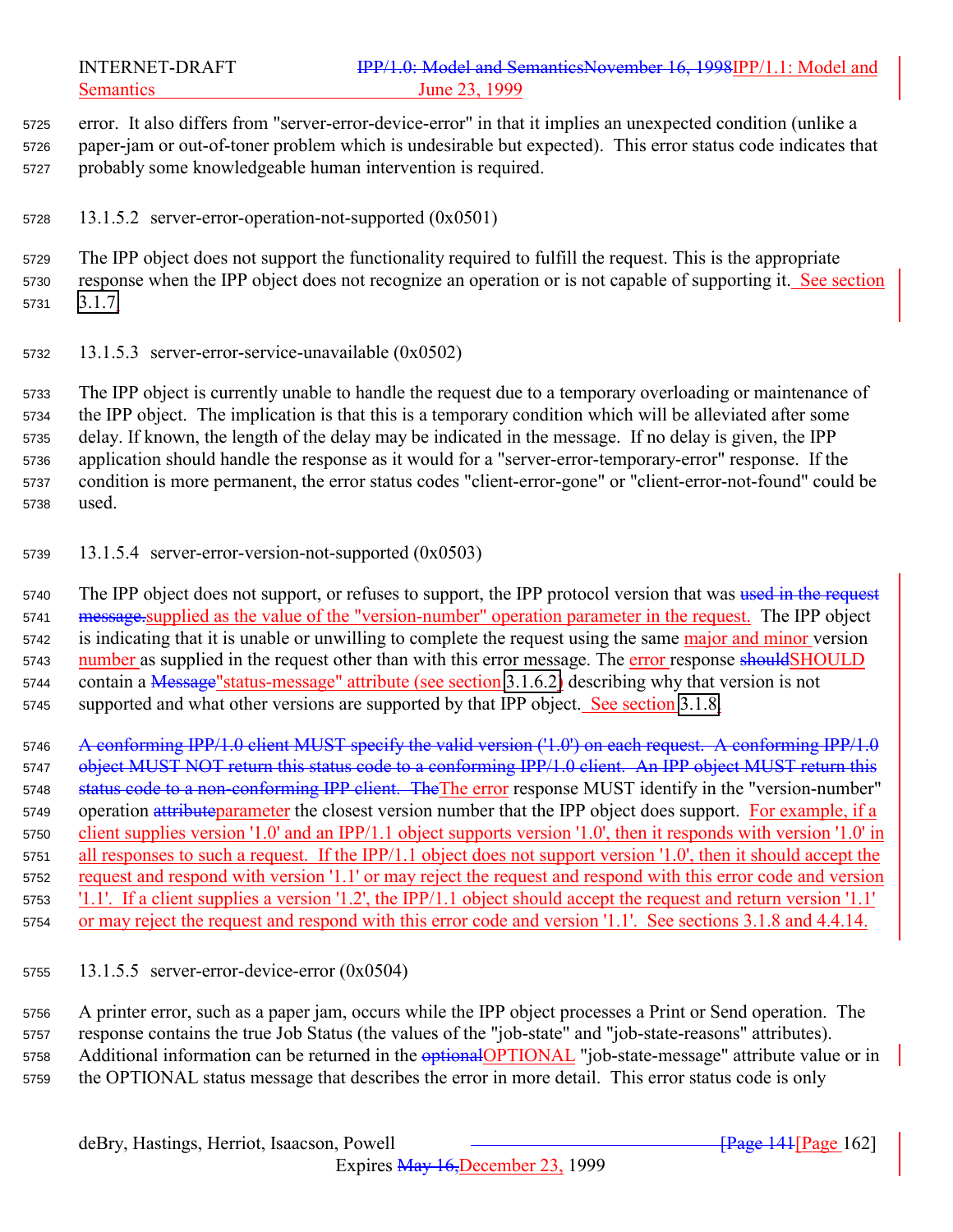returned in situations where the Printer is unable to accept the create request because of such a device error. For example, if the Printer is unable to spool, and can only accept one job at a time, the reason it might reject a create request is that the printer currently has a paper jam. In many cases however, where the Printer object can accept the request even though the Printer has some error condition, the 'successful-ok' status code will be returned. In such a case, the client would look at the returned Job Object Attributes or later query the Printer to determine its state and state reasons.

13.1.5.6 server-error-temporary-error (0x0505)

 A temporary error such as a buffer full write error, a memory overflow (i.e. the document data exceeds the memory of the Printer), or a disk full condition, occurs while the IPP Printer processes an operation. The client MAY try the unmodified request again at some later point in time with an expectation that the temporary internal error condition may have been cleared. Alternatively, as an implementation option, a Printer object MAY delay the response until the temporary condition is cleared so that no error is returned.

13.1.5.7 server-error-not-accepting-jobs (0x0506)

 A temporary error indicating that the Printer is not currently accepting jobs, because the administrator has 5774 set the value of the Printer's "printer-is-not-accepting-jobs" attribute to 'false' (by means outside  $\theta$ f 5775 IPP/1.0). the scope of this IPP/1.1 document).

- 13.1.5.8 server-error-busy (0x0507)
- 5777 A temporary error indicating that the Printer is too busy processing jobs and/or other requests. The client SHOULD try the unmodified request again at some later point in time with an expectation that the temporary busy condition will have been cleared.
- 13.1.5.9 server-error-job-canceled (0x0508)

 An error indicating that the job has been canceled by an operator or the system while the client was transmitting the data to the IPP Printer. If a job-id and job-uri had been created, then they are returned in the Print-Job, Send-Document, or Send-URI response as usual; otherwise, no job-id and job-uri are returned in the response.

- 13.1.5.10 server-error-multiple-document-jobs-not-supported (0x0509)
- The IPP object does not support multiple documents per job and a client attempted to supply document data with a second Send-Document or Send-URI operation.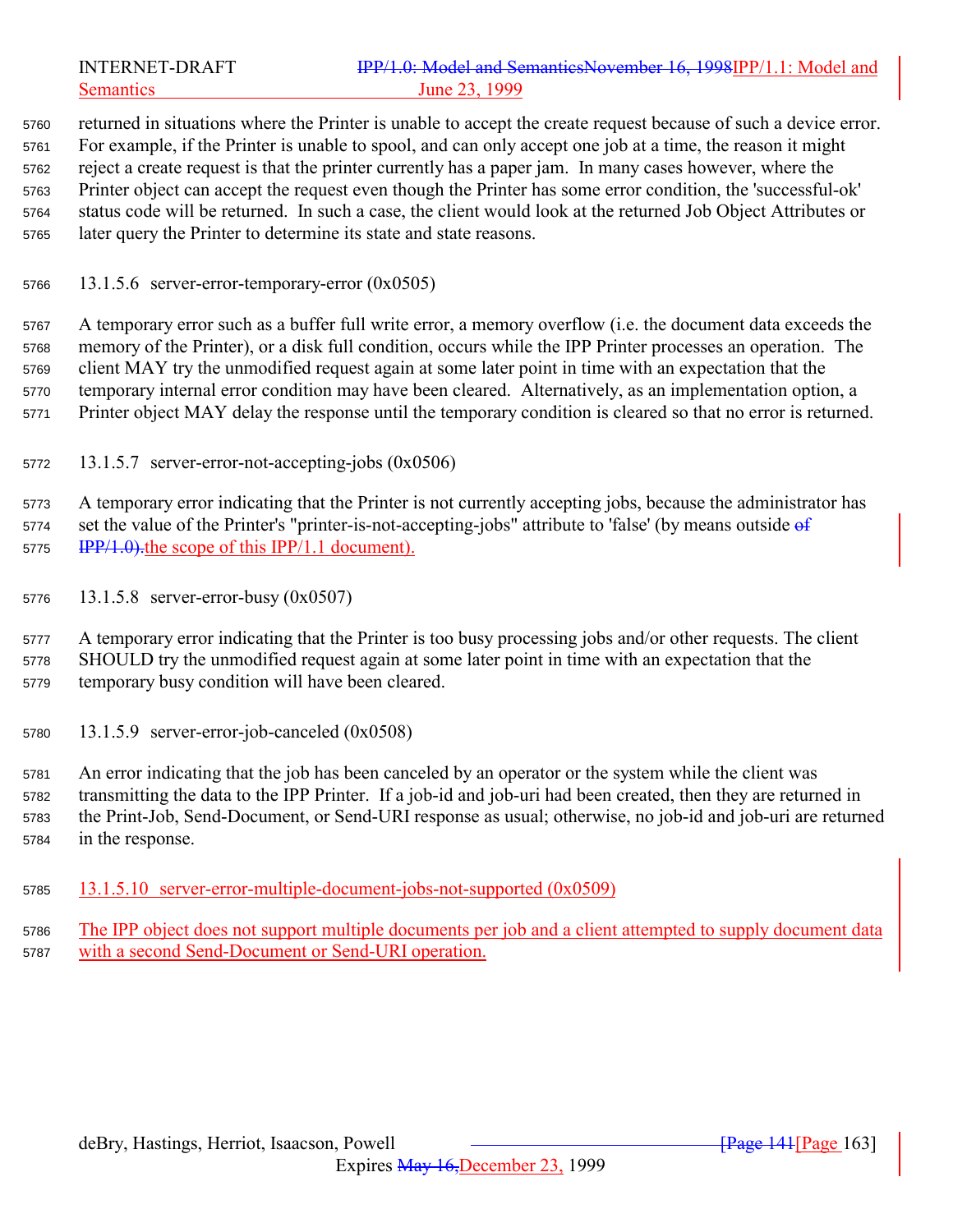<span id="page-163-0"></span>

13.2 Status Codes for IPP Operations

```
5789 PJ = Print-Job, PU = Print-URI, CJ = Create-Job, SD = Send-Document
5790 SU = Send-URI, V = Validate-Job, GA = Get-Job-Attributes and
5791 Get-Printer-Attributes, GJ = Get-Jobs, C = Cancel-Job
5792
5793 IPP Operations
5794 IPP Status Keyword PJ PU CJ SD SU V GA GJ C
5795 ------------------ -- -- -- -- -- - -- -- -
5796 successful-ok x x x x x xx x x
5797 successful-ok-ignored-or-substituted- x x x x x xx x x
5798 attributes
5799 successful-ok-conflicting-attributes x x x x x xx x x
5800 client-error-bad-request x x x x x xx x x
5801 client-error-forbidden x x x x x xx x x
5802 client-error-not-authenticated x x x x x xx x x
5803 client-error-not-authorized x x x x x xx x x
5804 client-error-not-possible x x x x x xx x x
5805 client-error-timeout x x
5806 client-error-not-found x x x x x xx x x
5807 client-error-gone x x x x x xx x x
5808 client-error-request-entity-too-large x x x x x xx x x
5809 client-error-request-value-too-long x x x x x xx x x
5810 client-error-document-format-not- x x x x x x
5811 supported
5812 client-error-attributes-or-values-not- x x x x x xx x x
5813 supported
5814 client-error-uri-scheme-not-supported x x
5815 client-error-charset-not-supported x x x x x xx x x
5816 client-error-conflicting-attributes x x x x x xx x x
5817 client-error-compression-not-supported x x x x x
5818 client-error-compression-error x x x x
5819 client-error-document-format-error x x x x
5820 client-error-document-access-error x x
5821 server-error-internal-error x x x x x xx x x
5822 server-error-operation-not-supported xxxx
5823 server-error-service-unavailable x x x x x xx x x
5824 server-error-version-not-supported x x x x x xx x x
5825 server-error-device-error xxxxx
5826 server-error-temporary-error xxxxx
5827 server-error-not-accepting-jobs x x x x
5828 server-error-busy x x x x x xx x x
5829 server-error-job-canceled x x x
5830 server-error-multiple-document-jobs- x x
```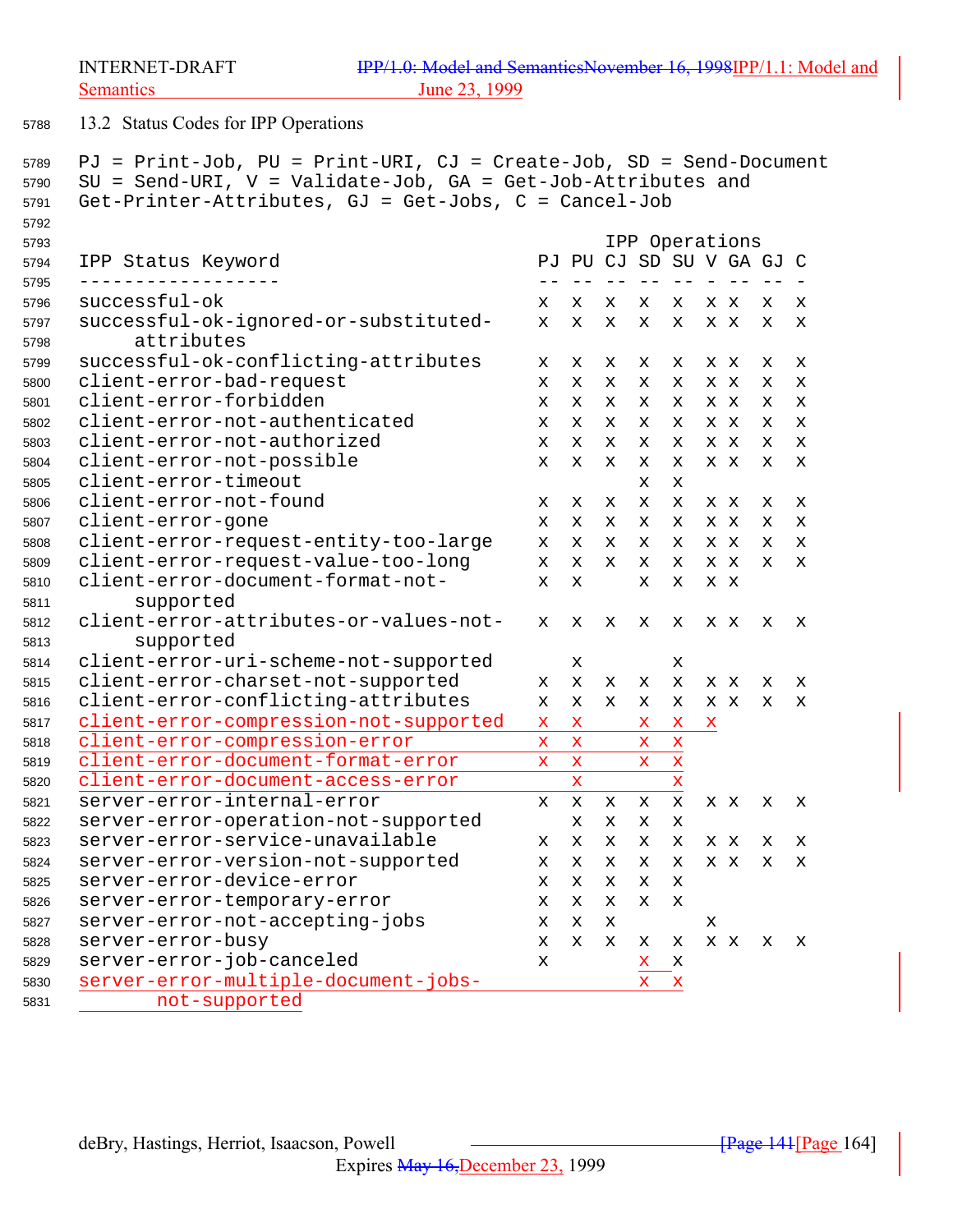INTERNET-DRAFT Semantics 23, 1999

| IPP/1.0: Model and SemanticsNovember 16, 1998IPP/1.1: Model and |  |  |
|-----------------------------------------------------------------|--|--|
| June 23, 1999                                                   |  |  |

| 5832 | HJ = Hold-Job, RJ = Release-Job, RS = Restart-Job          |              |                   |                   |                   |              |                        |  |
|------|------------------------------------------------------------|--------------|-------------------|-------------------|-------------------|--------------|------------------------|--|
| 5833 | $PP = Pause-Printer, RP = Resume-Printer, PJ = Purge-Jobs$ |              |                   |                   |                   |              |                        |  |
| 5834 |                                                            |              |                   |                   |                   |              |                        |  |
| 5835 |                                                            |              |                   |                   |                   |              | IPP Operations (cont.) |  |
| 5836 | IPP Status Keyword                                         |              |                   | HJ RJ RS PP RP PJ |                   |              |                        |  |
| 5837 |                                                            | $=$ $-$      | $\equiv$ $\equiv$ | $=$ $=$           | $\equiv$ $\equiv$ | $- -$        |                        |  |
| 5838 | successful-ok                                              | X.           | x                 | X.                | x                 | x            | $\mathbf x$            |  |
| 5839 | successful-ok-ignored-or-substituted-                      | $\mathbf x$  | $\mathbf x$       | $\mathbf x$       | $\mathbf x$       | $\mathbf{x}$ | $\mathbf x$            |  |
| 5840 | attributes                                                 |              |                   |                   |                   |              |                        |  |
| 5841 | successful-ok-conflicting-attributes                       | x.           | x                 | x                 | x                 | x            | x                      |  |
| 5842 | client-error-bad-request                                   | $\mathbf x$  | $\mathbf x$       | $\mathbf x$       | $\mathbf x$       | $\mathbf x$  | $\mathbf x$            |  |
| 5843 | client-error-forbidden                                     | $\mathbf x$  | $\mathbf x$       | $\mathbf x$       | x                 | $\mathbf x$  | $\mathbf x$            |  |
| 5844 | client-error-not-authenticated                             | x            | $\mathbf x$       | x                 | $\mathbf x$       | $\mathbf x$  | $\mathbf x$            |  |
| 5845 | client-error-not-authorized                                | $\mathbf x$  | $\mathbf x$       | $\mathbf x$       | $\mathbf x$       | $\mathbf x$  | $\mathbf x$            |  |
| 5846 | client-error-not-possible                                  | $\mathbf x$  | $\mathbf x$       | $\mathbf x$       | $\mathbf x$       | $\mathbf{x}$ | $\mathbf x$            |  |
| 5847 | client-error-timeout                                       |              |                   |                   |                   |              |                        |  |
| 5848 | client-error-not-found                                     | X.           | x                 | x                 | x                 | x            | x                      |  |
| 5849 | client-error-gone                                          | $\mathbf x$  | $\mathbf x$       | $\mathbf x$       | $\mathbf x$       | $\mathbf x$  | $\mathbf x$            |  |
| 5850 | client-error-request-entity-too-large                      | $\mathbf{x}$ | $\mathbf{x}$      | $\mathbf{x}$      | x                 | X.           | $\mathbf x$            |  |
| 5851 | client-error-request-value-too-long                        | $\mathbf{x}$ | $\mathbf{x}$      | $\mathbf{x}$      | $\mathbf x$       | $\mathbf{x}$ | $\mathbf x$            |  |
| 5852 | client-error-document-format-not-                          |              |                   |                   |                   |              |                        |  |
| 5853 | supported                                                  |              |                   |                   |                   |              |                        |  |
| 5854 | client-error-attributes-or-values-not-                     | $\mathbf x$  | $\mathbf x$       | $\mathbf x$       | $\mathbf{x}$      | x            | x                      |  |
| 5855 | supported                                                  |              |                   |                   |                   |              |                        |  |
| 5856 | client-error-uri-scheme-not-supported                      |              |                   |                   |                   |              |                        |  |
| 5857 | client-error-charset-not-supported                         | X.           | x                 | X.                | x                 | x            | x                      |  |
| 5858 | client-error-conflicting-attributes                        | $\mathbf{x}$ | $\mathbf x$       | $\mathbf{x}$      | X.                | $\mathbf x$  | x                      |  |
| 5859 | client-error-compression-not-supported                     |              |                   |                   |                   |              |                        |  |
| 5860 | client-error-compression-error                             |              |                   |                   |                   |              |                        |  |
| 5861 | client-error-document-format-error                         |              |                   |                   |                   |              |                        |  |
| 5862 | client-error-document-access-error                         |              |                   |                   |                   |              |                        |  |
| 5863 | server-error-internal-error                                | $\mathbf x$  | x                 | x                 | X.                | x            | x                      |  |
| 5864 | server-error-operation-not-supported                       | X.           | $\mathbf x$       | x                 | x                 | $\mathbf x$  | $\mathbf x$            |  |
| 5865 | server-error-service-unavailable                           | X.           | x                 | x                 | $\mathbf x$       | X.           | $\mathbf x$            |  |
| 5866 | server-error-version-not-supported                         | $\mathbf x$  | $\mathbf x$       | $\mathbf x$       | $\mathbf x$       | $\mathbf x$  | $\bar{\mathbf{x}}$     |  |
| 5867 | server-error-device-error                                  |              |                   |                   |                   |              |                        |  |
| 5868 | server-error-temporary-error                               | x.           | X.                | X.                | X.                | X.           | $\mathbf{x}$           |  |
| 5869 | server-error-not-accepting-jobs                            |              |                   |                   |                   |              |                        |  |
| 5870 | server-error-busy                                          | $\mathbf x$  |                   | X X X X X         |                   |              |                        |  |
| 5871 | server-error-job-canceled                                  |              |                   |                   |                   |              |                        |  |
| 5872 | server-error-multiple-document-jobs-                       |              |                   |                   |                   |              |                        |  |
| 5873 | not-supported                                              |              |                   |                   |                   |              |                        |  |
| 5874 |                                                            |              |                   |                   |                   |              |                        |  |
|      |                                                            |              |                   |                   |                   |              |                        |  |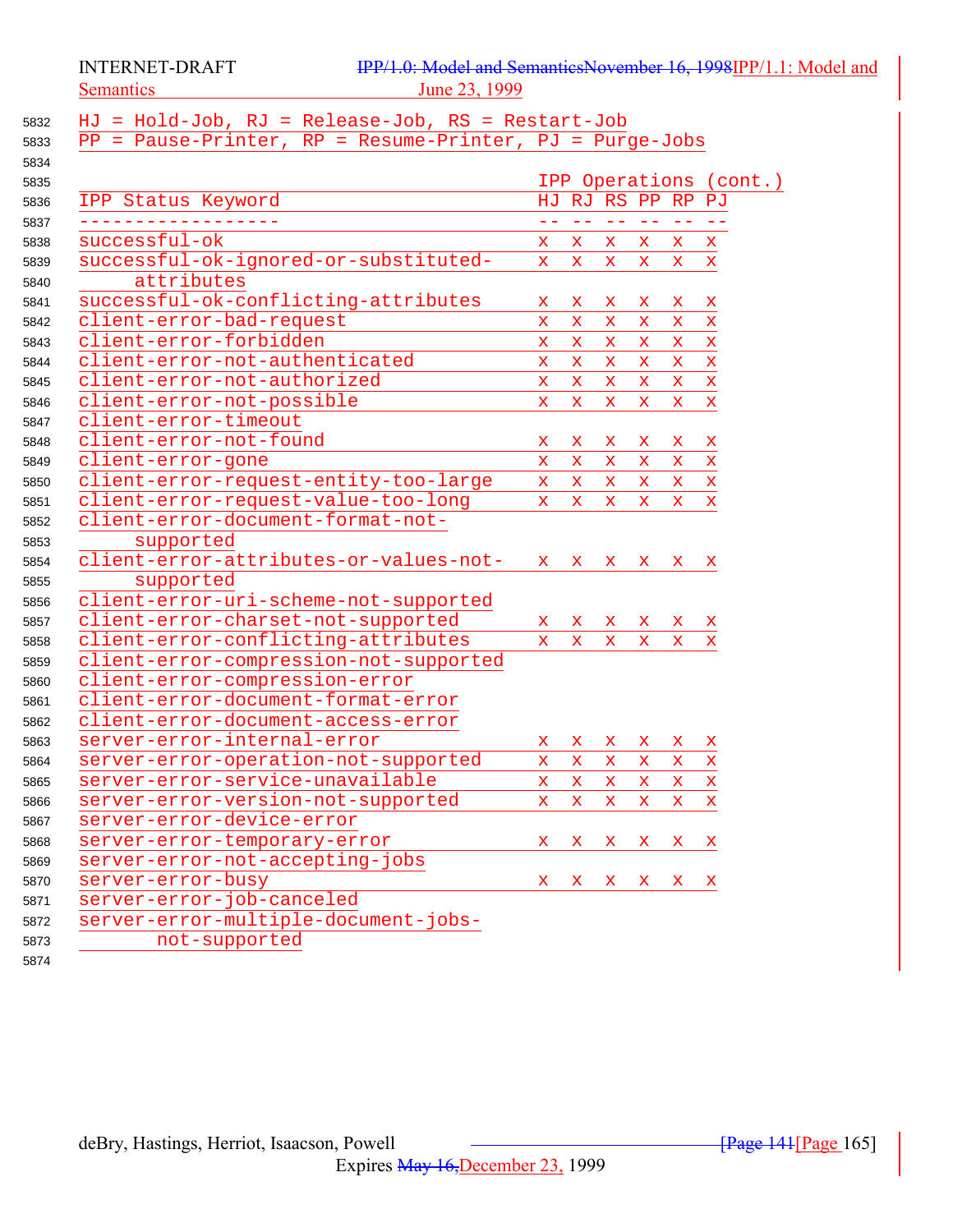Semantics 23, 1999

| 5875 |                                                                                      |
|------|--------------------------------------------------------------------------------------|
| 5876 | 14. APPENDIX C: "media" keyword values                                               |
| 5877 | Standard keyword values are taken from several sources.                              |
| 5878 | Standard values are defined (taken from DPA[ISO10175] and the Printer MIB[RFC1759]): |
| 5879 | 'default': The default medium for the output device                                  |
| 5880 | 'iso-a4-white': Specifies the ISO A4 white medium                                    |
| 5881 | 'iso-a4-colored': Specifies the ISO A4 colored medium                                |
| 5882 | 'iso-a4-transparent' Specifies the ISO A4 transparent medium                         |
| 5883 | 'iso-a3-white': Specifies the ISO A3 white medium                                    |
| 5884 | 'iso-a3-colored': Specifies the ISO A3 colored medium                                |
| 5885 | 'iso-a5-white': Specifies the ISO A5 white medium                                    |
| 5886 | 'iso-a5-colored': Specifies the ISO A5 colored medium                                |
| 5887 | 'iso-b4-white': Specifies the ISO B4 white medium                                    |
| 5888 | 'iso-b4-colored': Specifies the ISO B4 colored medium                                |
| 5889 | 'iso-b5-white': Specifies the ISO B5 white medium                                    |
| 5890 | 'iso-b5-colored': Specifies the ISO B5 colored medium                                |
| 5891 | 'jis-b4-white': Specifies the JIS B4 white medium                                    |
| 5892 | 'jis-b4-colored': Specifies the JIS B4 colored medium                                |
| 5893 | 'jis-b5-white': Specifies the JIS B5 white medium                                    |
| 5894 | 'jis-b5-colored': Specifies the JIS B5 colored medium                                |
| 5895 |                                                                                      |
| 5896 | The following standard values are defined for North American media:                  |
| 5897 | 'na-letter-white': Specifies the North American letter white medium                  |
| 5898 | 'na-letter-colored': Specifies the North American letter colored medium              |
| 5899 | 'na-letter-transparent': Specifies the North American letter transparent medium      |
| 5900 | 'na-legal-white': Specifies the North American legal white medium                    |
| 5901 | 'na-legal-colored': Specifies the North American legal colored medium                |
| 5902 |                                                                                      |
| 5903 | The following standard values are defined for envelopes:                             |
| 5904 | 'iso-b4-envelope': Specifies the ISO B4 envelope medium                              |
| 5905 | 'iso-b5-envelope': Specifies the ISO B5 envelope medium                              |
| 5906 | 'iso-c3-envelope': Specifies the ISO C3 envelope medium                              |
| 5907 | 'iso-c4-envelope': Specifies the ISO C4 envelope medium                              |
| 5908 | 'iso-c5-envelope': Specifies the ISO C5 envelope medium                              |
| 5909 | 'iso-c6-envelope': Specifies the ISO C6 envelope medium                              |
| 5910 | 'iso-designated-long-envelope': Specifies the ISO Designated Long envelope medium    |
| 5911 | 'na-10x13-envelope': Specifies the North American 10x13 envelope medium              |
| 5912 | 'na-9x12-envelope': Specifies the North American 9x12 envelope medium                |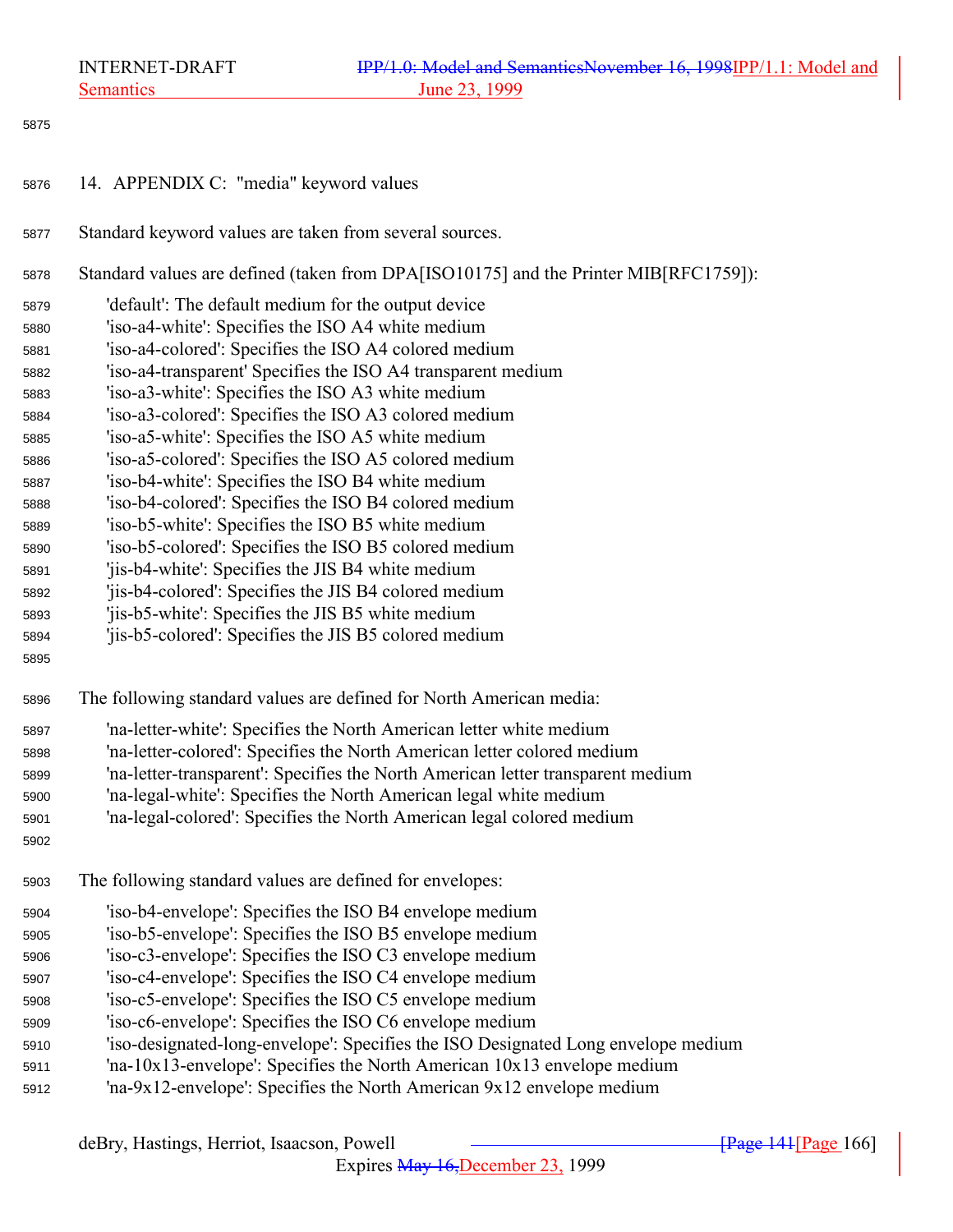|      | <b>INTERNET-DRAFT</b>                             | IPP/1.0: Model and SemanticsNovember 16, 1998IPP/1.1: Model and                          |
|------|---------------------------------------------------|------------------------------------------------------------------------------------------|
|      | <b>Semantics</b>                                  | <u>June 23, 1999</u>                                                                     |
| 5913 |                                                   | 'monarch-envelope': Specifies the Monarch envelope                                       |
|      |                                                   | 'na-number-10-envelope': Specifies the North American number 10 business envelope medium |
| 5914 |                                                   | 'na-7x9-envelope': Specifies the North American 7x9 inch envelope                        |
| 5915 |                                                   | 'na-9x11-envelope': Specifies the North American 9x11 inch envelope                      |
| 5916 |                                                   |                                                                                          |
| 5917 |                                                   | $\text{ln}a - 10x14$ -envelope': Specifies the North American $10x14$ inch envelope      |
| 5918 |                                                   | 'na-number-9-envelope': Specifies the North American number 9 business envelope          |
| 5919 |                                                   | 'na-6x9-envelope': Specifies the North American 6x9 inch envelope                        |
| 5920 |                                                   | 'na-10x15-envelope': Specifies the North American 10x15 inch envelope                    |
| 5921 |                                                   |                                                                                          |
| 5922 |                                                   | The following standard values are defined for the less commonly used media (white-only): |
| 5923 |                                                   | 'executive-white': Specifies the white executive medium                                  |
| 5924 | 'folio-white': Specifies the folio white medium   |                                                                                          |
| 5925 |                                                   | 'invoice-white': Specifies the white invoice medium                                      |
| 5926 | 'ledger-white': Specifies the white ledger medium |                                                                                          |
| 5927 | 'quarto-white': Specified the white quarto medium |                                                                                          |
| 5928 |                                                   | 'iso-a0-white': Specifies the ISO A0 white medium                                        |
| 5929 |                                                   | 'iso-a1-white': Specifies the ISO A1 white medium                                        |
| 5930 |                                                   | 'iso-a2-white': Specifies the ISO A2 white medium                                        |
| 5931 |                                                   | 'iso-a6-white': Specifies the ISO A6 white medium                                        |
| 5932 |                                                   | 'iso-a7-white': Specifies the ISO A7 white medium                                        |
| 5933 |                                                   | 'iso-a8-white': Specifies the ISO A8 white medium                                        |
| 5934 |                                                   | 'iso-a9-white': Specifies the ISO A9 white medium                                        |
| 5935 |                                                   | 'iso-10-white': Specifies the ISO A10 white medium                                       |
| 5936 |                                                   | 'iso-b0-white': Specifies the ISO B0 white medium                                        |
| 5937 |                                                   | 'iso-b1-white': Specifies the ISO B1 white medium                                        |
| 5938 |                                                   | 'iso-b2-white': Specifies the ISO B2 white medium                                        |
| 5939 |                                                   | 'iso-b3-white': Specifies the ISO B3 white medium                                        |
| 5940 |                                                   | 'iso-b6-white': Specifies the ISO B6 white medium                                        |
| 5941 |                                                   | 'iso-b7-white': Specifies the ISO B7 white medium                                        |
| 5942 |                                                   | 'iso-b8-white': Specifies the ISO B8 white medium                                        |
| 5943 |                                                   | 'iso-b9-white': Specifies the ISO B9 white medium                                        |
| 5944 |                                                   | 'iso-b10-white': Specifies the ISO B10 white medium                                      |
| 5945 | 'jis-b0-white': Specifies the JIS B0 white medium |                                                                                          |
| 5946 | 'jis-b1-white': Specifies the JIS B1 white medium |                                                                                          |
| 5947 | 'jis-b2-white': Specifies the JIS B2 white medium |                                                                                          |
| 5948 | 'jis-b3-white': Specifies the JIS B3 white medium |                                                                                          |
| 5949 | 'jis-b6-white': Specifies the JIS B6 white medium |                                                                                          |
| 5950 | 'jis-b7-white': Specifies the JIS B7 white medium |                                                                                          |
| 5951 | 'jis-b8-white': Specifies the JIS B8 white medium |                                                                                          |
| 5952 | 'jis-b9-white': Specifies the JIS B9 white medium |                                                                                          |
| 5953 |                                                   | 'jis-b10-white': Specifies the JIS B10 white medium                                      |
| 5954 |                                                   |                                                                                          |

The following standard values are defined for engineering media (white only):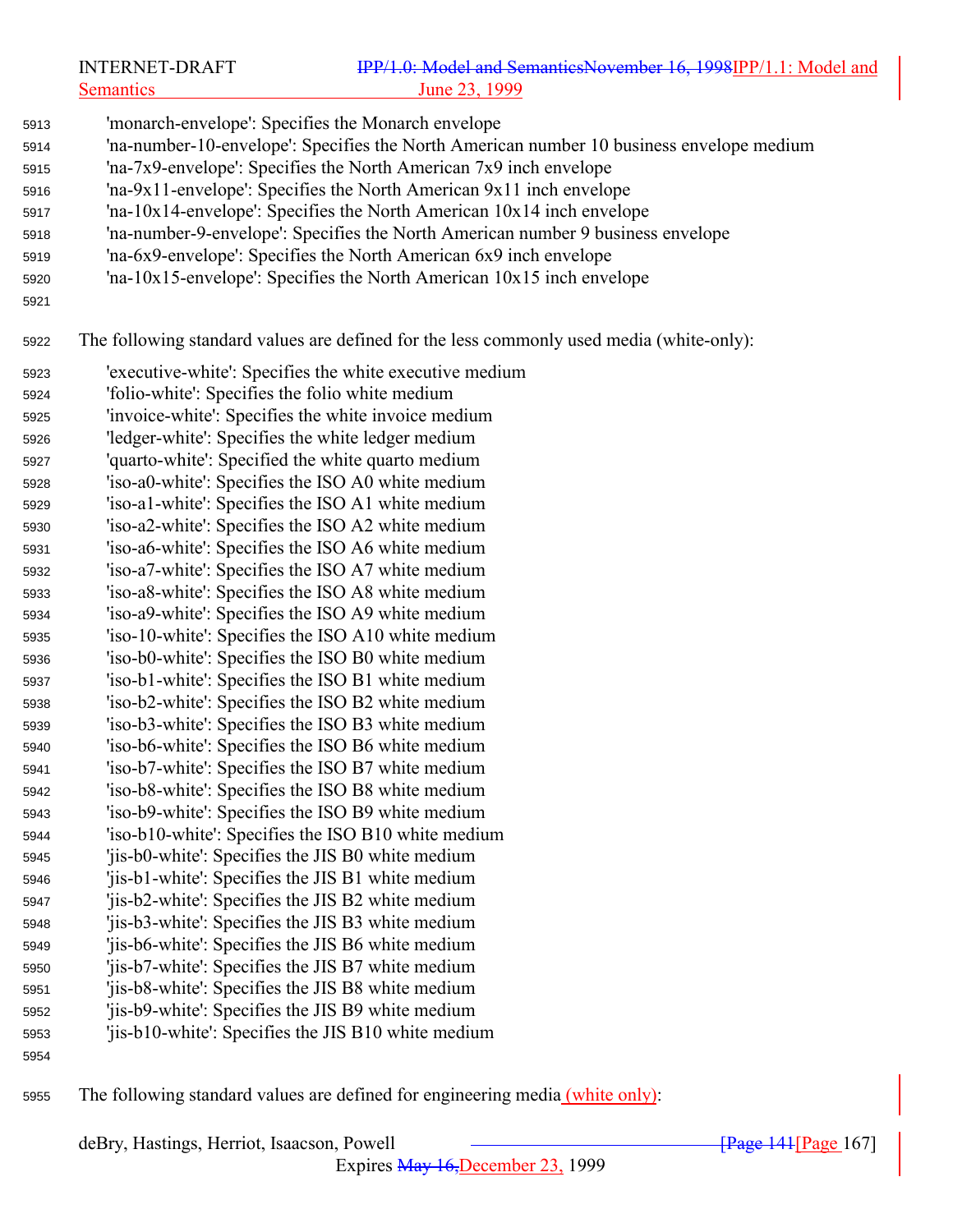The following standard values are defined for input-trays (from ISO DPA and the Printer MIB):

- 'top': The top input tray in the printer.
- 'middle': The middle input tray in the printer.
- 'bottom': The bottom input tray in the printer.
- 'envelope': The envelope input tray in the printer.
- 'manual': The manual feed input tray in the printer.
- 'large-capacity': The large capacity input tray in the printer.
- 'main': The main input tray
- 'side': The side input tray
- 

The following standard values are defined for media sizes (from ISO DPA):

 'iso-a0': Specifies the ISO A0 size: 841 mm by 1189 mm as defined in ISO 216 'iso-a1': Specifies the ISO A1 size: 594 mm by 841 mm as defined in ISO 216 'iso-a2': Specifies the ISO A2 size: 420 mm by 594 mm as defined in ISO 216 'iso-a3': Specifies the ISO A3 size: 297 mm by 420 mm as defined in ISO 216 'iso-a4': Specifies the ISO A4 size: 210 mm by 297 mm as defined in ISO 216 'iso-a5': Specifies the ISO A5 size: 148 mm by 210 mm as defined in ISO 216 'iso-a6': Specifies the ISO A6 size: 105 mm by 148 mm as defined in ISO 216 'iso-a7': Specifies the ISO A7 size: 74 mm by 105 mm as defined in ISO 216 'iso-a8': Specifies the ISO A8 size: 52 mm by 74 mm as defined in ISO 216 'iso-a9': Specifies the ISO A9 size: 37 mm by 52 mm as defined in ISO 216 'iso-a10': Specifies the ISO A10 size: 26 mm by 37 mm as defined in ISO 216 'iso-b0': Specifies the ISO B0 size: 1000 mm by 1414 mm as defined in ISO 216 'iso-b1': Specifies the ISO B1 size: 707 mm by 1000 mm as defined in ISO 216 'iso-b2': Specifies the ISO B2 size: 500 mm by 707 mm as defined in ISO 216 'iso-b3': Specifies the ISO B3 size: 353 mm by 500 mm as defined in ISO 216 'iso-b4': Specifies the ISO B4 size: 250 mm by 353 mm as defined in ISO 216 'iso-b5': Specifies the ISO B5 size: 176 mm by 250 mm as defined in ISO 216 'iso-b6': Specifies the ISO B6 size: 125 mm by 176 mm as defined in ISO 216 'iso-b7': Specifies the ISO B7 size: 88 mm by 125 mm as defined in ISO 216 'iso-b8': Specifies the ISO B8 size: 62 mm by 88 mm as defined in ISO 216 'iso-b9': Specifies the ISO B9 size: 44 mm by 62 mm as defined in ISO 216 'iso-b10': Specifies the ISO B10 size: 31 mm by 44 mm as defined in ISO 216 'na-letter': Specifies the North American letter size: 8.5 inches by 11 inches 'na-legal': Specifies the North American legal size: 8.5 inches by 14 inches 'executive': Specifies the executive size (7.25 X 10.5 in)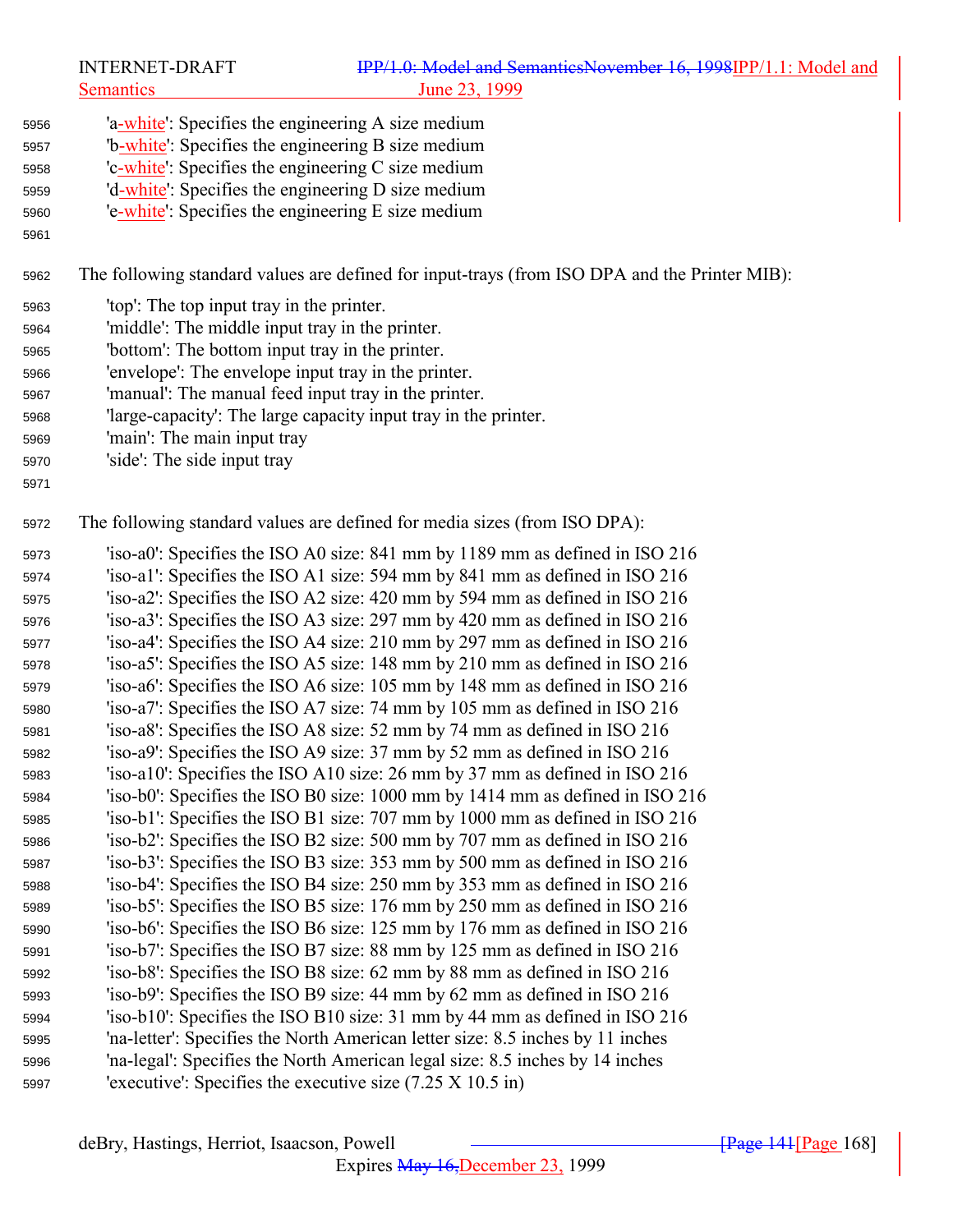'folio': Specifies the folio size (8.5 X 13 in) 'invoice': Specifies the invoice size (5.5 X 8.5 in) 'ledger': Specifies the ledger size (11 X 17 in) 'quarto': Specifies the quarto size (8.5 X 10.83 in) 'iso-c3': Specifies the ISO C3 size: 324 mm by 458 mm as defined in ISO 269 'iso-c4': Specifies the ISO C4 size: 229 mm by 324 mm as defined in ISO 269 'iso-c5': Specifies the ISO C5 size: 162 mm by 229 mm as defined in ISO 269 'iso-c6': Specifies the ISO C6 size: 114 mm by 162 mm as defined in ISO 269 'iso-designated-long': Specifies the ISO Designated Long size: 110 mm by 220 mm as defined in ISO 269 'na-10x13-envelope': Specifies the North American 10x13 size: 10 inches by 13 inches 'na-9x12-envelope': Specifies the North American 9x12 size: 9 inches by 12 inches 'na-number-10-envelope': Specifies the North American number 10 business envelope size: 4.125 inches by 9.5 inches 'na-7x9-envelope': Specifies the North American 7x9 inch envelope size 'na-9x11-envelope': Specifies the North American 9x11 inch envelope size 'na-10x14-envelope': Specifies the North American 10x14 inch envelope size 'na-number-9-envelope': Specifies the North American number 9 business envelope size 'na-6x9-envelope': Specifies the North American 6x9 envelope size 'na-10x15-envelope': Specifies the North American 10x15 envelope size 'monarch-envelope': Specifies the Monarch envelope size (3.87 x 7.5 in) 'jis-b0': Specifies the JIS B0 size: 1030mm x 1456mm 'jis-b1': Specifies the JIS B1 size: 728mm x 1030mm 'jis-b2': Specifies the JIS B2 size: 515mm x 728mm 'jis-b3': Specifies the JIS B3 size: 364mm x 515mm 'jis-b4': Specifies the JIS B4 size: 257mm x 364mm 'jis-b5': Specifies the JIS B5 size: 182mm x 257mm 'jis-b6': Specifies the JIS B6 size: 128mm x 182mm 'jis-b7': Specifies the JIS B7 size: 91mm x 128mm 'jis-b8': Specifies the JIS B8 size: 64mm x 91mm 'jis-b9': Specifies the JIS B9 size: 45mm x 64mm 'jis-b10': Specifies the JIS B10 size: 32mm x 45mm The following standard values are defined for engineering media sizes: 'a': Specifies the engineering A size: 8.5 inches x 11 inches 'b': Specifies the engineering B size: 11 inches x 17 inches 'c': Specifies the engineering C size: 17 inches x 22 inches 'd': Specifies the engineering D size: 22 inches x 34 inches 'e': Specifies the engineering E size: 34 inches x 44 inches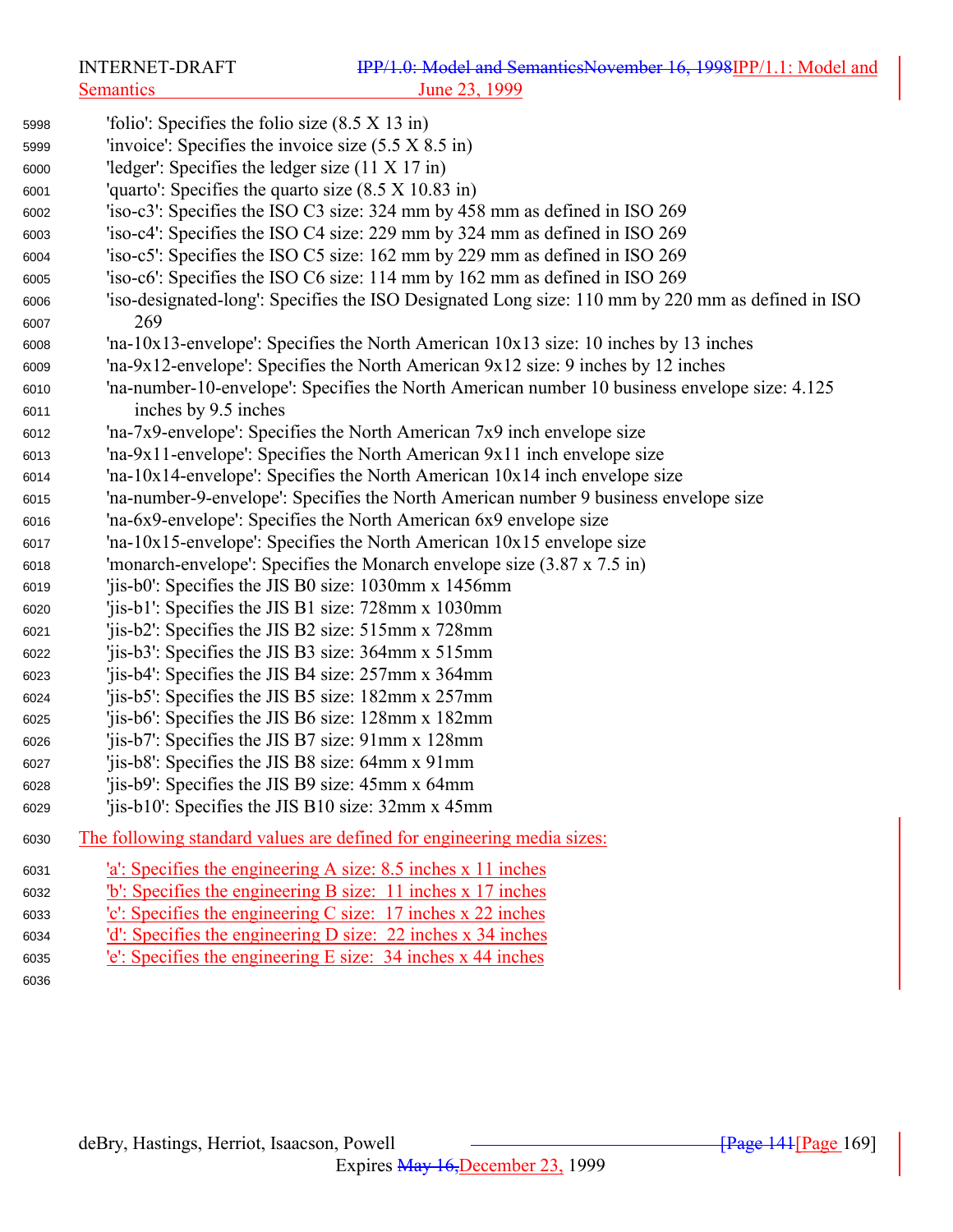### 15. APPENDIX D: Processing IPP Attributes

 When submitting a print job to a Printer object, the IPP model allows a client to supply operation and Job Template attributes along with the document data. These Job Template attributes in the create request affect the rendering, production and finishing of the documents in the job. Similar types of instructions may also be contained in the document to be printed, that is, embedded within the print data itself. In addition, the Printer has a set of attributes that describe what rendering and finishing options which are supported by that Printer. This model, which allows for flexibility and power, also introduces the potential that at job submission time, these client-supplied attributes may conflict with either:

- what the implementation is capable of realizing (i.e., what the Printer supports), as well as
- the instructions embedded within the print data itself.
- 
- The following sections describe how these two types of conflicts are handled in the IPP model.
- 15.1 Fidelity

 If there is a conflict between what the client requests and what a Printer object supports, the client may request one of two possible conflict handling mechanisms:

- 1) either reject the job since the job can not be processed exactly as specified, or
- 2) allow the Printer to make any changes necessary to proceed with processing the Job the best it can.
- 

 In the first case the client is indicating to the Printer object: "Print the job exactly as specified with no exceptions, and if that can't be done, don't even bother printing the job at all." In the second case, the client is indicating to the Printer object: "It is more important to make sure the job is printed rather than be processed exactly as specified; just make sure the job is printed even if client supplied attributes need to be changed or ignored."

The IPP model accounts for this situation by introducing an "ipp-attribute-fidelity" attribute.

 In a create request, "ipp-attribute-fidelity" is a boolean operation attribute that is OPTIONALLY supplied by the client. The value 'true' indicates that total fidelity to client supplied Job Template attributes and values is required. The client is requesting that the Job be printed exactly as specified, and if that is not possible then the job MUST be rejected rather than processed incorrectly. The value 'false' indicates that a reasonable attempt to print the Job is acceptable. If a Printer does not support some of the client supplied Job Template attributes or values, the Printer MUST ignore them or substitute any supported value for unsupported values, respectively. The Printer may choose to substitute the default value associated with that attribute, or use some other supported value that is similar to the unsupported requested value. For example, if a client supplies a "media" value of 'na-letter', the Printer may choose to substitute 'iso-a4' rather than a default value of 'envelope'. If the client does not supply the "ipp-attribute-fidelity" attribute, the Printer assumes a value of 'false'.

 Each Printer implementation MUST support both types of "fidelity" printing (that is whether the client supplies a value of 'true' or 'false'):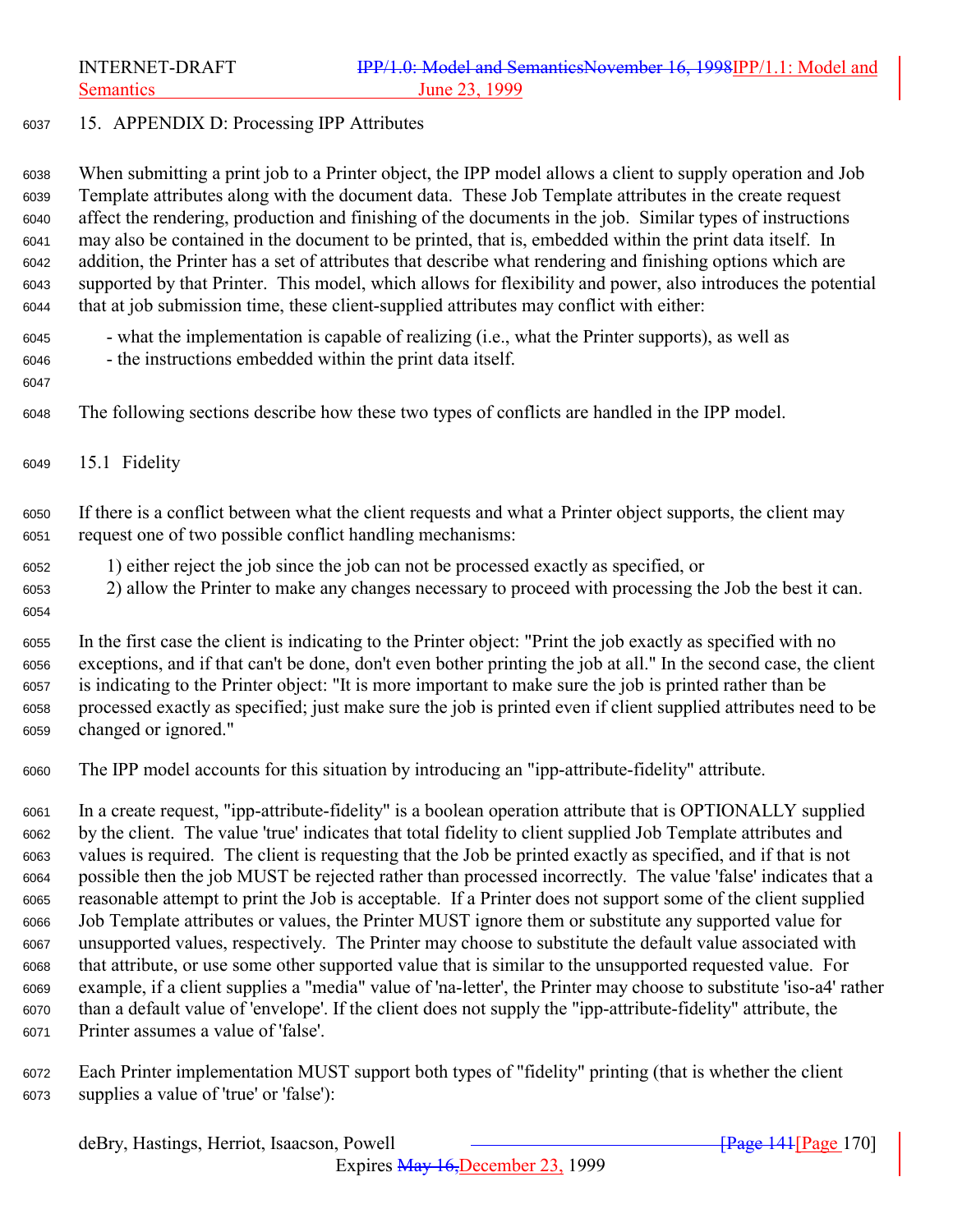INTERNET-DRAFT **IPP/1.0: Model and SemanticsNovember 16, 1998IPP/1.1: Model and** Semantics June 23, 1999 - If the client supplies 'false' or does not supply the attribute, the Printer object MUST always accept the request by ignoring unsupported Job Template attributes and by substituting unsupported values of supported Job Template attributes with supported values. - If the client supplies 'true', the Printer object MUST reject the request if the client supplies unsupported Job Template attributes. Since a client can always query a Printer to find out exactly what is and is not supported, "ipp-attribute- fidelity" set to 'false' is useful when: 1) The End-User uses a command line interface to request attributes that might not be supported. 2) In a GUI context, if the End User expects the job might be moved to another printer and prefers a sub-optimal result to nothing at all. 3) The End User just wants something reasonable in lieu of nothing at all. 15.2 Page Description Language (PDL) Override

 If there is a conflict between the value of an IPP Job Template attribute and a corresponding instruction in the document data, the value of the IPP attribute SHOULD take precedence over the document instruction. Consider the case where a previously formatted file of document data is sent to an IPP Printer. In this case, if the client supplies any attributes at job submission time, the client desires that those attributes override the embedded instructions. Consider the case were a previously formatted document has embedded in it commands to load 'iso-a4' media. However, the document is passed to an end user that only has access to a printer with 'na-letter' media loaded. That end user most likely wants to submit that document to an IPP Printer with the "media" Job Template attribute set to 'na-letter'. The job submission attribute should take precedence over the embedded PDL instruction. However, until companies that supply document data interpreters allow a way for external IPP attributes to take precedence over embedded job production instructions, a Printer might not be able to support the semantics that IPP attributes override the embedded instructions.

 The IPP model accounts for this situation by introducing a "pdl-override-supported" attribute that describes the Printer objects capabilities to override instructions embedded in the PDL data stream. The value of the 6102 "pdl-override-supported" attribute is configured by means outside  $\frac{IPP}{1.0}$  the scope of this IPP/1.1 document.

- This REQUIRED Printer attribute takes on the following values:
- 'attempted': This value indicates that the Printer object attempts to make the IPP attribute values take precedence over embedded instructions in the document data, however there is no guarantee.
- 'not-attempted': This value indicates that the Printer object makes no attempt to make the IPP attribute values take precedence over embedded instructions in the document data.

 At job processing time, an implementation that supports the value of 'attempted' might do one of several different actions: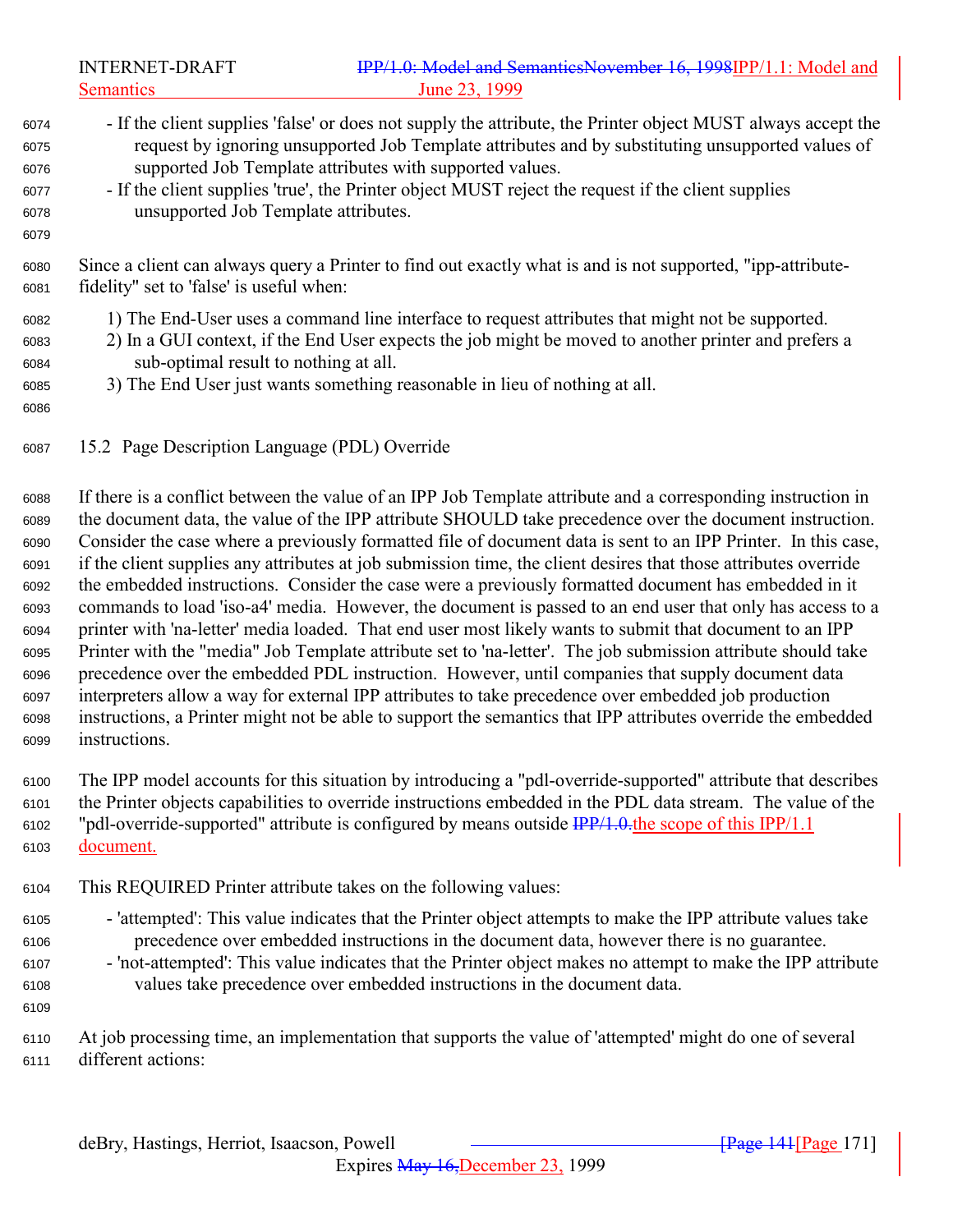- 1) Generate an output device specific command sequence to realize the feature represented by the IPP attribute value. 2) Parse the document data itself and replace the conflicting embedded instruction with a new embedded instruction that matches the intent of the IPP attribute value.
- 3) Indicate to the Printer that external supplied attributes take precedence over embedded instructions and then pass the external IPP attribute values to the document data interpreter.
- 4) Anything else that allows for the semantics that IPP attributes override embedded document data instructions.
- 

 Since 'attempted' does not offer any type of guarantee, even though a given Printer object might not do a very "good" job of attempting to ensure that IPP attributes take a higher precedence over instructions embedded in the document data, it would still be a conforming implementation.

- At job processing time, an implementation that supports the value of 'not-attempted' might do one of the following actions:
- 1) Simply pre-pend the document data with the PDL instruction that corresponds to the client-supplied PDL attribute, such that if the document data also has the same PDL instruction, it will override what the Printer object pre-pended. In other words, this implementation is using the same implementation semantics for the client-supplied IPP attributes as for the Printer object defaults.
- 2) Parse the document data and replace the conflicting embedded instruction with a new embedded instruction that approximates, but does not match, the semantic intent of the IPP attribute value.
- Note: The "ipp-attribute-fidelity" attribute applies to the Printer's ability to either accept or reject other unsupported Job Template attributes. In other words, if "ipp-attribute-fidelity" is set to 'true', a Job is accepted if and only if the client supplied Job Template attributes and values are supported by the Printer. Whether these attributes actually affect the processing of the Job when the document data contains embedded instructions depends on the ability of the Printer to override the instructions embedded in the document data with the semantics of the IPP attributes. If the document data attributes can be overridden ("pdl-override-supported" set to 'attempted'), the Printer makes an attempt to use the IPP attributes when processing the Job. If the document data attributes can not be overridden ("pdl-override-supported" set to 'not-attempted'), the Printer makes no attempt to override the embedded document data instructions with the IPP attributes when processing the Job, and hence, the IPP attributes may fail to affect the Job processing and output when the corresponding instruction is embedded in the document data.
- 15.3 Using Job Template Attributes During Document Processing.
- The Printer object uses some of the Job object's Job Template attributes during the processing of the 6146 document data associated with that job. These include, but are not limited to, "orientation-requested", "number-up", "sides", "media", and "copies". The processing of each document in a Job Object MUST follow the steps below. These steps are intended only to identify when and how attributes are to be used in processing document data and any alternative steps that accomplishes the same effect can be used to implement this specification document.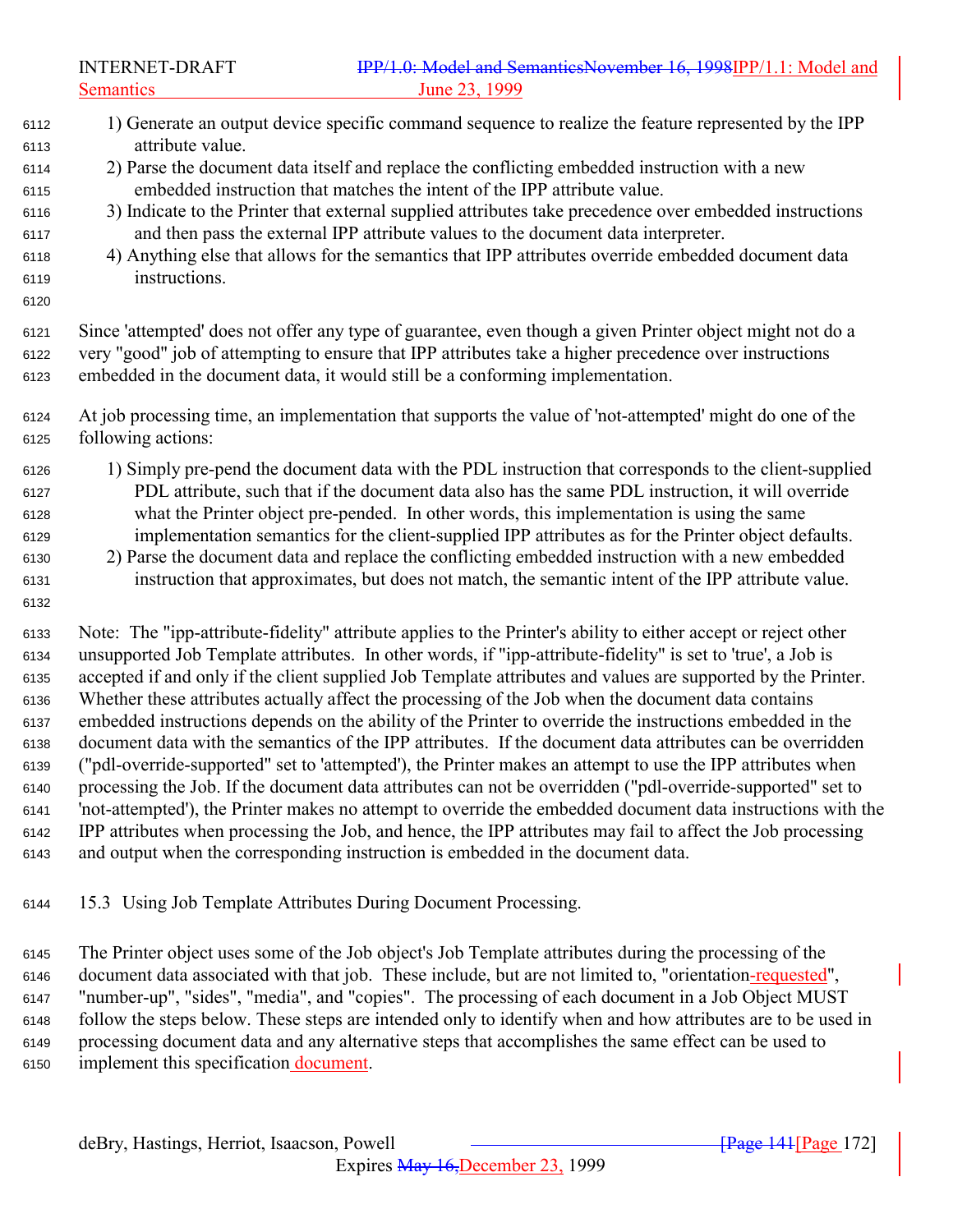INTERNET-DRAFT **IPP/1.0: Model and SemanticsNovember 16, 1998IPP/1.1: Model and** Semantics June 23, 1999 1. Using the client supplied "document-format" attribute or some form of document format detection algorithm (if the value of "document-format" is not specific enough), determine whether or not the document data has already been formatted for printing. If the document data has been formatted, then go to step 2. Otherwise, the document data MUST be formatted. The formatting detection algorithm is implementation defined and is not specified by this specification.document. The formatting of the document data uses the "orientation-requested" attribute to determine how the formatted print data should be placed on a print-stream page, see section [4.2.10](#page-85-0) for the details. 2. The document data is in the form of a print-stream in a known media type. The "page-ranges" attribute is used to select, as specified in section [4.2.7,](#page-83-0) a sub-sequence of the pages in the print- stream that are to be processed and images. 3. The input to this step is a sequence of print-stream pages. This step is controlled by the "number-up" attribute. If the value of "number-up" is N, then during the processing of the print-stream pages, each N print-stream pages are positioned, as specified in section [4.2.9,](#page-84-0) to create a single impression. If a given document does not have N more print-stream pages, then the completion of the impression is controlled by the "multiple-document-handling" attribute as described in section [4.2.4;](#page-80-0) when the value of this attribute is 'single-document' or 'single-document-new-sheet', the print-stream pages of document data from subsequent documents is used to complete the impression. The size(scaling), position(translation) and rotation of the print-stream pages on the impression is implementation defined. Note that during this process the print-stream pages may be rendered to a form suitable for placing on the impression; this rendering is controlled by the values of the "printer-6174 resolution" and "print-quality" attributes as described in sections [4.2.12](#page-86-0) and [4.2.13.](#page-86-0) In the case  $N=1$ , the impression is nearly the same as the print-stream page; the differences would only be in the size, position and rotation of the print-stream page and/or any decoration, such as a frame to the page, that is added by the implementation. 4. The collection of impressions is placed, in sequence, onto sides of the media sheets. This placement is controlled by the "sides" attribute and the orientation of the print-stream page, as described in section [4.2.8.](#page-84-0) The orientation of the print-stream pages affects the orientation of the impression; for example, if "number-up" equals 2, then, typically, two portrait print-stream pages become one landscape impression. Note that the placement of impressions onto media sheets is also controlled by the "multiple-document-handling" attribute as described in section [4.2.4.](#page-80-0) 5. The "copies" and "multiple-document-handling" attributes are used to determine how many copies of each media instance are created and in what order. See sections [4.2.5](#page-81-0) and [4.2.4](#page-80-0) for the details. 6. When the correct number of copies are created, the media instances are finished according to the values of the "finishings" attribute as described in [4.2.6.](#page-81-0) Note that sometimes finishing operations may require manual intervention to perform the finishing operations on the copies, especially 6192 uncollated copies. This document specification allows any or all of the processing steps to be performed automatically or manually at the discretion of the Printer object.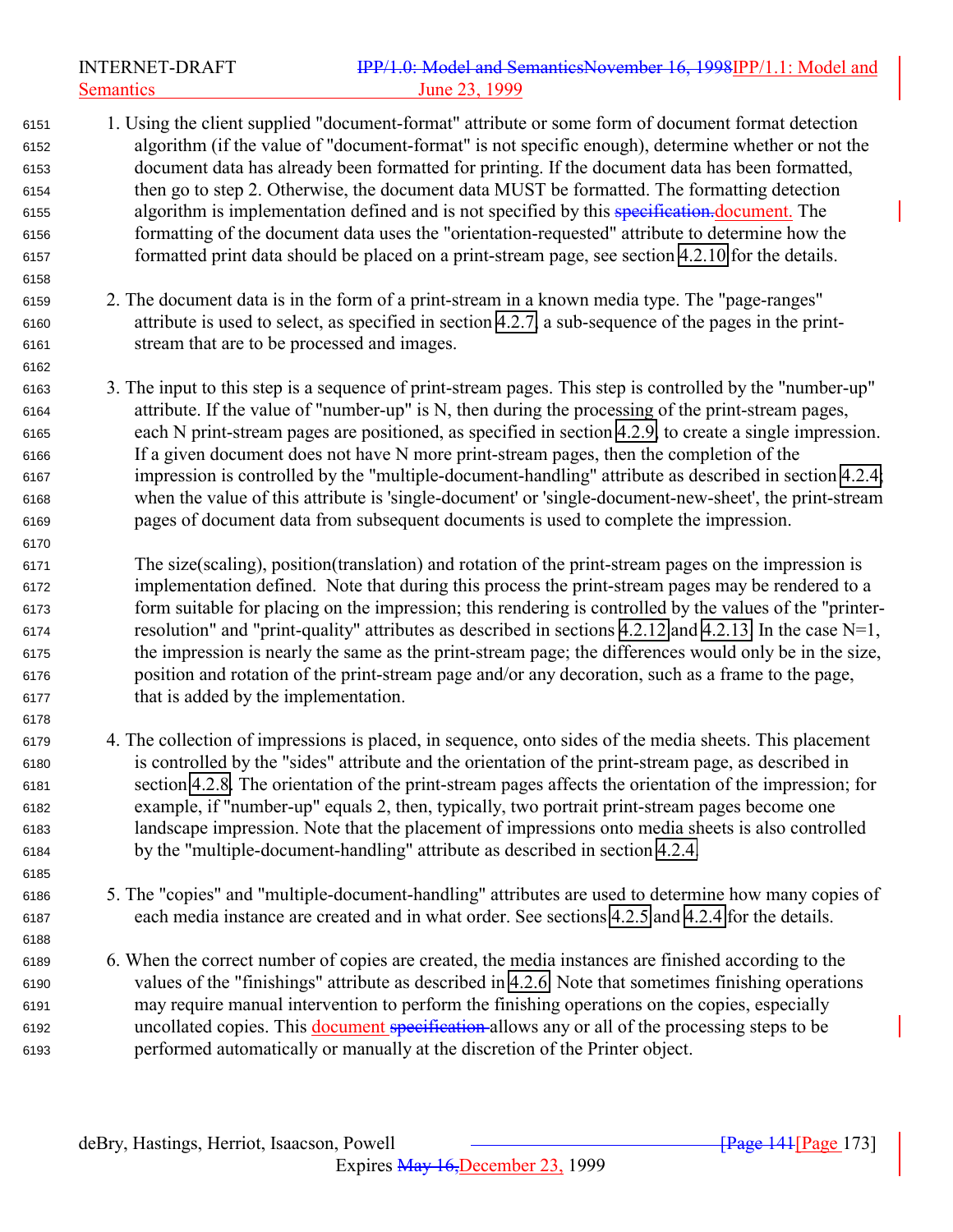### 16. APPENDIX E: Generic Directory Schema

 This section defines a generic schema for an entry in a directory service. A directory service is a means by which service users can locate service providers. In IPP environments, this means that IPP Printers can be registered (either automatically or with the help of an administrator) as entries of type printer in the directory using an implementation specific mechanism such as entry attributes, entry type fields, specific branches, etc. IPP clients can search or browse for entries of type printer. Clients use the directory service to find entries based on naming, organizational contexts, or filtered searches on attribute values of entries. For example, a client can find all printers in the "Local Department" context. Authentication and authorization are also often part of a directory service so that an administrator can place limits on end users so that they are only allowed to find entries to which they have certain access rights. IPP itself does not require any specific directory service protocol or provider.

 Note: Some directory implementations allow for the notion of "aliasing". That is, one directory entry object can appear as multiple directory entry object with different names for each object. In each case, each alias refers to the same directory entry object which refers to a single IPP Printer object.

 The generic schema is a subset of IPP Printer Job Template and Printer Description attributes (sections [4.2](#page-75-0) and [4.4\)](#page-103-0). These attributes are identified as either RECOMMENDED or OPTIONAL for the directory entry itself. This conformance labeling is NOT the same conformance labeling applied to the attributes of IPP Printers objects. The conformance labeling in this Appendix is intended to apply to directory templates and to IPP Printer implementations that subscribe by adding one or more entries to a directory. RECOMMENDED attributes SHOULD be associated with each directory entry. OPTIONAL attributes MAY be associated with the directory entry (if known or supported). In addition, all directory entry

attributes SHOULD reflect the current attribute values for the corresponding Printer object.

 The names of attributes in directory schema and entries SHOULD be the same as the IPP Printer attribute names as shown.

 In order to bridge between the directory service and the IPP Printer object, one of the RECOMMENDED directory entry attributes is the Printer object's "printer-uri-supported" attribute. The IPP client queries the "printer-uri-supported" attribute in the directory entry and then addresses the IPP Printer object using one of its URIs. The "uri-security-supported" attribute identifies the protocol (if any) used to secure a channel.

The following attributes define the generic schema for directory entries of type PRINTER:

| 6223 | printer-uri-supported            | <b>RECOMMENDED</b> | Section 4.4.1  |
|------|----------------------------------|--------------------|----------------|
| 6224 | uri-authentication-supported     | <b>RECOMMENDED</b> | Section 4.4.2  |
| 6225 | uri-security-supported           | <b>RECOMMENDED</b> | Section 4.4.3  |
| 6226 | printer-name                     | <b>RECOMMENDED</b> | Section 4.4.4  |
| 6227 | printer-location                 | <b>RECOMMENDED</b> | Section 4.4.5  |
| 6228 | printer-info                     | <b>OPTIONAL</b>    | Section 4.4.6  |
| 6229 | printer-more-info                | <b>OPTIONAL</b>    | Section 4.4.7  |
| 6230 | printer-make-and-model           | <b>RECOMMENDED</b> | Section 4.4.9  |
| 6231 | ipp-versions-supported           | <b>RECOMMENDED</b> | Section 4.4.14 |
| 6232 | multiple-document-jobs-supported | <b>OPTIONAL</b>    | Section 4.4.16 |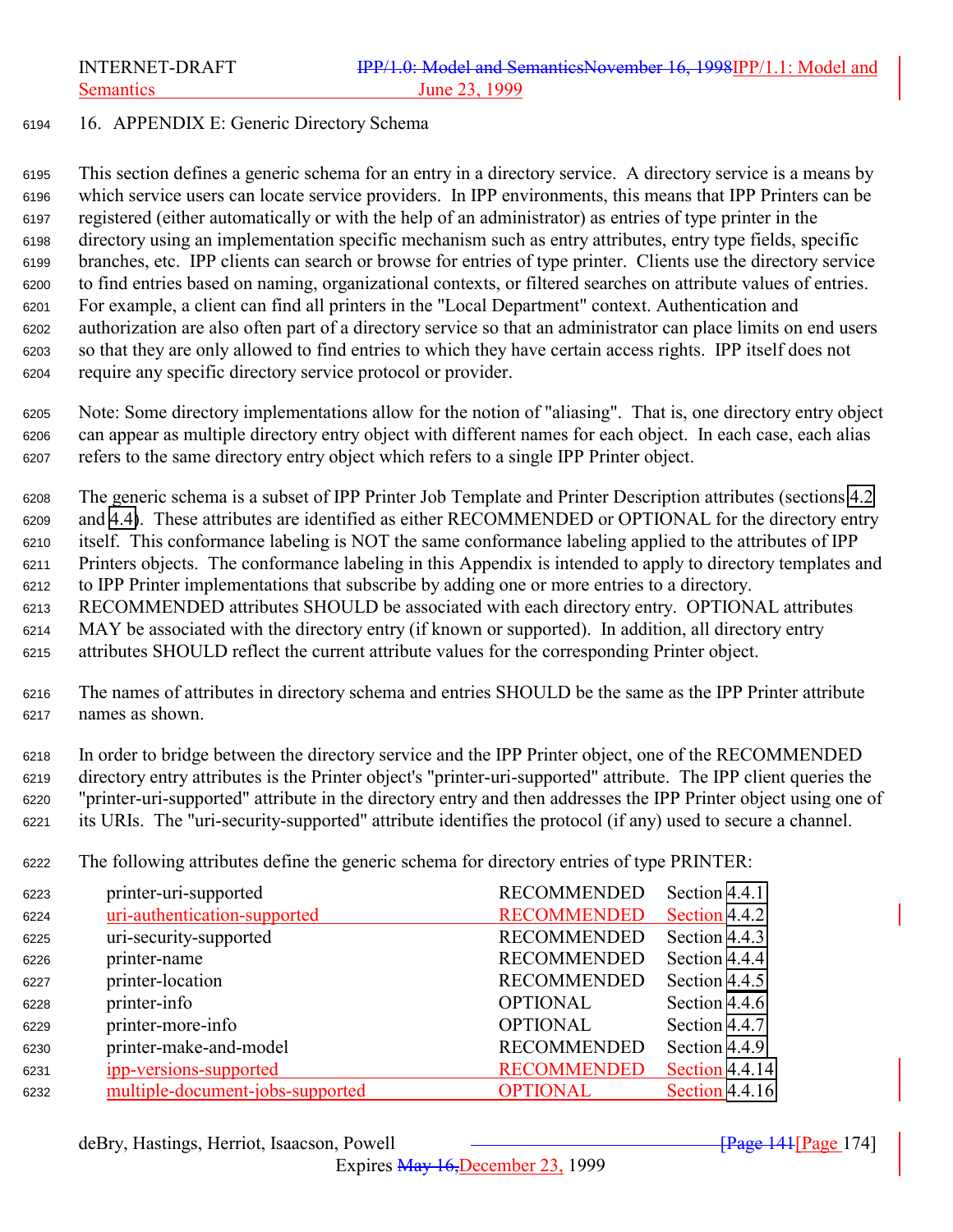|      | <b>INTERNET-DRAFT</b>        | IPP/1.0: Model and SemanticsNovember 16, 1998IPP/1.1: Model and |                       |
|------|------------------------------|-----------------------------------------------------------------|-----------------------|
|      | <b>Semantics</b>             | June 23, 1999                                                   |                       |
| 6233 | charset-supported            | <b>OPTIONAL</b>                                                 | Section 4.4.18        |
| 6234 | generated-natural-language-  |                                                                 |                       |
| 6235 | supported                    | <b>OPTIONAL</b>                                                 | Section 4.4.20        |
| 6236 | document-format-supported    | <b>RECOMMENDED</b>                                              | Section 4.4.22        |
| 6237 | color-supported              | <b>RECOMMENDED</b>                                              | Section 4.4.26        |
| 6238 | compression-supported        | <b>RECOMMENDED</b>                                              | <b>Section 4.4.32</b> |
| 6239 | pages-per-minute             | <b>OPTIONAL</b>                                                 | Section 4.4.36        |
| 6240 | pages-per-minute-color       | <b>OPTIONAL</b>                                                 | Section 4.4.37        |
| 6241 |                              |                                                                 |                       |
| 6242 | finishings-supported         | <b>OPTIONAL</b>                                                 | Section 4.2.6         |
| 6243 | number-up-supported          | <b>OPTIONAL</b>                                                 | Section 4.2.7         |
| 6244 | sides-supported              | <b>RECOMMENDED</b>                                              | Section 4.2.8         |
| 6245 | media-supported              | <b>RECOMMENDED</b>                                              | Section 4.2.11        |
| 6246 | printer-resolution-supported | <b>OPTIONAL</b>                                                 | Section 4.2.12        |
| 6247 | print-quality-supported      | <b>OPTIONAL</b>                                                 | Section 4.2.13        |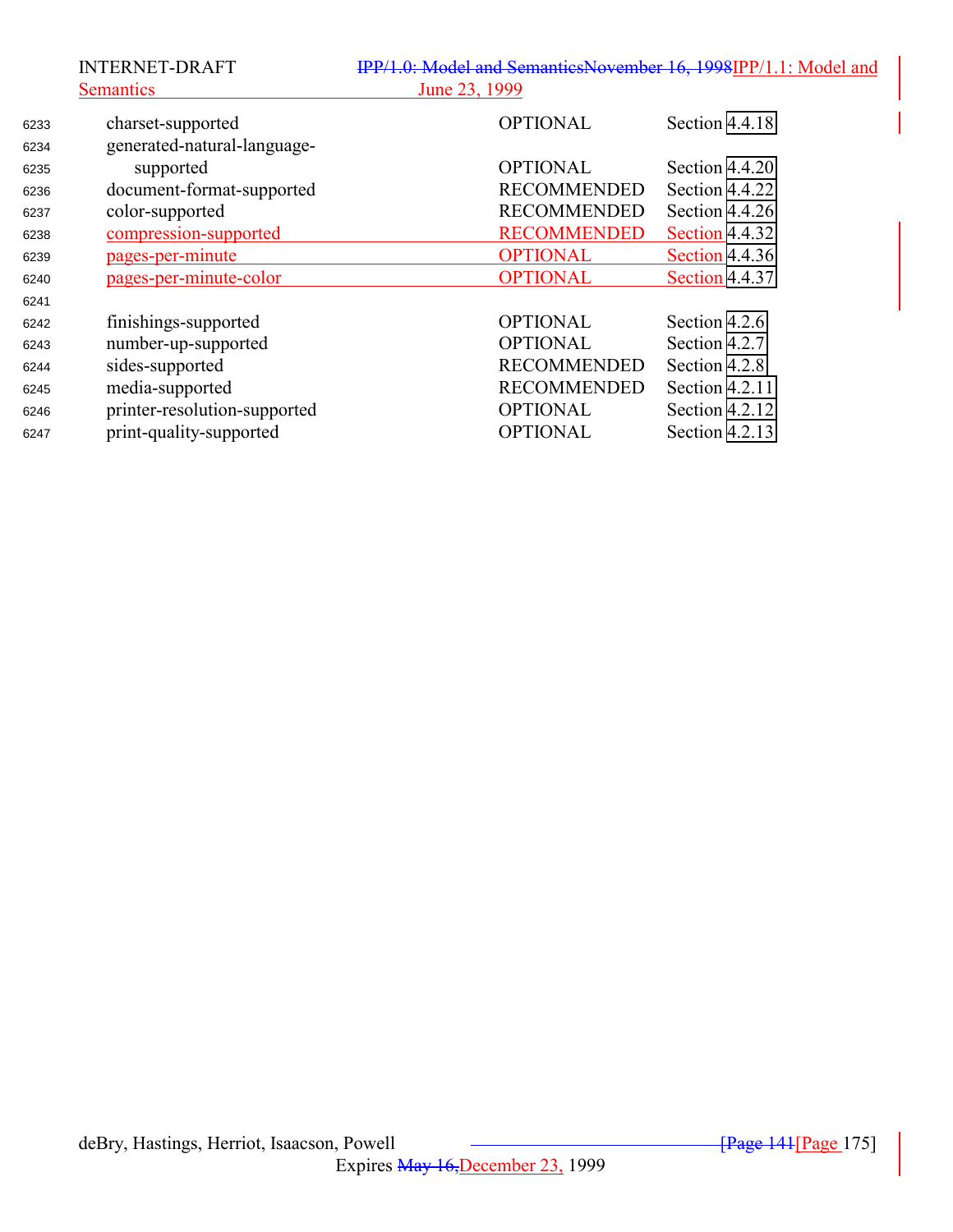### 6248

6249 <del>18.</del>17. APPENDIX F: Change History for the IPP Model and Semantics documentDifferences between <sup>6250</sup> the IPP/1.0 and IPP/1.1 "Model and Semantics" Documents

<sup>6251</sup> The following substantive changes and major clarifications have been made to this document from the June 6252 30, 1998 version based on the interoperability testing that took place September 23-25 1998 and subsequent <sup>6253</sup> mailing list and meeting discussions. They are listed in the order of occurrence in the document. These <sup>6254</sup> changes are the ones that might affect implementations. Clarifications that are unlikely to affect 6255 implementations are not listed. The issue numbers refer to the IPP Issues List which is available in the 6256 following directory:

6257

6258 ftp://ftp.pwg.org/pub/pwg/ipp/approved-clarifications/

6259 6260

> Section **Description** global Replaced TLS references with SSL3 references as agreed with our Area Director on 11/12/1998. global Removed the indications that some of these IPP documents are informational, since the intent is now to publish all IPP/1.0 documents as informational as agreed with our Area Director on 11/12/1998.  $3,1.2,$ 16.3.3 [now IPP- $H<sub>G</sub>$ Clarify that the IPP object SHOULD NOT validate the range of the request-id being 1 to 2\*\*31-1, but accepts and returns any value. Clients MUST still keep in the range 1 to 2\*\*31 though. If the request is terminated before the complete "request-id" is received, the IPP object rejects the request and returns a response with a "request-id" of 0 (Issue  $4.36$ . 3.1.4.1, 14.1.4.14 Clarified that when a client submits a request in a charset that is not supported, the IPP object SHOULD return any 'text' or 'name' attributes in the 'utf-8' charset, if it returns any, since clients and IPP objects MUST support 'utf-8'. (Issue 1.19) 3.1.4.1 Clarified Section 3.1.4.1 Request Operation Attributes that a client MAY use the attribute level natural language override (text/nameWithLanguage) redundantly in a request. (Issue 1.46) 3.1.4.2 Clarified Section 3.1.4.2 Response Operation Attributes that an IPP object MAY use the attribute level natural language override (text/nameWithLanguage) redundantly in a response. (Issue 1.46) 3.1.6 Clarified section 3.1.6: If the Printer object supports the "status-message" operation attribute, it NEED NOT return a status message for the following error status codes: 'client-error-bad-request', 'client-error-charset-notsupported', 'server-error-internal-error', 'server-error-operation-notsupported', and 'server-error-version-not-supported'. 3.2.1.1 Clarified that if a client is not supplying any Job Template attributes in a request, the client SHOULD omit Group 2 rather than sending an empty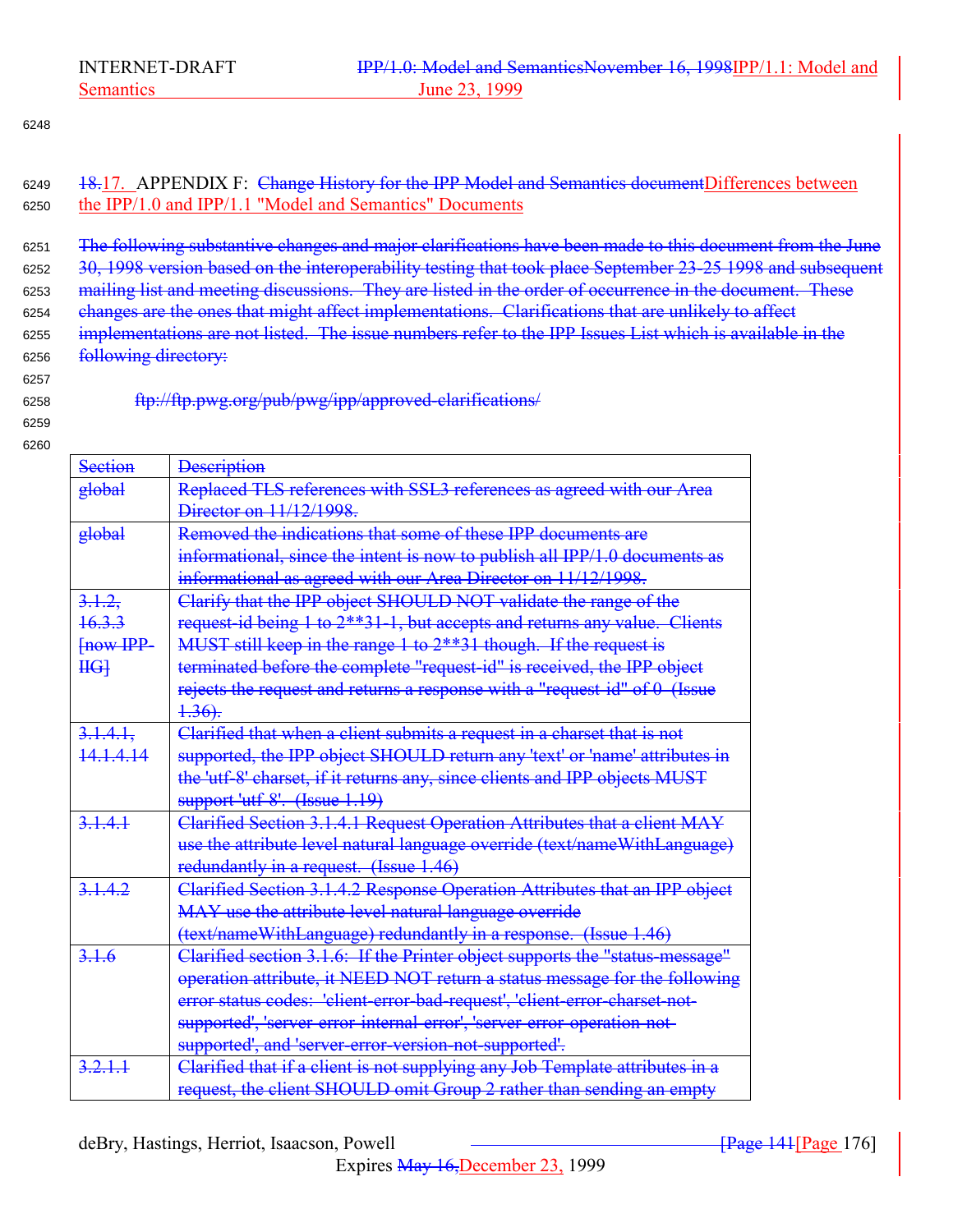|                      | group. However, a Printer object MUST be able to accept an empty group.            |
|----------------------|------------------------------------------------------------------------------------|
|                      | This makes [IPP-MOD] agree with [IPP-PRO]. (Issue 1.16)                            |
| 3.2.1.2              | Clarified that if an IPP object is not returning any Unsupported Attributes        |
| 3.2.5.2.             | in a response, the IPP object SHOULD omit Group 2 rather than sending              |
| 3.2.6.2,             | an empty group. However, a client MUST be able to accept an empty                  |
| $3.3.1.2$ ,          | group. This makes [IPP-MOD] agree with [IPP-PRO]. (Issue 1.17)                     |
| 3.3.3.2,             |                                                                                    |
| 3.3.4.2,             |                                                                                    |
| 3.2.1.2.             | Clarified that an IPP object MUST treat an unsupported attribute syntax            |
| 14.1.2.2             | supplied in a request in the same way as an unsupported value. The IPP             |
| <del>14.1.4.12</del> | object MUST return the attribute, the attribute syntax, and the value in the       |
|                      | Unsupported Attributes group. (Issue 1.26)                                         |
| 3.2.5.2              | Clarified for Get-Printer-Attributes, Get-Jobs, and Get-Job-Attributes that        |
| 3.2.6.2              | an IPP object MUST return 'successful ok-ignored or-substituted-                   |
| 3.3.4.2              | attributes' $(0x1)$ , rather than 'successful-ok' $(0x0)$ , when a client supplies |
| 14.1.2.1.            | unsupported attributes as values of the 'requested-attributes' operation           |
| <del>14.1.2.2,</del> | attribute. (Issue 1.24)                                                            |
| <del>14 14 12</del>  | Also clarified that the response NEED NOT contain the "requested-                  |
|                      | attributes" operation attribute with any supplied values (attribute keywords)      |
|                      | that were requested by the client but are not supported by the IPP object.         |
|                      | ( <b>Issue</b> 1.18)                                                               |
| 3.2.6.2              | Deleted the job-level natural language override (NLO) from Section 3.2.6.2         |
| 4.1.1.2              | Get-Jobs Response so that all operation responses are the same with                |
| 4.3.24               | respect to NLO. (Issue 1.47)                                                       |
| 3.3.1                | Clarified that an IPP Printer that supports the Create-Job operation MUST          |
|                      | handle the situation when a client does not supply Send-Document or                |
|                      | Send-URI operations within a one- to four-minute time period. Also                 |
|                      | elarified that a client MUST send documents in a multi-document job                |
|                      | without undue or unbounded delay. (Issue 1.28)                                     |
| 3.3.3                | Clarified that the IPP object MUST reject a Cancel-Job request if the job is       |
|                      | in 'completed', 'canceled', or 'aborted' job states. (Issue 1.12)                  |
| 4.1.2.3              | Added this new sub-section: it specifies that name Without Language plus           |
|                      | the implicit natural language matches nameWithLanguage, if the values              |
|                      | and natural languages are the same. Also added that keyword never                  |
|                      | matches nameWithLanguage or nameWithoutLanguage. Clarified that if                 |
|                      | both have countries, that the countries SHOULD match as well. If either            |
|                      | do not, then the country field SHOULD be ignored. (Issues 1.33 and 1.34)           |
| 4.1.5                | Clarified regarding the case-insensitivity of URLs to refer only to the RFCs       |
|                      | that define them. (Issue 1.10)                                                     |
| 4.1.11               | Clarified that 'boolean' is not a full-sized integer. (Issue 1.38)                 |
| 4.1.15               | Clarified that 'resolution' is not three full-sized integers. (Issue 1.20)         |
| $4.2.*$              | Clarified that standard values are keywords or enums, not names. (Issue            |
|                      | $4.49$ .                                                                           |
| 4.2.4                | Added the 'single-document-new-sheet' value to Section 4.2.4 multiple-             |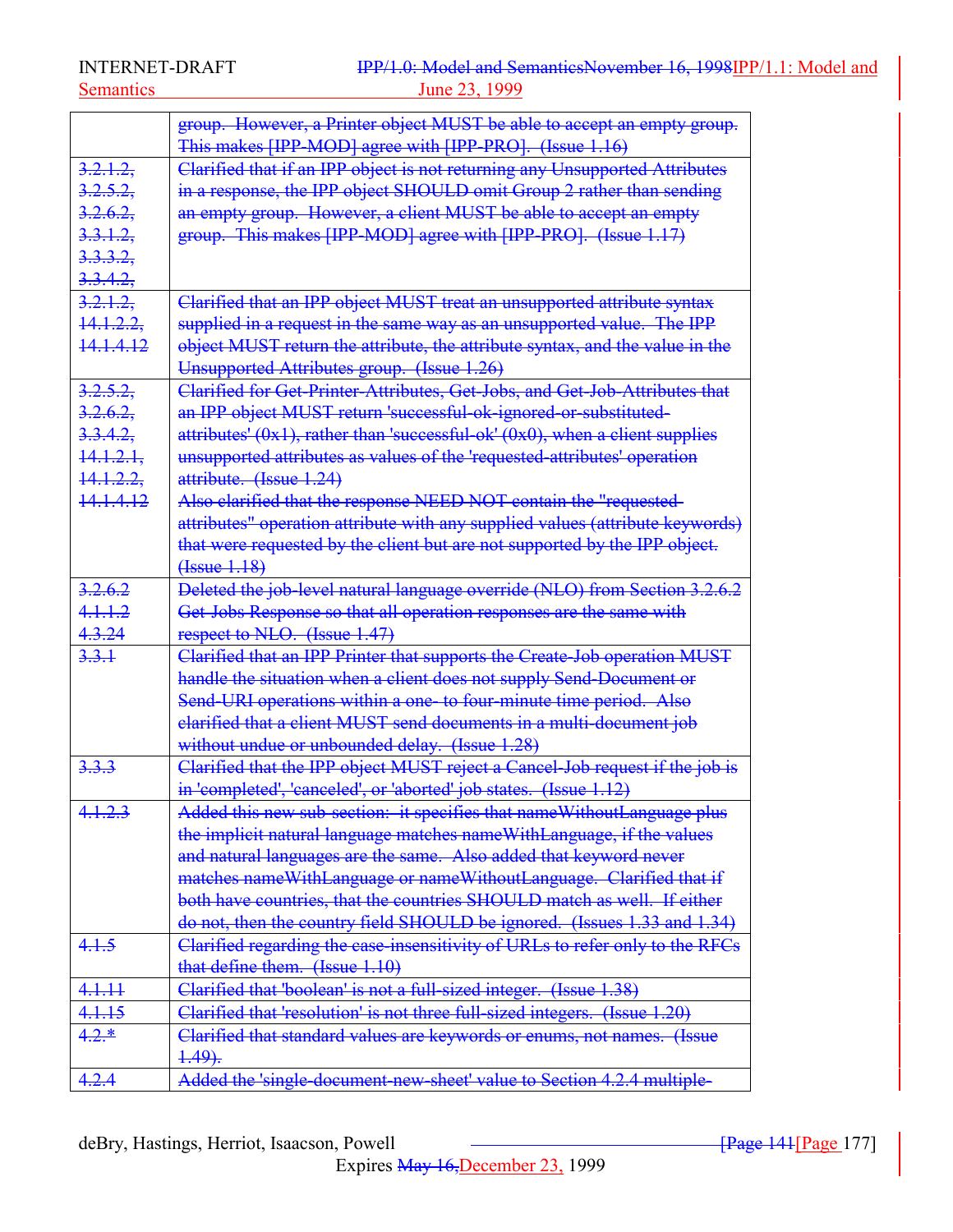|                  | document-handling. (Issue 1.54)                                               |
|------------------|-------------------------------------------------------------------------------|
| 4.4.18,          | Clarified that the "document-format-default" and "document-format-            |
| 4.4.19           | supported" Printer Description attributes are REQUIRED to agree with the      |
|                  | table. (Issue 1.4)                                                            |
| 4.4.21           | Changed "queued-job-count" from OPTIONAL to RECOMMENDED.                      |
|                  | $(Issue+14)$                                                                  |
| 4.4.28           | Clarified that the implementation supplied value for the "multiple-           |
|                  | operation-time-out" attribute SHOULD be between 30 and 240 seconds,           |
|                  | though the implementation MAY allow the administrator to set values, and      |
|                  | MAY allow values outside this range. (Issue 1.28)                             |
| 5.1              | Clarified Client Conformance that if a client supports an attribute of 'text' |
| 5.2.5            | attribute syntax, that it MUST support both the textWithoutLanguage and       |
|                  | the textWithLanguage forms. Same for 'name' attribute syntax. Same for        |
|                  | an IPP object (Issue 1.48)                                                    |
| 6.5.             | Added new section to allow Attribute Groups to be registered as extensions    |
| <u>12.8</u>      | for being passed in operation requests and responses. (Issue 1.25)            |
| 7.               | Updated the table of text and name attributes to agree with Section 4.2.      |
| 8.5              | Added a new section RECOMMENDING that the Get-Jobs SHOULD                     |
|                  | return non-IPP jobs whether or not assigning them a job-id and job-uri.       |
|                  | Also RECOMMENDED generating, if possible, job-id and job-uri and              |
|                  | supporting other IPP operations on foreign jobs as an implementer option.     |
|                  | (Issue 1.32)                                                                  |
| 9.               | Updated document references.                                                  |
| 141414           | Clarified 'client-error-charset-not-supported' that 'utf-8' must be used for  |
|                  | any 'text' or 'name' attributes returned in the error response (Issue 1.19).  |
| 14.1.5.9         | Added a new error code 'server-error-job-canceled' (0x0508) to be returned    |
|                  | if a job is canceled by another client or aborted by the IPP object while the |
|                  | first client is still sending the document data. (Issue 1.29)                 |
| $\frac{16.3}{5}$ | Moved these sections recommending operation processing steps to the new       |
| <del>16.4</del>  | Implementer's Guide (informational). There indicated that all of the error    |
|                  | checks are not required, so an IPP object MAY be forgiving and accept         |
|                  | non-conforming requests. However, a conforming client MUST supply             |
|                  | requests that would pass all of the error checks indicated. (Issue 1.21)      |
| $+7$             | Changed directory schema attributes from REQUIRED to                          |
|                  | RECOMMENDED. Changed some of the OPTIONAL to                                  |
|                  | RECOMMENDED to agree with the SLP template. Changed the "charset-             |
|                  | supported" and "natural-language-supported" from REQUIRED to                  |
|                  | OPTIONAL. Recommended that the names be the same in a directory               |
|                  | entry as the IPP attribute names. (Issue 1.53)                                |

 This Appendix is divided into two lists that summarize the differences between IPP/1.1 (this document) and IPP/1.0 [RFC2566]. The section numbers refer to the numbers in this document which in some cases have changed from RFC 2566. When a change affects multiple sections, the item is listed once in the order of the first section affected and the remaining affected section numbers are indicated.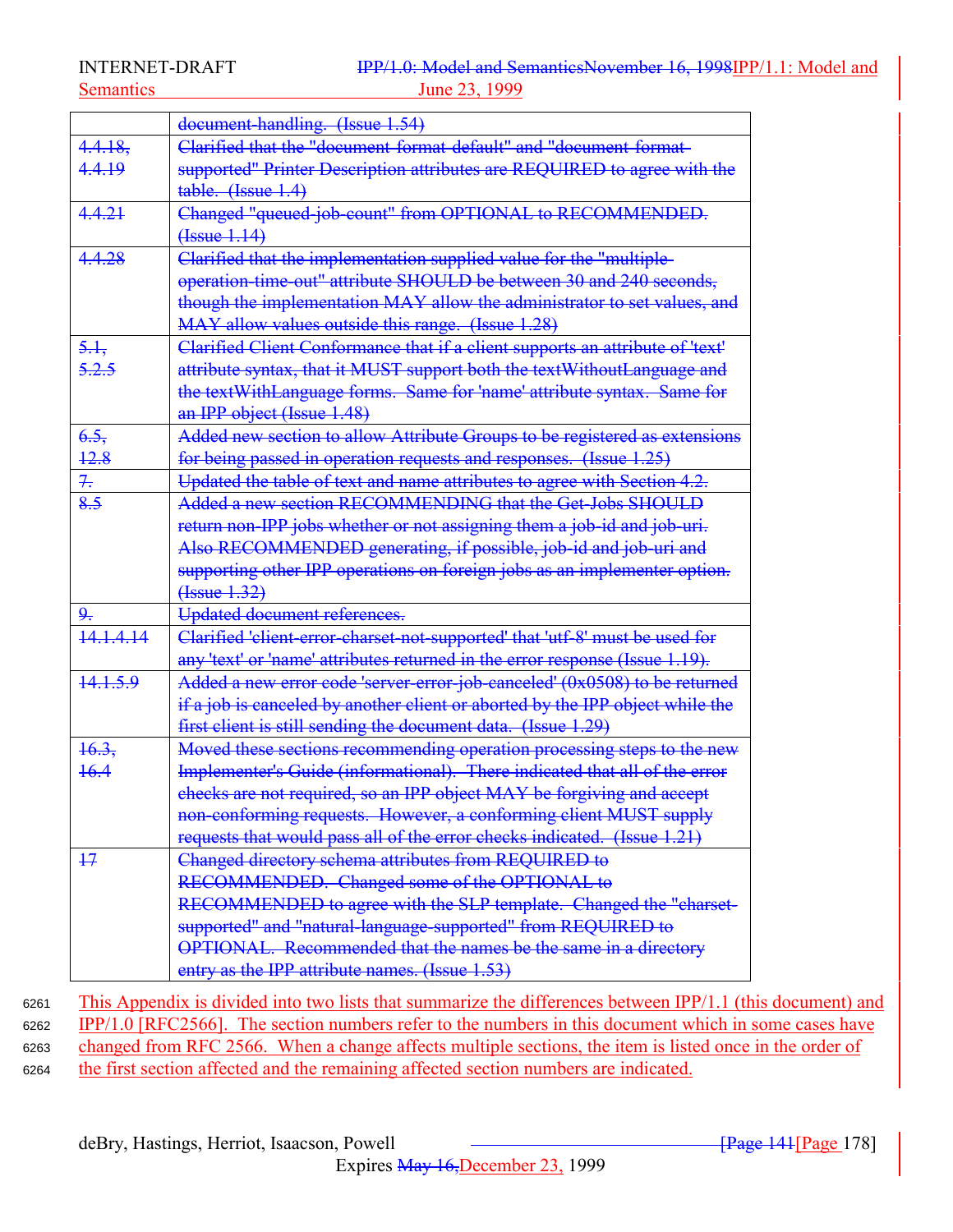The first list contains extensions and clarifications and the second list contains changes in semantics or conformance. However, client and IPP object implementations of IPP/1.0 may implement any of the extensions and clarifications in this document. The following extensions and clarifications have been incorporated into this document: 1. Section [2.1](#page-13-0) - clarified that the term "client" can be either contained in software controlled by an end user or a part of a print server that controls devices. 2. Section [2](#page-13-0) - clarified that the term "IPP object" and "Printer object" can either be embedded in a device object or part of a print server that accepts IPP requests. 3. Section [2.4](#page-18-0) - added the description of the new "uri-authentication-supported" Printer Description attribute. 4. Section [3.1.3,](#page-22-0) [3.1.6,](#page-29-0) [3.2.5.2,](#page-46-0) and [3.2.6.2](#page-48-0) - clarified the error handling for operation attributes that have their own status code. 5. Section [3.1.6](#page-29-0) - reorganized this section into sub-sections to separately describe "status-code", "status-message", "detailed-status-message", and "document-access-error" attributes. 6. Section [3.1.6.1](#page-29-0) - clarified the error status codes and their relationship to operation attributes. 7. Section [3.1.6.3](#page-30-0) - Added the OPTIONAL "detailed-status-message (text(MAX))" operation attribute to provide additional more detailed information about a response. 8. Section [3.1.6.4](#page-30-0) and [3.2.2](#page-42-0) - Added the OPTIONAL "document-access-error (text(MAX))" operation attribute for use with Print-URI and Send-URI responses. 9. Sections [3.1.7](#page-31-0) - Added this new section to clarify returning Unsupported Attributes for all operations, including only returning attributes that were in the request. Moved the text from section [3.2.1.2](#page-40-0) Unsupported Attributes to this section. 10. Sections [3.1.7](#page-31-0) and [4.1](#page-66-0) - clarified the encoding of the "out-of-band" 'unsupported' and 'unknown' values. 11. Section [3.1.8](#page-32-0) - clarified that only the version number parameter will be carried forward into future major or minor versions of the protocol. 12. Section [3.1.8](#page-32-0) - relaxed the requirements to increment the major version number in future versions of the Model and Semantics document. 13. Section [3.1.9,](#page-34-0) and [3.2.5](#page-43-0) - added the 'processing' state to the list of job states that a job can be in after a Create-Job operation. 14. Section [3.1.9](#page-34-0) - clarified that a non-spooling Printer MAY accept zero or more subsequent jobs while processing a job and flow control them down. Subsequent create requests are rejected with the 'server-error-busy' error status. 6298 15. Section [3.2.1.1](#page-36-0) - clarified the validation of the "compression" operation attribute and its relationship to the validation of the "document-format" attribute and returning Unsupported Attributes. 16. Sections [3.2.1.1,](#page-36-0) [4.3.8,](#page-94-0) [13.1.4.16,](#page-160-0) and [13.1.4.17](#page-160-0) - added the 'client-error-compression-not- supported', 'client-error-compression-error' status codes and the 'unsupported-compression' and 'compression-error' job-state-reasons. 17. Sections [3.2.1.1](#page-36-0) and [4.3.8](#page-94-0) - added 'unsupported-document-format' and 'document-format-error' job- state-reasons. 18. Sections [3.2.2,](#page-42-0) [4.3.8](#page-94-0) and [13.1.4.19](#page-160-0) - added 'client-error-document-access-error' status code and 'document-access-error' job state reason. 6307 19. Section [3.2.5.2](#page-46-0) and [3.2.6.2](#page-48-0) - clarified that the Unsupported Attributes group MUST NOT include attributes not requested in the Get-Printer-Attributes request.

Expires May 16,December 23, 1999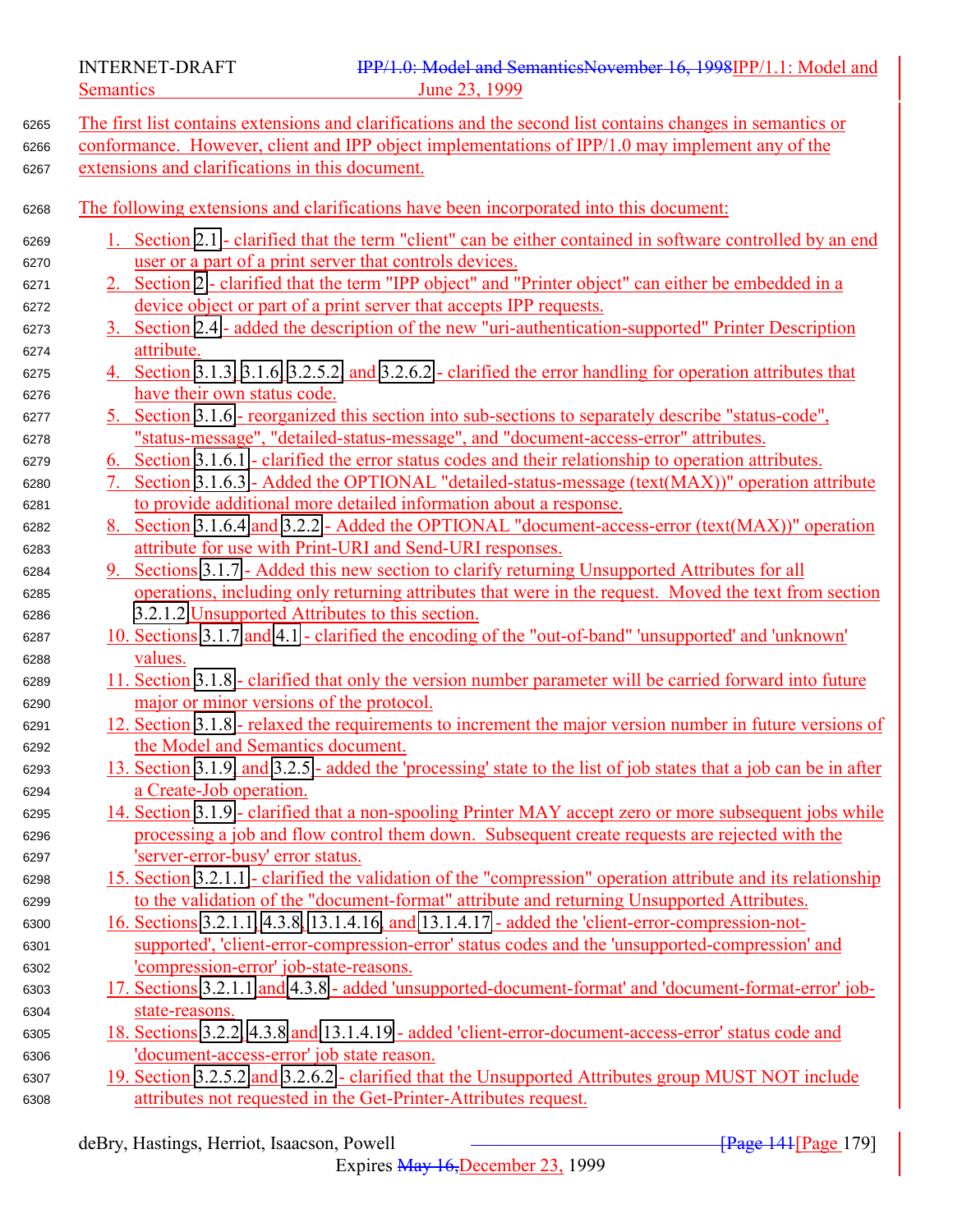| 6309 | 20. Section 3.2.6 - clarified that "limit" takes precedence over "which-jobs" and "my-jobs'.                |
|------|-------------------------------------------------------------------------------------------------------------|
| 6310 | 21. Section 3.2.6.2 - clarified that Get-Jobs returns 'successful-ok' when no jobs to return.               |
| 6311 | 22. Sections 3.2.7. 3.2.8. and 3.2.9 - added the OPTIONAL Pause-Printer, Resume-Printer, and Purge-         |
| 6312 | <b>Jobs</b> operations                                                                                      |
| 6313 | 23. Section 3.3.1 - clarified that the authorization required for a Send-Document request MUST be the       |
| 6314 | same user as the Create-Job or an operator.                                                                 |
| 6315 | 24. Sections 3.3.5, 3.3.6, and 3.3.7 - added the OPTIONAL Hold-Job, Release-Job, and Restart-Job            |
| 6316 | operations.                                                                                                 |
| 6317 | 25. Section 4.1 - clarified that the encoding of the out-of-band values are specified in the Encoding and   |
|      | Transport" document.                                                                                        |
|      | 26. Section 4.1.9.1 - clarified that 'application/octet-stream' auto-sensing can happen at create request   |
|      | time and/or job/document processing time.                                                                   |
|      | 27. Section 4.1.14 - clarified that the localization of dateTime by the client includes the time zone.      |
|      | 28. Section 4.2 - clarified that xxx-supported have multiple keywords and/or names by adding                |
|      | parentheses to the table to give: (1setOf (type3 keyword   name))                                           |
|      | 29. Section 4.2.2 - added the 'indefinite' keyword value to the "job-hold-until" attribute for use with the |
|      | create operations and Hold-Job and Restart-Job operations.                                                  |
|      | 30. Section 4.2.6 - added more enum values to the "finishings" Job Template attribute.                      |
|      | 31. Section 4.3.7 - added that a forwarding server that cannot get any job state MAY return the job's       |
|      | state as 'completed', provided that it also return the new 'queued-in-device' job state reason.             |
|      | 32. Section 4.3.7.2 - added the Partitioning of Job States section to clarify the concepts of Job           |
|      | Retention, Job History, and Job Removal.                                                                    |
|      | 33. Section 4.3.8 - added 'job-data-insufficient' job state reason to indicate whether sufficient data has  |
|      | arrived for the document to start to be processed.                                                          |
|      | 34. Section 4.3.8 - added 'document-access-error' job state reason to indicate an access error of any kind. |
|      | 35. Section 4.3.8 - added 'job-queued-for-marker' job state reason to indicate whether the job has          |
|      | completed some processing and is waiting for the marker.                                                    |
|      | 36. Section 4.3.8 - added 'unsupported-compression' and 'compression-error' job state reasons to            |
|      | indicate compression not supported or compression processing error after the create has been                |
|      | accepted.                                                                                                   |
|      | 37. Section 4.3.8 - added 'unsupported-document-format' and 'document-format-error' job state reasons       |
|      | to indicate document not supported or document format processing error after the create has been            |
|      | <u>accepted.</u>                                                                                            |
|      | 38. Section 4.3.8 - added 'queued-in-device' job state reason to indicate that a job as been forwarded to a |
|      | print system or device that does not provide any job status.                                                |
|      | 39. Section 4.3.10 - added "job-detailed-status-messages (1setOf text(MAX)) for returning detailed          |
|      | error messages.                                                                                             |
|      | 40. Section 4.3.11 - added the "job-document-access-errors (1setOf text(MAX))                               |
|      | 41. Section 4.3.14.2 - clarified that the time recorded is the first time processing since the create       |
|      | operation or the Restart-Job operation.                                                                     |
|      | 42. Section 4.3.14.2 and 4.3.14.3 - clarified that the out-of-band value 'no-value' is returned if the job  |
|      | has not started processing or has not completed, respectively.                                              |
|      | 43. Section 4.3.14 - Added the OPTIONAL "date-time-at-creation", "date-time-at-processing", and             |
|      | "date-time-at-completed" Event Time Job Description attributes                                              |
|      | 44. Section 4.4.3 - added the 'tls' value to "uri-security-supported" attribute.                            |
|      |                                                                                                             |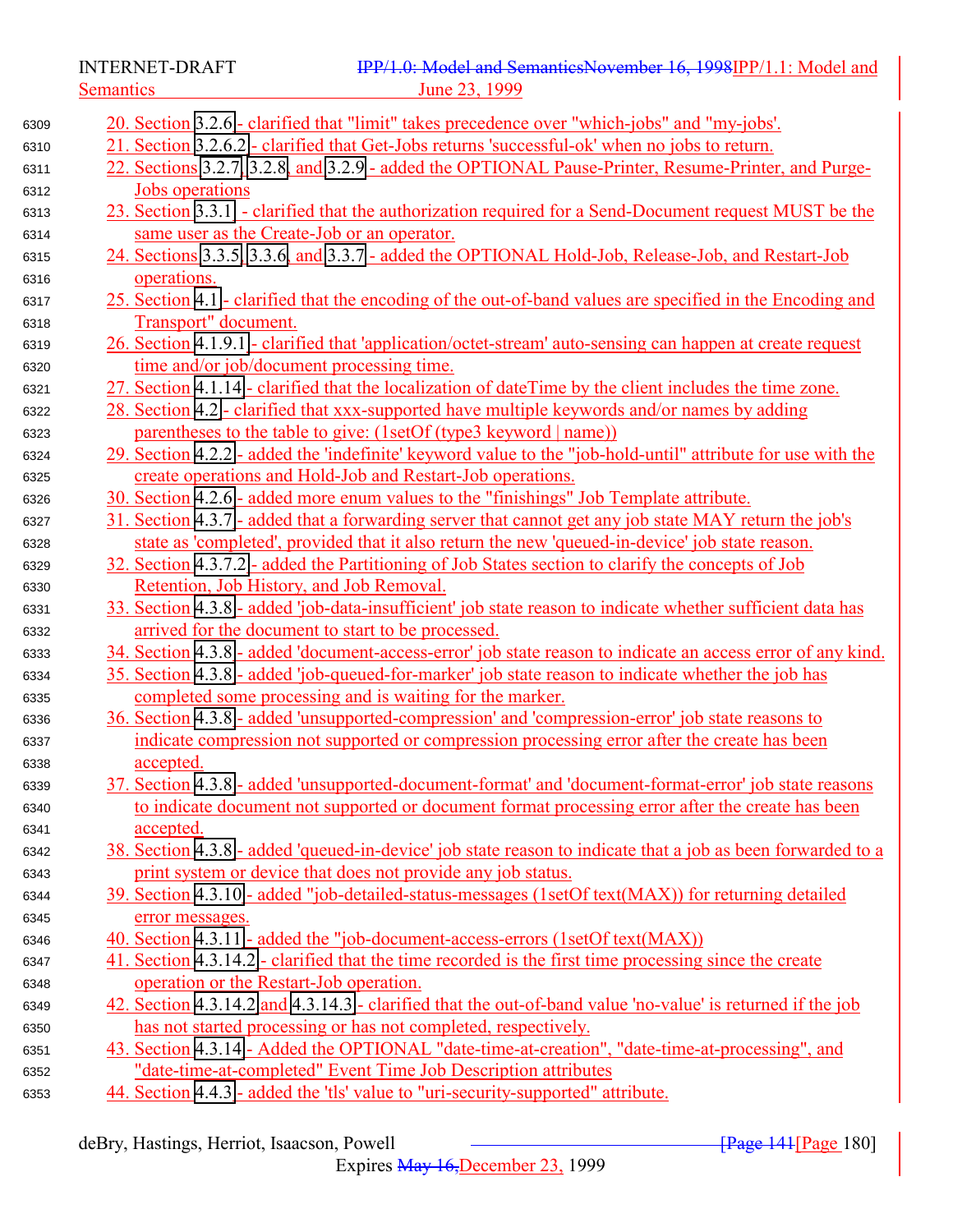Semantics 23, 1999

| 6354 | 45. Section 4.4.3 - clarified "uri-security-supported" is orthogonal to Client Authentication so that 'none'     |  |  |
|------|------------------------------------------------------------------------------------------------------------------|--|--|
| 6355 | does not exclude Client Authentication.                                                                          |  |  |
| 6356 | 46. Section 4.4.11 - simplified the "printer-state" descriptions while generalizing to allow high end            |  |  |
| 6357 | devices that interpret one or more jobs while marking another. Indicated that 'spool-area-full' and              |  |  |
| 6358 | 'stopped-partly' "printer-state-reasons" may be used to provide further state information.                       |  |  |
| 6359 | 47. Section 4.4.12 - added the 'moving-to-paused' keyword value to the "printer-state-reasons" attribute         |  |  |
| 6360 | for use with the Pause-Job operation.                                                                            |  |  |
| 6361 | 48. Section 4.4.12 - replaced the duplicate 'marker-supply-low' keyword with the missing 'toner-empty'           |  |  |
| 6362 | keyword for the "printer-state-reasons" attribute. (This correction was also made before RFC 2566                |  |  |
| 6363 | was published).                                                                                                  |  |  |
| 6364 | 49. Section 4.4.12 - clarified 'spool-area-full' "printer-state-reasons" to include non-spooling printers to     |  |  |
| 6365 | indicate when it can and cannot accept another job.                                                              |  |  |
| 6366 | 50. Section 4.4.15 - added the enum values to the "operations-supported" attribute for the new                   |  |  |
| 6367 | operations. Clarified that the values of this attribute are encoded as any enum, namely 32-bit values.           |  |  |
| 6368 | 51. Section 4.4.30 - clarified that the date Time value of "printer-current-time" is on a "best efforts"         |  |  |
| 6369 | basis". If a proper date-time cannot be obtained, the implementation returns the 'no-value' out-of-              |  |  |
| 6370 | band value. Also clarified that the time zone NEED NOT be the time zone that the people near the                 |  |  |
| 6371 | device use and that the client SHOULD display the dateTime attributes in the user's local time.                  |  |  |
| 6372 | 52. Sections 4.4.36 and 4.4.37 - added the OPTIONAL "pages-per-minute" and "pages-per-minute-                    |  |  |
| 6373 | color" Printer Description attributes.                                                                           |  |  |
| 6374 | 53. Section 5.1 - clarified that the client conformance requirements apply to clients controlled by an end       |  |  |
| 6375 | user and clients in servers.                                                                                     |  |  |
| 6376 | 54. Section 5.1 - clarified that any response MAY contain additional attribute groups, attributes,               |  |  |
| 6377 | attribute syntaxes, or attribute values.                                                                         |  |  |
| 6378 | 55. Section 5.1 - clarified that a client SHOULD do its best to prevent a channel from being closed by a         |  |  |
| 6379 | lower layer when the channel is flow controlled off by the IPP Printer.                                          |  |  |
| 6380 | 56. Section 5.2 - clarified that the IPP object requirements apply to objects embedded in devices or that        |  |  |
| 6381 | are parts of servers.                                                                                            |  |  |
| 6382 | 57. Section 0 - clarified that IPP objects MAY return operation responses that contain attribute groups,         |  |  |
| 6383 | attribute names, attribute syntaxes, attribute values, and status codes that are extensions to this              |  |  |
| 6384 | standard.                                                                                                        |  |  |
| 6385 | 58. Section 1.1 - clarified the use of URIs for each Client Authentication mechanism.                            |  |  |
| 6386 | 59. Section 8.5 - added the security discussion around the new operator/administrator operations.                |  |  |
| 6387 | 60. Section 13.1.4.16 - added client-error-compression-not-supported (0x040F)                                    |  |  |
| 6388 | 61. Section 13.1.4.17 - added client-error-compression-error $(0x0410)$                                          |  |  |
| 6389 | 62. Section 13.1.4.18 - added client-error-document-format-error (0x0411)                                        |  |  |
| 6390 | 63. Section 13.1.4.19 - added client-error-document-access-error (0x0412)                                        |  |  |
| 6391 | 64. Section 13.1.5.10 - added server-error-multiple-document-jobs-not-supported (0x0509)                         |  |  |
| 6392 | 65. Section 14 - added 'a-white', 'b-white', 'c-white', 'd-white', and 'e-white' and clarified that the existing |  |  |
| 6393 | 'a', 'b', 'c', 'd', and 'e' values are size values.                                                              |  |  |
| 6394 | 66. Section 16 - added the OPTIONAL "pages-per-minute" and "pages-per-minute-color" Printer                      |  |  |
| 6395 | attributes to the Directory schema.                                                                              |  |  |
| 6396 | 67. Section 16 - added OPTIONAL "multiple-document-jobs-supported" to the Directory schema.                      |  |  |
| 6397 | 68. Section 16 - added RECOMMENDED "uri-authentication-supported", "ipp-versions-supported",                     |  |  |
| 6398 | and "compression-supported" to the Directory schema.                                                             |  |  |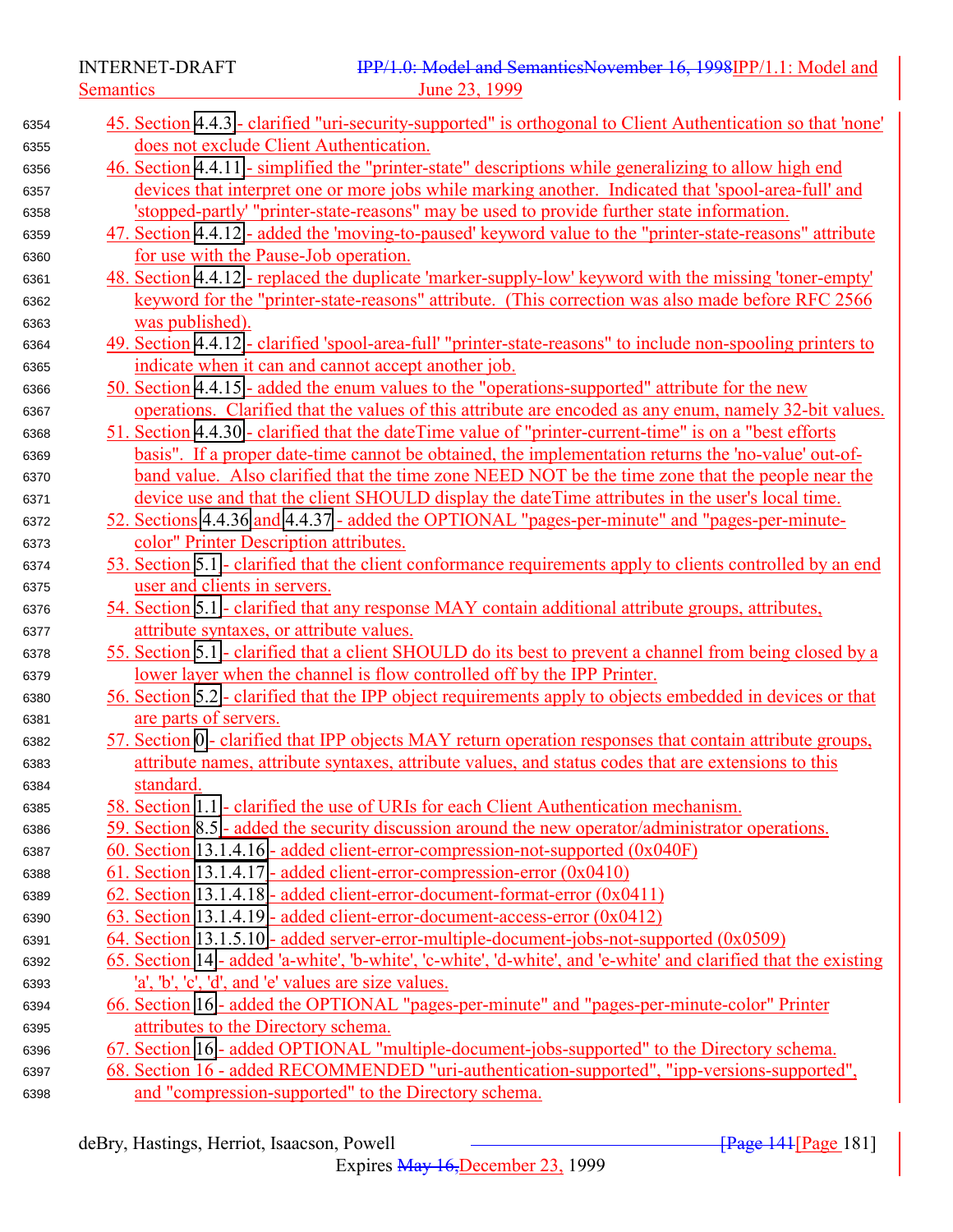INTERNET-DRAFT **IPP/1.0:** Model and SemanticsNovember 16, 1998IPP/1.1: Model and Semantics June 23, 1999

## 1. Section [3.1.8,](#page-32-0) [5.2.4,](#page-123-0) and [13.1.5.4](#page-161-0) - Clients and IPP objects MUST support version 1.1 conformance requirements. It is recommended that they interoperate with 1.0. Also clarified that IPP Printers MUST accept '1.1' requests. It is recommended that they also accept '1.x' requests. 2. Section [3.2.1.1](#page-36-0) and section [4.4.32](#page-119-0) - changed the "compression" operation and the "compression- supported" Printer Description attribute from OPTIONAL to REQUIRED. 3. Sections [3.2.1.2](#page-40-0) and [4.3.8](#page-94-0) - changed "job-state-reasons" from RECOMMENDED to REQUIRED, so that "job-state-reasons" MUST be returned in create operation responses. 4. Sections [3.2.4,](#page-43-0) [3.3.1,](#page-53-0) [4.4.16,](#page-114-0) and [16](#page-173-0) - changed Create-Job/Send-Document so that they MAY be implemented while only supporting one document jobs. Added the "multiple-document-jobs- supported" boolean Printer Description attribute to indicate whether Create-Job/Send- Document support multiple document jobs or not. Added to the Directory schema. 5. Section [4.1.9](#page-72-0) - deleted 'text/plain; charset=iso-10646-ucs-2', since binary is not legal with the 'text' 6413 type. 6. Section [4.2.4](#page-80-0) - indicated that the "multiple-document-handling" Job Template attribute MUST be supported with at least one value if the Printer supports multiple documents per job 7. Section [4.3.7.2](#page-93-0) - indicated that the 'job-restartable' job state reason SHOULD be supported if the Restart-Job operation is supported. 8. Section [4.3.8](#page-94-0) - changed "job-state-reasons" from RECOMMENDED to REQUIRED. 9. Section [4.3.8](#page-94-0) - clarified the conformance of the values of the "job-state-reasons" attribute by copying conformance requirements from other sections of the document so that it is clear from reading the definition of "job-state-reasons" which values MUST or SHOULD be supported. The 'none', 'unsupported-compression', and 'unsupported-document-format' values MUST be supported. The ''job-hold-until-specified' SHOULD be specified if the "job-hold-until" Job Template is supported. The following values SHOULD be supported: 'job-canceled-by-user', 'aborted-by-system', and 'job-completed-successfully'. The 'job-canceled-by-operator' SHOULD be supported if the implementation permits canceling by other than the job owner. The 'job- canceled-at-device' SHOULD be supported if the device supports canceling jobs at the console. The 'job-completed-with-warnings' SHOULD be supported, if the implementation detects warnings. The 'job-completed-with-errors' SHOULD be supported if the implementation detects errors. The 'job-restartable' SHOULD be supported if the Restart-Job operation is supported. 10. Section [4.3.14](#page-98-0) - changed the "time-at-creation", "time-at-processing", and "time-at-completed" Event Time Job Description attributes from OPTIONAL to REQUIRED. 11. Section [4.3.14.4](#page-99-0) - added the REQUIRED "job-printer-up-time (integer(1:MAX))" Job Description attribute as an alias for "printer-up-time" to reduce number of operations to get job times. 12. Section [4.4.2](#page-106-0) - added the REQUIRED "uri-authentication-supported (1setOf type2 keyword)" Printer Description attribute to describe the Client Authentication used by each Printer URI. 13. Section [4.4.12](#page-111-0) - changed "printer-state-reasons" Printer Description attribute from OPTIONAL to REQUIRED.

The following changes in semantics and/or conformance have been incorporated into this document:

 14. Section [4.4.12](#page-111-0) - changed 'paused' value of "printer-state-reasons" to MUST if Pause-Printer operation is supported.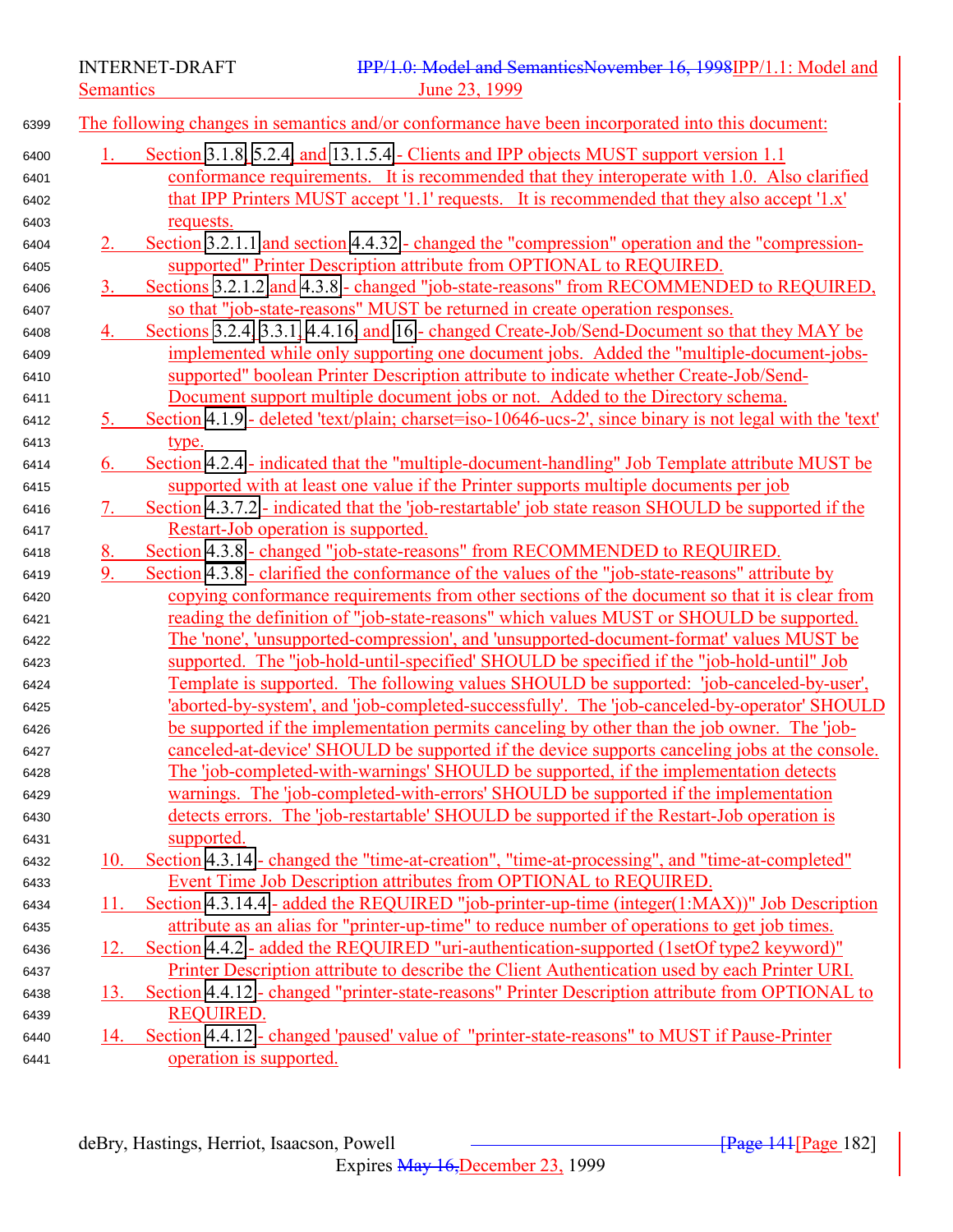INTERNET-DRAFT **IPP/1.0:** Model and SemanticsNovember 16, 1998IPP/1.1: Model and Semantics June 23, 1999

| 6442 | Section 4.4.14 - added the REQUIRED "ipp-versions-supported (1setOf keyword)" Printer<br>15.          |
|------|-------------------------------------------------------------------------------------------------------|
| 6443 | Description attribute, since IPP/1.1 Printers do not have to support version '1.0' conformance        |
| 6444 | <u>requirements. Section 4.4.16 - added the "multiple-document-jobs-supported (boolean)" Printer</u>  |
| 6445 | Description attribute so that a client can tell whether a Printer that supports Create-Job/Send-      |
| 6446 | Document supports multiple document jobs or not. This attribute is REQUIRED if the Create-            |
| 6447 | Job operation is supported.                                                                           |
| 6448 | Section 4.4.24 - changed the "queued-job-count" Printer Description attribute from<br>16.             |
| 6449 | <b>RECOMMENDED to REQUIRED.</b>                                                                       |
| 6450 | Section 4.4.32 - changed "compression-supported (1setOf type3 keyword)" Printer Description<br>17.    |
| 6451 | attribute from OPTIONAL to REQUIRED.                                                                  |
| 6452 | Section 5.1 - changed the client security requirements from RECOMMENDED non-standards<br>18.          |
| 6453 | track SSL3 to MUST support Client Authentication as defined in the IPP/1.1 Encoding and               |
| 6454 | Transport document [IPP-PRO]. A client SHOULD support Operation Privacy and Server                    |
| 6455 | Authentication as defined in the IPP/1.1 Encoding and Transport document [IPP-PRO].                   |
| 6456 | Section 5.2.7 - changed the IPP object security requirements from OPTIONAL non-standards track<br>19. |
| 6457 | SSL3 to SHOULD contain support for Client Authentication as defined in the IPP/1.1 Encoding           |
| 6458 | and Transport document [IPP-PRO]. A Printer implementation MAY allow an administrator to              |
| 6459 | configure the Printer so that all, some, or none of the users are authenticated. An IPP Printer       |
| 6460 | implementation SHOULD contain support for Operation Privacy and Server Authentication as              |
| 6461 | defined in the IPP/1.1 Encoding and Transport document [IPP-PRO]. A Printer implementation            |
| 6462 | MAY allow an administrator to configure the degree of support for Operation Privacy and               |
| 6463 | Server Authentication. Security MUST NOT be compromised when the client supplies a lower              |
| 6464 | <u>version-number in a request.</u>                                                                   |
| 6465 | See also the "IPP/1.1 Encoding and Transport" [IPP-PRO] document for differences between IPP/1.0      |

[RFC2565] and IPP/1.1 [IPP-PRO].

18. Full Copyright Statement

6468 Copyright (C) The Internet Society (1999). All Rights Reserved.

 This document and translations of it may be copied and furnished to others, and derivative works that comment on or otherwise explain it or assist in its implementation may be prepared, copied, published and distributed, in whole or in part, without restriction of any kind, provided that the above copyright notice and this paragraph are included on all such copies and derivative works. However, this document itself may not be modified in any way, such as by removing the copyright notice or references to the Internet Society or other Internet organizations, except as needed for the purpose of developing Internet standards in which case the procedures for copyrights defined in the Internet Standards process must be followed, or as required to translate it into languages other than English.

6477 The limited permissions granted above are perpetual and will not be revoked by the Internet Society or its successors or assigns.